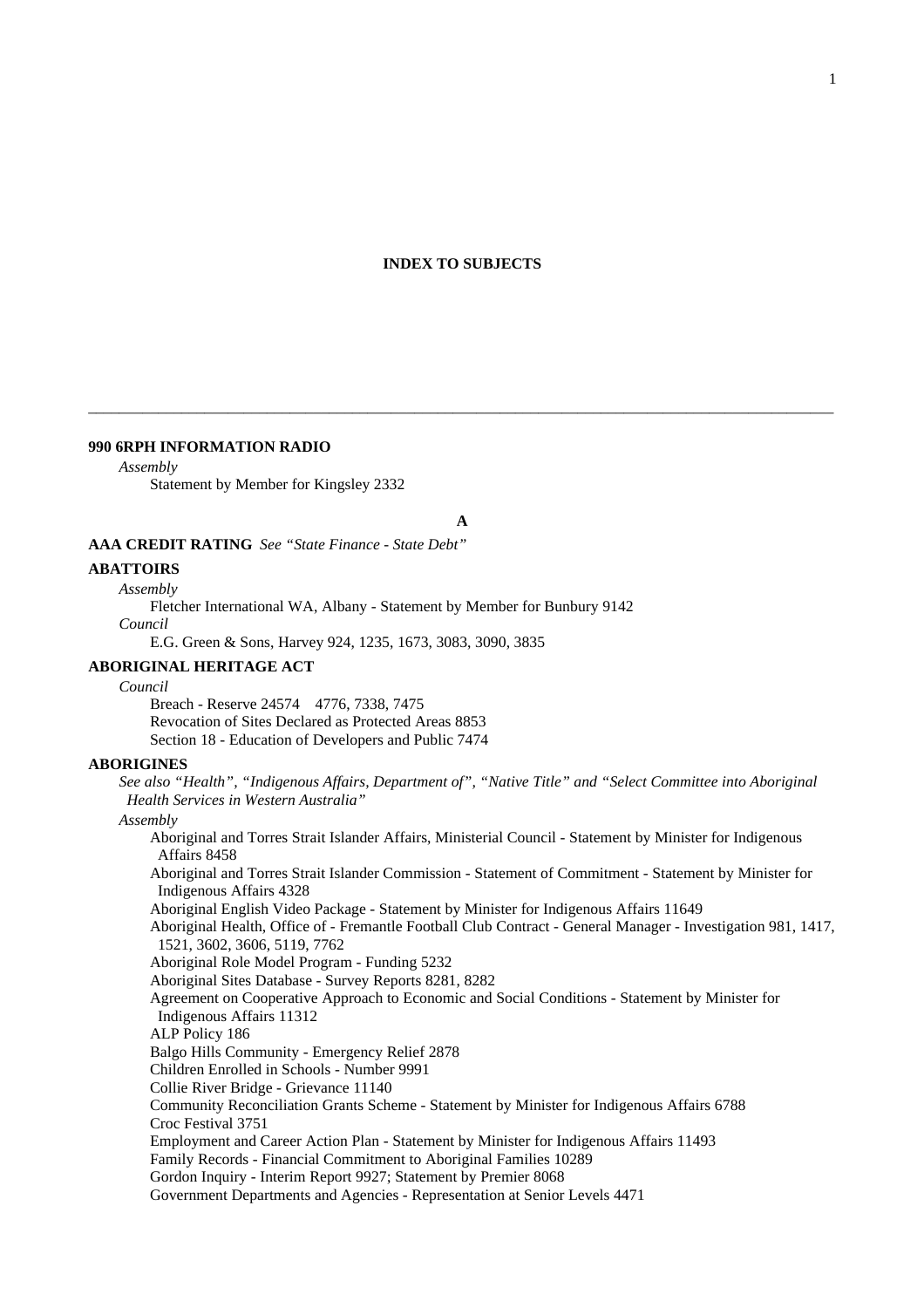### **ABORIGINES (continued)**

*Assembly (continued)* Heathcote - Special Healing Ceremony - Statement by Member for Alfred Cove 6656 Kimberley - Purnululu National Park 8898 Manguri Aboriginal Family Crisis Agency - Funding Cut 9927 Marnja Jarndu Women's Refuge - Funding 9927 Ngaanyatjarra Land Council - Agreement with Department of Education 4590; Statement by Minister for Indigenous Affairs 4556 Police Liaison Officers and Police Aides Firearms and Injuries 11708 Firearms Training 11176, 11177 Leave 12407 Number Trained and Graduated 12411 Prohibition on Carrying Firearms 9144, 9145 Recruitment 8078, 8624, 8625 Reconciliation Community Grants - Statement by Minister for Indigenous Affairs 3841 Secondary Graduation and Tertiary Admissions 9992 Stolen Generations - Government's Commitment 12091 Taylor, Ms Susan - Government's Response to Coroner's Report on Death 6025 Vocational Education and Training - Statement by Minister for Employment and Training 3288 Women's Policy Office - Consultation with Aboriginal Women - Statement by Minister for Community Development, Women's Interests, Seniors and Youth 11494 Woods, Ms Eliza - Statement by Member for Albany 3744 *Council* Aboriginal Economic Development Preference Policy 331, 925 Aboriginal Lands Trust - Membership 9177, 9523 Agreement of Commitment on Indigenous Affairs - Consultation 4632 Apology Motion to be Made an Order of the Day 907 Motion 1099, 1119; Adjournment of Debate 1101 Art Products - Exhibition in Malaysia 11488 Burrup Peninsula - Rock Art 9426, 9518, 12181 Coalition of Aboriginal Agencies' Indigenous Family Program - Review 11448 CSR Ltd Mining Lease Applications - Significant Sites 3927 Djidi Djidi School 1432, 10233 Education - Parental Involvement 786, 887, 1358 Health Services - Anti-Corruption Commission Report - Statement by President 6385 JayKay Enterprises - Breach of Aboriginal Heritage Act 3714, 6784 Justice Plan 3415, 4776 Kalgoorlie-Boulder - Camping on Aboriginal Reserve 8066 Karrakatta Cemetery Keeping Place - Removal 4666 Lake Claremont - Breach of Aboriginal Heritage Act 3714, 6784 Lake Monger - Breach of Aboriginal Heritage Act 3715, 6784 Law and Culture Festival, Fitzroy Crossing - Adjournment Debate 3959 Manjimup - Job Situation 7099 Minim Cove - Breach of Aboriginal Heritage Act 3838 Miriuwung-Gajerrong People - African-style Game Reserve 6753, 7467 Munday Swamp - Road on Culturally Significant Site 3715 Nannup - Cessation of Logging 536 National Indigenous English Literacy and Numeracy Strategy Funding - Port Hedland 5136 North Eastern Hills Settlement Pattern Plan - Site of Significance 10801 Over-representation in the Justice System - Programs 4082 Police Liaison Officers - Homeswest 10760 Reconciliation Community Grants - Funding 6937 Heathcote Site Reconciliation and Healing Ceremony 5268 Projects - Funding 4987 Reconciliation WA - Funding 8, 4748, 7474 Reserve 24574, Kalgoorlie 7701, 10368, 10757 Students - Curriculum and Support 655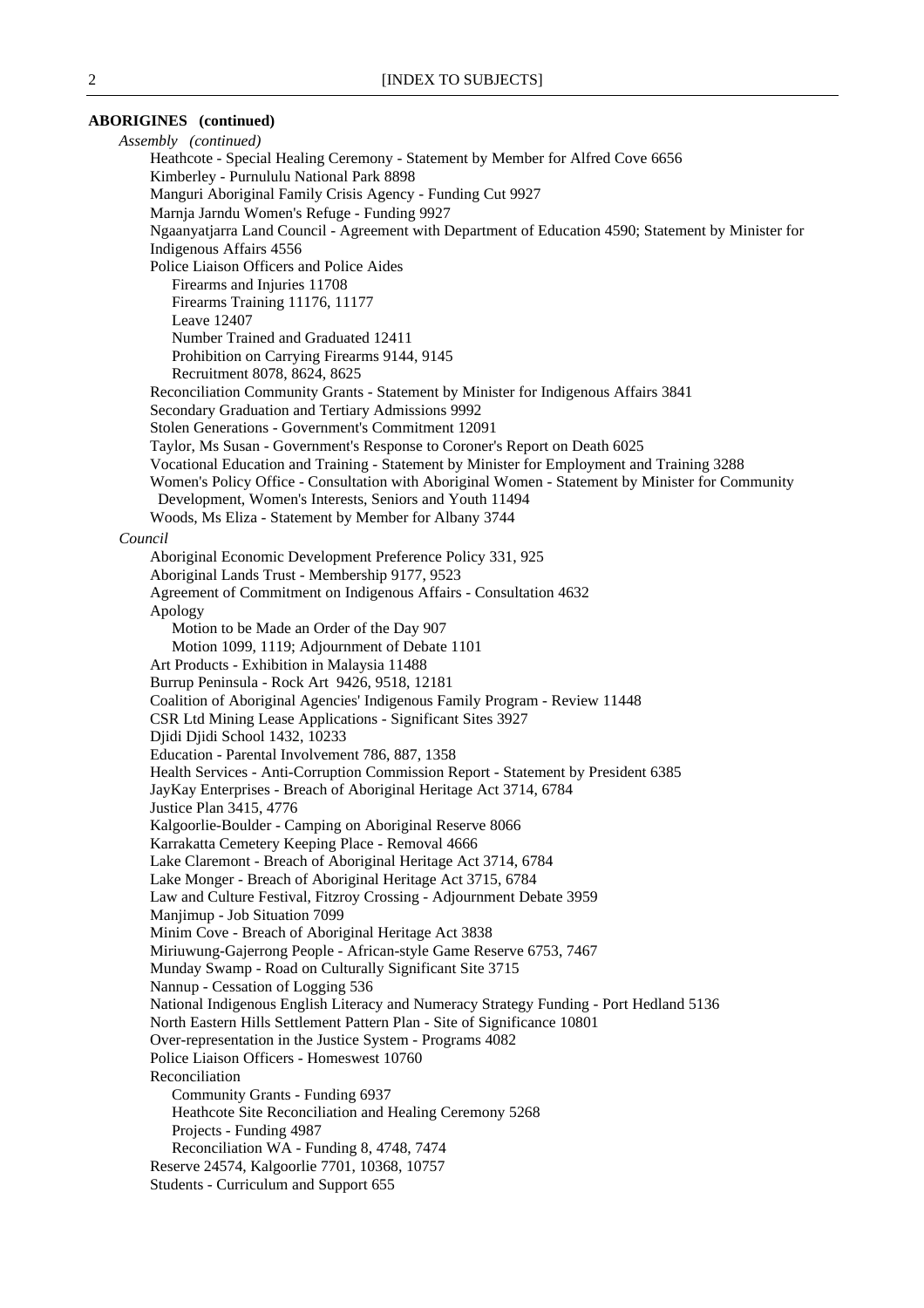### **ABORTION**

*Assembly*

Legislation - Review 3606; Statement by Minister for Health 10959 *Council* Number Carried Out 8746

Number of 20 Weeks Gestation 8591

# **ABROLHOS ISLANDS** *See "Fisheries"*

# **ACTS AMENDMENT (ABORTION) ACT 1998**

*Assembly*

Statements by Minister for Health 10959, 12248

### **ACTS AMENDMENT (AUSTRALIAN DATUM) BILL 2000**

*Assembly*

Assent 15

# **ACTS AMENDMENT (CARBON RIGHTS AND TREE PLANTATION AGREEMENTS) BILL 2002**

#### *Assembly*

Introduction and First Reading 10964 Second Reading 10964 Appropriations 11221

### **ACTS AMENDMENT (CRIMINAL INVESTIGATION) BILL 2001**

*Assembly*

Standing Orders Suspension 5036 Introduction and First Reading 5041 Second Reading 5041, 5902 Consideration in Detail 6182 Third Reading 6183 Returned 7707 Assent 7707

*Council*

Receipt and First Reading 6433 Second Reading 6433, 7326 Remaining Stages 7326 Assent 7425

# **ACTS AMENDMENT (EVIDENCE) BILL 1999**

*Assembly*

Assent 16

# **ACTS AMENDMENT (FEDERAL COURTS AND TRIBUNALS) BILL 2001**

#### *Assembly*

Introduction and First Reading 1465 Second Reading 1465, 3734, 3739, 3741, 3743 Remaining stages 3744 Returned 5693 Council's Amendments 7151 Assent 7707

*Council*

Receipt and First Reading 3825 Second Reading 3825, 5496 Committee 5587 Report 5587 Third Reading 5587 Assembly's Message 7117 Assent 7425

### **ACTS AMENDMENT (FINES ENFORCEMENT AND LICENCE SUSPENSION) BILL 2000**

*Assembly* Assent 15

#### **ACTS AMENDMENT (IRON ORE AGREEMENTS) BILL 2000**

*Assembly*

Assent 16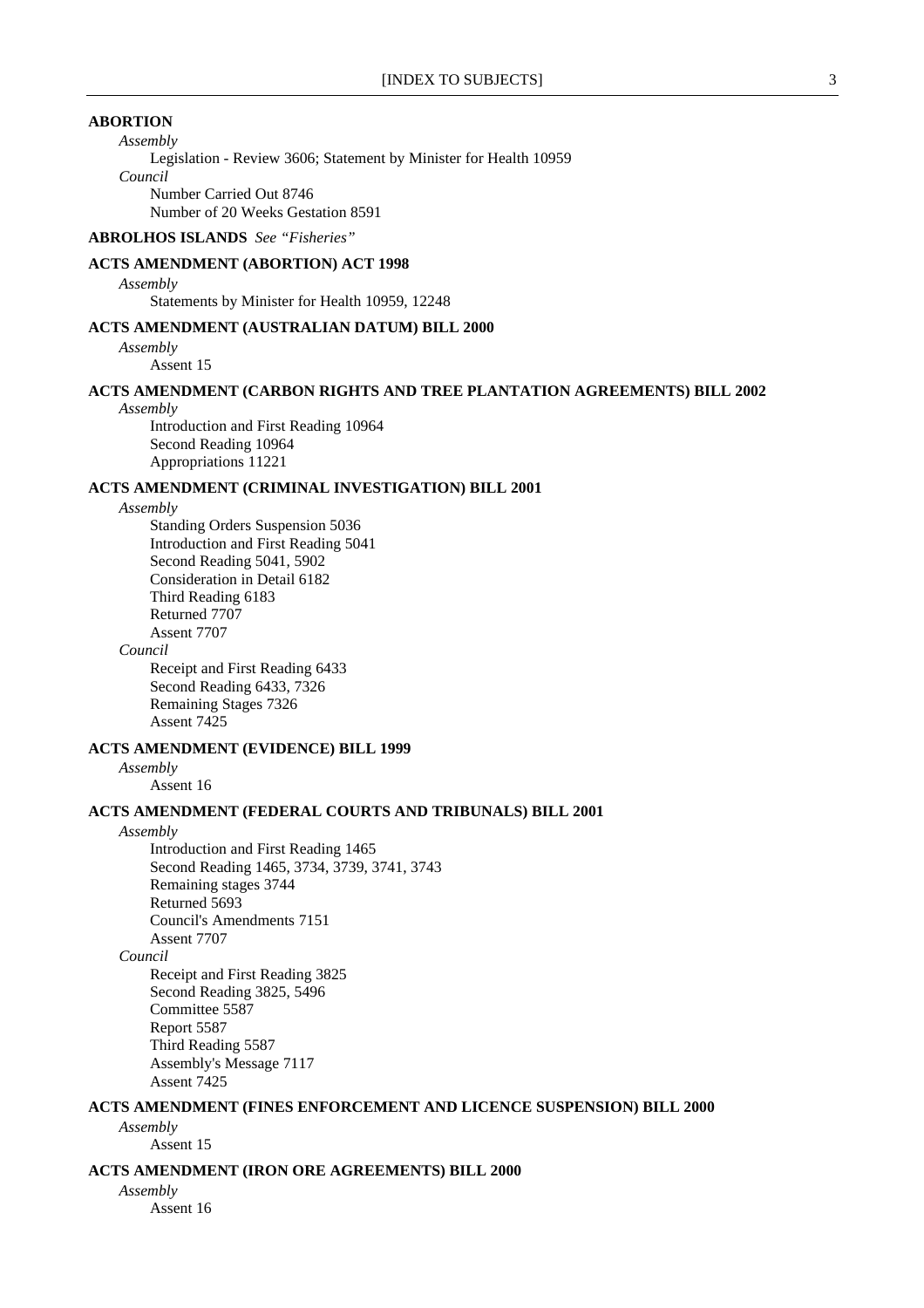# **ACTS AMENDMENT (LESBIAN AND GAY LAW REFORM) BILL 2001**

| Assembly |                                                                                                         |
|----------|---------------------------------------------------------------------------------------------------------|
|          | Introduction and First Reading 5520                                                                     |
|          | Second Reading 5520, 6474, 6495, 6627, 6672, 6687; Amendment to Motion 6682                             |
|          | Appropriations 6008                                                                                     |
|          | Consideration in Detail 6688-6731, 6798, 6808-6885, 6886                                                |
|          | Motion to Split Bill 6798-6808                                                                          |
|          | Recommittal 6885                                                                                        |
|          | Third Reading 6887                                                                                      |
|          | Returned 8909                                                                                           |
|          | Council's Amendments 9358, 9359                                                                         |
|          | Assent 9930                                                                                             |
|          | Adoption - Same-sex Couples 6031                                                                        |
|          | <b>Community Opposition 6789</b>                                                                        |
|          | Consultation 5671                                                                                       |
|          | Impact on Health Education Curriculum in Schools 6289                                                   |
|          | Passage through the Legislative Council 6789                                                            |
|          | Statement by Speaker 6458                                                                               |
|          |                                                                                                         |
| Council  |                                                                                                         |
|          | Receipt 6966                                                                                            |
|          | First Reading 6966                                                                                      |
|          | Second Reading 6967, 7434, 7443, 7671, 7783, 7801, 7888, 7900                                           |
|          | Discharge from Notice Paper and Referral to Standing Committee on Legislation 7777                      |
|          | Referral to Standing Committee on Legislation 7920, 7940                                                |
|          | Committee 7941, 7984-7995, 8003-8010, 8040-8053, 8164-8179, 8296-8312, 8320-8323, 8414, 8423-8447,      |
|          | 8547-8556, 8565-8567, 8577-8586, 8708-8714                                                              |
|          | Progress 7941                                                                                           |
|          | As to Progress 8324                                                                                     |
|          | Report 8714                                                                                             |
|          | Recommittal 8714                                                                                        |
|          | Further Report 8715                                                                                     |
|          | Third Reading 8715                                                                                      |
|          | Assembly's Message 9433                                                                                 |
|          | Assent 9855                                                                                             |
|          | Conscience Vote for ALP Members 8419                                                                    |
|          |                                                                                                         |
|          | <b>ADDRESS-IN-REPLY</b>                                                                                 |
| Assembly |                                                                                                         |
|          | Motion 17, 65, 88, 152, 176, 205, 263, 362, 382, 398, 462, 500, 575, 589, 601, 623                      |
|          | Amendments to Motion                                                                                    |
|          | Finance Brokers - Assistance to Investors 576; Amendment on the Amendment 588                           |
|          | Fuel Prices - Reduction in Country Areas 385                                                            |
|          | <b>Industrial Relations Reforms 163</b>                                                                 |
|          | Minister for Planning and Infrastructure - Loss of Drivers Licence 70, 78                               |
|          | Peel Deviation - Completion Target 619                                                                  |
|          | Police Service                                                                                          |
|          | Albany 598                                                                                              |
|          | Rural Areas 469, 495                                                                                    |
|          | Media Photographs - Statement by Speaker 14                                                             |
|          | Presentation to Governor - Acknowledgment 1371                                                          |
| Council  |                                                                                                         |
|          | Motion 11, 38, 113, 145, 223, 235, 338, 427, 452, 541, 655, 761, 787, 875, 887, 1004, 1092, 1120, 1202, |
|          | 1211, 1252, 1285, 1321, 1437, 1529, 1633, 1642, 4055, 4198, 4246, 4628, 4637                            |
|          | Tabling of Document 1023                                                                                |
|          | Amendment to Motion - Government's Failure to Address Serious Issues 1645, 1825, 1920, 2036, 2046,      |
|          | 2170, 2266, 2374, 2384, 2700, 2890, 3037, 3048, 3255, 3277, 3422, 3671, 3686, 3794, 3804, 3936          |
|          | As to Adjournment 1656, 1664                                                                            |
|          |                                                                                                         |
|          | Adjournment of Debate 3394                                                                              |
|          | Amendments - Adjournment Debate 1667                                                                    |
|          | Presentation to Governor 4642; Acknowledgment 5803                                                      |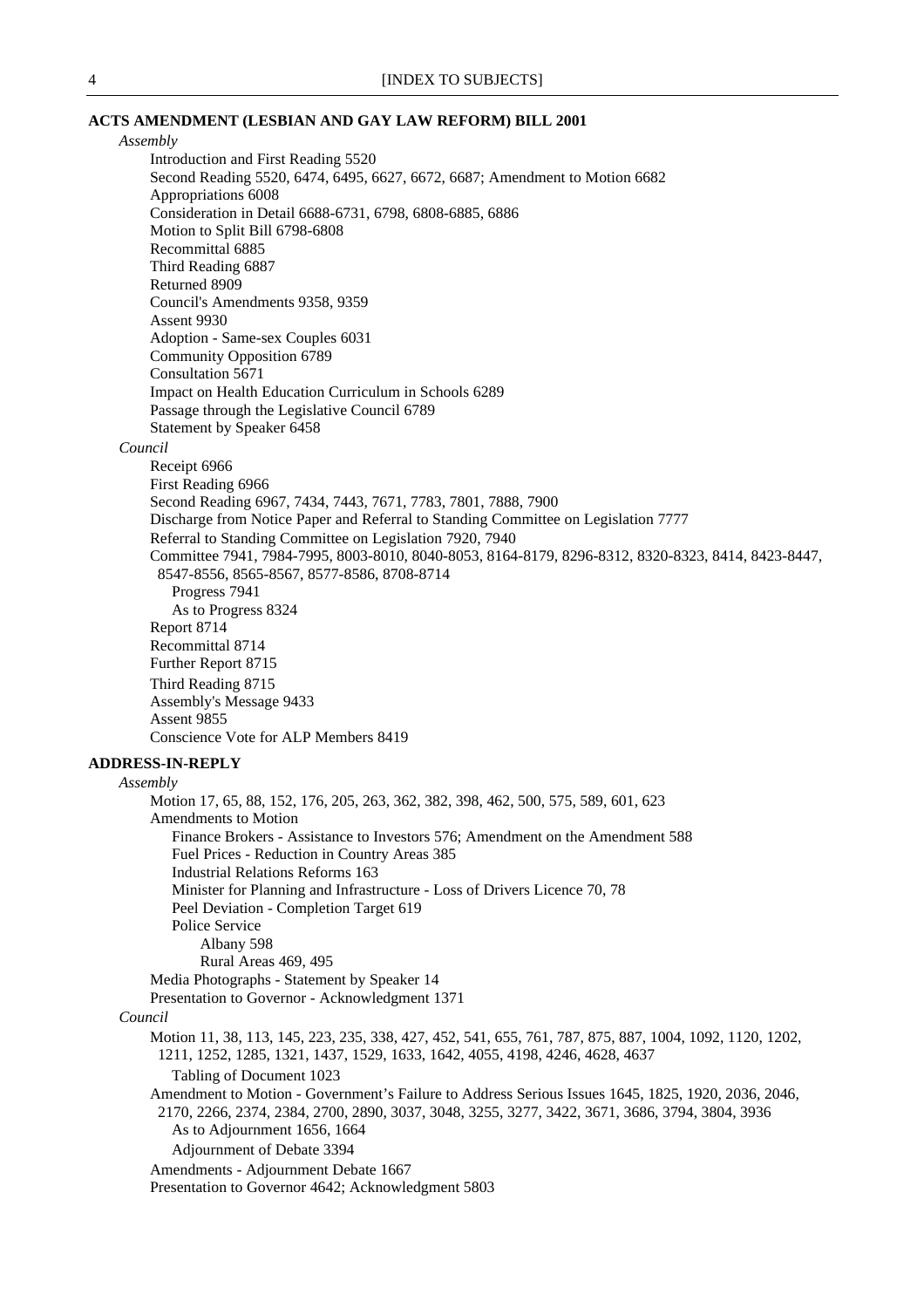#### **ADJOURNMENTS OF THE HOUSE**

### *Assembly*

Complimentary Remarks 7227, 12405 Special 211, 867, 1190, 1191, 1621, 1622, 2363, 3502, 4155, 4965, 5793, 7227, 7869, 9155, 9156, 9852, 11198, 12314, 12315, 12405

#### *Council*

Complimentary Remarks 7411, 12357 Special 144, 808, 1558, 2301, 3429, 4312, 4321, 4900, 6582, 7292, 7411, 8448, 8586, 9011, 9790, 11131, 12229, 12357 Statement by Leader of the House 4321

### **ADOPTION**

#### *Assembly*

Act - Amendment 7640 Average Time - Statistics 9983 Same-sex Couples 6031, 6657, 6658, 6663 Suitable Family Environment 6467

### **ADOPTION AMENDMENT BILL 2002**

#### *Assembly*

Introduction and First Reading 12076 Second Reading 12107

### **ADVERTISEMENTS**

*Assembly* Violent and Sexually Abusive - Petitions 1370, 2416

### **AFGHANISTAN**

*See also "United States of America - Terrorist Attack" Council*

Australian Military Operation - Adjournment Debates 4663, 4772 Cluster Bombs - Adjournment Debate 4901

# **AGED CARE** *See "Health"*

### **AGENT GENERAL**

*Assembly*

Redundancy Payment for Appointee 987

### **AGRACORP PTY LTD** *See "Agriculture"*

#### **AGRICULTURAL AND VETERINARY CHEMICALS (WESTERN AUSTRALIA) AMENDMENT BILL 2001** *Assembly*

Receipt and First Reading 1996 Second Reading 1996, 4611 Consideration in Detail 4613 Third Reading 4919 Council's Message 5445 Assent 5871

# *Council*

Introduction and First Reading 562 Second Reading 562, 1829 Remaining Stages 1834 Returned 4900 Assembly's Amendment 5362 Assent 5803 Standing Committee on Legislation - Report 1523

# **AGRICULTURE**

### *Assembly*

Agricultural and Rural Land Use Planning Policy: Statement of Planning Policy No 11 - Statement by Minister for Planning and Infrastructure 8186 Agricultural Land - Protection from Urban Sprawl 7628 Agricultural Research Stations - Report of Review 1786 Agriculture Protection Board - Future 3237 Alkaloam - Use on Agricultural Soils 12143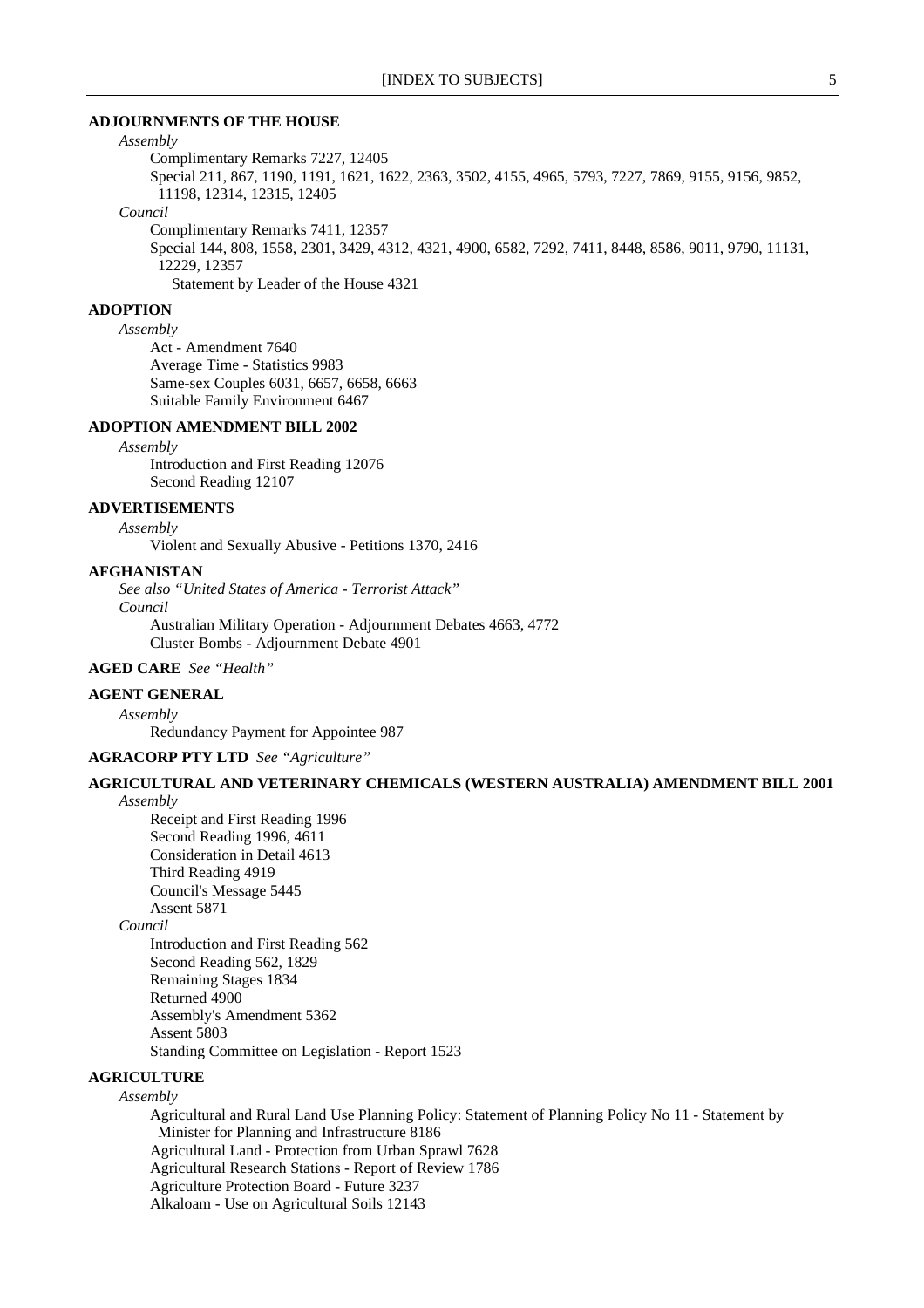### **AGRICULTURE (continued)**

*Assembly (continued)* Alkylphenols - Waste Sludge Used as Farm Fertiliser 9275 B-Double Trucks - Cost of Non-allowance of Permits to use Jarrahdale Road 74 Beekeeping Fees Waiver and Rent Deferment 5117 Walpole Wilderness Area 2074; Personal Explanation by Minister for the Environment and Heritage 2216 Budget - Funding Cuts 10806 CBH Grain Silos, Fremantle - High Court Appeal 4132 Centre for Wine Excellence, Margaret River - Statement by Member for Warren-Blackwood 10571 Clopyralid 8283, 9975 Cotton Bush - Declaration Category 1796 Dairy Farmers Grant for On-farm Diversification Planning 8285 Underpasses for Stock Movement 7652 Dairy Industry Assistance - Capel Diary Suppliers - Grievance 3722 Dairy Industry Authority - Overvaluation of Assets 3609 Dairy Western Australia Ltd - Handing Over to Dairy Farmers 9277 Damara Sheep - Environmental Impact on Pastoral Areas 8283 Department Advisory Service for Gardeners 4488 Regional Full-time Staff 4941 Exceptional Circumstances Areas - Health Services 2215 Farmers - Electricity Prices 1044, 1045 Fenthion - Use on Food Products 8282 Harvey Agricultural College - Relocation 11309, 11582 Harvey-Peel Estuary Catchment Area - Catchment Plan 3610 Herbarium, Western Australian - Funding 5575 Honey Production 3608 Johne's Disease - Slaughter of Stock 1520 Livestock - Export through Fremantle Private Port - Statement by Minister for Planning and Infrastructure 810 Noxious Plants - Ban on Sale 8285 Ord River Irrigation Scheme 7161 Peel Region - Expansion 12325 Plantagenet Location 5897 - Quarantine for Virulent Footrot 10105 Poison 10,80 Ban on Use 4470, 5101 Complaints 6925 Use 639, 5943, 7603 Quairading Business Seminar - Statement by Member for Merredin 11399 Remnant Vegetation on Private Land 2152 Students in Drought-affected Areas - Government Support 2075 Wagin Woolorama - Statement by Member for Wagin 8362 Wheat Farmers - Permits to Operate Road Trains 6470 *Council* Agracorp Pty Ltd - Cash Market for Canola 5820 Agricultural Research Stations - Closure 336 Agriculture and Related Resources Protection (Declared Animals) Amendment Regulations 2001 - Disallowance 10008, 10032 Agriculture, Forestry and Fisheries 5343 Agriculture Protection Board - Future and Role 885, 1433 Alkaloam 1236, 10233 Apple and Pear Industry - New Zealand Imports with Fire Blight 3252 B-double Trucks - Cost of Non-allowance of Permits to use Jarrahdale Road 9, 34 Banana Growers - Adjournment Debate 10534 Beekeeping Industry Compliance with Regulations 4229, 4305 Forest Management Regulations 2379 Impact of Drought 2699 Public Lands - Analysis of Submissions 6569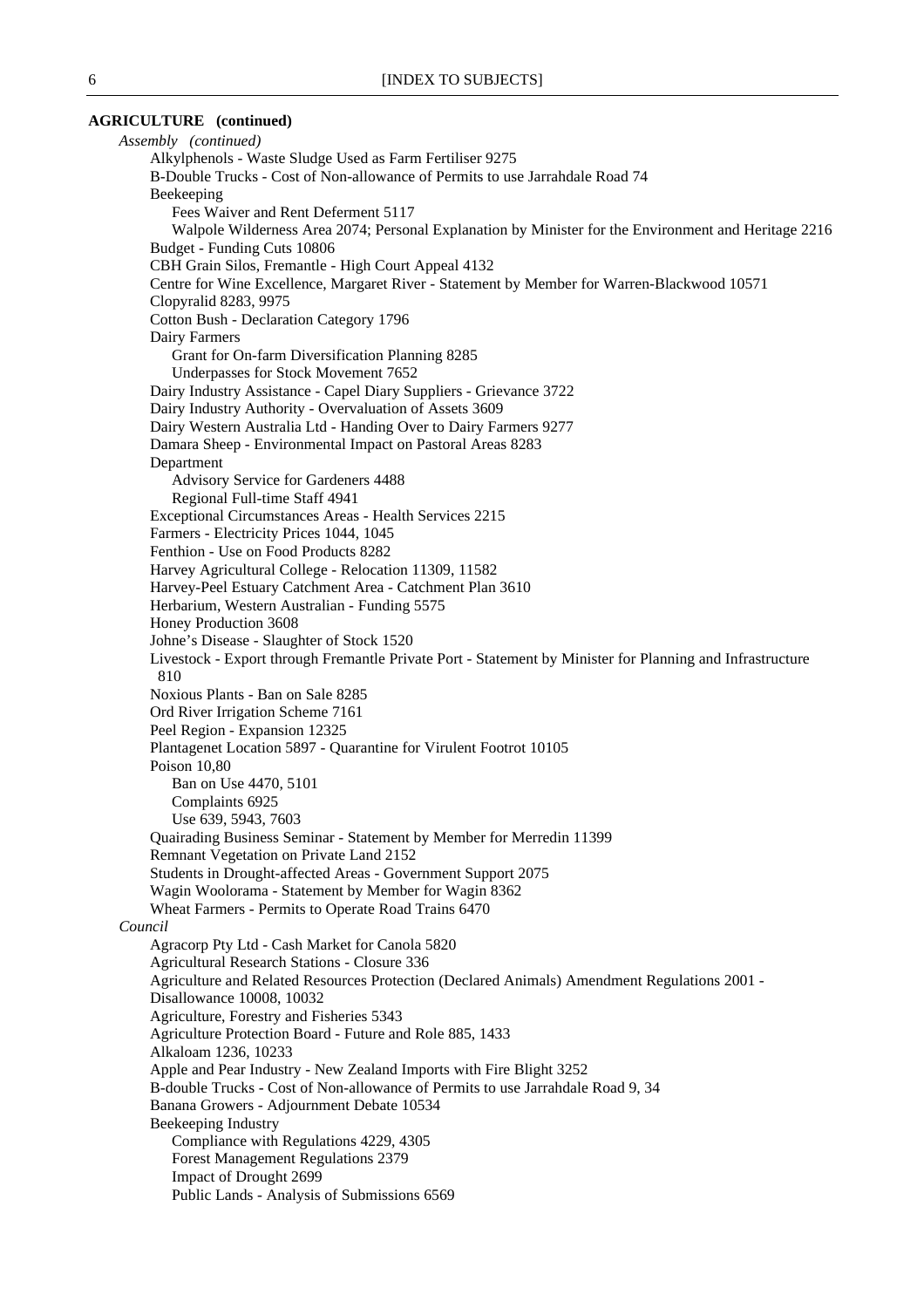### **AGRICULTURE (continued)**

*Council (continued)* Black Sigatoka - Prohibition on Importation of Bananas 1554 Budget - Drop in Full-time Equivalents 3928 Budget Papers - Source of Additional Operating Revenues 3696 Cattle Underpasses - Funding 7257 Chicken Manure 7899, 8857 Co-operative Bulk Handling Ltd and Grain Pool of WA Merger 11866; Statement by Minister for Agriculture, Forestry and Fisheries 5343 Dairy Contracts - Conditions 5478 Dairy Industry Assistance - Recipients 331 Dandaragan Hydrology Monitoring Project - Seismic Survey 3932 Department Allegations of Removal of Plant Material from Properties 2041 Border Protection Officers - Funding 12183 Budget Cuts 4207 Derby Office 5962 Genetically Modified Organisms Released 7939 Internet Site 655 Lake Grace Facility - Upgrade 447 Office Closures - Pinjarra and Harvey 5026, 5271 Responsibilities 3930 Review of Functions and Services 143, 3046 Staff Reduction 11615 Dogs Adjournment Debates 8877, 8880 Destruction of Livestock 1823 Drought Aid - Federal and State Governments 2293, 2383 Dry Season Advisory Committee - Adjournment Debate 3074 Emu Culling 1820 Emu Proof Fence - Commitment to Maintain 7897 Exceptional Circumstances Areas Adjournment Debate 564 Adverse Seasonal Advisory Committee 1247 Changes in Guidelines 2381, 4746 Consultation with State Ministers for Agriculture 2043 Funding - Statement by Minister for Agriculture Forestry and Fisheries 8148 National Rural Advisory Council Report 533 Northern Wheatbelt and Gascoyne Region 10365 Facey Group - Funding 6939 Family Farm Business Review Program 3695 Farmers Assistance Package 1328 Drought-affected Areas 1942 Federal Government Funding 9 Funds for Salinity Management 5135 South Eastern Wheatbelt 140 Special Circumstances Assistance 36, 1638 Water Shortages - Government Assistance 8002 Flora and Fauna - Protection 8422 Foot-and-Mouth Disease - Prevention 141 Freight Cost Increases - Road Train Permits 1638 Fruit Growing Industry - WorkSafe Inspectors - Adjournment Debates 9902, 9905 Gene Technology Technical Advisory Committee - Membership 11612 Genetically Modified Crops, Food and Organisms Adjournment Debate 455 Contamination and Compensation 1358 Decision-making Process 3047 Field Trials 8, 2166 Genetically Modified Free Zones Discussion Paper 7437, 8565, 8743 Legal Action on Trials 654 Monsanto's Trial Canola Crop 1233, 11865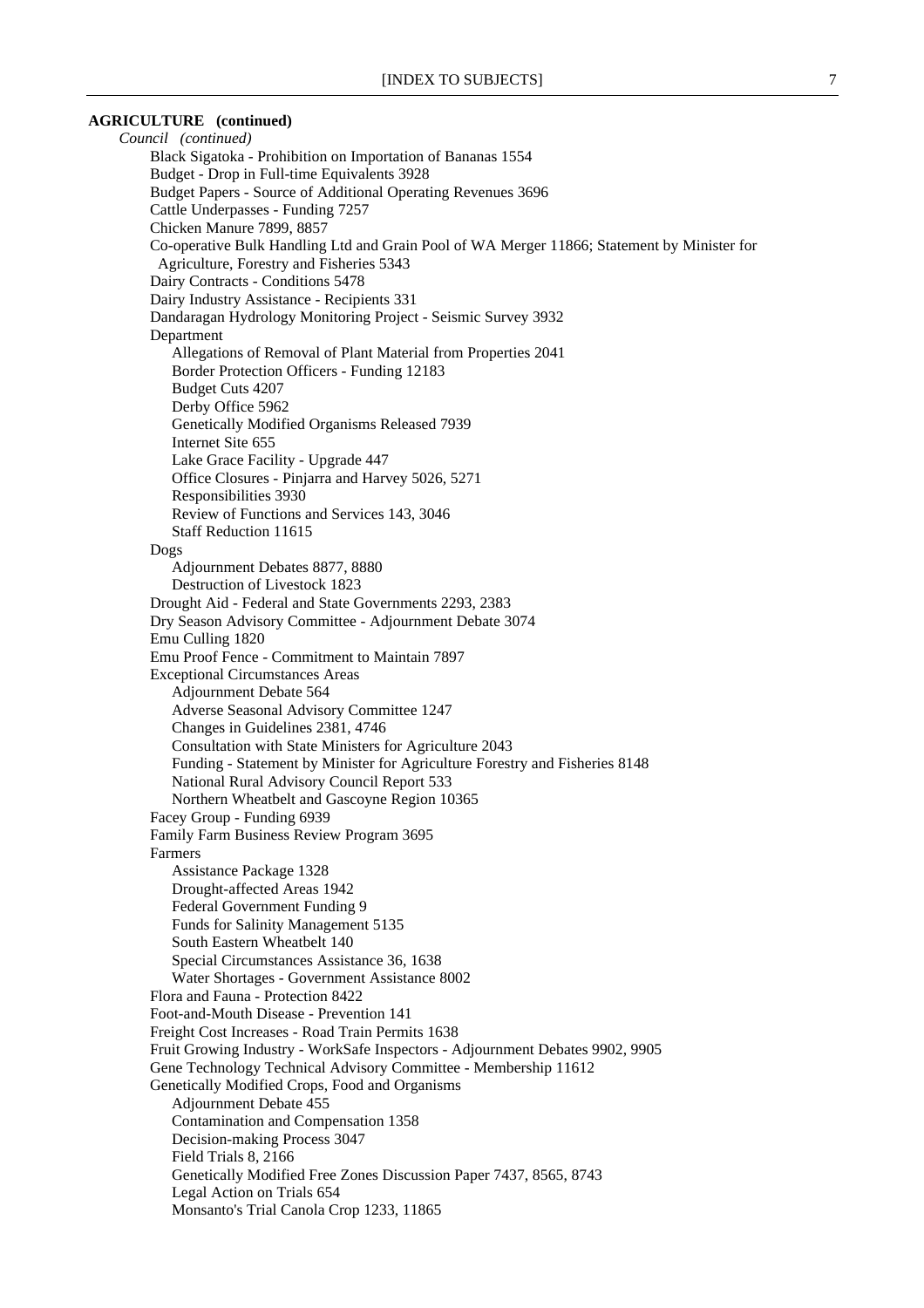# **AGRICULTURE (continued)** *Council (continued)* Genetically Modified Crops, Food and Organisms (continued) Moratorium 3042, 7896 Petitions 5458, 9614 Protocol 3248 Public Consultation 11867, 11870, 12022 Reports 6569, 6940 Release by Department of Agriculture 7939 Statements by Minister for Agriculture, Forestry and Fisheries 552, 7244 Goats 8856, 9295 Grain Pool of WA and Co-operative Bulk Handling Ltd Merger 11866; Statement by Minister for Granny Smith Apples - Labelling 1432 Hemp Industrial Adjournment Debate 7804 Import Limit 7997 Legislation 1637 Manjimup and Scott River Areas 8034 Reclassification 7398 Viability of Industry 7437 Low-content Tetrahydrocannabinol 11742, 11864, 12023 Herbarium, Western Australian - Volunteers 7102 Herbicides - Dioxins - Carcinogenic Risk 9631, 9774 Honey Production - Introduction of Untreated Honey 8315 Horticultural Industry - WorkSafe WA's Ruling on Elevating Work Platforms 11865, 12185 Johne's Disease 2292, 3254 Kangaroos - Increase in Numbers 10519 Kimberley - Chemicals Spraying Buried Drums 5966, 11746 Inquiry 1637 Order to Release Committee Documents Motion 4739, 4881 Amendment to Motion 4881 Motion, as Amended 4883 Prisoner Labour 10004, 10522 Review Process 4202, 4308, 6936 Statement by President 4048 Testing of Drum Samples 8157, 8993 Lamb Marketing - Reduction in Branding 4633 Land Care Contracts - Termination 8038 Lime Sand Routes 35, 446, 786, 1669 Livestock Handling Complex - Location 6568 Locust Control Measures 5817, 7340, 7402 Manjimup Apple Export Syndicate 7898, 7935, 11487 Manjimup Horticultural Processing Scheme - Funding 11487 Meat Industry Authority WA - Disposal of Carcasses 923 Mid West Region Horticulture Precinct - Water Allocation 6246 Midland Saleyards Northam and Moora Propositions 6136, 11449 Replacement 881, 10761 Monsanto Australia Ltd - Genetically Manipulated Canola Crop 1233, 11865, 11867, 11870 Mt Barker Research Station 3802, 4308 Multi-peril Crop Insurance - Fund Recipients 3799 Myalup Land - Proposal for Use 7795 National Registration Authority for Agricultural and Veterinary Chemicals - Appointment of Board Members 8417 Northern Wheatbelt and Gascoyne Region - Exceptional Circumstances Application 10365 Ord River Irrigation Scheme Chemicals Used 7372 Stage 2 Cost of Water 6567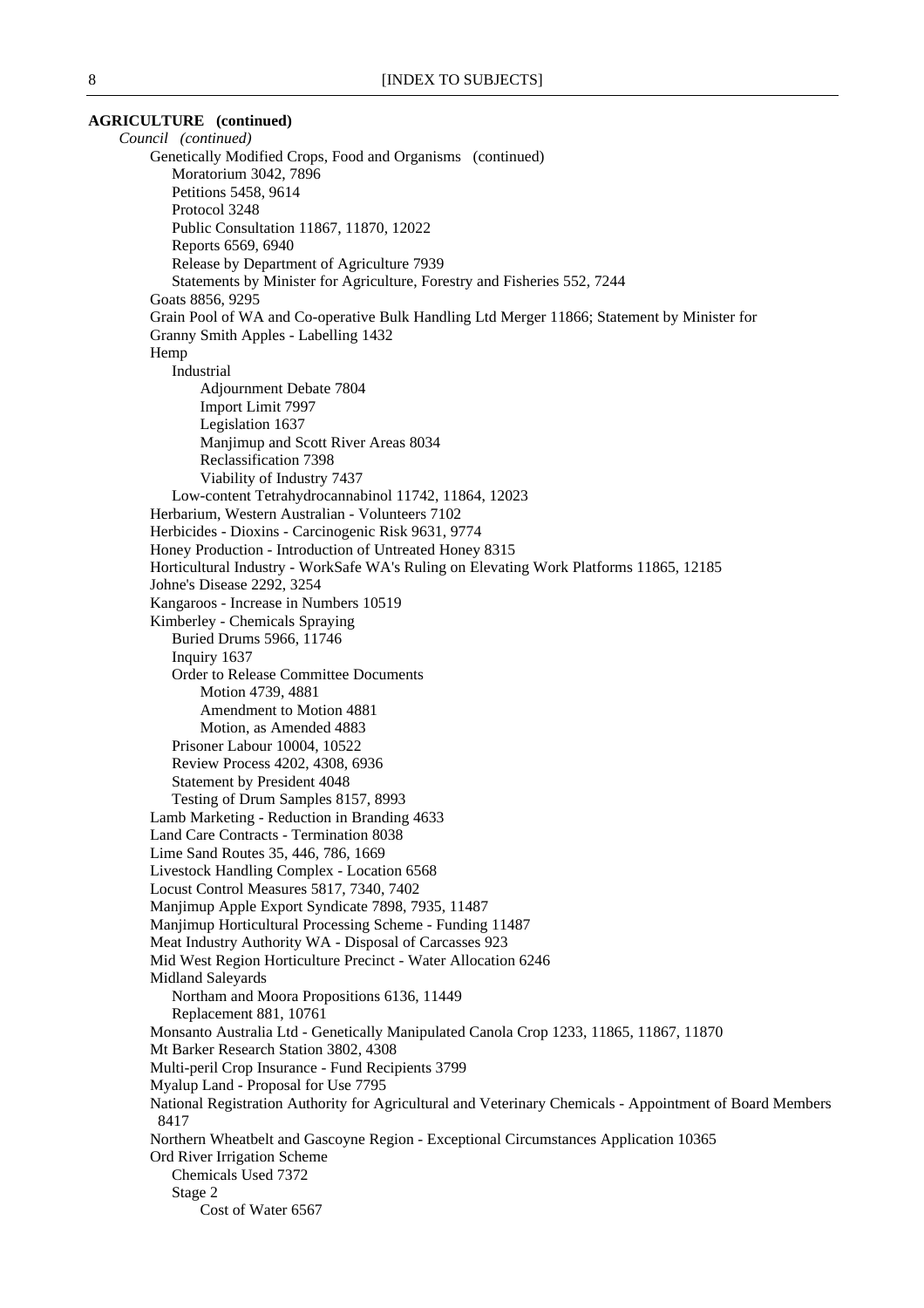### **AGRICULTURE (continued)**

*Council (continued)* Ord River Irrigation Scheme (continued) Stage 2 (continued) Land Acquisition 7421, 7467 Memorandum of Understanding 3697, 5818 Miriuwung-Gajerrong Land 7262 Water Supplies 4894 Organic Agriculture - Protection from Contamination 7896 Patrick, Mr Danny - Information on Buried Herbicide Drums in the Kimberley 11746 Plant Material - 36 Peter Street, Mandurah 2041 Poison 10,80 - Adjournment Debate 7464 Potatoes - Marketing Review 6748 Rabbit Control - Calicivirus 7895 Regional Infrastructure Fund - Reduction 4746, 4983 Research and Development - Cut in Consolidated Funding 10520 Rural Business Development Corporation - Role 1433 Rural Youth Leadership Programs - Continuation 233 Saleyard Relocation - Muchea and Northam 10146 Skeleton Weed Levy Adjournment Debates 8877, 8880 Distribution of Moneys 7936, 8185 Program 8158 South Coast Region Crop Damage - Statement by Minister for Agriculture, Forestry and Fisheries 6383 Natural Disaster Provisions 6406 Storm Damage 6403, 6754 South Eastern Wheatbelt - Drought Survey 2294 Summits, Task Forces, Reviews and Committees - Adjournment Debate 11784 Thrip Palmi or Melon Thrip - Adjournment Debate 9660 University Enrolments 6244 Walkaway Horticultural Precinct - Water Charges 783 Wanneroo Horticulturalists - Chicken Manure - Restrictions on Use 7899 Wellstead Area - Flood Relief 6754, 7400 Wescobee Ltd - Introduction of Untreated Honey 8315 Western Agricultural Industries Pty Ltd - Memorandum of Understanding 6571 Wheatbelt - Declaration of Exceptional Circumstances 229

# **AIR MAURITIUS** *See "Transport - Air"*

### **ALBANY INLAND FREIGHT DEPOT** *See "Planning"*

# **ALBANY SPINNING MILLS**

*Assembly*

Closure 1363

# **ALCOA WORLD ALUMINA AUSTRALIA**

*Assembly* Alkaloam - Use on Agricultural Soils 12143 Hamel-Yarloop Refinery - Animal Health Investigations 11579 Kwinana - Inquiry into Emissions 6191 Wagerup Alumina Refinery Alumina Production Increase 5102, 5105 Buffer Zone 3919, 4553, 5231, 10346 Emissions 2149 Health Concerns 6191, 6793, 8372; Grievance 7817 Illness of Workers and Residents 2659, 5117, 6923 Liquor Burning Plant 6794 Personal Explanation by Member for Murray-Wellington 3917 Worsley Refinery - Illness of Workers 5117 *Council*

Alkaloam 1236, 10233 Emissions - Fenzie, Dr Galton 7696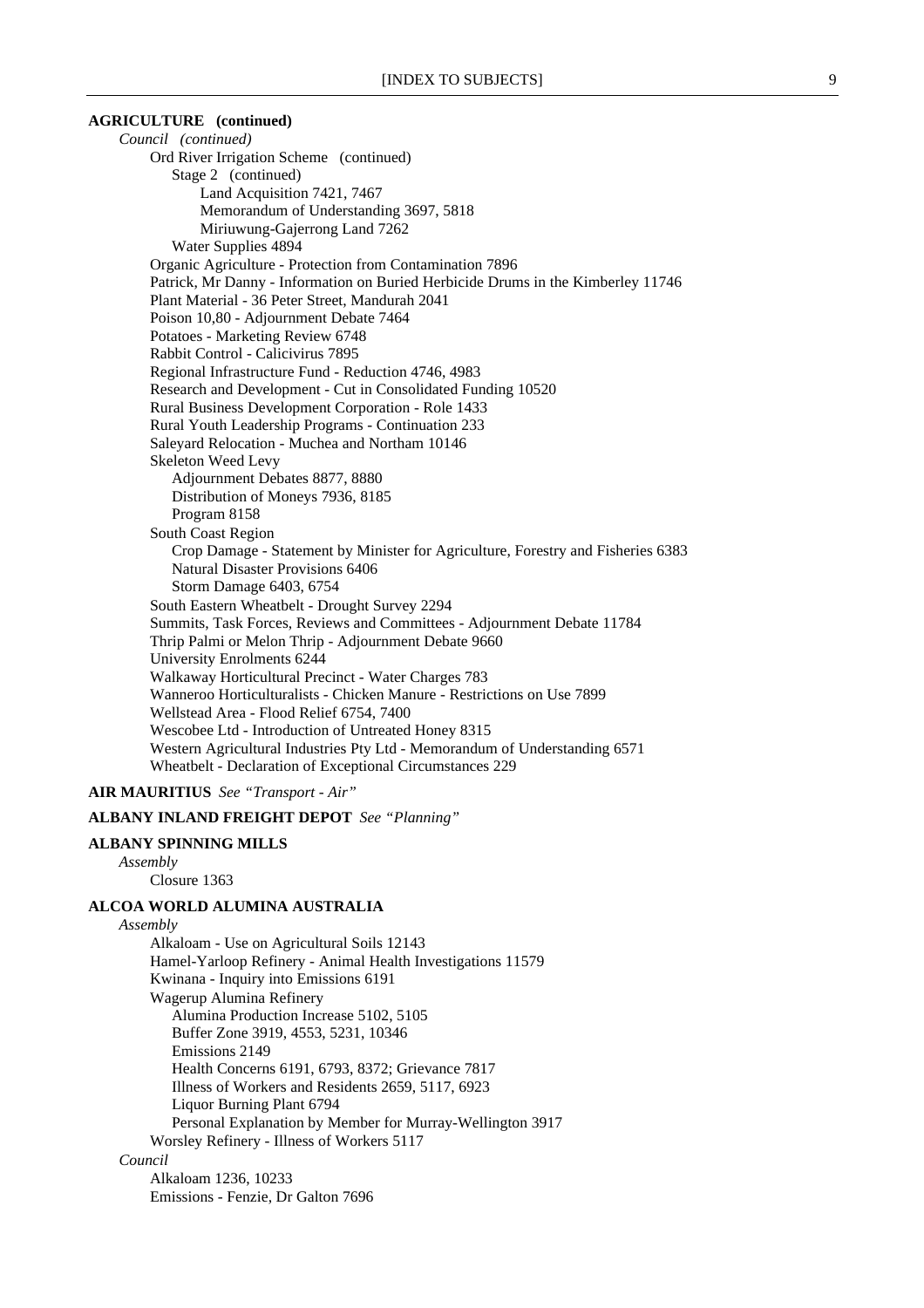# **ALCOA WORLD ALUMINA AUSTRALIA (continued)**

*Council (continued)* Wagerup Alumina Refinery Air Pollution 1677, 1680 Buffer Zone 2381 Health Concerns 3695, 12230 Licence Conditions 2165, 2295 Yarloop Community 1434 Worsley Alumina Refinery - Stamp Duty on Sale 10235 Bauxite Mine Sites - Forest Cleared 5016; Correction to Answer - Statement by Minister for Agriculture, Forestry and Fisheries 8707

# **ALCOHOL** *See "Drugs"*

# **ALINTAGAS**

*Assembly* Sale Proceeds - Health Funding 3512 *Council* Hot Water Systems - Replacement 1025, 1275

Kalgoorlie - Connections 10280

**ALKALOAM** *See "Alcoa World Alumina Australia"*

**ALKYLPHENOLS** *See "Agriculture"*

### **ALLNUTT, MR IAN**

*Council*

Deputy Clerk and Usher of the Black Rod - Retirement 12145

# **AMERICA'S CUP REGATTA** *See "Tourism"*

### **AMPHIBIANS AND REPTILES**

*Council*

Licensing System 6004, 6973

# **ANIMAL SPECIES**

*Assembly* Body Responsible for Giving Common Names 7642 *Council*

Protection of Agriculture 8422

#### **ANIMAL WELFARE**

*Assembly* Animals in Circuses Grievance 1963 Petition 1956 Penalties for Cruelty - Petition 4492

### **ANIMAL WELFARE BILL 2001**

*Assembly*

Introduction and First Reading 1858 Second Reading 1858, 3618, 3762 Appropriations 2077 Consideration in Detail 3766 Third Reading 3776

# *Council*

Receipt and First Reading 3826 Second Reading 3826 Consultation 3836

# **ANSETT ANNUAL SCHOOL SPORTS AWARDS** *See "Sport and Recreation"*

# **ANSETT AUSTRALIA LTD** *See "Transport - Air"*

# **ANTHRAX THREAT**

*Assembly* Government's Response 4330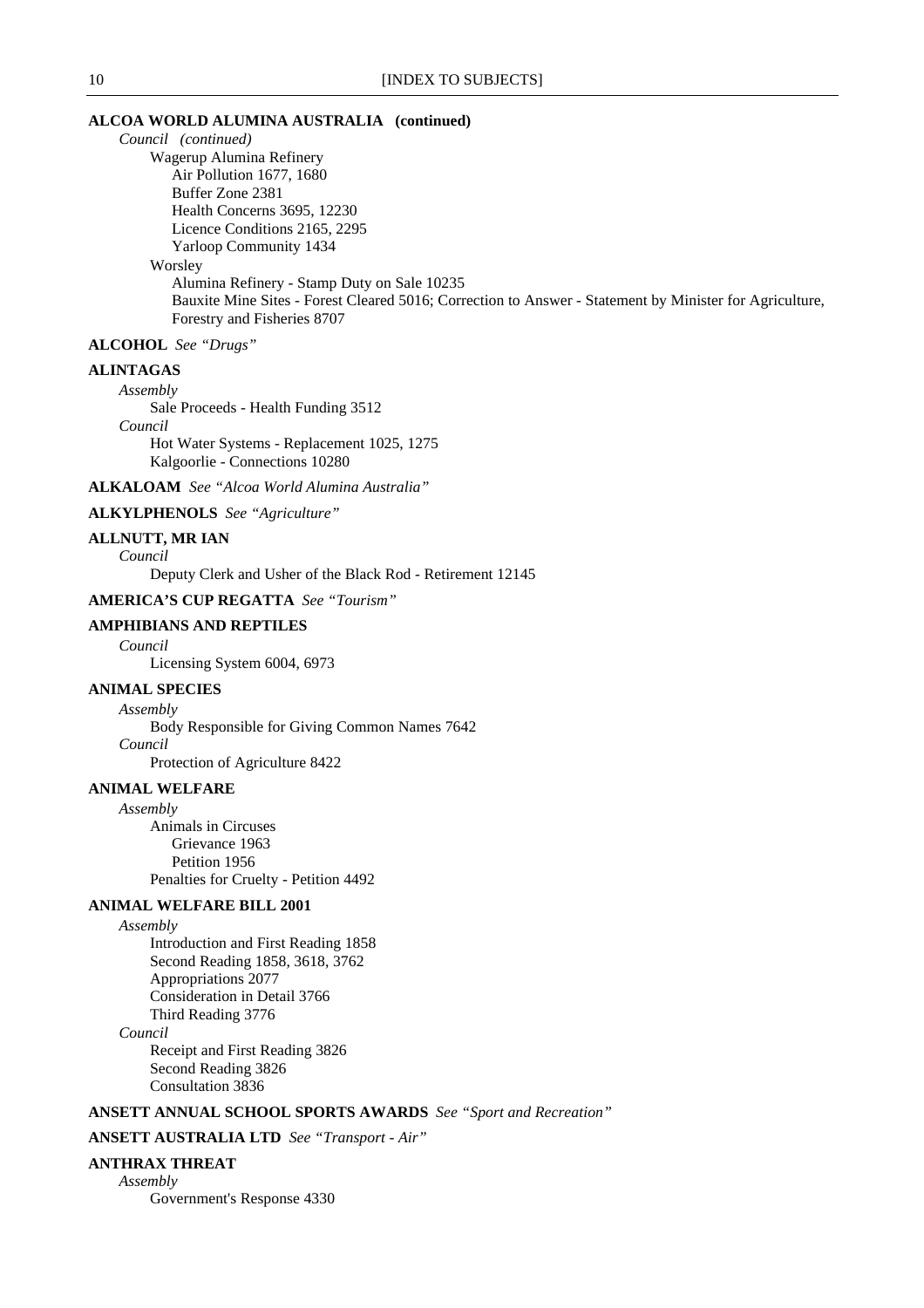#### **ANTI-CORRUPTION COMMISSION**

*See also "Joint Standing Committee on the Anti-Corruption Commission" Assembly*

Government Action 571

Health Department Matters 981, 1521, 2364

*Council*

Aboriginal Health Services - Report - Statement by President 6385

#### **ANTINUCLEAR LEGISLATION** *See "Nuclear Activities (Prohibition) Bill 2001"*

#### **ANZAC DAY**

*Assembly*

Returned Services League, Nedlands Sub-branch - Statement by Member for Nedlands 9824

# **APACE WESTERN AUSTRALIA** *See "Planning"*

**APPRENTICES** *See "Employment and Training"*

# **APPROPRIATION (CONSOLIDATED FUND) BILL (No. 1) 2001**

*Assembly*

Appropriations 3726 Introduction and First Reading 3751 Second Reading 3751, 3849, 3967, 3986, 4014, 4102, 4144; Cognate Debate 3849 Declaration as Urgent 3848 Estimates Committees A and B Reports and Minutes - Presentation and Adoption 4358 Third Reading 4374, 4502, 4516, 4567, 4596, 4598 Returned 5451 Assent 5871

#### *Council*

Receipt and First Reading 4659 Second Reading 4883, 5364, 5368 Remaining Stages 5371 Assent 5803

#### **APPROPRIATION (CONSOLIDATED FUND) BILL (No. 2) 2001**

#### *Assembly*

Appropriations 3726 Introduction and First Reading 3762 Second Reading 3762, 3849, 3967, 3986, 4014, 4102, 4144, 4155; Cognate Debate 3849 Declaration as Urgent 3848 Estimates Committees A and B Reports and Minutes - Presentation and Adoption 4358 Third Reading 4604 Returned 8280 Assent 7707

#### *Council*

Receipt and First Reading 4659 Second Reading 4883, 5603, 5618, 7280, 7411 Assent 7425

### **APPROPRIATION (CONSOLIDATED FUND) BILL (No. 1) 2002**

### *Assembly*

Introduction and First Reading 10578 Second Reading 10578, 10813, 10965, 10984, 11010, 11144, 11193; Cognate Debate 10813 Appropriations 10811 Declaration as Urgent 10813 Estimates Committees A and B Reports and Minutes - Presentation and Adoption 11516 Third Reading 11525, 11651 Returned 12365 *Council*

Receipt and First Reading 11634 Second Reading 11634, 12161, 12198, 12202 Third Reading 12205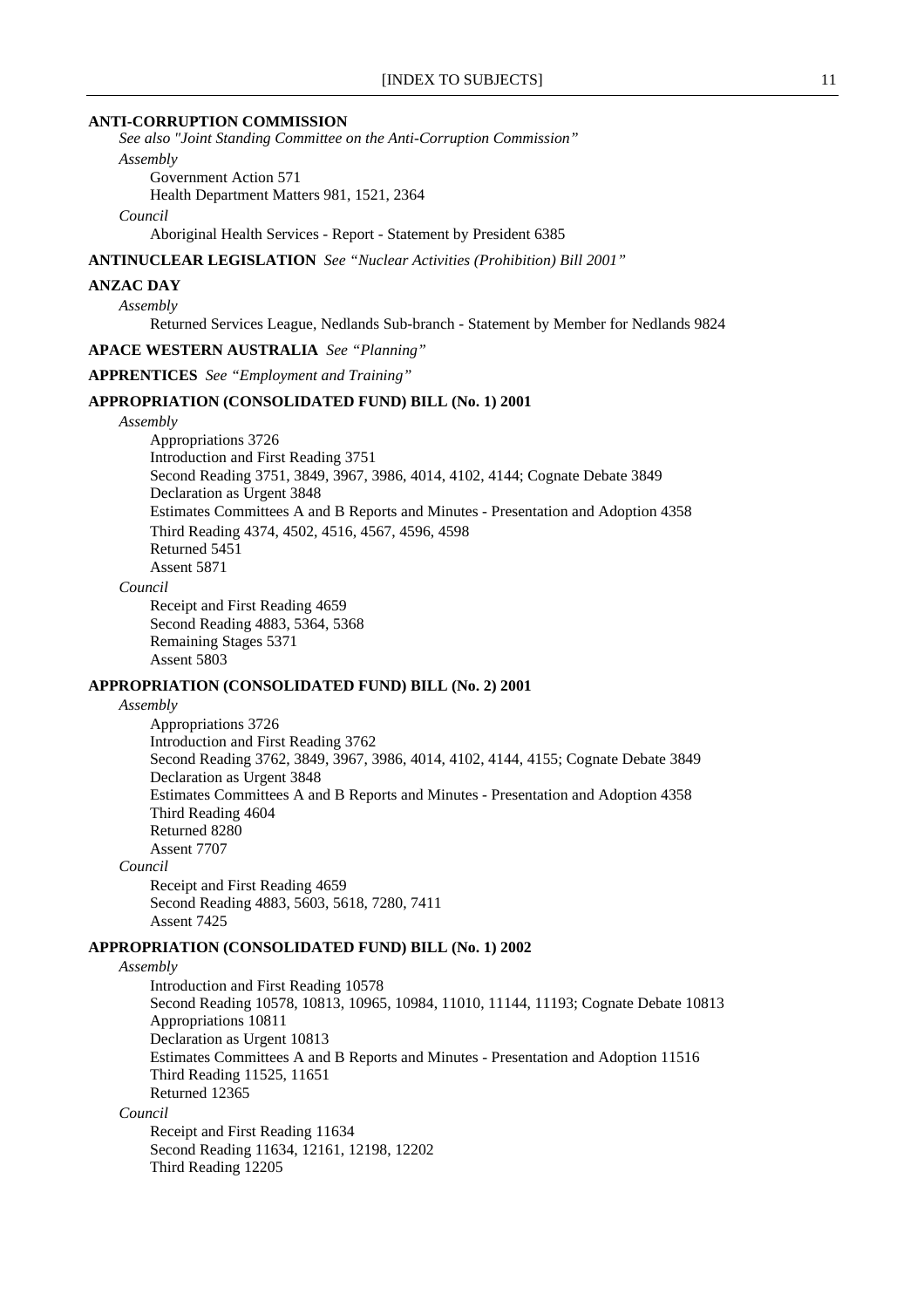### **APPROPRIATION (CONSOLIDATED FUND) BILL (No. 2) 2002**

*Assembly*

Introduction and First Reading 10590 Second Reading 10590, 10813, 10965, 10984, 11010, 11144, 11193, 11198; Cognate Debate 10813 Appropriations 10811 Declaration as Urgent 10813 Returned 12365 Third Reading 11663

*Council*

Receipt and First Reading 11635 Second Reading 11635, 12206 Remaining Stages 12209

### **AQUACULTURE** *See "Fisheries"*

# **ARGYLE KIMBERLEY RESORT PTY LTD** *See "Liquor"*

### **ARMADALE REDEVELOPMENT BILL 2001**

*Assembly*

Introduction and First Reading 4500 Second Reading 4500, 5172, 5181, 5188 Appropriations 5027 Consideration in Detail 5194, 5298 Third Reading 5298 Returned 5693 Assent 5872

*Council*

Receipt and First Reading 5274 Second Reading 5274, 5594 Assent 5803

**ARMY RESERVES** *See "Defence Forces"*

**ARTHUR, MR JOHN** *See "Government Departments and Agencies"*

#### **ARTS AND CULTURE**

*See also "Culture and the Arts, Department of" Assembly* Albany Light Opera and Theatre Company - Statement by Member for Albany 9471 Arts Capital Infrastructure - Grievance 11373 BOCS Ticketing and Marketing Services - Future 4937 Busselton Justice Centre and Police Station Complex - Locally Purchased Art 3231 Contemporary Music Industry - Development 3845 Convention and Exhibition Centre - Arts Space 977 Cultural Centre - Blue Room and Plan 977 Deckchair Theatre Inc - Long-term Residence 1082 Eminem's Proposed Tour of Australia - Statement by Member for Kingsley 1159 Federal Budget Impact 699 Film-makers Western Australian - Funding 8208 Monet and Japan Exhibition - Opening and Cost 1776 Rechabite Hall and Regal and Subiaco Theatres - Upgrade 976, 977 West Australian Symphony Orchestra Accommodation 1623, 3383 Motion 1058 Amendment to Motion 1063 Amendment on the Amendment 1066 Motion, as Amended 1070 Statement by Minister for Culture and the Arts 10417 *Council* Aboriginal Art Products - Exhibition in Malaysia 11488 Performing Arts Complex, Joondalup 1115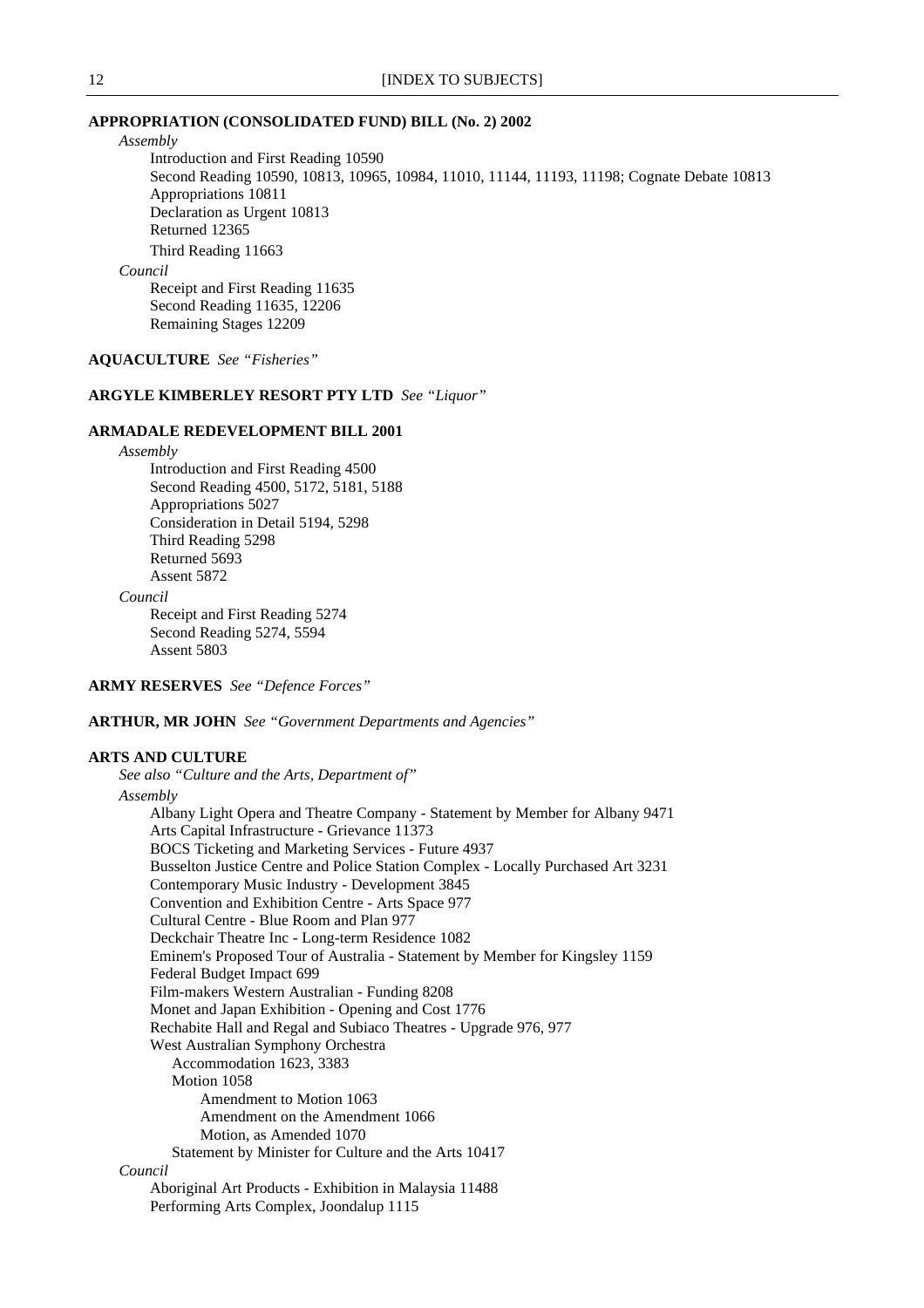### **ARTS AND CULTURE (continued)**

*Council (continued)* Perth Harmony Chorus - Financial Assistance 1207 Perth International Arts Festival - Adjournment Debate 7805 West Australian Symphony Orchestra Relocation 8422 Stabilising Grant 8563 Western Australian Academy of Performing Arts Relationship with Edith Cowan University 11746 Review 10521 Role of Board 10911

#### **ASBESTOS**

*See also "Wittenoom" Assembly* Ban on Importation and Sale 5113

#### **ASSOCIATIONS INCORPORATION ACT 1987**

*Assembly* Review 7653 *Council* Adjournment Debate 4268 Reforms 7401

**ASYLUM SEEKERS** *See "Immigration"*

**ATLAS WASTE** *See "Waste Disposal"*

# **ATTENTION DEFICIT (HYPERACTIVITY) DISORDER** *See "Health"*

**AULD, MS LYNLEY** *See "Electoral - Commissioner"*

**AUSTEEL PTY LTD** *See "Industrial Development"*

# **AUSTRALIAN BROADCASTING CORPORATION**

### *Assembly*

Sports Telecasts 2073, 4489; Petitions 3614, 3717, 4554, 5519, 6978

# **AUSTRALIAN INTEGRATION MANAGEMENT SERVICES CORPORATION PTY LTD** *See "Justice, Department of"*

### **AUSTRALIAN LABOR PARTY**

*Assembly* Aboriginal Affairs Policy 186 Conscience Vote 1990 Election Promises Broken 840; Motion 1488 Consumer Protection 6794 Cost 256 Funding 2338 Goldfields - Mounted Police 1045 Grievance 1133 Health System - Matter of Public Interest 2417 Kalamunda District Community Hospital 698, 700, 701; Personal Explanation by Minister for Health 711 Maylands Police Academy Site 1476 Nurses 696, 697 Federal - Tax Promises 5028 Merredin By-election - Low Vote 5865 One Nation - Preference Deals 1690, 2410 Preselection Process Motion 11680 Amendment to Motion 11692; Question to be Put 11703 Union Influence 11502 *Council* Conscience Vote 8419 Election Promises Adjournment Debate 1560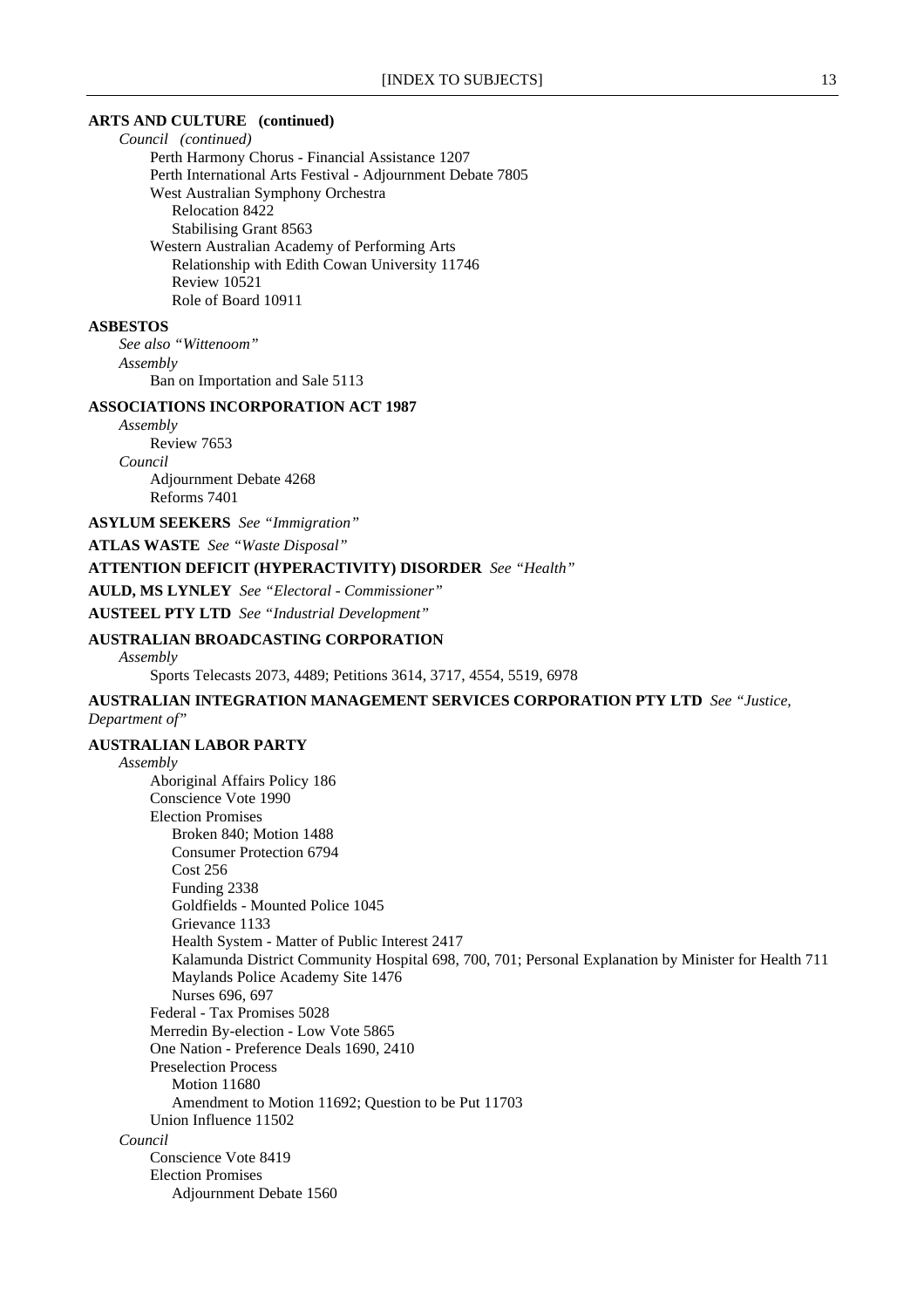# **AUSTRALIAN LABOR PARTY (continued)**

*Council (continued)* Election Promises (continued) Health System - Motion 9615, 9740, 10111, 10226, 10350, 10482, 10895, 11062 Lesbian and Gay Law Reform Legislation - Policy Advice During Election Campaign 6400, 6572 Liquor Licences Policy 33 Meet the Ministers Dinner 5024, 7120 Merredin By-election - Low Vote 6241 Mining in National Parks and Reserves - Policy 139

### **AUSTRALIAN MEDICAL ASSOCIATION** *See "Health"*

**AUSTRALIAN PLANTATION EXPORT COMPANY** *See "Forests and Forestry"*

### **AUSTRALIAN PROSPECTORS AND MINERS HALL OF FAME** *See "Mining"*

# **AUSTRALIA'S RELATIONSHIP WITH ASIAN NEIGHBOURS AND TRADING PARTNERS**

*Council*

Urgency Motion 4974

#### **AUTOPSIES** *See "Health"*

#### **AVON INDUSTRIAL PARK**

*Assembly*

Grievance 10162

**B**

### **BAILYE, MR ROGER** *See "Caravan Parks"*

# **BALINGUP**

*Council* World Peace Structures - Adjournment Debate 6278

### **BANKRUPTCIES**

*Assembly* Goods and Services Tax - Impact 1991

#### **BANKS**

*Assembly*

Closures 9990; Grievance 9118; Petition 9223 Community Banks - Government's Policy 7631

#### **BANKSIA LODGE** *See "Health"*

**BANSEMER, MR ALAN** *See "Health"*

**BAXTER, MR JAMES COLIN** *See 'Mining"*

### **BAYSHORE GARDEN ESTATE** *See "Planning"*

**B-DOUBLE TRUCKS** *See "Transport" and "Roads - Road Safety"*

### **BECK, MR TINSLEY MANNING**

*Council*

Petition 113

**BEDFORD HOSTEL** *See "Community Development"*

**BEDINGFELD PARK AGED CARE FACILITY** *See "Health"*

**BEEKEEPING** *See "Agriculture"*

# **BELLEVUE HAZARDOUS WASTE FIRE INQUIRY** *See "Waste Disposal - Hazardous Waste Solutions"*

**BELLTOWER** *See "Swan Bells"*

**BENNETT-BORLASE, MS DEBORAH** *See "Justice, Department of"*

### **BETANCOURT, MS INGRID**

*Council*

Adjournment Debate 8879

#### **BETTING LEGISLATION AMENDMENT BILL 2001**

*Assembly*

Introduction and First Reading 5646 Second Reading 5646, 7855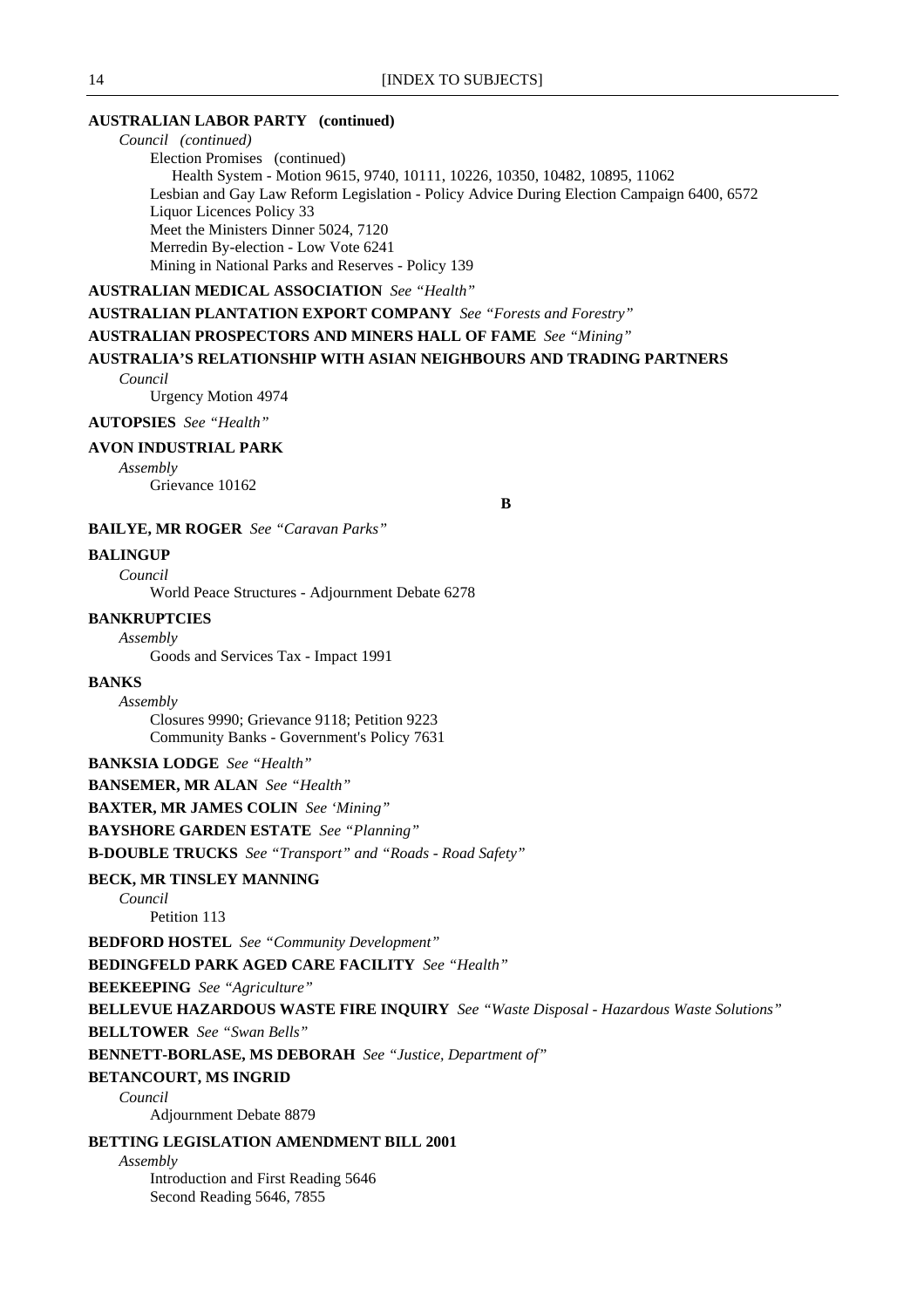### **BETTING LEGISLATION AMENDMENT BILL 2001 (continued)**

*Assembly (continued)*

Consideration in Detail 9683, 9967 Third Reading 10049 Returned 12280

### *Council*

Receipt and First Reading 10268 Second Reading 10268, 12047 Remaining Stages 12050 Priority 9293

### **BGC (AUSTRALIA) LTD** *See "Planning" and "Mining"*

# **BHP LIMITED**

*Council*

Community and Industry Education Compact - Contribution in Port Hedland 5136 Rock Quarry Licence 5357

# **BICYCLES**

*Council*

Train Carriage during Peak Periods 785, 1113

**BIKIE GANGS** *See "Police"*

**BIRTHRITES** *See "Health"*

**BLACK SIGATOKA** *See "Agriculture"*

#### **BLIGHTON, MS LYNETTE**

*Council* Petition 643

# **BLUE LAGOON PEARLS PTY LTD** *See "Fisheries"*

**BOAT PEOPLE** *See "Immigration"*

### **BOCS TICKETING AND MARKETING SERVICES** *See "Arts and Culture"*

#### **BOHAN, MS JULIE** *See "Schools - Buses"*

### **BONSHORE, MS MAUDE**

*Assembly*

Statement by Member for Mandurah 9469

**BORAL LTD** *See "Industrial Development"*

**BORRELL REPORT** *See "Homeswest"*

### **BOUWMAN, SENIOR CONSTABLE JOHN** *See "Police"*

**BOURNE-McRAE, MR KEVIN** *See "Prisons"*

### **BOXING CONTROL AMENDMENT BILL 2001**

*Assembly* Introduction and First Reading 3618 Appropriations 3618 Second Reading 3618, 5445 Remaining Stages 5451 *Council* Receipt and First Reading 5513

Second Reading 5513

### **BP REFINERY, KWINANA** *See "Pollution"*

### **BREASTFEEDING ASSOCIATION OF WESTERN AUSTRALIA** *See "Health"*

#### **BRENNAN, MS ESTELLE**

*Council*

Prayer for Relief 3031

# **BRIGHTSTAR ENVIRONMENTAL** *See "Waste Disposal - Solid Waste to Energy Recycling Facility"*

**BRISTILE LTD KILNS** *See "Heritage"*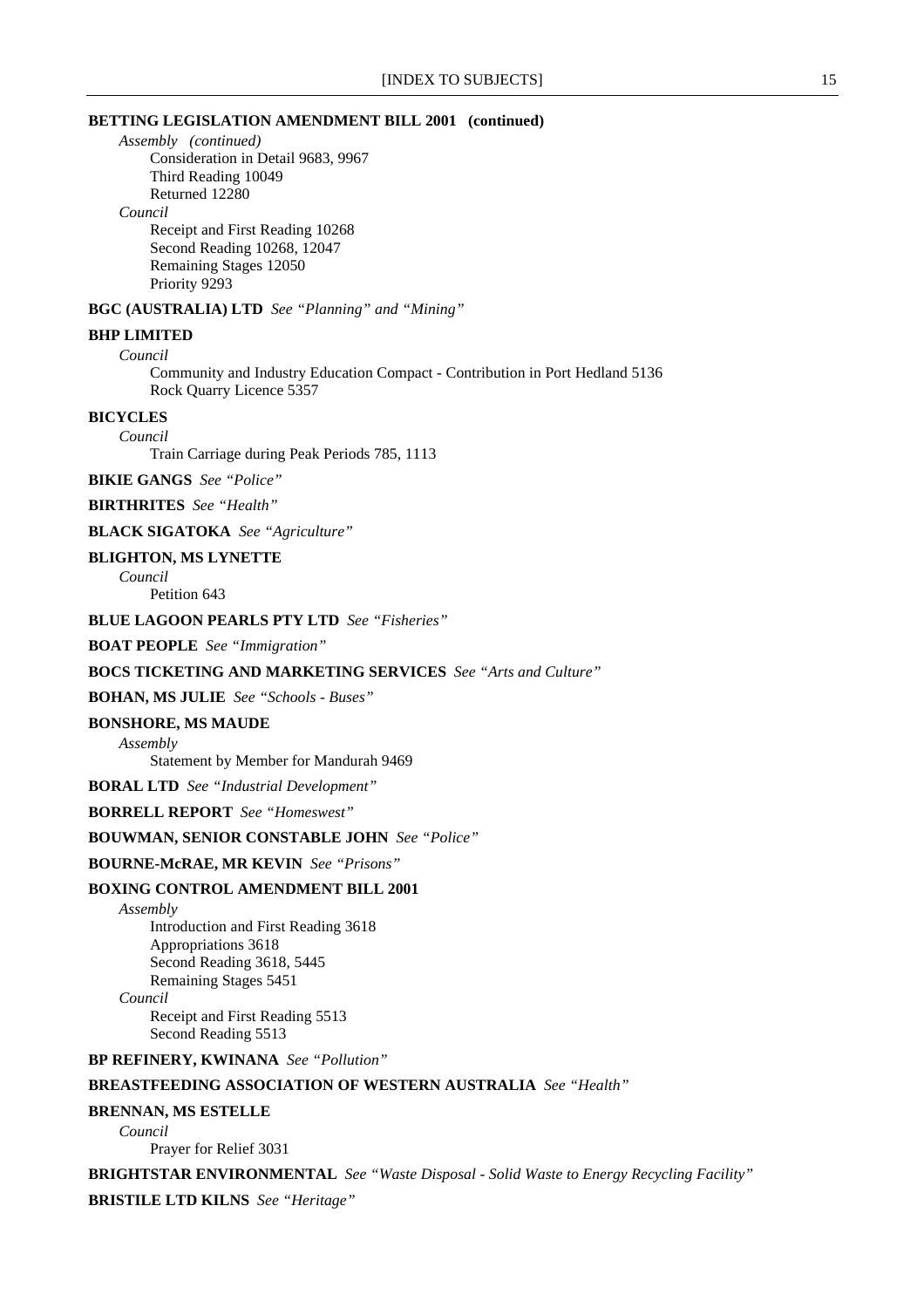### **BROOME FISHING CLUB AND BROOME SEA RESCUE GROUP**

*Assembly* Petition 9328

**BROAD, MS JESSICA-LEA** *See "Railways - Rail Crossings"*

**BROMELL, MR ROSS** *See "Local Government - Busselton, Shire of"*

**BROWNE, MR PETER** *See "Education - Department"*

**BSD CONSULTANTS** *See "Railways - Southern Rail Link - Kwinana Freeway"*

#### **BUILDING INDUSTRY**

#### *Assembly*

Building and Construction Industry Code of Practice 981, 9158 Building Code of Practice Review - Membership 7059 Building Industry and Special Projects Inspectorate 629, 982, 984, 1081, 11309 Building Laws - Energy Efficiency Standards 1908 Cole Royal Commission into the Building Industry - Credibility 9046 Enterprise Bargaining Agreement 754 Goods and Services Tax - Statement by Minister for Consumer Affairs 679 Grievance 3719 HIH Insurance - Statement by Member for Vasse 5314 Home Indemnity Insurance Dexta Corporation 9346, 9692, 9927 Grievance 12249 Limits on Building 3919 Matter of Public Interest 3482, 12291 Amendment to Motion 12296 Amendment on the Amendment 12301 Motion, as Amended 12301 Petition 9930 Statement by Minister for Consumer and Employment Protection 3962, 9113 Licensing 8702 No Ticket, No Start Signs - Removal 22, 1809 Payroll Tax - Extension 4671, 4672, 4795, 4940 Tax Avoidance - Premier's Allegation 4796 Unions - Right of Entry Provisions 7604 *Council* Builders Categorisation Scheme - Appeal Process 228, 458 Building Amendment Regulations 2001 - Disallowance 8027, 8054, 9864, 9873 Postponement of Order of the Day 9863 HIH Insurance Government Assistance 997 Impact of Collapse 7, 8, 2043, 3041 Home Indemnity Insurance Adjournment Debate 10800 Administrative Problems 2043 Small Building Operators 11869

#### **BUILDING LEGISLATION AMENDMENT BILL 2000**

*Assembly*

Assent 16

### **BUILDING SOCIETIES AMENDMENT BILL 2001**

*Assembly* Receipt and First Reading 1028 Second Reading 1028, 1620 Remaining Stages 1620 Assent 1694 *Council* Leave to Introduce 10 Introduction and First Reading 10 Second Reading 145, 909 Third Reading 910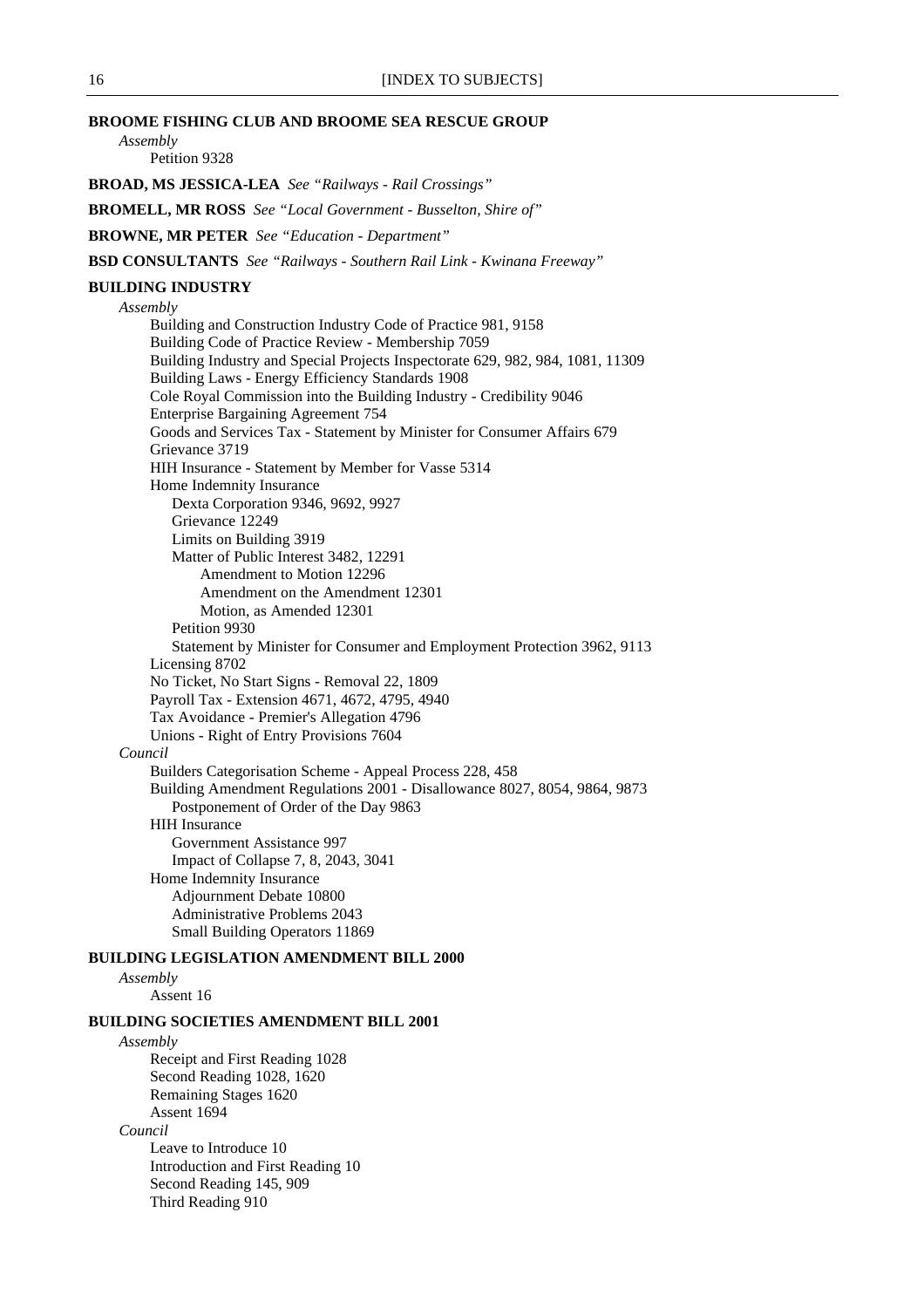*Council (continued)* Returned 1666 Assent 1625

# **BUNBURY CREMATORIUM**

*Assembly*

Official Opening - Statement by Member for Bunbury 9824

**BURRUP PENINSULA** *See "Industrial Development"*

**BURSWOOD LTD** *See "Gambling"*

**BUSHPLAN-BUSH FOREVER** *See "Planning"*

#### **BUSINESS NAMES AMENDMENT REGULATIONS (No 2) 2001**

*Council*

As to Discharge of Order of the Day 8412 Disallowance Motion 8568

### **BUSINESS OF THE HOUSE**

### *Assembly*

Notices of Motion Leave to Give Notice 6532 Removal from Notice Paper 8081 Order of Business 712; Thursdays - Statement by Speaker 810 Private Members' Business Motion 1881 Notice of Motion - Members of Parliament - Entitlements and Guidelines 1456 Notices of Motion - Lapsed 4782, 5284, 5403, 5520,5646, 6008, 6294, 6626, 9026, 8331, 9930, 10811, 10957, 11788, 12364 Precedence - Standing Orders Suspension 2730, 3289, 3965, 5872, 8189, 9025, 10959 Statement by Speaker 262 *Council* Adjournment Debate 4323 Government's Priority Bill List Adjournment Debate 6152 Statements by Leader of the House 4663, 7061 Motion No 10 - Withdrawal 8149; Adjournment Debate 8181 Notice Paper and Business Program - Statement by President 149 Order of Business 643, 2687, 3239, 4628, 6389, 6588, 7377, 9003; Ruling by President 6588 Adjournment Debate 3704, 3707 Standing Orders Suspension 4321, 11068 Order of the Day No 170 - Discharged 10000 Statements by Leader of the House 1556, 5343, 5459, 11584

#### **BUTTRESS, MR MARTIN** *See "Police"*

**BUY LOCAL POLICY** *See "Regional Development"*

### **BICYCLE NETWORK** *See "Transport - Cycleways"*

#### **CABINET**

**C**

*Assembly* Documents Access 4794, 4795, 4938 Ministerial Code of Conduct 4940 Tabling - Statement by Speaker 9672 Meetings in Regional Centres 21 Secretary - Appointment, Classification and Entitlements 417, 987 Subcommittees Electoral Bills - Discussions 7762 Establishment and Membership 7579 Regional 3632 5940, 6792, 7762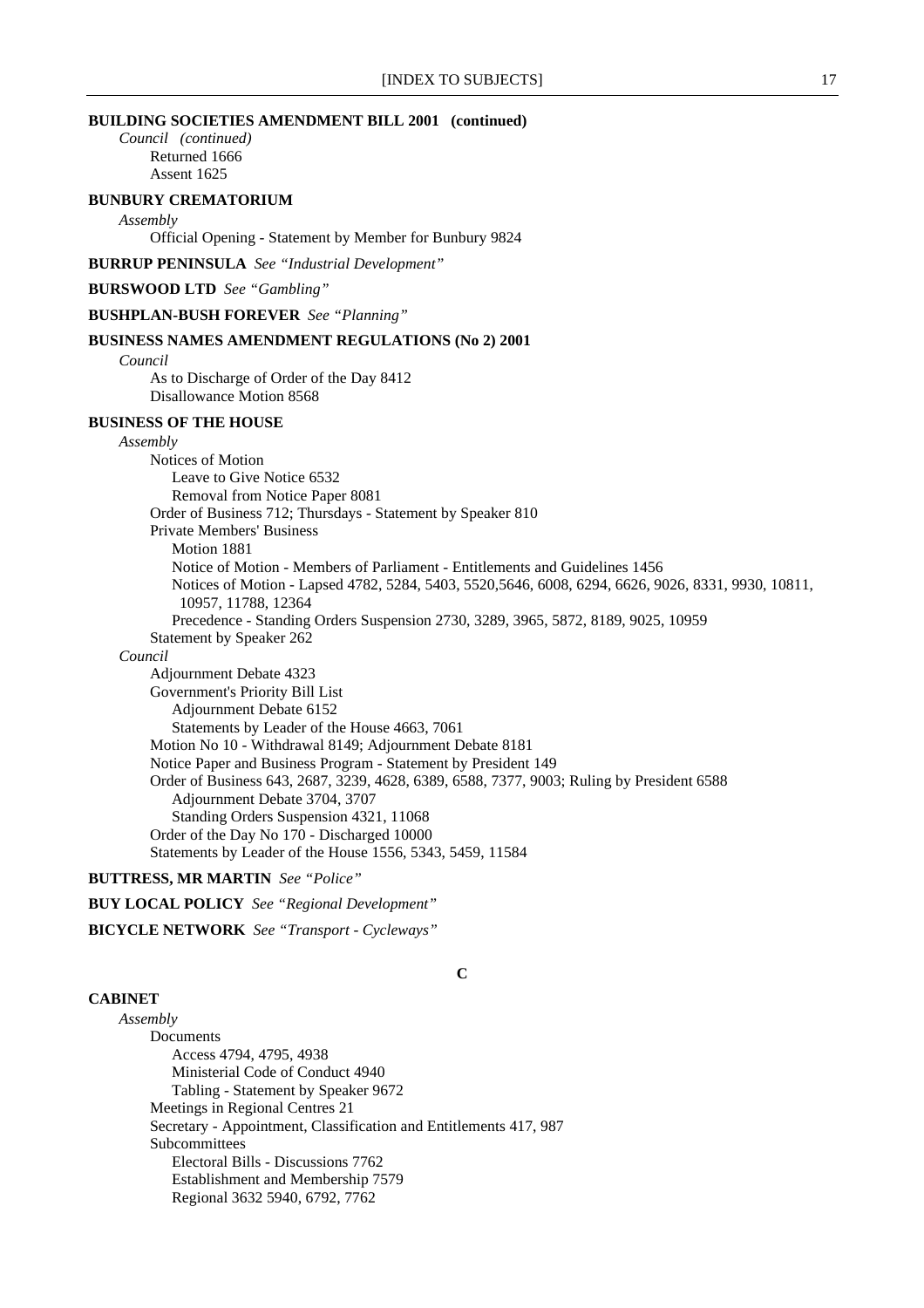# **CABINET (continued)**

*Council*

Committees - Terms of Reference and Membership 6156 Decisions Confidentiality 1001 Premier's Comment 881 Documents - Use by Minister for Planning and Infrastructure 4891, 5265, 5353, 5355, 5360, 5816 Hancock, Mr Don - Murder - Members Absenting Themselves 11452 Submissions 10-day Rule 7120 Guidelines 2404

### **CABLE SANDS (WA) PTY LTD** *See "Mining"*

#### **CAMPBELL, MR ALEC**

*Assembly*

Death - Statement by Premier 10803

### **CANCER FOUNDATION OF WA** *See "Health"*

# **CANNABIS** *See "Drugs"*

#### **CANNING RIVER**

*Assembly*

2001 Canning River Festival - Statement by Member for Riverton 5314 Phoslock Trials 4556

*Council*

Algal Blooms 1678 Industrial Outlets 3838

### **CAPE NATURALISTE LIGHTHOUSE PRECINCT** *See "Environment"*

# **CARAVAN PARKS**

#### *Assembly*

Amendments to Residential Tenancies Act 1987 3503 Bailye, Mr Roger - Eviction 8284 Electricity Charges to Park Home Owners 3503, 5929 Water Supply and Sewerage Charges 8286

### *Council*

Amendments to Residential Tenancies Act 1987 - Petition 3385 Caravan Parks and Camping Grounds Act and Regulations - Representations 8562 Electricity Charges to Park Home Owners 3713 Fremantle Village Caravan Park - Methane Levels 3092 Ledge Point 3248 Residential Parks - Legislative Provisions 4234

### **CARBON RIGHTS BILL 2002**

*Assembly*

Introduction and First Reading 10960 Second Reading 10960 Appropriations 11221

# **CARNAC ISLAND** *See "Tourism"*

### **CARNARVON**

*Council* Surge Wall and Ring Road - Funding 10544

### **CARPENTER, MR DOUG**

*Assembly* Deputy Clerk (Committees) Motion of Appreciation 12290 Resignation - Statement by Speaker 12289

# **CASH, MR EARL DOUGLAS**

*Assembly*

Condolence Motion 7477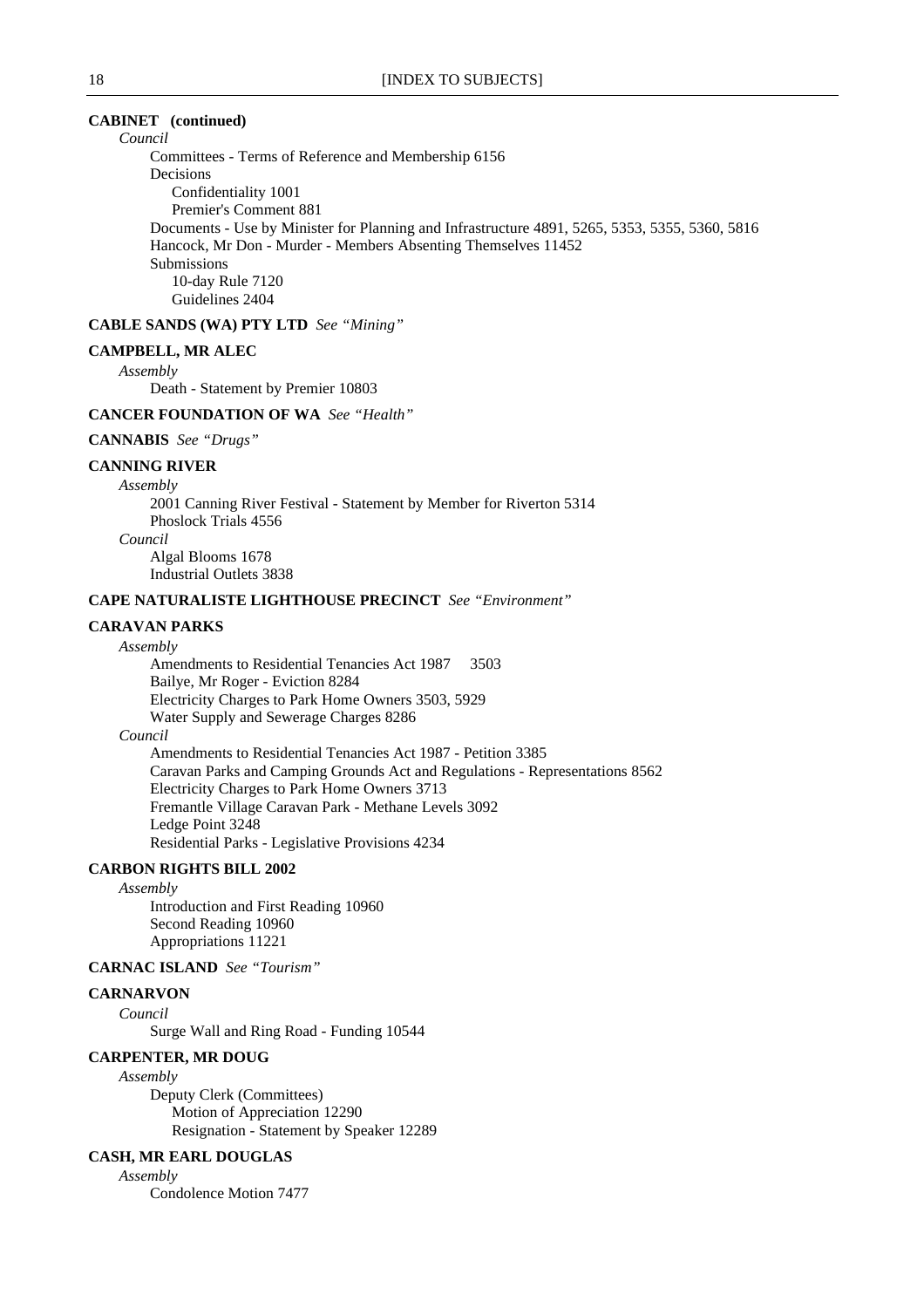### **CBH GRAIN SILOS** *See "Agriculture"*

### **CENSORSHIP**

*Assembly*

Films and Computer Games - Review of Classification Guidelines 3611 Protection of Community Standards and Moral Values - Petitions 4555, 6798, 7704, 8081

# **CENSORSHIP AMENDMENT BILL 2002**

*Assembly* Introduction and First Reading 7707 Second Reading 7707, 11419, 11677, 11798 Appropriations 8079 Consideration in Detail 11803 Third Reading 11804 *Council*

Receipt and First Reading 11895 Second Reading 11895

# **CENTENARY OF FEDERATION NATIONAL CONFERENCE OF YOUNG PEOPLE**

#### *Assembly*

Statement by Member for Swan Hills 2333

### **CENTRE FOR WINE EXCELLENCE, MARGARET RIVER** *See "Agriculture"*

**CHARTER VEHICLES** *See "Transport"*

**CHEMICAL INDUSTRIES, KWINANA** *See "Pollution"*

**CHEMICALS SPRAYING IN THE KIMBERLEY** *See "Agriculture - Kimberley"*

**CHILD ABUSE** *See "Community Development"*

**CHILD MIGRANTS TRUST** *See "Immigration"*

### **CHILD SAFETY**

*Council*

Water Features - Regulation 5614

# **CHILD SUPPORT (ADOPTION OF LAWS) AMENDMENT BILL 2001**

#### *Assembly*

Introduction and First Reading 3296 Second Reading 3296, 5085 Consideration in Detail 5086 Third Reading 5334 *Council* Receipt and First Reading 5507

Second Reading 5507

# **CHILD WELFARE AMENDMENT BILL 2001**

*Assembly*

Introduction and First Reading 3966 Second Reading 3966, 5042 Remaining Stages 5045

*Council*

Receipt and First Reading 5010 Second Reading 5010 Standing Orders Suspension 5236

**CHILDREN'S CONTACT SERVICE CENTRE** *See "Community Development"*

**CHILDREN'S CROSSINGS** *See "Roads - Crosswalks"*

# **CITIZENSHIP AND MULTICULTURAL INTERESTS**

#### *Council*

Community Reconciliation Processes 7474 Office - Staff in 2001 9663 Online WA Multicultural Communities Project - Extension of Services 9664 WA Citizenship and Multicultural Advisory Council - Membership 9665

# **CITY FARM**

*Council* Asbestos Roofs 9628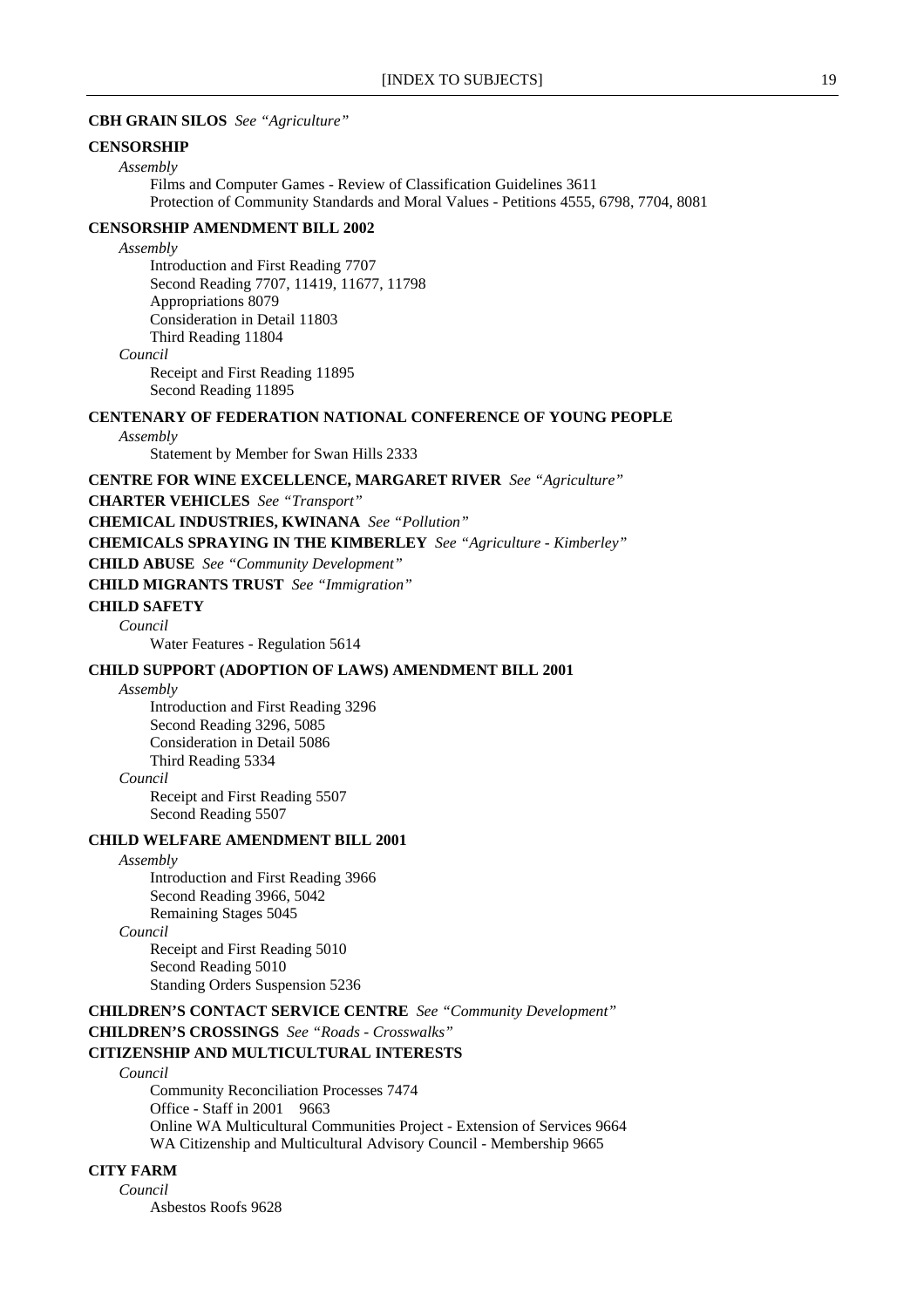### **CLELAND, DAME RACHEL**

*Council*

Death - Adjournment Debate 9792

### **CLINTON, MR BILL**

*Assembly*

Burswood Resort Dinner - Attendance by Ministers of the Crown 11276-11280

**CLOHESSY, MR RODNEY** *See "Police - Response Time"*

**CLOPYRALID** *See "Agriculture"*

**COASTAL ZONE MANAGEMENT POLICY** *See "Planning"*

**COASTCARE PROGRAM** *See "Planning"*

**COASTGUARD** S*ee "Defence Forces - Navy"*

**COASTWEST** *See "Planning"*

#### **COCKATOO SPECIES**

*Assembly*

Research into Conservation Status 10737

# **COCKBURN CEMENT LTD** *See "Pollution"*

### **COCKBURN SOUND**

#### *Council*

Ammonia Discharge 3084 Arsenic Contamination - Wesfarmers CSBP 1232 Discharge Levels 6001, 6281, 8596 Dredging - Petition 7376 Environmental Protection Policy 3832 Inventory of Contaminated Sites 8595 Metals Accumulation 3835 Nickel Refinery Discharges 3091 Owen Anchorage - Dredging 5962; Urgency Motion 6229 Palm Beach - Groyne Construction 5023 Shell Sand Dredging Operation Outside Five-mile Radius 8563 *Posidonia Coriacea* 6752 Unlicensed Discharges 3961 Waste Discharge - Licence Holders 1234

# **CODD REPORT** *See "Forests and Forestry"* **COLBY, MS PAULA** *See "Schools - Buses"* **COLE ROYAL COMMISSION INTO THE BUILDING INDUSTRY** *See "Industrial Relations"*

#### **COLLEGES OF TAFE**

### *Assembly*

Complaints Process and Access to Courses 1794 Eastern and West Pilbara TAFE - Amalgamation 10104 Lecturers and Students - Problems 3749 Peel Pathways for Learning Project - Statement by Member for Mandurah 2955 Restructuring - Tabling of Reports 1047 Review - Statement by Minister for Training 2729 TAFE Apprentice of the Year - Miss Candis Gordon - Statement by Member for Murray-Wellington 7155 Vocational Training and Education Centres - Kalgoorlie and Esperance - Grievance 7814 West Coast TAFE - Grievance 11794 *Council* Adult Community Education Fees - Increase 10237 Carine TAFE - Closure 9778 Central TAFE - Review 4896 Challenger TAFE - Science and Technology Fund Grant 6752 Eastern and West Pilbara TAFE - Amalgamation 9521, 9627

Marketing of Courses Overseas 6937

Midland TAFE - Aviation Centre - Training Places 8990

# **COLLIE RIVER BRIDGE** *See "Roads"*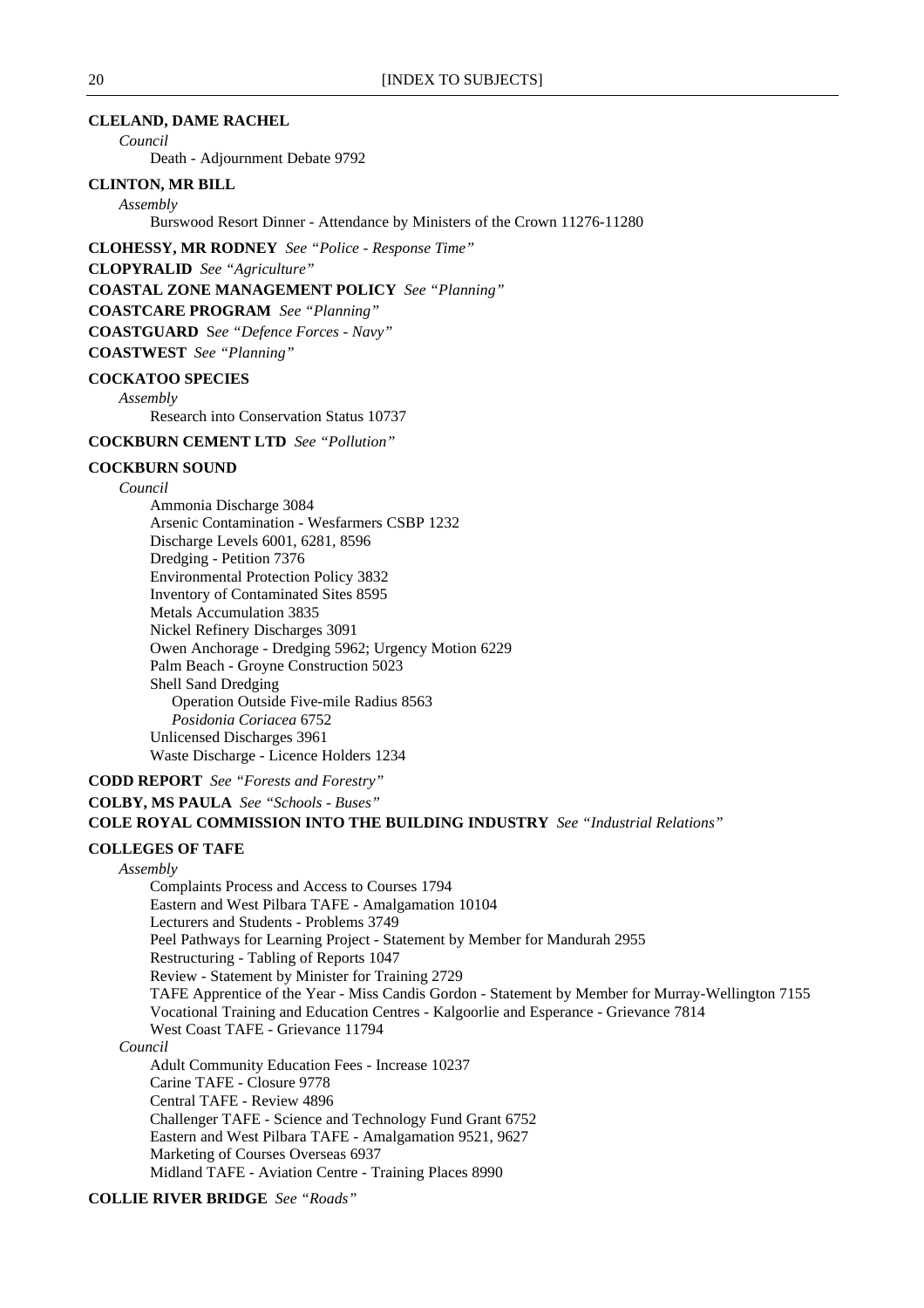### **COMMERCE AND TRADE**

*Assembly*

Department of Bunbury 3478 Labour Hire - Statement by Minister for Public Sector Management 3505 Export Market Development Grant 2959 Live Sheep Trade - Bunbury Port 4336; Petition 8080 Trade Facilitation Trust Fund - Establishment 5930 Trading Relationships with Japan and Korea - Statement by Minister for State Development 1361 *Council* Exports Lamb - Reduction in Branding 4633 Timber 11616, 12025, 12029 Imports - Timber 11616, 12025, 12029 Live Sheep Trade - Bunbury Port 1208, 1330; Petition 2881

### **COMMERCIAL TENANCY (RETAIL SHOPS) AGREEMENTS ACT 1985**

*Assembly* Review 3919

#### **COMMISSION ON GOVERNMENT**

*Assembly*

Recommendations - Government Support 2335

# **COMMITTEES AND BOARDS**

#### *Assembly*

Appointments 4443-4450, 4453-4459, 5097-5100, 5222, 5225, 5795 Appointments and Remuneration 4432-4434, 4439, 4440, 4551, 4725, 4854, 5092-5094, 5794, 6365 Equal Representation 492 Expenditure 12095 Health Department - Failure to Provide Information 11822 Number and Cost 11551 Reports - Tabling 11914, 11915 Review of Membership 1787

*Council*

Agriculture, Forestry and Fisheries - Adjournment Debate 11784

#### **COMMITTEES OF THE HOUSE**

#### *Assembly*

Appointment 689 Council Personnel 1694 Overseas Travel - Statement by Speaker 263 *Council* Adjournment Debate 1563 Joint Standing Committees - Assembly Personnel 1666

### **COMMONWEALTH GAMES**

#### *Assembly*

Representatives from the Innaloo Electorate - Statement by Member for Innaloo 11399 Western Australian Contingent - Statement by Member for Albany 12281

# **COMMUNICATIONS AND PUBLIC RELATIONS PTY LTD** *See "Consultants"*

#### **COMMUNITY CULTURE SHOCK FAIR**

*Assembly*

Statement by Member for Girrawheen 5669

#### **COMMUNITY DEVELOPMENT**

#### *Assembly*

Accommodation and Support Services for Young People Broome and Busselton 10348 Statement by Minister for Community Development 3964 Carers from Non-English Speaking Backgrounds - Statement by Minister for Community Development 6009 Child Abuse Complaints 9612 Child Sexual Abuse - Mandatory Reporting 9043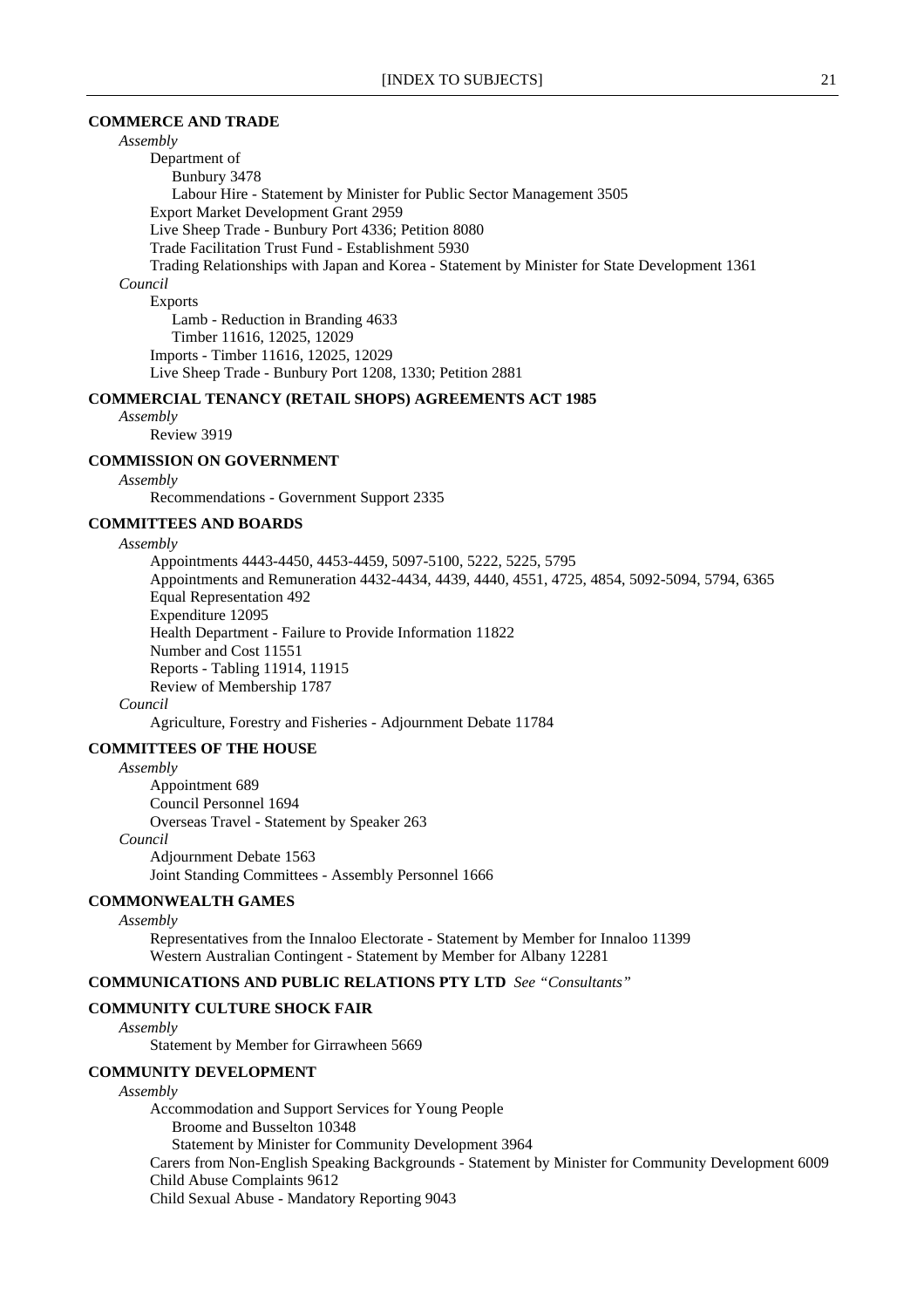### **COMMUNITY DEVELOPMENT (continued)**

*Assembly (continued)* Children in Care Drug Abuse 6024 Increase in Number 5867 Statistics 7646 Como Equip Centre Youth Hostel - Staff 1782 CREATE Foundation - Statement by Minister for Community Development 5863 Department Chief Executive Officer - Members of Interview Panel 8145 Savings Measures 5401 Geraldton Street Patrol - Statement by Member for Geraldton 11398 Homelessness - Establishment of Task Force 3514 Lady Gowrie Centre - Relocation 4471 Landsdale Family Support Association - Statement by Member for Carine 4937 Marnja Jarndu Women's Refuge - Funding 8791, 9042; Grievance 9113 Men's Meeting Place Inc, Kwinana - Grievance 8758 Parenting Information Centres - Closure 10805; Motion 10991 Pensioner Concession Cards - Disparity between States 10610 Poor Australians - States' Responsibility 10804 WA Create Foundation Ltd - Report - Statement by Minister for Community Development, Women's Interests, Seniors and Youth 11909 Youth Hostel System - Grievance 4097 *Council* Bedford Hostel - Relocation 7440 Building Blocks Family Support Program - Funding 9869, 10366 Child Abuse Notifications - Number 11450 Children in Foster Care High School Attendance 333 Number of School-age 652 Children's Contact Service Centre - Funding 8315 Crisis Accommodation Centre - Hartfield Road, Forrestfield 7666 Department Inquiry - Petition 869 Youth Programs Budget 12243 Family and Children's Services - Policy Unit 1113 Helping Hands Program 11867 Homosexual Foster Parents 7399 Men's Meeting Place Inc 7443, 7664, 7667 Out-of-school Care Program - Regulations 9179 Parenting Information Centres - Rockingham 11094 Primary School Children - Overweight 886 Reconciliation Networks 7474 Tudor Lodge - Relocation 7440 **COMMUNITY DEVELOPMENT AND JUSTICE STANDING COMMITTEE**

#### *Assembly*

Appointment of Members 684 Emergency Services Legislation - Terms of Reference 4905 Motion 8909; Standing Orders Suspension 8909 Proposed Overseas Travel - Report 10554

### **COMMUNITY DRUG SUMMIT** *See "Drugs"*

### **COMMUNITY LEGAL CENTRES**

### *Assembly*

Statement by Attorney General 1132

**COMO EQUIP CENTRE YOUTH HOSTEL** *See "Community Development"*

**CONFIDENTIALITY AGREEMENTS** *See "Members of Parliament"*

**CONGLOMERATE HOTEL** *See "Police"*

**CONLAN, MR MARK** *See "Finance Brokers"*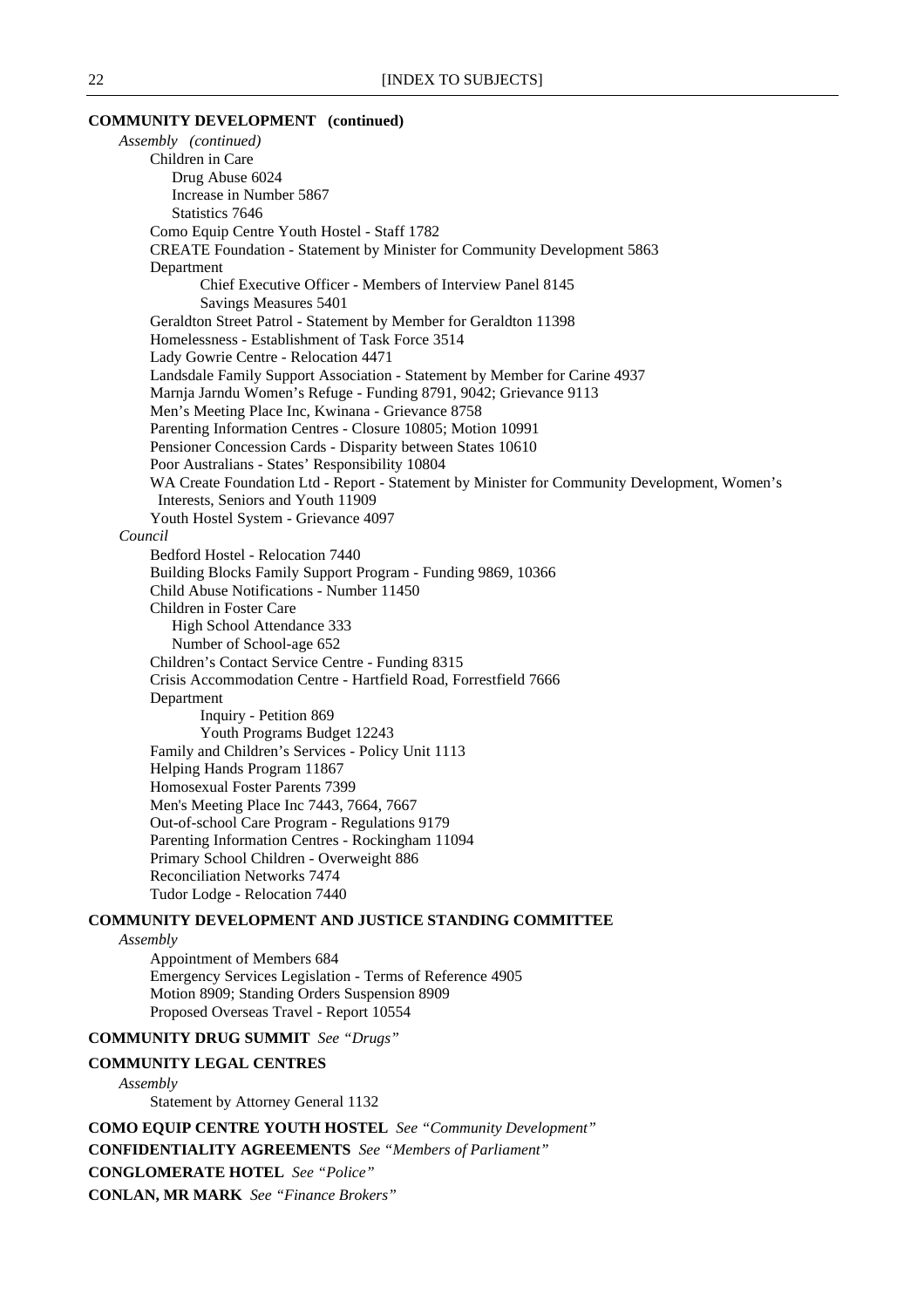### **CONSERVATION AND LAND MANAGEMENT AMENDMENT BILL 2002**

# *Assembly*

Introduction and First Reading 9025 Second Reading 9025, 10055, 10070, 11323, 11383 Consideration in Detail 11388 Third Reading 11398 *Council* Receipt and First Reading 11778

Second Reading 11778

### **CONSERVATION AND LAND MANAGEMENT, DEPARTMENT OF**

*See also "Forests and Forestry" Assembly* Annual Report - Management Functions 7629 Employees Number 8975 Permission to Work on Other Activities 1165 South West Emergency Firefighting Assistance 7159 Reorganisation of Forest Regions 7232 Wildfire Control 7160 Weed Control in Peel District 1797

# *Council*

Chief Executive Officer - Appointment 9553, 11489 Dempsey Real Estate - Exclusive Listing 5517 Jarrah and Karri Forest Management Plan 7898 Karri Planting Program - Contracting Out 10518, 10756 Manjimup Nursery - Disposal of Seedlings 6007 Prescribed Burning - Policies and Practices 4307 West Cape Howe National Park - Fire 6938

# **CONSERVATION COUNCIL OF WA**

#### *Assembly*

Government Grant - Statement by Minister Assisting the Minister for Planning and Infrastructure 5395

**CONSOLIDATED PASTORAL COMPANY** *See "Kimberley Game Park"*

**CONSTRUCTION SKILLS TRAINING CENTRE** *See "Planning and Infrastructure, Department for"*

### **CONSULTANTS**

### *Assembly*

CPR Communications and Public Relations Pty Ltd - Cost of Consultancy 2364, 2682, 2684, 3382, 3602, 4442, 4443, 5097, 5222 Guthrie, Mr Rob 1519

Hartz-Karp, Dr Janette - Products Purchased 5917 Hawker Britton - Cost of Consultancy 7571-7577

Six-monthly Report Tabling 9696

Smith, Mr Les - 7556-7565

#### *Council*

CPR Communications and Public Relations Pty Ltd 8852 Report 7800

### **CONSUMER AND EMPLOYMENT PROTECTION**

### *Assembly*

Business Scams - Bunbury and South West Region - Statement by Member for Bunbury 8363 Department Actions to Protect the Public 12363 Missing Files - Statements by Premier 9920, 12359 Office of Labour Relations Address by Mr Tony Cooke 6535 Staff Seminars 6026, 6027, 7649 WorkCover WA - Incorporation 844, 1519 Election Policy 6794 Federal Minister Responsible 6472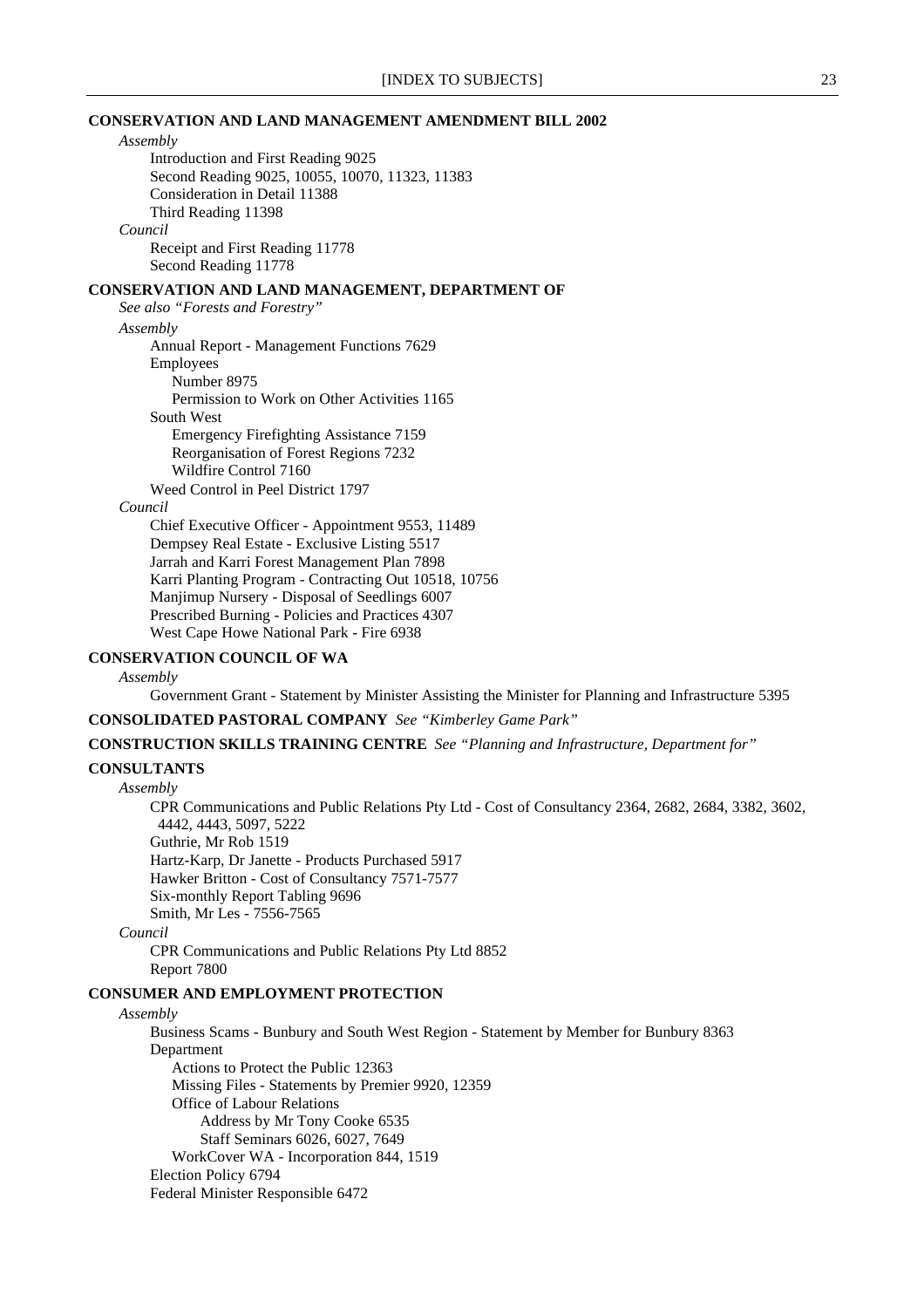# **CONSUMER AND EMPLOYMENT PROTECTION (continued)**

*Council*

High Glee Property at Dunsborough - Sale Inquiry 8037

### **CONSUMER CREDIT (WESTERN AUSTRALIA) AMENDMENT BILL 2001**

*Assembly*

Receipt and First Reading 5791 Second Reading 5791, 7223 Third Reading 7227 Assent 7707

# *Council*

Introduction and First Reading 4056 Second Reading 4056, 5491 Remaining Stages 5496 Returned 7253 Assent 7425

# **CONSUMER PROTECTION**

*Assembly*

Charitable Foundations - Transparency and Audit Requirements - Grievance 9444 Fair Trading, Ministry of - Document Access 929 Health and Fitness Club Industry 2412 Payday Lenders - Regulation 9047 Photographs of Private Residences - Legality of Use 4485 WA ScamNet - Statement by Minister for Consumer and Employment Protection 9332 *Council*

Mortgagee Investment Scams - Assistance to Victims 5616

# **CONTAMINATED SITES** *See "Pollution"*

# **CONTRACT AND MANAGEMENT SERVICES, DEPARTMENT OF**

#### *Council*

Aboriginal Economic Development Preference Policy - Criteria for Tenders 925 Builders Categorisation Scheme - Appeal Process 228, 458 Buy Local Policy - Aboriginal Economic Development Preference Policy 331 Regional Content Preference Policy 233

**CONTRACTS** *See "Government Contracts"*

### **CONVENTION AND EXHIBITION CENTRE**

### *Assembly*

Arts Space 977 Key Performance Indicators 10437 **Statements** Member for Dawesville 10570 Minister for State Development 1847

*Council*

Nominal Value and Financial Contributions 5962, 5967 Statement by Minister for Housing and Works 5345 Task Force - Membership and Recommendations 880

# **CO-OPERATIVE BULK HANDLING LTD** *See "Agriculture"*

# **COOPERATIVE RESEARCH CENTRES PROGRAM** *See "Science and Technology"*

# **CO-OPERATIVE SCHEMES (ADMINISTRATIVE ACTIONS) BILL 2001**

*Assembly* Receipt and First Reading 5903 Second Reading 6013, 7152 Remaining Stages 7152 Assent 7707 *Council* Introduction and First Reading 561 Second Reading 561, 5261, 5272, 5361 Committee 5468, 5469

> Report 5473 Third Reading 5473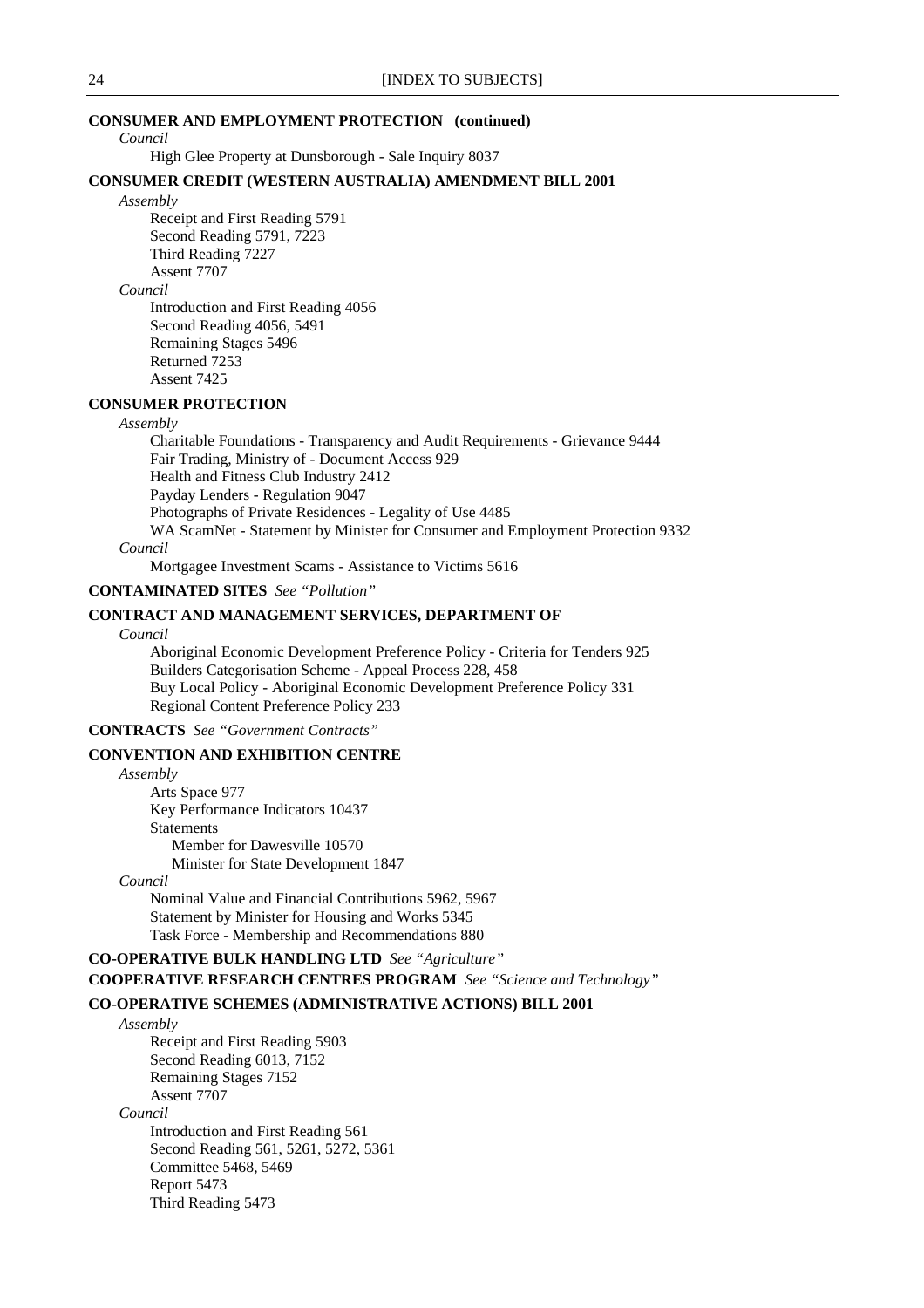### **CO-OPERATIVE SCHEMES (ADMINISTRATIVE ACTIONS) BILL 2001 (continued)**

*Council (continued)* Returned 7119 Assent 7425 Standing Committee on Legislation - Report 1523

# **CORAL BAY**

*Assembly* Coral Coast Marina Development Pty Ltd 8400, 10063; Grievance 11136 Environmental Management 11326 *Council* Coral Coast Marina Development Pty Ltd Agreement or Memorandum 10912, 12058-12070, 12237-12239 Agreement with Baiyungu Aboriginal Group 11484 Mauds Landing Development 11484 Provision of Funds, Services or Infrastructure to the Department of Fisheries 11135 Ningaloo Experience - Shark Tours Licence 9422 Ningaloo Reef - CD-ROM - Adjournment Debate 9013 Waste Water Treatment Plant - Location 12027

# **CORELLA DEATHS**

*Council*

AgWest Testing 1233

# **CORONERS AMENDMENT BILL 2001**

*Assembly*

Appropriations 5027 Introduction and First Reading 4497 Second Reading 4497, 5439

#### *Council*

Receipt and First Reading 5511 Second Reading 5511

#### **CORONER'S OFFICE**

### *Assembly*

Commendation - Statement by Member for Innaloo 6656 Report on Level Crossing Accident - Statement by Minister for Planning and Infrastructure 5861 Taylor, Ms Susan - Government's Response to Report on Death 6025

# *Council*

Information to Bereaved Relatives 4990

### **CORPORATIONS (ADMINISTRATIVE ACTIONS) BILL 2001**

### *Assembly*

Receipt and First Reading 1375 Second Reading 1375, 1471 Remaining Stages 1471 Assent 1694

### *Council*

Standing Orders Suspension 526, 537, 553 Introduction and First Reading 559 Second Reading 559, 1259, 1270; Cognate Debate 1259 Committee 1294 Report 1294 Third Reading 1294 Returned 1455 Assent 1625

# **CORPORATIONS (ANCILLARY PROVISIONS) BILL 2001**

#### *Assembly*

Receipt and First Reading 1375 Second Reading 1375, 1471 Remaining Stages 1471 Assent 1694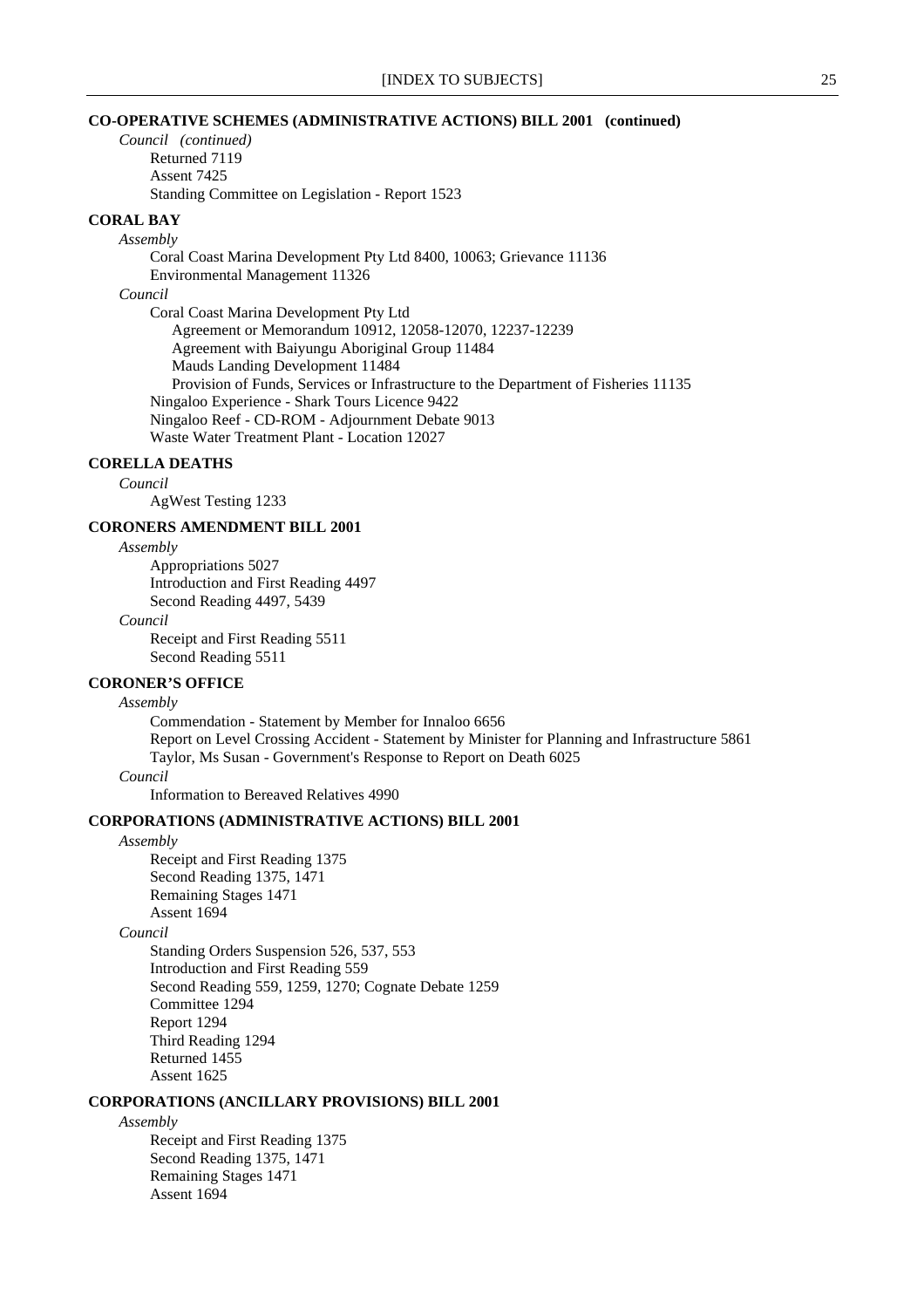### **CORPORATIONS (ANCILLARY PROVISIONS) BILL 2001 (continued)**

*Council*

Standing Orders Suspension 526, 537, 553 Introduction and First Reading 560 Second Reading 560, 1259, 1270; Cognate Debate 1259 Committee 1272, 1291 Report 1294 Third Reading 1294 Returned 1455 Assent 1625

# **CORPORATIONS (COMMONWEALTH POWERS) BILL 2001**

### *Assembly*

Receipt and First Reading 1372 Second Reading 1372, 1466; Cognate Debate 1466 Third Reading 1469 Assent 1694

#### *Council*

Standing Orders Suspension 526, 537, 553 Introduction and First Reading 557 Second Reading 557, 1259, 1270; Cognate Debate 1259 Committee 1271, 1294 Report 1294 Third Reading 1294 Returned 1455 Assent 1625 Legislation Committee - Report 1195

### **CORPORATIONS (CONSEQUENTIAL AMENDMENTS) BILL 2001**

### *Assembly*

Receipt and First Reading 1376 Second Reading 1376, 1471 Remaining Stages 1471 Assent 1694

#### *Council*

Standing Orders Suspension 526, 537, 553 Introduction and First Reading 560 Second Reading 560, 1259, 1270; Cognate Debate 1259 Committee 1293 Report 1294 Third Reading 1294 Returned 1455 Assent 1625

### **CORPORATIONS (CONSEQUENTIAL AMENDMENTS) BILL (No. 2) 2001**

*Assembly* Introduction and First Reading 4499 Second Reading 4499, 5298 Remaining Stages 5298 *Council*

Receipt and First Reading 5385 Second Reading 5385

### **CORPORATIONS (CONSEQUENTIAL AMENDMENTS) BILL (No. 3) 2001**

#### *Assembly*

Introduction and First Reading 6451 Second Reading 6451, 7152 Remaining Stages 7152

*Council*

Receipt and First Reading 7117 Second Reading 7117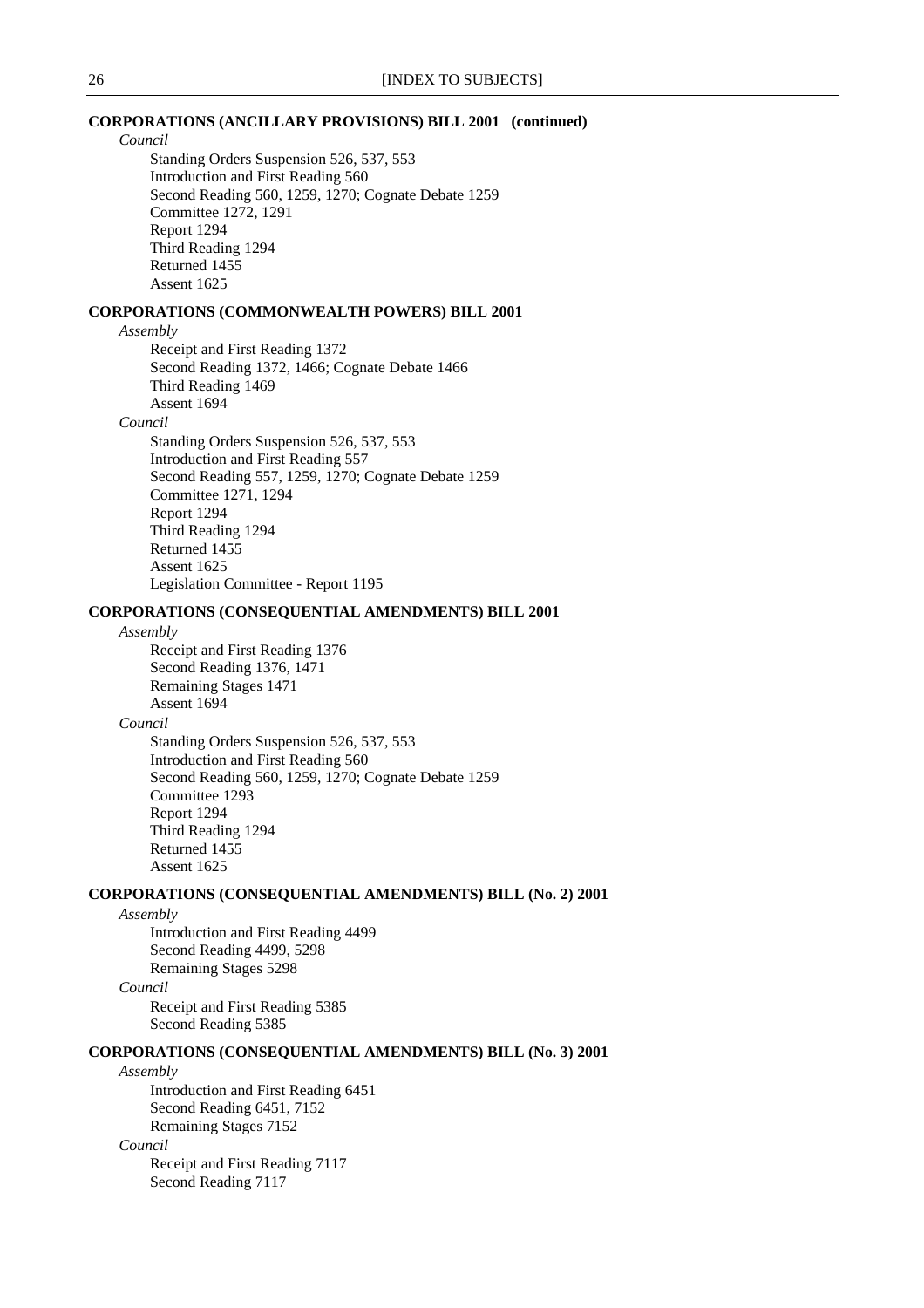### **CORRIGIN DOG-IN-A-UTE QUEUE**

*Assembly*

Statement by Member for Merredin 9824

**CORRUPTION** *See "Anti-Corruption Commission"*

#### **COSSACK** *See "Heritage"*

**COTTON BUSH** *See "Agriculture"*

### **COUNCIL OF AUSTRALIAN GOVERNMENTS MEETING**

*Assembly*

Agenda - Aged Care 7156 Premier's Report 1045 Statement by Premier 9215

# **COUNTRY ALLIANCE**

*Assembly*

Funds Appeal - Impact on Local Government Grants 9142

*Council*

Funds Appeal - Impact on Local Government Grants 8161; Adjournment Debate 8181

### **COUNTRY HIGH SCHOOL HOSTELS AUTHORITY** *See "Schools"*

#### **COUNTRY LABOR ALLIANCE**

*Assembly*

Albany Trip - Statement by Member for Albany 9141

### **COURT, MR TERRY**

*Assembly*

Retirement - Statement by Member for Warren-Blackwood 1988

#### **COURTS**

*See also "Sentencing Legislation"*

#### *Assembly*

Family Court of WA - Petitions 9329, 11220 Sentencing Remarks of Judges - Publishing on Internet - Grievances 2311, 8334 Supreme Court (Fees) Regulations 2002 - Disallowance Motion 11174

### *Council*

Albany Courthouse - Upgrading 2694 Children's Court - Escape of Remand Prisoner 5613 Court of Petty Sessions - Justices of the Peace 3929 Drug Court - Resources 2292 Joondalup Family Violence Court - Victim Support Unit 9630 Magistrates - Superannuation Entitlements 9422 Security - Australian Integration Management Services Corporation 5614 Supreme - Electoral Case - Standing Orders Suspension 9505; President's Ruling 9512 Supreme Court (Fees) Regulations 2002 - Disallowance Motion 10904, 10915; Tabling of Document 10921

# **COYNE, MR PETER JOSEPH ALOYSIUS**

*Assembly*

Condolence Motion 5164

**CRAFTWEST PTY LTD** *See "Designing Futures Forum"*

### **CRAIC LATE NIGHT IRISH BAR**

*Council*

Vandalism by Patrons in Sorrento 1943

### **CRAWFORD, MR HARRY**

*Assembly*

Statement by Member for Greenough 1160

#### **CREATE FOUNDATION** *See "Community Development"*

# **CRICHTON-BROWNE, MR NOEL**

*Assembly*

Response to a Question Asked by Member for Nollamara, Mr J. Kobelke 11378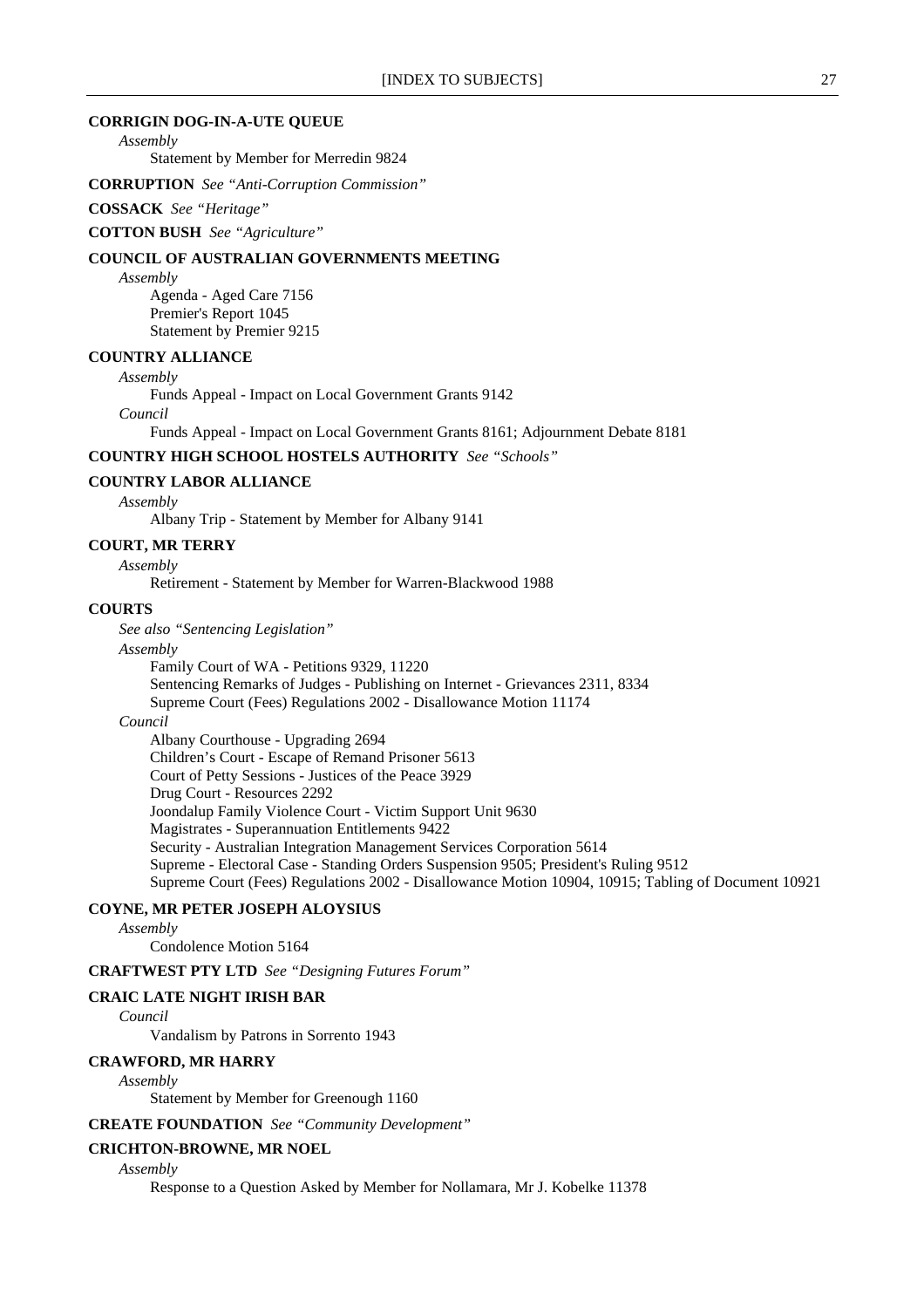### **CRIME**

*See also "Police"*

#### *Assembly*

Burglaries and Crimes of Violence - Statistics 5104 Community Safety - Government Election Promise - Motion 5211; Acting Speaker's Ruling 5218 Offences Committed using Sharp Instruments and/or Firearms 11367 Offences Involving Weapons 9734 Rail Network - Initiatives to Reduce 7726 Referendum - Petition 1615 Serious Offenders - Avoidance of Prison 5675 **Statistics** Increase 8075 Member for Kalgoorlie 8371 Statement by Minister for Police 679 Terrorism and Transnational Crime Summit - Statement by Premier 9329 Victims of Crime and Crown Witnesses Report - Statement by Member for Girrawheen 2955 Wagin - Grievance 5288 Yanchep-Two Rocks - Petition 1370

#### *Council*

Break-in Statistics - Main Street-Wanneroo Road-Amelia Street-Morley Drive 1676 Carnarvon - Increase 8315, 8742 Gosnells - Safe City Initiative - Adjournment Debate 6279 Sexual Assaults - Clearance Rate 5136, 5355 Sexual Offences - Prosecutions and Convictions 5163

# **CRIME PREVENTION, OFFICE OF**

*Assembly*

Review of Crime Prevention Structures, Funding, Programs and Strategies - Statement by Premier 9215

# **CRIMINAL CODE**

*Council*

Section 401 - Review - Adjournment Debate 5628

### **CRIMINAL CODE AMENDMENT BILL 2001**

*Assembly*

Introduction and First Reading 5170 Second Reading 5170, 5911 Declaration as Urgent 5910 Returned 7707 Assent 7707 *Council*

Receipt and First Reading 5997 Second Reading 5997, 6102, 7327; Substitution of Speech 6102 Remaining Stages 7331 Assent 7425

#### **CRIMINAL CODE AMENDMENT (CORRUPTION PENALTIES) BILL 2002**

### *Assembly*

Introduction and First Reading 10047 Second Reading 10047, 10428 Declaration as Urgent 10428 Remaining Stages 10431 Returned 11706

# *Council*

Receipt and First Reading 10397 Second Reading 10397, 11595, 11596

### **CRIMINAL INJURIES COMPENSATION, OFFICE OF**

*Assembly*

Number of Applications and Cost 9736

**CRIMINAL INVESTIGATION (EXCEPTIONAL POWERS) AND FORTIFICATION REMOVAL BILL 2001**

*Assembly*

Standing Orders Suspension 5036 Introduction and First Reading 5038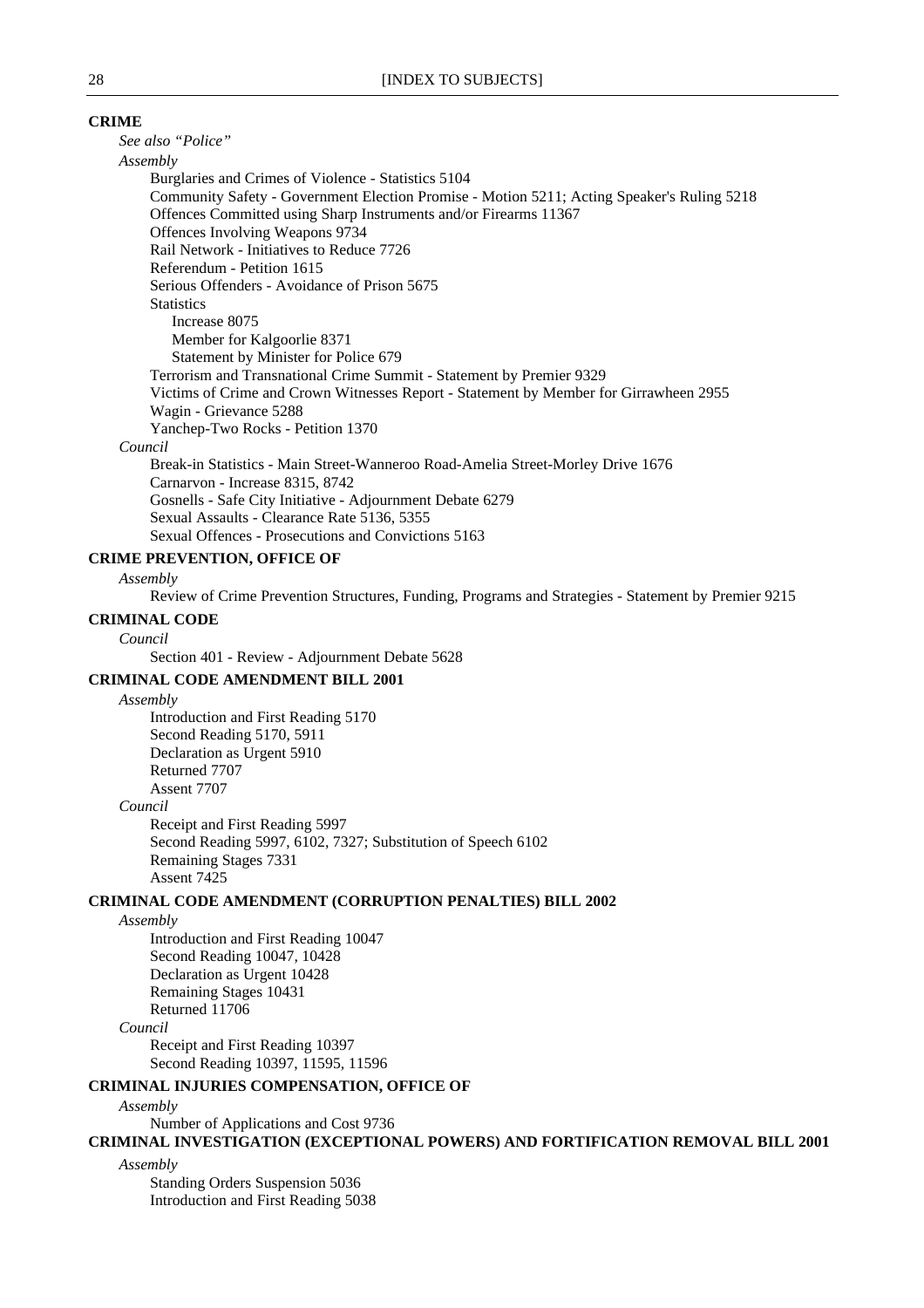# **CRIMINAL INVESTIGATION (EXCEPTIONAL POWERS) AND FORTIFICATION REMOVAL BILL 2001 (continued)**

*Assembly (continued)* Second Reading 5038, 5876, 6032 Appropriations 6008 Consideration in Detail 6032-6045, 6057-6088, 6160-6182 Third Reading 6348 Returned 12375 Council's Amendments 12375 *Council* Receipt and First Reading 6437 Second Reading 6437, 7331, 7343, 11623 Order to be Discharged and Referral to Standing Committee on Legislation 7366 Committee 11625, 12165, 12171-12179, 12186-12198 Report 12356 Standing Orders Suspension 12356 Third Reading 12356 **CRIMINAL INVESTIGATION (IDENTIFYING PEOPLE) BILL 2001** *Assembly* Introduction and First Reading 5295 Second Reading 5295, 6294 Consideration in Detail 6296-6343 Third Reading 6344 Returned 9501 Council's Amendments 9588, 10984 Council's Message 10965 Assent 11221 Safeguards against Misuse of DNA Profiles 5317, 6210, 6214, 6215, 6218 *Council* Receipt and First Reading 6434 Second Reading 6434, 8849, 8858, 8994, 9002, 9187, 9189 Committee 9191-9199, 9300-9314 Recommittal 9314 Third Reading 9314 Assembly's Amendments 9551, 10785, 10946 Assent 11425 Adjournment Debate 7960 Delay 7995 **CRIMINAL LAW AMENDMENT BILL 2001** *Assembly* Introduction and First Reading 1463 Second Reading 1463, 1720 Consideration in Detail 2004-2016, 2132-2140 Third Reading 2226, 2313, 2314-2318 Returned 5693 Assent 5871 *Council* Receipt and First Reading 2299 Second Reading 2299, 3690, 3701, 5481, 5587 Order to be Discharged and Referral to Standing Committee on Legislation - Motion 3690 Amendment to Motion 3691 Motion, as Amended 3691 Committee 5588-5592 Report 5593 Third Reading 5593 Assent 5803 **CRIMINAL LAW (PROCEDURE) AMENDMENT BILL 2002**

*Assembly*

Introduction and First Reading 9026 Second Reading 9026, 10171, 10206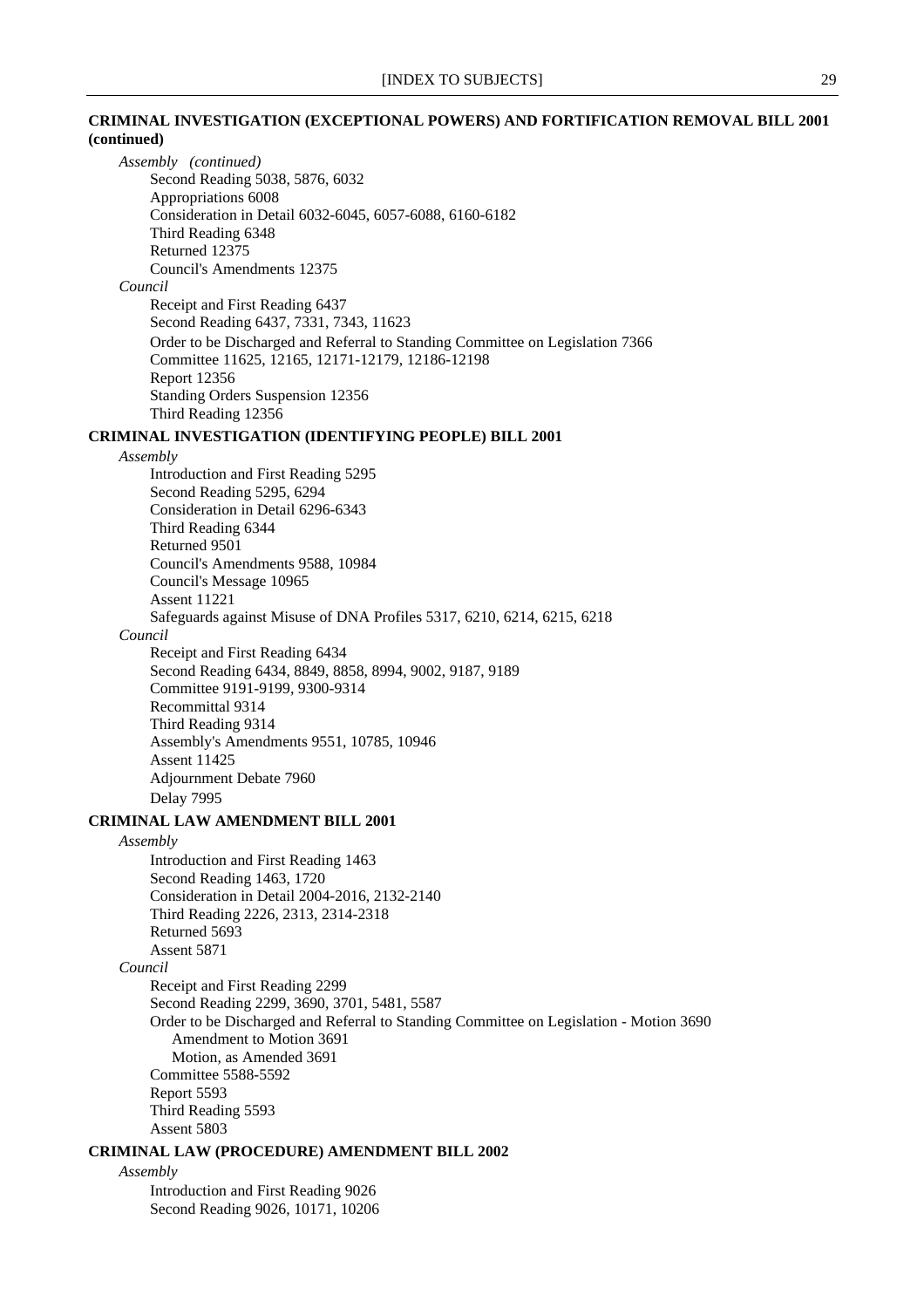# **CRIMINAL LAW (PROCEDURE) AMENDMENT BILL 2002 (continued)**

*Assembly (continued)* Consideration in Detail 10207-10219, 10590-10598 Third Reading 10599, 10605 Member for Innaloo - Responsibility for Passage of Bill 10574 *Council* Receipt and First Reading 10942

Second Reading 10942

# **CRIMINAL PROPERTY CONFISCATION ACT**

*Council*

Confiscation Proceeds 11097

# **CRIMINAL PROPERTY CONFISCATION BILL 2000**

*Assembly*

Assent 16

### **CRIMINAL PROPERTY CONFISCATION (CONSEQUENTIAL PROVISIONS) BILL 2000**

*Assembly*

Assent 16

**CRIMP, MR SIMON JAMES SANTO** *See "Prisons"*

**CROC FESTIVAL** *See "Aborigines"*

### **CROWD CONTROL INDUSTRY**

*Assembly*

Insurance - Grievance 12252

### **CROWN SOLICITOR'S OFFICE**

*Council*

Boardroom - Meetings 1208

### **CULTURE AND THE ARTS, DEPARTMENT OF**

*Assembly*

Savings Measures 5401

### **CURTIN, MR JOHN** *See "Heritage"*

# **CYCLEWAYS** *See "Transport"*

# **CYCLONES**

*Assembly*

CD-ROM on Readiness and Preparation 6534 Cyclone Steve - Flood Relief Assistance 2877

**D**

### **DAIRY INDUSTRY AUTHORITY** *See "Agriculture"*

**DAMARA SHEEP** *See "Agriculture"*

**DAMPIER SALT LTD** *See "Industrial Development"*

**DANDARAGAN HYDROLOGY MONITORING PROJECT** *See "Agriculture"*

# **DANGEROUS GOODS (TRANSPORT) (DANGEROUS GOODS IN PORTS) REGULATIONS**

*Council*

Disallowance - Order Discharged 10904

# **DAUBE, MR MICHAEL** *See "Health"*

# **DAVENPORT, MS LIZ**

*Council*

Tencel Garments Sale - Adjournment Debate 55

# **DEAF SOCIETY OF WA** *See "Health"*

# **DEBITS TAX ASSESSMENT BILL 2001**

*Assembly* Introduction and First Reading 6456 Second Reading 6456; Cognate Debate 9837 Appropriations 6916

Third Reading 11313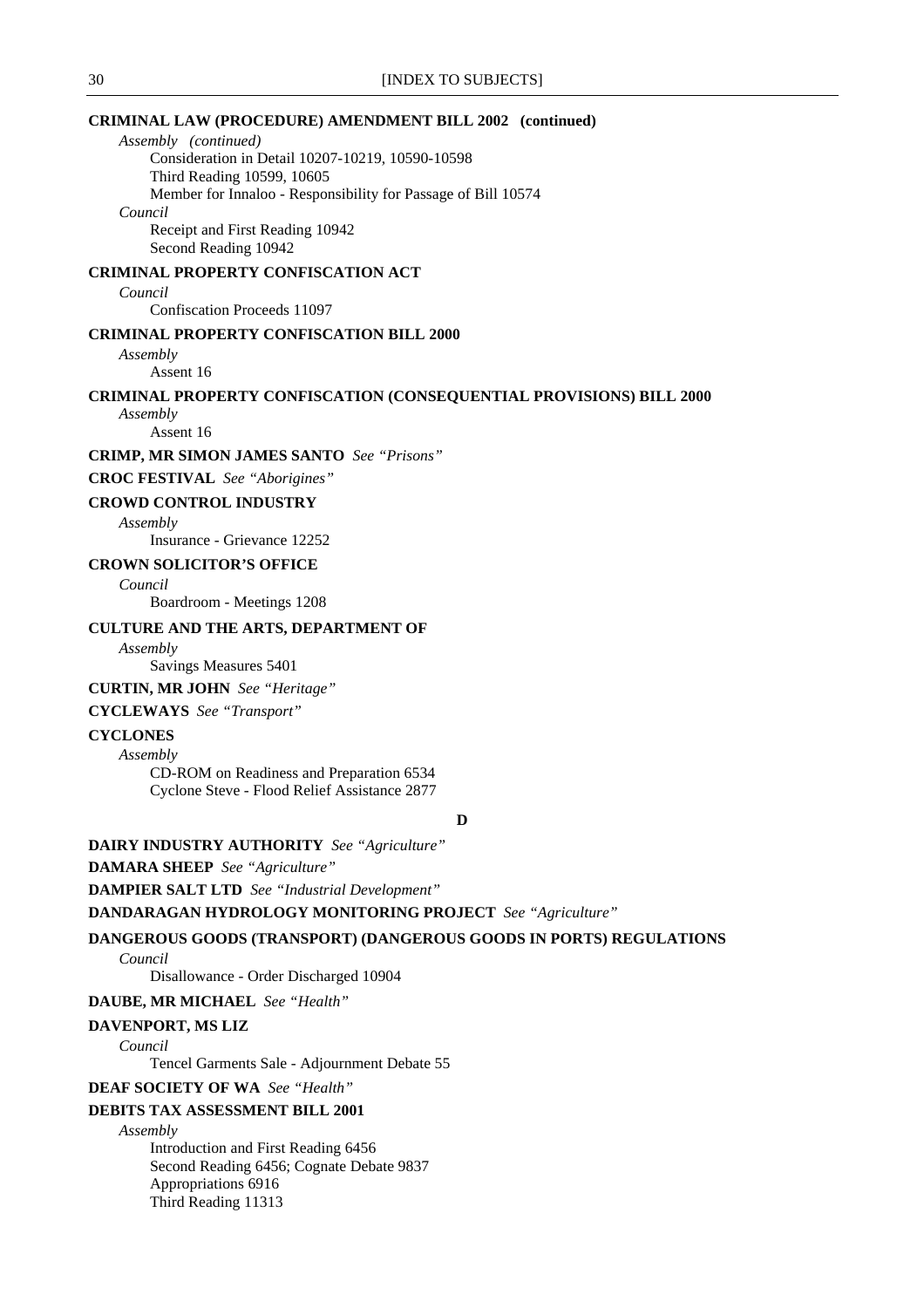### **DEBITS TAX ASSESSMENT BILL 2001 (continued)**

*Council*

Receipt and First Reading 11634 Second Reading 11634

# **DEBITS TAX BILL 2001**

#### *Assembly*

Introduction and First Reading 6456 Second Reading 6456; Cognate Debate 9838 Consideration in Detail 9838 Third Reading 11313

*Council*

Receipt and First Reading 11634 Second Reading 11634

### **DECKCHAIR THEATRE INC** *See "Arts and Culture"*

**DEEP WATER POINT** *See "Environment"*

#### **DEFENCE FORCES**

*Assembly*

Navy

Coastguard Proposal 4332 Coastguard Vessels - Federal Government 4512, 4513 Patrol Boat Tender 9831 Overseas Deployment of Personnel 4510

*Council*

Afghanistan - Australian Military Operation - Adjournment Debates 4663, 4772, 4774, 4901 Army Reserve Training - Teachers 3253 Training Area - Lancelin-Cervantes - Adjournment Debate 11474

# **DELEGATED LEGISLATION COMMITTEE** *See "Joint Standing Committee on Delegated Legislation"*

**DEMERIT POINTS** *See "Roads - Road Safety"*

**DEMPSEY REAL ESTATE** *See "Conservation and Land Management, Department of"*

**DERBY-WEST KIMBERLEY TIDAL POWER PROJECT** *See "Fuel and Energy"*

#### **DESIGNING FUTURES FORUM**

*Council*

Craftwest Pty Ltd - Funding 9517

**DE SOYZA, MS ANNE** *See "Native Title"*

#### **DETENTION CENTRE**

*See also "Immigration"*

*Assembly*

Christmas Island 8075 Cost per Inmate per Day 6225, 8693 Curtin - Statement by Premier 9795

*Council*

Curtin - Adjournment Debates 5011, 5161 Port Hedland 784, 2291

**DEXTA CORPORATION** *See "Insurance"*

# **DIAMOND (ARGYLE DIAMOND MINES JOINT VENTURE) AGREEMENT AMENDMENT BILL 2001** *Assembly*

Introduction and First Reading 5171 Second Reading 5171, 5525 Declaration as Urgent 5525 Remaining Stages 5526 Returned 8280 Assent 7707 *Council* Receipt and First Reading 5513 Second Reading 5513, 7369, 7377 Order to be Discharged and Referral to Standing Committee on Environment and Public Affairs 7367 Third Reading 7378 Assent 7425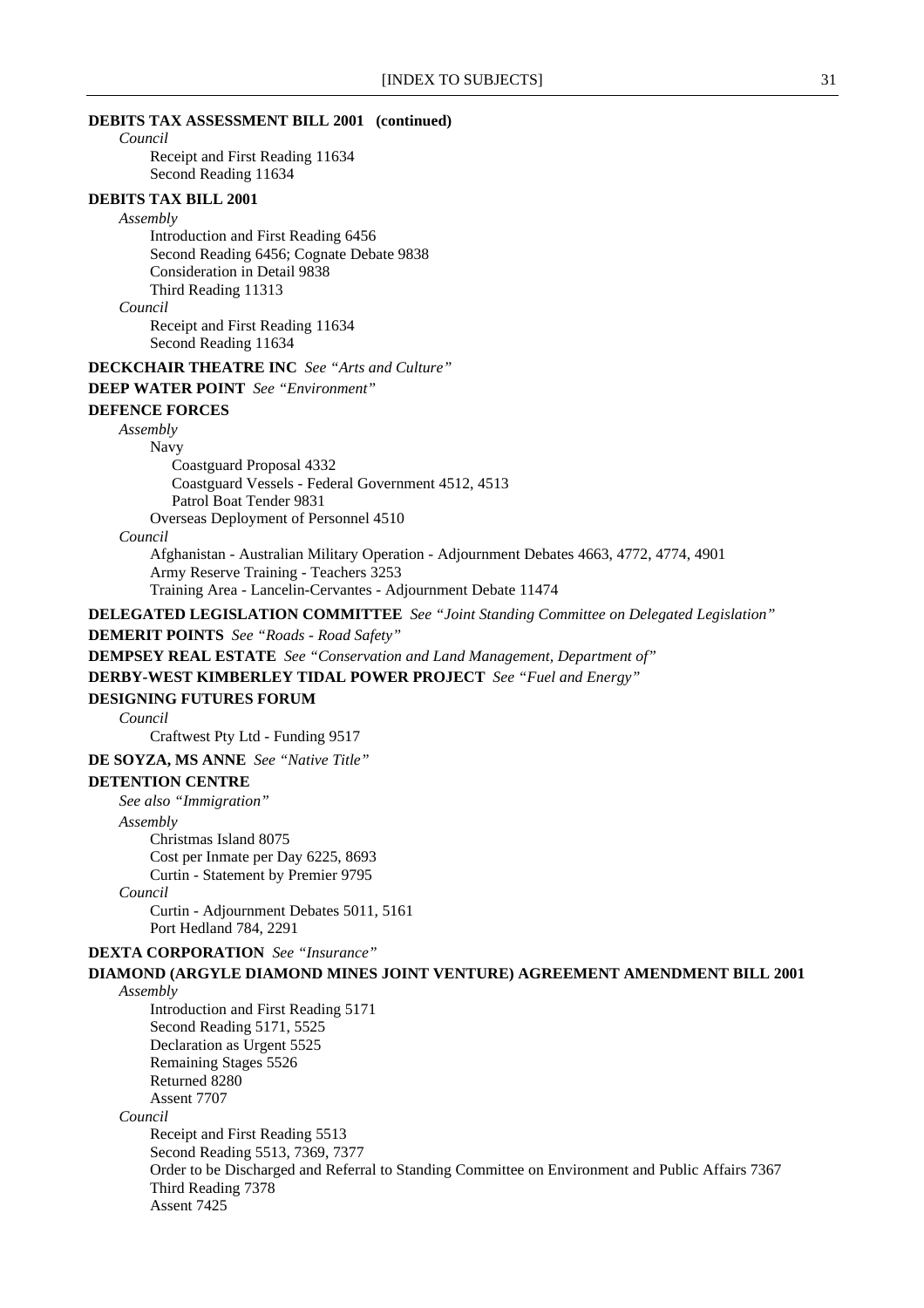**DIAMOND TREE FIRE LOOKOUT** *See "Environment"* **DICHLORVOS** *See "Health"* **DISABILITY SERVICES** *Assembly* Accommodation Support Funding 1477, 8367, 8368, 8894, 9041, 11172 Matter of Public Interest 8900 Amendment to Motion 8906 Motion, as Amended 8909 "Identifying the Need" Report 9688, 9689 Statements by Minister for Disability Services 1460, 11369 Act - Review - Statement by Minister for Disability Services 5638 Care Associations - Operating and Capital Grants 699 Carers 2023, 11217 Commission Capital Works on Hostels 11503 Funding Allocation 1795 Savings Measures 5401 Shared Supported Accommodation and Respite Care Costs 1796 Commonwealth-State Disability Agreement Funding 10346, 10347 Statement by Minister for Disability Services 8070 Status of Negotiations 9923 Deaf Society of WA 1365, 1366, 1689, 9994 Developments - Statement by Minister for Disability Services 11370 Disabled People - Number 2021 Education Support Schools for Disabled Children - Medical Clinical Services 11500, 11501, 12352 Federal Funding Increase - Matching by WA Government 10441 International Day of People with a Disability - Statement by Minister for Disability Services 6284 Lady Lawley Cottage 491; Statement by Minister for Disability Services 568 National Community and Disability Services Ministers Conference - Statement by Minister for Disability Services 12073 National Week of Deaf People - Bunbury Deafinite Dinner 4935 Non-government Organisations Offering Accommodation 2023 Programs - Waiting Lists 2022 Public Trustee - Services for the Disabled 11309 Waste and Inefficiency 699 *Council* Accommodation Support - Funding 7442 Commission - 8 Killarney Place, Cooloongup 11744 Commonwealth-State Disability Agreement - Funding 7999, 10758 Continence Aids - Funding 10761, 11453 Deaf Society of WA Adjournment Debate 5161 Interpreting and Advocacy Services 4989, 5137 Urgency Motion 7426 **DISSENTS FROM RULINGS** *Assembly* Acting Speaker (Mr Andrews) - Prisons Amendment Bill 2002 - Consideration in Detail 9334, 9341 Deputy Speaker - Labor Government - Commitment to Rural and Regional WA - Amendment to Motion 5688 Speaker - Electoral Amendment Bill 2001 - Council's Amendments 7183 *Council* Deputy Chairman (Hon Adele Farina) - Electoral Amendment Bill 2001

Committee 6611

Assembly's Amendments 7385

President - Electoral Amendment Bill 2001 - Committee 6613

#### **DIVIDING FENCES ACT**

*Council*

Review 4083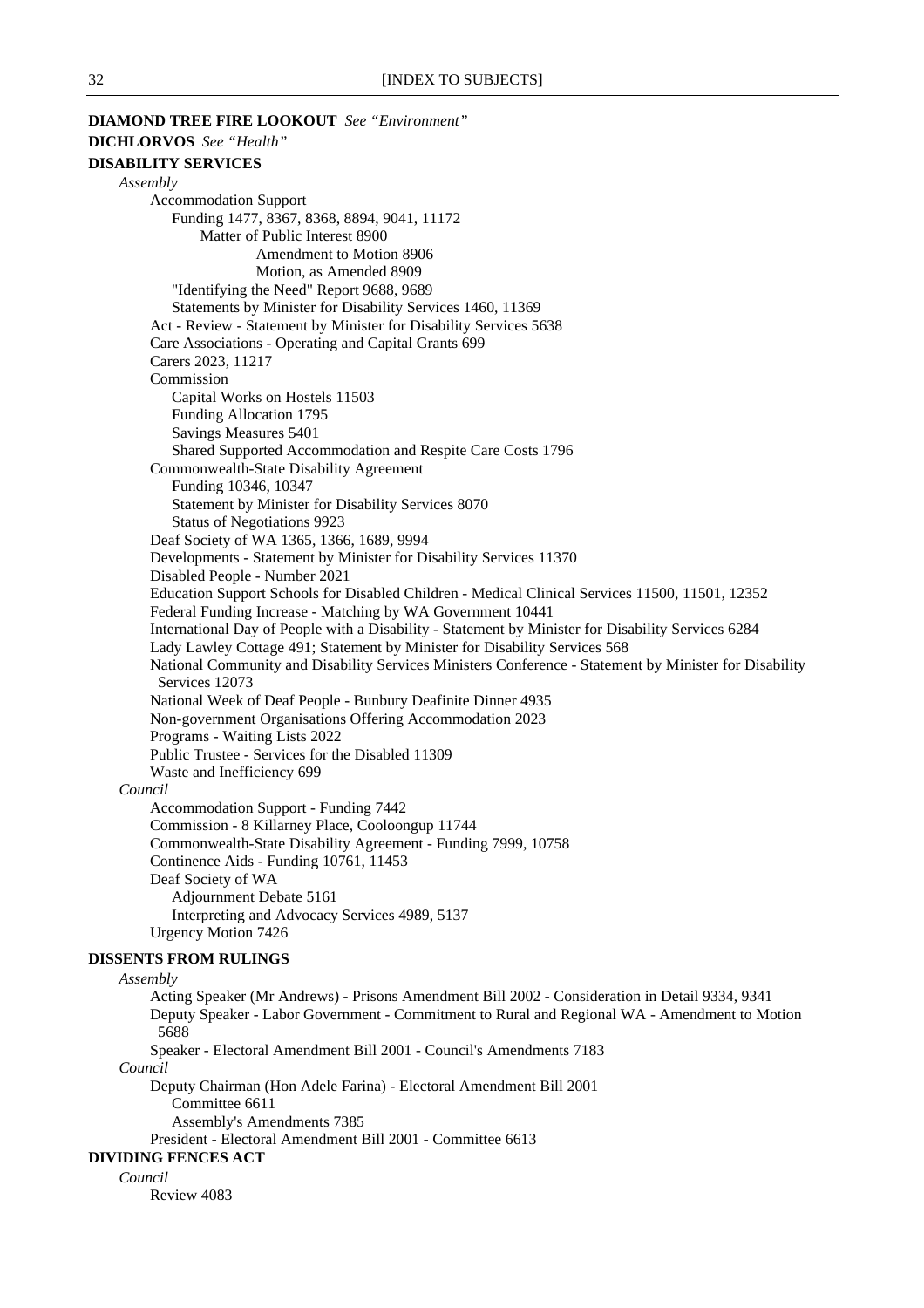### **DOCTORS** *See "Hospitals"*

### **DOGS**

*See also "Agriculture" Council* Adjournment Debates 8877, 8880 Destruction of Livestock in Eastern Agricultural Areas 1823 Legislative Controls 8316, 8420

### **DOLPHIN DISCOVERY CENTRE, KOOMBANA**

#### *Assembly*

Statement by Member for Bunbury 12281

### **DOMESTIC VIOLENCE**

#### *Assembly*

Incidents Reported to Police 9738 Joondalup Family Violence Project - Funding 9045, 2413; Grievance 3448 New Initiatives to Address Family Violence 8624 Restraining Orders - Penalty for Breach of Emergency 72-hour Order 9222

### *Council*

Joondalup Family Violence Project - Funding 2380, 9630 Police Domestic Violence Team, Joondalup - Staff Cuts 9520 Refuge and Counselling Services - Funding 6242 Restraining Orders - Delays 7342

# **DOYLE, MR COLIN**

### *Council*

Correspondence 3803

**DOUGLAS INQUIRY** *See "Local Government and Regional Development, Department of"*

### **DRINK-DRIVING CAMPAIGN** *See "Police"*

### **DRIVERS LICENCES**

*Assembly*

Combining with Firearms Licences 5799 Compulsory Photographs 1794, 6366

#### *Council*

Assessors - Margaret River and Augusta 1205 Use as Identification by Licensed Firearms Owner to Purchase Ammunition 1821

# **DROUGHT AID** *See "Agriculture"*

### **DRUGS**

*Assembly* Cannabis 100-gram Limit 6466 Decriminalisation Cultivation by Bikie Gangs and Other Organised Crime Groups 8210 Increased Supply 6026 Introduction of Legislation 1806 Matter of Public Interest 9478 Mental Disorders 8077 Motion 11341 Petition 9929 Two Plants or up to 25 Grams 5864, 6025, 8076, 8897, 9923, 10066, 10192 Minor Convictions 7877 Relaxation of Laws 6187 Working Group on Changes to Law 9148 Community Drug Summit Cost 3608, 4489 Establishment of Office 4485 Funding 3481 Government's Response 4592, 4673 Organisation 1479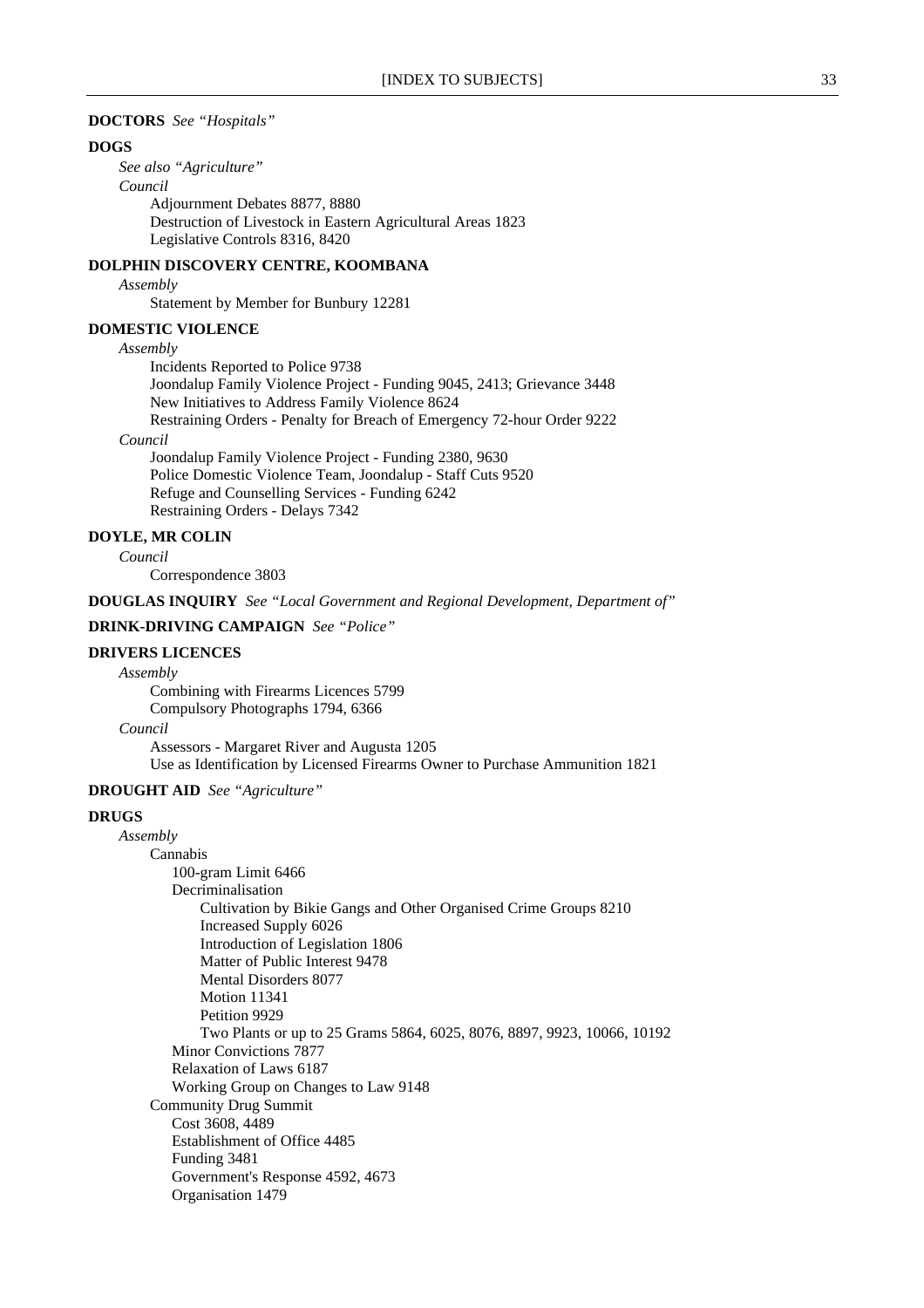**DRUGS (continued)** *Assembly (continued)* Community Drug Summit (continued) Statements Member for Girrawheen 1600 Minister for Health 2070, 3095 Premier 5861 Speaker 1606 Drug Injecting Rooms - Government's Policy 628 Heroin Trial 5318 Laws - Changes 6188, 7877 Ministerial Working Party on Drug Law Reform - Report 9145 Naltrexone Clinic, Northam 932, 933 Grievance 9117 Statement by Minister for Planning and Infrastructure 1458 Needle Availability Program in Hospitals 8701, 9391 Police - Action to Combat Importation 1691 *Council* Alcohol Advisory Council - Funding 8560 Cannabis Amount of Saleable Cannabis from Seized Plants 6247 Cannabis Plants - Number of Crops 6132 Directions to Police to Implement New Policy 8063 Education Policy 6567 Government's Policy 8159 Health Impacts 7807 *Medical Journal of Australia* - "The Human Toxicity of Marijuana" 6399 Negative Outcomes of Change of Policy 8016 Relaxation of Laws 6242, 8016 Traffic Accidents 6138, 6139 Warning Policy 7423, 8416 Working Group on Changes to the Law 7338, 7399, 8993, 9326 Workplace Accidents 6244 Community Drug Summit Adjournment Debates 456, 457, 2301 Cost 7440 Government's Response 5611; Adjournment Debate 5630 Payment of Scientific Advisers 8036 Statement by President 1529 Drug Court - Resources 2292 Drug Rehabilitation and Related Purposes - Funding 11870, 12028 Hepatitis C - Number Infected 10370 Heroin Deaths 2379 Illicit Substance Misuse - Funding to Agencies 8560 Legislation to Reduce Demand - Petitions 2365, 2881, 3239, 3384, 3660 Methylamphetamines - Availability in Western Australia 9775, 9780 National Household Survey on Drug Abuse - Adjournment Debate 10946 Needle and Syringe Numbers - Increase 10236 Prescription Drugs for Children - Behavioural Disorders 10239 Students Suspended from School for Drug Use 1114 Treatment Programs - Effectiveness 8985 WA Substance Users Association - Funding 10912

#### **DRYSDALE, REVEREND**

#### *Assembly*

Numero Card Game - Statement by Minister for Education 3718

**DUNCRAIG HOUSE** *See "Heritage"*

**DUST UP** *See "Education"*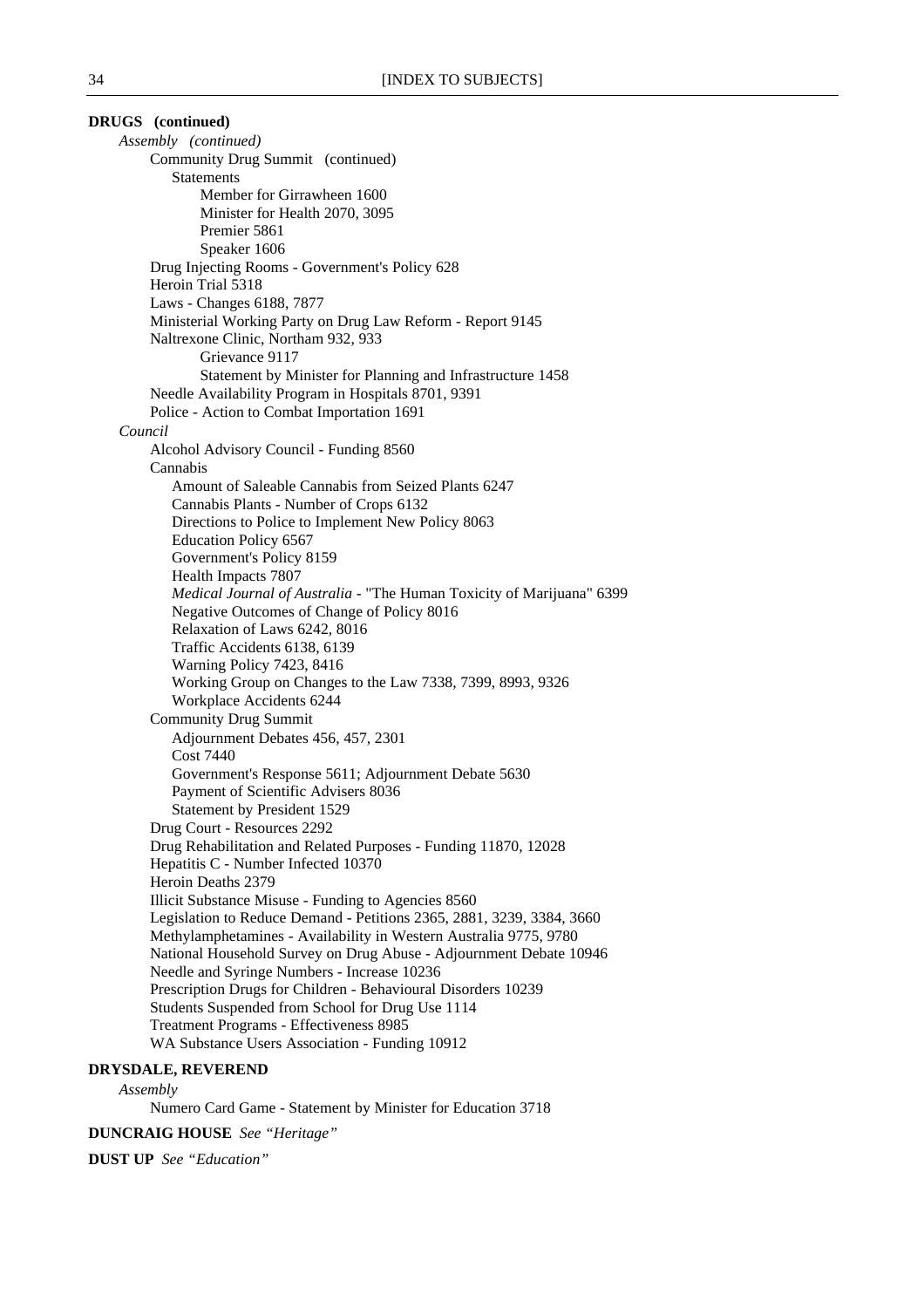# **EAGLE AIRCRAFT PTY LTD** *See "Police"*

# **EARTHQUAKE**

*Council*

Kalgoorlie-Boulder 7342

# **EAST PERTH POWER STATION SITE**

### *Assembly*

Grievance 2307 Ministerial Council's Recommendations - Delay in Publication 12363 *Council*

Contamination Clean-up Cost 1551 Future 8419 Ministerial Council 8854 National Trust of Australia - Consultation 9778 Redevelopment 5394

# **EAST PERTH REDEVELOPMENT AUTHORITY** *See "Planning"*

# **EAST TIMOR**

*Assembly* Independence Celebrations - Statement by Minister for Planning and Infrastructure 10958 *Council* Adjournment Debates 910, 913

Maritime Boundaries - Timor Gap - Adjournment Debate 10039

# **EASTMAN, MS KATHY** *See "Schools - Buses"*

# **E-BUSINESS PITCHES**

### *Assembly*

Second Annual World Championship - Statement by Member for Swan Hills 4936

# **ECONOMICS AND INDUSTRY STANDING COMMITTEE**

*Assembly*

Appointment of Members 688 Bellevue Hazardous Waste Fire Inquiry 2001 - Interim Report 5294

#### **ECONOMY**

*Assembly* Business Confidence 8206 Western Australian Budget Growth Forecast 4937 Figures and Forecasts 8459 New Economic Data 10060 Statement by Treasurer 857

Update 7160

*Council*

Inequality and Poverty - Government Action 653

#### **EDUCATION**

*See also "Colleges of TAFE", "Schools" and "Universities"*

### *Assembly*

Aboriginal English Video Package - Statement by Minister for Indigenous Affairs 11649 Aboriginal Mentor Program 5232 Aborigines - Secondary Graduation and Tertiary Admissions 9992 Atwell Area 10065 Behaviour Management and Discipline Program 1868; Statement by Minister for Education 1687 Bunbury Education District - Staff Movements 8399 Compulsory Charges for Years 8 to 10 - Statement by Minister for Education 3441 Department Appointment of Consultants 5936 Browne, Mr Peter - Retirement 1194; Statement by Minister for Education 1566 Director General 257; Statement by Minister for Education 6786 Equal Opportunity Complaints 9990 Function for Retiring Principals 1419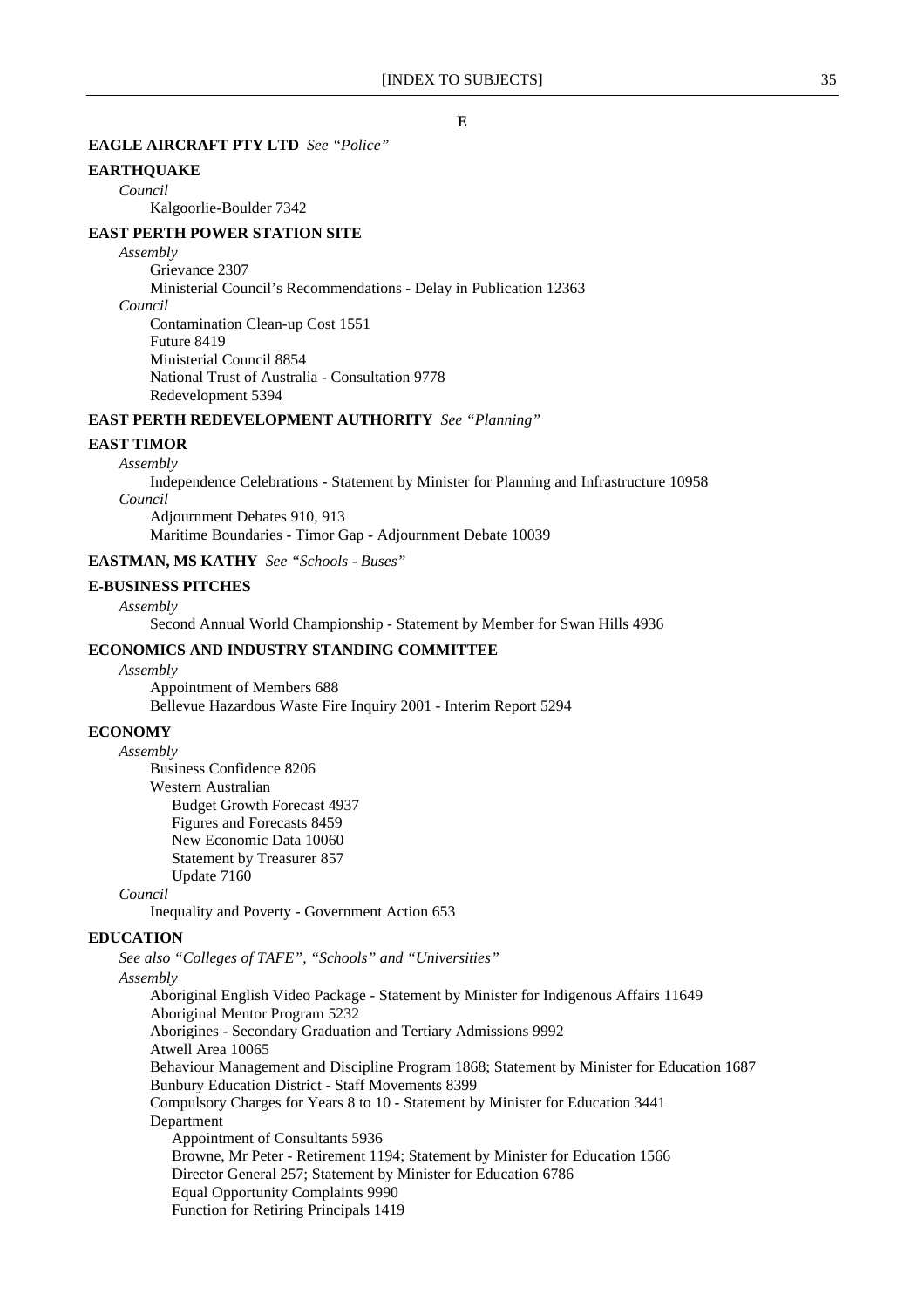# **EDUCATION (continued)**

*Assembly (continued)* Department (continued) Harken, Mr - Acting Deputy Director General Appointment 3236, 5029, 8465, 9147 Meeting with Minister 7651 Report of Inquiry 7650, 7848, 7849 Intellectual Property Investments 6378 Mott Inquiry 8465, 8622 Nexus Strategic Solutions 5936, 7649 Redundancies 1602 Research Station Employees - Pay Increase 7639, 7640 Section 8(1)(c) 1421, 1692, 2957; Personal Explanation 7522 Senior Executive Positions 5029, 7638 Union Official at Budget Meetings 7001 Dust Up - Statement by Minister for Education 4094 Early Childhood Education - Director 3100 Education Week - Statement by Minister for Education 4780 Excursion Policy - Police Clearances 3235 Fundamental Movement Skills Programs 8394 Goods and Services Tax 4332 Harvey Agricultural College - Relocation 11309, 11582 Higher Education Contribution Scheme - Geraldton 3601 Higher Education Places - Inequitable Distribution 5030 Innovation Awards - Statement by Minister for Education 6009 Knowledge Nation - Federal Opposition Policy 5187 Lesbian and Gay Law Reform - Impact on Health Education Curriculum in Schools 6289 Literacy and Numeracy First Steps Literacy Program 8395 Programs - Sponsorship 7724 Stepping Out Literacy Program 8394 Teachers 7851 Ministerial Delegation to India - Statement by Minister for Consumer and Employment Protection 9024 Mozambique Delegation - Statement by Minister for Education 9797 New North Vocational Initiative - Statement by Minister for Education 5862 Ngaanyatjarra Land Council Agreement with Department of Education 4590; Statement by Minister for Indigenous Affairs 4556 Numero Card Game - Statement by Minister for Education 3718 O'Keefe, Mr Kevin - Inquiry into Appointment 9147 PEAC Program Features 6918, 8396 Goldfields, Joondalup and Pilbara 8397 User Pays Costs 10612 Peel Pathways for Learning Project - Statement by Member for Mandurah 2955 Post Secondary - Statement by Minister for Education 4493 Post-compulsory Education Review Report "Our Youth Our Future" Implementation of Recommendations 10576 Statement by Minister for Education 8892 Preprimary - Teacher Numbers 6373 Preprimary to Year 3 - Class Sizes 5537 Public Education Day - Statement by Member for Wagin 11167 Regional Areas - Review of Regional District Office Responsibilities and Programs 11500 Rockingham-Kwinana Area - Planning Process 12362 Rural and Remote Education Advisory Council - Visits to North Eastern Wheatbelt Towns 2752 Smart Start Early Childhood Project - Statement by Member for Wagin 11398 Smith Family - Learning for Life Program 11667; Statement by Member for Roleystone 11168 Sons of Gwalia Interschool Numero Challenge - Statement by Minister for Education 3718 South West Education Centre 2751 Suggestions for Improvement - Rejection by Minister 8463 Taskforce on Structures, Services and Resources Supporting Government Schools Approval of Task Force Structure 3603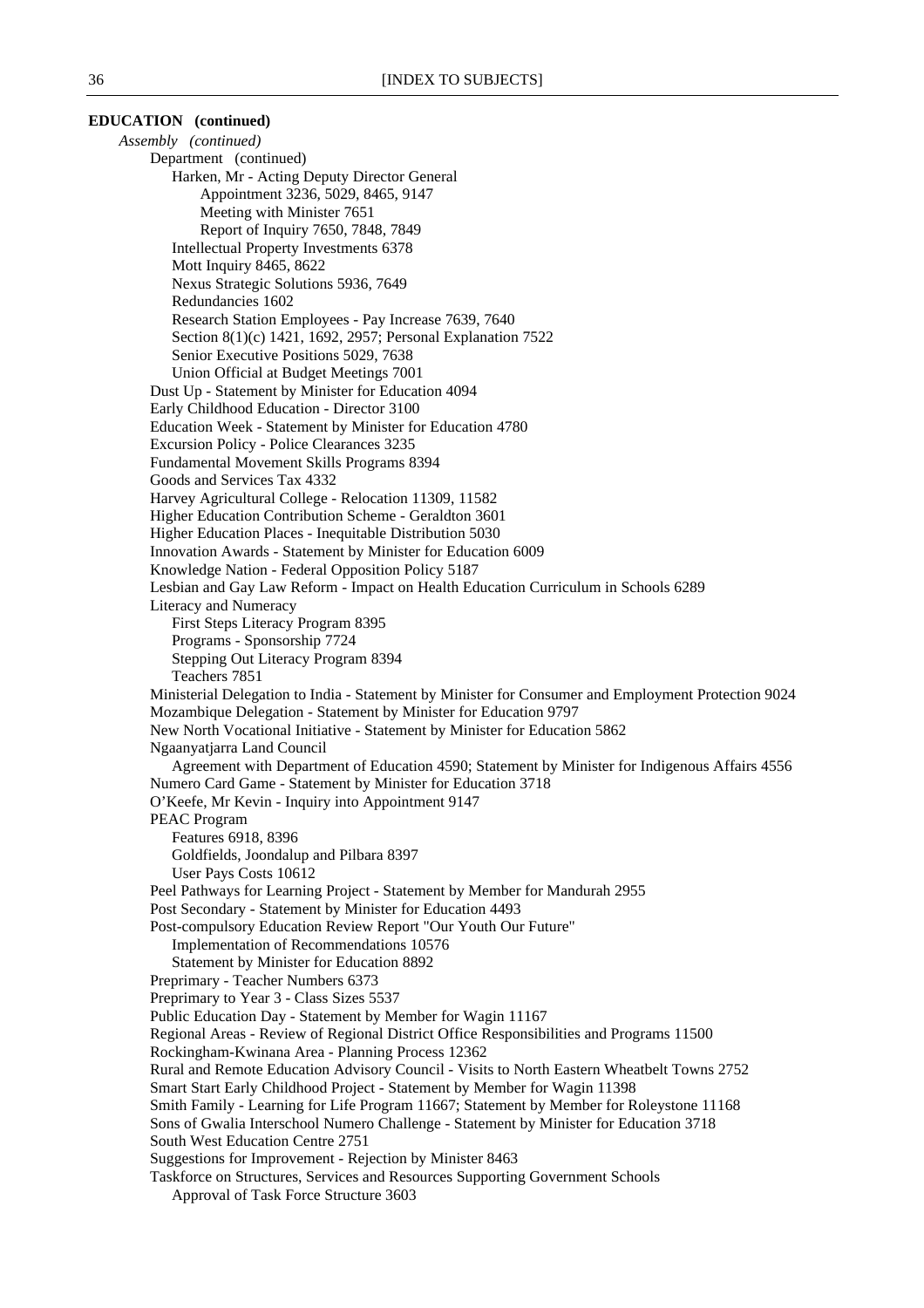# **EDUCATION (continued)**

*Assembly (continued)* Taskforce on Structures, Services and Resources Supporting Government Schools (continued) Statement by Minister for Education 1957 Teachers Ages 3235 Assaults 6377, 8391 Assistants - Number 8393 Laptop Computers 1604, 6996 Mathematics 6375 Permanency 6375, 9991 Preprimary - Number 6373 Scholarship Applications 11303 Scholarships for Deaf People to Train as Teachers 9994 Science 8146, 8398 Sexual Abuse Allegations 9979 Shortages 9983 Statement by Minister for Education 8457 Travelling Advocates to Promote Teaching 6377 Telecommunications Service Project - Statement by Minister for Education 7481 Tertiary Entrance Examination - Mistake in English Literature Paper 7635 Tertiary Institutions Lack of Places - Statement by Minister for Education 1459 Student Union and Guild Fees - Grievance 2921; Petitions 2920, 8081 United Arab Emirates - Statement by Minister for Education 9797 Vacswim - Cancellation of Contract 8463; Statement by Minister for Education 7478 Vasse Electorate - Grievance 8753 Wagin Electorate - Statement by Member for Wagin 9141 Warren-Blackwood District Office - Closure 2751; Grievance 4099 Western Australian International Education Marketing Group - Funding 2959 *Council* Aborigines Curriculum and Support 655 Parental Involvement 786, 887, 1358 Assistance Fund - Allocation in 2001-02 8559 Cannabis Education Policy 6567 College of Teaching - Establishment 4893 Community Kindergartens - Policy Officer 5359 Curriculum Team - Early Childhood Education Training 3250 Department Acting Director General 3041 Acting Positions 5136 Director General - Appointment 6404, 6571 Duty of Care 2909 Early Childhood Directorate 1330, 2910, 10005; Adjournment Debates 2917, 3433 Early Childhood Education - Staff 6401 Executive Officers - Services No Longer Required 1326, 1430 Extra-cost Options 5356 GEHA Housing in Regional Areas 9427 International Education and Marketing 1551 Middle Eastern Teacher 1638 Ministerial Advisory Councils 1434 Public Liability Cover 8563 School Cleaning Contracts 6569 Senior Executive Positions 5815, 5816, 6131 Education Services Budget 12242 Education Support - Student Numbers 786 English - Year 11 and 12 Students 783, 1249 Foster Children High School Attendance 333 Number of School-age 652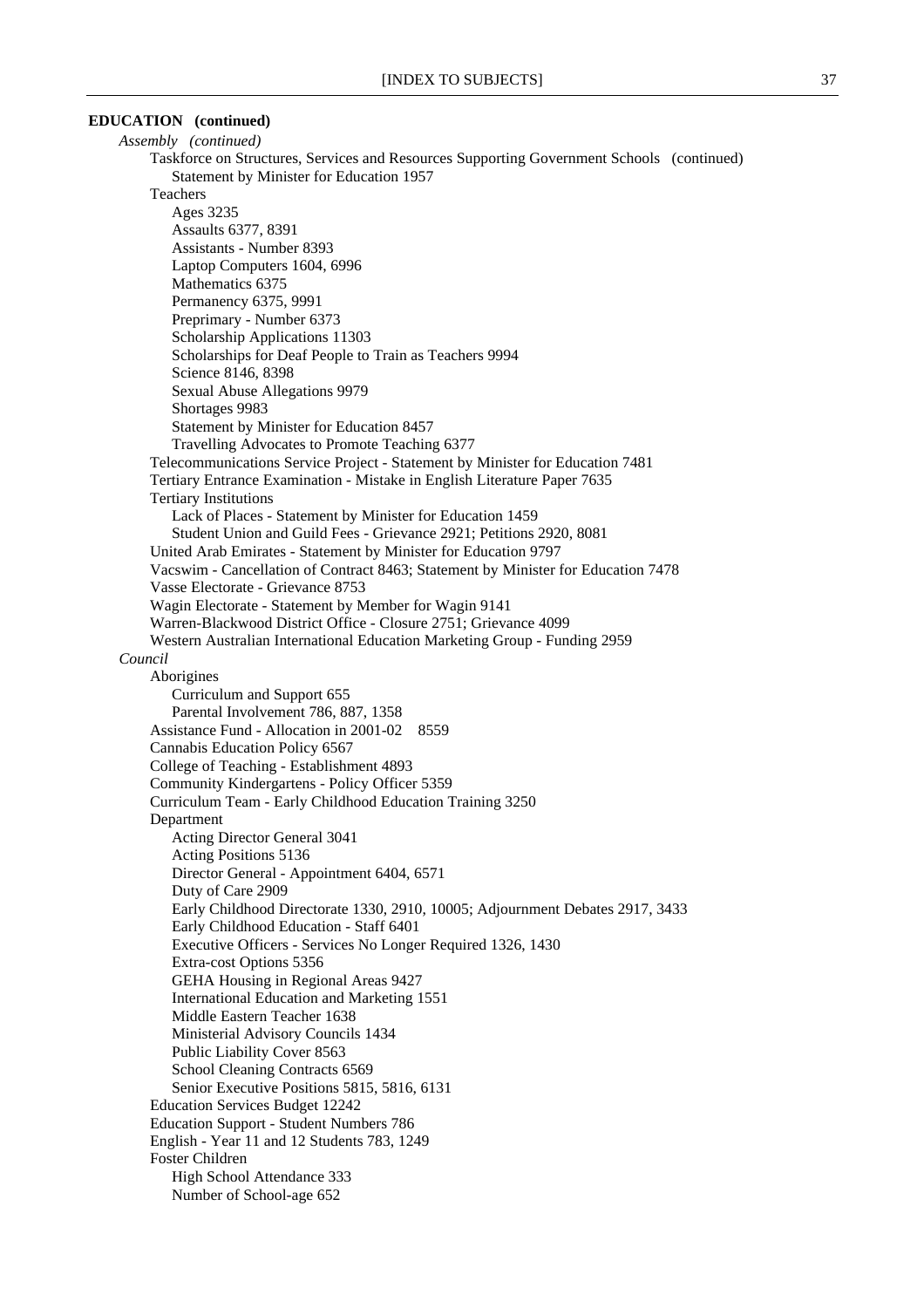### **EDUCATION (continued)**

*Council (continued)* Fremantle Children's Literature Centre - Funding 4750 Isolated Children Scheme 7795, 12185 Learning and Attentional Disorders Society of Western Australia - Adjournment Debate 8180 Learning Technologies 2000 - Funding 6751 Literacy and Numeracy Employment of Experts 999 Funding 447, 449 Getting it Right Strategy 1000 Meerilinga Young Children's Foundation - Funding 4750 National Indigenous English Literacy and Numeracy Strategy Funding - Pilbara 5136 Parkerville Children's Home - Funding 4750 Preprimary - Teacher Numbers 6568 Primary School Children - Overweight 886 Read Write Now Program - Volunteers 11869 Regional Areas - Housing for Teachers and Staff 7893 RM Australasia Pty Ltd - School Information System 3047 School Chaplains and Other Student Care Programs - Funding 5266 Science, Agriculture and Environmental Science - University Enrolments 6244 Student Information - Confidentiality 7259 Teachers Army Reserve Training 3253 Assistants - P-1 Classes 6755 Conversion of Full-time Equivalents to Cash 6247 Fees for Registration 37 Housing - Yalgoo 6281, 6282 Laptop Computers 3249, 4078, 4749, 6935 Literacy and Numeracy 999 Preprimary - Number 6568 Registration 918 Specialist Mathematics 4242, 4635 Tertiary System - Adjournment Debate 11783 Textbooks - Cost and Shelf Life 5967 Voluntary Student Fees - Shortfall 7436 West Australian College of Teaching Project - Membership of Project Team 8036

### **EDUCATION AND HEALTH STANDING COMMITTEE**

*Assembly*

Appointment of Members 685 Inquiry into Dental Services in Regional Western Australia Extension of Time 9112 Report 9809 Statement by Deputy Speaker 3311 Inquiry into the Role and Interaction of Health Professionals in the WA Public Health System - Statement by Deputy Speaker 12279 Leave to Sit when House is Sitting - Motion 6626 Rural, Remote and Indigenous Health: Current Issues Report - Tabling 11380 Tabling of Papers 10160

#### **EDUCATION SERVICES, DEPARTMENT OF**

*Council* Abolition 4270 Employer-initiated Retirement Packages 1207

**EDWARD MILLEN HOME** *See "Heritage"*

### **ELECTION OF SENATORS AMENDMENT BILL 2001**

*Assembly*

Introduction and First Reading 1029 Second Reading 1029, 1586 Declaration as Urgent 1586 Remaining Stages 1588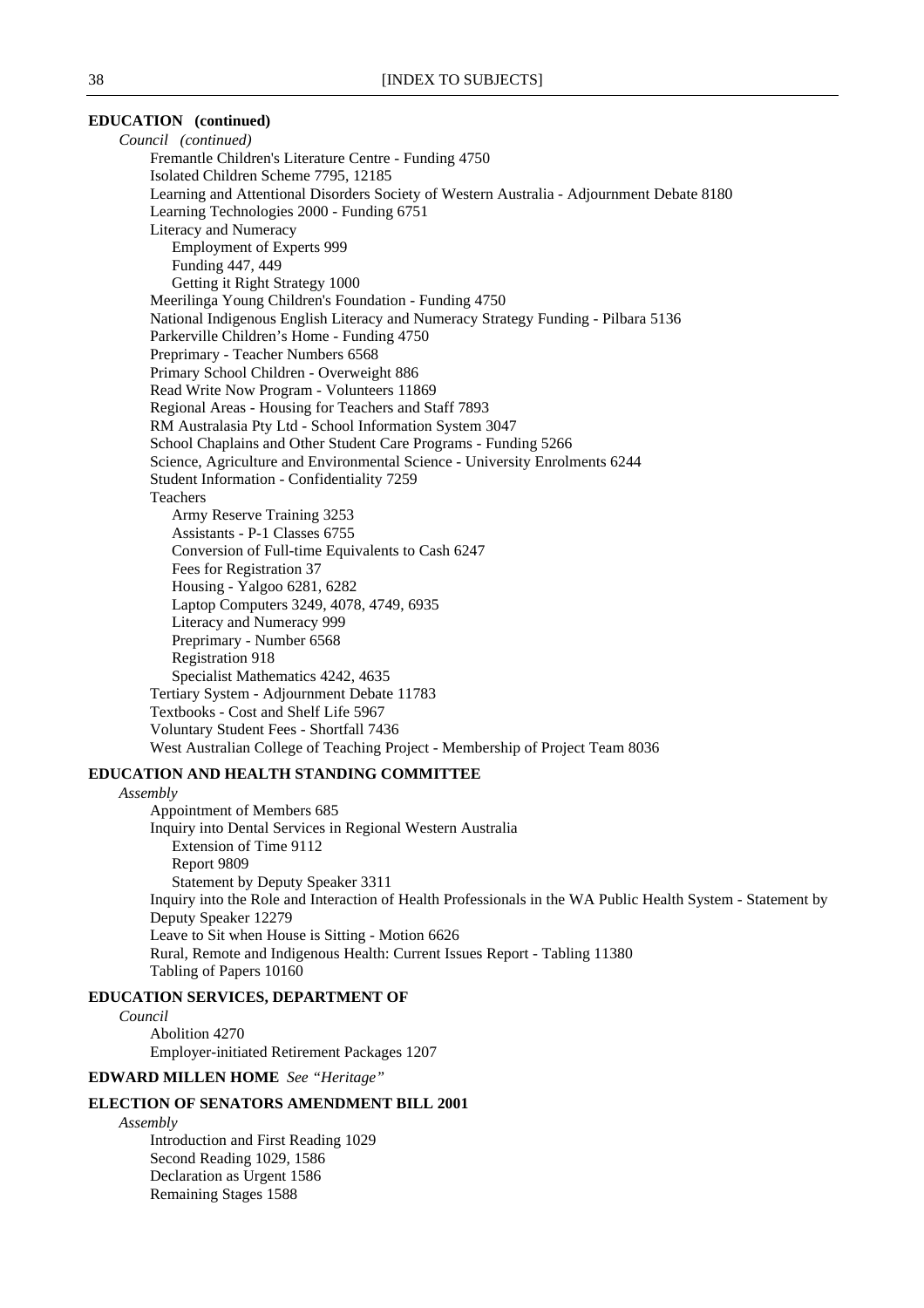#### **ELECTION OF SENATORS AMENDMENT BILL 2001 (continued)**

*Assembly (continued)* Returned 2963 Assent 3287 *Council* Receipt and First Reading 1666 Second Reading 1666, 2713 Remaining Stages 2717 Assent 3239 **ELECTORAL** *Assembly* Commissioner Auld, Ms Lynley - Statement by Premier 12246 Selection Process 12360 Election Signs - Grievance 5290 Federal Election - Impact of Swing 5396 Legislation - Delay for Consultation with Country Communities 1993, 1994 Merredin By-election ALP Candidate 4674 ALP Vote 5865 Benefits of Liberal Party Victory 5676, 5677 Date 4512 Impact of Government's Energy Policy 5535 Labor Party Preferences 5182 Parliamentary Resources 5396 Statement by Speaker 4516 Merredin Electoral District Declared Vacant - Resignation of Member 4340 Nedlands By-election 22, 928; Statement by Speaker 263 One Vote, One Value Impact on Country People 5185 Liberal Party Support 2072 Local Government Elections 1789 Petition 5519 Protest Rally 5188 Referendum 2956, 5187 Polling Day - Union Activity - Statement by Member for Riverton 1599 Reform Challenge to Debate Issues - Statement by Member for Roleystone 6187 Electoral Accountability 1990 Equal Voting Rights 1991 Isolated and Disadvantaged Country Communities 1692 Legislation Attorney General - Conflict of Interest 8209 No Case Funding 8073, 8074 Premier's Comments 8208 Threat to Withdraw Funding from Local Government Authorities Motions 8222, 9376 Statement by Member for Dawesville 9470 Validity 8209 Number of Country Seats Abolished 1990 Petition 6978 Private Members' Business - Notice Discharged 9930 Referendum 1691, 1865, 1866, 2335; Motion 2227 Rural and Regional Areas 1863 Vote Weighting - Telecommunications in Regional WA 8370 Voting Age - Lowering to 16 Years 1989 *Council* Act - Compliance with Section 175ZE 7396 Adjournment Debate 5392 Commissioner - Selection Process 12179 Federal Election - State Government's Decision Making - Urgency Motion 4619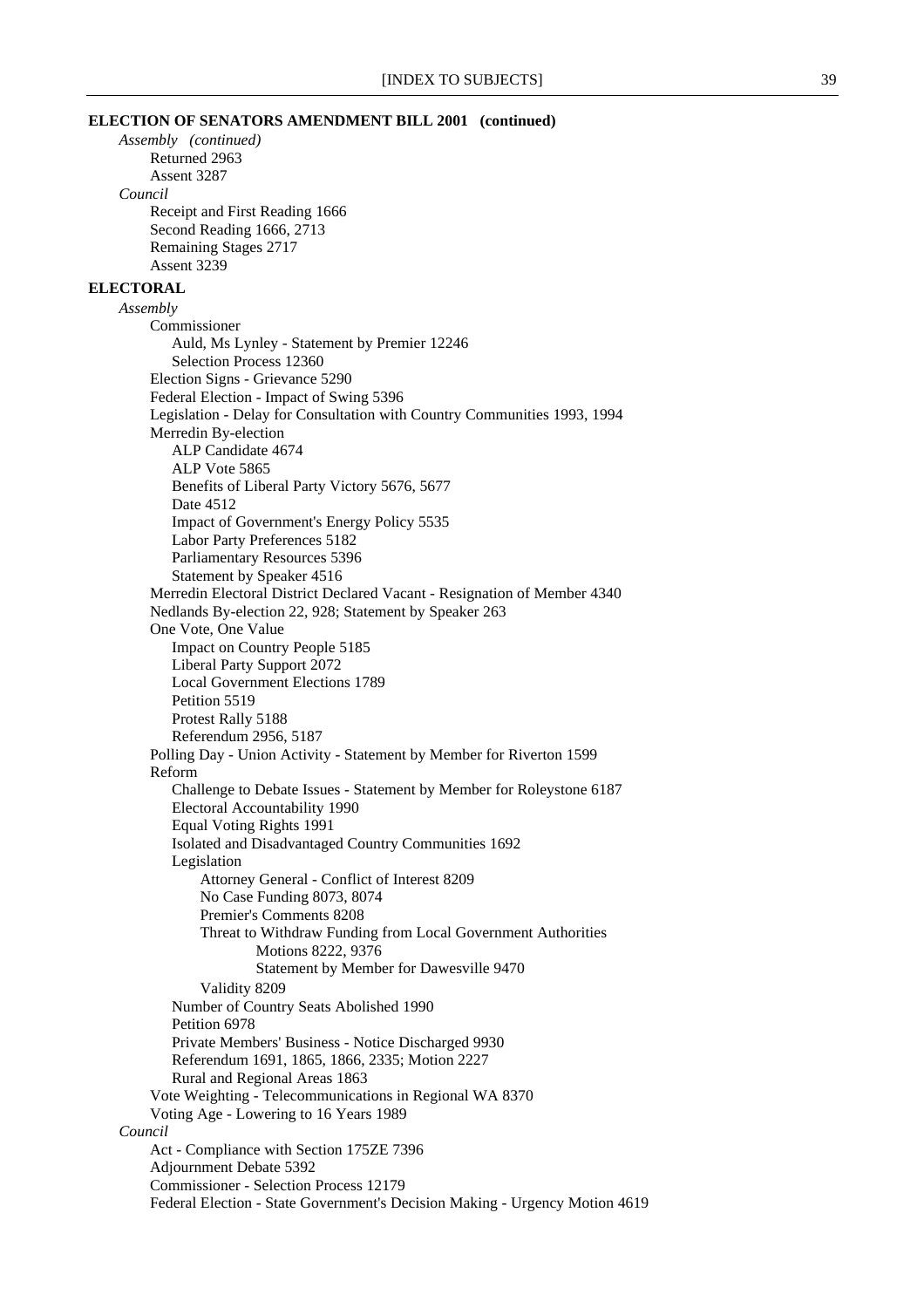### **ELECTORAL**

*Council (continued)* Federal Roll - Adjournment Debate 2916 Kalgoorlie Electorate - Comments by Federal Labor Candidate 5358 Merredin By-election ALP Vote 6241 Cost 5963 Result - Urgency Motion 5804 Nedlands By-election - Adjournment Debates 55, 914 One Vote, One Value Local Government Elections 2294, 4990 Member for Eyre 446 Rejection by Country Shire Councils Association 2168 Stephens, Hon Tom - Letters on Supreme Court Challenge - Adjournment Debate 11636, 11638 Reform Adjournment Debate 2302 City of Kalgoorlie-Boulder's Opposition 2167 Greens (WA) - Advertisement 7257 Kimberley, Pilbara and Gascoyne 2166 Legislation No Case Funding 8155; Adjournment Debates 8061, 9316, 9318 Supreme Court Case - Standing Orders Suspension 9505; President's Ruling 9512 Threat to Withdraw Funding from Regional Councils - Urgency Motion 8841 Mid West, Wheatbelt and Great Southern 2168 Petitions 6383, 6735, 7243 Referendum Petitions 7243, 7376 Urgency Motion 2027; President's Ruling 2035 Smith, Mr Gregory David - Petition - Motion 7433 State Election - Disclosure of Gifts and Expenditure by Candidates 8158 Vote Weighting - Discussions with Local Government 2040 **ELECTORAL AMENDMENT BILL 2001** *Assembly* Introduction and First Reading 1850 Second Reading 1850, 2731, 2753, 2766, 2790, 2792, 2929, 2963 Correction to Second Reading Speech 1996 Amendment to Motion 2756; Question to be Put 2764 Appropriations 2077 Consideration in Detail 3102-3110, 3126-3162, 3164-3170, 3321-3324, 3349-3380 Ruling by Acting Speaker 3141 Motion 3297, 3311 As to Suspension of Standing Orders 3379 Referral to Community Development and Justice Standing Committee 3111; Amendment to Motion 3122 Council's Amendments 7131-7150, 7194-7223

Speaker's Ruling 7182; Dissent from Speaker's Ruling 7183 Council's Message 8280 Third Reading 3450 Returned 7131 Attitudes of Regional Development Commissions 7545, 7546, 7548 Cabinet Subcommittee Discussions on Regional Implications 7762 Personal Explanation - Member for Pilbara 3101 Petitions 5035, 5165, 5283, 5402, 5635, 5871, 6626, 6797, 7812; Ruling by Deputy Speaker 6655 Withdrawal 3981 *Council* Receipt 3423 First Reading 3423 Second Reading 3423, 3806, 3824, 3955, 4076, 4084, 4210, 4224, 4260, 5953, 5968, 6103, 6139, 6237, 6248 Adjournment of Debate 3429; Statement by President 3435 Ruling by President 6256 Tabling of Document 6141 Referral to Standing Committee on Legislation 4321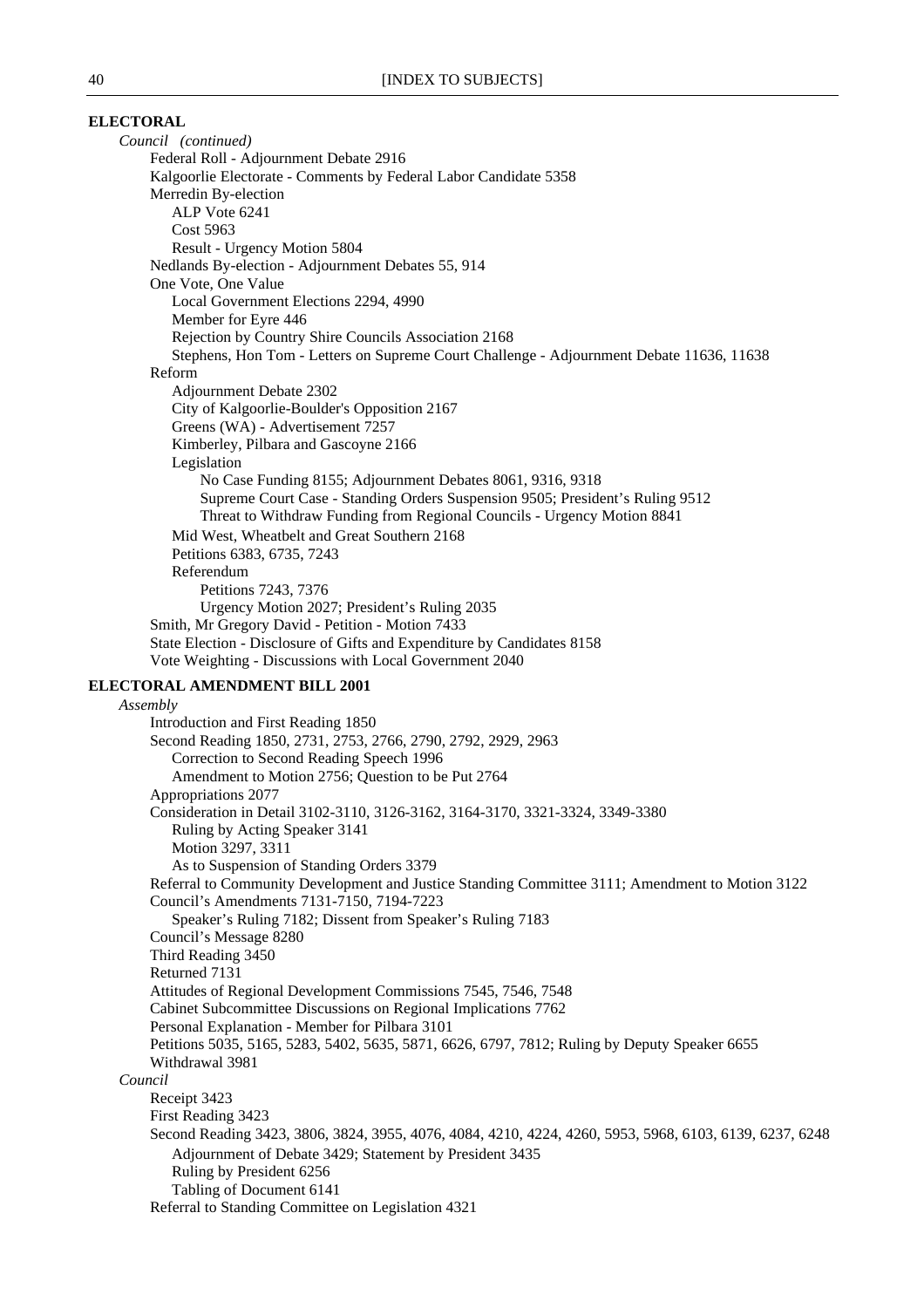#### **ELECTORAL AMENDMENT BILL 2001**

| Council (continued)                                                                                |
|----------------------------------------------------------------------------------------------------|
| Committee 6258, 6259, 6271-6275, 6393-6397, 6406-6433, 6544-6565, 6573-6582, 6594-6609, 6614-6616, |
| 6621-6623                                                                                          |
| Rulings                                                                                            |
| Deputy Chairman 6611, 6621                                                                         |
| President 6613                                                                                     |
| Dissents from Rulings                                                                              |
| Deputy Chairman 6611                                                                               |
| President 6613                                                                                     |
| Statement by President 6614                                                                        |
| As to Report 6623                                                                                  |
| Report 6744                                                                                        |
| Third Reading 6941, 6943, 6944, 6946, 6948, 6950, 6953, 6956-6959, 6962-6964                       |
| Assembly's Amendments 7253, 7378, 7388, 7403                                                       |
| Dissent from Deputy Chairman's Ruling 7385                                                         |
| Rulings                                                                                            |
| Deputy Chairman 7385, 7406                                                                         |
| President 7386                                                                                     |
| Report 7407                                                                                        |
| Instruction to the Committee of the Whole 7387; President's Ruling 7387                            |
| Adjournment Debate 3704                                                                            |
| Greens (WA)                                                                                        |
| Advertisement 7257                                                                                 |
| Minister for Electoral Affairs' Advice 4305                                                        |
| Support 6748                                                                                       |
| Instruction to Standing Committee on Legislation 4321                                              |
| Motion to Adjourn the House 6582                                                                   |
| Pairing Arrangements 3927, 3934                                                                    |
| Statement by President 5952, 6941                                                                  |
|                                                                                                    |

### **ELECTORAL DISTRIBUTION ACT 1947**

#### *Council*

Repeal - Declaration of Law by Full Court of the Supreme Court - Motion 3921, 3943, 3952

# **ELECTORAL DISTRIBUTION REPEAL BILL 2001**

#### *Assembly*

Introduction and First Reading 1855 Second Reading 1855, 3498, 3499, 3526, 3536; Statement by Speaker 3552 Consideration in Detail 3553-3565 Third Reading 3634, 3726 Returned 7707 Attitudes of Regional Development Commissions 7546-7548 Cabinet Subcommittee Discussions on Regional Implications 7762 Legal Advice 2956 Validity 2955

### *Council*

Receipt 3827 First Reading 3827 Second Reading 3827, 6755, 6772, 7072, 7084, 7103, 7253, 7263; Ruling by President 7264 Referral to Standing Committee on Legislation 4321 Committee 7264-7280; Ruling by Deputy Chairman 7280 Report 7280 Third Reading 7301, 7302; Ruling by President 7303 Minister for Electoral Affairs' Advice to Greens (WA) 4305 Pairing Arrangements 3927, 3934 Statement by President 5952

**ELECTORATE OFFICES** *See "Members of Parliament"*

**ELECTRICITY** *See "Fuel and Energy" and "Western Power"*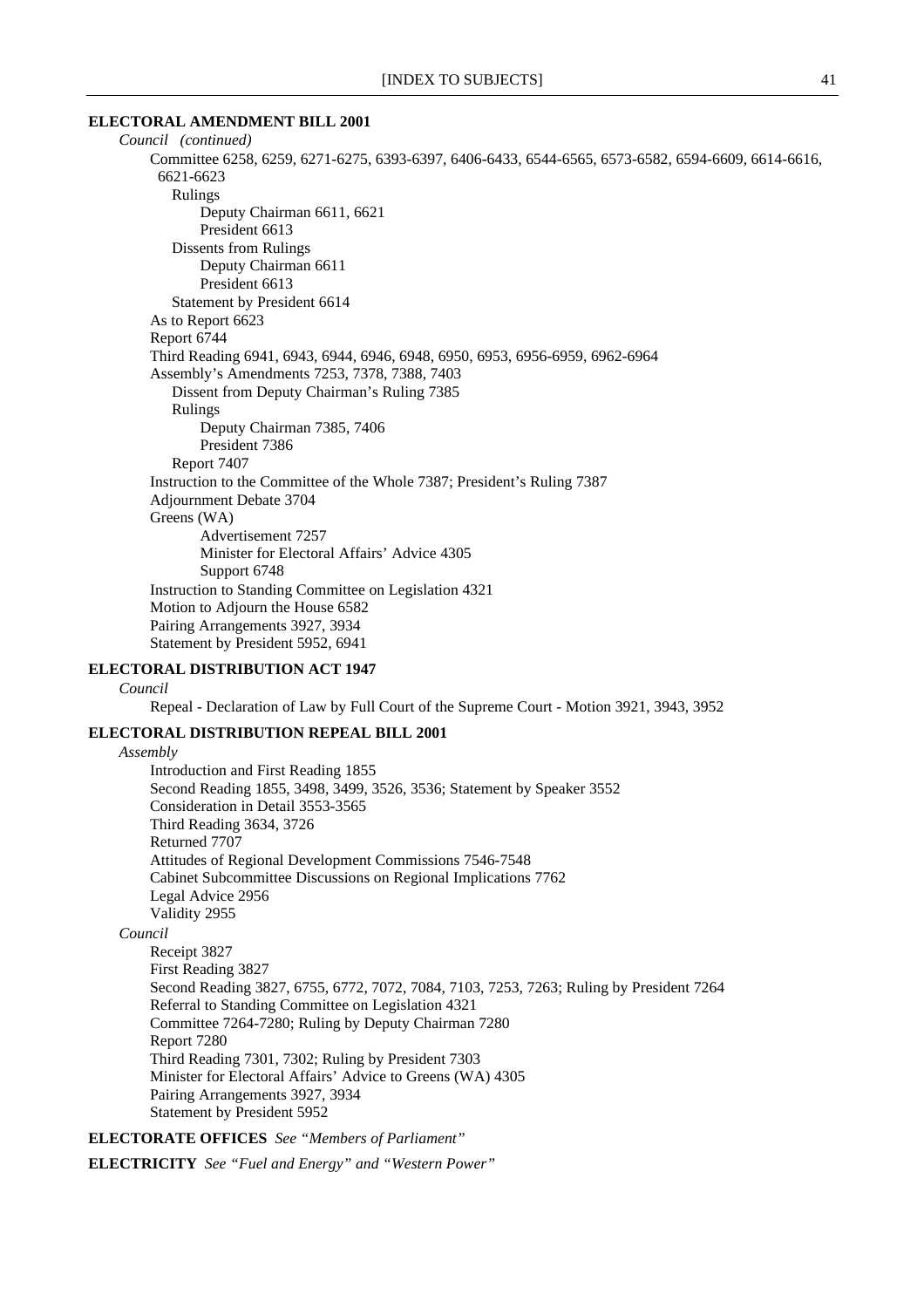#### **ELECTRONIC TRANSACTIONS BILL 2001**

# *Assembly*

Introduction and First Reading 1856 Second Reading 1856, 4607 Remaining Stages 4610

# *Council*

Receipt and First Reading 4659 Second Reading 4659

**ELECTROCONVULSIVE THERAPY** *See "Health"*

# **EMPLOYERS' INDEMNITY SUPPLEMENTATION FUND AMENDMENT BILL 2001**

### *Assembly*

Introduction and First Reading 63 Second Reading 63, 289, 295 Consideration Prior to Address-in-Reply - Standing Orders Suspension 192 Standing Orders Suspension 270 Amendments to Motion 271 Motion, as Amended 273 Consideration in Detail 312-324 Third Reading 324 Returned 933 Assent 933 *Council* Receipt and First Reading 426 Second Reading 426, 793 Committee 801 Report 807 Third Reading 807 Assent 869 **EMPLOYMENT AND TRAINING**

#### *Assembly*

Apprenticeships - Number 4513, 5121 Curtin University Vocational Training and Education Centre - Grievance 7814 Employment Statistics - Western Australia 5320 Ministerial Delegation to India - Statement by Minister for Consumer and Employment Protection 9024 Peel Pathways for Learning Project - Statement by Member for Mandurah 2955 South West Region - Job Opportunities 11175 **Training** 2001-02 Budget 10288, 10289 Review - Statement by Minister for Training 9796 Standards - Statement by Minister for Training 5636 Traineeships - Increase in Number 5121 Unemployment Impact of Payroll Tax Increases 3746 Youth 8621, 8838 Vocational Education and Training System - Statement by Minister for Training 7124 *Council* Apprenticeships - 800 Additional 10369, 10913 Construction Skills Training Centre - Contracts Awarded by Department for Planning and Infrastructure 12055 Jobs - Funding Boost 10909, 10915 Mature Age Employment Strategy - Completion 916 Phone Training Program - Funding 6752 Read Write Now Program - Volunteers 11869 Traineeships 800 Additional 10369, 10913 Increase in Number 10909, 10915 Unemployment - Manjimup 6570, 6572, 7099, 7101, 7396, 7402; Adjournment Debate 7295

# **EMUS**

*Council* Culling 1820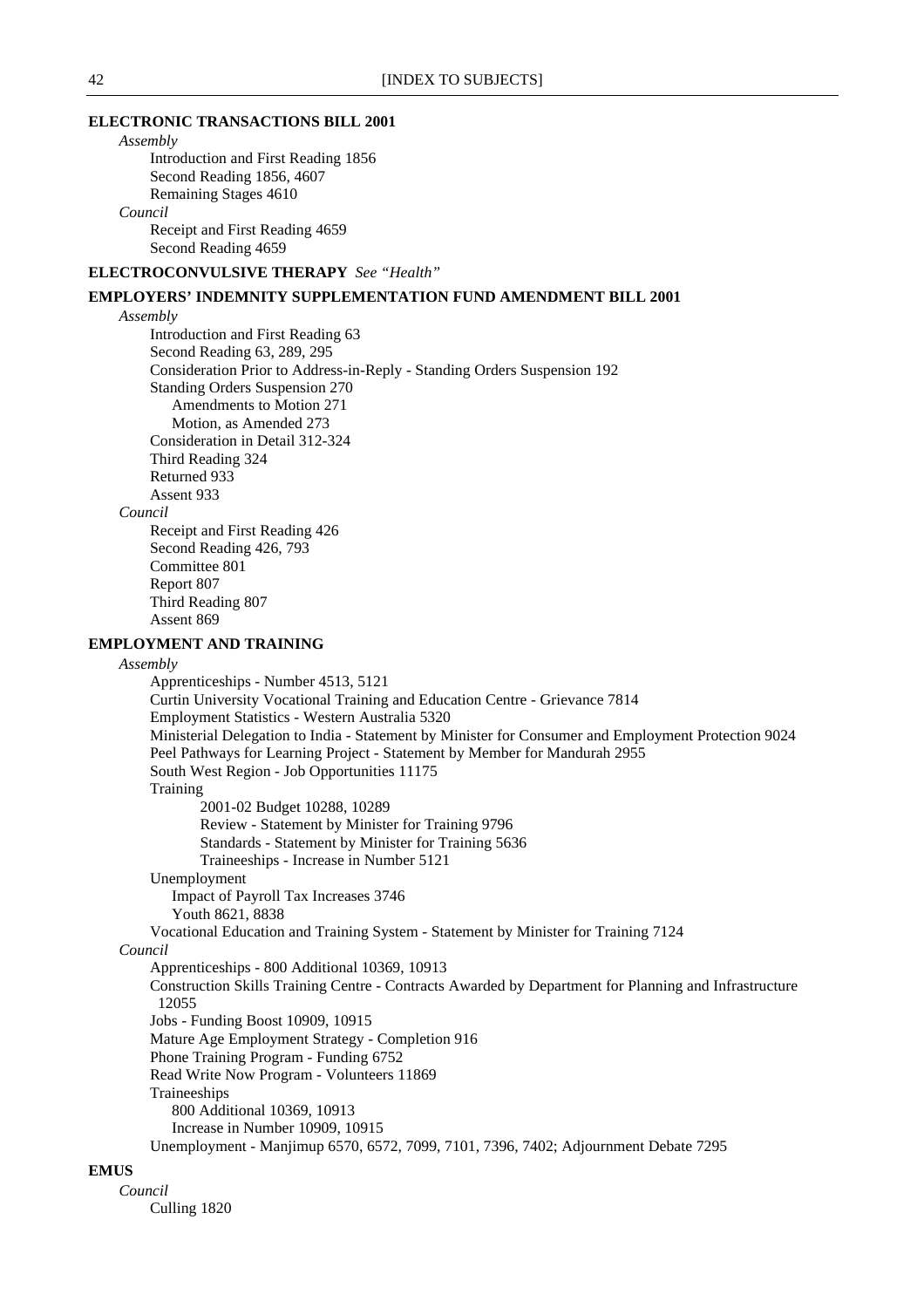#### **ENERGY EQUITY CORPORATION** *See "Western Power"*

#### **ENVIRONMENT**

*See also "Cockburn Sound", "Coral Bay", "Pollution" and "Waste Disposal" Assembly* Bunbury - Grievance 3444 Bushland and Wetland Properties - Land Tax 10346, 10480 Cape Naturaliste Lighthouse Precinct - Leasing 8285 Deep Water Point - Noise Problems 5934 Diamond Tree Fire Lookout - Skylift 8700 Dwellingup - Buried Chemicals 11401 Environmental Protection and Biodiversity Conservation Act 1999 - Assessment of Bilateral Agreement 1908 Feral Animals and Birds - Grievance 3442 Flora and Ecological Communities in South West - Statement by Minister for the Environment and Heritage 11311 Greenhouse Gas Emissions Kyoto Protocol 5316, 5317 Strategy - Statement by Premier 3287 Leschenault Estuary 4778; Petitions 7123, 8752 Leschenault Peninsula - Spending Priorities 5933 Luisini Winery - Development 7578 Marine Mammals - Human Interaction 5454 Marine Research Joint Venture 3304 Native Plants and Animals - Threatening Processes 5575 Natural Heritage Trust - Funding and Grants 7722, 8462 Natural Resource Management - Breakdown of Expenditure 12140 North Bank Foreshore, North Fremantle - Grievance 8337 North West Cape Karst Management Committee - Membership 978 Peel District - Weed Control 1797 Phoslock Trials - Vasse and Canning Rivers 4556 Plant Species - Endangered and Extinct 641, 4461 Plantagenet Location 5633 - Waste Disposal Facility 11307 Portfolio - Government Election Commitments - Motion 7746 Railways - Non-residential Buffer or Resident Exclusion Zones 4483 Reduction in Funding 7763 Remnant Vegetation on Private Land 2152 Shark Bay World Heritage Area - Management Committees 978 Spring Burn-offs - Grievance 5641 State Sustainability Strategy - Statement by Premier 5395 Swan Coastal Plain Wetlands 7644; Grievances 811, 2305 Swan River - Swans - Grievance 812 Tamala Park, Mindarie - Native Vegetation 4467 Three Bears Surfing Break - Alternative Track 2147 Torbay Quarry Site and Crushing Plant - Petition 8331 Watershed Torbay - Statement by Minister for the Environment and Heritage 9555 Underwood Avenue Bushland - Grievance 4907 Walpole Wilderness Area - Wilderness Definition 10736 Wedge and Grey Coastal Sites - Extension of Leases 2149 Wilson Inlet - Nutriment Status 10349 Wireless Hill Park Planting Day - Statement by Member for Alfred Cove 1599 *Council* Biodiversity Conservation Legislation - Introduction 37 Burrup Peninsula and Dampier Archipelago - Flora, Vegetation and Floristic Survey 11483 Cape Range-Ningaloo Region - World Heritage 1941 Carnac Island - Study 566 Conservation and Land Management Regulations 2002 - Disallowance - Discharged from Notice Paper 11999, 12001 Ecological Sustainable Development Assessments 3800 Quality of Life Indicators 4080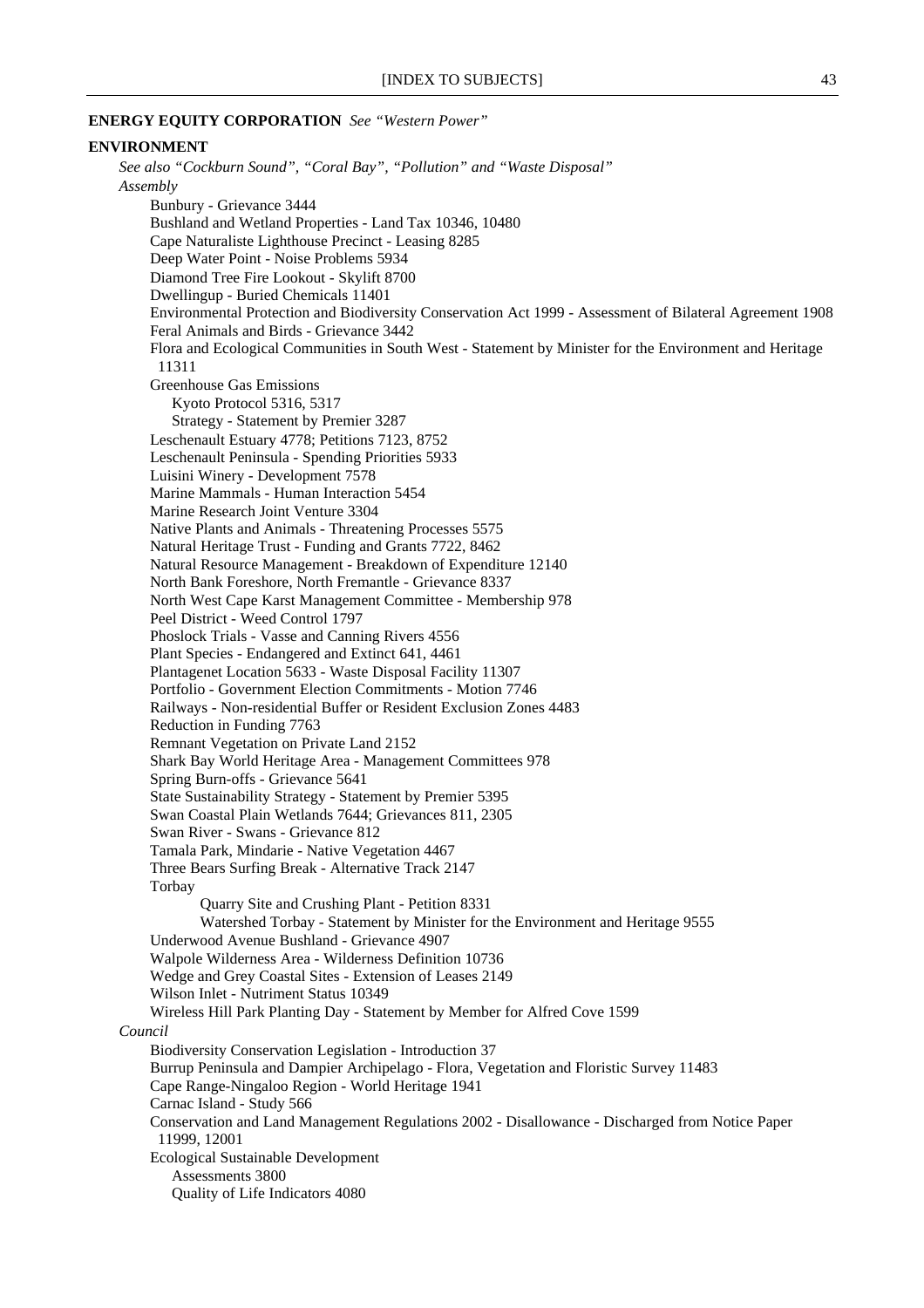### **ENVIRONMENT (continued)**

*Council (continued)* Ecological Sustainable Development (continued) Strategy 3802 Unit - Establishment 3043 Ellenbrook and Twin Swamps Wildlife Sanctuaries - Lot Sizes 1944 Environmental Protection Act - Amendments - Introduction 12056 Environmental Protection Policy (South West Agricultural Zone Wetlands) - Gazettal 6282 Environmental Science - University Enrolments 6244 *Eucalyptus Rudis* - Decline 8000 Fire in South Western Australian Ecosystems Symposium 231, 1025 Fremantle Port - Dust Emissions from Stockfeed Pellet Loading 6750, 6938, 7100 Future Power Generation - Strategic Environmental Review 11452 Geographe Bay-Cape Hardy Inlet - Marine Conservation Reserve Proposal 8035 Global Olivine Project - Environmental Health Risk Assessment 5023 Greenhouse Gas Emissions Adjournment Debates 1559, 9791 Burrup Peninsula 10538, 10539, 11094 Cost of Climate Changes 9 Costs 458 Environmental Protection Authority Position Statement 12057 Kyoto Protocol 4891, 6154, 10363; Adjournment Debate 10401 Motion 326, 420, 643 Amendment to Motion 646, 755, 989, 1084, 1238, 1252, 1279, 1423 Amendment to Motion, as Amended 1424 Motion, as Amended 1427 National Greenhouse Strategy 3832, 8319, 9794 Reduction 9207 Health Research Working Group - Establishment 922 Indian Ocean Climate Initiative - Funding 9426 James Point Livestock Holding Facility - Social Impact Study 5020 Kalgoorlie Cement Works - Licensing 10759 Kangaroos - Increase in Numbers 10519 Kwinana - Dioxin Testing 5613 Mineral Sand Mine - Lake Jasper 1235 National Packaging Covenant - Regulations 4233 Nilgen Reserve - Road Alignment 1671 Ningaloo Experience - Shark Tours Licence 9422 Ningaloo Reef - CD-ROM - Adjournment Debate 9013 North West Cape - Adjournment Debate 9013 Nufarm Ltd, Kwinana 8592, 10412 Oil Farming for Oily Wastes 567 Owen Anchorage - Dredging 5962 Palm Beach - Groyne Construction 5023 Polychlorinated Biphenyls - Reports from Civilians 11899 Port Hedland - Clearing of Dune Vegetation 1819 Shark Bay Ban on Net Fishing 8992 World Heritage Area - Funding 10518 Spencer Lake, Esperance - Salt Extraction Rate 7666, 8598 State of the Environment Report - Implementation of Recommendations 9669, 11643 Swan Coastal Plain Environmental Protection Policy for Lakes 12057 Wetlands Environmental Protection Policy Review 6447 Swan Location 7779 Wannamal Road - Burning of Banksia Woodland 11745, 12182 Two Peoples Bay - Prescribed Burn 4205 Underwood Avenue Bushland - Avoidance of Formal Assessment 4078 Waterbank Structure Plan - Completion and Implementation 3799 Wesfarmers CSBP - Ground Water Management and Remediation Plan 1232 Wildlife Conservation Regulations 1970 - Regulation 63 4241 Wood Burning for Energy 3712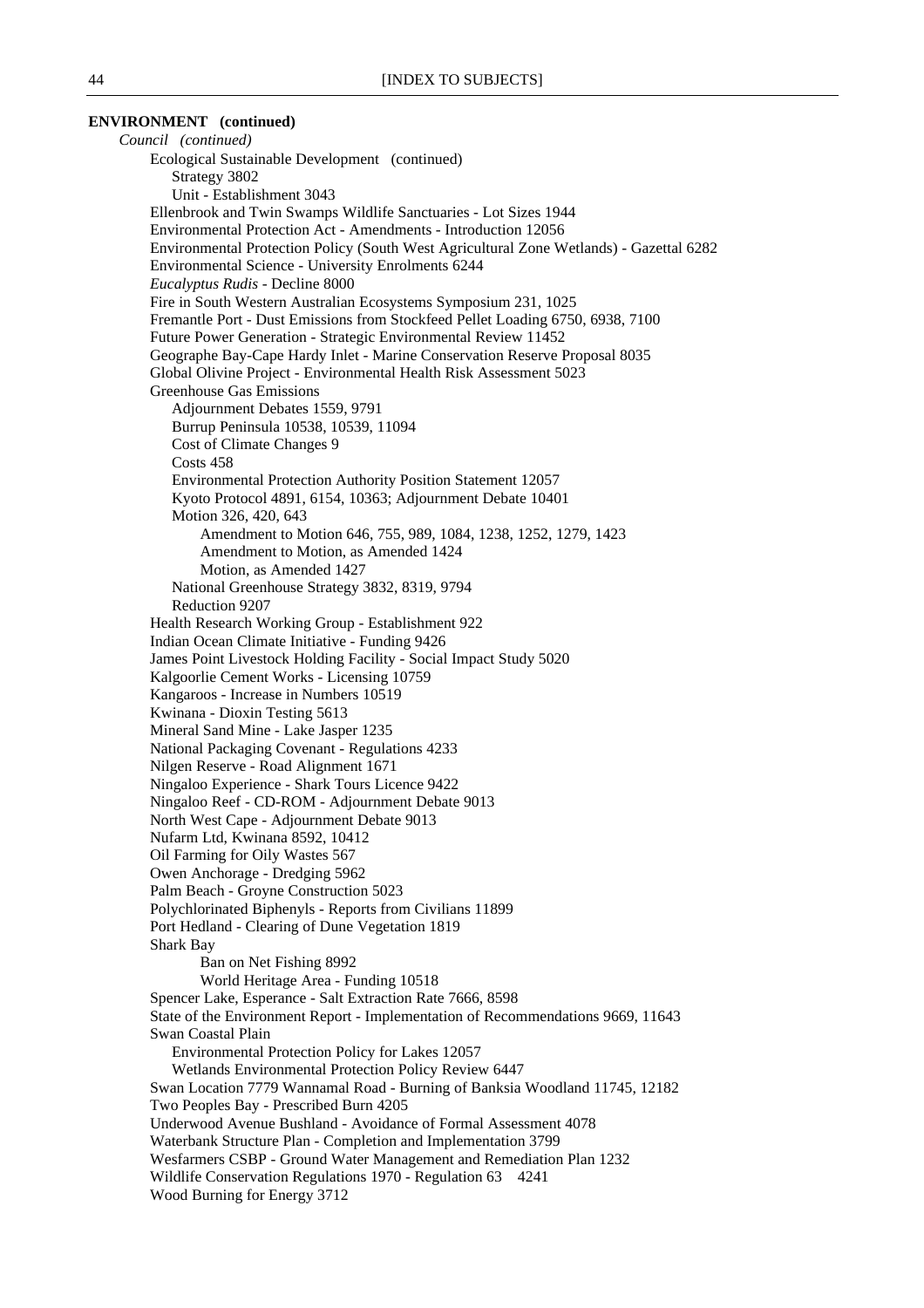### **ENVIRONMENT (continued)**

*Council (continued)*

Woodman Point - Beach Erosion and Plastic Barrier 3080 Yardie Creek - Biota Environmental Sciences Report 11483 Yeelirrie Uranium Mine - Petition 1238

**ENVIRONMENT AND PUBLIC AFFAIRS COMMITTEE** *See "Standing Committee on Environment and Public Affairs"*

#### **ENVIRONMENTAL PROTECTION AMENDMENT BILL 2002**

*Assembly*

Introduction and First Reading 12302 Second Reading 12302

### **ENVIRONMENTAL PROTECTION AUTHORITY**

#### *Assembly*

Access to Documents by the Public 9274 Board Members - New Look 9147 Independence 3513

#### *Council*

Bulletin 1033 - Legal Advice 6245 Environmental Impact Assessments - Appeals 6001 Greenhouse Gas Emissions - Position Statement 12057

#### **ENVIRONMENTAL PROTECTION, DEPARTMENT OF**

*Assembly*

Chief Executive Officer - Redundancy 1368 Goldfields Office - Closure 5111 Kalgoorlie-Boulder - Staff 3234 Transfer of Management Functions 7629

#### *Council*

Kalgoorlie-Boulder - Staff 999, 1248, 1676 Pollution Licences and Solid Waste Inspectors 9436, 11481 Soil Sampling - Bellevue - Report 1117 Waste Drums Treatment Facility, Bellevue 536

### **ENVIRONMENTAL PROTECTION (LAND CLEARANCE) AMENDMENT BILL 2001**

#### *Council*

Introduction and First Reading 7323 Second Reading 7323

### **EQUAL OPPORTUNITY COMMISSION**

*Council* Appointments 1307 Commissioner - "Xenophobic" Comment - Adjournment Debate 6441

# **ESTIMATES COMMITTEES**

*Assembly*

Sessional Order 4014 Statement by Leader of the House 9441

# *Council*

Adjournment Debate 4772, 4775 Appointment - Motion 1226, 1309, 2175 Corrected Transcript - Publication - Statement by President 11853 Government Commitments 5964 Report 11848

#### **ESTIMATES MANAGEMENT COMMITTEE**

#### *Assembly*

Report 11188, 11189, 11191

#### **ESTIMATES OF REVENUE AND EXPENDITURE**

#### *Council*

Consideration of Tabled Papers 3677, 4057, 4073, 4198, 4207, 4246, 4642, 4752, 4872, 4980, 4991, 5141, 5248, 10505, 11069, 11435, 11584, 11710, 11848, 11991, 12146, 12355 Tabling of Budget Papers 3677, 10505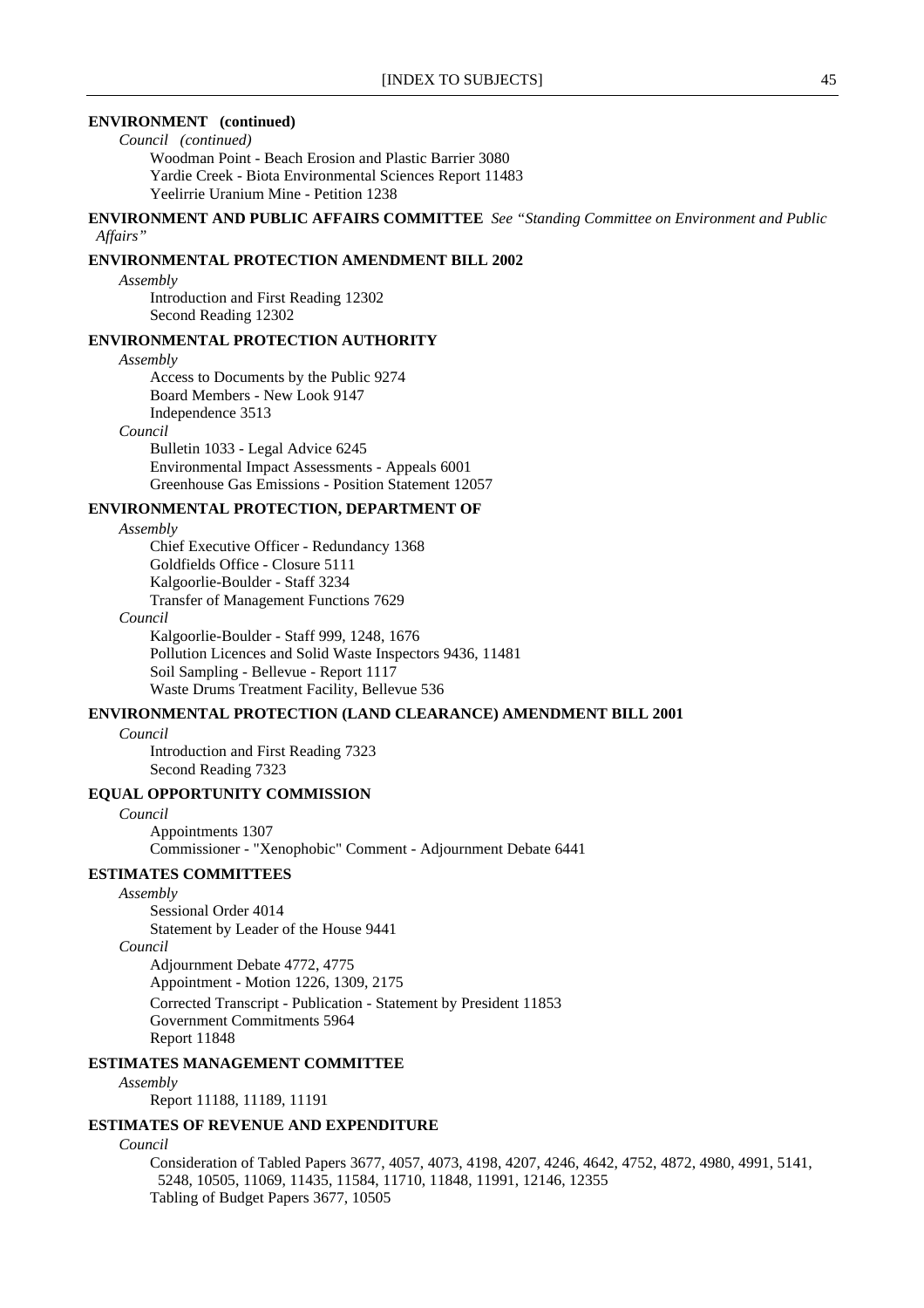### **EUROPEAN RED FOX**

*Council*

Control Measures 10366; Adjournment Debate 10947

#### **EUTHANASIA**

*Assembly*

Petition 575

*Council*

Government's Commitment 5478

# **EVANS, MR JOHN**

*Assembly*

Retirement - Statement by Member for Warren-Blackwood 1988

**EXPORTS** *See "Commerce and Trade"*

**F**

#### **FAIR TRADING AMENDMENT BILL 2001**

*Assembly*

Introduction and First Reading 2929 Second Reading 8221

### **FAMILY COURT AMENDMENT BILL 2001**

*Assembly*

Introduction and First Reading 3290 Second Reading 3290, 4678, 4686 Appropriations 3618 Consideration in Detail 4715-4723, 4782-4794, 4920-4935, 4953-4965, 5045-5084 Standing Orders Suspension 4721 Recommittal 5078 Third Reading 5298, 5300, 5331

*Council*

Receipt and First Reading 5385 Second Reading 5386 Adjournment Debate 5277 Petition 6094

### **FARDON REPORT** *See "Mining"*

**FEDERAL BUDGET**

#### *Assembly*

Disability Services Increase 10441 Impact on Western Australia 377 State Government's Response 10434

## **FEDERAL GOVERNMENT**

*Council*

Re-election - Urgency Motion 5345; Adjournment Debate 5392

# **FINANCE BROKERS**

*Assembly*

\$1 million Litigation Assistance Package 9474 Albany Community - Grievance 816 Coalition's Fair Trading Policy 7722 Conlan, Mr Mark - Cost 8143, 8144 Gunning Inquiry Release of Documents 5401 Transcripts Availability - Statement by Premier 10284 Legal Action - Funding 570, 571, 2752; Statement by Minister for Consumer and Employment Protection 1685 Losses - Government Responsibility 7721 Missing Files - Statements by Premier 9920, 12359 Mortgage Information Service - Termination 12283, 12284 Promise of Government Support 569 Property Debts in Failed Mortgage Schemes 3236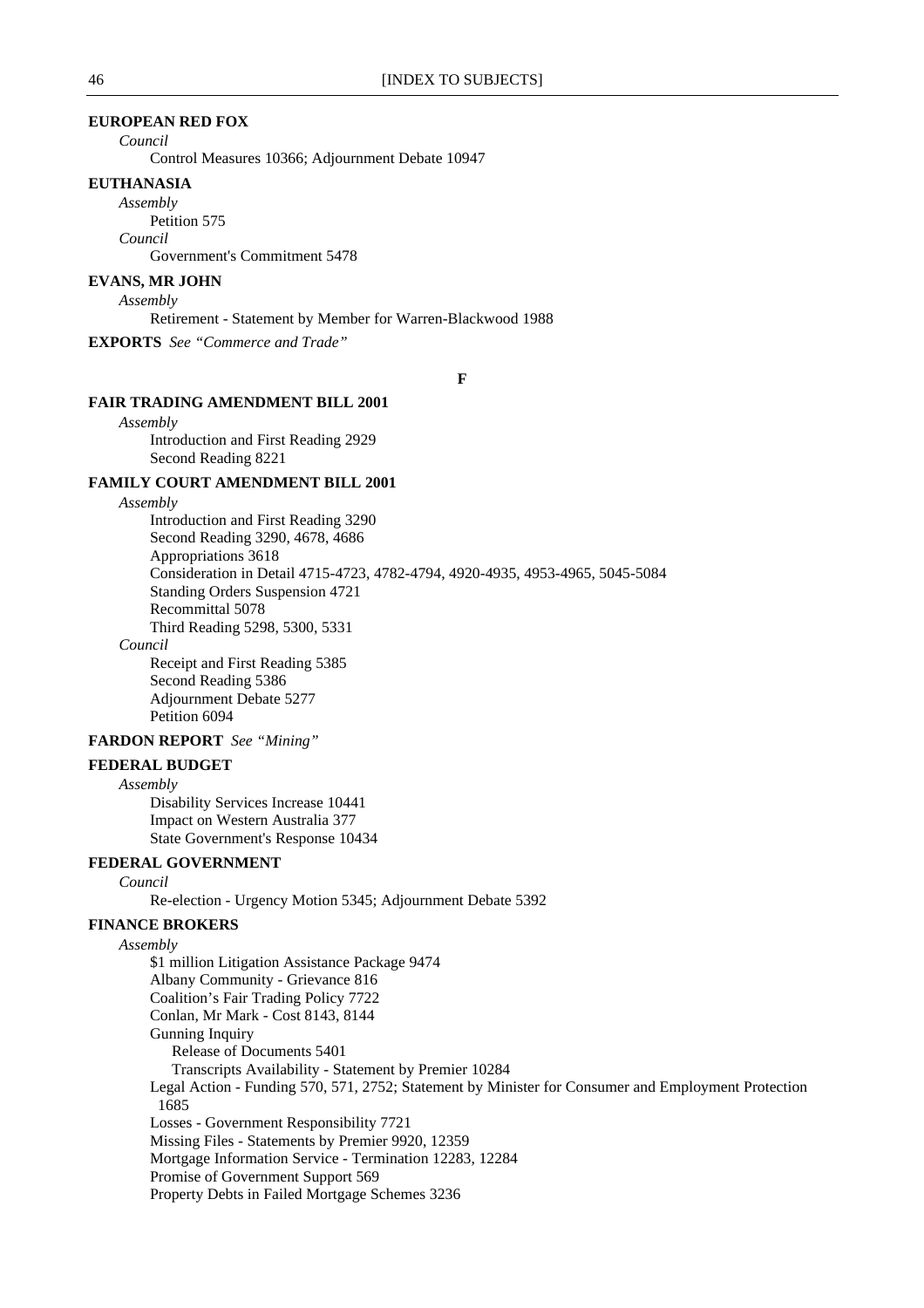### **FINANCE BROKERS (continued)**

*Assembly (continued)* Property Owners Affected by Scandal - Rate Relief 2880 Royal Commission Report Standing Orders Suspension 7822 Tabling - Statement by Minister for Consumer and Employment Protection 7489 Valuers from Valuer General's Office 3095 Saulsman, Mr Thurston 6734 Statement by Minister for Consumer and Employment Protection 4669 Victims - Australian Taxation Office Rulings 2337 *Council* Control Act - Review 1116, 1564

Mortgagee Investment Scams - Assistance to Victims 5616 Promise of Government Support - Urgency Motion 517 Treasury Review - Submissions 1000

# **FINANCIAL ADMINISTRATION AND AUDIT AMENDMENT BILL 1999**

*Assembly*

Assent 16

### **FINLAY-JONES, DR ROBERT**

*Council*

Ban in New South Wales 7468, 8454, 8602

# **FIRE AND EMERGENCY SERVICES**

*Assembly*

Albany Volunteer Bush Fire Brigade - Statement by Member for Albany 11168 Authority - Emergency Service Levy 6290 Bushfires - New South Wales 7854 Dalyellup - Grievance 10166 Emergency Position Indicating Radio Beacons - Number Activated 2878 Fire Services Levy - Changes 5923 Fire Symposium 9828 Helicopter Service Funding 9558 Minister's Press Release 9559 Medical Rescue Service 10286 Task Force 2214 South West Emergency Firefighting Assistance 7159 Wildfires 6469, 7160 State Emergency Service Merredin Premises 5672 Volunteers - Statement by Member for Southern River 11815 Wildfires - Information on Associated Risks - Statement by Member for Vasse 9470 *Council* Same-sex Couples - Rights 12071 South West CALM' s Fire Unit 6004 Wildfires 1942 Swan Location 7779, Wannamal Road, Gingin - Burning of Banksia Woodland 11745, 12182

West Cape Howe National Park - Fire 6938

# **FIRE AND EMERGENCY SERVICES LEGISLATION AMENDMENT BILL 2001**

#### *Assembly*

Introduction and First Reading 6348 Second Reading 6348, 9592 Consideration in Detail 9603 Third Reading 9696 *Council* Receipt and First Reading 9900 Second Reading 9900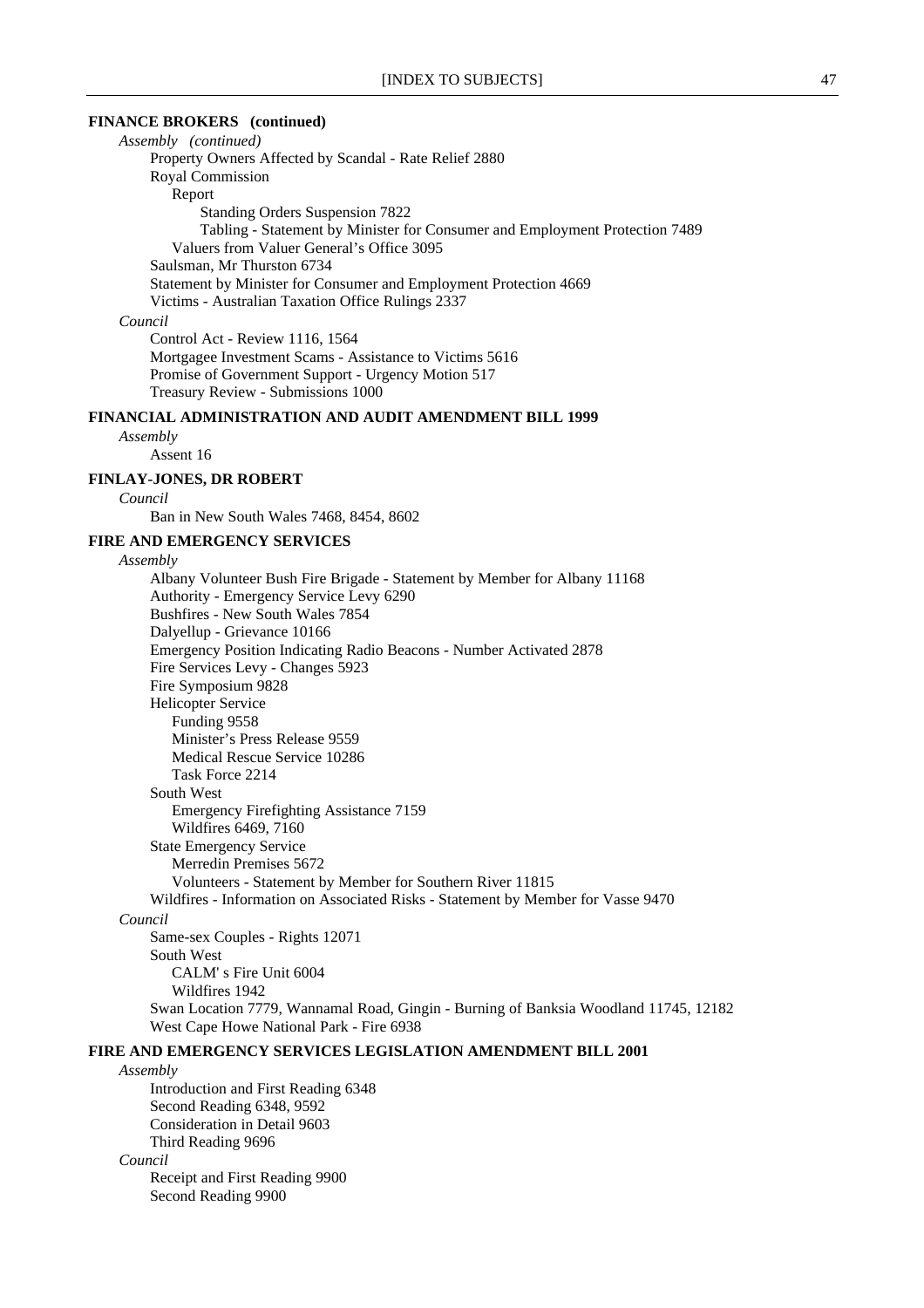### **FIREARMS**

*Assembly*

Licences - Combining with Drivers Licences 5799 Review Committee - Report 8145 *Council* Hand Guns - Ban on Ownership 9868

Licence Fees 2167

Use of Drivers Licence for Identification when Purchasing Ammunition 1821

#### **FIREWORKS EXPLOSION**

#### *Assembly*

Carmel 8364

#### **FIRST HOME OWNER GRANT AMENDMENT BILL 2000**

*Assembly*

Assent 16

#### **FIRST HOME OWNER GRANT AMENDMENT BILL 2001**

#### *Assembly*

Introduction and First Reading 1029 Second Reading 1029, 1377 Appropriations 1372 Declaration as Urgent 1377 Consideration in Detail 1383 Third Reading 1385 Returned 2140 Assent 2417

#### *Council*

Receipt and First Reading 1354 Second Reading 1354, 2053 Third Reading 2065

#### **FIRST HOME OWNER GRANT AMENDMENT BILL 2002**

#### *Assembly*

Introduction and First Reading 9120 Second Reading 9120, 10052 Appropriations 10044 Remaining Stages 10055 *Council* Receipt and First Reading 10270 Second Reading 10270

#### **FISH RESOURCES MANAGEMENT AMENDMENT BILL 2001**

#### *Assembly*

Introduction and First Reading 6457 Second Reading 6457, 7046 Appropriations 6916 Returned 9224 Assent 9489 *Council* Receipt and First Reading 7116

Second Reading 7116, 9003 Assent 9395

### **FISHERIES**

#### *Assembly*

Boat Show, Mandurah - Statement by Member for Dawesville 4588 Cape to Cape Marine Park - Fish Species Caught 3229 Catch, Kiss and Release Concept 9281 Department Relocation to Hillarys Boat Harbour 9220, 9350, 9351, 9471-9474, 10286, 10287, 10978 Motion 9705 Petitions 9472, 9672 Statement by Member for Hillarys 6187 Statement by Minister for Planning and Infrastructure 10545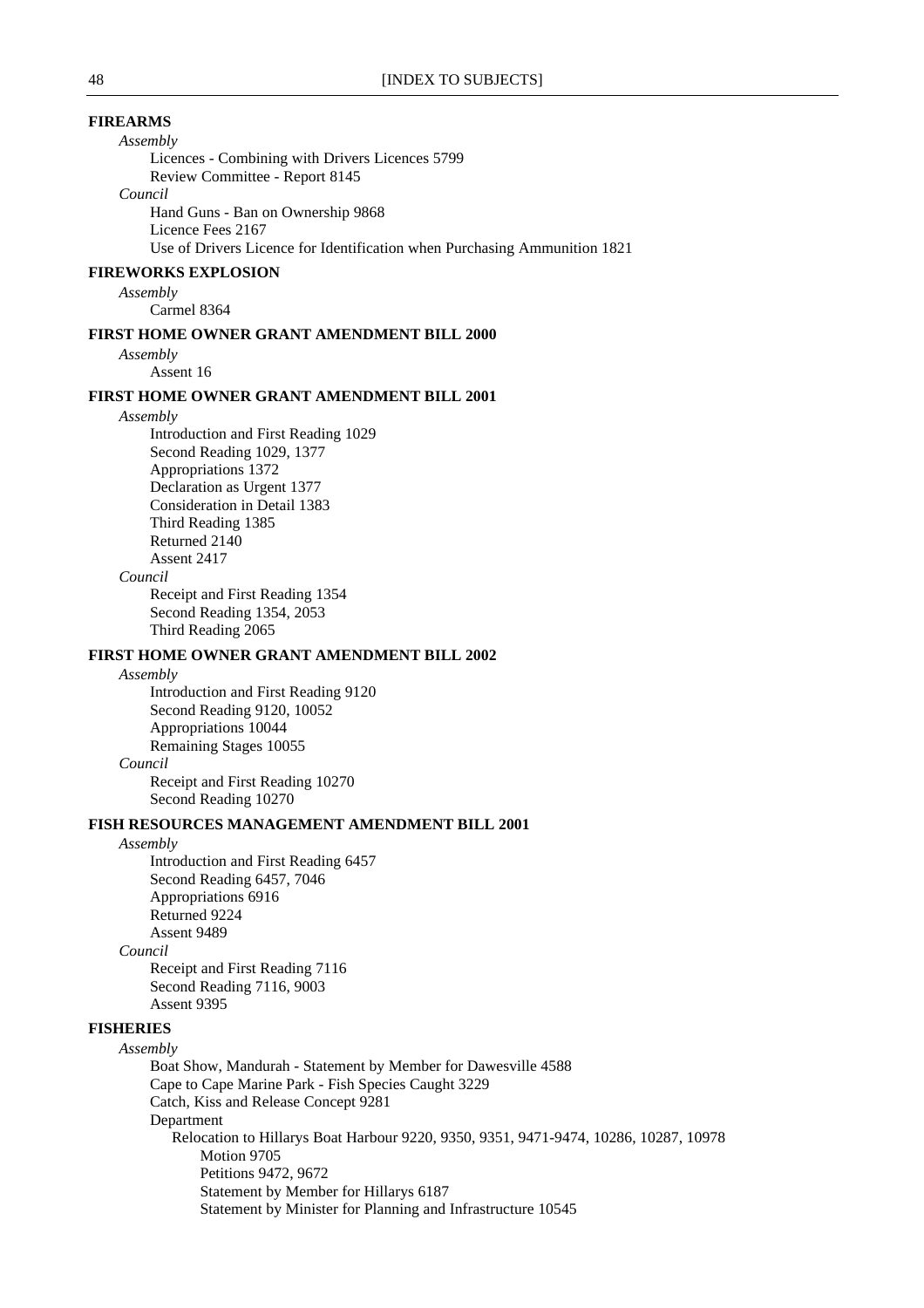| <b>FISHERIES</b> (continued)                                                                                                                               |
|------------------------------------------------------------------------------------------------------------------------------------------------------------|
| Assembly (continued)                                                                                                                                       |
| Geographe Bay                                                                                                                                              |
| Marine Park - Fish Species Caught 3228                                                                                                                     |
| <b>Trawl Fishing Statistics 9996</b>                                                                                                                       |
| Mandurah Waterways - Statement by Member for Dawesville 3744                                                                                               |
| Marine Mammals - Human Interaction 5454                                                                                                                    |
| Marine Research Joint Venture 3304                                                                                                                         |
| No-take Areas - Marine Parks 2147, 3606                                                                                                                    |
| Patrol Boat and Tender RFT 121899 - Grievance 1570                                                                                                         |
| Peel Waterways                                                                                                                                             |
| Marine Officers 4488                                                                                                                                       |
| <b>Recreational Net Fishing Rules</b><br>Grievance 9115                                                                                                    |
| Petitions 5636, 5871                                                                                                                                       |
| Statement by Member for Dawesville 8361                                                                                                                    |
| <b>Recreational Anglers</b>                                                                                                                                |
| Delineation of Boundaries 5935                                                                                                                             |
| Five-year Management Plans - Statement by Parliamentary Secretary 4495                                                                                     |
| Net Fishing - Statement by Member for Dawesville 5313                                                                                                      |
| South West Beach and West Coast Purse Seine Managed Fisheries 12340                                                                                        |
| Council                                                                                                                                                    |
| Abrolhos Islands - Infrastructure Funding 4242                                                                                                             |
| Abrolhos Islands and Mid West Trawl Management Plan Amendment 2001 - Motion for Disallowance -                                                             |
| Discharged 1824                                                                                                                                            |
| Aquaculture Farms - Theft of Stock 10238                                                                                                                   |
| Australian-Indonesian Maritime Delimitation Treaty 1328                                                                                                    |
| Blue Lagoon Pearls Pty Ltd - Long-term Lease 10365, 10524                                                                                                  |
| Cockburn Sound Crab Fishery Management Plan Amendment 2001 - Motion for Disallowance - Discharged                                                          |
| 1824                                                                                                                                                       |
| Department                                                                                                                                                 |
| Coral Coast Marina Development Pty Ltd 11135                                                                                                               |
| Relocation to Hillarys Boat Harbour 9423                                                                                                                   |
| WA Institute of Public Administration Awards 12026                                                                                                         |
| Doctors Creek, Derby - Inspection by Mr Colin Chalmers 9917<br>Fish Resources Management Amendment Regulations 2001 - Disallowance - Discharged 5353, 7984 |
| Hydro-electric Power Project - Pemberton 1682                                                                                                              |
| <b>Integrated Management Policy 1332</b>                                                                                                                   |
| Kimberley Charter Boat Owners - Adjournment Debate 8011, 8014                                                                                              |
| Kimberley Prawn Management Plan Amendment 2001 - Motion for Disallowance - Discharged 1824                                                                 |
| Lake Argyle Tourist Village - Land for Freezer Facilities 12072                                                                                            |
| Marron - Penalties for Theft 8855                                                                                                                          |
| National Competition Policy - Review of Legislation 144                                                                                                    |
| Octopus - Marine Ecosystem 1551                                                                                                                            |
| <b>Pearling Operators</b>                                                                                                                                  |
| Adjournment Debate 8011, 8014                                                                                                                              |
| National Competition Policy Decision 8855                                                                                                                  |
| Prohibition on Fishing (Lancelin Island Lagoon) Order 2001 - Motion for Disallowance - Discharged 1824                                                     |
| PV Baudin - Replacement 649                                                                                                                                |
| Recreational Anglers - Bag and Boat Limits 652                                                                                                             |
| Salt Lakes - Management of Biodiversity 10913                                                                                                              |
| <b>Shark Bay</b>                                                                                                                                           |
| Ban on Net Fishing 8992                                                                                                                                    |
| Eastern Gulf - Pink Snapper Fishing 1820                                                                                                                   |
| Shark Fisheries 3930, 4204                                                                                                                                 |
| South Coast Fishery - Pilchards 36, 139<br>Starfish Deaths - Naval Base 5025                                                                               |
| Summits, Task Forces, Reviews and Committees - Adjournment Debate 11784                                                                                    |
| Western Boat Builders - Contract 532, 651, 655                                                                                                             |
|                                                                                                                                                            |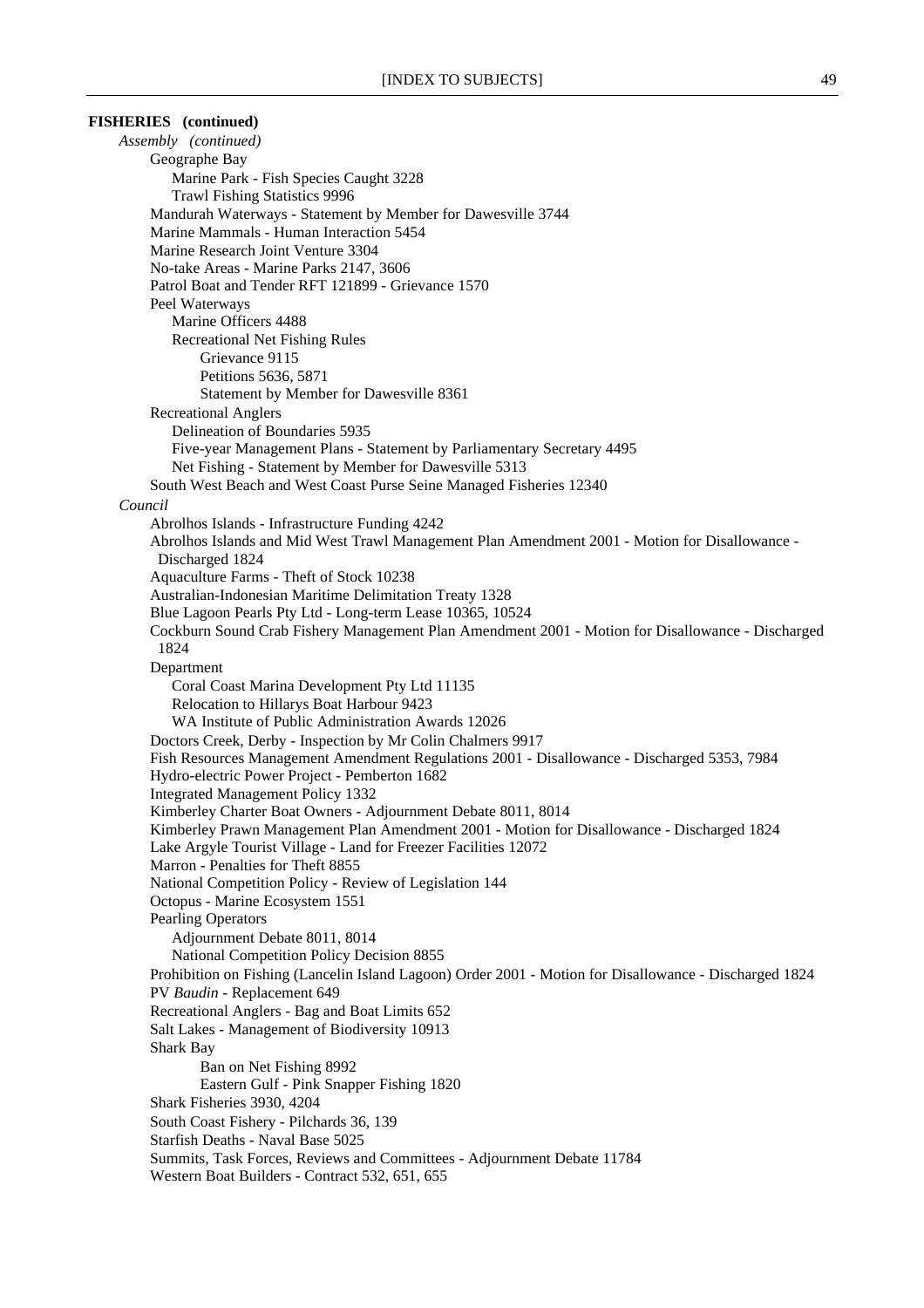# **FLOOD RELIEF**

*Council*

Gascoyne - Adjournment Debate 6441, 6445 Wellstead Area 6754

# **FOOD** *See "Health"*

### **FOODBANK OF WESTERN AUSTRALIA**

*Council*

Adjournment Debate 3073

**FOREMAN, MR WALLY** *See "Sport and Recreation - Western Australian Institute of Sport"*

### **FORESTS AND FORESTRY**

*See also "Conservation and Land Management, Department of" Assembly* Australian Plantation Export Company - Woodchip Mill 7846 Biodiversity Hot Spots - South West Forests 3918 Clear Felling - Impact on Salinity 5105 Codd Report - Statement by Minister for the Environment and Heritage 2070 Collier Pine Plantation - Seeding 639 Diamond Tree - Lift Construction - Petition 8080 Fire Hazard - South West 6469 Forest Conservation Reserve System - Map 5 - New Reserves 10062 Forest Heritage Centre, Dwellingup - Redevelopment 12325 Forest Industry Development Assistance 3984, 5185 Forestry Policy 6291, 6292 Forests Products Commission 5930, 8974 Furniture Industry - Tour to Italy 8702 Hardwood Log Prices - Review 10439 High Conservation Value Forest 3481, 7654 Jarrah Commitment to Sawlog Volumes 8626 Dieback Management Committees 9732 Job Protection - Government Assistance 71 Karri - Information in CALM's Annual Report 5102 Logging - Catchment Areas 5114 Mundulla Yellows Disease 5091 Nannup Timber Mill - Financial Assistance Package - Statement by Minister for State Development 1361 Native Forest Timber Cut 2001-02 11669 Non-old-growth Forests - Supportable Logging 380 Old-growth Forest Area and Dieback Status 7725 Assistance Package 6995, 6996 Ban on Logging 1162 Definition 7646 Failure of Government's Response 6292 High Conservation Value Assessment 3748, 4463 Impact of Policy on Communities 11665 Job Losses - Impact on South West 6291, 6995, 6996 Logging Audit 3481 New National Parks 2077 Protection and Management 632 Reservation 5028 Pemberton Government's Commitments 9827 Sale of Mill Houses 10289, 10436, 10437 Timber Industry - Grievance 2925 Plantation Timber Industry - Jobs 8204 Restructuring - Funding 2657 Royalties 4426, 10439 Sandalwood 4428, 6220 Sky Jetty Project 3566, 9478; Petitions 9224, 9328, 9564, 9930, 10290, 11220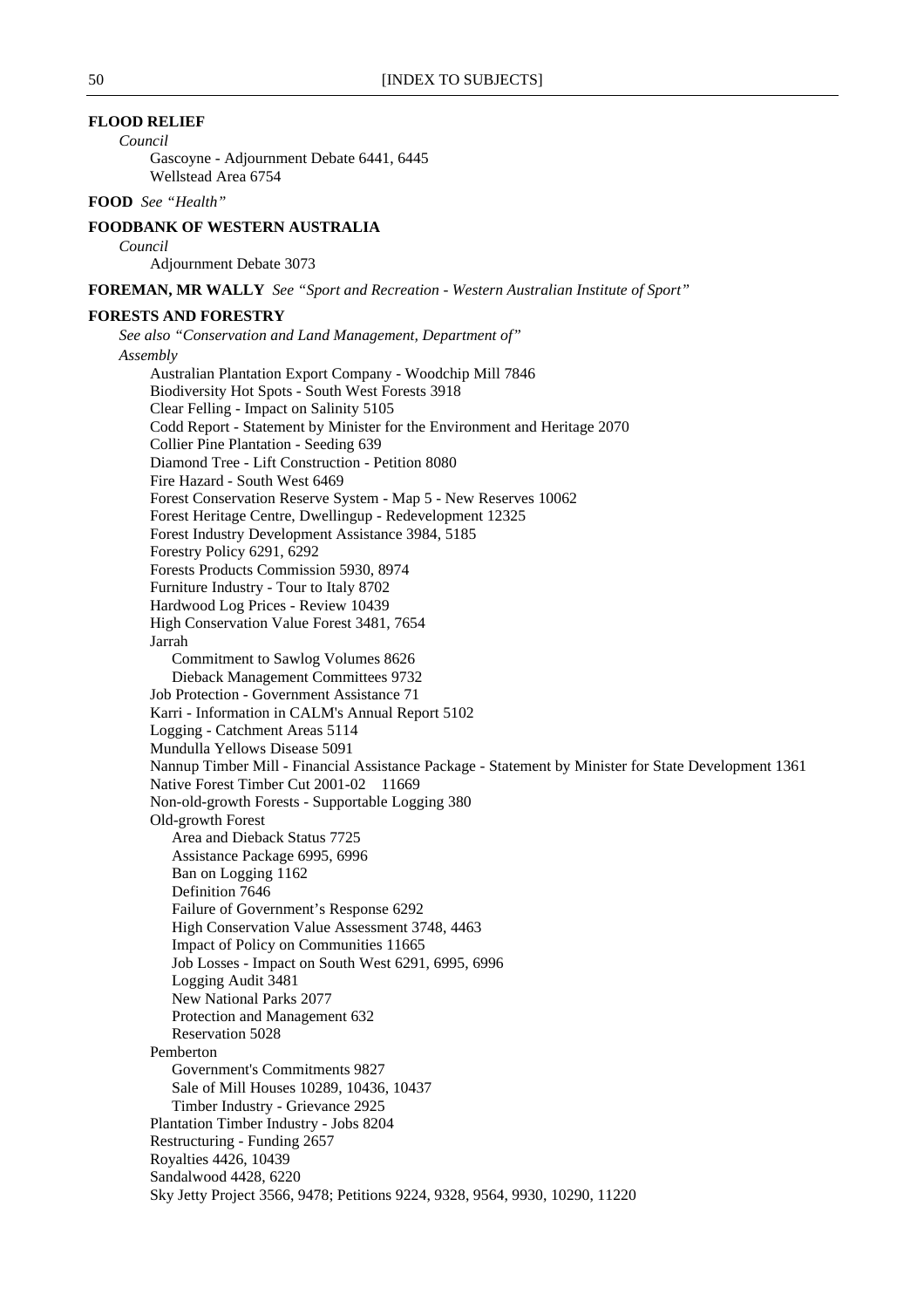# **FORESTS AND FORESTRY (continued)** *Assembly (continued)* Sotico Pty Ltd - Audit of Log Stockpiles 4481 South West 140 000 Cubic Metres Yield 9146 CALM Reorganisation 7232 Visit by Premier 9828, 10193 State Forests - Revocation of Dedication 16 Timber Allocations 7632, 7844, 7845 Timber Industry Matter of Public Interest 2340 Amendment to Motion 2347 Motion, as Amended 2350 Moratorium Areas - Harvesting 3750 Restructuring Motion 6046 South West - Motion 8637 Support from the Greens (WA) 3751 Timber on the Floor of Forests Ground Salvage Licences 9560, 9561 Use by South West Families 12287 Tuart Tree Borers, Dawesville - Grievance 4911; Statement by Member for Dawesville 4125 Wellington Discovery Forest 3231 Woodchip Mill Donnybrook - Grievance 4560 South West - Statements by Minister for Planning and Infrastructure 3963, 4906 Woodchipping - Marubeni Corporation 4183 *Council* Alcoa Worsley Bauxite Mine Sites - Forest Cleared 5016 Correction to Answer - Statement by Minister for Agriculture, Forestry and Fisheries 8707 Bauxite Mining 7925 Diamond Chip Mill - Expansion 1641 Draft Forest Management Plan - Distribution 11741 Fine Wood Industry 12026 Fire Risk Strategy 3091 Forest Conservation Areas - Amount, Location and Protection 11479 Forest Industry Structure Adjustment Package - Allocations 5026 Forest Management Plans 2067, 9872 Forest Products Commission Competitive Neutrality Review 1820, 1943 Compliance with ISO14001 4748, 7467 Non-commercial Debt 1940, 1945 Timber Sales 5479 Forest Timber Resources - Allocation 230 Forestry Policy - Portfolio Allocation 333 Forests Products Commission 1638, 7808 Government's Policies - Cost 234 Import and Export Statistics 11616, 12025, 12029 Indonesia - Operations of WA Companies 11480 Jarrah Allocations 448, 3699; Adjournment Debate 3707 Amount in Reserves and Conservation Areas 11478 Forest Management Plan 7898 Logging System - Indicative Figures 10, 141 Use by Homeswest in Construction 3249 Job Creation - Funding 9872 Karri Allocations 448 Amount in Reserves and Conservation Areas 11478 Forest Management Plan 7898 Future of Timber Industry 8156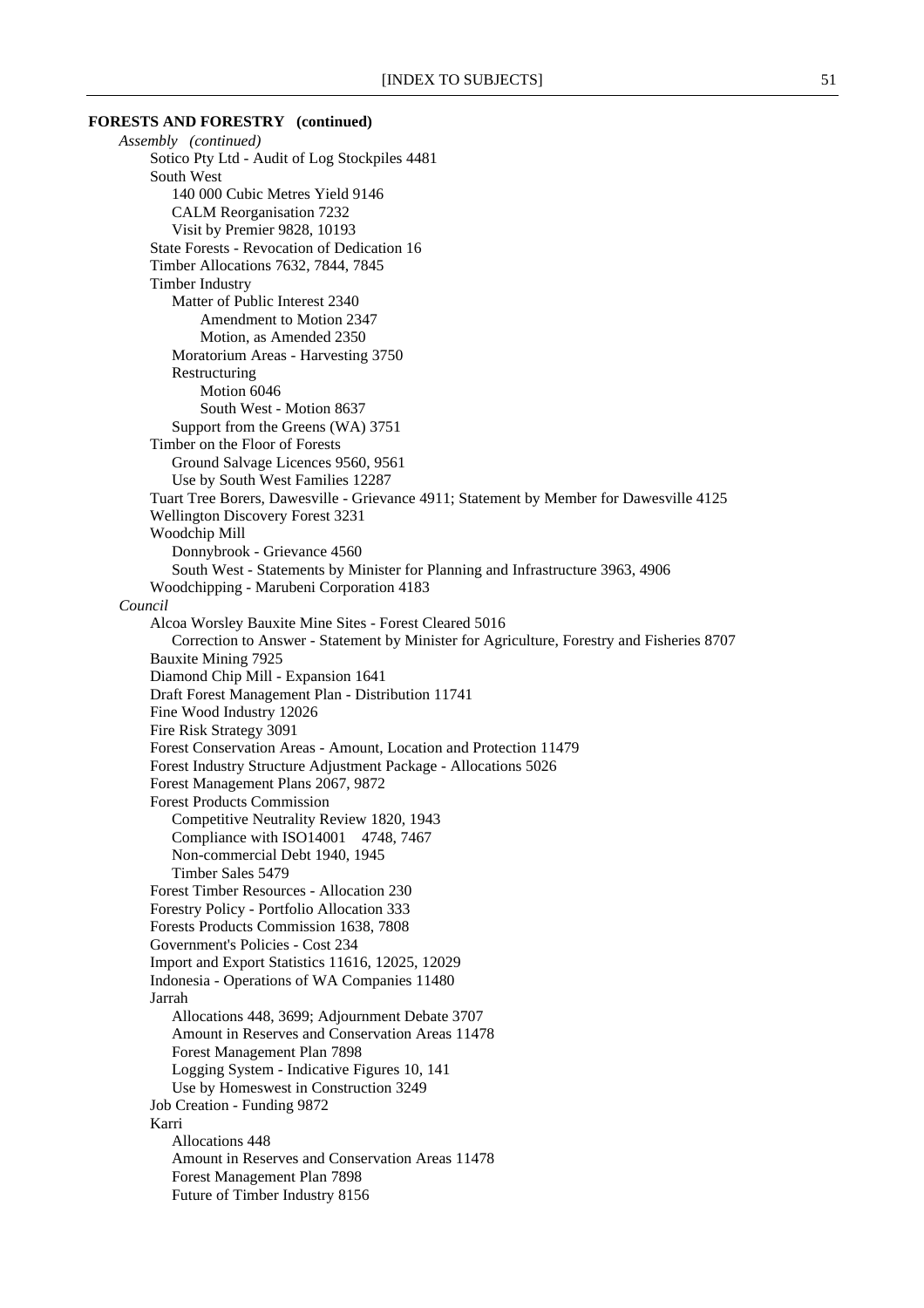### **FORESTS AND FORESTRY (continued)**

*Council (continued)* Karri (continued) Logging System - Indicative Figures 10, 141 Planting Program - Contracting Out 10518, 10756 Use by Homeswest in Construction 3249 Kingston Study - Nature of Work and Cost 3251 Logging Government Assistance Package 3695, 3696 Independent Assessment of Impact on Salinity 3046 Roads - Construction and Maintenance 12230, 12231 Single Tree Selection 1675 Sustainability - Adjournment Debates 8448, 8588, 8878 Manjimup Business Assistance 11901 Dysfunctional Families 7396, 7402 Marri Contracts - Quantities 4744, 6006 Future of Timber Industry 8156 Mining Industry - Timber Guide Rails 8421 Nannup Cessation of Logging 536 Timber Mill Contracts 6749 Extra Allocation of Jarrah Sawlogs 2908 Higher Log Volume 6402 M & B Sales Pty Ltd - Allocation of Resources 446 Native Forests Burning of Wood for Energy 3712 Timber Cut Post-2004 - Social Impact 1431 Northcliffe - Sale of Mill Houses 12186 Number Employed 7467 Old-growth Forest Butler Forest Block - Mapping 7341 Funding of Policy 3928 Guidelines for Management and Protection 7669 Job Losses 6570, 6572; Adjournment Debate 6443 Logging Access to Reserved Area 4983 Manjimup, Shire of 1818, 1939, 1940, 6624 Protection and Management 8600 Remapping of Forest Blocks 8065 Pemberton - Sale of Mill Houses 12186 Plantation Timber Chip Mill - Location 3932 Radiata Pine Industry 10238, 12245 Regrowth Forest - Inclusion in National Parks 231 Restructuring - Funding 9872 Richardson Plan - Implementation 2908 Roads - Expenditure 1308 Sawlog Contracts - Future Allocation - Statement by Minister for Agriculture, Forestry and Fisheries 4736 Sawmills Compensation to Mill Owners 7799 Number Registered 7466 Sky Jetty Project 2067 Sotico Pty Ltd Impact on Forest Management Plans 336 Purchase, Compensation or Transfer of South West Properties 8065 Response to Restructure 335, 336 Step-down Offer 5353 Timber Allocations 1114 Timetable and Volumes of Contracts 333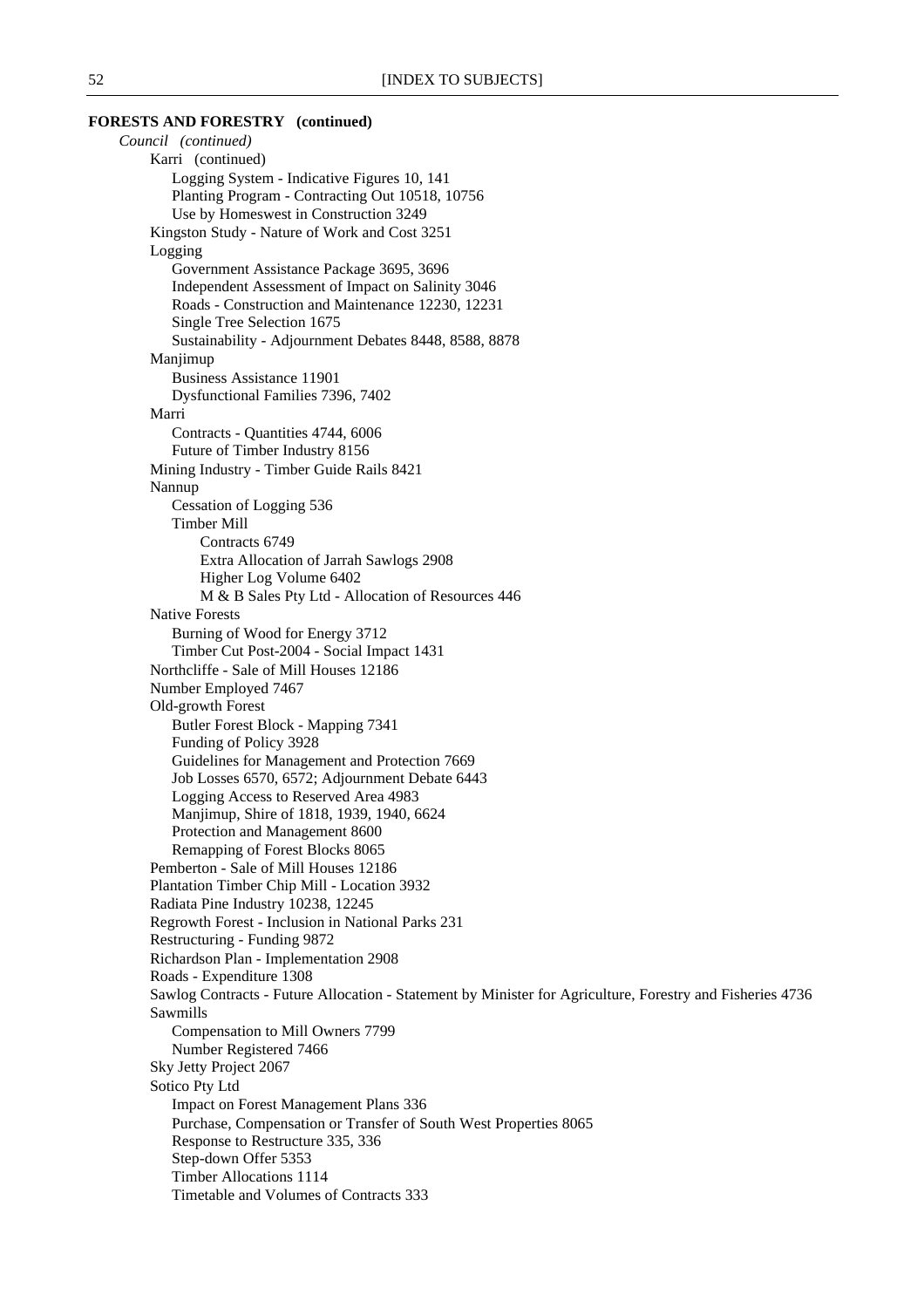#### **FORESTS AND FORESTRY (continued)**

*Council (continued)* South West CALM's Fire Unit 6004 Compensation to Mill Owners 7799 Wildfires 1942 State Forests - Excision Approval Process 11616 Summits, Task Forces, Reviews and Committees - Adjournment Debate 11784 Timber Allocations Businesses on Short List for Grant of Quota 10913 Effect on Forest Management Process 7938 Flexible Contract Provisions 7797 Marri, Jarrah, Karri, Blackbutt and Wandoo 7933, 10232 Overallocation 8032 Third-grade Jarrah 8740 Unsuccessful Applicants 7996, 9021 Timber Industry Business Exit Package 883, 10525 Contracts 1249 Logging Quotas 530 Take-out Offer 1549 Timber Allocation 1116, 1118, 1205, 2382, 2693 Viability 451 Whole-bole Logging 2042 Tuart Trees - Peel Region 5358 Two-tiered Forests - Conservation Values 9522 Wandoo Amount in Reserves and Conservation Areas 11478 Future of Timber Industry 8156 Logging 2693 Whiteland Milling - Sawlog Allocation 1003 Yield Strategy 3091

**FORMULA NIPPON RACE SERIES** *See "Sport and Recreation - Westrend Corporation Pty Ltd"*

**FOSSETT, MR STEVE**

*Assembly*

Solo Balloon Flight 11822

**FORST, MR MEYER** *See "Mining - Kalgoorlie Consolidated Gold Mines Pty Ltd"*

#### **FRAIL AND AGED SUPPORT FOUNDATION**

*Assembly*

Statement by Member for Mandurah 10191

**FREMANTLE FOOTBALL CLUB** *See "Sport and Recreation"*

# **FREMANTLE RSL CLUB WYOLA**

*Council*

Adjournment Debate 4268

#### **FUEL AND ENERGY**

*See also "Waste Disposal - Solid Waste to Energy Recycling Facility" and "Western Power" Assembly* Dampier-Bunbury Gas Pipeline Epic Energy 1992, 11220 Regulator's Decision 1992 Statement by Minister for Energy 4094 Derby-West Kimberley Power Supply 1605, 9693 Derby-West Kimberley Tidal Power Project 8369, 9220, 9693 **Electricity** Coal and Gas-fired Production 5101 Cost Per Unit 2076 Increase in Charges 3631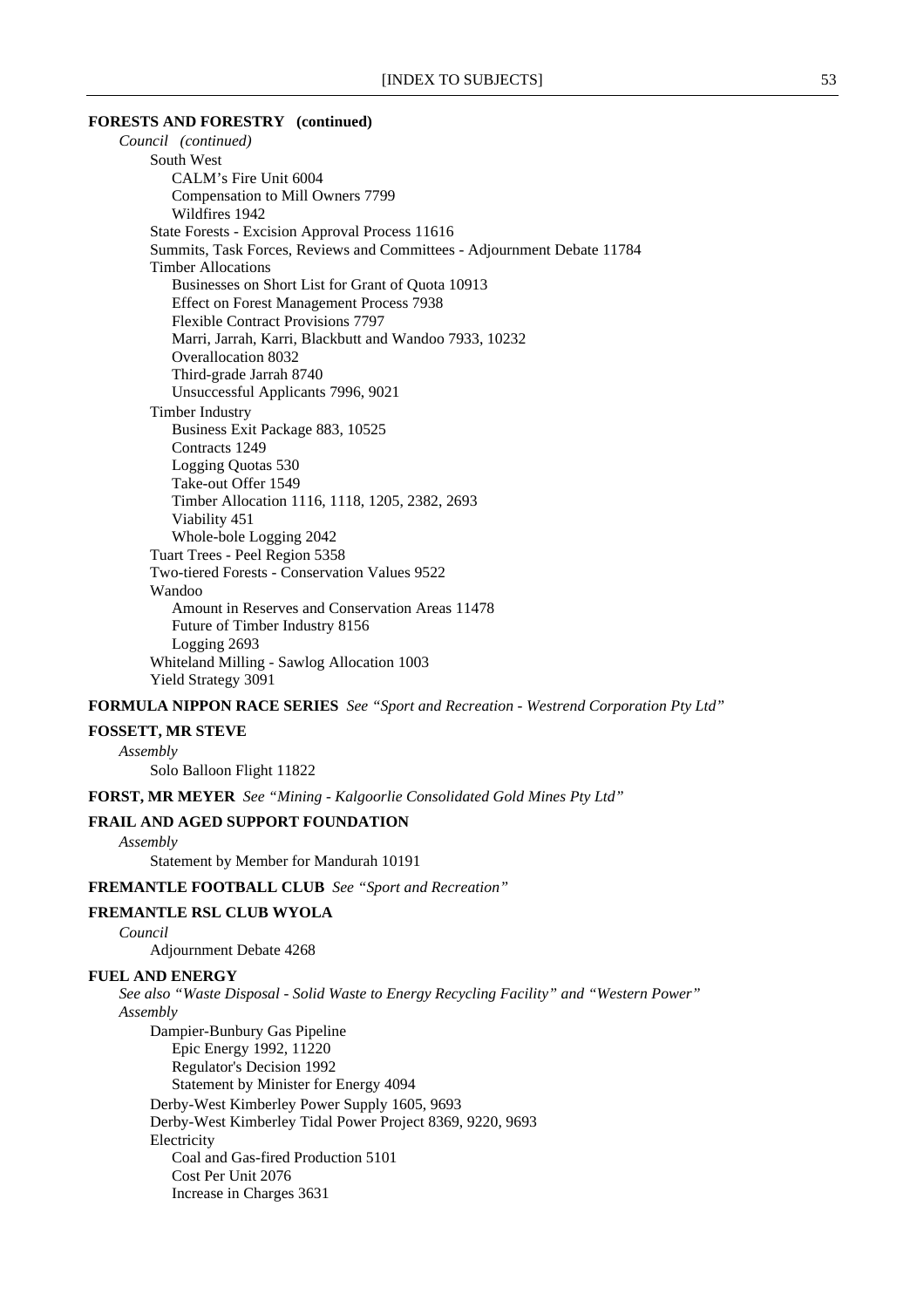**FUEL AND ENERGY (continued)** *Assembly (continued)* Electricity (continued) Reform Cross-subsidy 9690 Impact 9689 Statement by Minister for Energy 5636 Task Force - Objective Analysis of Costs and Benefits 10438 South West Interconnected System 5090 Uniform Tariff to Regional Areas 1367, 5183 Electricity-generating Capacity - Increase 376, 377 Fuel Importation - Conformity with Regulations 8698 Fuel Prices 50-50 Legislation 489, 490 Amendment to Legislation 24 Australian Competition and Consumer Commission Report 10577 Bunbury - Statement by Member for Bunbury 1161 City-country Price Differential 23, 4594, 9351 Compensation for Retailers 189 Competition Matter of Public Interest 1168 Amendment to Motion 1173 Motion, as Amended 1177 Country Motorists 2751 FuelWatch Scheme 8372 Government Action 72 Government Promise 8896 Major Oil Companies 190 Maximum Wholesale Price System 3603 New System - Implementation 3632 Petroleum Products Prices Advisory Committee - Re-establishment 6029, 6193 Pricing Regulations 5674, 5675 Reduction 514, 5121 Reform Package 8786 Regional Small Businesses and Farms 1044, 1045 Service Station Closures 6188 Statement by Minister for Consumer Affairs 461 Unleaded Petrol 2750, 2751, 3630; Statement by Minister for Consumer and Employment Protection 2407 Wholesale Prices - Display at Point of Sale 4188 Fuel Specifications - Grievance 9446 Gull Petroleum (WA) Pty Ltd - Service Station Closures 6188 Merredin - Impact of Government's Energy Policy 5535 Methyl Tertiary Butyl Ether 5116, 5117, 8698 Narrogin-Beverley Power Line - Upgrading 4470 North West Shelf - Fourth LNG Train 574 Oil and Gas Royalties - Revenue 9559 Petroleum Legislation - Public Servants Employed Full Time 985 Photovoltaic Generation Systems - Approval for Installation 1792, 1793 Power Consumption - Conservation Hints 5399 Power Stations - Statistics 1417 Power Supplies - Guaranteed Security Motion 1071, 3324 Amendment to Motion 3325 Motion, as Amended 3333 Regional Head Works Scheme - Review 11668, 11669, 11821 Regional Power Pricing Policy 8622; Grievance 4557 Solar Hot Water Systems - Government's Installation Program 1194 South Yunderup - Power Cut Problems 4470 Sustainable Energy - Election Policy 6030 Unleaded Petrol - New Maximum Wholesale Price 2750, 2751 Statement by Minister for Consumer and Employment Protection 2407 Vasse Electricity Supply - Statement by Member for Vasse 839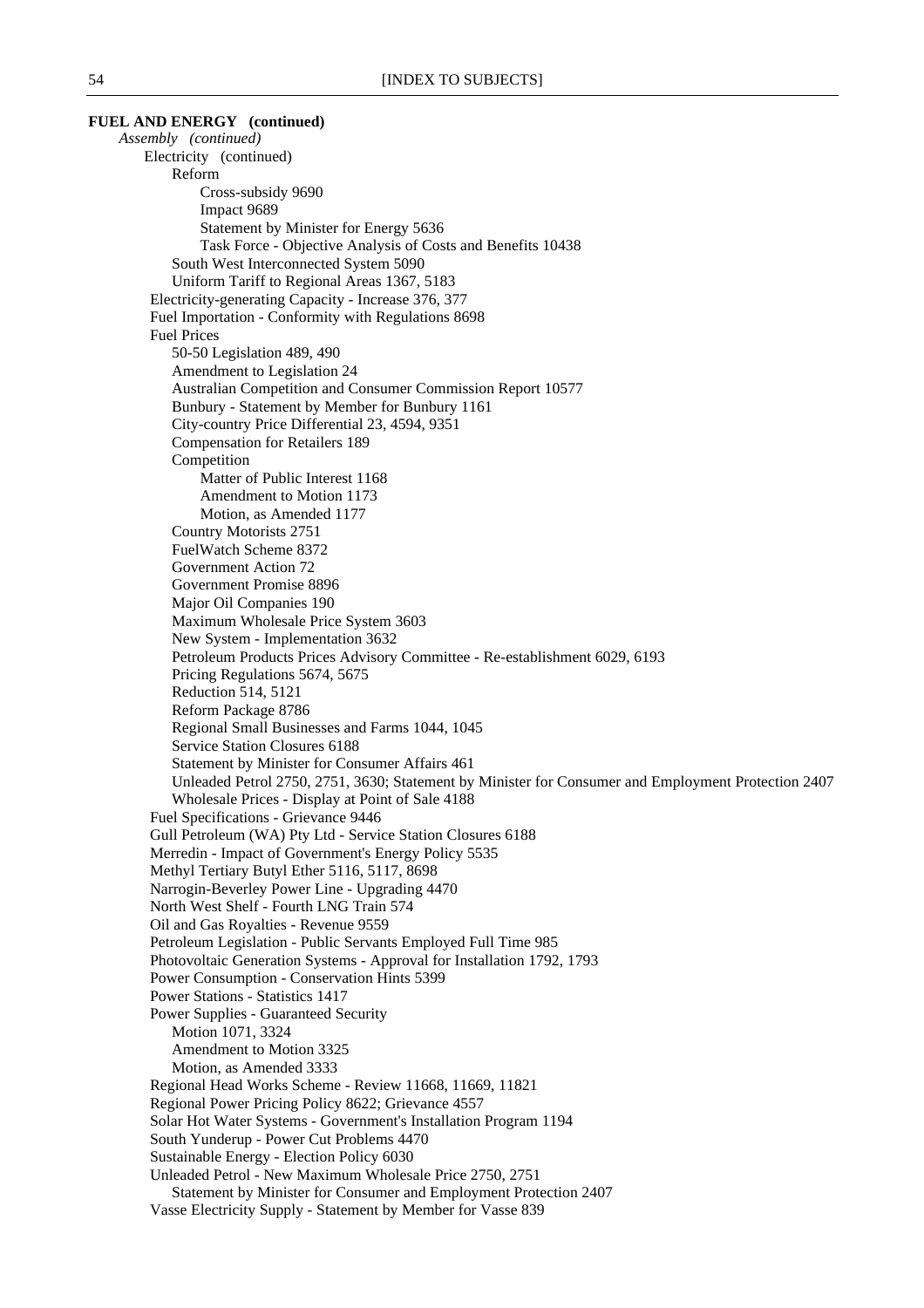# **FUEL AND ENERGY (continued)** *Assembly (continued)* Waterloo-Busselton Electricity Transmission Line 4484 Wind-driven Generation Systems - Approval for Installation 1793 Wood Burning for Energy - Use in Projects 4481 *Council* Albany Wind Farm - Cost 12241 Derby-West Kimberley Power Supply 34, 530 Derby-West Kimberley Tidal Power Project 4302, 5858, 7796; Adjournment Debate 1845 Eagle Bay - Power Outage 536 Electricity Charges to Park Home Owners 3713 Future Demand 6154 Reform Task Force 7419, 9296, 10281 Electricity Distribution Amendment Regulations (No 2) 2001 Disallowance - Order Discharged 10783; Adjournment Debate 10795, 10797 Electricity Supply (Standards and System Safety) Regulations 2001 Disallowance - Order Discharged 9300 Electricity Transmission Amendment Regulations (No 2) 2001 Disallowance - Order Discharged 10783; Adjournment Debate 10795, 10797 Exmouth Wind Turbines - Cost 12241 Fuel Additives - Standards 7257 Fuel Prices - Margaret River 8318 Hydro-electric Power Project - Pemberton 1437, 1682, 2069 Methyl Tertiary Butyl Ether 3044, 3080, 4985, 7257 Pinjar-Cataby and Cataby-Eneabba Transmission Lines 1329, 1639, 2290; Adjournment Debate 1559 Power Generation Future - Strategic Environmental Review 11452 Renewable Energy Access Regime 11485 Desalination Plant 9294 Federal Government's Requirement 7419 Network Access - Private Generators 11485 Solar Hot Water Systems 1275, 4894, 7669, 8599 Sustainable Energy Development Authority - Independence and Reporting 7419

Wood Burning for Energy 3712

**G**

# **GAINE, FATHER TOM**

*Assembly*

Statement by Member for Girrawheen 839

#### **GAMBLING**

*Assembly*

Poker Machines - Hotels, Metropolitan and Country Clubs and RSL Clubs 514, 1807 *Council*

Burswood Ltd

Poker Machines 1249, 1250, 1817 Satellite Casinos and Share Ownership 2288 Taxation Regime 2040, 2913, 10001 Taxes and Licences 649 Casinos - Regional Areas 3413, 3414 Credit Cards 1116 Electronic Gaming Machines 534, 1247, 11617 Internet Gambling 233, 448, 451, 1001, 1246, 1250 Poker Machines - Hotels and Licensed Clubs 1548 Revenue - Reduction 3927 Richardson, Mr Graham Meeting with Minister for Racing and Gaming 2288 Meeting with Premier 2293, 2294 Soccer Pools Game 819, 924 Statement by Minister for Racing and Gaming 4189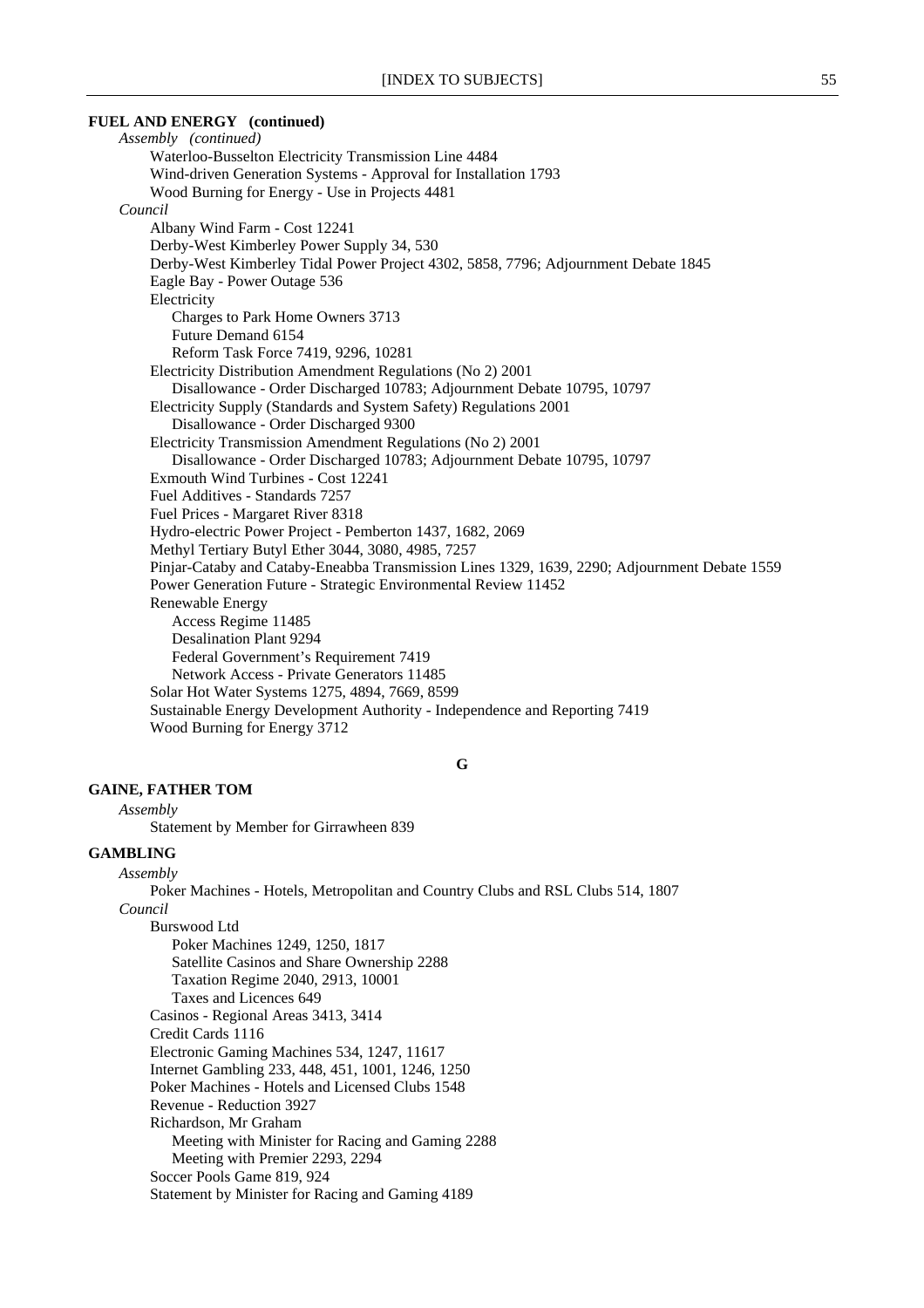### **GAS STANDARDS (GASFITTING AND CONSUMER GAS INSTALLATIONS) AMENDMENT REGULATIONS (No 2) 2000**

*Council*

Disallowance 3271

# **GASCOYNE DEVELOPMENT COMMISSION**

*Council*

Budget Priorities 10756

**GASCOYNE MUSTER** *See "Pastoral Leases"*

**GAY LAW REFORM** *See "Homosexuality"*

### **GENE TECHNOLOGY AMENDMENT BILL 2001**

*Assembly*

Introduction and First Reading 2081 Second Reading 2081, 4804, 5334, 11845; Cognate Debate 4804 Remaining Stages 11845 *Council*

Receipt and First Reading 12052 Referral to Environment and Public Affairs Committee 12052

# **GENE TECHNOLOGY BILL 2001**

*Assembly*

Introduction and First Reading 2078 Second Reading 2078, 4804, 5334; Cognate Debate 4804 Appropriations 2140 Consideration in Detail 5526-5533, 5541-5549, 11804-11814, 11825-11845 Third Reading 11960

*Council*

Receipt and First Reading 12053 Referral to Environment and Public Affairs Committee 12053 Delay 8560

# **GENE TECHNOLOGY TECHNICAL ADVISORY COMMITTEE**

*Council*

Membership 11612

### **GENETICALLY MODIFIED CROPS, FOOD AND ORGANISMS** *See "Agriculture"*

**GERALDTON STREET PATROL** *See "Community Development"*

**GLEN PARK ENGINEERING PTY LTD** *See "Water Corporation"*

**GLOBAL OLIVINE PROJECT** *See "Environment"*

### **GOATS** *See "Agriculture"*

**GOLD CORPORATION**

*Council*

Advertising Expenditure - Disclosure 7396

### **GOLDFIELDS-ESPERANCE DEVELOPMENT COMMISSION**

*Council*

East-west Railway Line - Re-routing 4201 Substitute Annual Report - Statement by Minister for Racing and Gaming 7656

### **GOODS AND SERVICES TAX** *See "Taxation"*

**GORDON INQUIRY** *See "Aborigines"*

#### **GORDON, MISS CANDIS**

*Assembly*

TAFE Apprentice of the Year - Statement by Member for Murray-Wellington 7155

#### **GORDON REID FOUNDATION FOR CONSERVATION** *See "Lotteries Commission"*

**GORING, MR PERCY**

*Assembly*

Statement by Member for Bunbury 1989

#### **GOVERNMENT ACCOUNTABILITY**

*Assembly*

Comparison with Previous Government 11917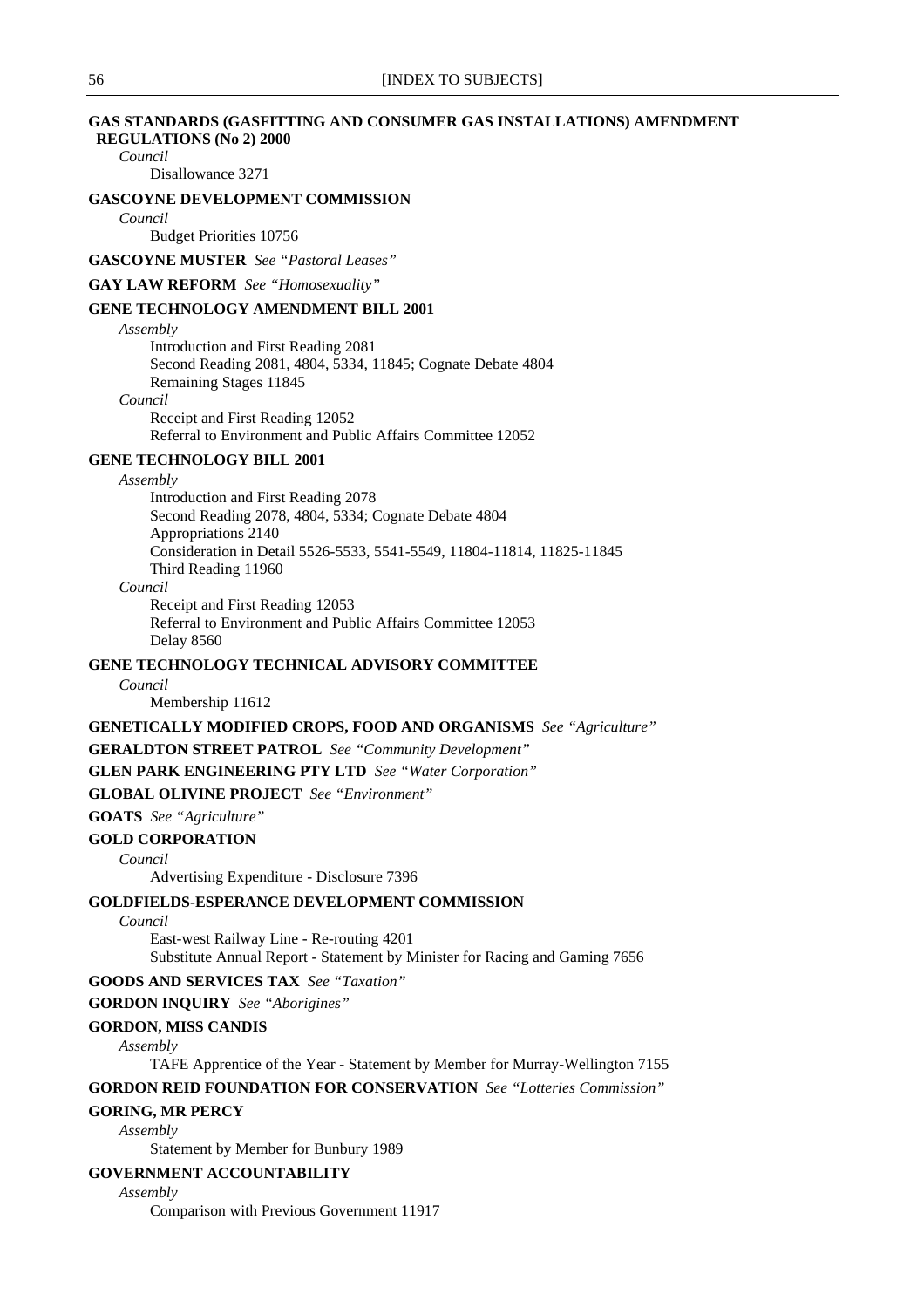### **GOVERNMENT ADVERTISING**

*Council*

Expenditure - Disclosure 7396

#### **GOVERNMENT CONTRACTS**

*See also "Government Departments and Agencies"*

#### *Assembly*

\$4 million Earthworks Contract - Awarding without Tender Process 8792 Airconditioning Ducting - Compliance with Specifications 7634 In Excess of \$1 million - Change in Policy 8625 Tricoast - Chemical Dosing Plant, Albany 7240

### *Council*

\$4 million Earthworks Contract - Awarding without Tender Process 8739 Bentley, Kununurra, Osborne Park and St James Town House Construction - Tenders 8600-8602 Government's Commitment to Openness and Accountability 6402 In Excess of \$1 million - Change in Policy 8415, 8558, 8985, 8989 In Excess of \$50 000 - Statistics 9211 State Purchasing Requirements - Exemptions 8315 Statement by Minister for Housing and Works 1823 Tendering - Enterprise Bargaining Agreements 10521

### **GOVERNMENT DEPARTMENTS AND AGENCIES**

*See also "Government Contracts" and "Government Vehicles" Assembly* Abolition, Amalgamation and Name Changes 4429 Advertising, Printed Information and Public Relations Budget 10686, 10688, 10691-10699, 10887 Annual Reports Access to Copies 4046 Costs 1910, 2024, 2150, 2661-2663, 3576, 3780, 4165, 4402-4405 Arthur, Mr John - Salary and Classification Level 4462 Budget Savings 12343 Chief Executive Officer and Chief Employee Positions 2482-2489, 2493-2498, 2525-2541, 2819, 2822, 2833, 3005 Chief Executive Officers - Salary Bands 4966 Complaints Management System 5941, 6379, 6380, 6918, 6919, 7239, 7585, 7586, 7590-7599 Consultants 11963, 11965, 11967, 11973, 11975, 11979, 11980, 12133, 12135 Corporate Service Costs - Reduction 1809 Employees Guidelines for Travel Entitlements 417 Long Service Leave 984 Number of Redeployment Registrations 1781, 11709 Remuneration Parity 633 Enterprise Bargaining Agreements and Award Conditions - Alignment of Rates 2679 Establishment and Special Allowances 9390 Establishment Since 1 July 2001 7653 Fixed-term Contract Employees 2471-2481, 2811, 2814, 4860 Forrest, Dr Martyn - Application for Position 2659 Guidelines for Expenditure on Official Hospitality - Statement by Minister for Public Sector Management 3505 Hawker Britton - Cost of Consultancy 7571-7577 Higher Duties and Temporary Special Allowances 2150, 2256, 2660, 2661, 3171, 3197, 3570, 3576, 4044, 4156, 4387, 4388, 5087 Indigenous Employees Level 7 Classification and Above 3782, 4185, 4186, 4477, 4478, 5925 Representation at Senior Levels 4471, 4473, 4474, 4476, 4479 Industry Officer Position in the South West 3478 Inequalities in Pay and Conditions - Statement by Minister for Consumer and Employment Protection 1847 Information Technology Outsourcing Contracts - Accountability 6658 Integration of Services Alignment of Salaries 2679 Cost Savings 2151, 2677, 3219, 3582, 3584, 3585, 4045, 4171, 4416, 4418 Internet and Network Security Risk Management - Statement by Minister for State Development 3964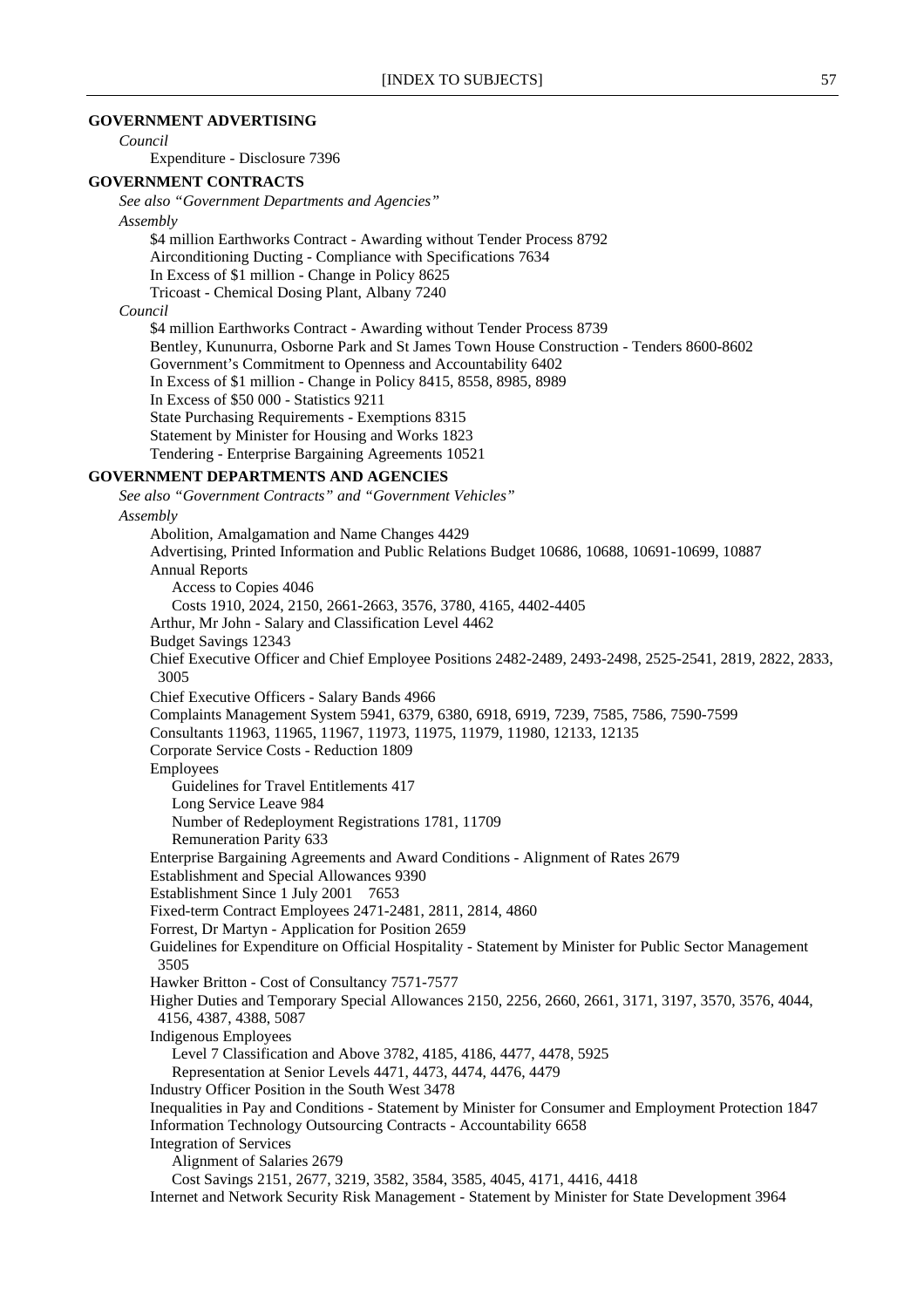### **GOVERNMENT DEPARTMENTS AND AGENCIES (continued)**

*Assembly (continued)* Labor Government's Record - Motion 3333 Leave Liability 7234, 7237, 7238, 7577 Level 1 Contract Employees - Permanent Status 4425 Level 9 Positions 2543, 2550-2552, 2555, 2558, 2559, 2562, 2564, 2565, 2835, 2837, 2847, 3015 Link Communications Corporation Pty Ltd - Closure of Call Centre in West Perth 6286 Local Government Ward Meetings - Attendance by Officers 11199 Ministerial Involvement in Advertising Selection and Conditions of Staff 7631 Murphy, Mr Kieran - Salary Package 4856 Natural Resource Management - Breakdown of Expenditure 12140 Office and Building Space and Land Leased and Owned 2145, 2256, 2641-2647, 2650, 2651, 2871-2874, 3781, 4472, 5111, 5924, 6221, 6733 Parental Leave 629 Passenger Air Services - Contributions 4730-4734, 4859, 4860, 5452, 5923 Petroleum Legislation - Number of Public Servants Employed Full Time 985 Printed Information Budget 11270 Cost, Purpose and Contractors 10613-10616, 10658, 10668, 10673, 10677-10682, 10877, 11266 Private Boxes at Hopman Cup - Cost 9502 Public Relations - Budget 11270 Public Sector Review Taskforce Education Review Taskforce 418 Government Structures for Better Results Report 4966 Health System Administrative Review Committee - Relationship 418 Hicks, Mr Stuart 416, 1774 Instructions 417, 1775 Meetings with Stakeholders 975, 1774 Reduction of Chief Executive Officer Numbers 987 Report 416, 1774, 4044; Statements by Premier 1360, 4779 Submissions - Tabling 1806 Reclassification of Positions 2152, 2678, 3220, 3226, 3586, 3587, 3588, 4045, 4173, 4177, 4419, 4420 Redeployees - Voluntary Severance Packages 10976, 10977 Redundancies Budget 10889-10891, 11052-11054, 11207, 11271 Conditions of Package 2681 Cost 1363 Level of Uptake 10285 Number 1161, 1809, 10892, 10893, 11055-11057, 11208-11211, 11272, 11273, 11364 Statistics 1422, 1804 Voluntary Scheme 12287, 12343 Reform - Statement by Premier 179 Regional Areas Closures 418, 988 Regional Buying Preferences 5232, 5341, 5576, 5934, 7233, 7569, 7570 Remuneration and Conditions - Parity 1693 Reviews of Resources - Commencement 975 Section 8(2)(a) or (b) - Directions Contrary to Section 1744 Senior Executive Service Positions 2500-2505, 2509, 2517-2520, 2524, 2823, 2829, 2830, 3006, 3007 Senior Executives Reduction of Numbers 987 Redundancies 416, 986, 1161, 1368, 1774 Severances Cost 4835-4844 Payments and Retirement Packages 1419 Savings 3590-3599, 3658, 3659, 4179-4183, 4421-4425, 4845-4853 Senior Public Service Position Classification 1798 Smith, Mr Les - Consultancy Services 7556-7565 Staff External Training Programs 7604 Number on the "Attached List" 12336-12338, 12412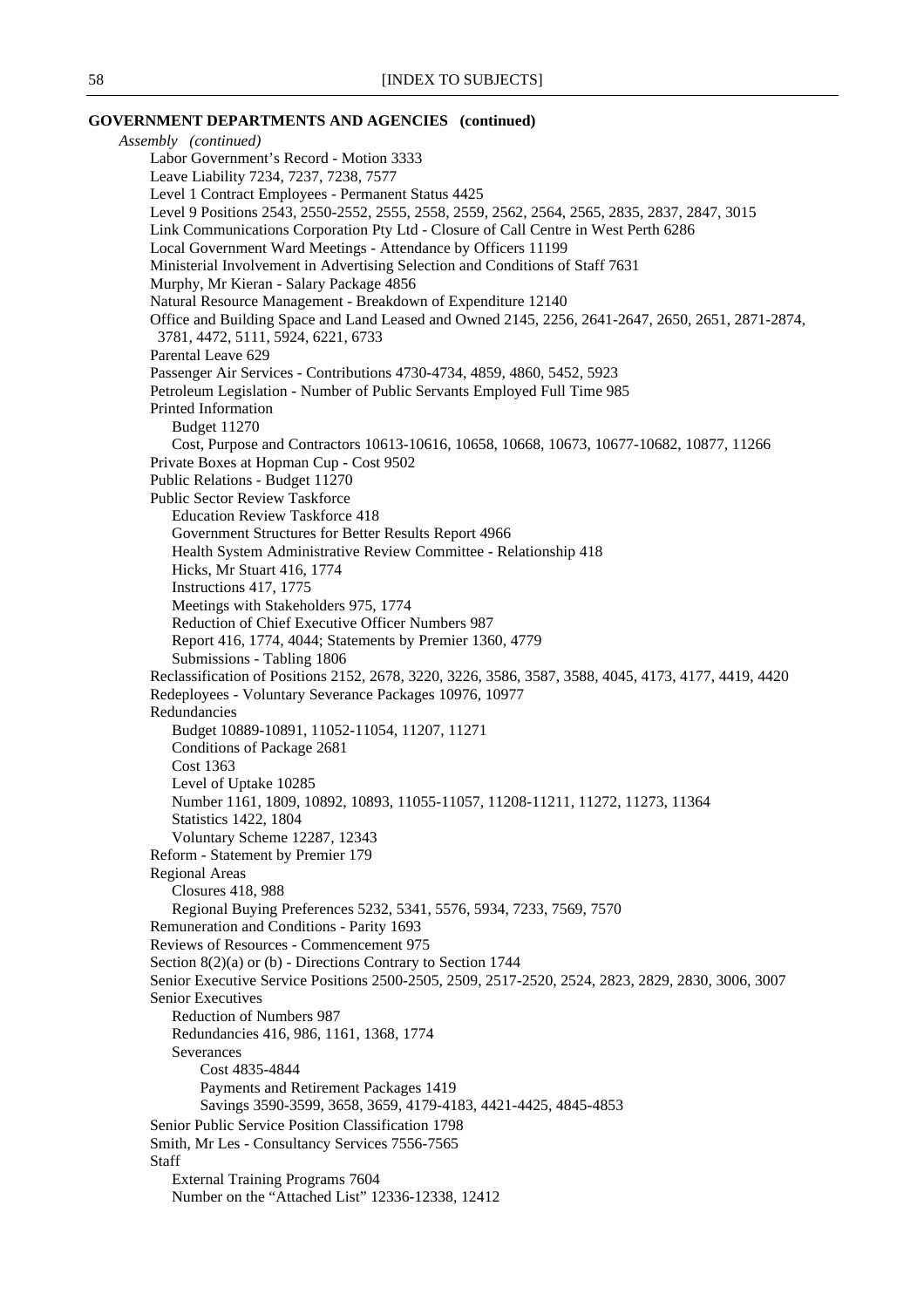# **GOVERNMENT DEPARTMENTS AND AGENCIES (continued)**

| Assembly (continued)                                                                                      |
|-----------------------------------------------------------------------------------------------------------|
| Staff (continued)                                                                                         |
| Selection and Appointment Process 5918-5921, 6090, 6220, 7631                                             |
| Statistics 2018, 2141, 2143, 2254, 2569, 2576, 2588, 2590, 2600, 2628-2631, 2851, 2862, 4188, 4486,       |
| 4487, 4967, 5116, 5452, 6366, 7052                                                                        |
| State Reference Network Gauging Stations - Closure 12316                                                  |
| Superannuation - Widowers 3383                                                                            |
| Task Forces - Number 5118                                                                                 |
| Temporary and Contract Positions 2633-2641, 2869, 2870, 3028                                              |
| Travel                                                                                                    |
| Guidelines and Savings 7566                                                                               |
| Interstate Air Travel - Virgin Blue Airlines 10574                                                        |
| Statement by Premier 9441                                                                                 |
| Unfilled Positions 11582, 11989, 12330-12334                                                              |
| Vacant Positions - Classification, Salary and Title 2151, 2257, 2664, 2665, 2676, 2677, 3201, 3213, 3216, |
| 3577, 3579, 3581, 3582, 4044, 4166, 4168, 4406-4410, 4413-4416                                            |
| Whistleblower Legislation - Ombudsman's Office 927, 928; Personal Explanation by Premier 956              |
| Young People Turning 16 - Advice on Personal Legal Rights 1796                                            |
| Council                                                                                                   |
| Acting Appointees - Information about Selection 6240                                                      |
| Budget Savings 7338, 7797                                                                                 |
| CPR Communications and Public Relations Pty Ltd - Lobbying 11492, 11645-11648, 11786, 11902-11904,        |
| 12232-12234                                                                                               |
| Directors-General - Appointment to Amalgamated Departments 3076                                           |
| Establishment of a Minister as a Body Corporate 9326                                                      |
| Funding Cuts 10, 334                                                                                      |
| Future Directions - Urgency Motion 869                                                                    |
| Government Electronic Marketplace - Status and Funding 12240                                              |
| IBM Australia Ltd - Discussions on Programming Centre 5610                                                |
| Indemnity by Community Groups 4239                                                                        |
| Members of Parliament Obtaining Information from Ministerial Staff 10521                                  |
| Privatisation and Contracting Out 5133                                                                    |
| Public Sector Review Taskforce                                                                            |
| Recommendations 1548, 4270                                                                                |
| TAB and Lotteries Commission 1430                                                                         |
| Senior Executives - Redundancy Packages 535, 654, 1208                                                    |
| Sexuality Discrimination 140                                                                              |
| Tender Documents - Availability Online 10914                                                              |
| IN FOUR EN EN OUTER HAUGHLA I UNITABLE                                                                    |

### **GOVERNMENT EMPLOYEES HOUSING AUTHORITY**

# *Assembly* Yarloop 10105 *Council*

Capital Works Budget - Reduction 3693 Home Ownership Subsidy Scheme 5965 Mid West Region 450 Regional Areas - Number of Houses 9427 Yalgoo - Teacher Housing 6281, 6282

#### **GOVERNMENT EMPLOYEES SUPERANNUATION BOARD**

*Assembly*

Payments to Widowers 3383

### **GOVERNMENT POLICY**

# *Assembly*

Impact on Country Areas 5397 Partnership Agreements with State and Local Government 8703 Social Reform Agenda - Matters of Public Interest 6194, 7164 *Council*

Changes 5026 Comments by Federal Candidate for Kalgoorlie 5358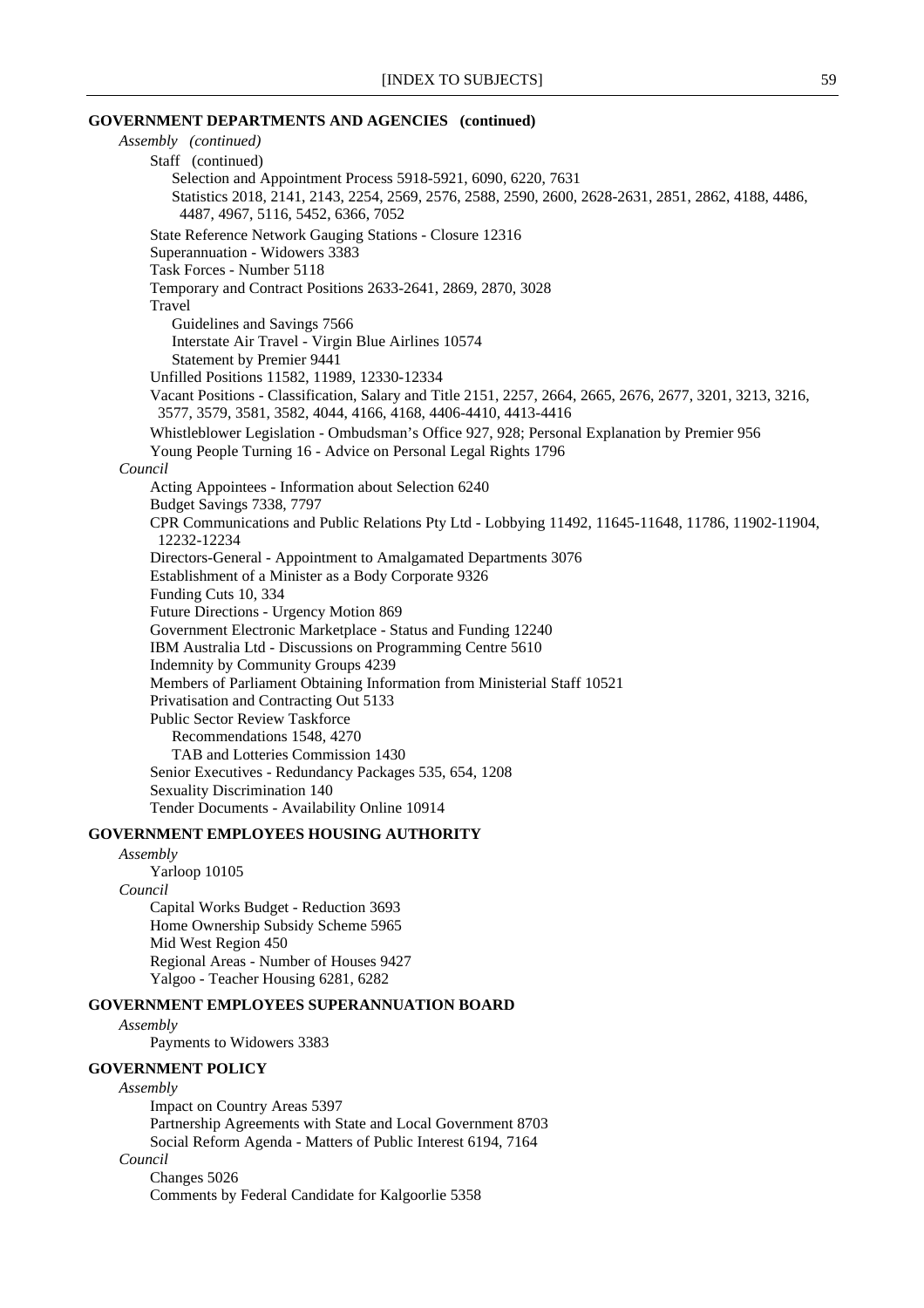# **GOVERNMENT PROGRAMS**

*Council*

Evaluation 7338, 7797

# **GOVERNMENT PROJECTS OFFICE**

#### *Assembly*

Government Property Disposal Program - Reserves Sold or Leased 10345

#### **GOVERNMENT VEHICLES**

#### *Assembly*

LPG-fuelled 9273 Matrix Finance Group Number of Vehicles Leased 1746, 1749, 1750, 1753, 1755, 1756, 1758, 1761-1771 Statements by Treasurer 1360, 2407, 7123 Mobile Telephones Ban on Use While Driving 1046, 2879, 3238, 3781, 4468, 4469, 4480 Hands-free Devices - Installation 1798-1801, 2148, 2659, 2878, 3568, 3605, 4857, 4858 Hands-free Facilities 3238, 3569, 4468, 4480, 5106-5109, 5796, 5917, 5918, 5926, 6365 Surplus - Cost 1773 Woods, Ms Guidelines for Allocation of Motor Vehicle 2879, 3611, 4862 Internal Legal Advice and Investigation Process 7637, 7638

Tabling of Further Information 5322

# **GOVERNMENT WEBSITE**

*Council*

Removal of Material 1681

# **GOVERNOR**

*Assembly* Appointment - Referendum 2956, 2957 *Council*

Appointment - Referendum 8562

# **GOVERNOR'S SPEECH**

*Assembly*

Distribution of Copies 16 *Council* Delivery 1 Distribution of Copies 11

### **GRAFFITI**

*Assembly*

Prosecutions and Campaign Funding 1780 *Council*

Task Force - Funding Reduction 5964, 6133

#### **GRAIN POOL OF WA** *See "Agriculture"*

**GREENHOUSE GAS EMISSIONS** *See "Environment"*

### **GREENS (WA)**

*Assembly* Supreme Court Fees - Disallowance Motion 11174 Timber Industry - Support for Government 3751 *Council* Deals with the Government 6748 Electoral Reform - Advertisement 7257

Party Status - Adjournment Debate 10400

### **GRIEVANCES** *Assembly*

Member for Mitchell - Standing Orders Suspension 9446

**GTL RESOURCES PLC** *See "Industrial Development - Burrup Peninsula"*

### **GUARDIANSHIP AND ADMINISTRATION ACT**

*Council*

Review 7102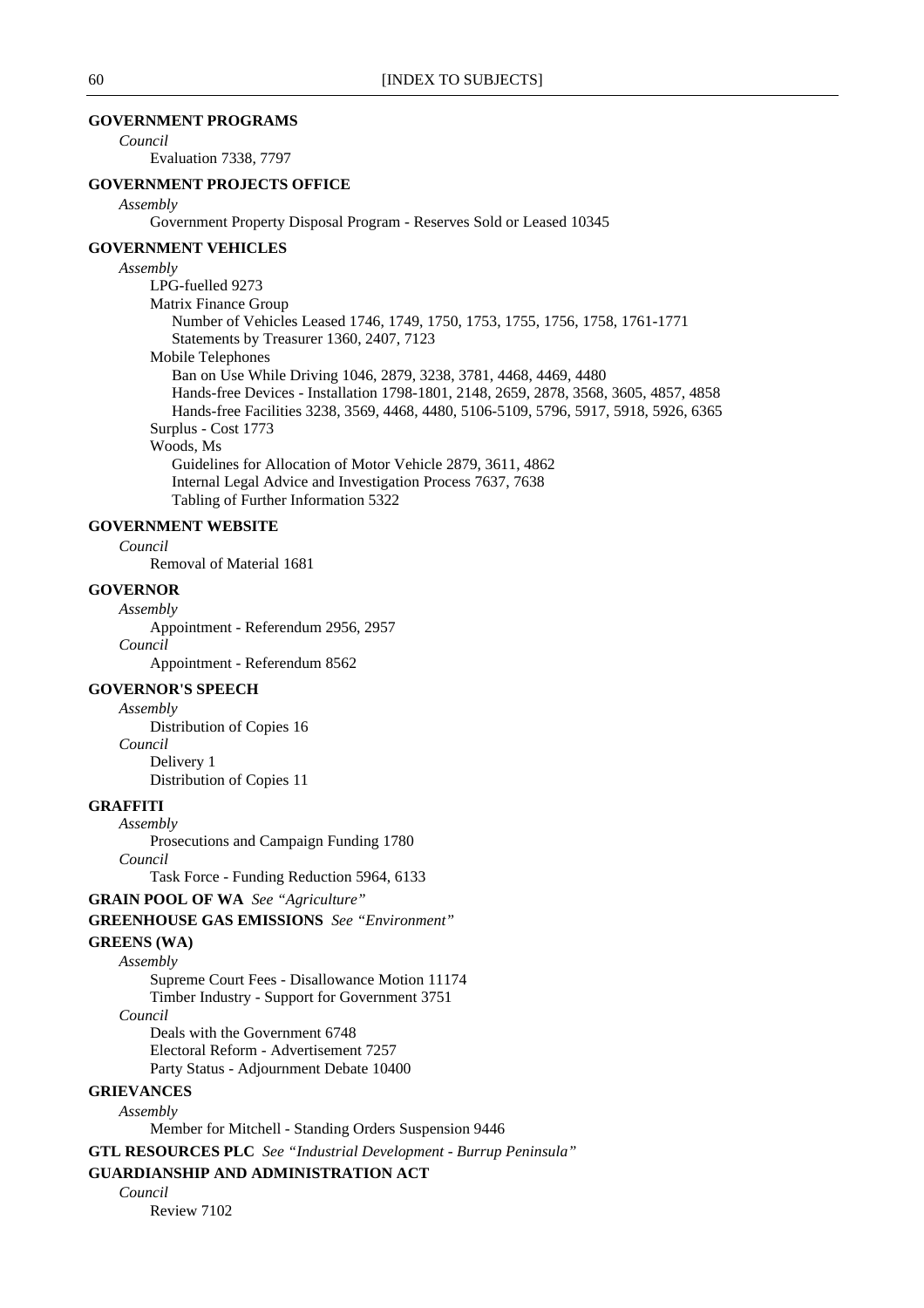### **GUARDIANSHIP AND ADMINISTRATION AMENDMENT BILL 1999**

*Assembly*

Assent 16 **GULL PETROLEUM (WA) LTD** *See "Fuel and Energy"* **GUNNING INQUIRY** *See "Finance Brokers"* **GUTHRIE, MR ROB** *See "Consultants"* **GUTHRIE REPORT** *See "Workers Compensation"*

**H**

#### **HAIRDRESSING INDUSTRY**

*Assembly*

Grievance 5287

# **HAMELIN BAY**

*Council*

Boat Ramp 1309, 2068

**HANCOCK, MR DON** *See "Police - Operation Zircon" and "Mickelberg Case"*

**HANSSEN PTY LTD** *See "Industrial Relations"*

**HARKEN, MR** *See "Education"*

**HARMAN, DR FRANK** *See "Western Power"*

**HARTZ-KARP, DR JANETTE** *See "Consultants"*

#### **HARVEY HARVEST FESTIVAL AND GARDEN EXPO**

*Assembly*

Statement by Member for Murray-Wellington 8784

#### **HATT, MR DAVID**

*Assembly* Government Appointments 1787, 9158

*Council* Government Appointments 9019, 9322

#### **HAWKE, MR**

*Council*

Removal of Retaining Wall 4668

#### **HAWKER BRITTON** *See "Consultants"*

### **HAZARDOUS WASTE SOLUTIONS** *See "Waste Disposal"*

#### **HEALTH**

*See also "Drugs" and "Hospitals" Assembly* Accident and Emergency Services - Report 8462 Aged Care Accommodation - Funding 11988 Bed Numbers 8704 Bedingfeld Park Aged Care Facility - Grievance 1137 Council of Australian Governments Meeting 7156 Crisis 5032 Government-owned Facilities 9392 WA Aged Care Advisory Council 8625 AlintaGas Sale Proceeds - Distribution 3512 Attention Deficit (Hyperactivity) Disorder Grievance 10546 Petition 8330 Statements Member for Roleystone 8362 Member for Southern River 8362 Australian Health Ministers Conference 9477 Australian Medical Association - Enterprise Bargaining Agreement 2215, 3749 Australian Red Cross (Western Australia) Blood Bank - Critical Levels of Blood Stocks 11820 Mobile Collection Service - Statement by Member for Joondalup 2954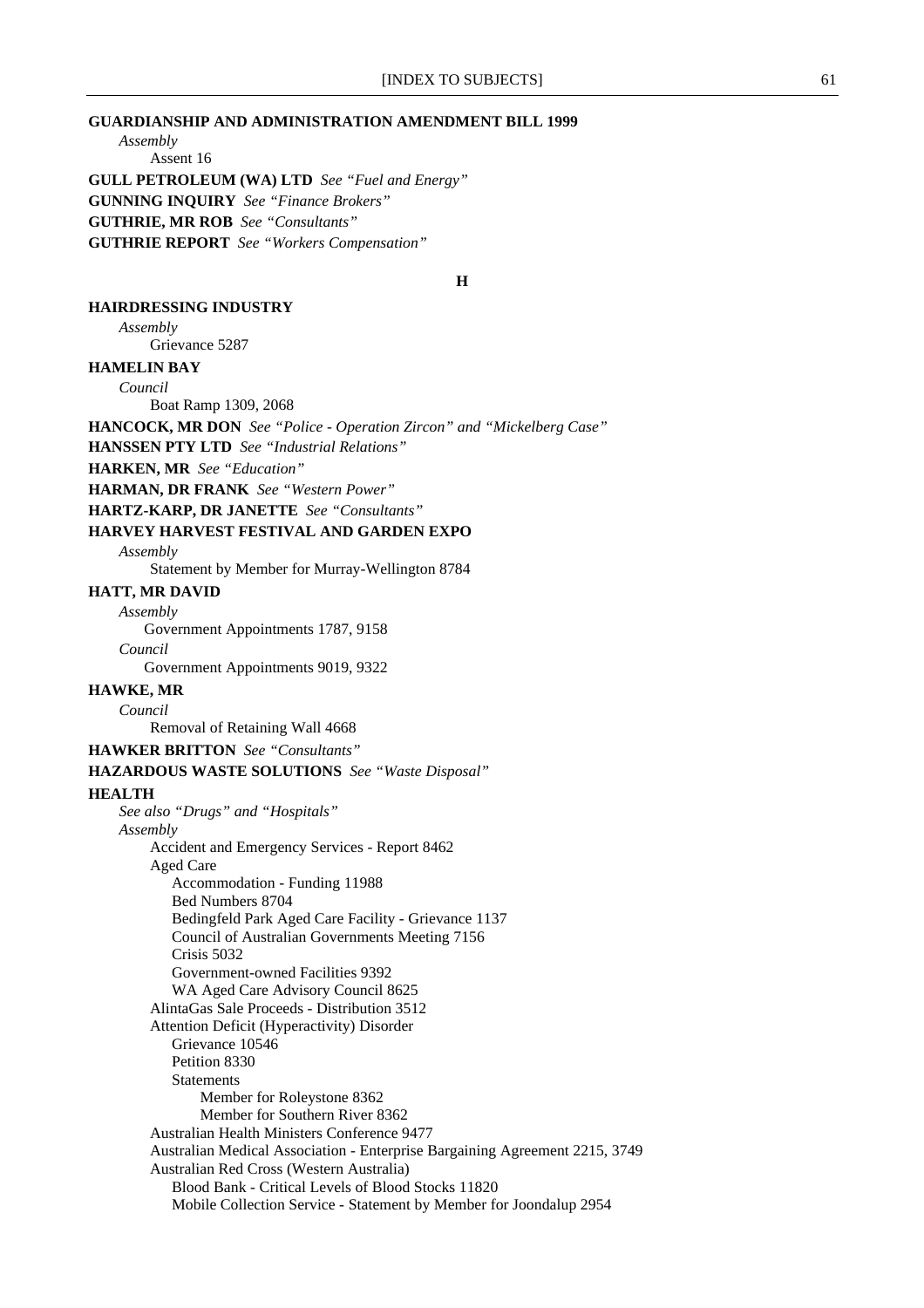| <b>HEALTH</b> (continued)                              |                                                                           |
|--------------------------------------------------------|---------------------------------------------------------------------------|
| Assembly (continued)                                   |                                                                           |
| Banksia Lodge, Mt Barker - Funding 5457                |                                                                           |
| Bansemer, Mr Alan - Contribution to Public Health 1601 |                                                                           |
| <b>BreastScreen WA</b>                                 |                                                                           |
| Frequency of Screening 7847                            |                                                                           |
| Tambellup 9978                                         |                                                                           |
| <b>Budget</b>                                          |                                                                           |
| Cost Overruns 3984                                     |                                                                           |
| Increase in Funding 10808                              |                                                                           |
| Key Issues 10199                                       |                                                                           |
| Motion 4545                                            |                                                                           |
| <b>Bunbury Health Task Force</b>                       |                                                                           |
| Abolition of Boards 8704                               |                                                                           |
| <b>Interim Report</b>                                  |                                                                           |
|                                                        | Implementation of Recommendations 5670                                    |
|                                                        | Personal Explanation by Minister for Health 5693                          |
| Statement by Minister for Health 5638                  |                                                                           |
| <b>Report 12327</b>                                    |                                                                           |
| Statement by Minister for Health 10957                 |                                                                           |
| Cancer Foundation of WA - Morning Tea 492              |                                                                           |
| Chiropractors Registration Board - Status 641          |                                                                           |
| Commonwealth and State Funding 2958                    |                                                                           |
|                                                        | Community Midwifery Program - Indemnity Insurance 3604                    |
| <b>Country Health Boards</b>                           |                                                                           |
|                                                        | Abolition 8789, 9476, 11216; Matter of Public Interest 11408              |
| Financial Reporting 11218                              |                                                                           |
| <b>Country Health Services</b>                         |                                                                           |
| Medical Indemnity Crisis 11666                         |                                                                           |
| Crisis - Government Action 4591, 4592, 12092           | Representation on State Health Management Team 11330                      |
| Daube, Mr Michael - Director General of Health         |                                                                           |
|                                                        | Applicant for CEO of Department for Community Development 8145            |
| Appointment 5936                                       |                                                                           |
|                                                        | Conflict of Interest of Members of Interview Panel 8145                   |
|                                                        | Health System Administrative Review Committee 1787                        |
| Interview Panel and Applicants 5935, 7650              |                                                                           |
| Premier's Conflict of Interest 7872                    |                                                                           |
| Statement by Minister for Health 4328                  |                                                                           |
| Deaf Society of WA 1365, 1366, 1689                    |                                                                           |
|                                                        | Deep Vein Thrombosis - Statement by Member for Albany 2334                |
|                                                        | Denmark Multipurpose Health Service 5341; Petition 4336                   |
| Dental                                                 |                                                                           |
| Act - Review 8702                                      |                                                                           |
| <b>Concession Card Holders 9389</b>                    |                                                                           |
| Esperance - Statement by Member for Roe 10190          |                                                                           |
| Graduate Numbers 8693                                  |                                                                           |
| Joondalup and Coolbellup Clinics 9389                  |                                                                           |
| Patient Assisted Travel Scheme - Grievance 4559        |                                                                           |
| Perth Dental Hospital 1365, 3608, 4800, 4801           |                                                                           |
| Rural Areas 9694                                       |                                                                           |
| School Dental Clinics - Petition 2417                  |                                                                           |
| Waiting Lists at Clinics 9974                          |                                                                           |
| Warwick Dental Clinic 8896                             |                                                                           |
| Department                                             |                                                                           |
|                                                        | Anti-Corruption Commission Matters 981, 1521, 2364                        |
|                                                        | Failure to Provide Information on Committees, Reviews and Inquiries 11822 |
|                                                        | Fremantle Football Club Contract 981, 1521, 2681, 3847                    |
| Staff and Budget 9392                                  |                                                                           |
| Unfilled Positions 11582                               |                                                                           |
| Derbarl Yerrigan Health Service - Funding 378, 379     |                                                                           |
|                                                        | Deterioration of Health System - Matter of Public Interest 4134           |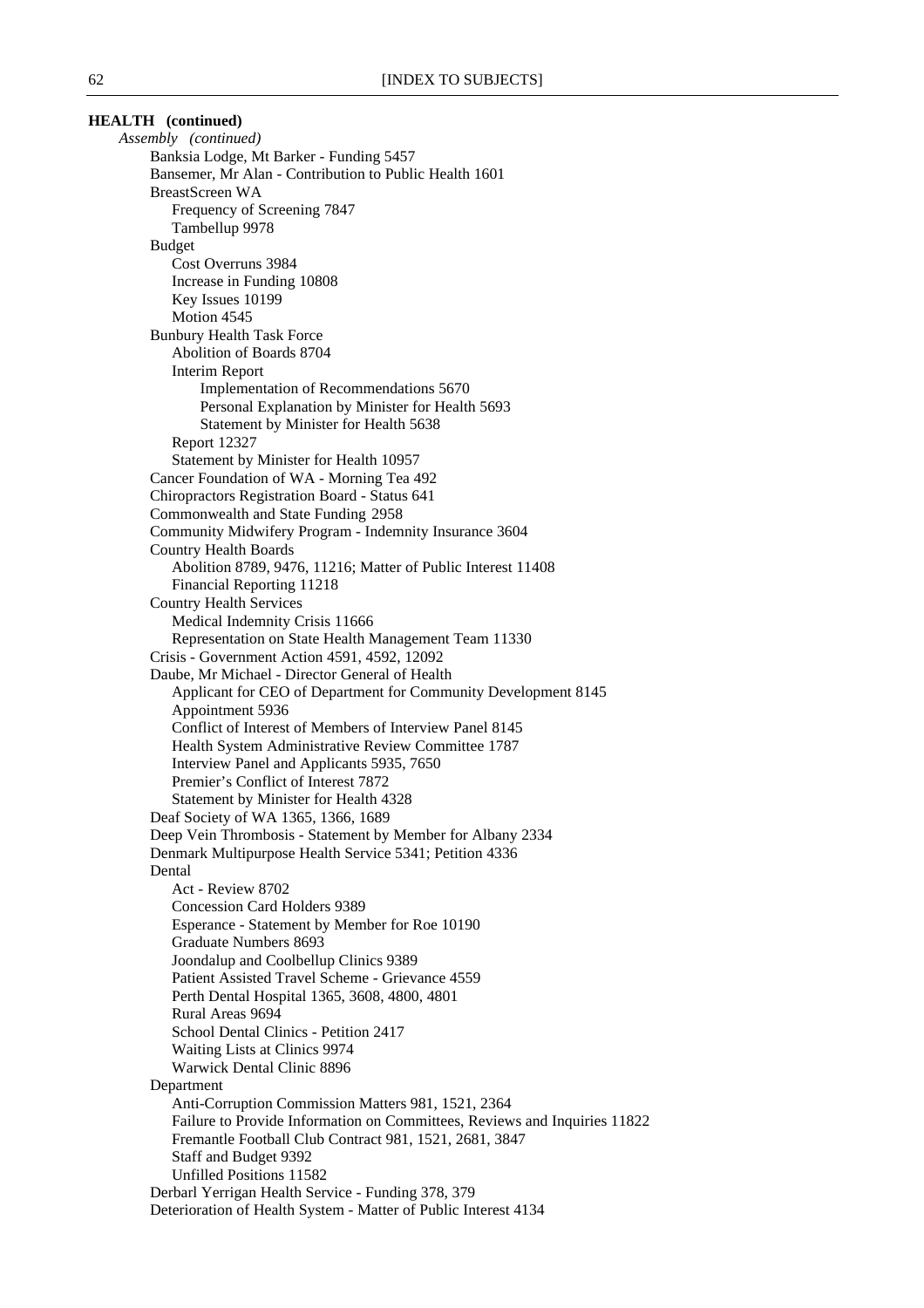*Assembly (continued)* Diabetics - Insulin Dependent 4131 Dichlorvos - Use in Western Australia 11061 Direction to Overcome Problems in System 2412 Drought-affected Areas - Investigation 2215 Duncraig House - Southern Public Health Unit 7161 Eastern Wheatbelt Health Service - Funding 5539 Elderly People - Community-based Treatment 3748 Expenditure 10196; Motion 4944 Flu Vaccines - Distribution 641 Fluoridation of Water Supplies - Osteosarcoma Levels 7765, 9391 Food - Irradiated - Importation and Consumption 1801 Goldfields Community Health Services 12092 Goldfields Medical Fund - Statement by Member for Eyre 11816 Paediatric Services - Petition 5870 Government's Election Promises - Matter of Public Interest 2417 Health Administrative Review Committee Consultation 1797 Daube, Mr Michael 1787 Recommendations 8704 Report 1803, 2412, 5924 Role 73 Statement by Minister for Health 7813 Health and Fitness Club Industry - Consumer Protection 2412 Health Impact Assessments - Statement by Member for Swan Hills 1160 Home and Community Care Services - Commonwealth and State Funding 11303 Hospice Beds - Number and Funding 1807 In-vitro Fertilisation - Priorities 2071 Insurance Gap Cover - Grievance 5645 Level 3308 Kalgoorlie-Boulder - Specialist Obstetric Services - Petition 5870 Kevin Cullen Community Health Centre - Upgrading 8699 Kimberley - Funding 8898 Kwinana Home Support Service - Insurance - Grievance 12252 Labour Government's Record - Motion 3333 Low-income Patients - Aids and Appliances 986 Lower Great Southern Health Service - Funding 3479 Management of Service in WA - Motion 2766 Mandurah 7486; Grievance 8755 Medical Indemnity Insurance 9694 Medical Information on Private Patients - Confidentiality 4472 Medicare Alliance 4798, 4943 Medicare Funding - Commonwealth Guarantee 2075 Mental Health Services Bed Numbers, Psychiatrists, Registrars and Interns 7873 Funding 7876 Mandurah - Statement by Member for Dawesville 11167 Resignation of Senior Managers 1364 Review of Legislation - Statement by Minister for Health 12246 Metropolitan Health Service Board - Review 2410, 2748 Midwives - Indemnity Insurance 2215 Minister for Health - Comments 2747 Moran Health Care Group - Kalgoorlie Nursing Home Closure 5398 Murray Districts Health Services - Funding 628 New Positions - Titles, Classifications and Salary Levels 4486 Norhealth 2020 Plan 2685 Nurses Agency Nurses in Country Hospitals 5319 ALP Election Promise 696, 697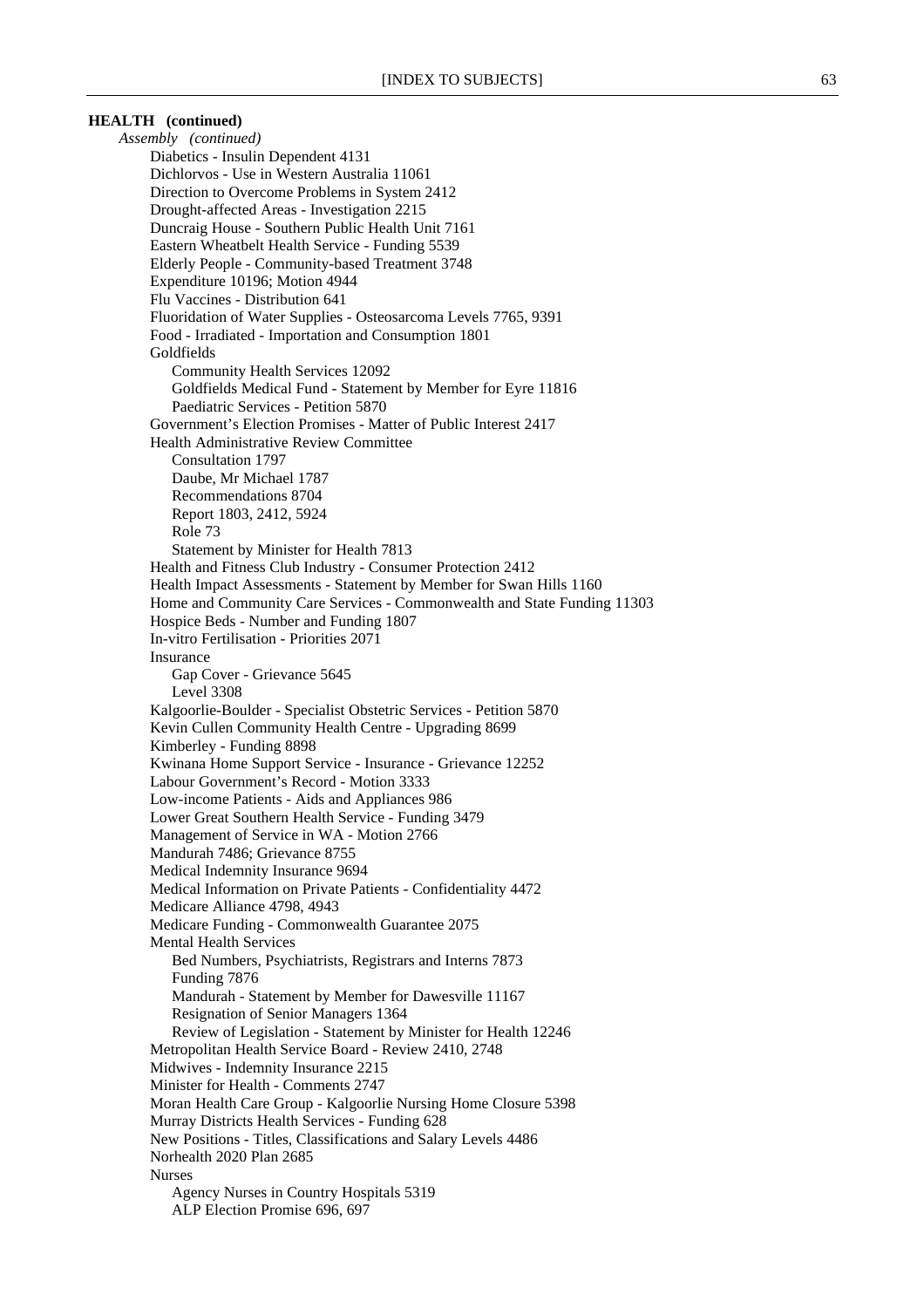*Assembly (continued)* Nurses (continued) Attraction and Retention 10287 Compulsory Unionism 1048 Cost 9611 Employment 4676 Enterprise Bargaining Agreement - Statement by Minister for Health 8188 Industrial Action 12092 Kennedy Report 6292 Nurse Practitioner Legislation 4673, 9694 Pay and Conditions 73, 931 Provision of Fitpacks 4800 Recruitment 754, 2338 Reregistration and Refresher Courses 6660 Shortage 4675, 6288, 9611 Training Courses 9610, 9984 Vacancies 7725 Wages in Aged Care-Nursing Home Industry 2685 Nursing Homes Forrest Gardens 2337 Kalgoorlie - Closure 5398 Prime Minister's Statement 4939 Organ and Tissue Donors of WA - Statement by Member for Southern River 4936 Organ Donation Awareness Week - Statement by Member for Southern River 7843 Oxygen Therapy - Funding 974 Palliative Care Advisory Group - Statement by Minister for Health 9025, 11370 Bunbury 628 Patient Assisted Travel Scheme Dental Treatment - Grievance 4559 Dunsborough and Yallingup 11274 Funding 2680 Review 2681, 12360 South West 12348 Statements Member for Vasse 10570 Minister for Health 3965 Peel 11060; Grievance 8755 Pemberton-Northcliffe, Nannup and Kukerin - Statement by Minister for Health 5167 Perth Electorate - Homeless People - Grievance 1136 Pinjarra - Medical Specialist Assistance 7486 Positron Emission Tomography Facility Funding 3510, 3511 Matter of Public Interest 3515 Petition 8752 Statement by Minister for Health 3508 Tender 5183 Post-mortems Investigation 930 Retention of Organs - Statement by Minister for Health 4494 Public Confidence in System 4334 Radon Gas - Monitoring 8704 Regional and Rural Health Services Budgets 7870 Changes 11216 Funding 381, 3097, 3304, 3628, 3629, 3843 Health Administrative Review Committee 700 Health and Administrative Functions 5539 Medical Indemnity Crisis 11666 Public Confidence 6026 Regional Health Boards - Closure 5669, 6193, 6194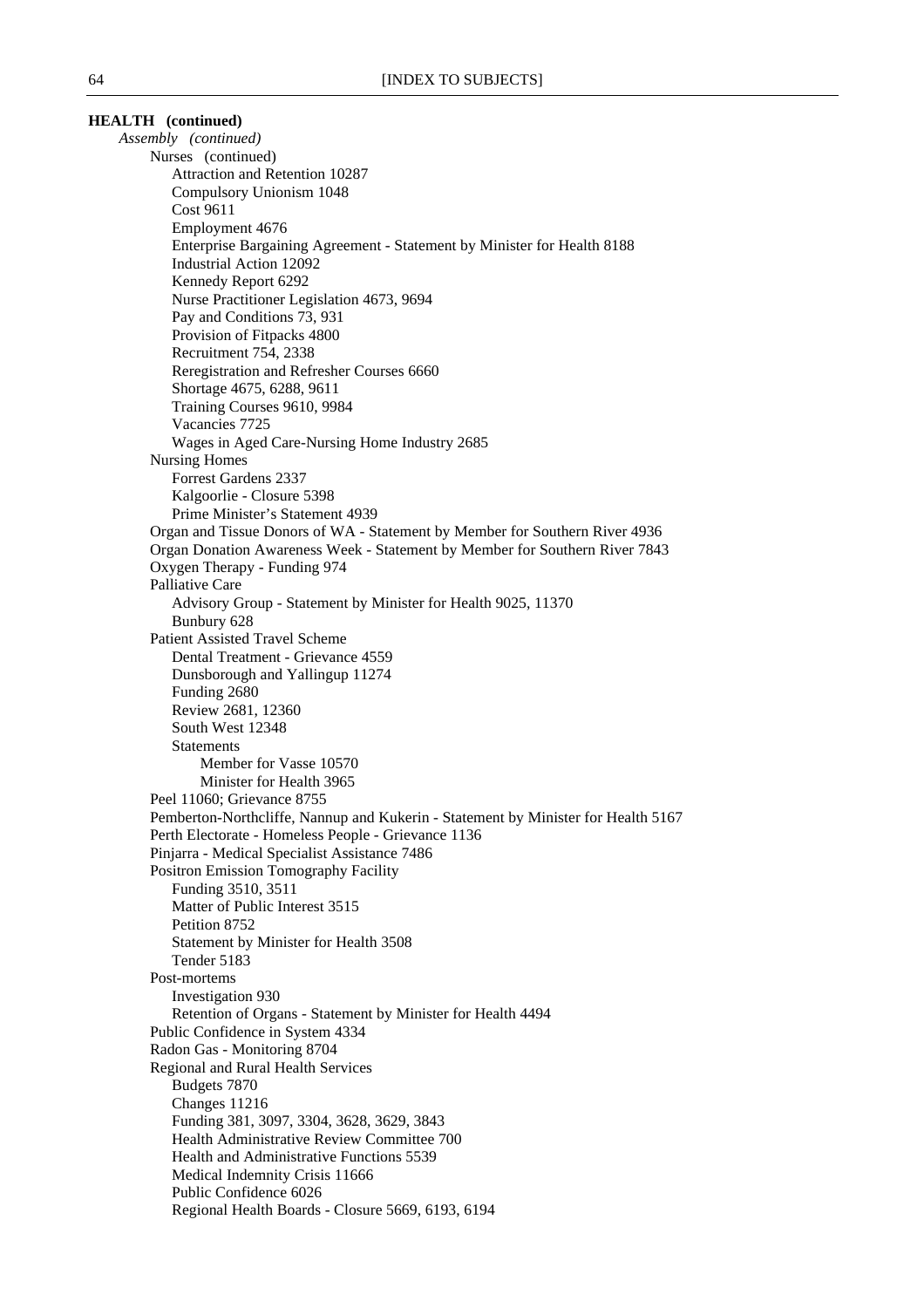*Assembly (continued)* Regional and Rural Health Services (continued) Specialist Services 6661; Motion 7021 Rural Surgical Service Alternative Services 6999 Funding 5033; Motion 5198 Lake Grace 6999 Selby Child and Adolescent Health Clinic 633, 634, 8210 Self-harm Patients - Services in Regional Areas 6192 Smart Start Early Childhood Project - Statement by Member for Wagin 11398 Smoking Deep Vein Thrombosis - Statement by Member for Albany 2334 Passive Smoking Hazard 4481, 8281, 9044, 9045 Tobacco Action Plan - Statement by Minister for Health 5286 Tobacco Strategy - Funding in North West 5456 South West Health Service Boards - Sacking 9390 Budget 3097, 11915 Planning Report 11308 Representation on State Health Management Team 11330 Review 11987 St John Ambulance - Contracts 640 System in Crisis 4591, 4592 Upper Great Southern Health Service - Operating Budget 572 Vasse Leeuwin Health Service Budget Cut 3097, 5184 Funding 3233, 5455 Resignation of Chairman 5184 Warren Blackwood Health Service - Petition 6797 Warwick Child and Adolescent Health Clinic 633, 634 Well Women's Clinics - Mandurah and Pinjarra 9980; Statement by Member for Dawesville 7843 Whitby Falls Hostel - Statement by Minister for Health 7705 Workplace Health - Government Action 492 Yarloop-Harvey Health Service 3607 *Council* Aborigines - Medical Treatment 3933; Adjournment Debate 3959 Aged Care Broome 1434 Expenditure 2164 Interim Aged Care Facilities Working Party 7256, 7336 Lotteries Commission - Funding Policy 8603 Waiting Beds 7256 Aids Council of WA - Funding 5964 Albany Surgeons 9870 Well Women's Clinic - Closure 6403 Argyle Kimberley Resort Pty Ltd - Liquor Licence Application 3042 Attention Deficit (Hyperactivity) Disorder - Psychotropic Drugs Adjournment Debate 10799 Urgency Motion 10745 Autopsies - Removal of Spinal Columns and Cords 3713 Birthrites - Caesarean Sections - Adjournment Debate 1952 Boards - Abolition 4201 Breastfeeding Association of Western Australia - Adjournment Debate 1846 Building Blocks Family Support Program - Funding 10366 Cervantes - Visit by Minister 9774 Cervical Cancer - ThinPrep Pap Test 7809 Cockburn Cement Ltd - Health Risks to Children from Emissions 5816 Community-based Midwifery Program - Medical Indemnity Insurance Coverage 10524 Community-based Health Care Facilities Contracts with Department 1210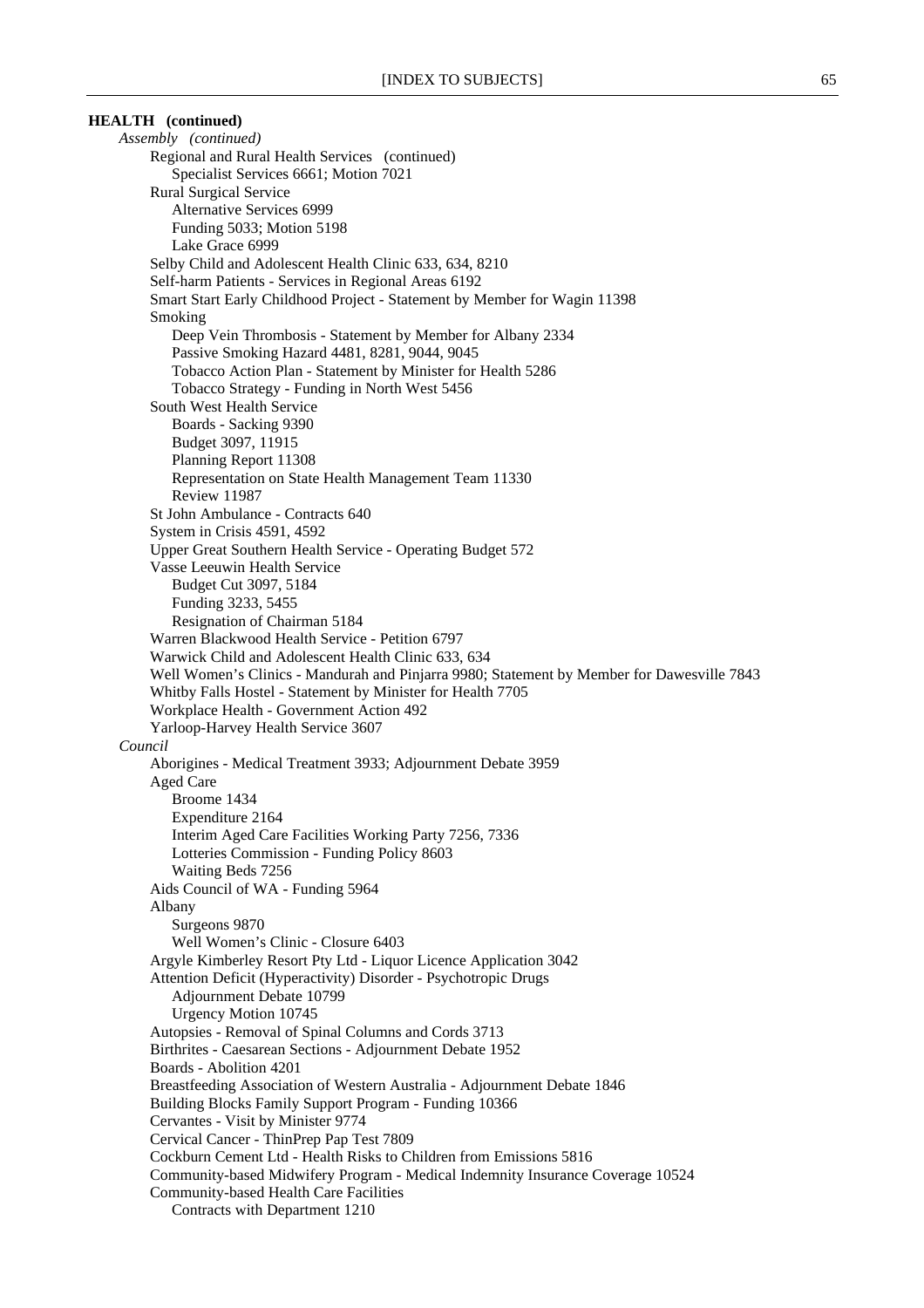| <b>HEALTH</b> (continued)                                                                                                                                           |  |
|---------------------------------------------------------------------------------------------------------------------------------------------------------------------|--|
| Council (continued)                                                                                                                                                 |  |
| Community-based Health Care Facilities (continued)                                                                                                                  |  |
| Fremantle and Rockingham 1251                                                                                                                                       |  |
| Continence Aids - Funding 10761, 11453                                                                                                                              |  |
| Cyclotron - Purchase 9628                                                                                                                                           |  |
| Dental - Bunbury Dental Clinic 8001                                                                                                                                 |  |
| Department - Payment of Employees' Private Legal Fees 11614                                                                                                         |  |
| Derbarl Yerrigan Health Service<br>Audit 2044, 3252                                                                                                                 |  |
| Inquiry 2695                                                                                                                                                        |  |
| Meeting Request 2912                                                                                                                                                |  |
| Payroll Commitments 2163                                                                                                                                            |  |
| Dietary Needs of Western Australians - Fruit and Vegetable Intake 11488                                                                                             |  |
| Disease Prevention Strategy 1025                                                                                                                                    |  |
| Electroconvulsive Therapy - Rate of Use 5280                                                                                                                        |  |
| Food - Safety Standards 1112                                                                                                                                        |  |
| Geraldton Health Service - Funding 5479                                                                                                                             |  |
| Government's Election Promises - Motion 9615, 9740, 10111, 10226, 10350, 10482, 10895, 11062                                                                        |  |
| Growing and Developing Healthy Relationships - Report - Tabling 7339                                                                                                |  |
| Health (Poultry Manure) Amendment Regulations 2001                                                                                                                  |  |
| Motion for Disallowance 9621                                                                                                                                        |  |
| Results of Division - Adjournment Debate 9661                                                                                                                       |  |
| Health (Public Buildings) Amendment Regulations 2001<br>Motion for Disallowance 5371                                                                                |  |
| Pairs in Division - Adjournment Debate 5392                                                                                                                         |  |
| Health (Section 335(5)(d) Abortion Notice) Amendment Regulations 2001 - Disallowance - Order Discharged                                                             |  |
| 8412                                                                                                                                                                |  |
| Health Consumer and Mental Health Advisory Councils - Establishment 7895                                                                                            |  |
| Health Research Working Group - Establishment 922                                                                                                                   |  |
| Hepatitis C - Number Infected 10370                                                                                                                                 |  |
| Herbicides - Dioxins - Carcinogenic Risk 9631, 9774                                                                                                                 |  |
| Holyoake Institute - Land for New Headquarters 11449, 11867                                                                                                         |  |
| Human Tissue and Transplant Legislation - Law Society Comments 1683                                                                                                 |  |
| Jurien Bay Health Centre - Funding for 24-hour Rostered Coverage 5359, 9774                                                                                         |  |
| Kalgoorlie-Boulder - Men's Health Service 1235                                                                                                                      |  |
| Katanning Health Services - Funding 9918                                                                                                                            |  |
| Lancelin - Visit by Minister 9774                                                                                                                                   |  |
| Leukaemia Foundation - Short-term Accommodation Units for Country Patients 2289<br>Low-content Tetrahydrocannabinol Hemp - Licence to Cultivate 11742, 11864, 12023 |  |
| Meningococcal Septicaemia - Vaccination Subsidy 8417                                                                                                                |  |
| Mental Health Services - Rockingham 5517                                                                                                                            |  |
| Midwives - Indemnity Insurance 2164                                                                                                                                 |  |
| Multiple Chemical Sensitivity 7099                                                                                                                                  |  |
| Needle-stick Injuries - Health Risks 10367                                                                                                                          |  |
| Noxious Industries - Definition in Health Act 1553                                                                                                                  |  |
| Nurses - Employment in Public Hospital System 9322                                                                                                                  |  |
| Oestrogen Levels in Waterways 12184                                                                                                                                 |  |
| Positron Emission Tomography Facility                                                                                                                               |  |
| Funding 3801, 4666                                                                                                                                                  |  |
| Purchase of Cyclotron 9628                                                                                                                                          |  |
| Post-mortems<br>Complaints 4271                                                                                                                                     |  |
| Officers Dealing with Inquiries 5281                                                                                                                                |  |
| Prescription Drugs for Children - Behavioural Disorders 10239                                                                                                       |  |
| Prisoners - Health Care Responsibility 881                                                                                                                          |  |
| Psychiatric Emergency Team - Peirse Way Incident 4893                                                                                                               |  |
| Psychotropic Drugs - Behavioural Disorders in Children                                                                                                              |  |
| Adjournment Debate 10799                                                                                                                                            |  |
| <b>Urgency Motion 10745</b>                                                                                                                                         |  |
| Radiological Council of WA - Report 9296                                                                                                                            |  |
| Sexually Transmitted Diseases in Children - Statistics 10522                                                                                                        |  |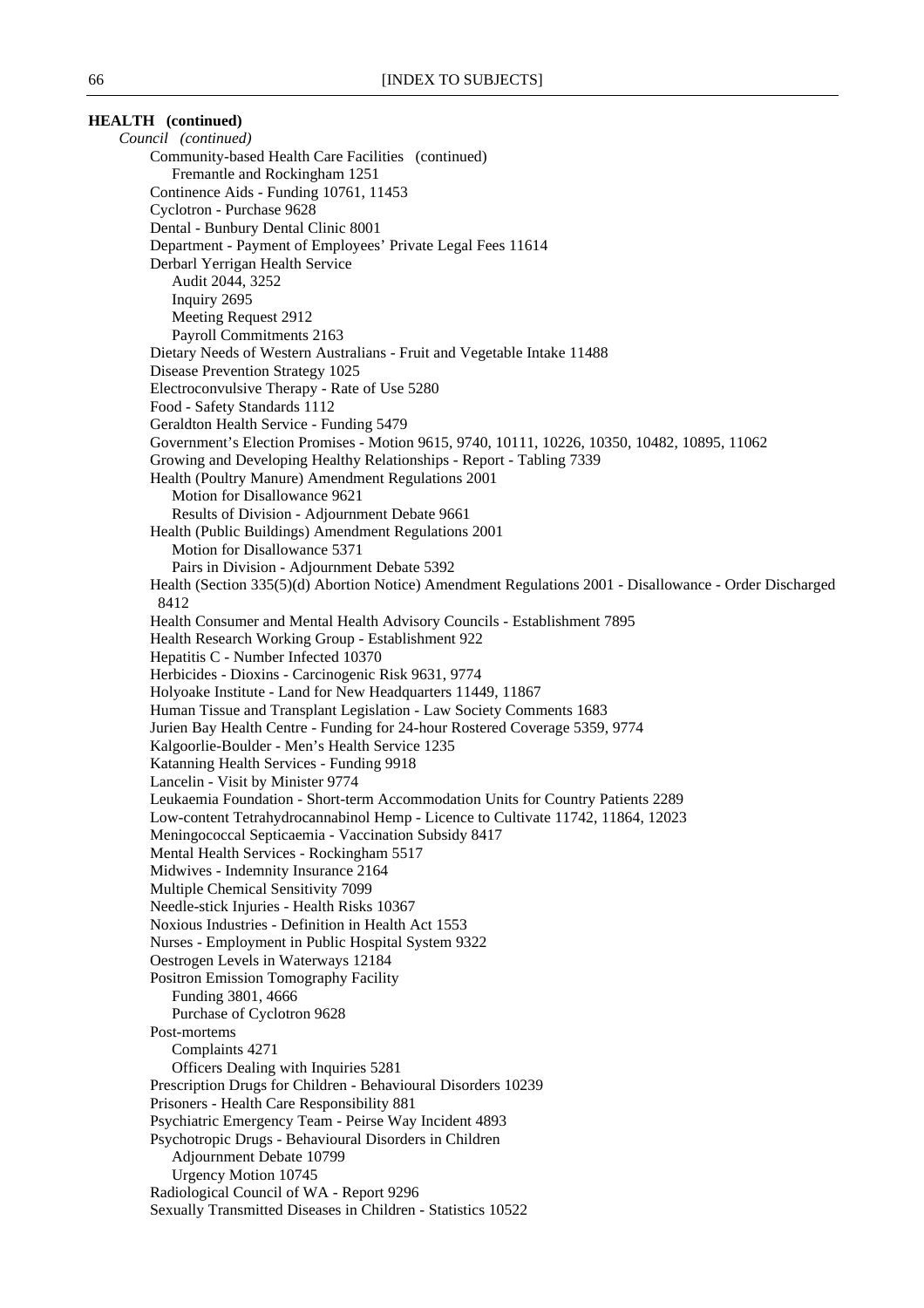*Council (continued)*

Smoking - "Eye Twister" Comic Section of Newspaper 6007 South West Health Region - Management Structure 5821 Spinal Fusion Surgery - Domino Degeneration 1234 Uranium Mining - Petition 1238 Vasse Leeuwin Health Service - Adjournment Debate 5160, 5162

#### **HEALTH AND FITNESS CLUB INDUSTRY** *See "Health"*

#### **HEALTHCARE VILLAGE**

#### *Assembly*

Pedestrian Crossing - Petition 8079

#### **HEATHCOTE HOSPITAL SITE (RESERVATION) BILL 2001**

*Assembly*

Introduction and First Reading 4501 Second Reading 4543

### **HEATHCOTE SITE** *See "Planning"*

**HEMP** *See "Agriculture"*

### **HER MAJESTY QUEEN ELIZABETH THE QUEEN MOTHER**

*Assembly*

Condolence Motion 9214

*Council*

Adjournment Debate 9201 Statement 9161

#### **HERBICIDES** *See "Agriculture"*

### **HERITAGE**

*Assembly*

Bristile Ltd Kilns 1166 Curtin, Mr John - Heritage Property - Statement by Minister for Planning and Infrastructure 12075 Duncraig House Future 7161 Sale - Petitions 1371, 1456, 1565, 1695, 1849, 1956, 2078, 2305, 2416, 2729, 2920, 3287, 3441, 3525, 3717, 3848, 3962, 4093, 4336, 4492, 4554, 4677, 4778, 4905, 5036, 5165, 5283, 5402, 5519, 5635, 5870, 6008, 6293, 6625, 6797, 6978, 7502, 7704, 7811, 8079, 8330, 8466, 8752, 8900, 9223, 9563, 9795, 9929, 10160, 10416, 10957, 11311, 11788 Southern Public Health Unit 6289, 7161 East Perth Power Station - Ministerial Council 12363 Edward Millen Home 4859; Motion 7015 Ellensbrook Homestead - Management 5115 Government's Interpretation - Grievance 11791 Heritage Council 4466, 5453 Heritage Lists within Town Planning Schemes - Funding 5576 Heritage Precincts - Establishment 5454 Immigration Centre Precinct - Fremantle Port 4617 National Trust 7056-7059, 7553-7555 Northbridge Buildings - Restoration and Demolition 1793, 1794 Old Railway Hotel - Demolition 10738 Regional Heritage Advisers - Funding 5576 Residential Properties - Municipal Heritage Listings 1789 *Council* Cape Range-Ningaloo Region - World Heritage Listing 1941 Cossack - Development and Maintenance 6005 Curtin, Mr John - Heritage Property - Statement by Parliamentary Secretary to the Minister for Planning and Infrastructure 12144 East Perth Power Station - Redevelopment 5394 Edward Millen Home - Funding 447 Hampton Road-Ord Street - Heritage Precinct 7939 Heathcote Site - Heritage Value 12055 Heritage-listed Properties - Insurance Cover 9295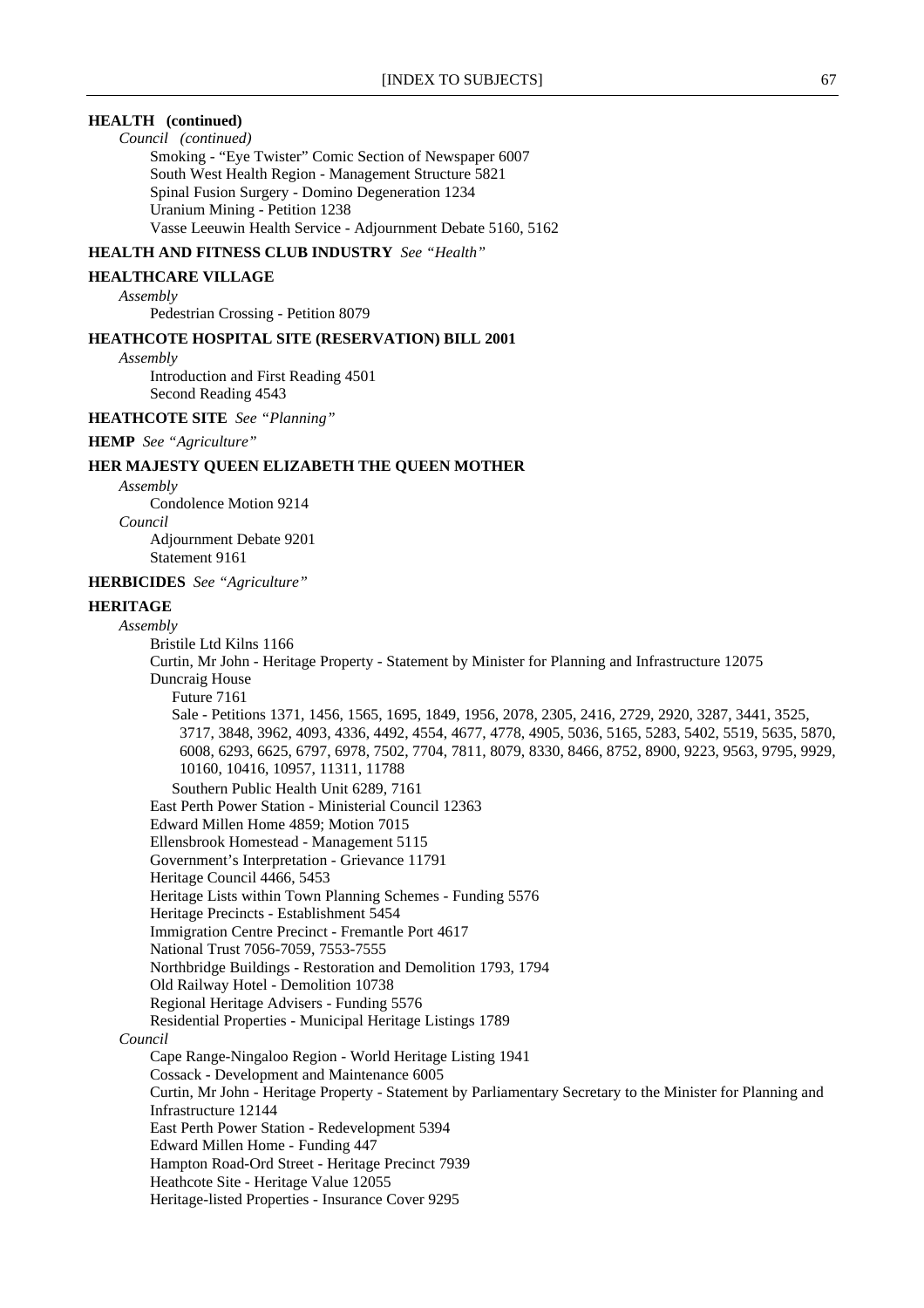# **HERITAGE (continued)**

*Council (continued)* National Trust - Covenanting Programs 7998 World Heritage Interpretative Centre, Denham 2163; Adjournment Debate 2193

#### **HERITAGE BILL 2000**

*Assembly*

Delay 8373

**HICKS, MR STUART** *See "Government Departments and Agencies - Public Sector Review Taskforce"*

**HIGH GLEE, DUNSBOROUGH** *See "Consumer and Employment Protection"*

# **HIH INSURANCE** *See "Insurance"*

**HILLARYS BOAT HARBOUR** *See "Ports and Harbours"*

**HILLARYS YOUTH PROJECT ENQUIRIES PROGRAM** *See "Youth"*

**HILLVIEW HOSPITAL SITE** *See "Hospitals"*

**HISMELT CORPORATION PTY LTD** *See "Industrial Development"*

### **HMAS** *ORION*

*Council*

Dive Site 10146, 10235, 11786

# **HMAS** *PERTH*

*Assembly*

Statement by Member for Albany 5668

### **HMAS** *SYDNEY*

*Assembly*

Motion 5549

# *Council*

Adjournment Debates 8013, 8181, 12358

Memorial - Funding 2288

**HOAD, MR MICHAEL** *See "Real Estate and Business Agents Supervisory Board"*

#### **HOGAN, MR KEVIN**

### *Council*

Wesfarmers Ltd - Adjournment Debate 5278

### **HOLLYWOOD SENIOR CITIZENS VILLAGE**

#### *Assembly*

Power Cut - Statement by Member for Nedlands 6655

#### **HOLOHAN, BISHOP JOSEPH**

*Assembly*

Episcopal Ordination - Statement by Member for Warren-Blackwood 3744

#### **HOLYOAKE INSTITUTE** *See "Land"*

# **HOME BUILDING CONTRACTS AMENDMENT BILL 2002**

*Assembly*

Introduction and First Reading 12076 Second Reading 12076, 12398, 12399 Appropriations 12365 Declaration as Urgent 12398 Consideration in Detail 12400-12404 Third Reading 12404

#### **HOME BUILDING CONTRACTS (INDEMNITY INSURANCE) BILL 2002**

*Assembly*

Introduction and First Reading 10049 Declaration as Urgent - Motion 10080, 10081 Second Reading 10077, 10453, 10469

# **HOMELESSNESS** *See "Housing"*

### **HOMESWEST**

*See also "Housing"*

*Assembly*

Cost of Damage by Tenants 11963 Evictions 9281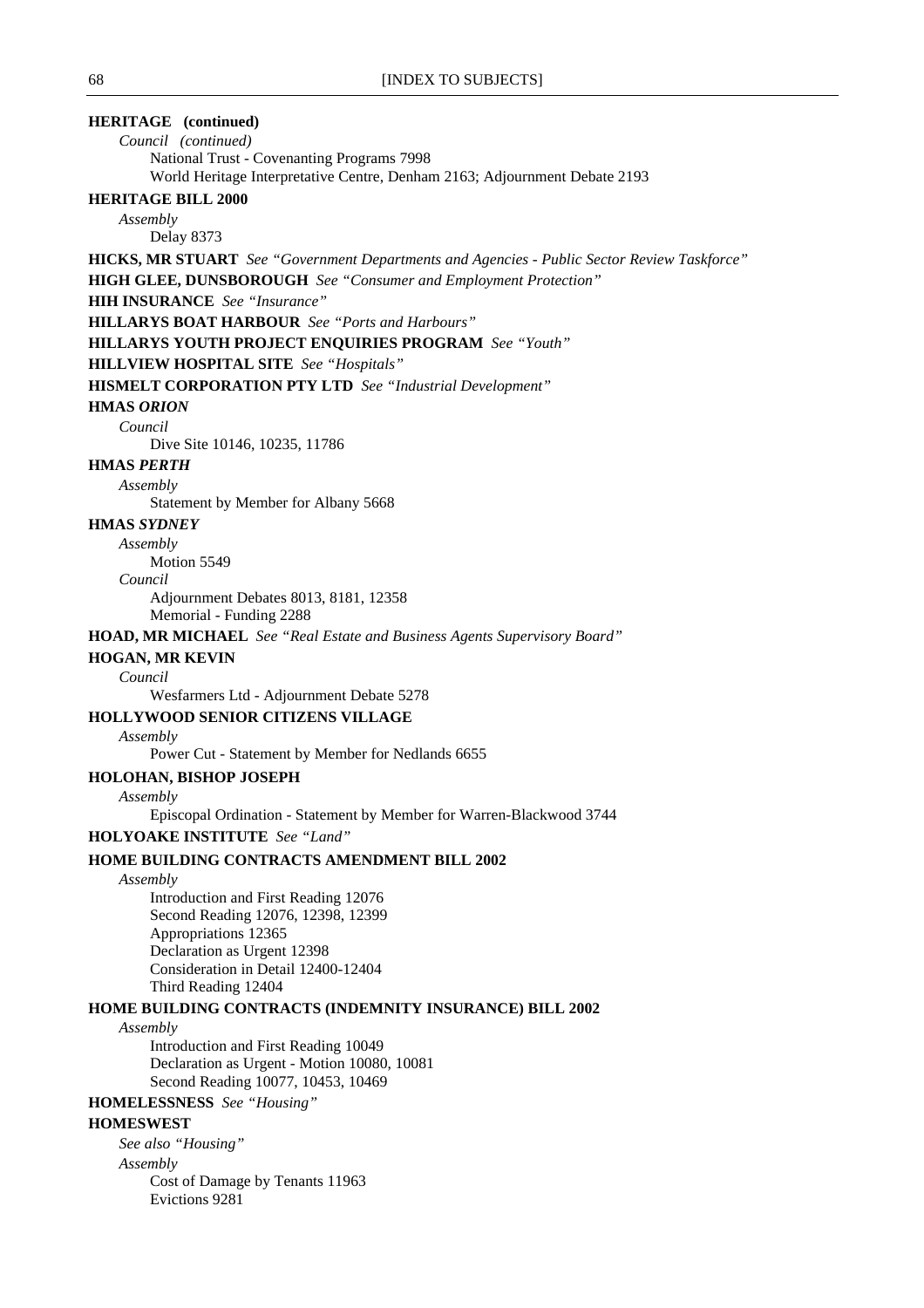### **HOMESWEST (continued)**

*Assembly (continued)* Lighthouse Project 6656 Northam, Toodyay and York 4469 Occupant Numbers 638 Property Numbers 638 Units Strata Titled - Number 9280 Waiting List 636

#### *Council*

6 Farr Avenue, North Perth - Maintenance 4987 Aboriginal Police Liaison Officers - Relationship 10760 Aborigines in Rental Homes - Number 653 Authorisation of Minor Repairs 5965 Borrell Report 8421, 8990, 9178 Bunbury - Social Housing Survey 1819 Dysfunctional Families - Allocation of Houses in Country Towns 2907 Eviction/Purchase Policy and Waiting Period 3252 Labour Relations Reform Bill - Impact on Housing Construction Costs 8318, 8421 Mia Mia Apartments, Balga - Demolition 3045 Native Timber - Use in Construction of New Dwellings 3249 New Living Projects - Cost 9325 Rental Homes - Number 653 Tenant Income Review 6932, 7397, 7897 Waiting List 9210, 9439 Willagee Development 3253

# **HOMOSEXUALITY**

#### *Assembly*

Access by Same-sex Couples to In-vitro Fertilisation 2071 Age of Consent Legislation Comparison with Other States 4184 Consultation 5315 Petitions 263, 3101, 3526, 3848, 4133, 4336, 4337, 4492, 4778, 5036, 5402, 5635, 6294, 6795, 6797, 7123, 7811, 8080, 9441 Premier's Support 5315 Consensual Acts - Prosecution 3601, 4184 Lesbian and Gay Law Reform Adoption Rights 6657, 6658, 6663 Consultation on Legislation 5671 Impact on Health Education Curriculum in Schools 6289 Impact on Youth Suicide 6468 Report Petitions 4133, 4555, 4678, 5036, 5283, 6449, 6626 Statement by Attorney General 1982, 1985 Lesbian and Gay People - Discrimination - Petitions 3962, 4337, 4555, 5284, 5519, 6449 Police Resources used to Investigate Consensual Acts 5800 *Council* Age of Consent Legislation - Male Prostitutes - Petition 1625 Gay and Lesbian Community Services of WA - Funding 5964 Homosexual Foster Parents 7399 Lesbian and Gay Law Reform ALP Policy 6400, 6572 National Party Policy - Adjournment Debate 7119 Legislation - Petitions 7061, 7425, 7655, 7767, 8019, 8543 Report 3415; Adjournment Debate 1953 Offences - Prosecution Numbers 3715 Prostitution of Teenage Males - Petition 10106

### **HONEY PRODUCTION** *See "Agriculture"*

### **HOPE VALLEY-WATTLEUP REDEVELOPMENT BILL 2000**

*Assembly*

Assent 16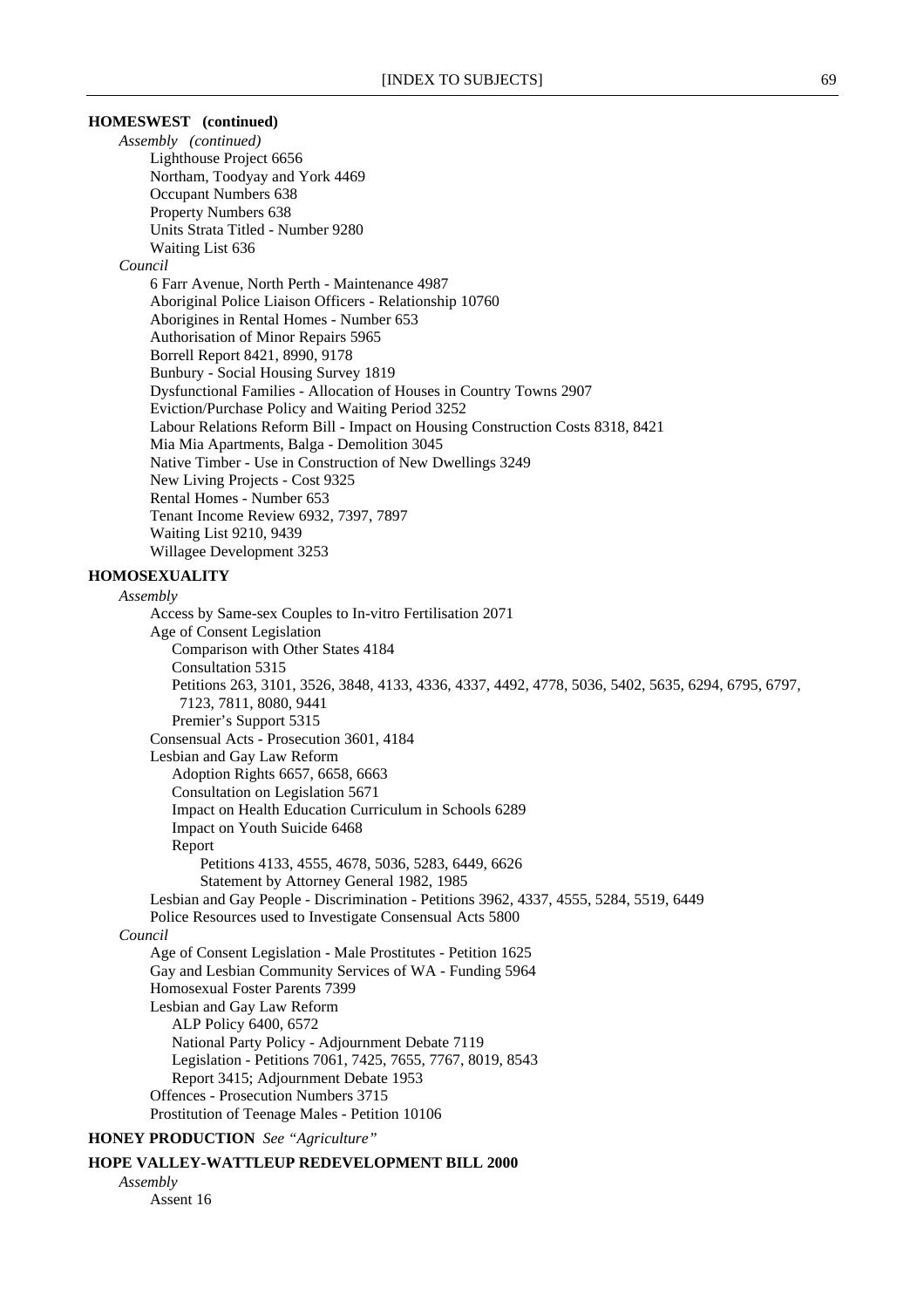**HOPMAN CUP** *See "Sport and Recreation"* **HORST, MR JAN TER** *See "Planning"* **HOSPITALS** *See also "Health" Assembly* Accident and Emergency Services - Report 8462 Albany Hospice - Funding 1047 Ambulance Bypasses 2962, 4591, 4592, 8460 Bed Closures 5942, 12323 Bed Shortages - Motion - Amendment to Motion - Motion as Amended 712 Bunbury Health Campus - Oncology Services 2681 Bunbury Regional 8203, 8204, 9223 Busselton District 3097, 8699 Central Wait List Bureau - Funding 6790, 6994 Child Abuse Complaints - Number 9612 **Country** Agency Nurses 5319 Budgets - Matter of Public Interest 5322 Downsizing or Closure 3310 Hospital Boards 4673, 4674, 11216; Matter of Public Interest 11408 Denmark - Upgrading 1420, 9046 Doctors Confidence in Minister for Health 4334 Salary Increase 11820 Wages and Conditions 4589 Elective Surgery, Non-urgent - Backlog 3310 Emergency Departments - Closure 1605, 3097 Esperance District - Grievance 2309 Expenditure - Instructions to Suspend 841 Extra 65 Beds 10064 Fremantle Airconditioning 6924 Funding 4943 Magnetic Resonance Imaging Unit 573, 8367, 10979 Funding - Federal Labor Commitment 4672 Geraldton Regional - Funding 2214 Harvey 3607, 5673 Hillview Hospital Site - Motion 7015 Hollywood Private - Statement by Member for Nedlands 9140 Joondalup 7853; Statement by Minister for Health 7479 Kalamunda District Community Hospital ALP Election Promise 698 Closure 5538, 5539 Obstetric Services 2749; Petitions 4337, 4678, 6294 Personal Explanation by Minister for Health 711 Petitions 6796, 7503, 8466 Redevelopment 698-701, 2749 Kalgoorlie Regional 3309 King Edward Memorial - Inquiry Implementation Group - Statements by Minister for Health 8071, 12074 Laverton District - Petitions 8466, 8605, 9328, 9563 Magnetic Resonance Imaging Machines 573, 839 Mandurah Health Campus - Bed Occupancy 4490 Metropolitan - Budget Allocation and Expenditure 4942 Moora - Funding 260 Morawa - Upgrading 12353 Murray District - Funding 1797, 3607 Needle Availability Program 8701, 9391 Ningaloo - Petition 9024 Nursing Home Beds 634 Osborne Park - Maternity Ward 7485, 7486; Grievance 9804 Over Budget 1601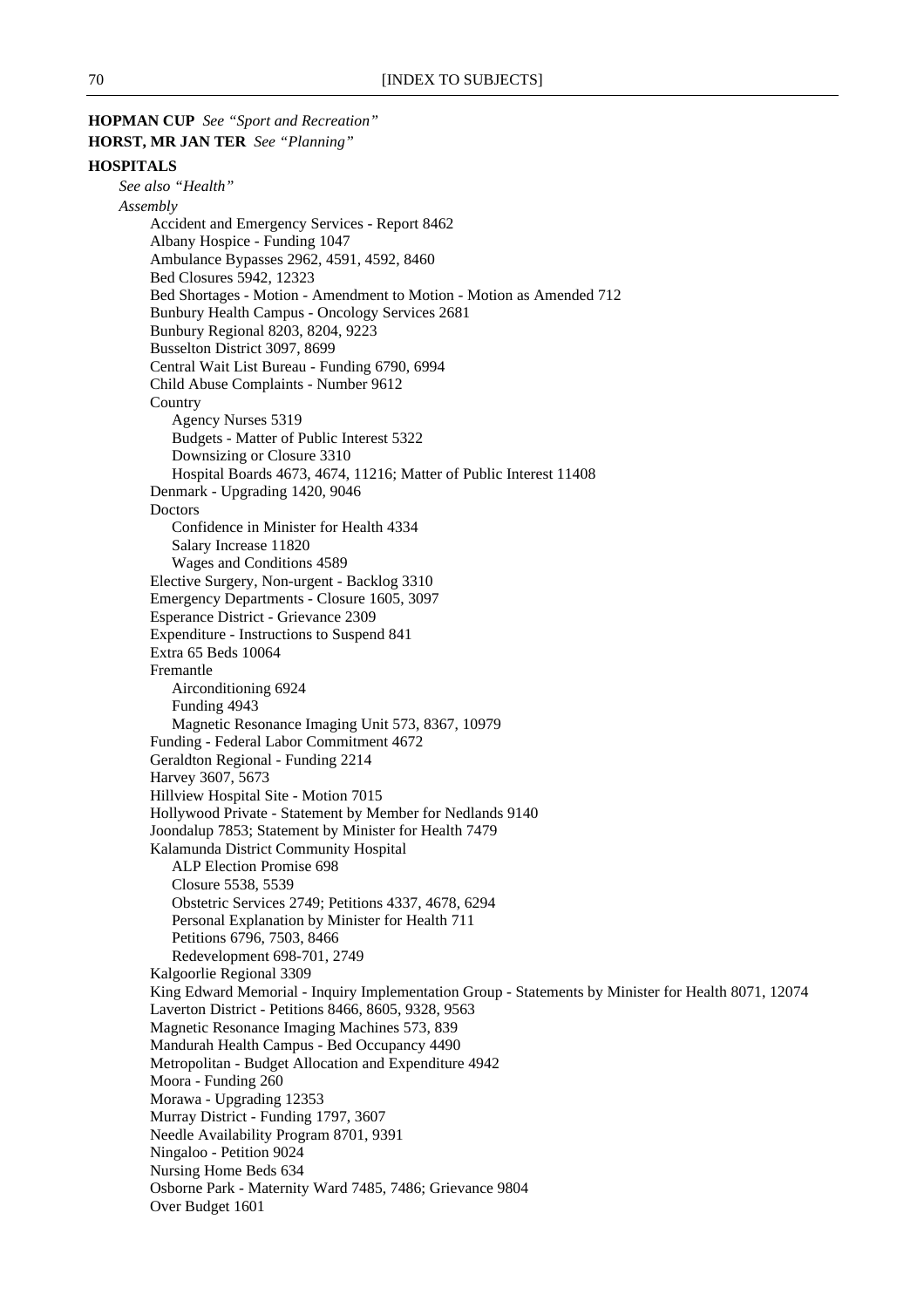# **HOSPITALS (continued)**

*Assembly (continued)* Peel Health Campus Access to Central Waiting List 11987 Day Care Extensions and Dialysis Machines 6923 Funding 12323 Funding of Day Surgery Centre 4595, 4596, 7161, 7162; Statement by Member for Dawesville 4936 Maternity Service 11667 Medical Indemnity Subsidy Scheme 11666 Mental Health Services 12323 Review of Contract 7853, 7854, 11987 Statement by Minister for Health 7479 Pinjarra 3607, 8703 Police Clearances for Employees who come in Contact with Children 9394 Port Hedland Regional - Redevelopment 1807, 1808, 10195 Princess Margaret Hospital for Children Magnetic Resonance Imaging Machine 573, 8074, 8204, 8366, 8785-8787, 9477, 10572, 10979 Statements by Minister for Health 8456, 10545 Trust Funds 5399 Ravensthorpe - Tenders 1477 Redundancies - Voluntary - Financial Support 2211 Regional 3232, 9924, 9925, 9993 Research - Expenditure 7873 Rockingham-Kwinana District - Renal Dialysis Unit - Petition 4492, 7502, 11503 Royal Perth 4131, 5456 Sir Charles Gairdner - Operating Theatre Closure 4131 Swan District Staff Problems 2413, 2956 Statement by Minister for Health 2409 Temporary Closure of Emergency Department 2411; Petitions 3614, 3717, 6978 Teaching 4943, 7873 Trust Accounts Auditing 4333; Motion 4944 Terms of Reference of Inquiry 5035 Waiting Lists 640, 2680, 3846, 8461, 9989 Motion 12109 Amendment to Motion 12124; As to Adjournment of Debate 12127 Motion, as Amended 12132 Yarloop 974, 1797, 3607, 5673 *Council* Albany Hospice - Funding 139 Albany Regional - Bed Closures 6403 Armadale-Kelmscott Memorial 1435, 4307 Carnarvon Regional - Financial Restraints 7664 Denmark \$500 000 Funding Allocation 9176, 9916 New Hospital 7668, 9177 Upgrading 1679, 7441 Exmouth District - Downgrading 5264 Fremantle - Magnetic Resonance Imaging Unit 5138, 8420, 8852; Petitions 10350, 11584 Geraldton Regional - Redevelopment 5479 Hillview Hospital Site 535, 2912 Joondalup 4893, 9321 Kalamunda District Community - Redevelopment 649 Kalgoorlie Regional - Obstetrician 4203 King Edward Memorial 7376, 12185 Laverton District - Reduction in Service 7668 Magnetic Resonance Imaging Machines - Urgency Motion 8019 Mark Report - Emergency Services in Metropolitan Hospitals 3698 Narrogin Regional - Redevelopment Funding 2289 Peel Health Campus 9321, 9425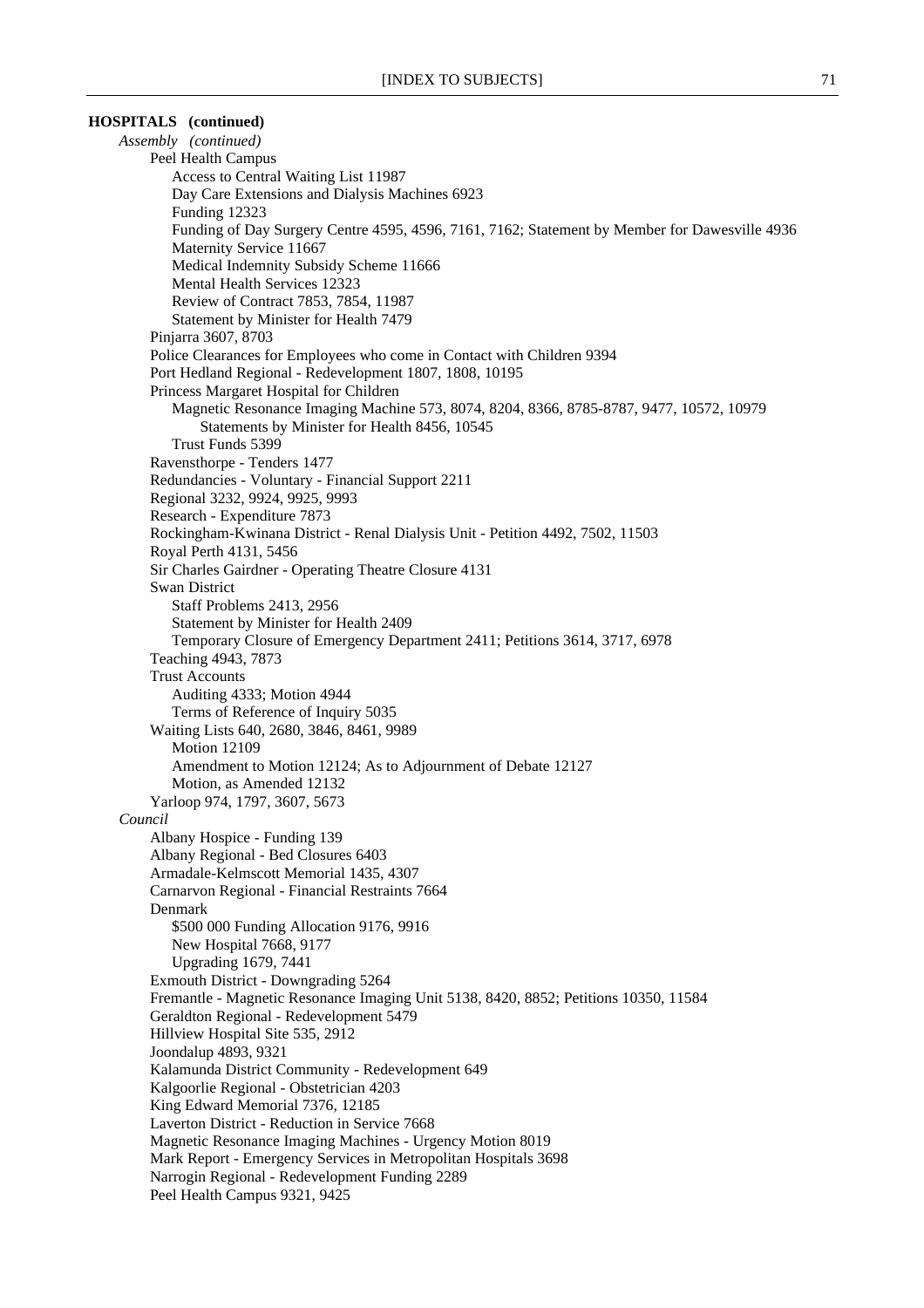# **HOSPITALS (continued)**

*Council (continued)* Pingelly District - Future Plans 5817 Princess Margaret Hospital for Children - Magnetic Resonance Imaging Machines 8312; Petitions 10350, 11584 Private Hospital Expenses - Reimbursement by Government 3698 Rockingham - Renal Dialysis Unit 3713, 9425 Rockingham-Kwinana District 4307, 5356 Sir Charles Gairdner - Emergency Department 9521, 9554 Swan District Emergency Medicine Consultants 4307 Temporary Closure of Emergency Department - Petition 3660 Urgency Motion 2366 Vivian, Dr Justin - Access to Operating Theatres at Margaret River and Busselton Hospitals 4986 Waiting Lists - Funding 12072 Waste Control Pty Ltd - Medical Wastes 11901 Wyndham District - Doctors 2693

### **HOSPITALS AND HEALTH SERVICES AMENDMENT BILL 2002**

#### *Assembly*

Introduction and First Reading 11649 Second Reading 11649, 11951 Declaration as Urgent 11950 Consideration in Detail 11952, 11953-11960 Third Reading 11960 Returned 12280 *Council*

Receipt and First Reading 12052 Second Reading 12052, 12159 Remaining Stages 12161

### **HOUSE MANAGEMENT COMMITTEE**

### *Council*

Meeting 254, 1092; Adjournment Debate 4087 Statement by Leader of the House 10482

#### **HOUSING**

*See also "Government Employees Housing Authority" and "Homeswest" Assembly* Affordable Housing Definition 10345 Subiaco Centro and East Perth - Statement by Minister for Planning and Infrastructure 7124 Airconditioning Ducting - Compliance with Specifications 7634 Homelessness Electorate of Perth - Grievance 1136 Establishment of Task Force 3514 Government Initiatives 12095 Lighthouse Project - Statement by Member for Murdoch 6656 Social Definition 10345 Western Suburbs 5869 *Council* Aboriginal Families - Midland 232; Statement by Minister for Housing 337 Act - Repeal 1435 Anglicare Housing Support Service - Accommodation for Men over 50 5858 Bentley, Kununurra, Osborne Park and St James Town House Construction - Tenders 8600, 8601, 9208, 9209 Bond Assistance to Refugees 5354 Budget Cuts 651 Commonwealth-State Housing Agreement 37, 782, 5133, 9324 Forrestfield - Ratio of Public to Private Housing 9209 Funding Shortfall 5140 Goods and Services Tax - Effect 4633 Government Housing Construction - Regional Areas 7893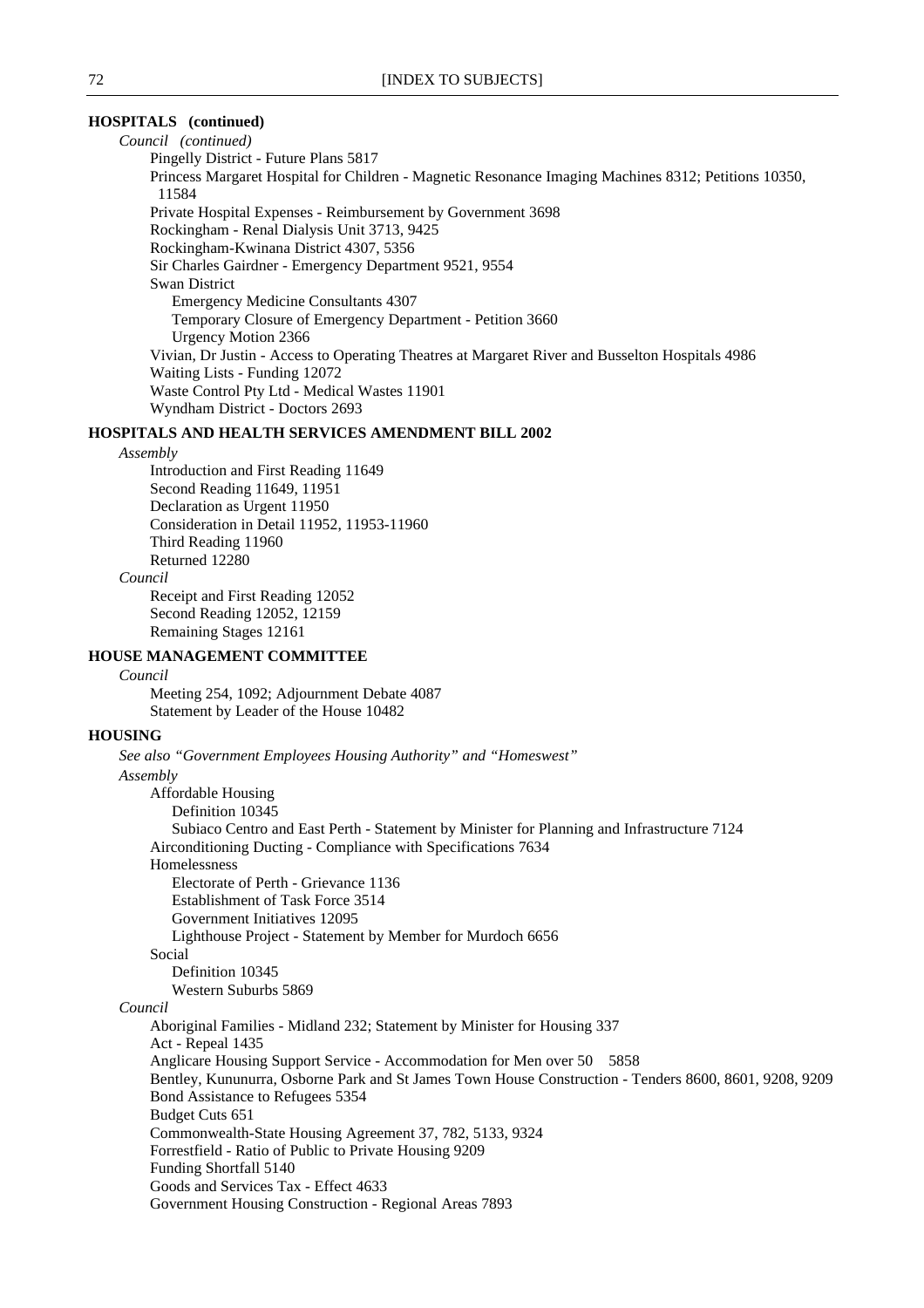### **HOUSING (continued)**

*Council (continued)* Hillview Estate - Petition 5236 Home Buyers Assistance Fund 1117, 1209, 1309; Statement by Minister for Housing 1555 Homelessness Funding of Strategy and Task Force 2696, 10237, 10518, 10908 Government Initiatives 10148 Homeless Telephone Helpline 5961, 6132, 6400 Ministerial Task Force - Membership 2378 State Homelessness Report - Implementation of Recommendations 10544 Joint Venture Housing Projects - Funding Cut 1306 Karratha 1305, 2041 Leukaemia Foundation - Short-term Accommodation Units for Country Patients 2289 Low-income Earners - Government Initiatives 9212 Manjimup - Dysfunctional Families 7396, 7402 Mia Mia Apartments, Balga - Demolition 1327, 4749 New Living Strategy Redevelopment - Southwell Area 884 Newman - Visit by Member for Riverton 35 Newman, Professor Peter - Ministry of Housing 786, 1552 Parnpajinya Community - Commencement of Construction 2378 Payroll Tax - Extension to Subcontractors 4302 Rental Housing Policy - Bankrupts and Refugees 5265 Right to Buy Scheme - Abolition 5475 Social - Western Suburbs 5821, 5822 State Housing Commission - Disbanding 1435 Subiaco Redevelopment Authority - Community Housing for People with Disabilities 9212 Tenants Advice Service - Statement by Minister for Housing 337 Western Property Consultants Pty Ltd 4206, 4636

### **HOUSING AND WORKS, DEPARTMENT OF**

*Council*

Authorisation of Minor Repairs 5965 Confidentiality Deeds in Contracts 6402 Intellectual Property 10004

**HOUSTON, MR SHANE** *See "Aboriginal Health, Office of - General Manager"*

**HUMAN TISSUE AND TRANSPLANT LEGISLATION** *See "Health"*

#### **I**

**IBM AUSTRALIA LTD** *See "Government Departments and Agencies"*

#### **IMMIGRATION**

*See also "Detention Centres"*

#### *Assembly*

Business Migrants 5534 Child Migrants Trust - Statement by Minister for Community Development, Women's Interests, Seniors and Youth 9557 Coastguard Proposal 4332, 4512, 4513

### *Council*

Amendments to Federal Legislation Adjournment Debate 3432 State Government's Support 3415 Urgency Motion 4190 Asylum Seekers - Federal Government's Transfer to Tuvalua - Adjournment Debate 5514 Condemnation of Indonesian Authorities - Adjournment Debate 4902 Federal Government's Policy - Adjournment Debate 8589 Housing Bond Assistance to Refugees 5354

**IMMOBILISER SUBSIDY SCHEME** *See "Motor Vehicles"*

**IMPORTS** *See "Commerce and Trade"*

**INDIAN OCEAN CLIMATE INITIATIVE** *See "Environment"*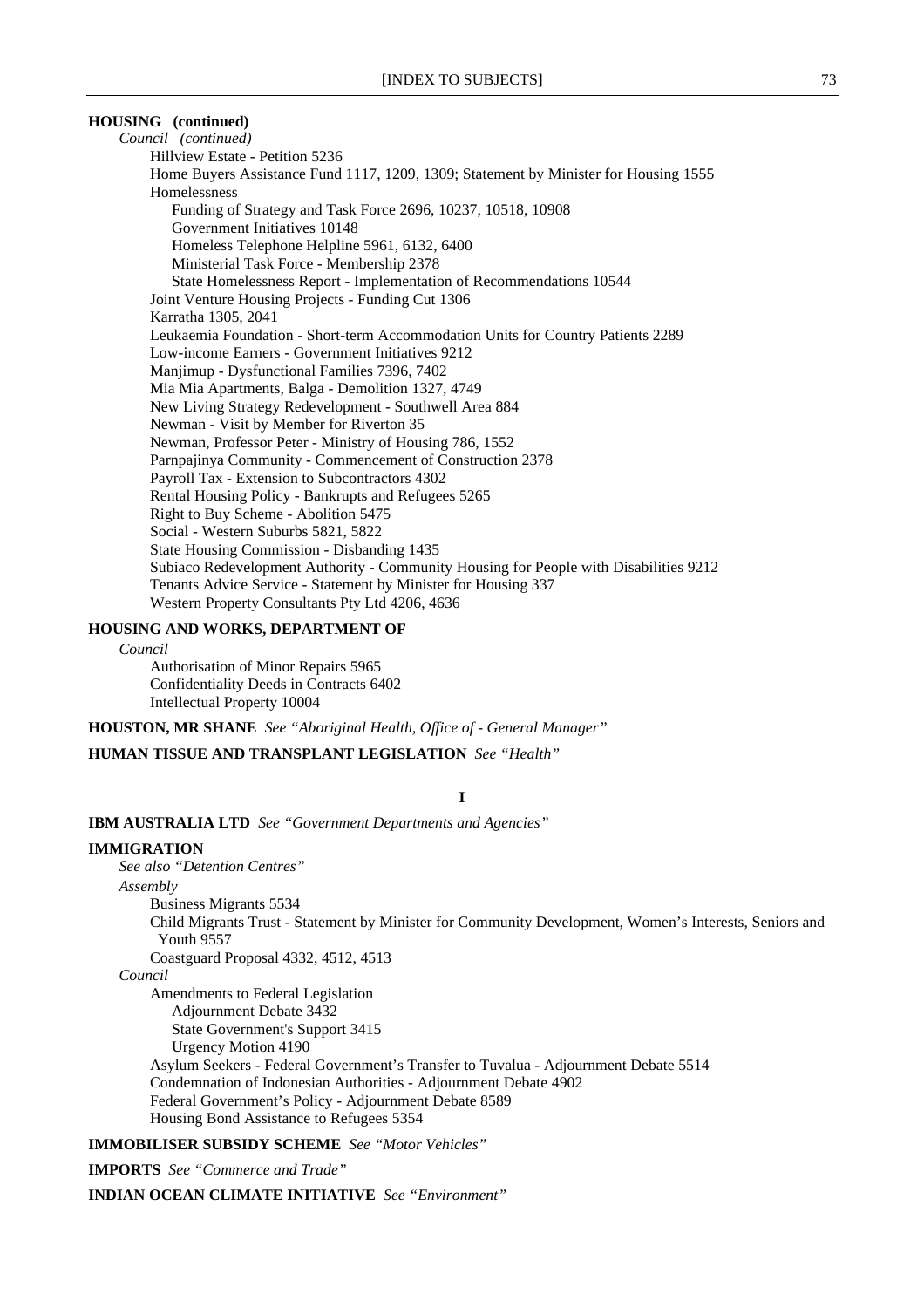### **INDIAN PALM SQUIRREL**

*Assembly*

Impact on Environment 2658

#### **INDIGENOUS AFFAIRS, DEPARTMENT OF**

*See also "Aborigines"*

#### *Assembly*

Aboriginal Sites Database - Backlog of Survey Reports 8281 Budget 11580 Curry, Mr Richard 417 Kalgoorlie Office 11582 Laverton Branch 11581 Office Closures 5234, 11580 Porongurup and Stirling Ranges - Registration on Aboriginal Sites Database 8282 Port Hedland 1520 Regional Manager, Port Hedland - Concerns 7637 Sites Department - Resources 11581 Staff Numbers 11581 Thorley, Ms Pam 7648 Woods, Ms 2879, 3611, 7637, 7638

### *Council*

Budget Surplus 784 Chief Executive Officer 882 Gooda, Mr Mick - Redundancy Package 7262 Kalgoorlie Office - Closure 9520 Mandurah Office - Closure 5355, 5477 Staff Selection Process 2304, 3713

#### **INDIGENOUS LAND CORPORATION** *See "Pastoral Leases"*

**INDIGENOUS PEOPLE** *See "Aborigines"*

#### **INDONESIAN FORESTRY LAW**

*Council*

Operations of Western Australian Mining Companies 11480

#### **INDUSTRIAL DEVELOPMENT**

*Assembly* Boral Ltd - Quarry Site and Crushing Plant, Torbay - Petition 8331 Burrup Peninsula Environmental Protection Authority Advice 11402 Jobs and Investment 7482 Land Allocation 11170 Location of Development 11328 Native Title Claims 11169 Public Meeting on Projects 11214 Guangdong Pilot LNG Project 9826 Heavy Industry Site - Location 2876 HIsmelt Corporation Pty Ltd Kwinana 6470, 6471, 9691, 9922 Personal Explanation by Minister for State Development 6625 Statement by Premier 6283 Japan and Korea - Trading Relationships - Statement by Minister for State Development 1361 Jervoise Bay Development - Completion 5937 Kingstream Steel Ltd - Land Acquisition and Development 11988 North West Shelf - LNG Trains 574, 9826 Oakajee Port and Industrial Area - Land Acquisition and Development 11988 Project Development Approvals System - Review - Cost 12347 Projects Using Wood Burning for Energy 4481 Ravensthorpe Nickel Project - Government Assistance 4334 Resource Projects - Access to Competitively Priced Gas 11220 Review of Approvals Process for Major Developments 4487 Rio Tinto Land and Bulk Handling Facilities, Kwinana Personal Explanation by Minister for State Development 6625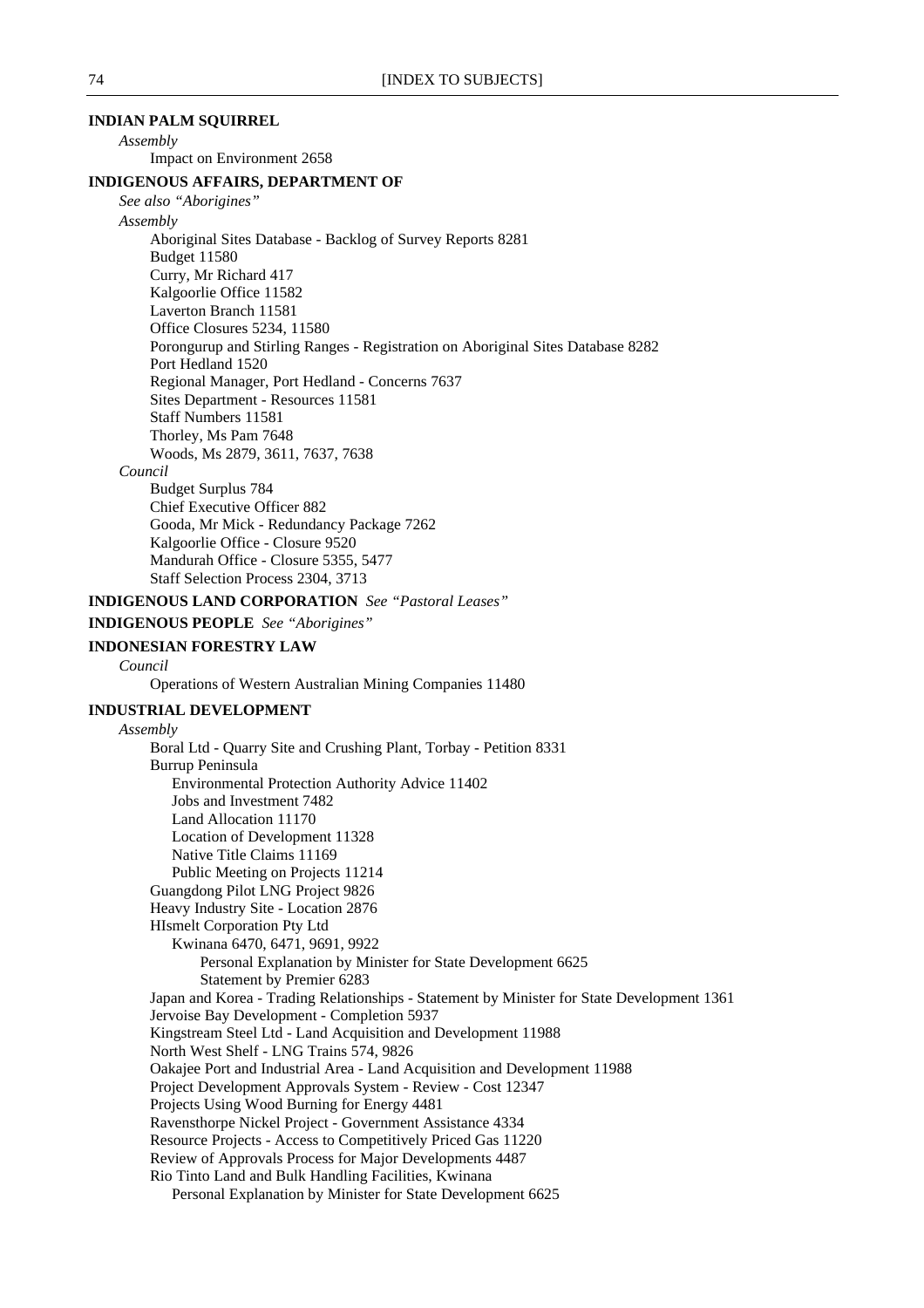#### **INDUSTRIAL DEVELOPMENT (continued)**

*Assembly (continued)* Rio Tinto Land and Bulk Handling Facilities, Kwinana (continued) Statement by Premier 6283 Purchase by Government 6470, 6471 South West Industry Assistance Scheme 5185 State Awards - Government Initiatives 11332 *Council* Austeel Pty Ltd Project, Karratha - Adjournment Debate 8058 BHP Billiton Hot Briquetted Iron Ore Plant - Bird Deaths 7372 Burrup Peninsula Estimated Emissions from Planned Projects 8417 Flora, Vegetation and Floristic Survey 11483 Future Development - Urgency Motion 11426 Greenhouse Gas Emissions 10538, 10539, 11094 GTL Resources PLC Proposal 11786, 12234 Hearson Cove - Temporary Offloading Ramp 10145, 10234, 11487 Methanex Methanol Proposal 11786 Native Title Adjournment Debate 10947 Claims 11090 Negotiations 11446 Petition 11425 Rock Art 8033, 8563, 9426, 12181 Shire of Roebourne's Preference 11093 Dampier Salt Ltd - Lake MacLeod Salt Operation 8033 Finucane Island, Port Hedland - Wet Crusher 3800, 3933, 4632 Heavy Industry - Government Policy 5963 Jervoise Bay Development Commitments and Cost 7796, 8853 Cost-benefit Analysis 4238 Expenditure 9776 Reduced Size and Cost 9918 Tenders 446 Kalgoorlie Nickel Smelter - Reporting of Gassing Accident 11481 Kingstream Steel Ltd Adjournment Debate 5275, 5277 Extension of Agreement 5268, 5356 Oakajee Aluminium Smelter Proposal 2290 Project Development Approvals System - Committee Review 8156, 9437, 9439 Rio Tinto Ltd 9553, 9779 US Enron Corporation - Business Arrangement with GTL Resources PLC 12234 **INDUSTRIAL HEMP** *See "Agriculture - Hemp"*

#### **INDUSTRIAL RELATIONS**

*See also "Labour Relations Reform Bill 2002", "Workers Compensation" and "WorkSafe Western Australia" Assembly* Australian Nursing Federation - Compulsory Unionism Proposal 1048 Building Industry Enterprise Bargaining Agreement 754 No Ticket, No Start Signs 1809 Building Industry and Special Projects Inspectorate - Police Input 629 Building Unions - Allegations of Organised Crime Links 191 Cole Royal Commission into the Building Industry - Credibility 9046 Compliance with State and Federal Laws - Government's Achievements 10572 Construction, Forestry, Mining and Energy Union Compulsory Membership 1369, 1370 Donation to ALP 5867 Hanssen Pty Ltd - Claims of Intimidation 1369, 1370, 6660 McDonald, Mr Joe 8892, 9047 Meetings with Parliamentary Secretary to the Minister for Consumer and Employment Protection 9345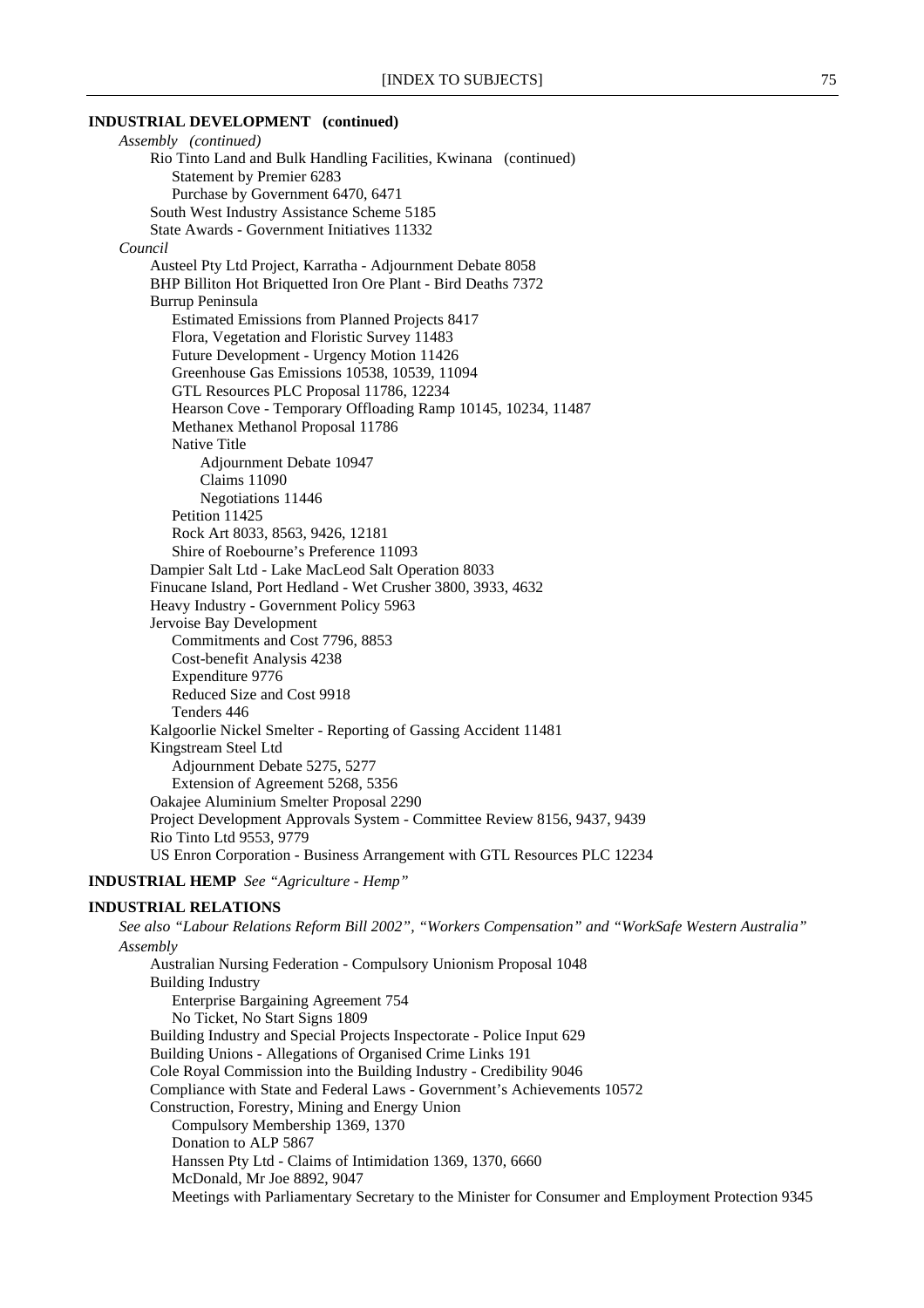### **INDUSTRIAL RELATIONS (continued)**

*Assembly (continued)* Construction, Forestry, Mining and Energy Union (continued) No Ticket, No Start 22, 1809 Standover Tactics 8893 Strike Action 8459 Matter of Public Interest 8467 Amendment to Motion 8474 Motion, as Amended 8477 Driver Fatigue Management Program 631 Eagle Aircraft Pty Ltd - Grievance 7820 Employee Entitlements Support Scheme 630 Government's Policies - Motion 1882 Hanssen Pty Ltd 1369, 1370, 6660 Legislation 984, 1623, 5866, 5868, 9562 Maternity Leave - Paid 11910 Minimum Wage 983; Statement by Minister for Consumer and Employment Protection 9330 No Ticket, No Start Campaign - Legal Advice 632 Office of Employment Advocate - Relationship with Building Industry and Special Projects Inspectorate 982 Parental Leave 629 Passive Smoking in Workplaces Impact of Compensation Award on WA Regulations 1791 Statement by Minister for Labour Relations 1565 Polling Day - Union Activity - Statement by Member for Riverton 1599 Reasonable Hours Wage Claim - Statement by Minister for Consumer and Employment Protection 5284 Reforms Letters to Work Force 8792 Minister for Small Business 7488 Solidarity Park - Creation as a Reserve 11916 State Wage Decision - Statement by Minister for Labour Relations 1132 Unfair Dismissal Laws - Small Business 12327 Union Membership - Compulsory 1773 Unions Australian Liquor, Hospitality and Miscellaneous Workers Union - Staff Seminars 6026, 6027, 7649 Influence in Australian Labor Party 11502 Right of Entry Provisions 7604, 7719 Use of Violence - Government's Stance 9830 WA Industrial Relations Commission - One-hundredth Birthday - Statement by Minister for Consumer and Employment Protection 5166 Work-related Fatalities - Definition 631 Working Hours - Review 632 Workplace Agreements Abolition in Public Sector 1693 Legislation 3629 Repeal of Act 5868 Transition to Collective Bargaining 984 *Council* Borrell Report - Cost of Unionising Building Sites 8421 Cannabis-induced Workplace Accidents 6244 Community and Public Sector Union - Industrial Action - Adjournment Debate 5631 Hospitality Industry - Profitability 12183 M1 Blockade of Perth Stock Exchange - Police Name Badge Removal 1550 Reforms 4306 Shop Distributive and Allied Employees Association of WA - Adjournment Debate 10534 Transport Department - 1995 Enterprise Bargaining Agreement 12024 Unions Complaints by Contractors and their Employees 11617 Pilbara - Adjournment Debate 2723 Unions WA - Assistance from Government 9553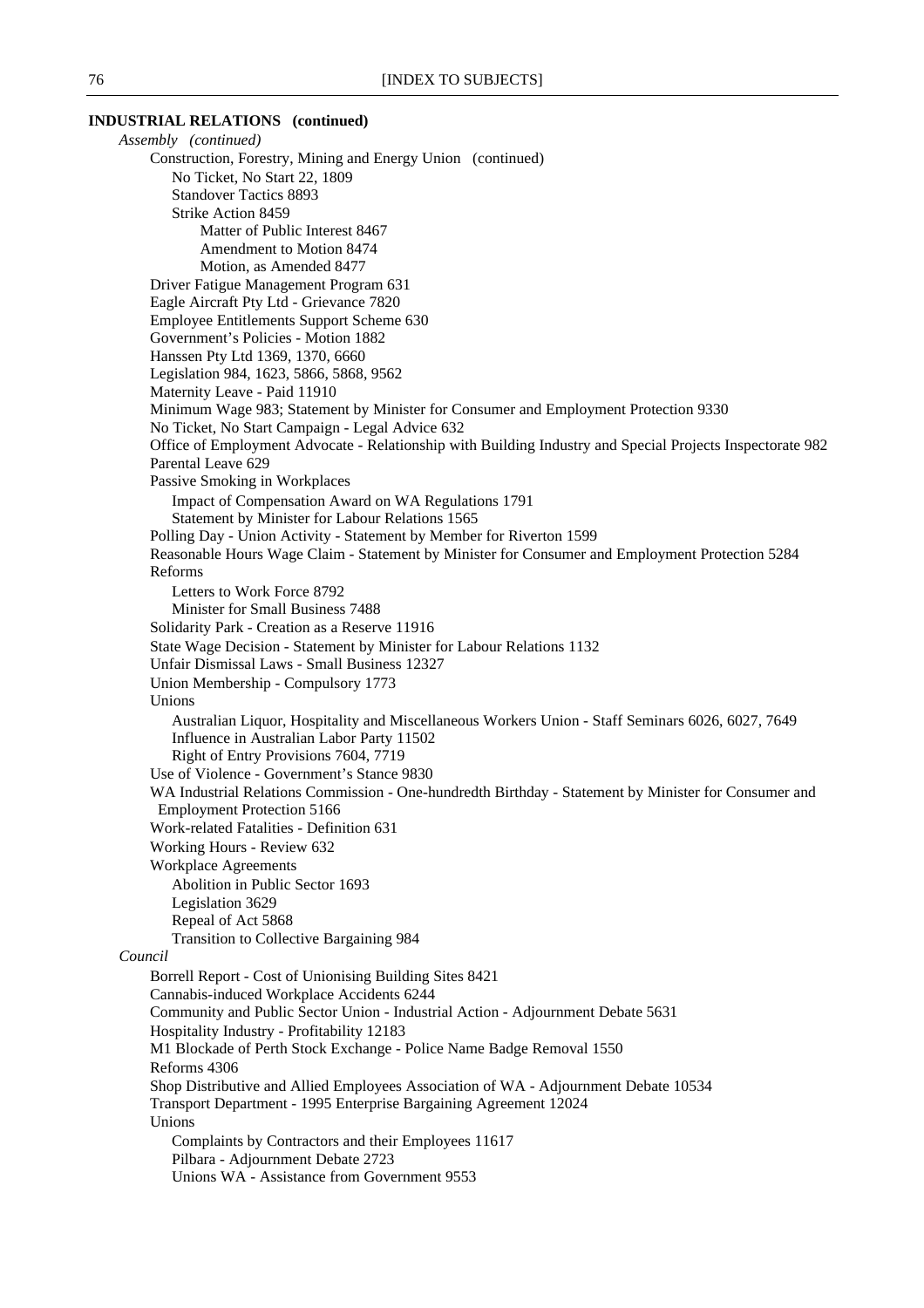### **INDUSTRIAL RELATIONS AMENDMENT BILL 2000**

*Assembly*

# Assent 16

### **INDUSTRY AND TECHNOLOGY, DEPARTMENT OF**

*Assembly*

Bunbury Office - Statement by Minister for State Development 3616 Savings Measures 6028, 6029 Science Council - Meetings 5922 Science Portfolio - Structure and Operation 5922

### **INFORMATION COMMISSIONER**

*Assembly*

Statements by Hon John Fischer - Statement by Speaker 7855

#### **INFORMATION RADIO**

*Assembly*

Statement by Member for Kingsley 2332

### **INFORMATION TECHNOLOGY**

### *Assembly*

Internet and Network Security Risk Management - Statement by Minister for State Development 3964 Outsourcing Contracts - Accountability 6658 Schools - Auditor General's Report 381 Seniors - Mandurah City Senior Citizens Centre - Statement by Member for Mandurah 9823 South West Online Project - Funding, Charges and Access 6924 Super-computing Facility Pinnacle Blue Ltd - Government Loan 7156 Statement by Premier 6979

#### *Council*

Super-computing Facility - Pinnacle Blue Ltd - Financial Support 6399

#### **INJURED PERSONS' ACTION AND SUPPORT ASSOCIATION OF WA**

### *Assembly*

Statement by Member for Riverton 1599

### **INQUIRIES**

*Assembly*

Chaired by Members of Parliament - Terms of Reference, Budgets, Membership and Reports 10700, 10711 Establishment 11577, 11578 Expenditure 12095 Number and Cost 11551 Reports - Tabling 11914, 11915 Terms of Reference, Budgets, Membership and Reports 11058

### **INSURANCE**

*Assembly* Crowd Control Insurance - Grievance 12252 Dexta Corporation 9692, 9345, 9927 HIH Insurance Claims - Statement by Minister for Consumer Affairs 460 Collapse Matter of Public Interest 3482 **Statements** Minister for Consumer Affairs 255 Member for Vasse 5314 Reinsurance Policies - Stamp Duty 380 Royal Commission 258 Statement by Minister for Consumer and Employment Protection 9112 Tax on Small Business 494 Workers Compensation Portfolio - SGIO Contract 1520 Home Indemnity Insurance Grievance 12249 Matter of Public Interest 12291 Amendment to Motion 12296;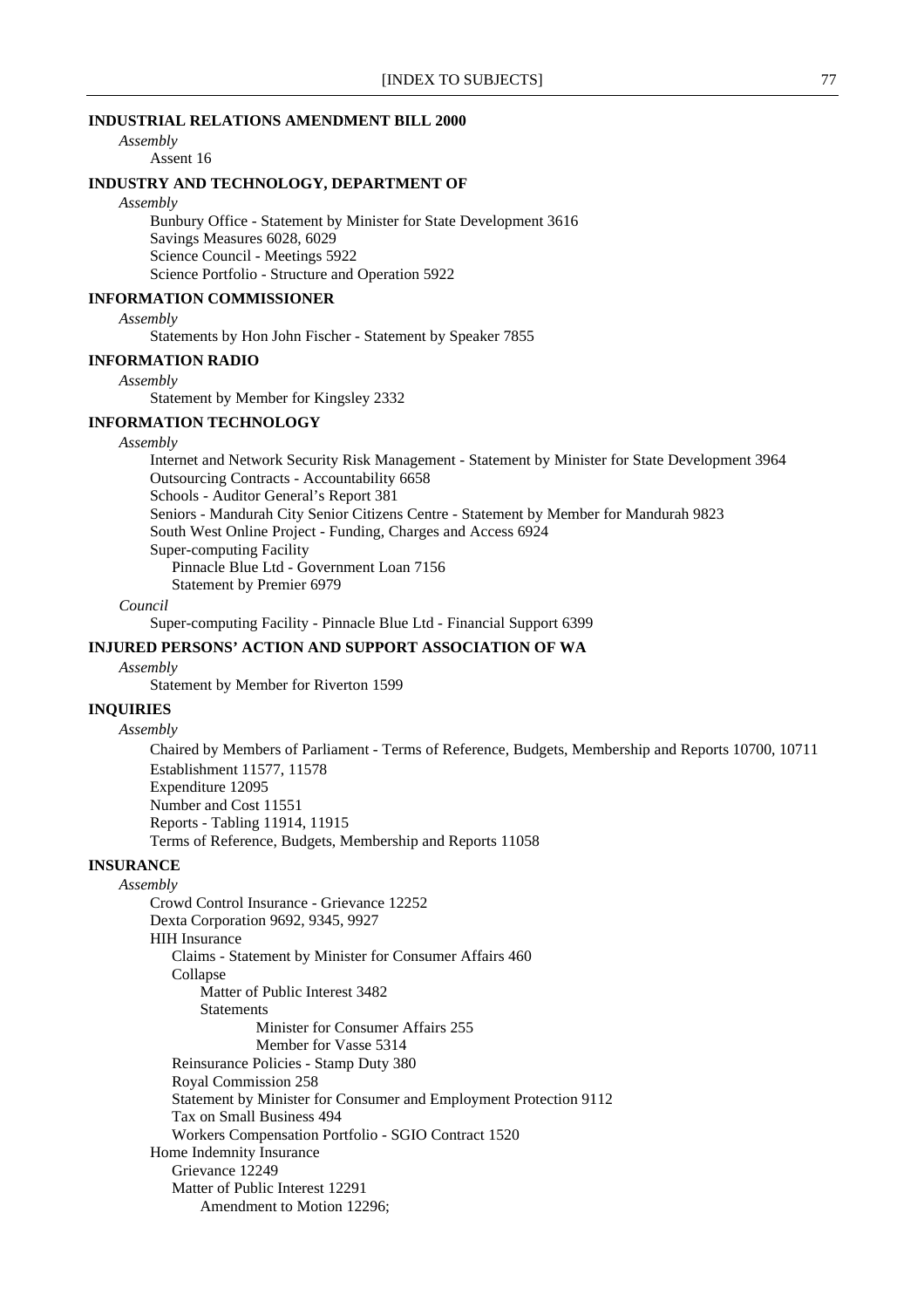| <b>INSURANCE</b> (continued)                                                         |
|--------------------------------------------------------------------------------------|
| Assembly (continued)                                                                 |
| Home Indemnity Insurance (continued)                                                 |
| Amendment on the Amendment 12301                                                     |
| Motion, as Amended 12301                                                             |
| Petition 9930                                                                        |
| Statement by Minister for Consumer and Employment Protection 9113                    |
| Kwinana Home Support Service - Grievance 12252                                       |
| Medical Indemnity Insurance 9694                                                     |
| Premiums - Government Sector 9612                                                    |
| Private Health Insurance - Level 3308                                                |
| Public Liability Insurance                                                           |
| Matter of Public Interest 12291                                                      |
| Amendment to Motion 12296                                                            |
| Amendment on the Amendment 12301                                                     |
| Motion, as Amended 12301                                                             |
| National Forum 9144                                                                  |
| Pony Club Association of Western Australia - Grievance 11371                         |
| Premiums - Increase 7851, 7853                                                       |
| Regional Communities 10575                                                           |
| Volunteer Organisations 11406; Matter of Public Interest 11178                       |
| Reward Insurance Ltd - Statement by Minister for Consumer Affairs 255                |
| Sport and Recreation - Liability Insurance 9982                                      |
| Stamp Duty on Premiums - Increase 9044                                               |
| Council                                                                              |
| Heritage Listed Properties - Cover 9295                                              |
| <b>HIH</b> Insurance                                                                 |
| Collapse - Impact on Building Industry 7, 8, 2043, 3041<br>Government Assistance 997 |
| Statement by Minister for Housing 29                                                 |
| Home Indemnity Insurance                                                             |
| Adjournment Debate 10800                                                             |
| Small Building Operators 11869                                                       |
| Medical Indemnity Insurance - Community-based Midwifery Program 10524                |
| Motor Vehicle Insurance - Seniors' Discount - Adjournment Debate 11637               |
| Multi-peril Crop Insurance - Fund Recipients 3799                                    |
| Public Liability Insurance                                                           |
| Community Groups 9777, 9873                                                          |
| Kindergarten and Preprimary Classes - Volunteer Helpers 9776                         |
| Pony Club Association of Western Australia 10762                                     |
| Premiums - Increase - Statement by Minister for Government Enterprises 8707          |
| Sporting Clubs 10362                                                                 |
| <b>INTERACTIVE GAMBLING BILL</b>                                                     |
| Council                                                                              |
|                                                                                      |

Senate Committee Report 448

**INTERNET** *See "Telecommunications"*

### **IN-VITRO FERTILISATION** *See "Health"*

### **IRAQ**

*Council*

Military Invasion - Adjournment Debate 5855

**IRON AND STEEL (MID WEST) AGREEMENT** *See "Industrial Development - Kingstream Steel Ltd"* **IRON ORE PROCESSING (MINERALOGY PTY LTD.) AGREEMENT BILL 2002**

*Assembly*

Introduction and First Reading 7522 Second Reading 7522, 9838, 10431, 10555 As to Consideration in Detail 10568 Consideration in Detail 10569, 11254-11265, 11333-11337 Ruling by Deputy Speaker 11253 Third Reading 11338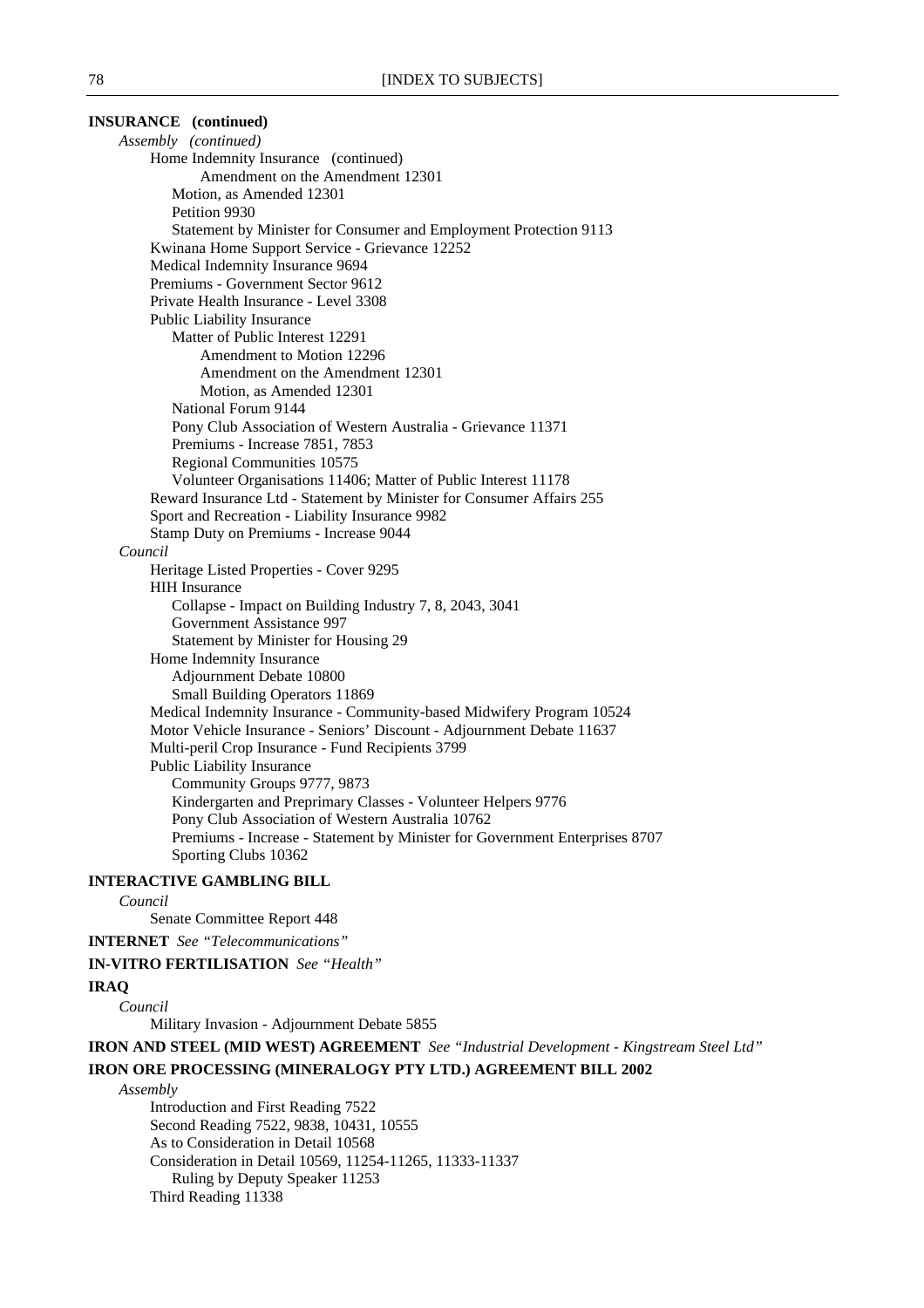### **IRON ORE PROCESSING (MINERALOGY PTY LTD.) AGREEMENT BILL 2002 (continued)**

*Council*

Receipt and First Reading 11775 Second Reading 11775 Land Described as Area A 8984

**J**

## **JACCOLETTI HILL JOINT VENTURE** *See "Mining"* **JAMES POINT PORT** *See "Ports and Harbours"* **JARRAH** *See "Forests and Forestry"* **JAYKAY ENTERPRISES** *See "Aborigines"* **JENSEN, MR CHRISTIAN** *See "Railways - Rail Crossings"* **JERVOISE BAY DEVELOPMENT** *See "Industrial Development"* **JETTIES** *Council* Mends Street, South Perth 10282, 10801 Private, North Fremantle 10801; Urgency Motion 10221 **JOHNE'S DISEASE** *See "Agriculture"*

#### **JOHNSON, MR STEPHEN EDWARD INGRAM**

*Assembly*

Condolence Motion 7476

### **JOINT STANDING COMMITTEE ON DELEGATED LEGISLATION**

#### *Assembly*

Appointment of Members 1615

Business Names Amendment Regulations (No 2) 2001 - Third Report 8760 Council's Message 1578 Model By-laws Series "A" and Health Local Laws Made by Local Governments - Reports 7822 Port Authorities Regulations 2001 - First Report 4564

#### *Council*

Appointment of Members 1539, 9011 Business Names Amendment Regulations (No 2) 2001 - Disallowance - Third Report 8568 Establishment 1442 Formation 1252 Model By-laws Series "A" and Health Local Laws Made by Local Governments - Reports 7377, 7776 O'Brien, Hon Simon - Resignation 8874 Port Authorities Regulations 2001 - First Report 4236, 4871 **JOINT STANDING COMMITTEE ON THE ANTI-CORRUPTION COMMISSION**

#### *Assembly*

Appointment 689, 1615 Assembly's Resolution - Council's Concurrence 1578 Statement by Member for Perth 2350

### *Council*

Appointment of Members 1451 Assembly's Message 900 Assembly's Resolution - Council's Concurrence 1451

#### **JOONDALUP BLUE LIGHT DRAGS**

*Council*

Adjournment Debate 9201

#### **JOONDALUP FAMILY VIOLENCE PROJECT** *See "Domestic Violence"*

#### **JUSTICE, DEPARTMENT OF**

*See also "Prisons" and "Sentencing Legislation"*

*Assembly*

Alternatives to Incarceration 5939 Australian Integration Management Services Corporation Pty Ltd - Statement by Minister for Justice and Legal Affairs 3288 Busselton Justice Centre and Police Station Complex - Locally Purchased Art 3231 Criminal Compensation - Applications and Cost 9736

Director, Operational Services - Acceptance of Late Job Application 1771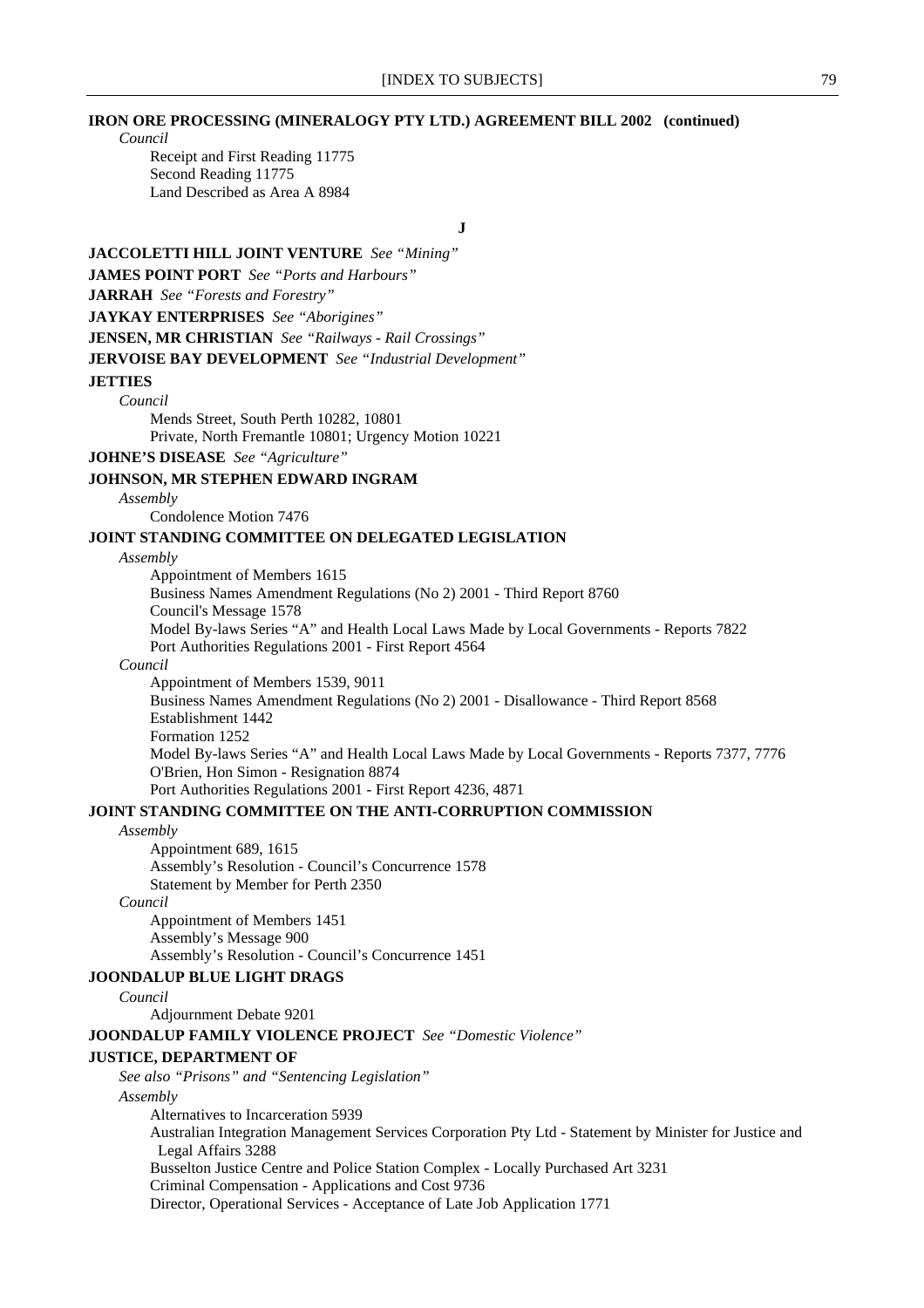### **JUSTICE, DEPARTMENT OF (continued)**

*Assembly (continued)* Emergency 72-hour Violence Restraining Orders - Penalty for Breach 9222 Juvenile Offenders 5937, 8697 Killara Youth Support Service - Costs and Services 8694 Legal Services - Peel Area 9158 Northam - Juvenile Case Officer 1806 Schools Justice Package 7644 Sentencing of Offenders - Grievances 2311, 8334 Victims Notification Register - Cost 5939 *Council* Aboriginal Justice Plan 3415 Australian Integration Management Services Corporation Pty Ltd - Court Security 5614 Bennett-Borlase, Ms Deborah Adjournment Debate 9551 Employment 9293, 9421 Employment by Hon Joe Berinson 9519, 10364 Superannuation Entitlement 9522 Juvenile Offenders - Strategy to Prevent Reoffending 11482 Parole and Prerelease Programs - Changes 4302 Parole Conditions - Young People 10042 Penalties for Crimes against Seniors 1818, 2167, 2291 Sex Offenders - Sentences 4988

### **JUSTICES OF THE PEACE**

*Council*

Court of Petty Sessions - Cases Presided Over 3929 Court Work Rosters 5025

**JUVENILE OFFENDERS** *See "Justice, Department of"*

#### **K**

**KALGOORLIE-BOULDER GOLF COURSE** *See "Planning"* **KALGOORLIE CEMENT WORKS** *See "Environment"* **KALGOORLIE CONSOLIDATED GOLD MINES PTY LTD** *See "Mining"*

### **KANGAROOS**

*Council*

Increase in Numbers 10519

#### **KARRAKATTA CEMETERY**

*Council*

Keeping Place - Removal 4666 Mausoleum Ossuary 3047

**KARRI** *See "Forests and Forestry"*

**KEATING REPORT** *See "Planning"*

### **KEMP, MR DEAN**

*Assembly*

Retirement - Grievance 2923

**KENNEDY REPORT** *See "Health - Nurses"*

**KILLARA YOUTH SUPPORT SERVICE** *See "Justice, Department of"*

**KIMBERLEY CHEMICALS SPRAYING** *See "Agriculture"*

#### **KIMBERLEY GAME PARK**

*Council*

Consolidated Pastoral Company - Negotiations 7467

**KIMBERLEY TIDAL POWER PROJECT** *See "Fuel and Energy - Derby-West Kimberley Tidal Power Project"* **KINDERGARTENS** *See "Schools"*

**KINGSTON STUDY** *See "Forests and Forestry"*

**KINGSTREAM STEEL LTD** *See "Industrial Development"*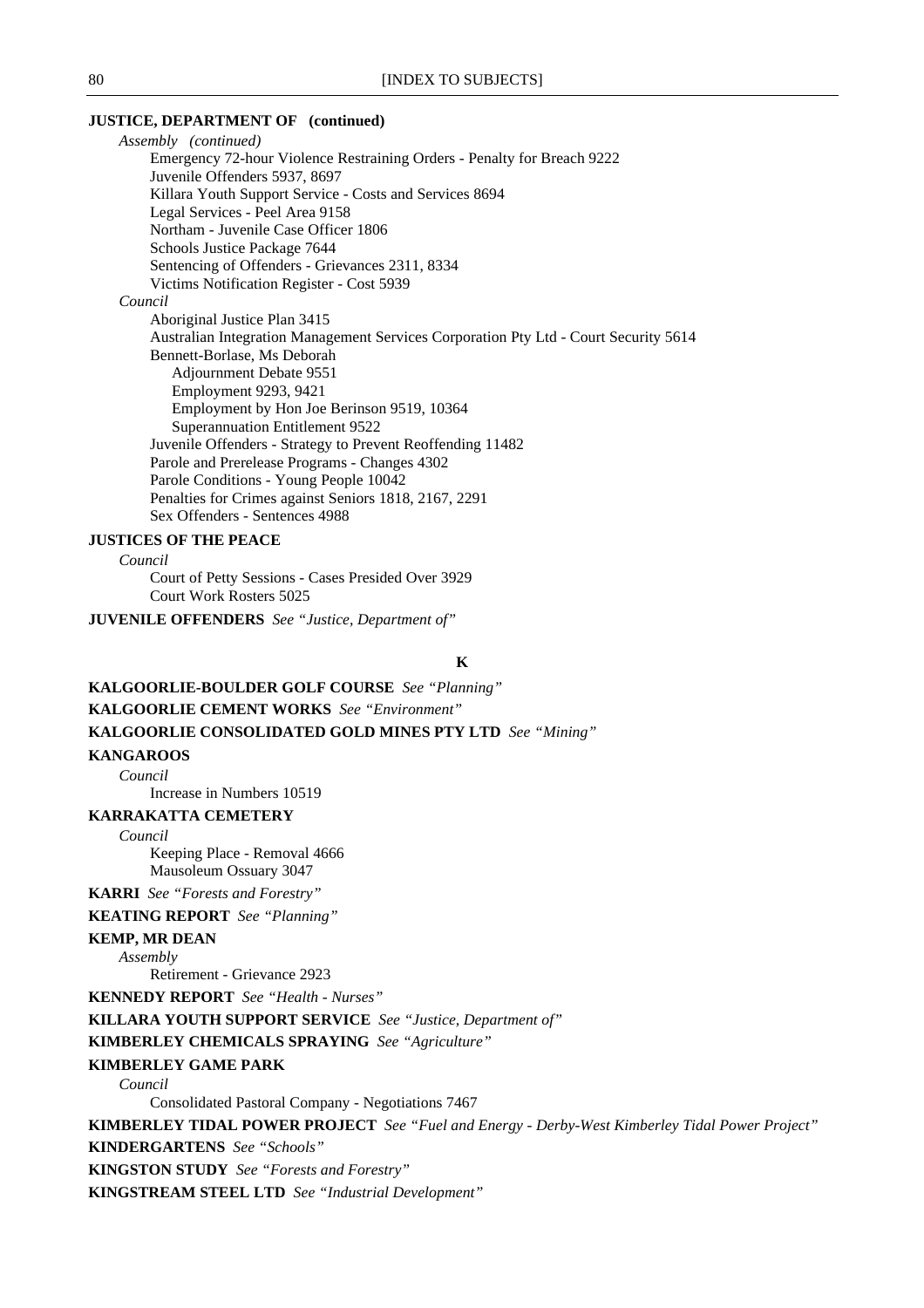**L**

### **KITCHEN, MR JACK**

*Assembly*

Statement by Member for Collie 4125

**KOJARENA ECHELON FACILITY**

*Council*

Geraldton 1668

**KWINANA MOTORSPORTS COMPLEX** *See "Sport and Recreation"* **KYOTO PROTOCOL** *See "Environment - Greenhouse Gas Emissions"*

### **LABOR GOVERNMENT**

### *Assembly*

Commitment to Rural and Regional Western Australia Matter of Public Interest 5678 Amendment to Motion 5687 Deputy Speaker's Ruling 5688 Dissent from Deputy Speaker's Ruling 5688; Question to be put 5689 Motion, as Amended 5692 Financial Management and Election Promises - Matter of Public Interest 7491 First 100 Days - Achievements 490

### **LABOUR RELATIONS REFORM BILL 2002**

*See also "Industrial Relations - Reforms" Assembly* Standing Orders Suspension 7504, 8909, 8918, 8924, 9039, 9138 Introduction and First Reading 7511 Second Reading 7511, 8091, 8101, 8192, 8201, 8211, 8248 Appropriations 8079 Consideration in Detail 8263-8279, 8341-8361, 8373-8390, 8477-8542, 8609-8620, 8626- 8637, 8665-8691, 8765, 8768-8781, 8793-8837, 8910-8917, 8925, 8948-8972, 9040, 9048-9056, 9081-9109, 9121-9138; Adjournment of Debate 9110 Time Management 9039 Third Reading 9138, 9149 Returned 12365 Council's Amendments 12365 Cost Impacts 8365 Impact on Jobs Businesses and Investment 7723, 7846, 7847 Impact on Youth Unemployment 8621 Medical Records - Access 12090, 12091 Non-union Collective Agreements 8074 Opposition Assertions 9221 Small Businesses 12359 Support 7487 *Council* Receipt 9168 First Reading 9168 Second Reading 9168, 9180, 9514, 9523, 9545, 9633, 9753, 9782, 9886 Rescission of Second Reading Vote - Motion 10498 Committee 9887-9899, 10008-10032, 10121-10141, 10151-10159, 10247-10267, 10370-10394, 10512- 10517, 10525-10532, 10754, 10755, 10763-10783, 10923-10937, 11107-11130, 11456-11472, 11597- 11610, 11618-11622, 11721-11739, 11747-11774, 11870-11895, 12002-12020 Adjournment of Debate 10250 As to Progress 10250 Deputy Chairman's Ruling 10765 Standing Orders Suspension 9998, 10000, 11462 Recommittal 11463 Referral to Standing Committee on Legislation 10228, 10239, 10241, 10359, 10500 Adjournment of Debate 10247, 10359 Deputy President's Ruling 10247 President's Ruling 10361 Report 12209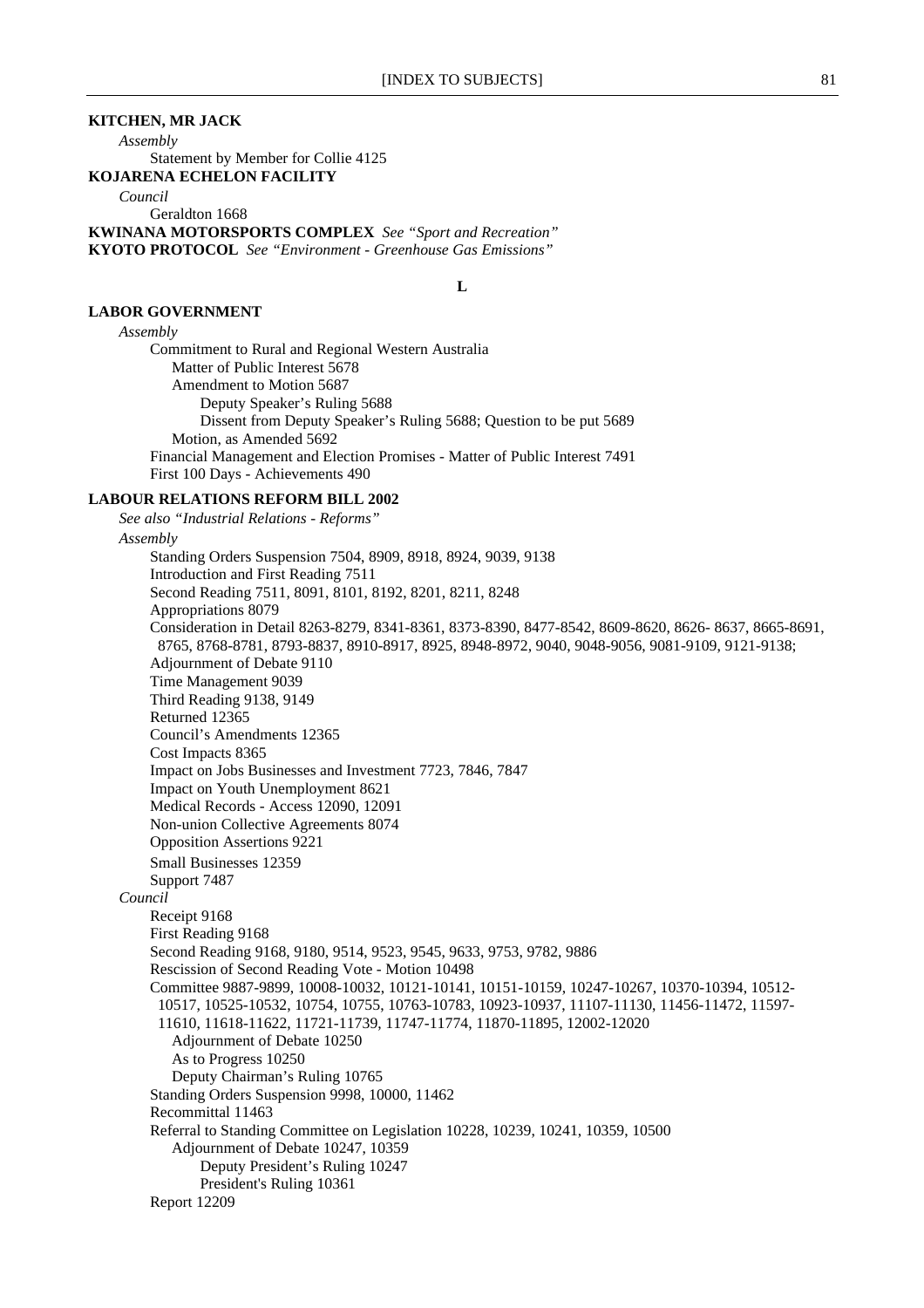### **LABOUR RELATIONS REFORM BILL 2002 (continued)**

*Council (continued)* Third Reading 12210 Adjournment Debates 9015, 9902, 9904 Clause 145 Amendment 12027 Disability Sector Employees 10007 Embry, Hon Paddy 10001, 10003, 10143, 10148, 10149 Adjournment Debate 10275 Personal Explanation 10150 Impact on Homeswest Housing Construction Costs 8318 Impact on WA Shipbuilding Industry 8419 **Statements** Leader of the House 9999 Leader of the Opposition 9999 Stephens, Hon Tom - Personal Explanation 10150

**LADY GOWRIE CENTRE** *See "Community Development"*

### **LADY LAWLEY COTTAGE** *See "Disability Services"*

**LAKE CLAREMONT** *See "Disability Services"*

**LAKE MONGER** *See "Aborigines"*

#### **LAKE NEERABUP FESTIVAL**

*Assembly*

Statement by Member for Wanneroo 5668

#### **LAND**

*See also "Native Title" Assembly* Agricultural Land - Protection from Urban Sprawl 7628 Clearing Ban on Private Property 5452 Blackwood River Catchment 7641, 7642 Illegal 12287 Crown Land Sale by Local Government 7643 Vesting in Local Authority and then in a Club 7641 Kalgoorlie-Boulder - Golf Course 840, 1367 Tamala Park, Mindarie - Native Vegetation 4467 Tax Busselton-Margaret River Area 4333, 4334 Extension to Principal Places of Residence Held by Companies and Trusts 4510 Removal of Exemption for Family Homes 9921 Trigg Public Open Space - Petition 2920 Yallingup - Statement by Attorney General 460 *Council* African-style Game Reserve - Location and Value of Land 6753 Burns Beach and Mindarie - Bushland 7442 Certificate of Title Volume 2195, Folio 626 - Purchase 8988 Clearing BGC Quarry Site 7258; Adjournment Debate 7294 Compensation 997 Hectares Cleared 1000 Illegal 1674, 2694, 11615 Kalgoorlie Consolidated Gold Mines Pty Ltd - Mt Percy Operation 3710 Metropolitan and Rural Areas - Ban 5819 Minister's Public Statements 6571 Moratorium 1682 Native Remnant Bush 6134 Policy and Guidelines 1113 Port Hedland 1819, 3837 The Lakes 7261 Holyoake Institute - Land for New Headquarters 11449, 11867 Land Care Contracts - Termination 8038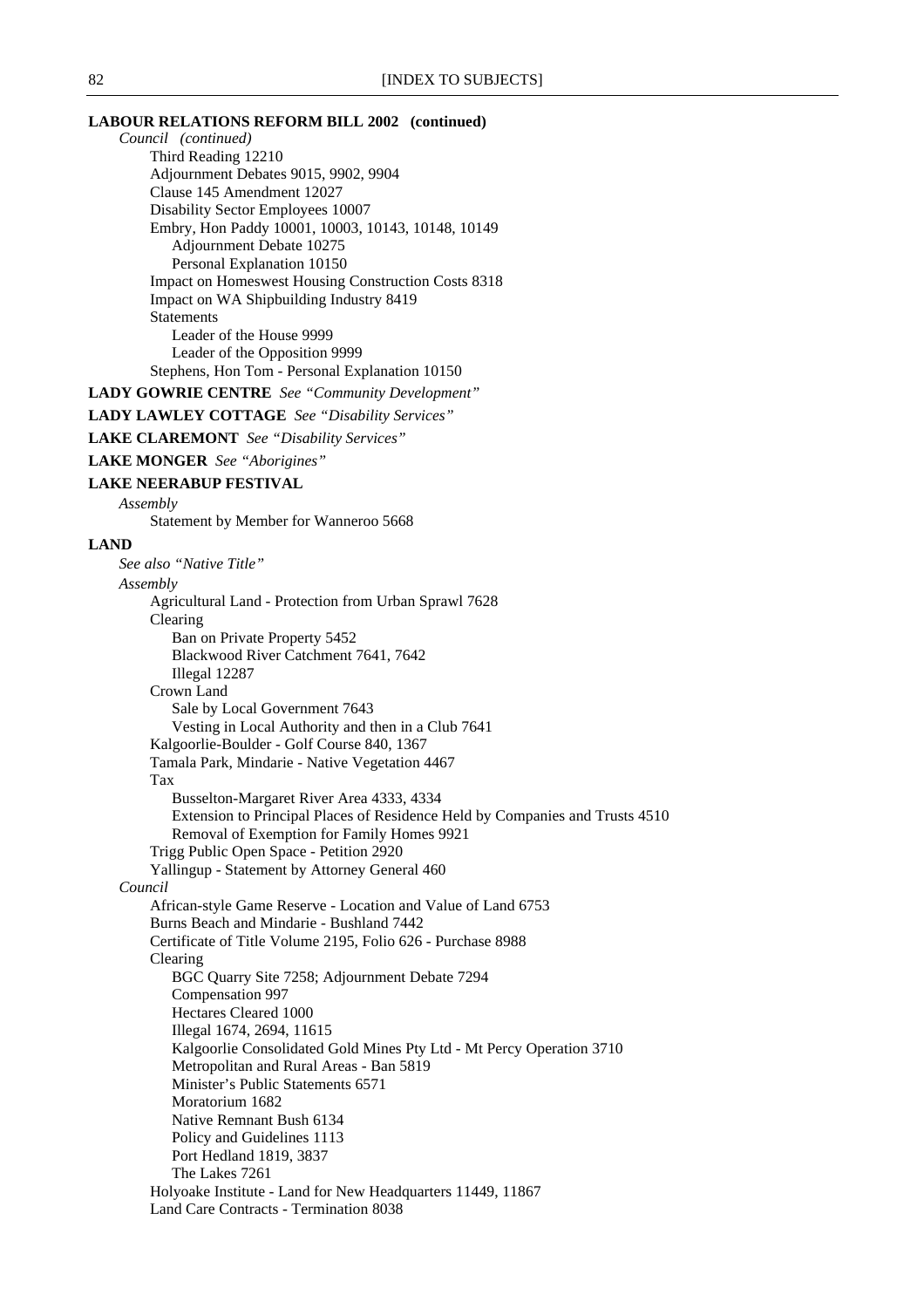### **LAND (continued)**

### *Council (continued)*

Monitoring Project 2694 Sussex Location 2123 at Ambergate near Busselton - Retention Basin Construction 10144, 10238 Swan Location 6398 - Unauthorised Clearing 10759 William-Newcastle Streets, Perth - Resumption 8854, 10041

### **LAND ADMINISTRATION AMENDMENT ACT**

*Council*

Section 38 7937

### **LAND ADMINISTRATION AMENDMENT BILL 2000**

*Assembly* Assent 16

# **LAND ADMINISTRATION, DEPARTMENT OF**

### *Council*

Land Information and Titles Activity - Establishment as a Government Trading Enterprise 11097

#### **LAND TAX ASSESSMENT BILL 2001**

#### *Assembly*

Introduction and First Reading 6455 Second Reading 6455, 9681, 9702; Cognate Debate 9680 Appropriations 6916 Consideration in Detail 9704 Third Reading 11313

*Council*

Receipt and First Reading 11633 Second Reading 11633

### **LAND TAX BILL 2001**

#### *Assembly*

Introduction and First Reading 6455 Second Reading 6455, 9681, 9702, 9821; Cognate Debate 9680 Consideration in Detail 9821 Third Reading 11313 *Council*

Receipt and First Reading 11633 Second Reading 11633

#### **LAND VALUATION TRIBUNAL**

*Council* Membership 7396 Remuneration of Members 8987

### **LANDCORP**

*Assembly*

Karrinyup Subdivision - Grievance 10550

### **LANDFILL SITES** *See "Waste Disposal"*

#### **LANDSDALE**

*Assembly*

Lawlessness - Petition 10160

### **LARNER, MR KEITH** *See "Prisons"*

### **LAW REFORM (CONTRIBUTORY NEGLIGENCE AND TORTFEASORS' CONTRIBUTION) AMENDMENT BILL 2001**

*Assembly*

Introduction and First Reading 6011 Second Reading 6011, 7867 Consideration in Detail 7868 Third Reading 9155

*Council*

Receipt and First Reading 9199 Second Reading 9199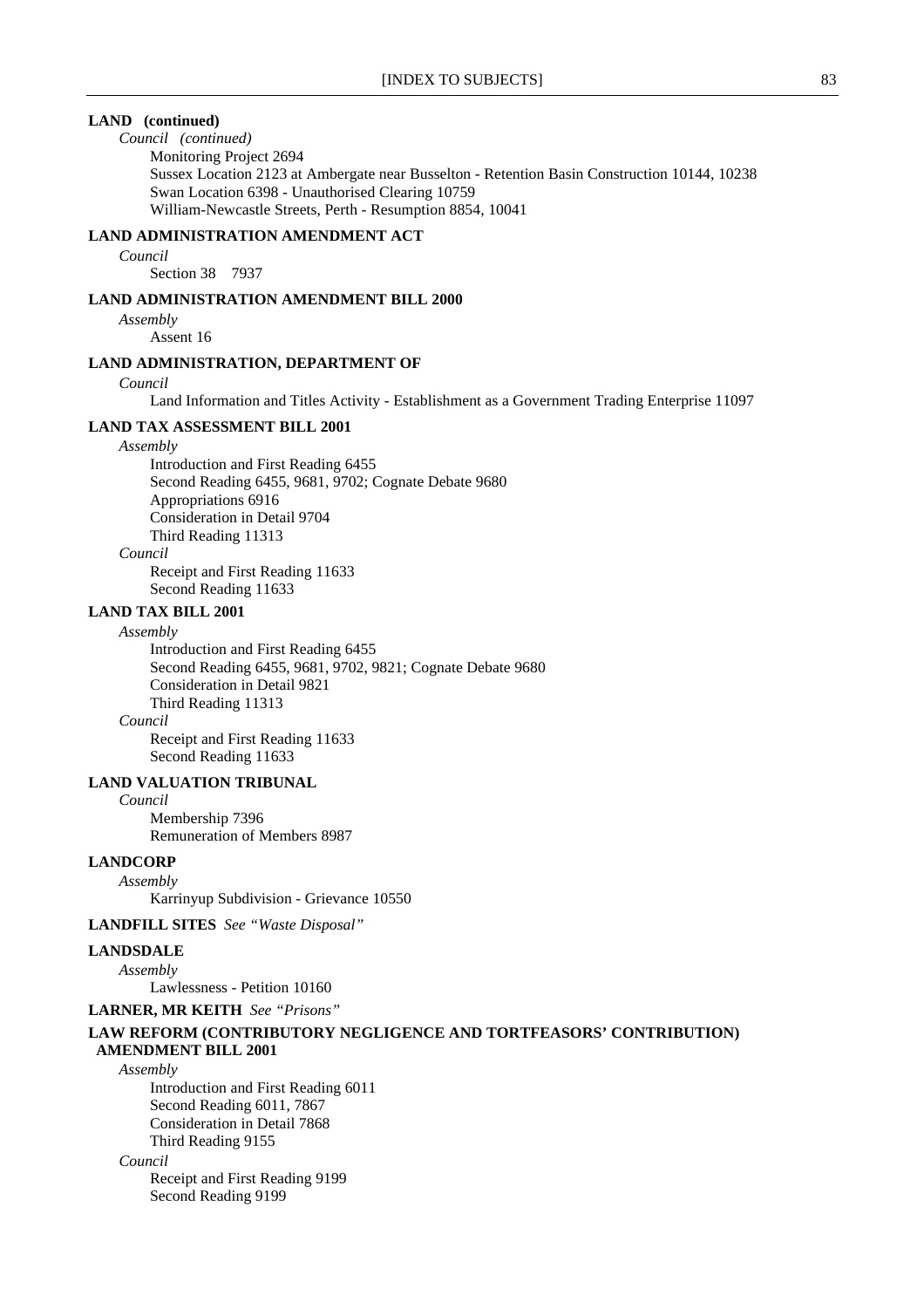### **LAW REFORM (DECRIMINALIZATION OF SODOMY) ACT**

*Council*

Number of Charges and Convictions 4081

### **LAW REFORM (MISCELLANEOUS PROVISIONS (ASBESTOS DISEASES)) BILL 2001**

*Assembly*

Introduction and First Reading 76 Second Reading 76, 7048 Appropriations 6798 Standing Orders Suspension 6980 Consideration in Detail 7050 Third Reading 7152 Returned 8280 Assent 8837 Government's Response 6191

*Council*

Receipt and First Reading 7290 Second Reading 7290, 8164 Remaining Stages 8164 Assent 8734 Adjournment Debate 7959, 7962

#### **LAWNMOWING CONTRACTORS** *See "Water Resources - Water Restrictions"*

### **LAWSON INSTITUTE**

*Council*

State Government Agency 4776

**LEADER OF THE OPPOSITION** *See "Members of Parliament"*

### **LEARNING AND ATTENTION DISORDERS SOCIETY OF WESTERN AUSTRALIA** *See "Education"*

### **LEGAL PRACTITIONERS COMPLAINTS COMMITTEE**

*Assembly*

Member for Innaloo - Personal Explanation 1479

### **LEGISLATION COMMITTEE** *See "Standing Committee on Legislation"*

#### **LEGISLATIVE ASSEMBLY**

*Assembly* Acting Speakers - Appointment 20 Behaviour of Members - Statement by Member for Kimberley 4589 Committees - Appointment 495 Criticism of the Chair - Statements by Speaker 8186, 8785 Deputy Speaker - Appointment 20 Parliamentary Video - Statements by Speaker 5402, 6024 Press Coverage of Proceedings - Statement by Speaker 3613 Public Galleries - Media Film Footage Requests and Taking of Notes - Statement by Speaker 933 Reflection on Chair - Apology - Statement by Member for Kalgoorlie 9471 Sittings of the House - Days and Hours 20 Speaker Absence - Statement by Speaker 3093 Commission - Statement by Speaker 15 Election 13; Governor's Congratulations - Statement by Speaker 14 Presentation to Governor 14 Wig and Gown - Statement by Speaker 59 Tabling of Papers 8373 Televising of Proceedings 21 Unparliamentary Language Ruling by Speaker 8330 Statement by Speaker 5861 Visitors and Guests - Statements by Speaker 9555, 10284

### **LEGISLATIVE COUNCIL**

*Assembly* Abolition 10975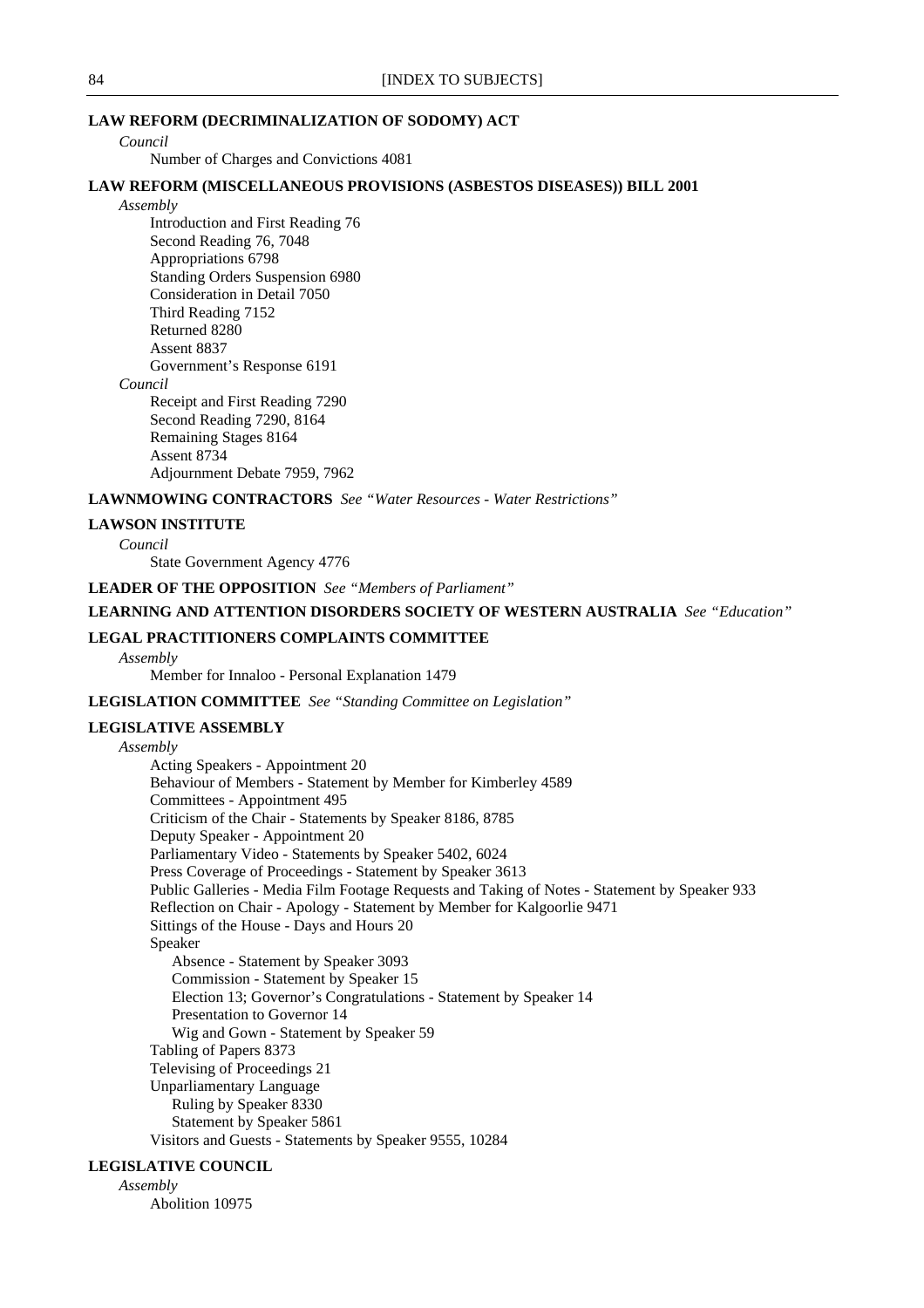#### **LEGISLATIVE COUNCIL (continued)**

*Council*

Access to Live Feed by Electronic Media - Statement by President 3051 Chairman of Committees - Election 216 Criticism by Premier 10908 Deputy Chairmen of Committees - Appointment 326 Guillotine Motion - Government's Assurance as to Use 4238 Legislative Program - Adjournment Debate 6440 Morning Tea on Thursday Sitting Days - Statement by President 3037 Pairing Arrangements Electoral Bills 3927 Statement by Leader of the House 3934 President Commission 215 Election 214 Independence - Statement by President 2373 Presentation 215 Presiding Officers - Voting in a Division - Statement by President 4658 Speaking Times - President's Ruling 425 Staff - Impact of Extended Sittings 6936 Television File Footage - Statements by President 215, 5803 Videotaping of Proceedings - Statement by President 1285

### **LEIGHTON BEACH AND MARSHALLING YARDS** *See "Planning"*

**LESBIAN LAW REFORM** *See "Homosexuality"*

**LEUKAEMIA FOUNDATION** *See "Health"*

### **LEWANDOWSKI, MR ANTHONY** *See "Mickelberg Case"*

**LEWIS, MR LAWRENCE** *See "Police - Operation Zircon"*

### **LIBERAL PARTY**

*Assembly*

Electoral Advertising - Traineeships and Apprenticeships 5034 One Vote, One Value - Support 2072

### **LIBRARIES**

*Assembly* Archive Space 1083 Book Ratio 1083 Funding - Statement by Minister for Culture and the Arts 4095 Library and Information Service of WA - Auditor General's Report - Negative Findings 4596 *Council* Book Replacement Levels 918

**LIGHTHOUSE PROJECT** *See "Housing - Homelessness"*

**LILY CREEK PTY LTD** *See "Liquor - Argyle Kimberley Resort Pty Ltd"*

**LINK COMMUNICATIONS CORPORATION PTY LTD** *See "Government Departments and Agencies"*

#### **LIQUOR**

*Assembly* Stores - Sunday Trading 514 *Council* Alcohol Vending Machines 2911 Argyle Kimberley Resort Pty Ltd - Liquor Licence Application 3042, Adjournment Debate 7293, 7959 Licences - ALP Policy 33 Licensed Premises Hiring of Interstate Acts for Extended Trading Hours 8034 Impact of Workplace Agreements 12183 Licensing Act - Review 335 Nightclubs - Safety Issues 2913 Special Facility Liquor Licences 331 Stores - Sunday Trading 446 Wholesaling Industry - Workers Compensation Premium Rates Increase 11865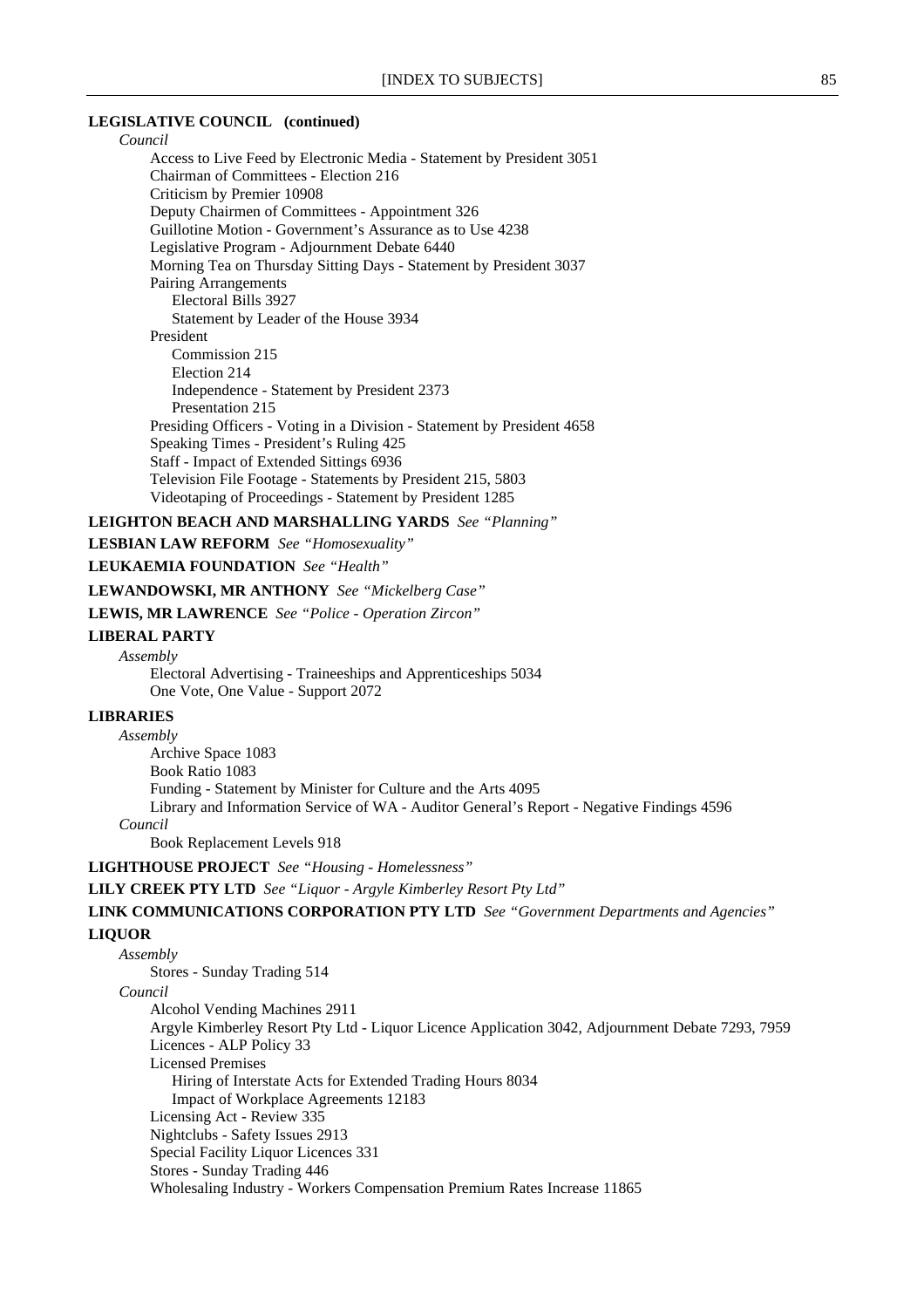#### **LIQUOR LICENSING AMENDMENT BILL 2001**

*Assembly* Introduction and First Reading 1461 Second Reading 1461, 2198, 2205, 2210, 2217 Consideration in Detail 2220-2225 Third Reading 2313 Returned 5027 Council's Amendments 6019-6024 Assent 6798

### *Council*

Receipt and First Reading 2298 Second Reading 2298, 2717, 2902, 2914, 4214, 4766 Instruction to Committee of the Whole House Motion 4770, 4883 Committee 4885 Report 4888 Committee 4888 Report 4889 Third Reading 4889 Assembly's Message 5999 Assent 6735 Proposal to Split 4242

### **LIVE SHEEP TRADE** *See "Commerce and Trade"*

### **LIVESTOCK** *See "Agriculture"*

#### **LOCAL GOVERNMENT**

*Assembly* Building Laws - Energy Efficiency Standards 1908 Bunbury, City of 1803, 8284 Busselton, Shire of - Complaints 7240 Cambridge, Town of 5321, 8788 Capel, Shire of Growth - Statement by Member for Vasse 8363 Super Council 8284 Transfer of Dalyellup and Gelorup 1803 Chapman Valley, Shire of - Nuclear Activity Prohibition 6189 Cockburn, City of - Government Inquiry 76 Council Advice Programs 8700 Country Alliance Funds Appeal - Review of Government Grants 9142 Crown Land Sale 7643 Vesting in Clubs 7641 Dardanup - Super Council 8284 Elections - One Vote, One Value 1789 Esperance, Shire of - Payments for Sand Erosion 7550 Harvey - Super Council 8284 Impact of 50 Kilometre per Hour Speed Limit 5538 Joondalup, City of Elder Protection Web Site - Statement by Minister for Community Development, Women's Interests, Seniors and Youth 4905 Existence of Factions Contrary to Royal Commission Recommendations 1602 Kimberley - Strategic Planning 12288 Mandurah City Council - Town Planning Scheme No 3 Amendment 37 - Petitions 8080, 8330, 9795 Melville City Council - Compensation for Upgrading of Heathcote Site 9557 Nedlands, City of Gordon Reid Foundation for Conservation - Application for Funds 9996 Metropolitan Region Scheme Amendment 1023-33 - Statement by Minister for Planning and Infrastructure 4327 One Vote, One Value Legislation - Threat to Withdraw Funding Motion 8222 Statement by Member for Dawesville 9470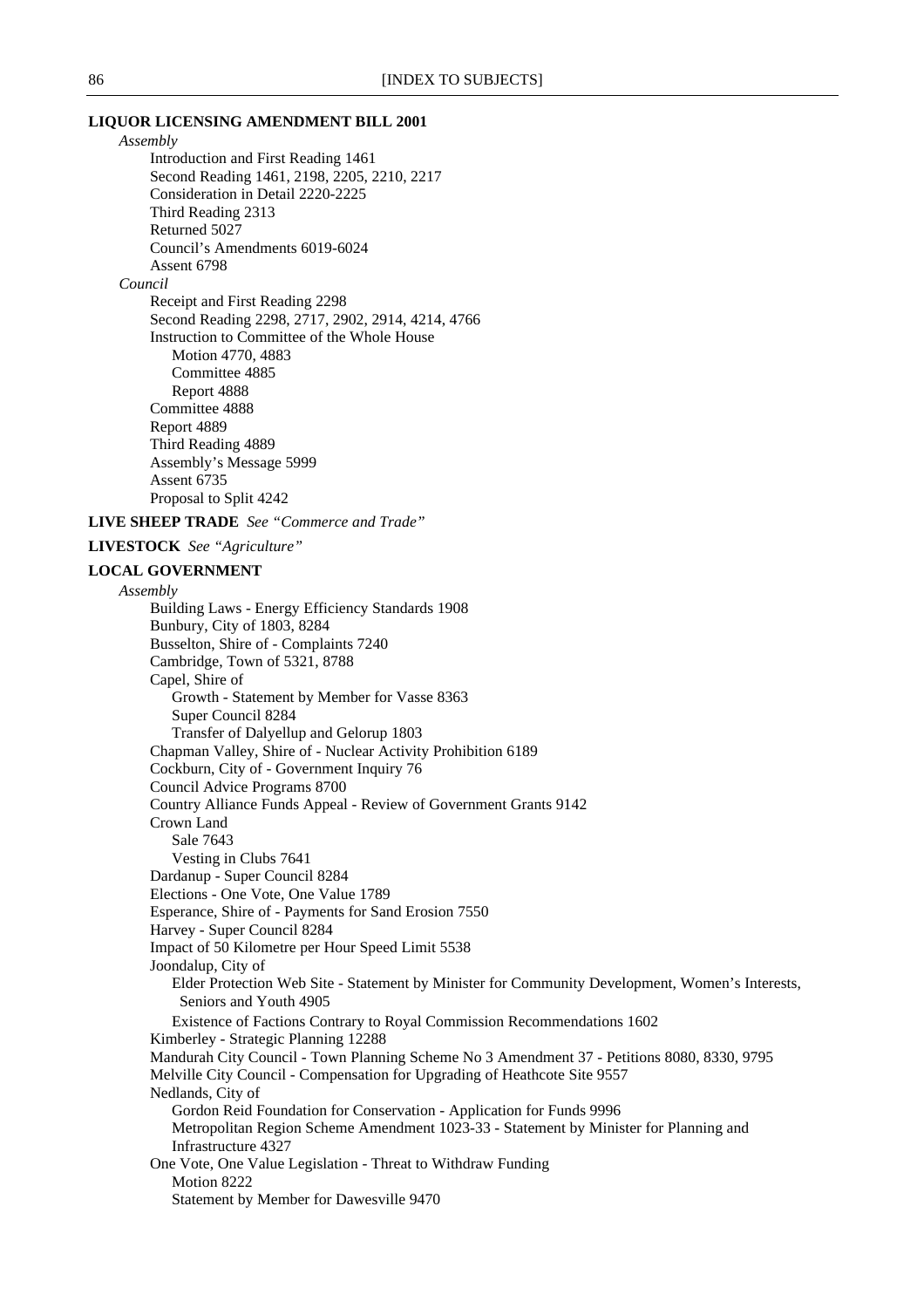### **LOCAL GOVERNMENT (continued)**

*Assembly (continued)* Partnership Agreements with State Government 8703 Properties Undervalued 4385 Property Owners Affected by Finance Brokers Scandal - Rate Relief 2880 Rateable Properties 4385 Rates Compensation for Seniors' Rebates 1606 Property Debts in Failed Mortgage Schemes 3236 South Perth, City of - Suspension 10105 Valuers from Valuer General's Office 4385 Ward Meetings - Attendance by Departmental Officers 11199 *Council* Additional Powers and Resources 2727 Advisory Board - One Vote, One Value 4990 Agenda 21 Proposals 7469 Amalgamation of Councils 2293 Armadale, City of - Environment, Animals and Nuisance Local Laws 2002 - Disallowance - Discharged from Notice Paper 11710 Belmont, City of Allegations 7399 Forums on Developments on Swan River Banks 5021 Health Local Law 2002 - Disallowance - Discharged from Notice Paper 11999 Bridgetown-Greenbushes, Shire of Extractive Industries Local Law - Disallowance - Order Discharged 5141 Health Local Law 2001 - Disallowance - Order Discharged 4244 Bunbury, City of - Health Local Laws - Disallowance - Order Discharged 4244 Busselton, Shire of Bromell, Mr Ross 8416, 8559, 8988, 9173, 9297; Adjournment Debate 8874, 9315, 9318 Busselton Cemeteries Local Law - Disallowance Motion - Order Discharged 7888 Cambridge, Town of Lake Monger Aboriginal Site 3715, 6784 Local Laws - Disallowance - Order of the Day Discharged 11991 Ocean Gardens Retirement Village - Complaint 9180 Capel, Shire of - Local Laws Relating to Fencing - Disallowance - Order Discharged 4628 Chittering, Shire of - Town Planning Scheme No 6 Application 3044 Claremont, Town of Fencing Local Laws 2000 - Disallowance - Order Discharged 3936 Lake Claremont Aboriginal Site 3714, 6784, 7474 Cockburn, City of - Government Inquiry 7399 Contracts between Councils for Administrative Support 8158, 8991 Coolgardie, Shire of - Health Amendment Local Laws 2000 - Disallowance - Order Discharged 3671 Council Committee Meetings - Tape Recording 6973 Councillors Allowances 2727 Declaration of Interests 3085, 8886 Suspension 654 Councils Committee Meetings Open to the Public 1668 Investigations 1669, 3285 Monitoring and Investigation 6245 Country Alliance Funds Appeal - Review of Government Grants 8161; Adjournment Debate 8181 Country Shire Councils Association - Rejection of One Vote, One Value 2168 Denmark - Main Street Program 4631, 4750 Department 334, 917 Derby-West Kimberley, Shire of - Extractive Industries Local Law - Disallowance - Order Discharged 5141 Dunsborough - Main Street Program 4631, 4750 Elections - One Vote, One Value 2294, 2376, 2377, 2692 Electoral Districts Ningaloo, Wagin, Merredin and Moore 2725 Nollamara, Hillarys, Joondalup, Alfred Cove, Rockingham and South Perth 2726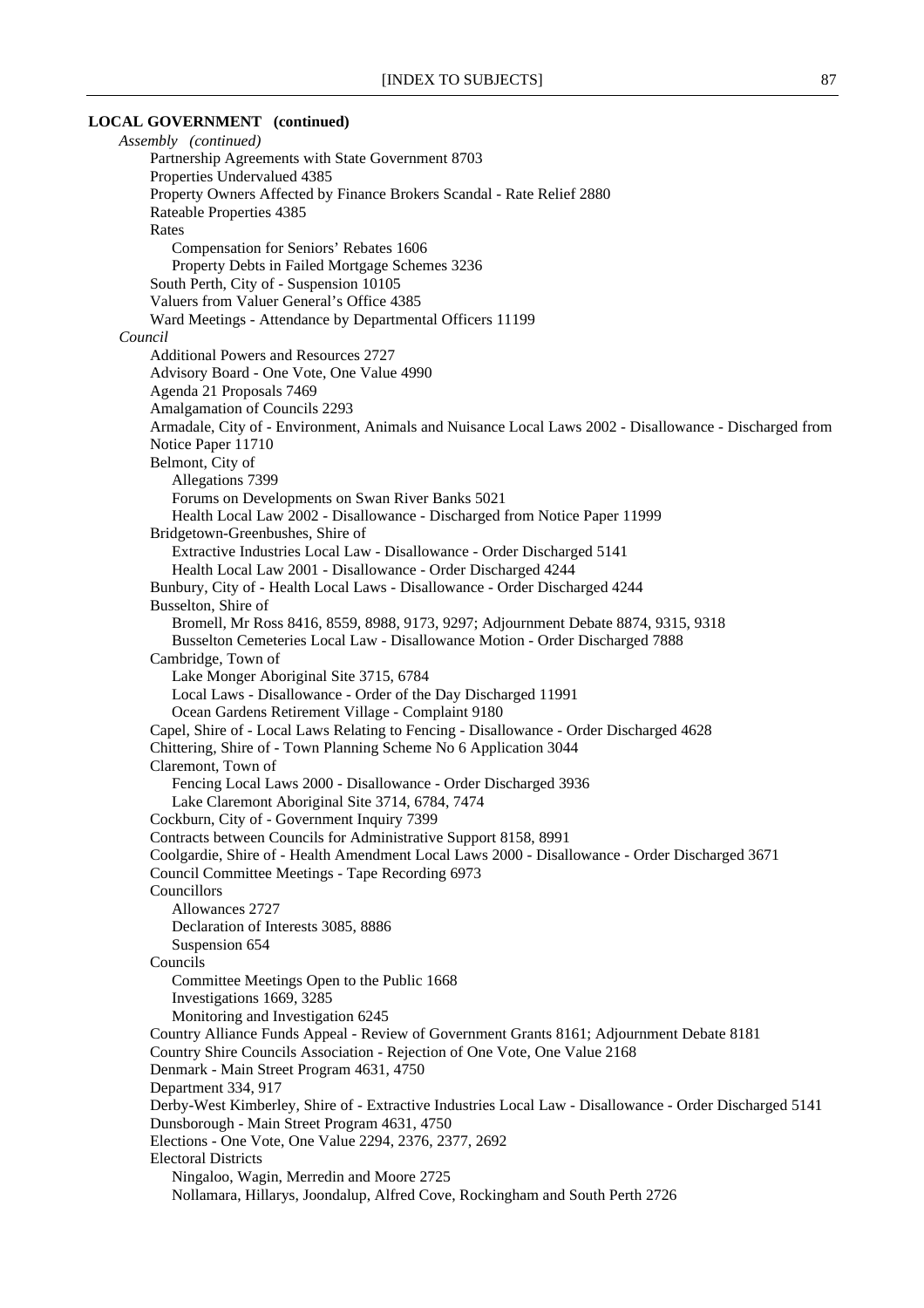# **LOCAL GOVERNMENT (continued)**

| Council (continued)                                                                                                                                 |
|-----------------------------------------------------------------------------------------------------------------------------------------------------|
| Esperance, Shire of - Local Government Property Local Law - Motion for Disallowance - Withdrawn 7434                                                |
| Forum - Broome 32                                                                                                                                   |
| Fremantle, City of                                                                                                                                  |
| Local Laws Relating to Regulating and Controlling Stormwater Drainage Affecting the City's Street<br>Systems - Disallowance - Order Discharged 3392 |
| Funding by Federal Government - Centralist Proposal by Federal Minister - Urgency Motion 9855                                                       |
| Gosnells - Safe City Initiative - Adjournment Debate 6279                                                                                           |
| Grants Commission - Review 8160                                                                                                                     |
| Grants Referral Agency 6243                                                                                                                         |
| Hawke, Mr - Removal of Retaining Wall 4668                                                                                                          |
| Heathcote Coordinating Agreement 6403                                                                                                               |
| Indigenous Land Corporation - Rates 9870                                                                                                            |
| Joint Venture Housing Projects - Funding Cut 1306                                                                                                   |
| Joondalup, City of                                                                                                                                  |
| Councillors' Meeting with Minister for Local Government and Regional Development 8155, 8744                                                         |
| Release of Information 7342                                                                                                                         |
| Kalgoorlie-Boulder, City of                                                                                                                         |
| Adjournment Debate 5393                                                                                                                             |
| Camping on Aboriginal Reserve 8066                                                                                                                  |
| Councillor's Non-disclosure of an Interest 4667, 4989, 5476, 6244, 7472, 7963                                                                       |
| <b>Illegal Sand Mining 2725</b>                                                                                                                     |
| Opposition to Electoral Bill 2167                                                                                                                   |
| Public Question Time - Breach of Regulations 8885                                                                                                   |
| Kwinana, Town of - Extractive Industries Local Law - Disallowance - Order Discharged 5141                                                           |
| Local Laws - Orders Discharged 2154, 2699                                                                                                           |
| Main Street Program - Funding 4241, 11447                                                                                                           |
| Management and Policy Advisory Officers - Number 5270                                                                                               |
| Manjimup, Shire of - Minister for Agriculture's Reply to Letter 5859, 6624                                                                          |
| Melville City Council                                                                                                                               |
| Compensation for Upgrading of Heathcote Site 10412                                                                                                  |
| Proposed Cultural Centre 10001                                                                                                                      |
| Mining Royalties - Redistribution to Regions 9517, 9624                                                                                             |
| Nedlands, City of                                                                                                                                   |
| Clause 4(A) of Local Law Relating to Reserves Foreshores and Beaches - Disallowance - Order                                                         |
| Discharged 3392                                                                                                                                     |
| Metropolitan Region Scheme Amendment 1023-33 - Statement by Parliamentary Secretary to the Minister<br>for Planning and Infrastructure 4737         |
| Oaths and Affirmations for Elected Members - Amendment Bill 8991                                                                                    |
| Ocean Gardens Retirement Village - Complaint 9180                                                                                                   |
| One Vote, One Value Legislation - Threat to Withdraw Funding                                                                                        |
| Adjournment Debates 9316, 9318                                                                                                                      |
| <b>Urgency Motion 8841</b>                                                                                                                          |
| Perenjori, Shire of - Fencing Local Laws - Disallowance - Order Discharged 3936                                                                     |
| Perth, City of                                                                                                                                      |
| Code of Conduct Local Law - Disallowance 12355                                                                                                      |
| Ocean Gardens Retirement Village - Complaint 9180                                                                                                   |
| Parking Local Law 1999 Amendment - Disallowance - Order Discharged 7984                                                                             |
| Parking Management Amendment Regulations - Disallowance - Order Discharged 3936                                                                     |
| Plantagenet, Shire of - Activities in Thoroughfares and Public Places and Trading Local Law - Discharged                                            |
| from Notice Paper 8163                                                                                                                              |
| Quairading, Shire of - Local Law - Motion for Disallowance - Withdrawn 2154                                                                         |
| Rates - Subsidy to Self-funded Retirees 918                                                                                                         |
| Review 535                                                                                                                                          |
| Rockingham, City of                                                                                                                                 |
| Bush Fire Control and Bush Fire Brigades Local Law - Motion for Disallowance - Withdrawn 7434                                                       |
| Local Government Property Local Law 2001 - Disallowance - Order Discharged 4628                                                                     |
| Marriott-Ramada Hotel Approval - Petitions 9614, 9998                                                                                               |
| Roebourne, Shire of - Burrup Peninsula and Maitland Estate Development 11093                                                                        |
| South Eastern Wheatbelt Shires - Survey 2294                                                                                                        |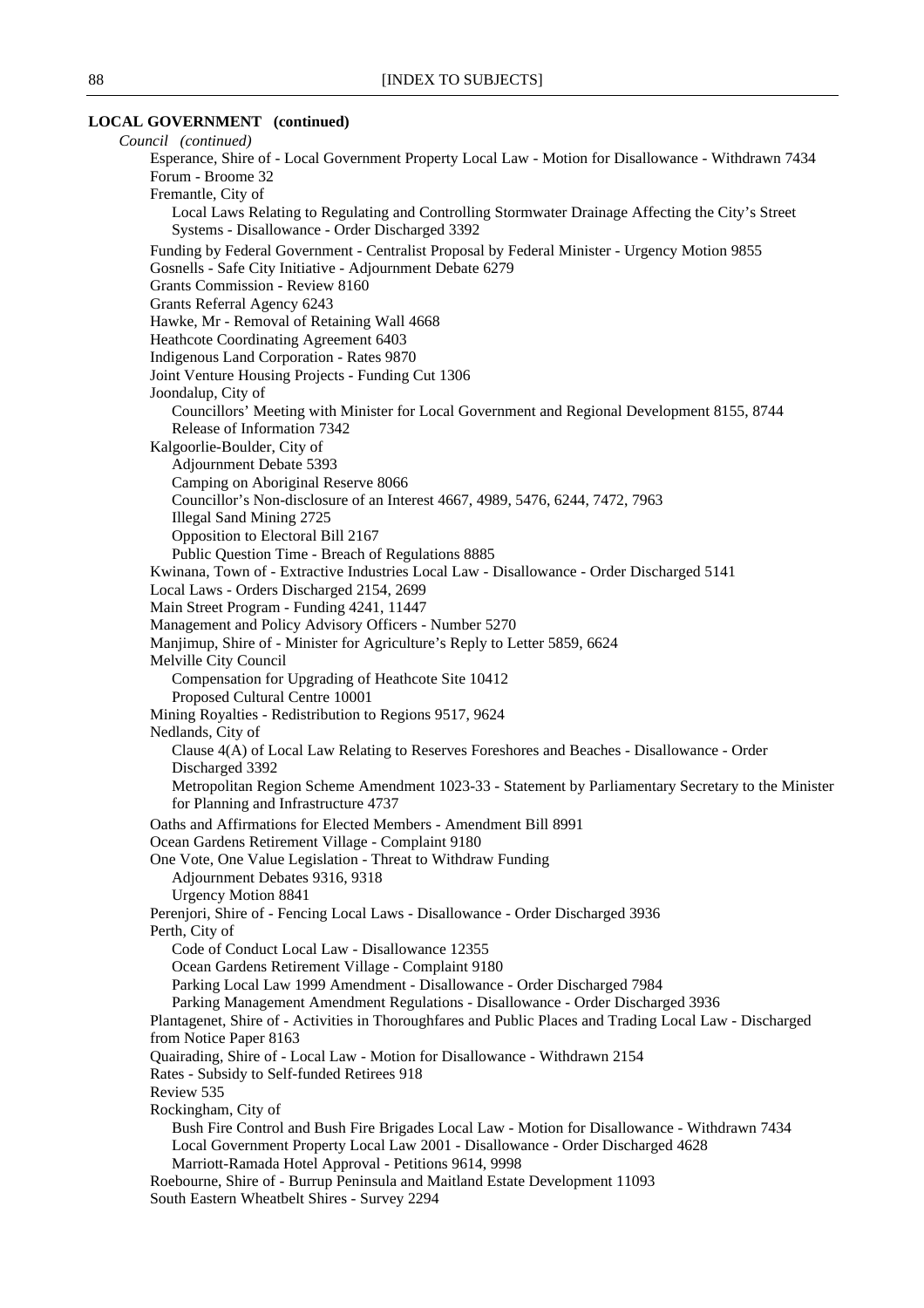#### **LOCAL GOVERNMENT (continued)**

*Council (continued)* South Metropolitan Region - Alteration of Boundaries 11642 South Perth, City of - Inquiry Cost 9630 Single Member Panel 9522, 10368, 10370 Statements by Minister for Local Government and Regional Development 9513, 11847 Status 2727, 4206, 8745 Tabling of Report 9424 Southern Rail Link - Consultation 1640 State Infrastructure - Access 6246 Stirling, City of General Local Laws Part V - Disallowance - Order Discharged 9300 Single Bin Recycling System 8037, 9206, 9207 Survey Charter Vessels - Licences 9625 Swan, City of - Local Law Relating to Parking Facilities - Modified Penalty Increases - Disallowance - Order Discharged 7408 Town Planning Scheme Amendment No 29 - Eastern Bypass Road - Councillors' Declaration of Interests 3085, 8886 Vincent, Town of 4229, 11095 Vote Weighting - Discussions with Government 2040 Wagin - Main Street Program 4631, 4750 Wanneroo, City of - Allegations of Serious and Improper Conduct 2382, 3046, 3701 Wards - 10 Per Cent Variation 2692, 2907 Water, Drainage and Sewerage Charges - Increase 4092 Water Features - Regulation 5614 Wilson Parking - Allegations 448 Working Group on State and Local Government Relations 2911 Wyndham-East Kimberley - Consolidated Local Government Laws - Disallowance - Order Discharged 5141 Wyndham-East Kimberley, Shire of - Extension to Airstrip 9626

#### **LOCAL GOVERNMENT AND REGIONAL DEVELOPMENT, DEPARTMENT OF**

#### *Council*

Douglas Inquiry 7399 Investigating Officers 5475

**LOCKETT, MR TONY** *See "Sport and Recreation"*

**LOCUST CONTROL** *See "Agriculture"*

**LOGGING** *See "Forests and Forestry"*

#### **LOGAN, HON LESLIE ARTHUR**

*Council*

Condolence Motion 27, 29

**LOONGANA LIME** *See "Pollution"*

#### **LOTTERIES COMMISSION**

#### *Assembly*

Gordon Reid Foundation for Conservation Advisory Committee on Funding 11305 City of Nedlands - Application for Funding 9996 Funding Program 9995 WA Naturalists Club Grant 8287

*Council*

Aged Care Funding Policy 8603 Board - Appointments 8416 Government Enterprises Portfolio 1326, 1430 Retirement Facilities Funding 8157 Revenue - Reduction 3927 Servicing by Treasury 1548

**LUISINI WINERY** *See "Environment"*

**LUXURY PROPERTY TAX** *See "Taxation - Premium Property Tax"*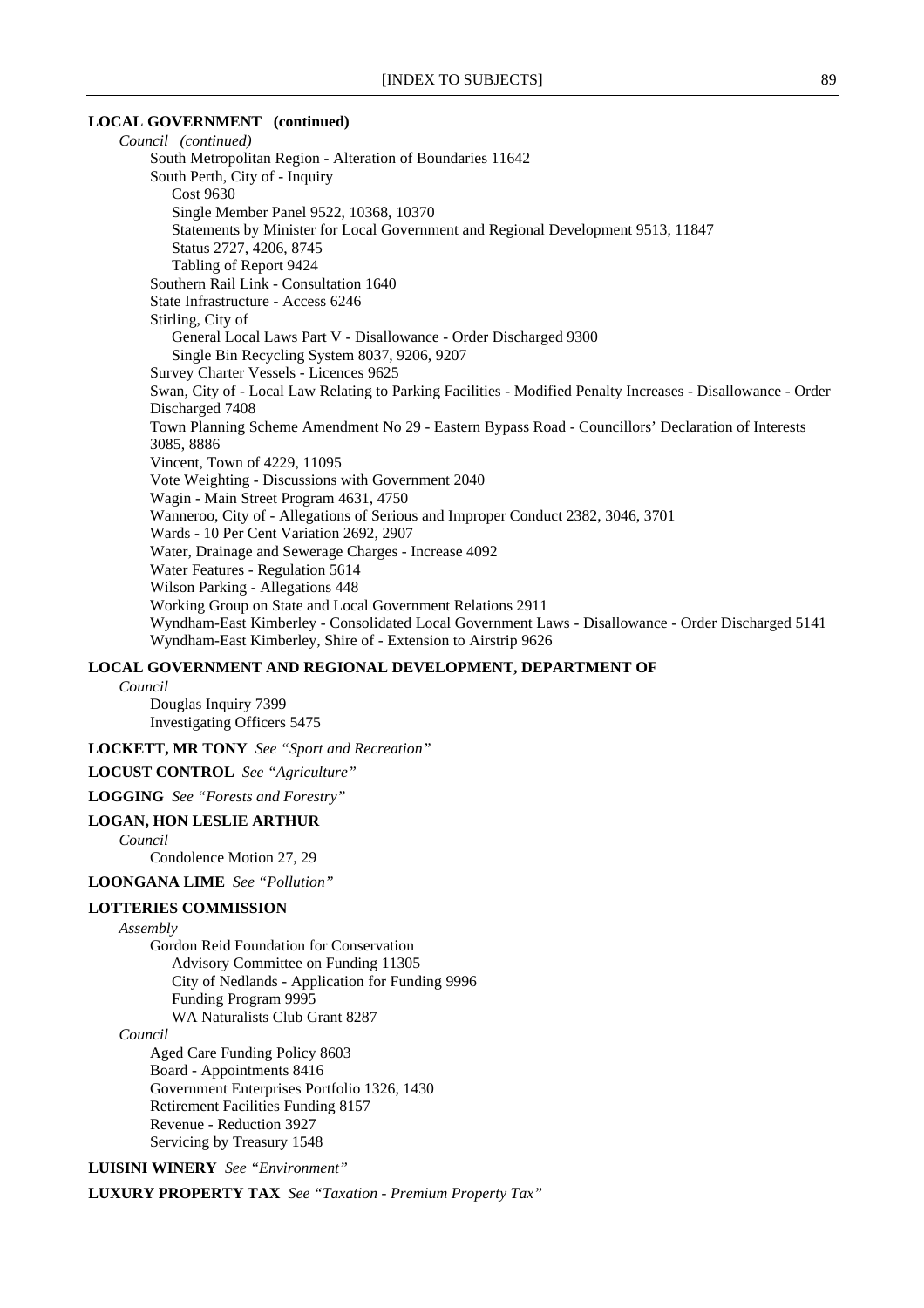### **M1 BLOCKADE** *See "Industrial Relations"*

#### **M&B SALES PTY LTD** *See "Forests and Forestry"*

#### **MACHINERY OF GOVERNMENT (PLANNING AND INFRASTRUCTURE) AMENDMENT BILL 2001** *Assembly*

Introduction and First Reading 6159 Second Reading 6159, 6980 Appropriations 6205 Consideration in Detail 6993, 7007-7013 Third Reading 7013 Returned 11221 Council's Amendments 11241-11243 Assent 11845 *Council* Receipt and First Reading 6970 Second Reading 6970, 7942, 8325, 8734, 11078 Committee 11083-11090, 11098-11106

Report 11107 Third Reading 11107

Assembly's Message 11632 Assent 11747

**MACHINERY OF GOVERNMENT TASKFORCE** *See "Government Departments and Agencies - Public Sector Review Taskforce"*

**MAGNETIC RESONANCE IMAGING MACHINES** *See "Hospitals"*

#### **MAIN ROADS AMENDMENT BILL 2001**

*Assembly*

Introduction and First Reading 3297 Second Reading 3324

### **MAIN ROADS WESTERN AUSTRALIA**

*See also "Government Contracts" Council* Budget - Fuel Franchise Levy 4202 Contract Guidelines 8991 Funding 12023

### **MALLEE FOWL**

*Council*

Decline in Numbers Due to European Red Fox 10366

**MANCE, MR RON** *See "Education - Department - Acting Director General"*

### **MANDURAH FAB 50S SOCIAL CLUB**

### *Assembly*

Statement by Member for Mandurah 11815

### **MANDURAH SUPPORTING OUR SENIORS AND DISABLED ORGANISATION**

#### *Assembly*

Statement by Member for Mandurah 11815

**MANJIMUP APPLE EXPORT SYNDICATE** *See "Agriculture"*

**MARIJUANA** *See "Drugs - Cannabis"*

#### **MARINE MAMMALS** *See "Environment"*

#### **MARITIME BILL**

*Assembly*

Introduction 9978

#### **MARITIME MUSEUM, WESTERN AUSTRALIAN**

*Council*

Funding 7438

**MARNJA JARNDU WOMEN'S REFUGE** *See "Community Development"*

**MARRIOTT-RAMADA HOTEL** *See "Local Government - Rockingham City Council"* **MARTIN, MR GREG** *See "Planning and Infrastructure, Department for - Director General"*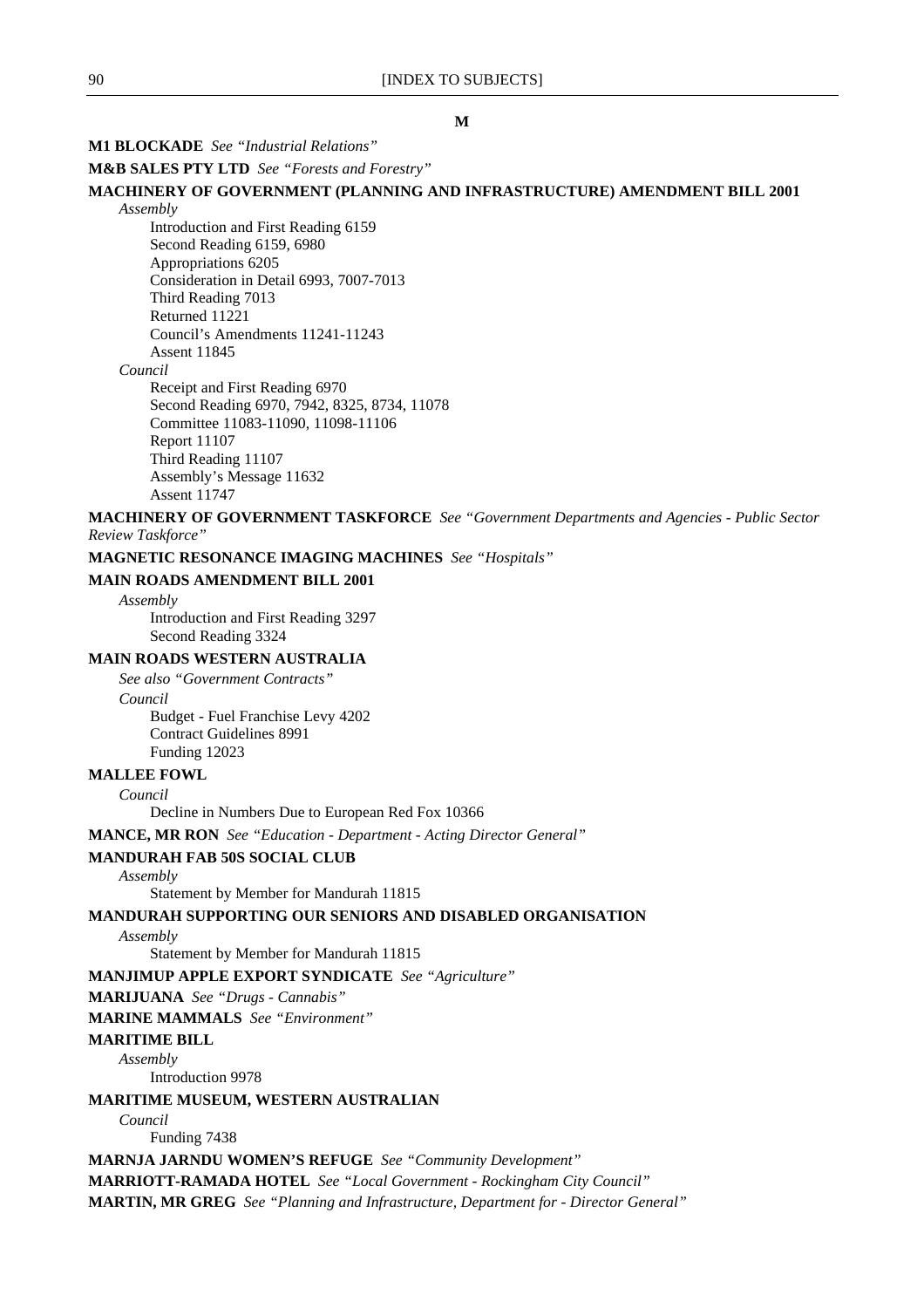**MARTYN, DR FORREST** *See "Government Departments and Agencies"*

**MARUBENI CORPORATION** *See "Forests and Forestry - Woodchipping"*

**MATERNITY LEAVE** *See "Industrial Relations"*

**MATRIX FINANCE GROUP** *See "Government Vehicles"*

**MAUDS LANDING RESORT DEVELOPMENT** *See "Planning"*

#### **MAY DAY DEMONSTRATIONS**

*Assembly*

Protestors 71

### **MAY, HON DONALD GEORGE**

*Assembly*

Condolence Motion 4325

**McDONALD, MR JOE** *See "Industrial Relations - Construction, Mining, Forestry and Energy Union"*

#### **McDONALD, MS GLENYS**

*Assembly*

Statement by Member for Greenough 1160

### **McGARRY, MR MICHAEL**

*Council*

Release from Prison 4988

**MEAT INDUSTRY AUTHORITY, WA** *See "Agriculture"*

**MEDICARE** *See "Health"*

#### **MEERILINGA YOUNG CHILDREN'S FOUNDATION** *See "Education"*

**MEET THE MINISTERS DINNER** *See "Ministers of the Crown"*

#### **MEMBERS OF PARLIAMENT**

### *Assembly*

Code of Conduct 186, 7853, 7854, 8370; Statement by Premier 8331 Elections 15 Electorate Offices 1420, 8146 Entitlements and Guidelines - Notice of Motion 1456 Fischer, Hon John - Statement by Speaker 7855 Imprest Travel System 259, 1788, 5340; Statement by Premier 1362; Statement by Treasurer 2921 Interstate and Overseas Travel Report - Statement by Premier 9441 Leader of the Opposition - Staff, Vehicles, Mobile Phones, Pagers and Credit Cards 75, 7548 Maiden Speeches - Statement by Speaker 1565 Member for Alfred Cove - Personal Explanations 7522, 12075 Member for Innaloo Code of Conduct 8370 Personal Explanation 1479 Responsibility for Passage of Criminal Law (Procedure) Amendment Bill 2002 10574 Member for Merredin Inaugural Speech - Deferral 6980; Standing Orders Suspension 7002 Retirement 4338, 4339 Swearing-in 6283 Member for Murray-Wellington - Personal Explanation - Alcoa Wagerup Refinery 3917 Member for Nedlands By-election 22 Maiden Speech 1575; Standing Orders Suspension 1574 Resignation - Statement by Speaker 15 Swearing-in 1028 Verbal Mistake - Statement by Member for Nedlands 11814 Working While on Sick Leave 842 Member for Pilbara - Personal Explanation - Electoral Amendment Bill 2001 3101 Member for South Perth - Personal Explanation - Comments by Member for Murray-Wellington 3718 Member for Warren-Blackwood - Suspension from the House 7845 Minister Assisting the Minister for Planning and Infrastructure - Personal Explanation - South Perth Ferry Service 2071 Signing of the Roll 13 Swearing-in - Member for Nedlands 1028 Travel Expenditure - Statement by Treasurer 2921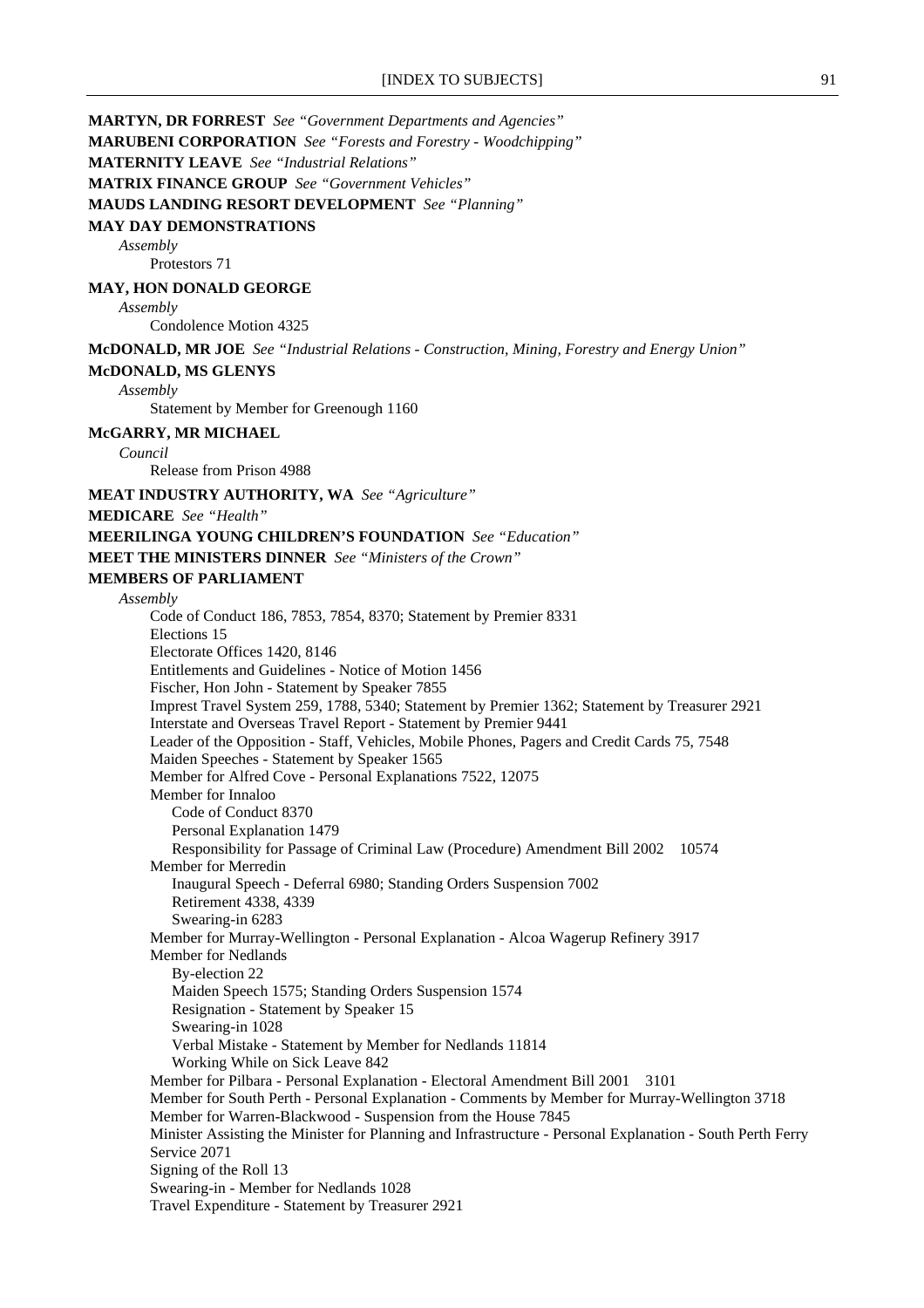### **MEMBERS OF PARLIAMENT (continued)**

*Council* Confidentiality Agreements - Adjournment Debate 1842 Departing - Adjournment Debate 150 Donaldson, Hon Bruce - Adjournment Debate 11640 Draft Code of Conduct Referral to Standing Committee on Procedure and Privileges Motion 8544 Amendment to Motion 8546 Statement by Leader of the House 8543 Embry, Hon Paddy Adjournment Debate 10275 Leave of Absence 1252 Personal Explanation - Labour Relations Legislation 10150 Ford, Hon Jon Appreciation of Support - Adjournment Debate 7119 Leave of Absence 5855, 7888 Foss, Hon Peter - Personal Explanation - Question to Minister for Racing and Gaming 12029 Giffard, Hon Graham - Attendance at Lunch 9774 Griffiths, Hon Nick - Personal Explanation - Question from Hon Peter Foss 12029 Imprest Travel System - Travel Since Election 7120 Leader of the Opposition - Staff, Vehicles, Mobile Phones, Pagers and Credit Cards 7891 Moore, Hon Norman - Adjournment Debate 7464 O'Brien, Hon Simon - Resignation from Joint Standing Committee on Delegated Legislation 8874 Official Functions - Invitations 5269 Pendal, Hon Phillip - Adjournment Debate 11640 Stephens, Hon Tom - Personal Explanation - Labour Relations Legislation 10150 Swearing-in 213 White, Mr Greg - Employment as Electorate Research Officer 4665 **MENINGOCOCCAL SEPTICAEMIA** *See "Health"* **MEN'S MEETING PLACE INC** *See "Community Development"* **MENTAL HEALTH SERVICES** *See "Health"* **MERREDIN BY-ELECTION** *See "Electoral"* **METHYL TERTIARY BUTYL ETHER** *See "Fuel and Energy"* **METROPOLITAN REGION SCHEME (FREMANTLE CONTROLLED ACCESS HIGHWAYS) BILL 2001** *Council* Introduction and First Reading 905 Second Reading 905 **MIASI, MR** *See "Mineral and Petroleum Resources, Department of"* **MICHAEL, DR KEN** *See "Railways"* **MICKELBERG CASE** *Assembly* Minister for Health Attorney General's Failure to Inform Public of Involvement 11213 Evidence at Court of Criminal Appeal 11329, 11406, 11503 Lewandowski Affidavit Discrepancy in Minister's Evidence 11331 Discussions by Premier with Minister for Health 11495 Documents Supplied to Minister by Attorney General 11664, 12289 Minister's Integrity 11217 Private Briefing by Attorney General to Minister for Health 11497, 11498, 11500, 11671, 11918 Release to Minister 11816, 11823 Statement by Member for Nedlands 12281 Tabling of Documents given to Minister for Health Covering Letter and Trial Transcripts 11669, 11670 Tapes - Attorney General's Knowledge and Forwarding to Royal Commission 11916 Matter of Public Interest 11504, 11508 Amendment to Motion 11510 Motion, as Amended 11515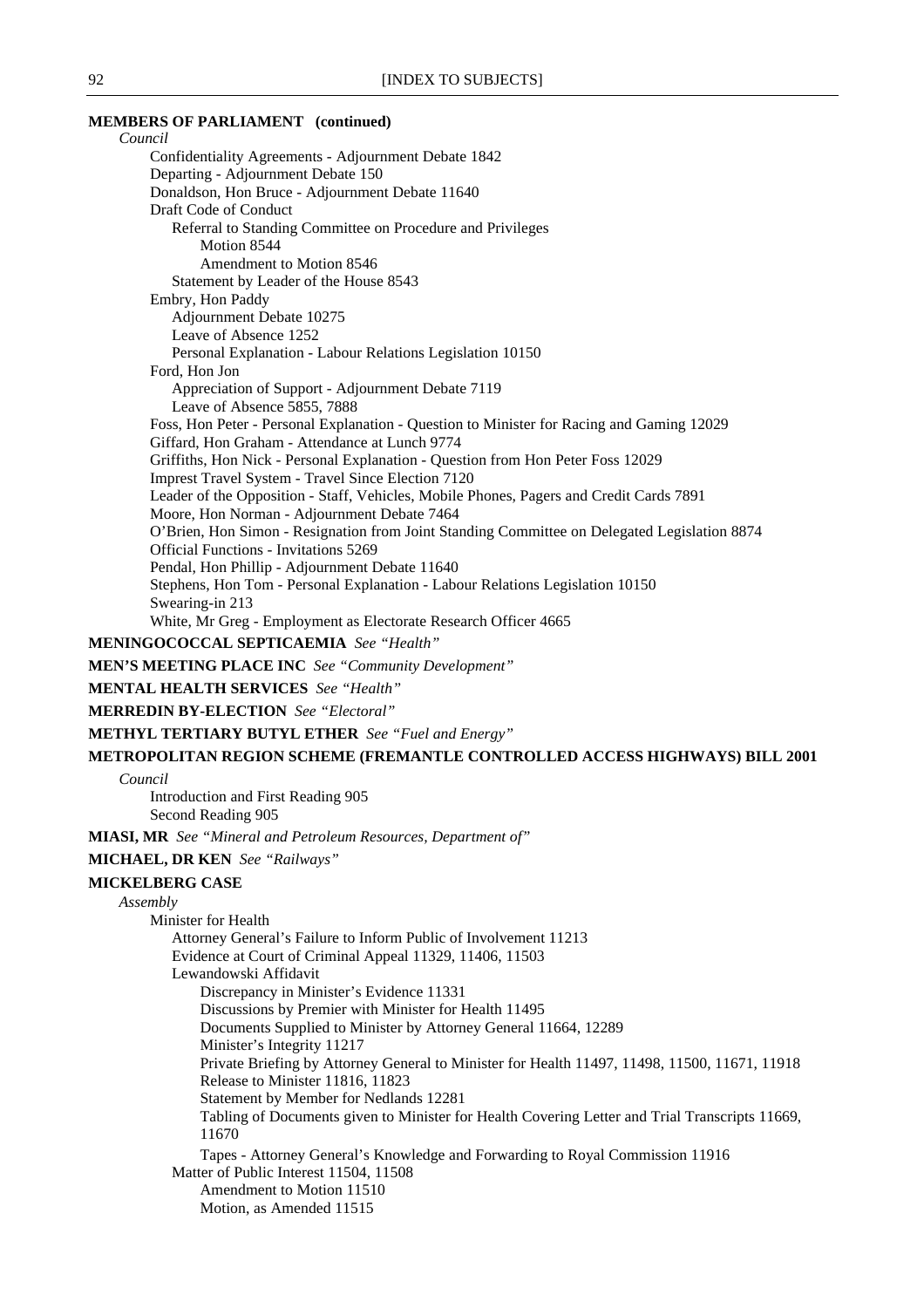#### **MICKELBERG CASE (continued)**

*Assembly (continued)* Minister for Health (continued) Premier's Confidence 11405, 11670 Presence during Peter Mickelberg's Interview 11213, 11215, 11325, 11326 Referral of Involvement to Police Royal Commission 11332, 11400-11403, 11407 Standing Aside Pending Resolution of Issues 11332, 11407 Standing Orders Suspension 11918 *Council* Lewandowski Affidavit Attorney General's Handling of Matter 12022, 12023 Drafting Date and Swearing 11739 Inconsistencies in Evidence 12020 Release to Public 11611, 11863 Minister for Health Belmont Criminal Investigation Bureau Office - Layout 12179 Lewandowski Affidavit Attorney General's Advice from Solicitor General 11740, 11741, 12021, 12180 Attorney General's Awareness of Minister's Evidence in 1998 Appeal 11611, 11616, 11740 Documents Supplied to Minister by Attorney General 11862, 12020 Private Briefing by Attorney General 11613, 12021 Release to Minister 11447, 11611, 11614, 11742, 11862, 11863 Release to Minister, the Mickelbergs and the Public 11614 Tabling of Documents given to the Minister on Saturday, 8 June 2002 11612 Murphy Affidavit - Adjournment Debate 11475 Transcript of Appeal - Attorney General's Reading 12180, 12181

### **MIDLAND SALEYARDS** *See "Agriculture"*

#### **MILAN FURNITURE FAIR**

#### *Assembly*

Members and Cost of Tour Group 8702

#### **MINERAL AND PETROLEUM RESOURCES, DEPARTMENT OF**

*Assembly*

Advertisement in Magazine 9738 Savings Measures 6028, 6029

#### *Council*

Accuracy of Records 11901 Formal Enforcement and Prosecution Policies 11446 Incorrect Information 9912, 9914 Kalgoorlie 1027, 11481 Miasi, Mr - Disciplinary Action 4665, 7473, 7702 Works Directions and Stop Work Orders 7695, 10404

**MINERALOGY PTY LTD** *See "Iron Ore Processing (Mineralogy Pty. Ltd.) Agreement Bill"*

### **MINES SAFETY AND INSPECTION AMENDMENT BILL 2001**

*Assembly* Introduction and First Reading 4782

Second Reading 4782, 6013 Remaining Stages 6018 Returned 12280

### *Council*

Receipt and First Reading 5998 Second Reading 5998, 12158 Remaining Stages 12158

#### **MINIM COVE**

*Council*

Breach of Aboriginal Heritage Act 3838

**MINIMUM WAGE** *See "Industrial Relations"*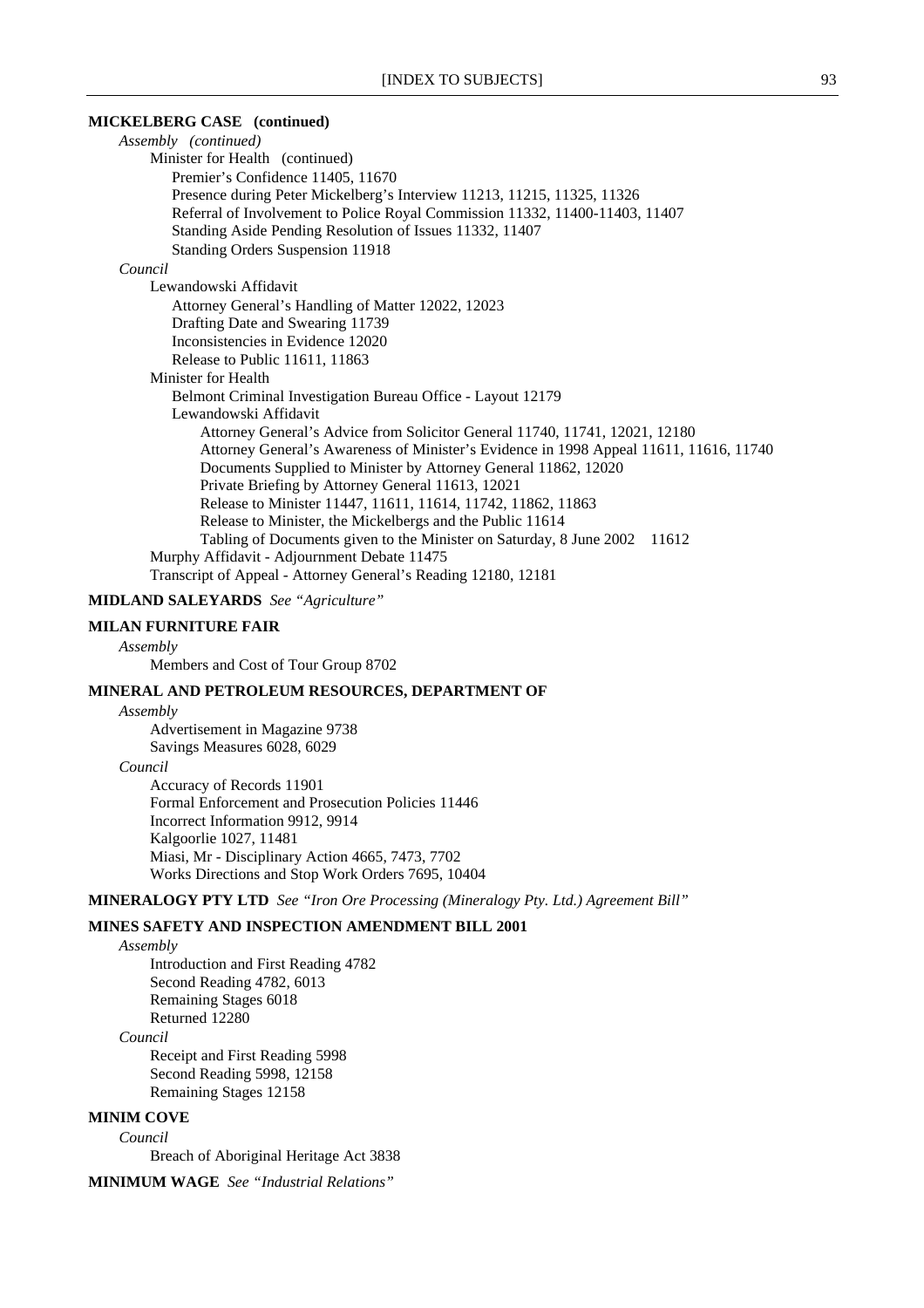#### **MINING**

*See also "Alcoa World Alumina Australia" Assembly* Australian Prospectors and Miners Hall of Fame, Kalgoorlie-Boulder - Statement by Member for Kalgoorlie 4126 Bottle Creek Mine Site 12354 Cable Sands Mineral Sand Mine - Ludlow State Forest 10345; Statement by Member for Vasse 11400 Crown Land - Permits to Prospect 11368 Fardon Task Force Report - Geological Survey of WA - Statement by Minister for State Development 7812 Lease No 16/171 - Leaks from Process Water Pipeline 10740, 12352 Lease No 26-2915 - Conditions 12351 Lease No 26-367 - Regulations 12350 Lease No 37-30 - Seepage Management Plan 10481 Lease No 37/30 - Drill Holes and Sample Bags 10742 Lease No M26/367 - Area of Tenement 10740 Mineral Sand Mine - Mundijong - Statement by Member for Roleystone 12280 Mines Safety and Inspection Act - Review - Statement by Minister for Labour Relations 568 Miscellaneous Licences No 27-83 - Seepage Management Plan 10481 No 37-82 - Drill Holes and Sample Bags 10742 Pilbara Rail Infrastructure - Robe River-Hamersley Iron 3235 Prospecting Licence No P26/2915 - Area of Tenement 10739 Royalties 573, 574, 6792 Tailings Storage Facilities 11579, 12317 Uranium - Prohibition on Mining and Exploration - Statement by Minister for State Development 11909 Working Hours - Review 11368 *Council* Act Amendment - Environmental Objections 9437 Confidentiality of Complaints 7694 Australian Prospectors and Miners Hall of Fame-Goldfields Highway Mining Tenements 9912 Private Property 7473 Road Construction 7701, 10404, 12236 Bauxite Mining - State Forest 7925 Baxter, Mr James Colin - Prosecution 3089, 7699, 9665 BGC (Australia) Pty Ltd Open-cut Mining at The Lakes 9626, 9775, 10003 Unauthorised Clearing at Quarry Site 7258, 8418; Adjournment Debate 7294 Bulong Nickel Mine 5267, 6132, 7372 Cable Sands Mineral Sand Mines Black Point Road Closure 10413 Discharge of Water 10540 Environmental Audit Reports 8593 Meetings with Premier or Ministers 9203 Rehabilitation 9668 Claims, Leases and Exploration Permits - Federal Court Ruling on Queensland Act 8316 Compensation for Loss of Amenity Legislation 886 CSR Ltd Mining Lease Applications - Aboriginal Sites 3927 Esmeralda Exploration Tailings Dam Spill - Adjournment Debate 11782 Eureka Gold Mine 3077, 7471 Exploration Adjournment Debate 9903 Decrease in Spending 1112 Expenditure Exemptions 2377, 4269 Licences Heavy Mineral Sands 11482 Indefinite Life 2162 Licence No 27-85 7688 Task Force 4230 Fardon Task Force - Report 781, 9018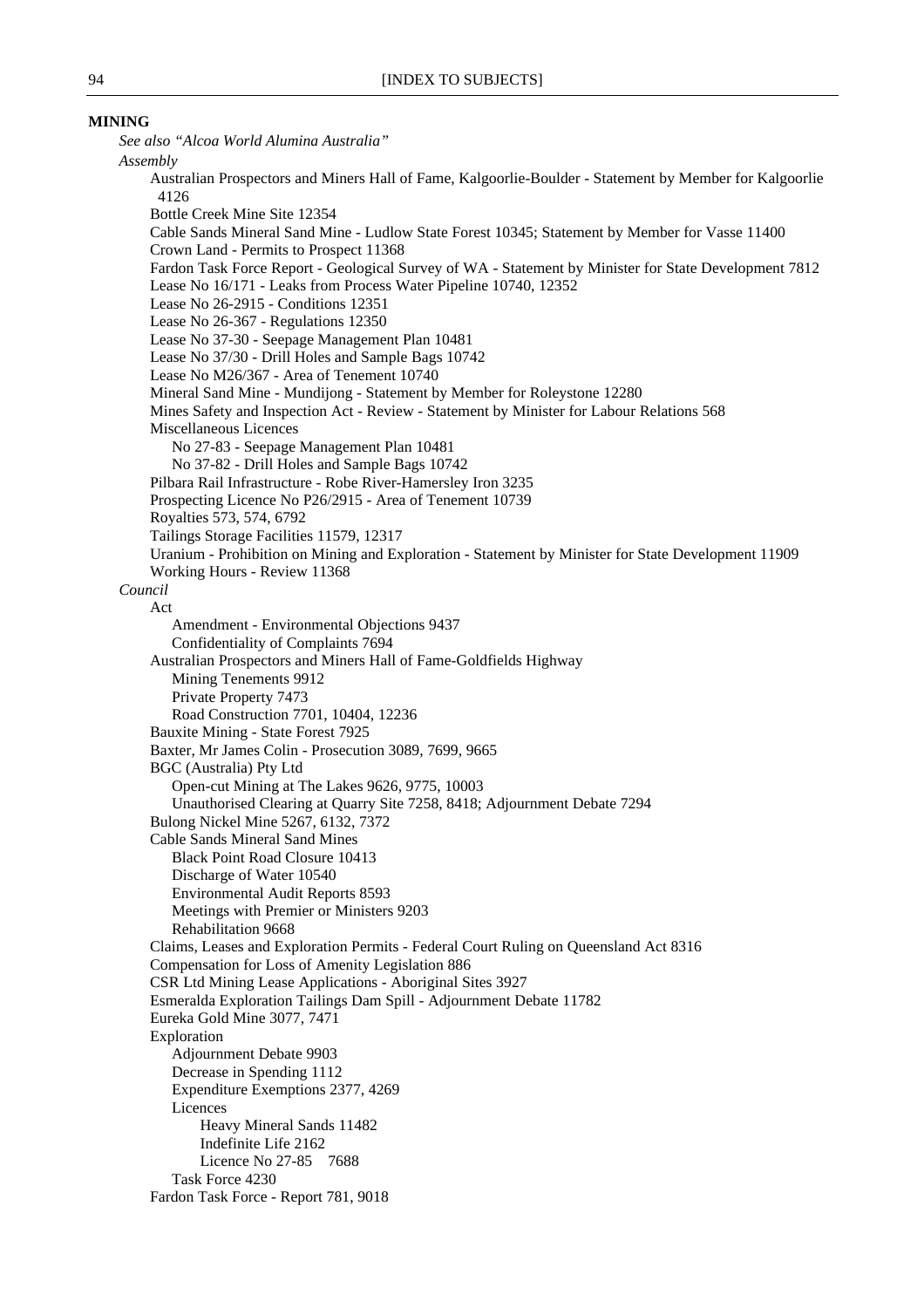### **MINING (continued)**

*Council (continued)* Fimiston Open Pit and Mill - Nuisance Dust 8184 Fimiston Tailings Storage Facilities Answers to Questions 12234 Breach of Tenement Conditions 10408 Fines 8882 Minimum Operating Freeboard 10413, 10414 Stage 2 3077, 3086 Tenement Conditions 10414, 10953, 10954, 10955 Fly In, Fly Out Operations 9017 Gidgi Tailings Storage Facilities - Tenement Conditions 10414, 10952 Gold - Universal Protocol for Marking - Adjournment Debate 11635 Golden Mile Social Impact Study - Funding 9667, 9908 Hamersley Iron - Downstream Processing of Iron Ore Obligations 9779 Hounslow, Mr and Mrs Complaints about Mining Activities 9666, 10405, 10409, 10411 Consent to Mining Activities 9666 Visit by Mr Ross Collins and Mr Jim Boucaut 10406, 11904 Indonesia - Operations of WA Companies 11480 Jaccoletti Hill Joint Venture - Monthly Returns 8156 Jangardup South Mineral Sand Mine - Soil Sampling 6972 Kalgoorlie Consolidated Gold Mines Pty Ltd Aboriginal Heritage Act - Breach 4776, 7338, 7475 Damage to Overhead Power Lines 9909, 11905, 12236 Environmental Protection Act - Breach 10951 Forst, Mr Meyer 7686, 7695 Golden Mile Social Impact Study - Response 9667 HCN Levels in CIL Plant 10538 Land Clearing at Mt Percy Operation 3710, 8887 Lease Conditions - Breach 7700, 8888 Mining Act - Breach 7697, 10405 Mining Activities in Williamstown Area 9666 Sulphur Dioxide Monitoring 10407 Tailings Storage Facilities 11132, 11133 Underground Blasting 7702 Western Environmental Barrier Construction 7807 Kimberley, Pilbara and Gascoyne - Exploration Activity 451 Lake Jasper - Referral of Proposal to Federal Minister 1680 Lease No 24-189 Direction to Modify Mining Operation 3088 Rehabilitation of Waste Dumps 9911 Safety and Environment Issues 7698 Lease No 26-353 Approval for Earthworks 10537 Black Poly Pipeline 7694, 8888 Breach of Condition 1954, 3437, 4080, 7686, 7687, 7691-7694, 10409, 10410, 12235 Firebreak Construction 9908 Hounslow Complaint 7697, 10409, 10411 Land Clearing 9667 Letter from Department of Minerals and Energy to KCGM 8881 Tenement Conditions 7693 Lease No M26-39 - Tenement Conditions 10407, 12235 Lease No 26-61 7701, 10368 Lease No 26-261 7701, 10368, 10406, 12235 Lease Rentals - Increase 4745 Limestone - Royalties 4665 Magnetic Resources NL - Exploration Licence 70/2263 10236 Mineral Sand Mines 1235, 9017 Mines Occupational Safety and Health Advisory Board - Amalgamation with WorkSafe 445 Mines Portfolio Correction to Answer 235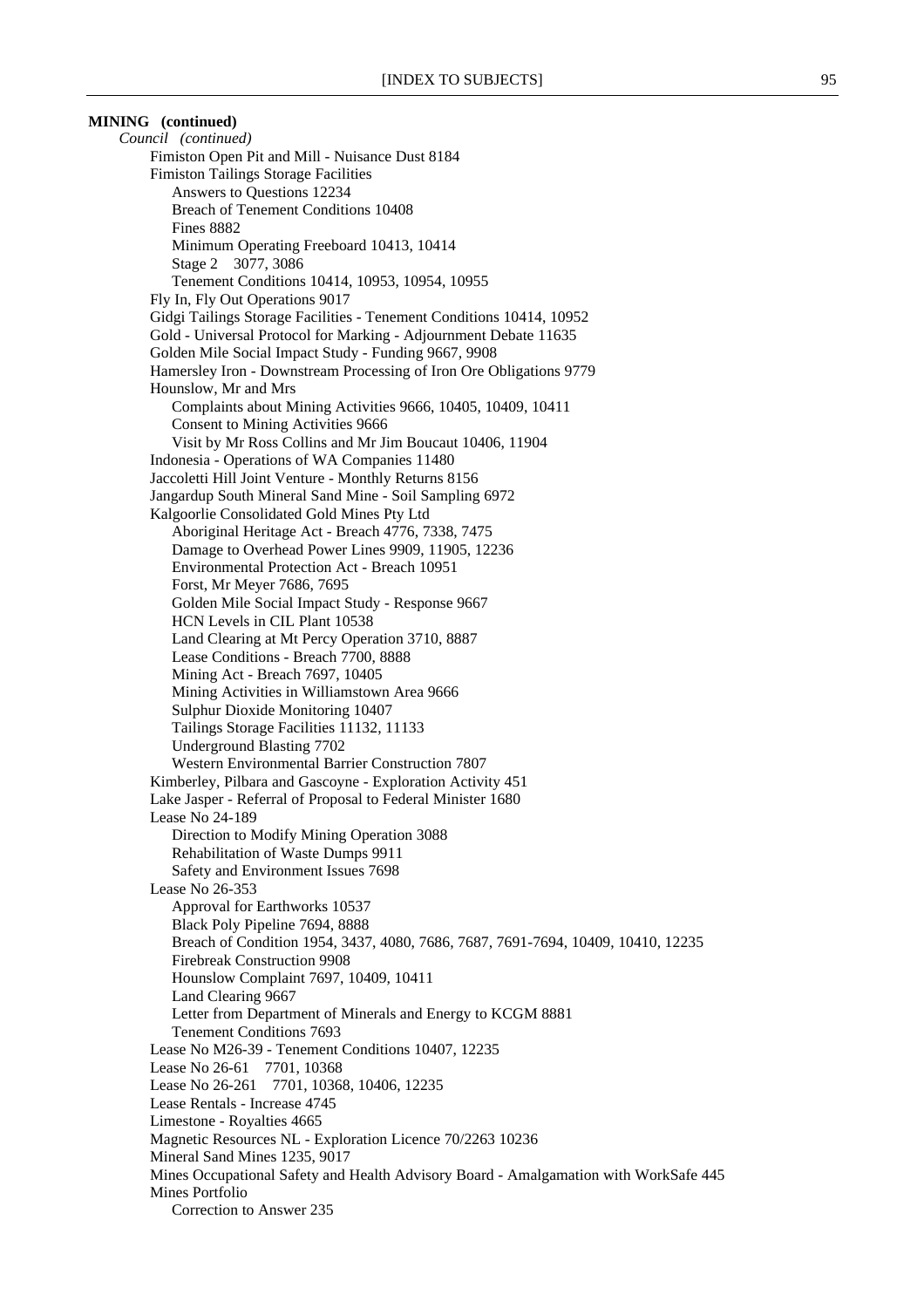**MINING (continued)** *Council (continued)* Mines Portfolio (continued) Government's Commitment 32 Mines Safety and Inspection Amendment Regulations 2001 - Disallowance - Order Discharged 4244 Mineworkers' Health - Impact of Chemicals 7339 Mining Amendment Regulations No 6 7395 Mining Tenement Applications on Pastoral Leases - Processing 228 Miscellaneous Licence No 26-181 Black Poly Pipeline 7694, 7807, 8888 Breach of Conditions 7687, 7691, 7692, 9671 Conditions of Granting 7686 Encroachment on Private Property 1306, 3436, 3438 Tenement Conditions 7693 Mountain Queen Mining Tenement - Access to Copies of Form 27 8416 Mt Charlotte Breach of Section 50 3076 Equipment Storage 8881 Extension of Approval for Open Pits Proposal 3077 Underground Blasting 7342, 7702, 9913, 10950 Mt Charlotte-Fimiston Overland Conveyor - Legal Advice 7689, 10537 Mt Percy Tailings Storage Facility 3087, 8064, 8887, 10406, 11132 Mt Pleasant Tenements - Rehabilitation 8883 Mundijong - Leases 138, 228, 3247 Murphy, Mr Michael 8416; Adjournment Debate 9012 National Parks and Reserves ALP Policy 139 Approaches by Mining Companies 5516 New Celebration Gold Mine - Licence Conditions 12058 Occupational Safety and Health System 997 Oroya Tailings Dam - Inspection 3087 Prospecting Licence No P29/1318 - Breach of Tenement Conditions 11905 Radiation Doses Received by Workers 11490 Reserve 24574, Kalgoorlie 10236, 10757 Rio Tinto Ltd - Downstream Processing of Iron Ore Obligations 9779 Rout, Mr John Cameron - Prosecution 3089, 7699, 9665 Royalties Limestone 4665 Returning Royalties to Regions 7, 1111, 1118, 1303, 9517, 9624 Sand Mining - Kalgoorlie-Boulder City Council 2725, 7689 Sues Road - Cost of Upgrading 8890 Tailings Storage Facilities - Leakage 8063 Tenements Expenditure Exemptions 2377 Firebreaks 9435 No P26-1338 - Breach of Conditions 3439 No P29-1338 - Breach of Conditions 7690, 7691, 9670 Severance Policy 10403 Thorium - Prohibition on Mining and Exploration 11868 Timber Guide Rails - Cost and Source of Timber 8421 Uranium Petitions 1238, 1423, 2366, 4736, 7767 Prohibition on Mining and Exploration 11868 Yeelirrie 5819, 6446 Vanadium Australia Pty Ltd - Windimurra - Emissions 11453 Western Mining Corporation - Kalgoorlie Nickel Smelter 1115, 1954 William Bay Nature Reserves - Applications for Exploration Licence and Mining Lease 8592 Williamstown Area - Dust Load 8887 Works Directions and Stop Work Orders - Reasons 7695 Worsley Bauxite Mine Sites - Forest Cleared 5016; Correction to Answer - Statement by Minister for Agriculture, Forestry and Fisheries 8707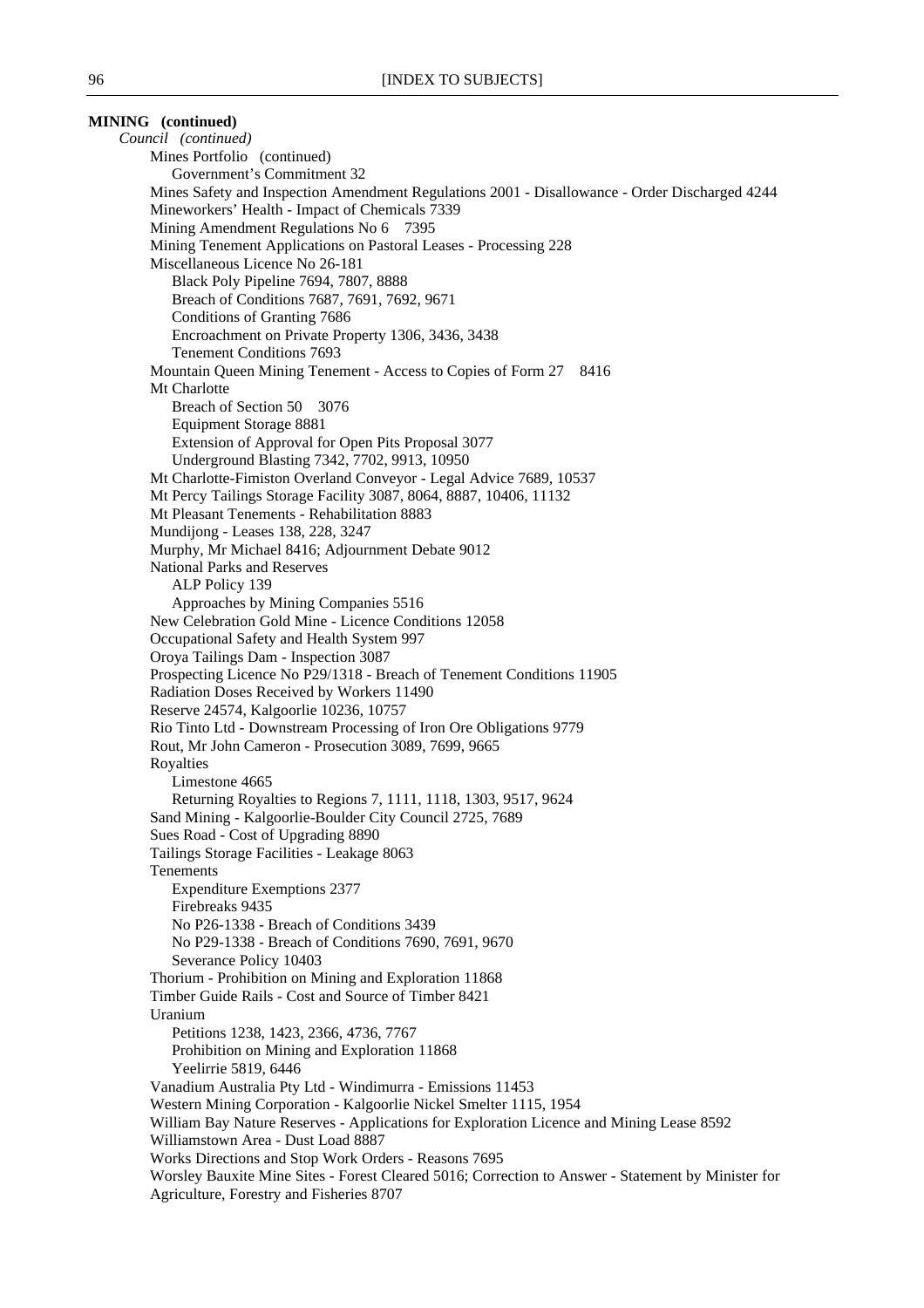#### **MINING AMENDMENT BILL 2000**

*Assembly* Assent 16

#### **MINING AMENDMENT BILL 2001**

*Assembly* Introduction and First Reading 4566 Second Reading 4566, 5435 Consideration in Detail 5441-5444 Third Reading 5445 Returned 12280

*Council*

Receipt and First Reading 5510 Second Reading 5510, 12154, 12156, 12157 Remaining Stages 12158

### **MINISTERS OF THE CROWN**

*See also "Mickelberg Case" Assembly* Answers to Parliamentary Questions - Openness and Accountability 6223 Attorney General 8209, 9825 Clinton, Mr Bill - Burswood Resort Dinner 11276-11280 Deputy Premier Personal Explanation - Guidelines for Communications 2417 Trip to the United Kingdom, Japan and Hong Kong - Statement 5166 Guidelines for Communications with Portfolio Agencies 1744-1770 Personal Explanation by Deputy Premier 2417 Tabling of Documents 3236 Interstate and Overseas Travel Report - Statement by Premier 9441 Minister Assisting the Minister for Planning and Infrastructure Overseas Travel to Study Buses 7567 Personal Explanation - Road Traffic Amendment Bill 2001 1706 Minister for Health Appointment of Assistant 3095 Campaigning in Uniform 11171 Contempt Charge - Motion 12257 Interview Panel Members and Referees for Appointment to Assistant Commissioner of Police 7240 Personal Explanations - Corrections to Answers to Questions without Notice 711, 5693 Minister for Planning and Infrastructure Access to Cabinet Document 4794, 4940 Comments on Religious Community 9143, 9144 Conduct 4938 Hatt, Mr David 1787, 9158 Justice of the Peace Application 187, 188 Legislative Changes to Remove Road Safety Responsibilities 2752, 6999 Overseas Travel Bus Studies 7567 Statement 6285 Personal Explanations Allegations of Impropriety 4802 SBF Shipbuilders 3449 Transport Subsidy Scheme 846 Portfolio Responsibilities 695 Premier's Support 9832 Responsibilities 25, 6794 Minister for Police - Relationship with Commissioner of Police 7483, 7484, 7849 Minister for Small Business - Industrial Relations Reform 7488 Minister for Sport and Recreation; Indigenous Affairs - Visit to Cue - Statement 10160 Minister for State Development \$60 million of Savings 6028, 6029 Official Visit to Singapore - Statement 5285 Personal Explanation - HIsmelt Project 6625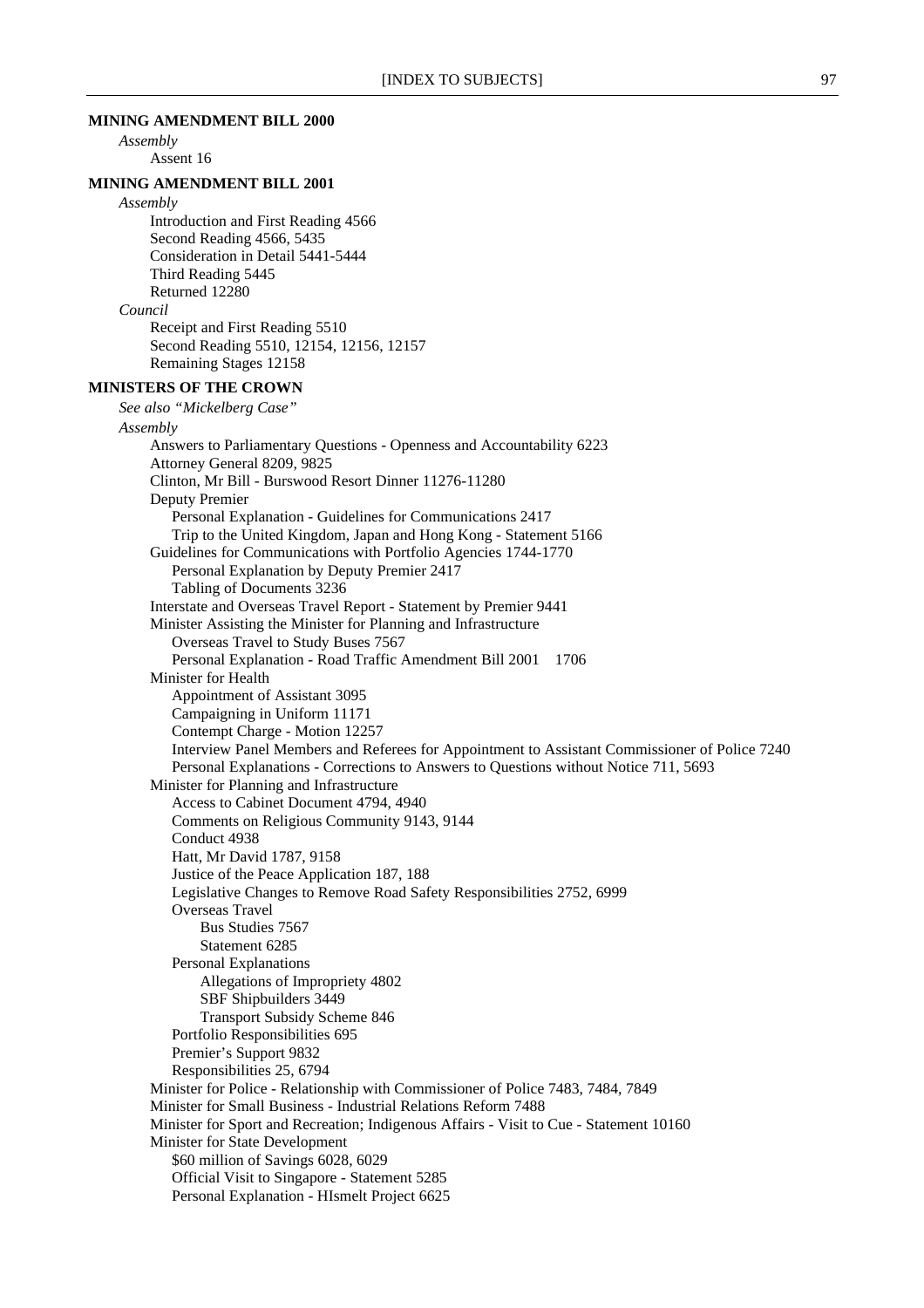# **MINISTERS OF THE CROWN (continued)**

| Assembly (continued)                                                                                                                                    |
|---------------------------------------------------------------------------------------------------------------------------------------------------------|
| Minister for State Development (continued)                                                                                                              |
| Thorn, Mr Michael 1785, 1786                                                                                                                            |
| Visit to Europe, the UAE and Singapore - Statement 9556                                                                                                 |
| Visit to United States of America - Statement 12073                                                                                                     |
| Minister for the Environment and Heritage                                                                                                               |
| Personal Explanation - Beekeeping - Walpole Wilderness Area 2216                                                                                        |
| <b>Staff 1167</b>                                                                                                                                       |
| Minister for Tourism - Personal Explanation - Correction to Answer to Question without Notice 846<br>Ministerial Responsibility and Accountability 6794 |
| Ministerial Statement - Treasurer - Leave Denied 828                                                                                                    |
| Officers Attending Corporate Executive, Planning or Management Meetings 2019-2021, 2145, 2651-2655,                                                     |
| 2876, 6090-6093, 6222, 6365, 6733                                                                                                                       |
| <b>Parliamentary Secretaries</b>                                                                                                                        |
| Minister for Consumer and Employment Protection - Conflict of Interest 9345                                                                             |
| Resources 1416, 1774                                                                                                                                    |
| Premier                                                                                                                                                 |
| Personal Explanation - Whistleblower Legislation 956                                                                                                    |
| Policy Office - Staff Details 6219                                                                                                                      |
| Stateline Program 7488, 7489                                                                                                                            |
| Travel                                                                                                                                                  |
| Brisbane 5670                                                                                                                                           |
| Singapore and China - Statement 1456, 1685                                                                                                              |
| South West 9828                                                                                                                                         |
| United Arab Emirates and United Kingdom 3093                                                                                                            |
| Staff<br>Details and Offices 4429-4431, 4725, 5091, 5092, 5576                                                                                          |
| Selection and Conditions - Involvement 7631                                                                                                             |
| Vehicle Allocation and Payments 1776-1780                                                                                                               |
| Staff, Vehicles, Mobile Phones, Pagers and Credit Cards 1744, 1749-1770, 11281-11288, 11364, 11365,                                                     |
| 11422, 11573-11576, 11707                                                                                                                               |
| Travel Expenditure - Cut 1786, 4735                                                                                                                     |
| Vehicle Entitlements 4047                                                                                                                               |
| Verbal Mistake - Statement by Member for Nedlands 11814                                                                                                 |
| Council                                                                                                                                                 |
| Absence during Sittings of the House 8852; Adjournment Debate 8876                                                                                      |
| Air Charter Flights 11900                                                                                                                               |
| Attorney General - Telephone Tie Lines 926                                                                                                              |
| Confidentiality Agreements - Adjournment Debate 1842                                                                                                    |
| Deputy Premier - Trip to the United Kingdom, Japan and Hong Kong 5265                                                                                   |
| Leader of the House - Access to Information by Members of Parliament 10521                                                                              |
| Leave - Duration and Purpose 1204<br>Meet the Ministers Dinner 5024, 7120                                                                               |
| Minister for Agriculture 655, 5859                                                                                                                      |
| Minister for Culture and the Arts - Office Lights 1313                                                                                                  |
| Minister for Education - Responsibilities 4270                                                                                                          |
| Minister for Electoral Affairs - Advice to Greens (WA) 4305                                                                                             |
| Minister for Health - Police Royal Commission - Role 1303                                                                                               |
| Minister for Housing and Works                                                                                                                          |
| Absence from Legislative Council 8856                                                                                                                   |
| Air Charter Flights 11642                                                                                                                               |
| Heathcote Site 6567                                                                                                                                     |
| Housing Ministers Conference 782                                                                                                                        |
| Newman, Professor Peter 786, 1552                                                                                                                       |
| Minister for Local Government and Regional Development                                                                                                  |
| Adjournment Debates 9315, 9318, 11636, 11638                                                                                                            |
| Carnarvon Visit 5610, 5615, 10007, 10231, 10362, 10366                                                                                                  |
| Manjimup Visit 7101; Adjournment Debate 7295<br>Meeting with Joondalup City Councillors 8155, 8744                                                      |
| Travel to Promote Buy Local Campaign 5477, 5967                                                                                                         |
|                                                                                                                                                         |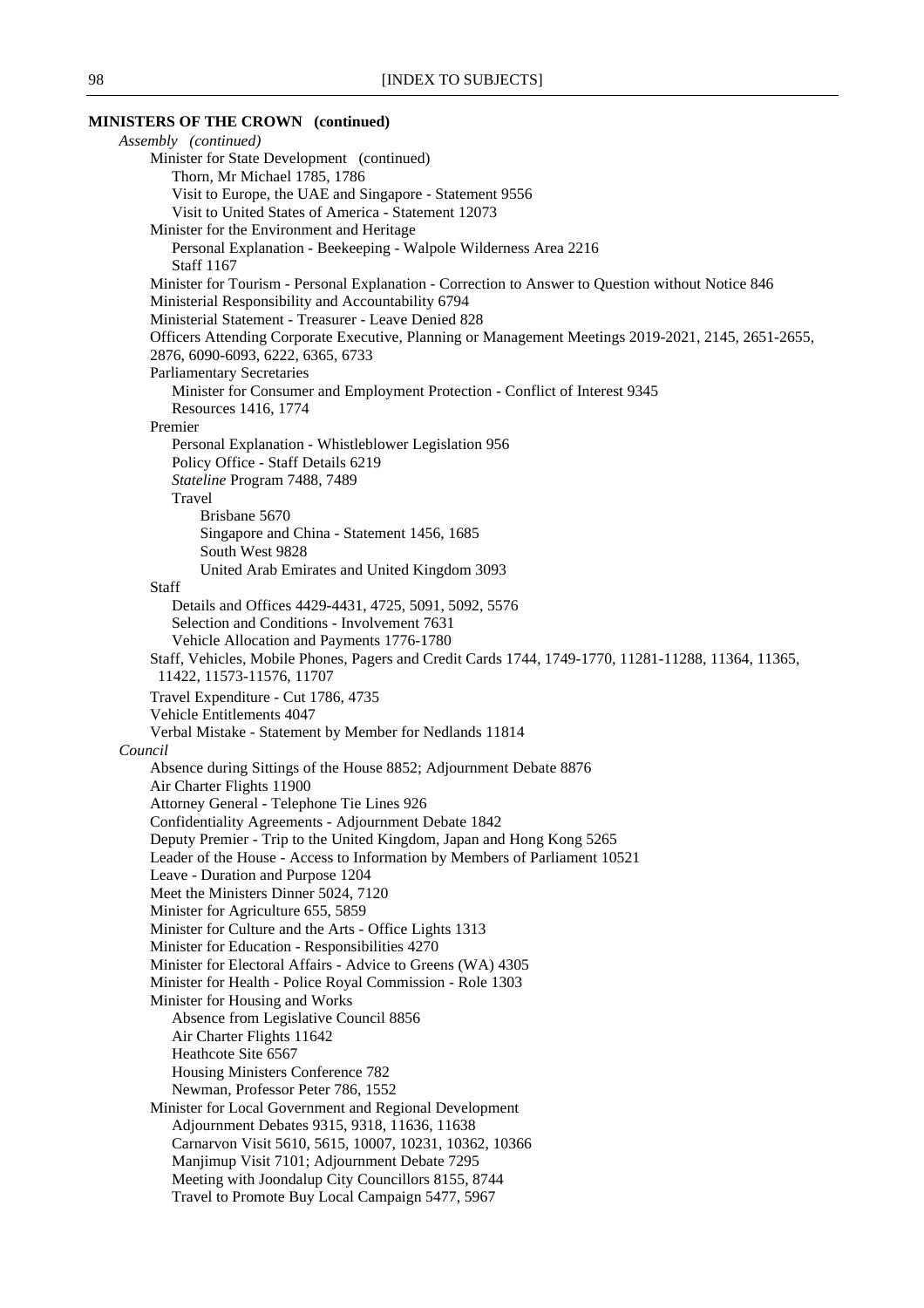#### **MINISTERS OF THE CROWN (continued)**

*Council (continued)* Minister for Mines Appointment 32 Correction to Answer 235 Minister for Planning and Infrastructure Access to Cabinet Document 4891, 5265, 5353, 5355, 5360, 5816 Carnarvon Visit 10142, 10239 Hatt, Mr David 9019 Membership of Ministerial Road Safety Council 5135 Minister for Police - Relationship with Commissioner of Police 7794 Minister for Racing and Gaming 3803, 6006 Minister for State Development - Ministerial Office in Kalgoorlie-Boulder 925 Offices - Refurbishment 8751 Official Functions - Invitations to Members 5269 Parliamentary Secretaries Minister for Health - Responsibilities 7374 Minister for Planning and Infrastructure 531, 650, 651, 7421, 9774 Minister for State Development - Responsibilities 7465 Resources 1357 Portfolio Allocation - Minister for Housing 530 Premier - Adjournment Debate 5391 Press Secretaries - Names 10231 Questions without Notice - Ministers' Absence from Chamber 3413 Staff, Motor Vehicles, Telephones, Fax Machines and Credit Cards - Guidelines 7374 Staff Salary Guidelines 7373 Staff Statistics 12055 Travel Expenditure - Documentation 8001; Adjournment Debate 8012 Travel Reports - Ministers' Officers and Departmental Staff 7894

#### **MISSILE TESTING**

*Council*

Jailing of Protestors - Adjournment Debate 1843

#### **MOBILE TELEPHONES**

*Assembly* Ban on Use While Driving 1046, 2879, 3238, 3781, 4468, 4469, 4480 Hands-free Devices - Installation 1798-1801, 2148, 2659, 2878, 3568, 3605, 4857, 4858

Hands-free Facilities 3238, 3569, 4468, 4480, 5106-5109, 5796, 5917, 5918, 5926, 6365

### **MONET AND JAPAN EXHIBITION** *See "Arts and Culture"*

### **MONKEY MIA DOLPHINS**

*Assembly*

Feeding an Additional Dolphin 12096

*Council*

Adjournment Debate 12053 Feeding an Additional Dolphin 12025, 12184

**MONSANTO AUSTRALIA LIMITED** *See "Agriculture"*

#### **MONSTER RAVING LOONY PARTY**

*Council*

Adjournment Debate 6152

**MOODY'S INVESTORS SERVICE** *See "State Finance"*

**MORAN HEALTH CARE GROUP** *See "Health"*

#### **MORTGAGE INFORMATION SERVICE** *See "Finance Brokers"*

#### **MOTOR VEHICLE DEALERS AMENDMENT BILL 2001**

*Assembly*

Introduction and First Reading 5167 Second Reading 5167, 6351, 6357 Appropriations 6008 Remaining Stages 6364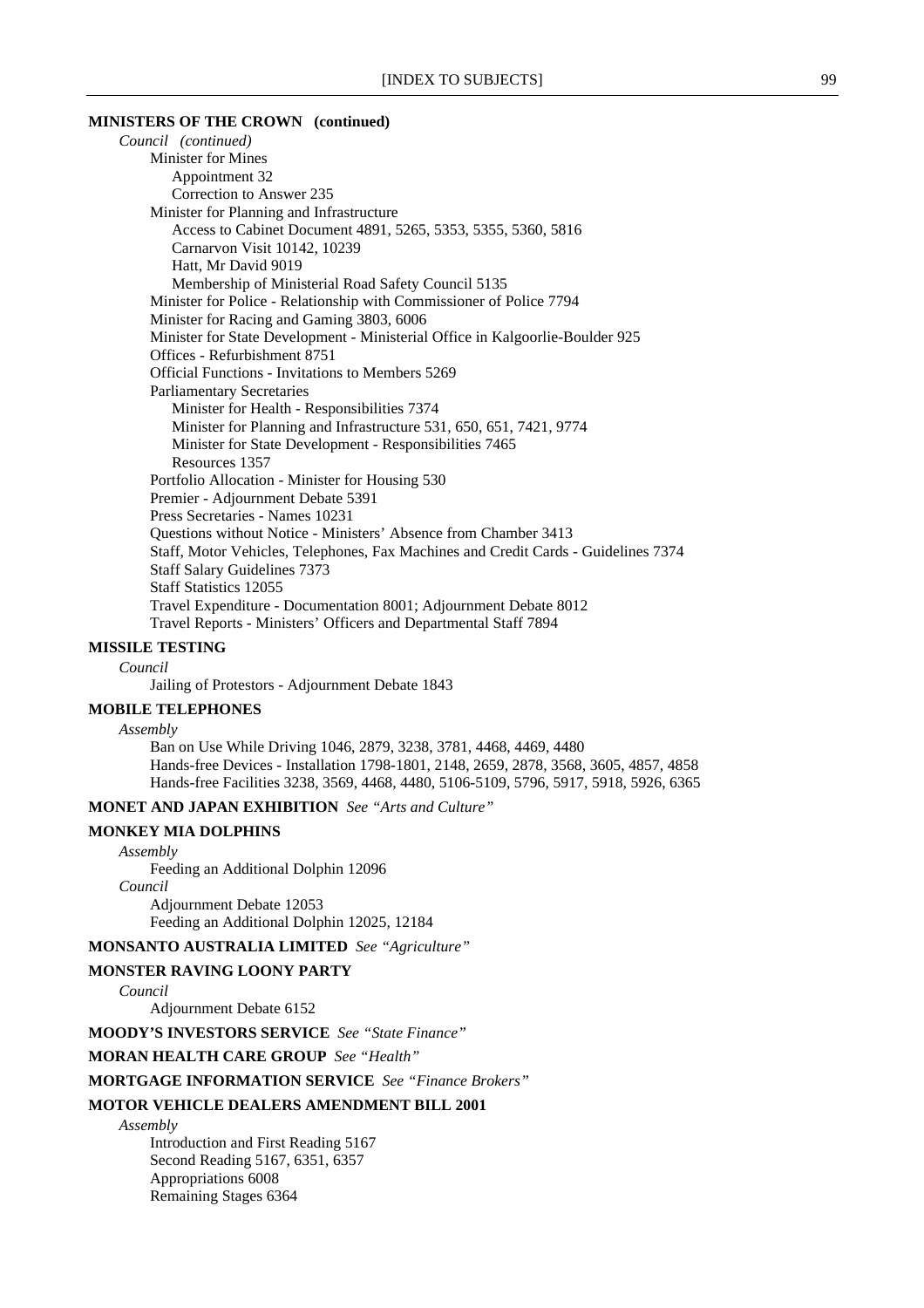#### **MOTOR VEHICLE DEALERS AMENDMENT BILL 2001 (continued)**

*Assembly (continued)* Returned 10965 Council's Amendments 10983 Assent 11221 *Council* Receipt and First Reading 6779 Second Reading 6779, 10787 Committee 10793 Report 10794 Third Reading 10794 Assembly's Message 10946 Assent 11425 **MOTOR VEHICLE DEALERS AMENDMENT BILL (No. 2) 2002** *Assembly* Green Bill Statement by Minister for Consumer and Employment Protection 12247 Tabling 12307 **MOTOR VEHICLE REPAIRERS BILL 2002** *Assembly* Green Bill Statement by Minister for Consumer and Employment Protection 12247 Tabling 12307 **MOTOR VEHICLES** *Assembly* Immobiliser Subsidy Scheme - Withdrawal 3985 Licensing Program - Transfer of Functions 3480 Motorcycles - Registration Fees - Options 9735 Stamp Duty Accessories 514 Trucks - Grievance 11138 Theft - Truck and Four-wheel-drive Vehicle Rental Companies 3566 *Council* Customised Licence Plates - Advertisements 10147 Emissions - Standards 920 Four-wheel-drive Vehicles - Taxation 1941 Insurance - Seniors' Discount - Adjournment Debate 11637 Motorcycles - Permissible Noise Levels 11451 Registrations Revenue from Fees 4202 Seniors Concessions 332 Statistics 3251 Stamp Duty - Petition 11425 Third Party Insurance Premiums 3933 Trail Bikes - Permissible Noise Levels 11451 **MOTORSPORTS COMPLEX** *See "Sport and Recreation - Kwinana Motorsports Complex"* **MOTT INQUIRY** *See "Education - Department"* **MT BARKER RESEARCH STATION** *See "Agriculture"* **MT ROMANCE SANDALWOOD FACILITY, ALBANY** *See "Tourism"* **MULTANOVAS** *See "Police"* **MUNDAY SWAMP** *See "Aborigines"* **MUNDULLA YELLOWS DISEASE** *See "Forests and Forestry"* **MURCHISON RIVER** *Council* Abandoned Grader 3931 **MURPHY INTEREST, THE** *Council* Adjournment Debate 7922 Questionnaire 7374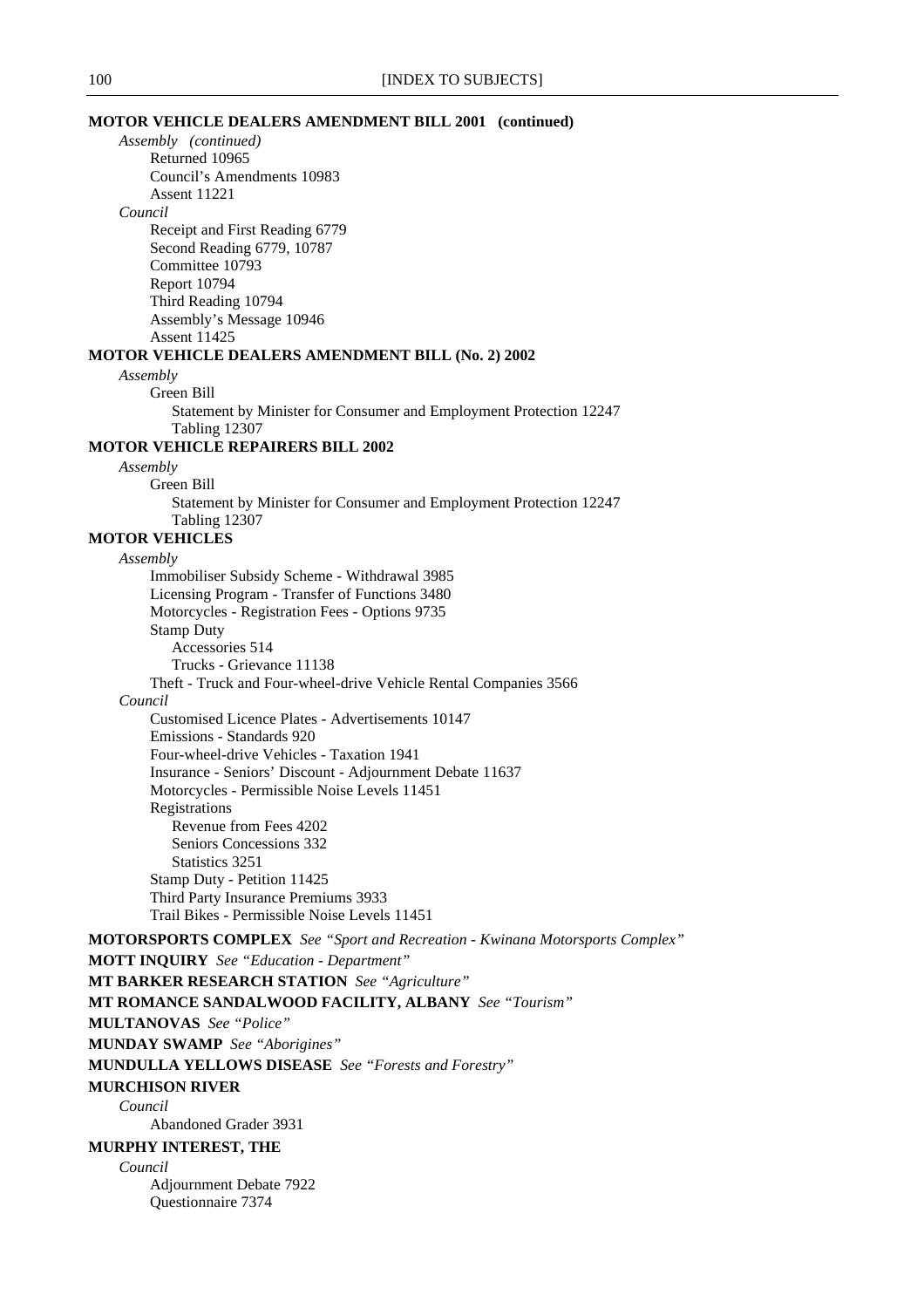### **MUSEUMS**

*Assembly*

Fremantle Maritime Museum 846, 977 WA Museum 976, 977

### **MUSLIMS**

*Assembly*

Attacks on 3979

### **MUTUAL RECOGNITION (WESTERN AUSTRALIA) BILL 2001**

#### *Assembly*

Leave to Introduce 16 Introduction and First Reading 16 Second Reading 64, 865 Remaining Stages 867 Returned 1372 Council's Amendments 1385 *Council* Receipt and First Reading 901 Second Reading 901, 1215 Ruling by President 902 Committee 1218-1221 Report 1221 Third Reading 1221 Assembly's Message 1355 Assent 1625

**N**

### **NALTREXONE** *See "Drugs"*

#### **NARROGIN GRAND PRIX**

*Assembly*

Statement by Member for Wagin 6186

#### **NATIONAL CRIME AUTHORITY**

*Assembly*

Funding 10576

#### **NATIONAL CRIME AUTHORITY (STATE PROVISIONS)AMENDMENT BILL 2002**

*Assembly*

Introduction and First Reading 9153 Second Reading 9153, 11313 Consideration in Detail 11383 Third Reading 11383 *Council*

> Receipt and First Reading 11777 Second Reading 11777

### **NATIONAL PACKAGING COVENANT** *See "Environment"*

#### **NATIONAL PARTY**

*Assembly*

Leader

Comments at Certified Practising Accountants Congress 257 Staff, Vehicles, Mobile Phones, Pagers and Credit Cards 7549 Merredin By-election - Parliamentary Resources 5396 *Council* Exotic Species Planting 11642

Lesbian and Gay Law Reform Policy - Adjournment Debate 7119

**NATIONAL REGISTRATION AUTHORITY FOR AGRICULTURAL AND VETERINARY CHEMICALS** *See "Agriculture"*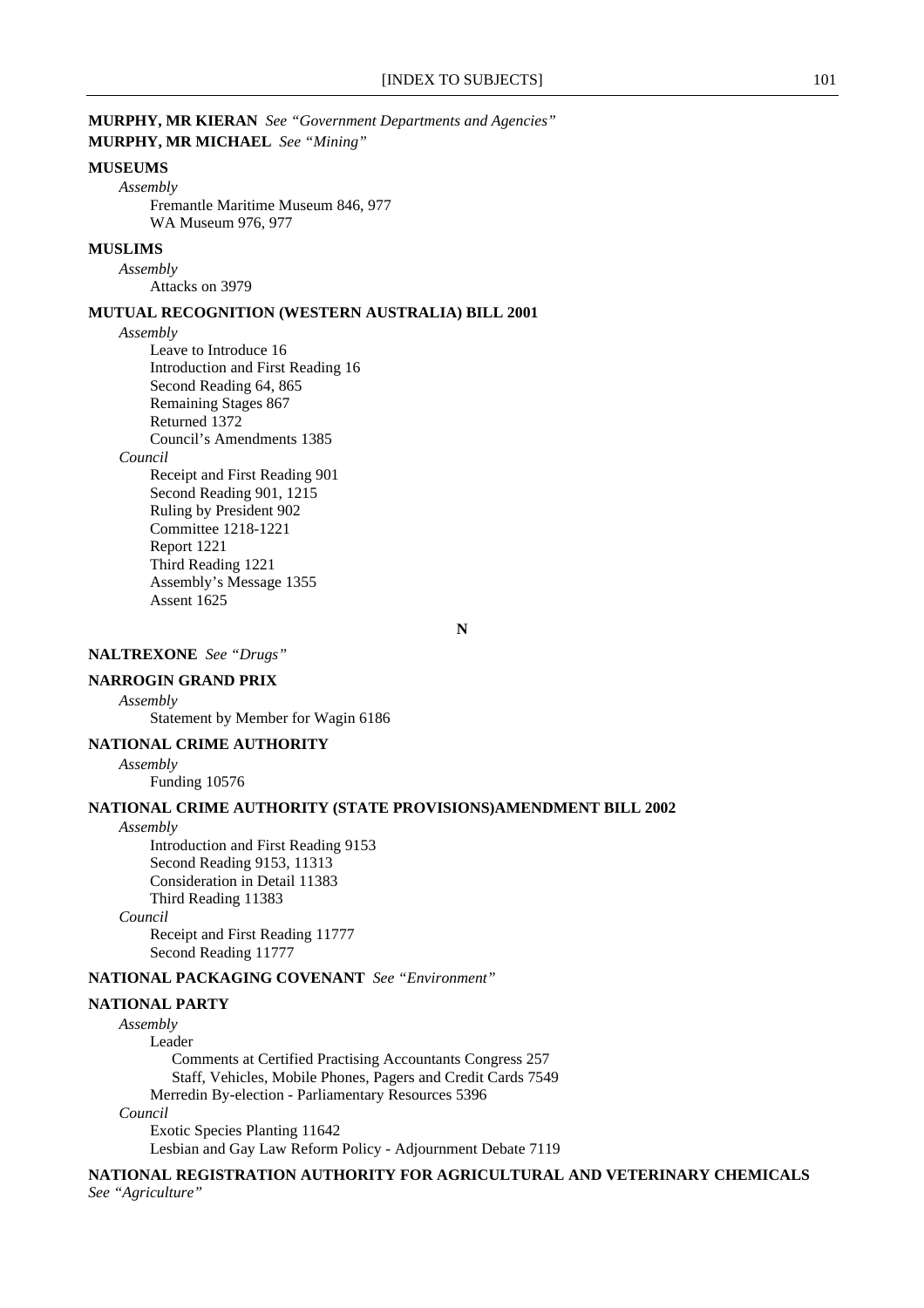#### **NATIONAL WEEK OF DEAF PEOPLE**

### *Assembly*

Bunbury Deafinite Dinner - Statement by Member for Bunbury 4935

**NATIVE PLANTS AND ANIMALS** *See "Environment"*

#### **NATIVE TITLE**

*Assembly*

Aboriginal Sites Database - Backlog of Survey Reports 8281 Burrup Peninsula - Freehold Title and Financial Support 11169 Costly Litigation 2411 Goldfields Native Title Heritage Protocol - Signing 2749 Kiwirrkurra Native Title Claim - Settlement - Statement by Deputy Premier 4555 Porongurup and Stirling Ranges - Registration on Aboriginal Sites Database 8282 Rubibi No 6 Application - Federal Court Decision 698 Statement by Minister for Indigenous Affairs 4780 Tjurabalan Consent Determination 3099 Wand Review - Statement by Deputy Premier 5520 *Council* Agreements - Signature Requirements 8597 Alice Springs-Darwin Railway Reserve - Use of Process in Western Australia 12239 Burrup Peninsula Adjournment Debate 10947 Freehold Title and Financial Support 11090 Minister's Involvement in Negotiations 11446 Petition 11425 Compensation - Criteria 8598 de Soyza, Ms Anne - Director of Native Title Unit 8598 Exploration Licences - Indefinite Life 2162 Karratha-Roebourne - Minister's Involvement in Negotiations 11446 Mining Tenement Applications - Processing 228 Miriuwung-Gajerrong Land - Ord Project Stage 2 7262 Negotiations - Commencement 4747 Pastoralists and Graziers - Claims Funding 1206 Pilbara and Burrup Peninsula - Funding of Claims 10363 Unit Director 8035 Staff 8857

WA Aboriginal Native Title Working Group - Negotiating Rights 4239, 4304

### **NATURAL HERITAGE TRUST** *See "Environment"*

#### **NATURALISTS CLUB WA**

#### *Assembly*

Grant from Gordon Reid Foundation for Conservation 8287

**NEWMAN, PROFESSOR PETER** *See "Housing" and "Railways - Southern Rail Link"*

**NEXUS STRATEGIC SOLUTIONS** *See "Education - Department"*

#### **NIGHTCLUBS**

*Council*

Safety Issues 2913

**NINGALOO REEF** *See "Coral Bay"*

**NOALIMBA RECREATION CAMP** *See "Sport and Recreation"*

**NORMANDY MINING** *See "Western Power"*

**NORTH BANK VILLAGE, NORTH FREMANTLE** *See "Environment"*

**NOXIOUS INDUSTRIES** *See "Health"*

### **NUCLEAR ACTIVITIES (PROHIBITIONS) BILL 2001**

*Council*

Introduction and First Reading 907 Second Reading 907 Adjournment Debate 7805 Enactment - Petition 7767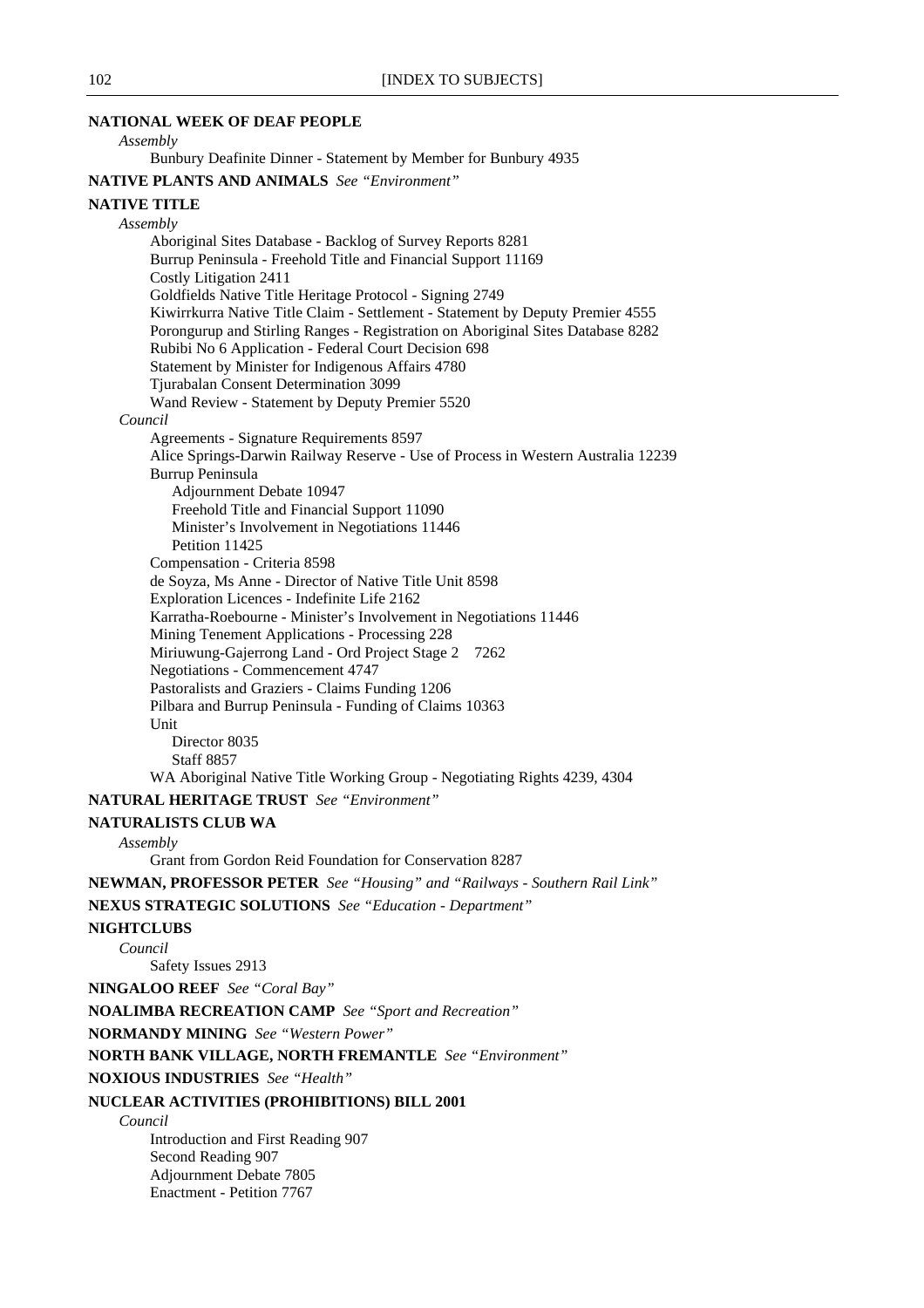### **NUCLEAR WASTE**

*Assembly*

Petition 2416 *Council*

Pangea Resources Proposal - Petition 7768 Radiological Council of WA - Report 9296, 11095

**NUFARM LTD** *See "Environment"*

**NUMERO CARD GAME** *See "Education"*

### **NURSES** *See "Health"*

**NURSING HOMES** *See "Health"*

**O**

#### **OCCUPATIONAL SAFETY AND HEALTH**

*Assembly* Act Amendments 5926 Review - Statement by Minister for Labour Relations 568 Work-related Fatalities and Serious Injuries - Penalties 4187 Amendment to Regulations Passive Smoking in Workplaces Decision 1791 Statement by Minister for Consumer and Employment Protection 12248 Improvement and Prohibition Notices - Number 4188 Passive Smoking Hazard 4481, 9044, 9045 Review 632 Worksafe-Thinksafe Advertising Campaign - Objective 1364 *Council* Chemicals - Impact on Workers' Health 7339

### Parliamentary Staff - Impact of Extended Sittings 6936 **OCCUPATIONAL SAFETY AND HEALTH AMENDMENT BILL 2002**

*Assembly* Introduction and First Reading 10417 Second Reading 10417, 11663, 11671 Remaining Stages 11674 *Council* Receipt and First Reading 11779

Second Reading 11779

#### **OCEAN GARDENS RETIREMENT VILLAGE** *See "Local Government"*

#### **OCEAN REEF GROYNE**

*Assembly*

Vehicular Access - Petition 1849

**O'CONNOR, MR T.E.** *See "Procedure and Privileges Committee"*

#### **OFFSHORE MINERALS BILL 2001**

*Assembly*

Introduction and First Reading 1578 Second Reading 1578, 2204; Cognate Debate 2204 Appropriations 1694 Remaining Stages 2205

*Council*

Receipt and First Reading 2190 Second Reading 2190 Statement by Leader of the House 2298

#### **OFFSHORE MINERALS (CONSEQUENTIAL AMENDMENTS) BILL 2001**

*Assembly*

Introduction and First Reading 1580 Second Reading 1580, 2204; Cognate Debate 2204 Remaining Stages 2205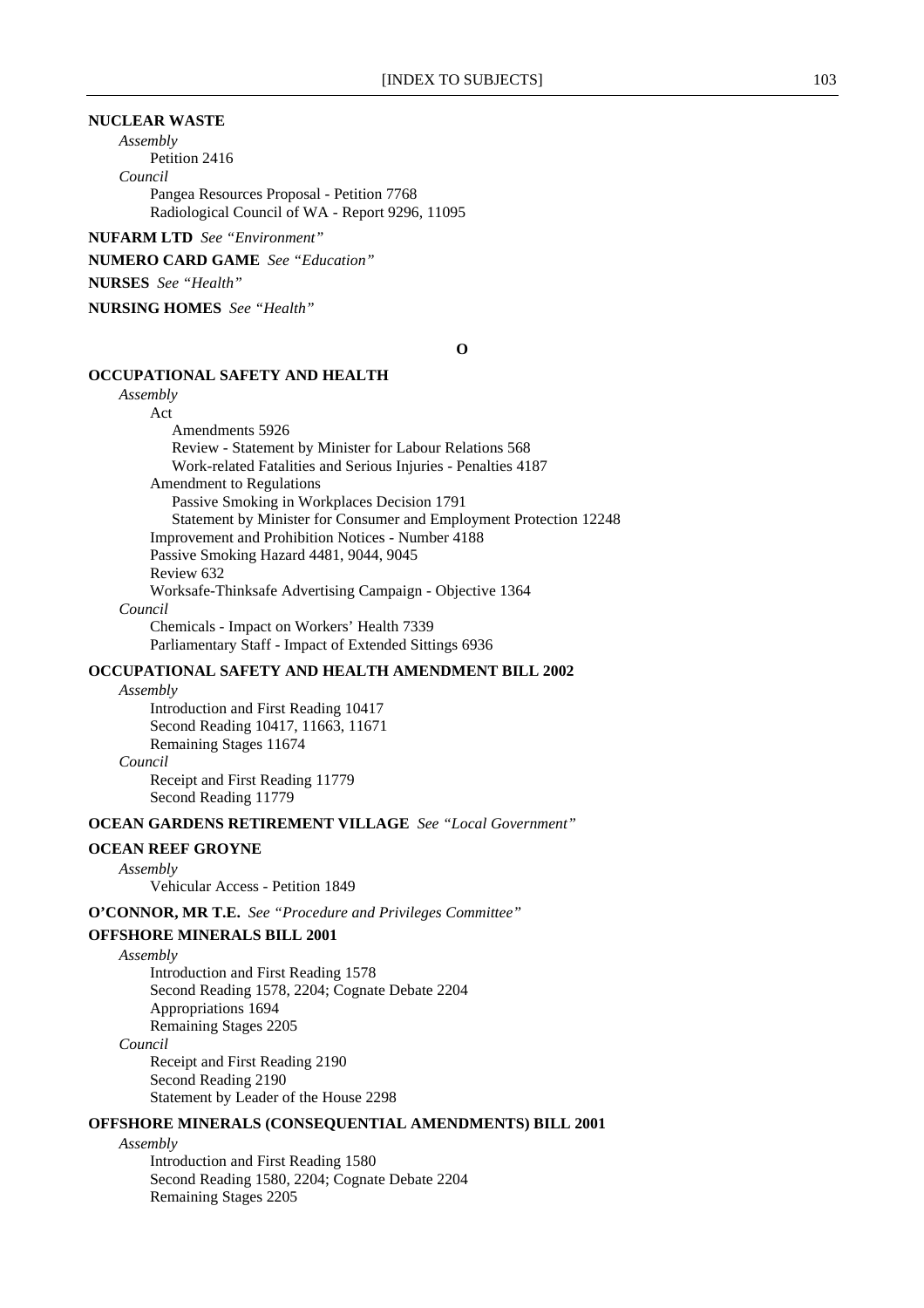#### **OFFSHORE MINERALS (CONSEQUENTIAL AMENDMENTS) BILL 2001 (continued)**

*Council*

Receipt and First Reading 2192 Second Reading 2192 Statement by Leader of the House 2298

### **OFFSHORE MINERALS (REGISTRATION FEES) BILL 2001**

#### *Assembly*

Introduction and First Reading 1580 Second Reading 1580, 2204; Cognate Debate 2204 Remaining Stages 2205

*Council*

Receipt and First Reading 2192 Second Reading 2192 Statement by Leader of the House 2298

**O'KEEFE, MR KEVIN** *See "Education"*

**OLD-GROWTH FORESTS** *See "Forests and Forestry"*

**OLD RAILWAY HOTEL** *See "Heritage"*

**OMBUDSMAN** *See "Parliamentary Commissioner for Administrative Investigations"*

#### **ONE NATION**

*Assembly*

Credibility - Government's Policy 4797 Moderation of Policies 1866 Preference Deals 1690, 2410 Protests at Parliament House - Ban 696

*Council*

Adjournment Debates 5391, 5514 Immigration Policy - Adjournment Debate 3705 Preference Deals - Adjournment Debate 5277

### **ONE VOTE, ONE VALUE** *See "Electoral"*

**ONLINE WA MULTICULTURAL COMMUNITIES** *See "Citizenship and Multicultural Interests"*

#### **ONSLOW SEAWALL**

*Assembly* Reconstruction 1994 *Council* Reconstruction 1817, 3797 Task Force - Establishment and Recommendations 3247

**OPERATION AVALON** *See "Police"*

**OPERATION ZIRCON** *See "Police"*

**ORD RIVER IRRIGATION SCHEME** *See "Agriculture"*

**OSCAR COMPUTER SYSTEM** *See "Parliamentary Commissioner for Administrative Investigations"* **OWEN ANCHORAGE** *See "Cockburn Sound"*

**P**

**PALM BEACH** *See "Environment"* **PANGEA RESOURCES** *See "Nuclear Waste"* **PARKERVILLE CHILDREN'S HOME** *See "Education"* **PARKS AND RESERVES** *Assembly*

> Bold Park - Maintenance and Development Funding 9272 Cape to Cape Marine Park - Fish Species Caught 3229 D'Entrecasteaux National Park - Management Plan 4460 Darling Range Regional Park - Management 1806 Geographe Bay Marine Park - Fish Species Caught 3228 Gnangara Park - Concept Plan 515 Jandakot Botanic Park - Management 1806 Leeuwin-Naturaliste National Park - Entry Fees 4426, 8283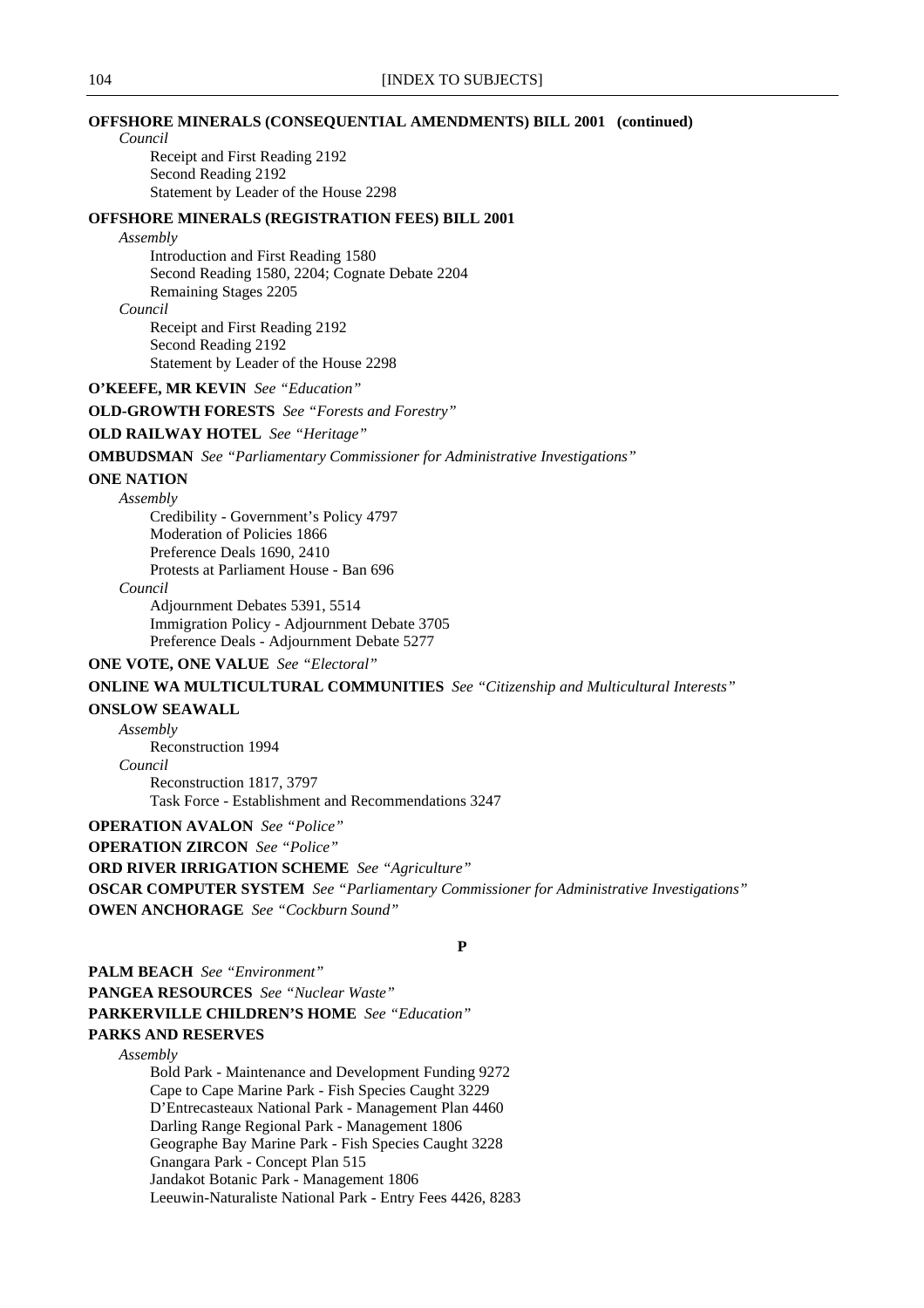#### **PARKS AND RESERVES (continued)**

*Assembly (continued)* Leschenault Peninsula Conservation Park - Visitation Rate 7642 Mandurah, Shire of - Assessment of Environmental Values of Reserves 9976 Marine Reserves - No-take Areas 2147, 3606 Mundaring, Shire of - Assessment of Environmental Values of Reserves 8699 National Parks CALM Officers Employed 4461 Naming Competition 5540 Six New Parks 2077 Sussex Location 83 2148 Peel Regional Park 4471, 10348 Purnululu National Park 8898 Rockingham Lakes Regional Park - Management 1806 Solidarity Park - Creation as a Reserve 11916 St James Mitchell National Park - Skylift 8700 Walpole Wilderness Park - Draft Management Plan 4552 Wellington National Park - Assessment of Forest Areas 3231 Yellagonga Regional Park 515, 7578 *Council* Beeliar Regional Park 2697, 8454 Carnac Island Nature Reserve - Tourism Licences 1670, 1940, 3091 D'Entrecasteaux National Park Black Point Road - Flooding 9176 Prescribed Burn 4232 Visitor Numbers and Management Funding 8595 World Heritage Listing 2196; Corrected Answer 2914, 3048 Guilderton Regional Park - Renewable Energy Powered Ecotourist Discovery Centre - Petition 3385 Leeuwin-Naturaliste National Park - Entry Fees 1304, 2068 Marine Parks and Reserves Authority - Letter from Mr Wilson, Chairman 10281 Marine Parks and Reserves - Management Strategies 230, 923 Mining ALP Policy 139 Approaches by Mining Companies 5516 National Parks - Inclusion of Regrowth Forest 231 National Parks and Conservation Authority - Role 566 Neerabup National Park - Acquisition of Land 1232, 8594 Nilgen Reserve - Road Alignment 3833 Nornalup and Walpole Inlets - Marine Conservation Reserve 10362 Reserve 17705 - Road Works 10369 Reserve 24574, Kalgoorlie Closure for Habitation 10757 Management by Aboriginal Lands Trust 9872 Mining Lease No 26/261 7701, 10236, 10368 Reserve M91 - Compensation for Loss 3285 Scott River National Park - Inclusion of Reserves 2067 Tom Bateman Reserve, Canning Vale 4750 Water Reserve 1393 Near Deepdene - Valuation 4745 Waychinicup National Park - Prescribed Burn 4205 West Cape Howe National Park - Fire 6938, 7469 William Bay Nature Reserves - Applications for Exploration Licence and Mining Lease 8592

### **PARLIAMENT** *Assembly*

New Positions - Statement by Speaker 12291

#### **PARLIAMENT HOUSE**

#### *Assembly*

Community Drug Summit - Statement by Speaker 1606 Police Investigation - Statement by Speaker 3639 Protests - One Nation Call for Ban 696 Refurbishment 419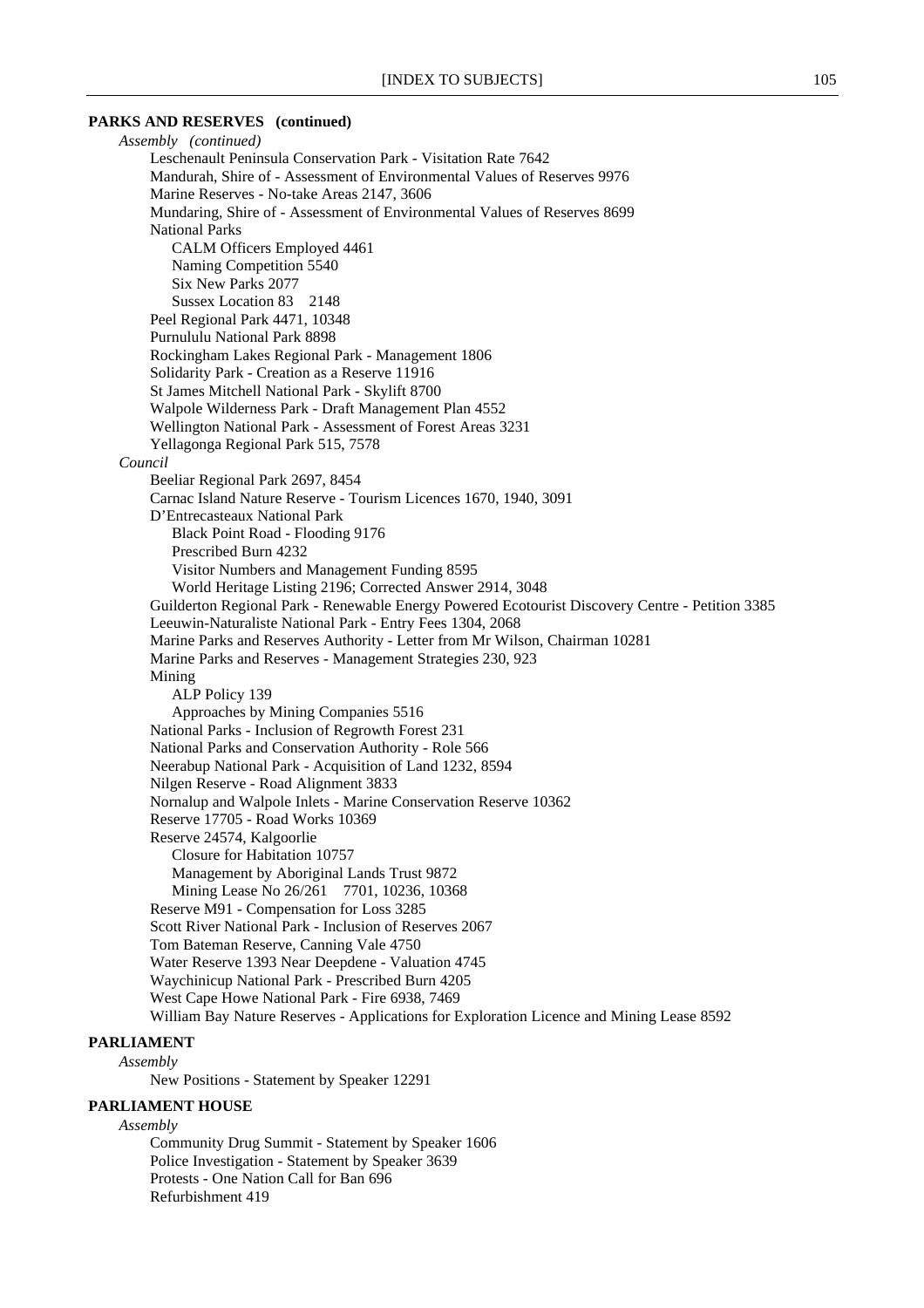### **PARLIAMENT HOUSE (continued)**

*Assembly (continued)* Select Committee on the Completion of Parliament House - Motion 732 Smoking in Open Courtyard 2684

### **PARLIAMENTARY COMMISSIONER FOR ADMINISTRATIVE INVESTIGATIONS**

#### *Assembly*

OSCAR Computer System 927, 1042, 3981, 3982; Personal Explanation by Premier 956 Reports - Statement by Premier 3840 Whistleblower Legislation 928 *Council* OSCAR Computer System

Reviews 1000 Statement by Minister for Works and Services 1119

**PARLIAMENTARY SECRETARIES** *See "Ministers of the Crown"*

### **PARLIAMENTARY SERVICES COMMITTEE**

### *Assembly*

Appointment of Members 1849

*Council*

Appointment of Members 1539, 9395 Assembly Personnel 1842 Assembly's Message 901 Resignation - Hon Giz Watson 9395

#### **PARLIAMENTARY SUPERANNUATION BOARD**

*Assembly*

Appointment of Trustees 1849; Council's Message 1517

*Council*

Appointment of Trustees 1423; Assembly's Message 1842

#### **PASSIVE SMOKING IN WORKPLACES** *See "Industrial Relations"*

#### **PASTORAL LEASES**

#### *Assembly*

Conservation as a Primary Land Use 9980 Legal Requirement to Operate as Stock Grazing Businesses 9976 Statements by Minister for Planning and Infrastructure 7480, 9920 *Council* Anketell - Destocking 10278, 10403 Excision of Land 7999 Gascoyne Muster - Workshops with Minister 11641 Goat Farming 8856 Indigenous Land Corporation - Local Government Rates 9870 Land Excluded 7937, 8743 Mining Tenement Applications - Processing 228 Murchison House Station - Stock Numbers and Dispute 9519 Rangeland Goats 9295 Windimurra Destocking 10278, 10403 Response to Letter 8316 Sale 11744

Vanadium Australia Pty Ltd - Mining Emissions 11453

#### **PATRICK, MR DANNY** *See "Agriculture"*

#### **PAY-ROLL TAX ASSESSMENT BILL 2001**

*Assembly* Introduction and First Reading 6454 Second Reading 6454, 7535, 9451, 9453, 9454 As to Cognate Debate 7534 Cognate Debate 9451 Appropriations 6916 Consideration in Detail 9455-9459 Third Reading 11313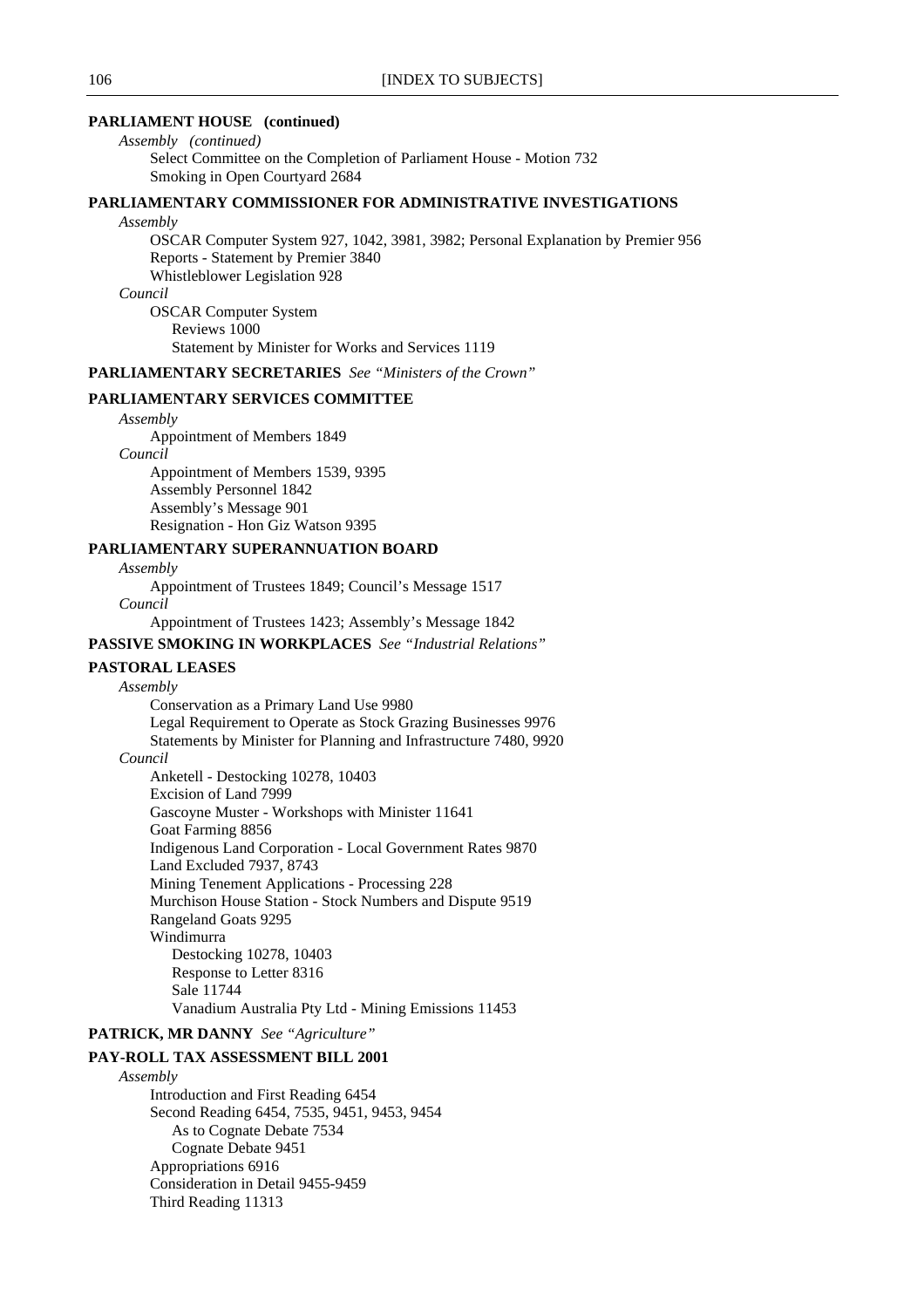#### **PAY-ROLL TAX ASSESSMENT BILL 2001 (continued)**

#### *Council*

Receipt and First Reading 11632 Second Reading 11632

### **PAY-ROLL TAX BILL 2001**

*Assembly*

Introduction and First Reading 6454 Second Reading 6454, 9451, 9460; Cognate Debate 9451 Consideration in Detail 9460 Third Reading 11313 *Council* Receipt and First Reading 11632

Second Reading 11632

### **PEARLING OPERATORS** *See "Fisheries"*

### **PEEL REGION**

*Assembly*

Business Development and Business Migration 12325 Horse, Aquaculture and Horticulture Industries - Expansion 12325 Peel Ambassador Program 12325 Peel Regional Scheme - Land Purchases 12327 Peel Regional Zoo - Studies and Location 12326 Signage - Protection of Environment 12326

#### **PEOS, MR JOHN**

*Council*

Adjournment Debate 7295

**PERRY LAKES STADIUM** *See "Sport and Recreation"*

### **PERTH AIR QUALITY MANAGEMENT PLAN** *See "Pollution - Air"*

### **PERTH DENTAL HOSPITAL** *See "Health - Dental"*

**PERTH DINGHY SAILING CLUB (INC)** *See "Sport and Recreation"*

#### **PERTH ELECTORATE**

*Assembly*

Homeless People - Grievance 1136

**PERTH HARMONY CHORUS** *See "Arts and Culture"*

#### **PERTH INTERNATIONAL ARTS FESTIVAL** *See "Arts and Culture"*

#### **PERTH MARKET AUTHORITY**

*Assembly*

Audit - Petition 10811

### **PERTH ZOO**

*Assembly*

Addition and Deletion of Species 5456

### **PETROLEUM LEGISLATION AMENDMENT BILL 2001**

*Assembly*

Introduction and First Reading 60 Second Reading 60, 692, 734 Pro forma Amendments 749 Consideration in Detail 818-837, 1031-1042, 1048-1053; Adjournment of Debate 828 Recommittal 1052 Third Reading 1140 Returned 1694 Assent 1694 *Council* Receipt and First Reading 1121 Second Reading 1121, 1451-1455, 1542-1548, 1555 Third Reading 1555 Assent 1625

**PETROLEUM PRODUCTS PRICES ADVISORY COMMITTEE** *See "Fuel and Energy - Fuel Prices"*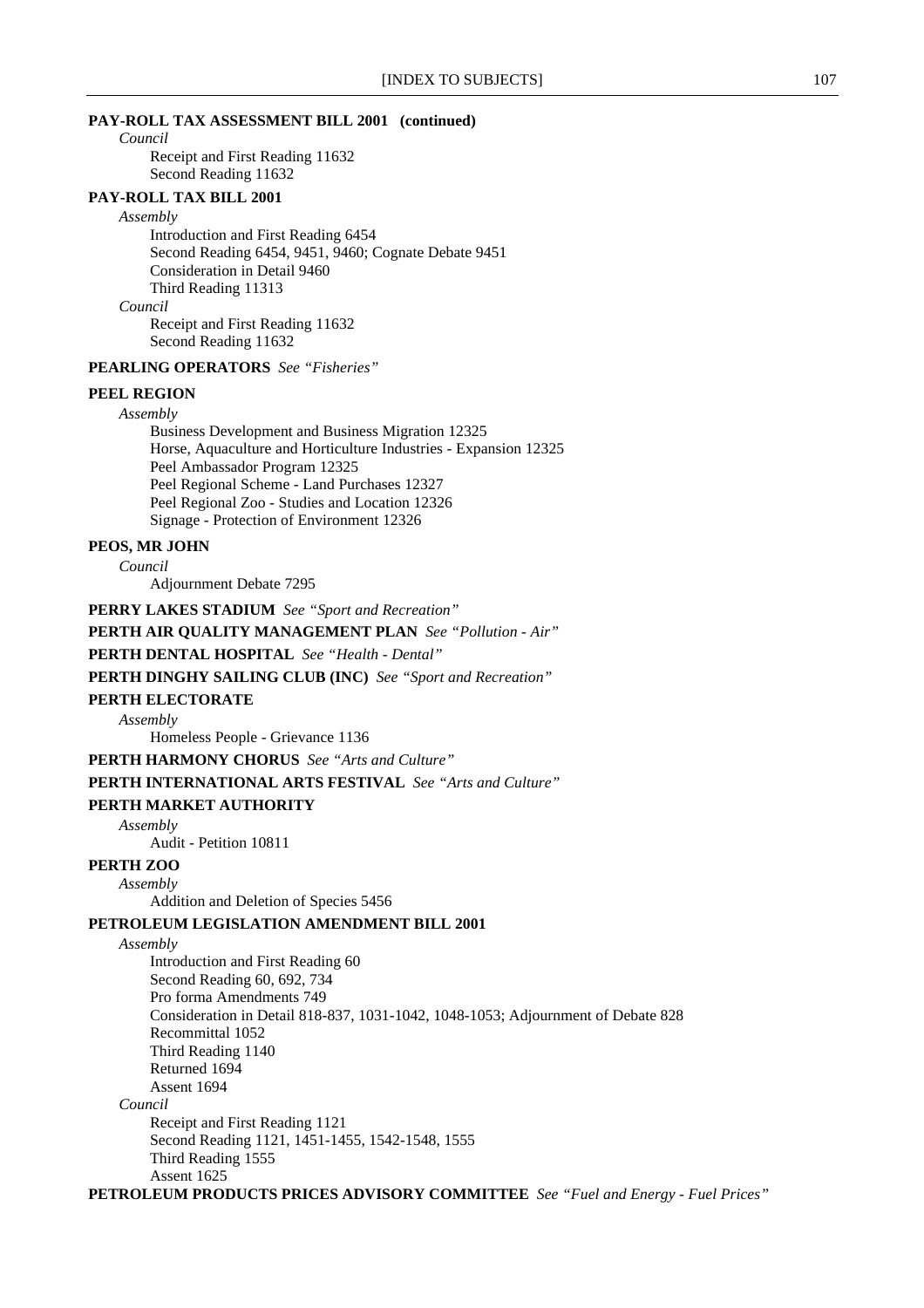**PETROLEUM PRODUCTS PRICING AMENDMENT BILL 2000** *Assembly* Returned 16 Assent 16 **PHOSLOCK TRIALS** *See "Environment"* **PHOTOVOLTAIC GENERATION SYSTEMS** *See "Fuel and Energy"* **PILBARA REGIONAL ROAD GROUP** *See "Roads"* **PINNACLE BLUE LTD** *See "Information Technology - Super-computing Facility"* **PLANNING** *See also "Coral Bay" and "Port Kennedy" Assembly* Agricultural and Rural Land Use Planning Policy: Statement of Planning Policy No 11 - Statement by Minister for Planning and Infrastructure 8186 Agricultural Land - Protection from Urban Sprawl 7628 Albany Foreshore Redevelopment - Grievance 11142 Apace Western Australia Motion 4527 Amendment to Motion 4534 Motion, as Amended 4542 Appeals Backlog 1164 Lodging with No Grounds of Appeal 2656 Number 1908 Statement by Minister for Planning and Infrastructure 6450 Supplementary Information 1479 BGC (Australia) Pty Ltd - Hazelmere Site 569 Burns Beach Property Trust - Development Application 3779 Bushplan-Bush Forever Compensation for Landowners 12318 Roe Highway Extension 1802 Veterans Respite Centre, Baldivis 1783 Clarkson-Butler Area - Development Proposal 3779 Coastal Erosion Geographe Bay Study 5340 Geraldton and Wanneroo - Statement by Member for Wanneroo 11399 Coastal Planning and Management Task Force - Statement by Minister for Planning and Infrastructure 11494 Coastal Zone Environmental Protection Policy - Regional Stakeholder Meetings 9276 Coastal Zone Management Policy 1790; Statement by Minister for Planning and Infrastructure 2408 Coastcare Program - Funding 1803 Conservation - Sites under Consideration 10199 Cottesloe Beach - Ablutions and Fresh Water - Petition 11649 Draft Residential Design Codes 1784 East Perth Redevelopment Authority Affordable Housing - Statement by Minister for Planning and Infrastructure 7124 Appointments - Statement by Minister for Planning and Infrastructure 3441 Energy Efficiency Standards 1908 Fast Eddys Cafe, Mill Point - Petition 1371 Geographe Bay Impact of Natural Processes Study 5340; Statement by Member for Vasse 5667 Shoreline Management 9977 George Burnett Park, Manning - Vesting 5921 Gosnells Town Centre Revitalisation Funding 3778 Grievances 1572, 10168 Heathcote Site Coordinating Agreement 7000 Reconciliation and Healing Ceremony - Statement by Member for Alfred Cove 6656 Rezoning and Compensation to Melville City Council 9557 Heavy Industry Site - Location 2876 Kalgoorlie-Boulder - Golf Course 840, 1043, 1367; Grievances 1133, 11142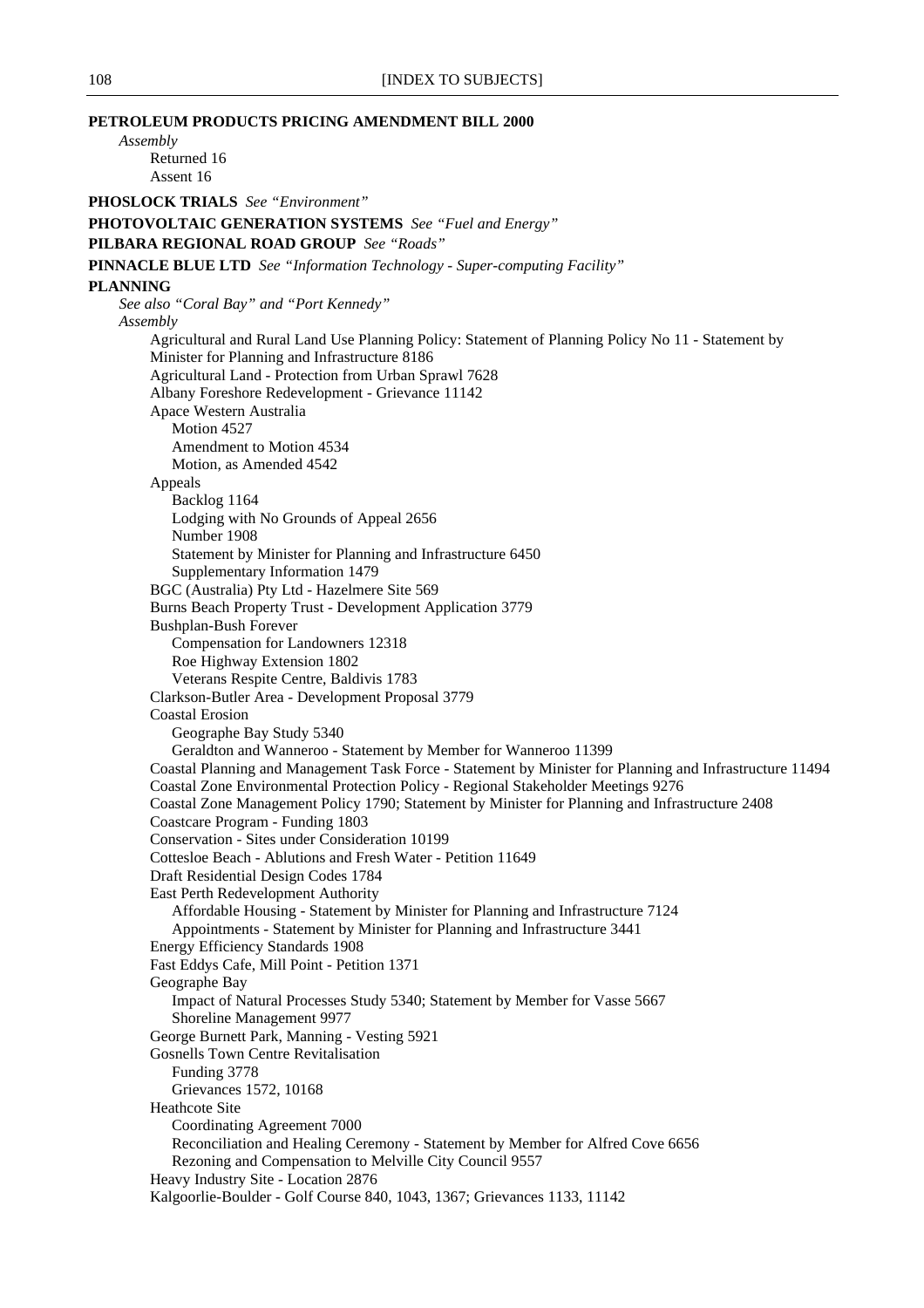# **PLANNING (continued)**

*Assembly (continued)* Karrinyup Subdivision - Grievance 10550 Leeuwin Naturaliste Statement of Planning Policy 4427, 7764, 12316 Legislation - Consolidation 1773 Leighton Beach - Improvements 6659 Leighton Marshalling Yards - Redevelopment 3657, 3778 Luisini Winery - Development 7578 Mandurah City Council - Town Planning Scheme No 3 Amendment 37 - Petitions 8080, 9795 Mandurah Estuary Bridge - Temporary Lane 9350 Maylands Police Academy Site 494, 1476, 1909 Metropolitan Region Scheme Amendment No 992-33 - Clarkson-Butler Area 3779 Amendment No 1008-33 - South Fremantle-Hamilton Hill - Statement by Minister for Planning and Infrastructure 5027 Amendment No 1015-33 - Statement by Minister for Planning and Infrastructure 1686 Amendment No 1022-33 - Statement by Minister for Planning and Infrastructure 1687 Amendment No 1023-33 - City of Nedlands - Statement by Minister for Planning and Infrastructure 4327 Amendment No 1031-33 - Road Reserves - Statement by Minister for Planning and Infrastructure 6449 List of Surplus Properties 7568 Omnibus Amendment 1016/33 - Tabling 8788 North Bank Village, North Fremantle - Grievance 8337 Northam Naltrexone Clinic 932, 933 Northbridge Buildings - Restoration and Demolition 1793, 1794 Peel Regional Scheme 7650, 12327, Tabling 7602 Perry Lakes Stadium 5186, 5321 Perth Continuous Household Travel Survey 6226 Photovoltaic Generation Systems - Approval for Installation 1792, 1793 Residential Planning Codes - Changes 4553 Scarborough Beachfront - Grievances 1139, 7816 Scarborough Senior High School Site 191; Petition 1848 Smiths Beach Development 2152, 7764; Notice of Motion Discharged 12364 Subiaco Centro - Affordable Housing - Statement by Minister for Planning and Infrastructure 7124 Tingay, Dr Alan - Leeuwin Naturaliste Ridge and Smiths Beach Consultancies 3779 Underwood Avenue Bushland - Grievance 4907 Urban Development Institute of Australia Awards - Statement by Minister for Planning and Infrastructure 9331 Vacant Strata Title Developments - Ban 6533 Water Skiing 4467 Wattleup and Hope Valley - Compensation to Residents 3778 *Council* 177 Cooper Street, Waggrakine - Subdivision 4079 Albany Inland Freight Depot - Study 531, 7261 Apace Western Australia 1641, 2380; Urgency Motion 3031 Appeals Ministerial Determination 9427 Number 5634 Ballinyoo Bridge - Replacement 3249 Bayshore Garden Estate, Singleton 8035, 8159 BGC (Australia) Pty Ltd Open-cut Mining at The Lakes 9626, 9775, 10003 Unauthorised Clearing on Quarry Site 7258, 8418; Adjournment Debate 7294 Bushplan-Bush Forever Advice to Developers on Avoiding Formal Assessment 4078 Burns Beach and Mindarie 7442 Funding 1308 Interdepartmental Working Group 9020 Land Clearing 2382, 2910 Statement of Planning Policy 2698 Chittering, Shire of - Town Planning Scheme No 6 - Application 3044 Coastwest - Funding 9020 Coogee Development Authority - Establishment 11482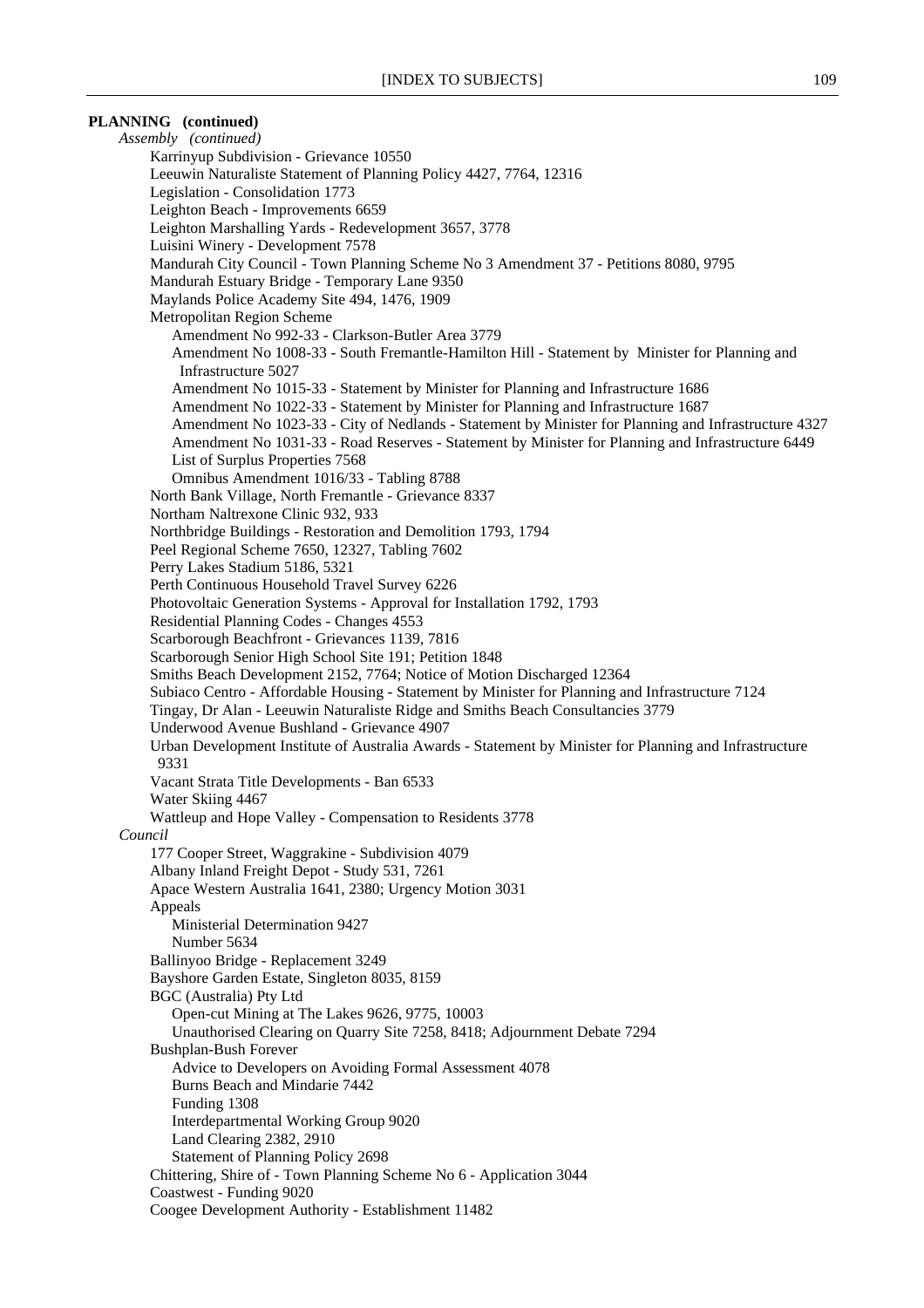# **PLANNING (continued)**

*Council (continued)* Denmark and Dunsborough - Main Street Program 4631, 4750 East Perth Redevelopment Authority - Social Housing 9325 Ellenbrook and Twin Swamps Wildlife Sanctuaries - Lot Sizes 1944 Fisher Shack Tenure - Dumper Bay and Cliff Head 1206 Fremantle Bypass Metropolitan Region Scheme Amendment - Combining Amendment with other MRS Amendments 8314 Fremantle-Cottesloe Transport Plan Steering Committee - Curtin Avenue Extension Freight Route Review 1277 Fremantle Port Authority - Land Transfer Objection - Cockburn Road, Munster 3437 Fremantle-Rockingham Controlled Access Road Reservation - Realignment 1276 Fremantle Waterfront Commercial Precinct Redevelopment - Evaluation Committee 12242 Geographe Bay - Marine Conservation Reserve Proposal 8035 Geraldton Foreshore Development - Funding 9295 Golden Mile Social Impact Study - Funding 9908 Gracetown 4635, 4988, 7998 Hampton and Stock Roads - Property Purchases 1817 Hampton Location 191 10279 Heathcote Site Coordination Agreement 5133, 6403, 6624, 7936, 8036, 10412 Future Use 6932 Heritage Value 12055 Petitions 9283, 11426 Reconciliation and Healing Ceremony 5268 Responsibility of Minister for Housing and Works 6567 Zoning 8890 Horst, Mr Jan Ter - Strata Title Dispute 7375 James Point Livestock Holding Facility - Social Impact Study 5020 Jarrahwood - Leases 1676 Kalgoorlie-Boulder Golf Course 1248 Town Planning Scheme Amendment No 29 3709, 3711, 5633 Keating Report 9205, 9437, 9439 Ledge Point Caravan Park 3044, 3248 Leeuwin Naturaliste Statement of Planning Policy - Gracetown 4635 Lot 1 Jackson Road, Oldbury 4078 Marriott-Ramada Hotel - Petition 9614 Mauds Landing Resort Development 8317, 9871, 11785 Maylands Police Academy Site - Redevelopment 1247 Mends Street Jetty, South Perth 10282 Metropolitan Region Improvement Tax - Rate 1672 Metropolitan Region Scheme Amendment No 991-33 - Jervoise Bay Harbour Proposal 1131 Amendment No 1008-33 - South Fremantle-Hamilton Hill - Statement by Parliamentary Secretary to the Minister for Planning and Infrastructure 4973 Amendment No 1015-33 - Statement by Parliamentary Secretary to the Minister for Planning and Infrastructure 2051 Amendment No 1022-33 - Statement by Parliamentary Secretary to the Minister for Planning and Infrastructure 2052 Amendment No 1023-33 - City of Nedlands - Statement by Parliamentary Secretary to the Minister for Planning and Infrastructure 4737 Amendment No 1031-33 - Road Reserves - Statement by Parliamentary Secretary to the Minister for Planning and Infrastructure 6384 Myalup Land - Proposal for Use 7795 North Eastern Hills Settlement Pattern Plan 9916, 10147, 10411, 10801 Port Catherine Urban Marina Proposal 9020, 9323, 10910, 11641 Rural Subdivision Policy Review - Completion 10145, 10235 Scarborough Senior High School Site - Community Survey 5612 Shenton Park - Structure Planning Process 7664 Strategic Corridor Route 2 - Costing Details 9204 Subiaco Redevelopment Authority - Community Housing for People with Disabilities 9212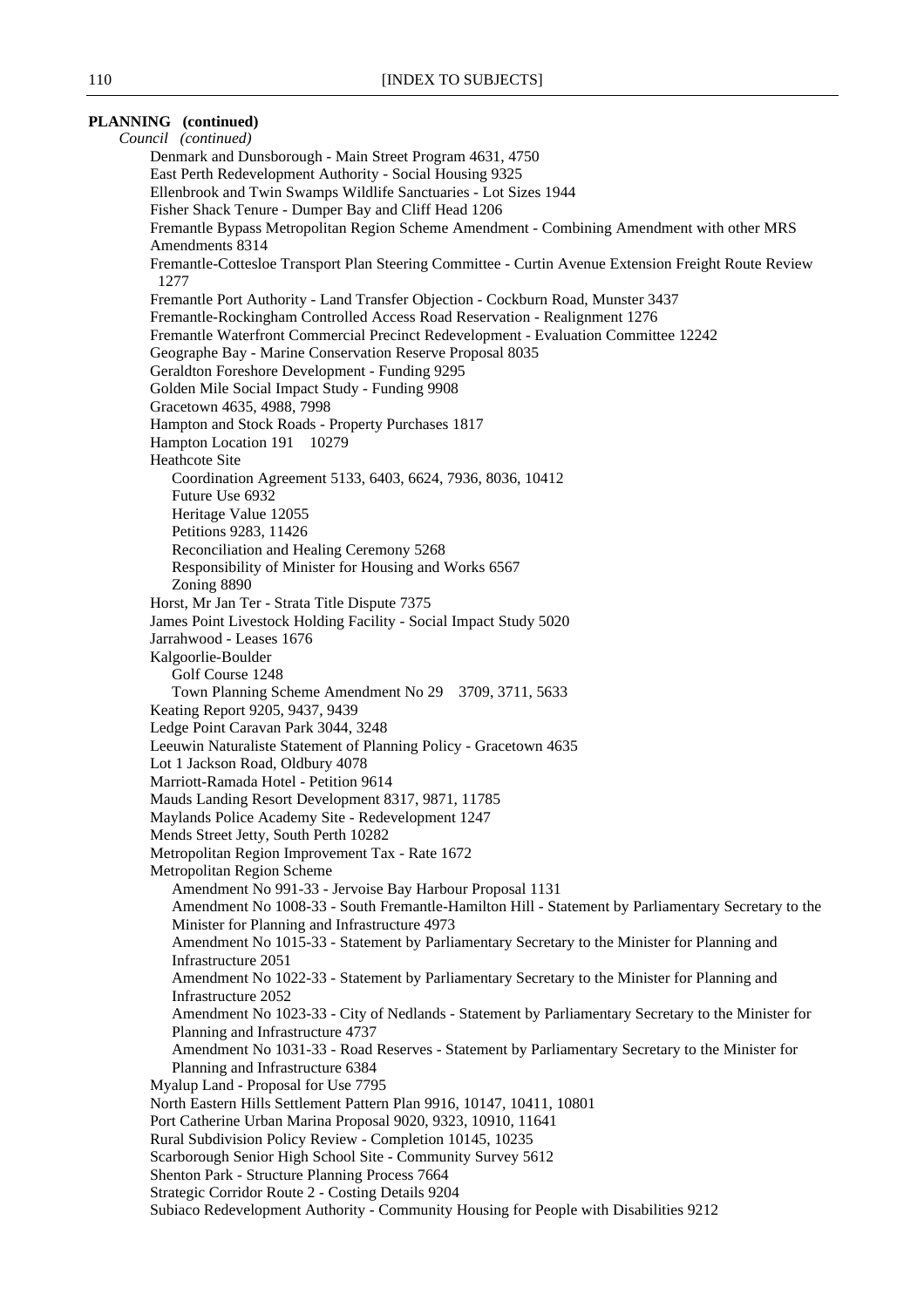# **PLANNING (continued)**

*Council (continued)*

Swan River - Forums on Developments 5021 Town Planning Appeals - Number 4989

Town Planning Schemes

Amendment No 29 - Councillors' Declarations of Interest 3085, 8886

Development Approvals 9205

Trade Facilitation Trust Fund 3932

Underwood Avenue Bushland - Avoidance of Formal Assessment 4078, 5516

Wagin - Main Street Program 4631, 4750

Wattleup and Hope Valley 1821, 3416, 4233

Westdale - Rural Residential Subdivision Applications 7098

Westrend Corporation Pty Ltd - Submission to Construct Motor Racing Complex 6248

# **PLANNING AND INFRASTRUCTURE, DEPARTMENT FOR**

# *Assembly*

\$4 million Earthworks Contract - Awarding without going to Tender 8625, 8792 Director General - Martin, Mr Greg - Statement by Minister for Planning and Infrastructure 11908 Savings Measures 8974 Staff Party 3844, 3847

*Council*

\$4 million Earthworks Contract - Awarding Without Going to Tender 8415, 8558, 8739, 8985, 8989 Construction Skills Training Centre - Contracts Awarded 12055 Director General - Martin, Mr Greg - Statement by Parliamentary Secretary to the Minister for Planning and Infrastructure 12144 Sustainability - Submission to the Director of the Sustainability Policy Unit 8986

# **PLANNING APPEALS AMENDMENT BILL 2001**

#### *Assembly*

Introduction and First Reading 1580 Second Reading 1580, 2082, 2089 Amendment to Motion 2102; Acting Speaker's Ruling 2103 Appropriations 1694 Referral to Economics and Industry Standing Committee 2128 Consideration in Detail 2319-2332, 2352-2363, 2428-2470 Third Reading 3002 Delay 12361; Grievance 8339

# *Council*

Receipt and First Reading 3070 Second Reading 3070, 4890, 4898, 5001, 5151, 5255 Referral to Standing Committee on Public Administration and Finance 5258 Amendment to Motion 5260 Committee 11853-11862, 12020, 12029-12037

# **PLANT DISEASES AMENDMENT BILL 2001**

*Assembly*

Receipt and First Reading 2731 Second Reading 2731, 4804 Remaining Stages 4804 Assent 5027 *Council* Introduction and First Reading 1537 Second Reading 1537, 2392-2397 Remaining Stages 2398 Returned 4770 Assent 4973

**PLANT SPECIES** *See "Environment"*

**POISON 10,80** *See "Agriculture"*

**POKER MACHINES** *See "Gambling"*

**POLAR AVIATION** *See "Transport - Air"*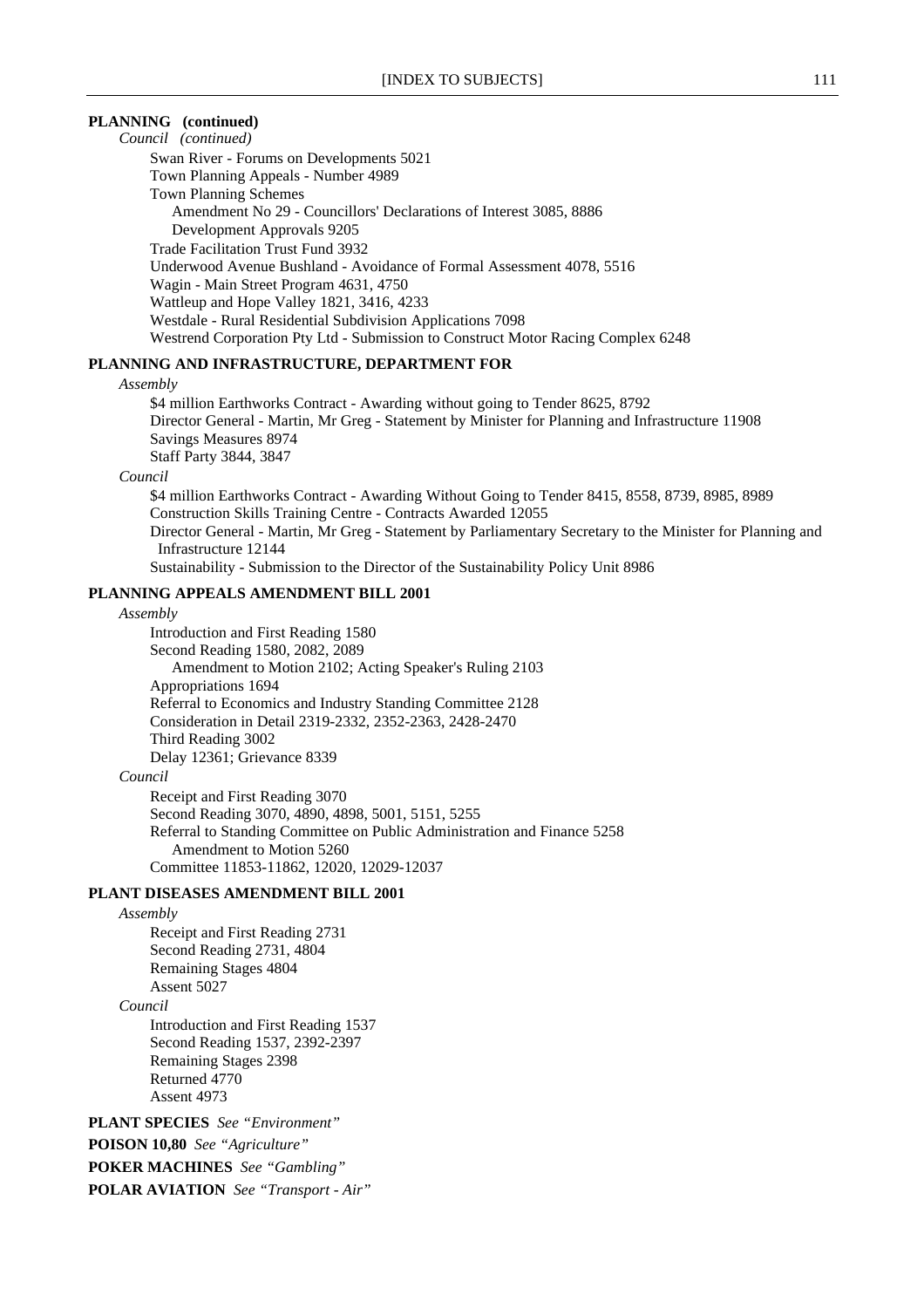# **POLICE**

*See also "Anti-Corruption Commission", "Crime", "Mickelberg Case" and "Royal Commission Into Whether There Has Been Any Corrupt or Criminal Conduct by Western Australian Police Officers" Assembly* Aboriginal Police Aides - Leave 12407 Aboriginal Police Liaison Officers Firearms and Injuries 9144, 9145, 11708, 11176, 11177 Leave 12407 Number Trained and Graduated 12411 Recruitment 8078, 8624, 8625 Administrative Review 12408 Asian Gang Crime Squad - Reinstatement 7483, 7484 Bikie Gangs Legislation 6791 Statements by Minister for Police and Emergency Services 255, 3506 Visit to Western Australia 6790 Blood Alcohol Testing of Drivers involved in Motor Vehicle Accidents 5797 Bouwman, Senior Constable John - Statement by Member for Roleystone 10570 Building Industry and Special Projects Inspectorate 629 Busselton Justice Centre and Police Station Complex 2879, 3231 Buttress, Mr Martin - Ex Gratia Payment 12320 Cannington District - Number of Police Cars in Operation 8838 Central Metropolitan District Assets 12143, 12322, 12407 Detective Numbers 12142 First and Last Stations Built 12142 Midnight to 7.00 am Shift 12407 Names of Stations 12321 Number of Officers and Stations 12141 Opening Hours of Stations and Detective Offices 12142 Suburbs Covered 12140 Cessna 310 Aircraft Crash 8624, 8789, 12409 Child Abuse Complaints 9612 Commissioner - Relationship with Minister for Police 7483, 7484, 7849 Computer-aided Dispatch and Communications Project 697, 1478; Statement by Minister for Police and Emergency Services 8069 Delta Communications and Technology Program - Cost 571 Districts - Number 12141 Drink Driving Campaign - Evaluation Summary 930 Drugs - Combating Importation 1691 Eagle Aircraft Pty Ltd - Grievance 7820 Enterprise Bargaining Agreement 5798; Statement by Minister for Police and Emergency Services 4781 Escorts - Transport of Heavy Mining Equipment in the Goldfields 5800 External Forensic Accountants - Use 5930 Falcon Station - Funding 6534 Full-time Equivalents - Number 11709 Goldfields - Mounted Police 1045 Gosnells Station - Grievance 2927 Helicopter Service - Task Force 2214 Homosexuality - Resources used to Investigate Consensual Acts 5800 Innaloo - Police Numbers 493 Joondalup Station - Officer Numbers 12410 Kalgoorlie-Boulder Station - Grievance 5292 Katanning - Breakfast Club Program - Statement by Member for Wagin 11815 Kucera, Mr - Interview Panel Members and Referees when Appointed to Position of Assistant Commissioner of Police 7240 Maylands Police Academy Site 494, 1476, 1909 Midnight to 7.00 am Shift - Areas outside the Central Metropolitan District 12322 Mt Magnet - Closure of Hotels 11708 Multanovas - Revenue 6733, 9560 North West Metropolitan Police District - Staffing Changes 1870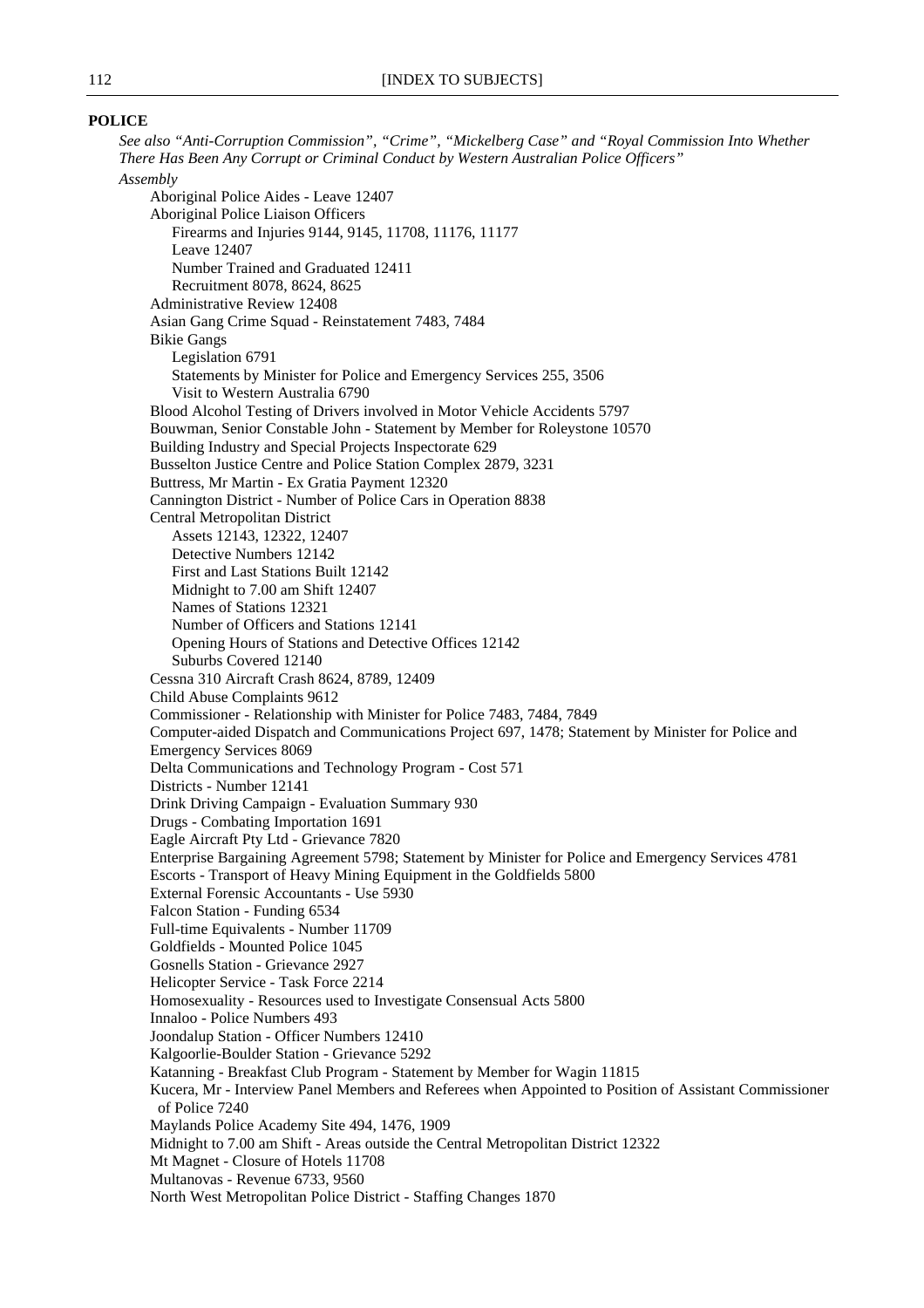### **POLICE (continued)**

*Assembly (continued)* **Officers** Additional 8624, 8625 Death - Claims by Member for Innaloo 493 Protection of Privacy 12093 Operation Zircon 7488, 9143; Statements by Minister for Police and Emergency Services 3506, 8456 Pinjarra and Peel Regions 5797 *Police News* - Cost of Advertisement 5798 Police to Population Ratio - South Perth 5926 Random Breath Tests 5799, 6190 Real Estate Agent Theft - Police Inaction - Grievance 5639 Red Light Cameras - Revenue 3480, 9560 Resources in South East Corridor of Metropolitan Area - Grievance 1568 Response Time - Mr Rodney Clohessy 12408 Rockingham Station - Officer Numbers 9502 Royal Commission Funding 9829, 9928, 9929 Legal Assistance for Officers 9561 Matter of Public Interest 846 Amendments to Motion 856 Motion, as Amended 857 Search and Rescue Helicopter 9558, 9559 Service Quarterly Reported Offence and Clearance Statistics - Statement by Minister for Police and Emergency Services 5637 Strategic Plan - Statement by Minister for Police and Emergency Services 2408 Verbal Attack by Federal Minister 12284 Speed and Red Light Camera Infringement Revenue 3480, 9560 Staffing Levels - Budgetary Constraints 11913 Stations Capital Works 12142 New Metropolitan 12321 Number 12141 Officer Numbers 2876 Operating Below Authorised Strengths 12411 Subiaco Station 9734, 12141, 12321, 12322 Tomkinson v Collins and Weir - Statements 4670, 7479 Transit Police 7553, 9734, 11273, 12407 Vehicle Thefts - Truck and Four-wheel-drive Vehicle Rental Companies 3566 Wagin - Grievance 5288 Walsham, Mr Phillip - Homicide Investigation 932 Wanneroo Station - Statement by Member for Wanneroo 7844 Wembley Detective Office 12321 Wembley Station and Detective Office 9734, 12141, 12321, 12322 Wheatbelt Region - Withdrawal of Officers 72 Yalgoo Station - Staffing 12364 *Council* Aboriginal Police Liaison Officers - Homeswest Relationship 10760 Aircraft Statistics 11644 Bikie Gangs - Visit to Western Australia 7798 Budget - Shortfall in Land Sales 781 Cannabis Laws 6242, 6247, 8063 Carnarvon - Increase in Vandalism 6749 Cars - Speeding Infringements 5819 Commissioner - Relationship with Minister for Police 7794 Conglomerate Hotel, Nullagine - Closure 10004 Criminal Code - Section 322A Offences 3045 Domestic Violence Team, Joondalup - Staff Cuts 9520 Firearms 9017, 10542 Kalgoorlie-Boulder Station - Improvement of Conditions 998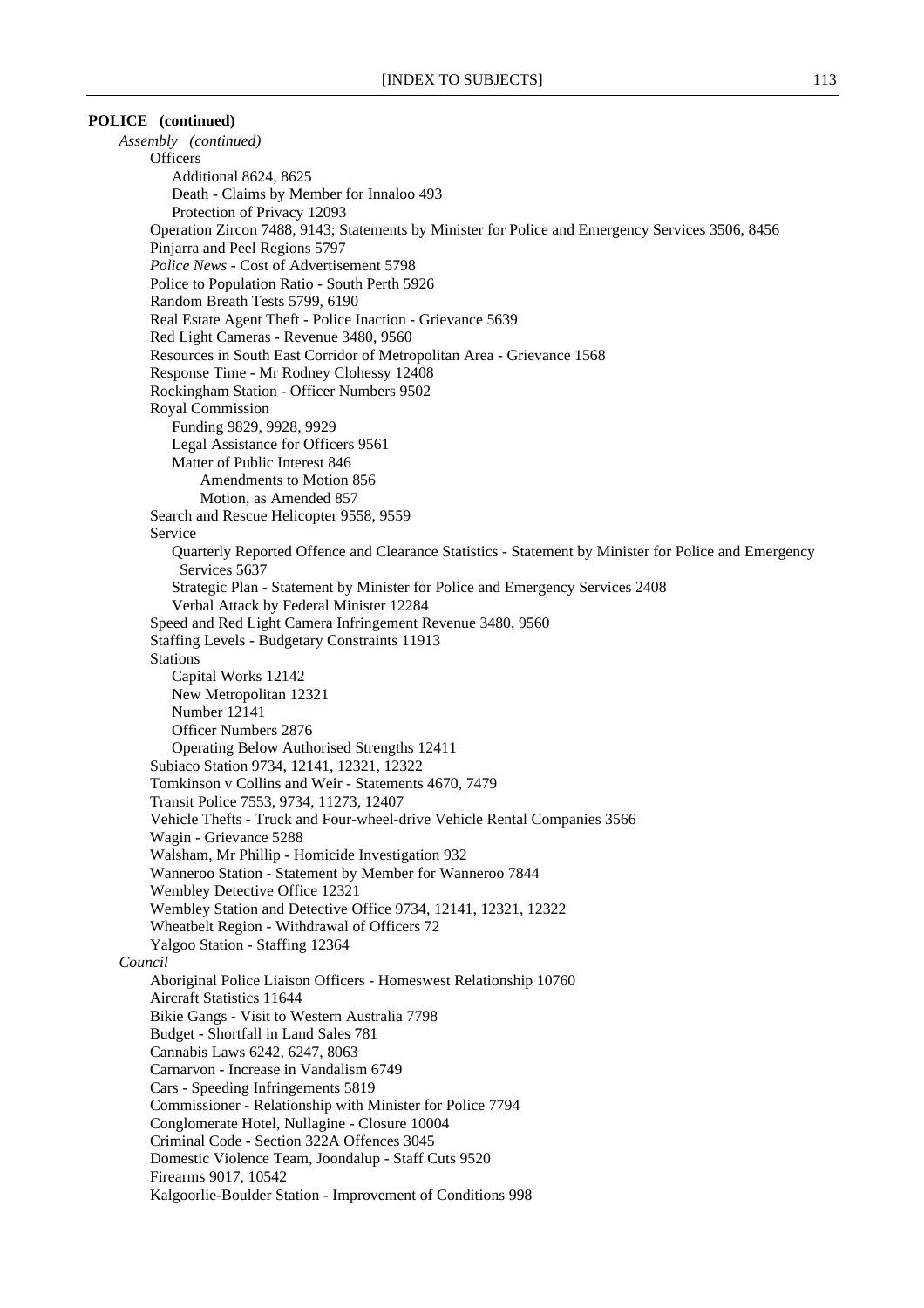# **POLICE (continued)**

*Council (continued)* Lesbian and Gay Law Reform Report 3415 Low-content Tetrahydrocannabinol Hemp - Licence to Cultivate 11742, 11864, 12023 M1 Blockade of Perth Stock Exchange - Inquiry 1550 Maylands Police Academy Site - Redevelopment 1247 Mounted Unit - Budget 7470 Mullewa Station 6751, 6938, 7098 Multanovas 5819, 7399 Name Badges - Removal 33, 1550 **Officers** Speeding Infringements 5819 Under Suspension - Number 3043 Operation Avalon 7798, 7934, 8067, 9023; Adjournment Debate 8059 Patrols - Budget Restrictions 11644 Perenjori Police Station - Reduction in Services 6241 Regional Areas - Housing Construction 7893 Restraining Orders - Delays 7342 Royal Commission 1303, 1944, 5818 Same-sex Couples - Rights 12071 School Leavers - Roadblocks in South West 5964, 6138, 6448 Service - GEHA Housing in Regional Areas 9427 Sexual Assault Squad - Reinstatement 5136 Transit Police - Cost 5479, 5480 Vehicles - Savings on After Hours Use 11643 Wembley and Subiaco Stations - Closure 10955

#### **POLITICAL PARTIES**

*Council*

Official Party Status - Legislation 11091

# **POLLOCK, MR RODNEY**

*Assembly*

Statement by Member for Southern River 10571

#### **POLLUTION**

*See also "Alcoa World Alumina Australia", "Cockburn Sound", "Environment" and "Waste Disposal" Assembly*

Cockburn Cement Ltd 9273, 9610 Noise - Preston Helicopter Services - Grievance 8756 Uduc Road, Harvey 4463, 4464, 5453

# *Council*

Air Perth Air Quality 1677, 3833, 3834, 9670 PM10 and PM2.5 Monitoring 921 BP Refinery, Kwinana 4634, 4745, 4898 Chemical Emissions - Impact on Workers' Health 7339 Chemical Industries, Kwinana Site - Underground Toxic Chemical Plume 8591 Chemical Storage Facilities, High Risk - Inspections 5023, 9435 Cockburn Cement Ltd Emissions 5266, 5816, 6137 Dredging 6229-6233, 6752, 8563 Licence Conditions for Munster Plant 2289 Contaminated Sites 3832, 5612, 6281, 11450 Finucane Island, Port Hedland - Wet Crusher 3800 Fremantle Village Caravan Park - Methane Levels 3092 Graham Farmer Freeway Tunnel - Air Quality Tests 5857 Kwinana - Dioxin Testing 5613 Licences - Number of Inspectors 9436, 11481 Loongana Lime, Kalgoorlie - Air Pollution Complaints 3088, 7471 Morangup Road, Morangup - Clean Up 9629 Murchison River - Abandoned Grader 3931 Noxious Industries - Definition in Health Act 1553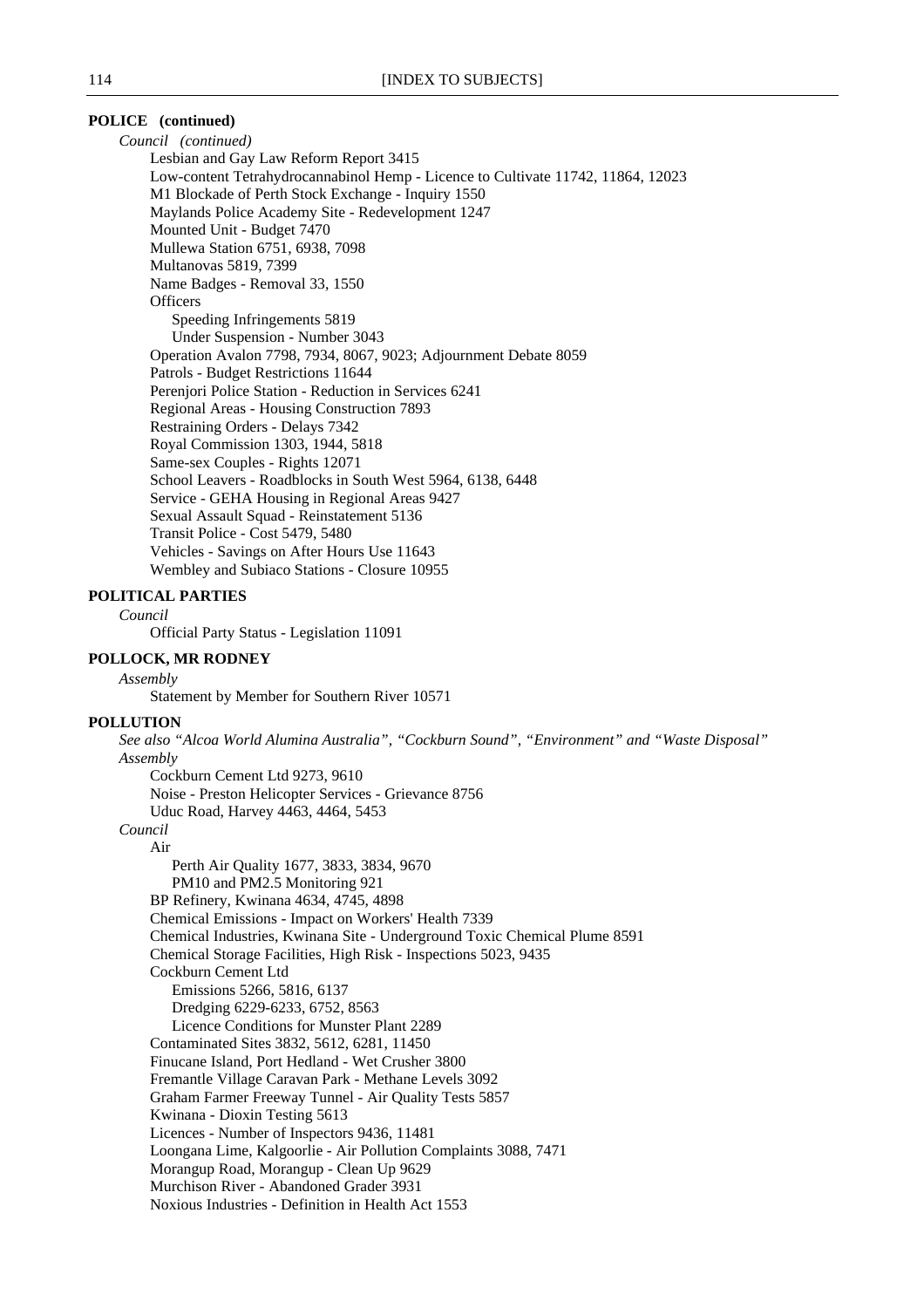# **POLLUTION (continued)**

*Council (continued)* Swan-Canning Industrial Survey Final Report - Implementation of Recommendations 6000 Thornlie Factory - Herbicide Production 9518, 10282 Tiwest Mineral Sands and Synthetic Rutile Plants, Muchea - Emissions 9323 Whaleback Golf Course and Driving Range - Lake Pollution 1331, 3085, 5023

# **POLYCHLORINATED BIPHENYLS** *See "Environment"*

**PONY CLUB ASSOCIATION OF WESTERN AUSTRALIA** *See "Sport and Recreation"* **PORT CATHERINE URBAN MARINA PROPOSAL** *See "Planning"* **PORT KENNEDY**

*Assembly*

Port Kennedy Resort Development Advice and Recommendations 1782 Agreement Act Amendment 1783 Assignment to Different Developer 1783 Default Notice 1909 Infrastructure 1783 Outstanding Debts 1809 Petition 263 Rescue Operation 6998 Statement by Minister for Planning and Infrastructure 8071

#### *Council*

Port Kennedy Resort Development Costs 5021 Financial Position and Future of Project 885, 1277 Funding for Public Works 6446 Variations to Project 10280, 11641 Western Australia Beach and Golf Resort Pty Ltd - Funding of Project 8159 Scientific Park - Budget for Management 3078

# **PORTEOUS, MS ROSE**

*Assembly*

Charity Fashion Parade - Grievance 9444

# **PORTS AND HARBOURS**

*Assembly* Albany Small Boat Harbour - Grievance 11142 Broome Port Authority Funding of Expansion 6793, 8895 Notice of Direction Paper Tabling 205 Personal Explanation 205 Request for Briefing from Member for Carine 2957 Upgrading 6793 Bunbury 4336, 4675, 4801, 6227 Challenger Boat Harbour - Cost of Additional Boat Pens 6227 Dampier - Ministerial Interference 4675, 4801 Esperance Port Authority - Annual Report - Statement by Acting Speaker 7821 Fremantle 810, 6226 Geraldton - Port Enhancement Project 10061 Hillarys Boat Harbour Fisheries Department Marine and Research Facilities Relocation 9220, 9350, 9351, 9473, 9474, 10286, 10287, 10978 Motion 9705 Petition 9672 Statement by Minister for Planning and Infrastructure 10545 Parking Fees 9471 Petition 9472 James Point Statement by Minister for Planning and Infrastructure 680 Studies 188 Trade Facilitation Trust Fund - Establishment 5930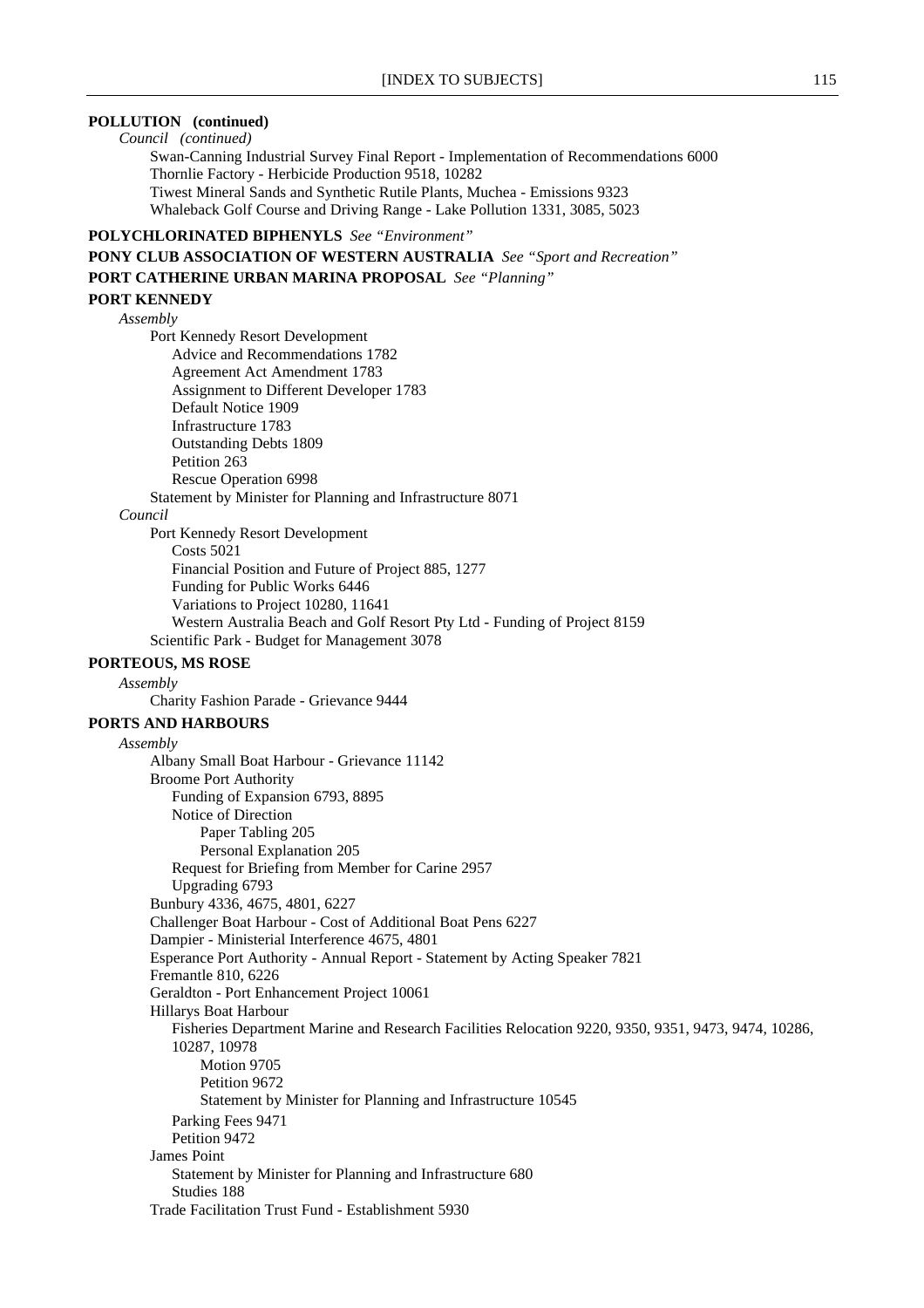### **PORTS AND HARBOURS (continued)**

*Council* Albany Harbour - Military Ordnance 783 Broome Port Authority - Upgrading 4243 Bunbury - Live Sheep Exports 1208, 1330 Expansion 142 Fremantle Dust Emissions from Stockfeed Pellet Loading 6750, 6938, 7100 Port Authority 3437, 8889 Rubble at Port and Leighton Beaches 6401 Geraldton - Shifting Contaminated Silt 4633 Hillarys Boat Harbour - Fisheries Department Marine and Research Facilities Relocation 9423 James Point - Horse Exercise Beaches 1002 Jervoise Bay Harbour Proposal - Land for Parks and Recreation 3285 Port Authorities Environmental Management Strategies 882, 1433 Regulations 2001 - Disallowance - Order Discharged 4244 United States Warships - Ban Motion 5463, 5580, 6387 Amendment to Motion 5583, 5945, 6094, 6234, 6385

**POSITRON EMISSION TOMOGRAPHY FACILITY** *See "Health"*

# **POST MORTEMS** *See "Health"*

#### **POWELL, PROFESSOR CHRIS**

*Assembly*

Statement by Member for Vasse 2334

# **PREMIER AND CABINET, DEPARTMENT OF THE**

*Assembly*

Office of Road Safety - Transfer 6287-6289

*Council* Hatt, Mr David - Remuneration Package 9322 Robinson, Ms Melissa - Employment 7341, 7401

**PREMIUM PROPERTY TAX** *See "Taxation"*

**PREPRIMARIES** *See "Schools"*

**PRESTON HELICOPTER SERVICES** *See "Pollution - Noise"*

**PRIOR COMMITTEE** *See "Drugs - Ministerial Working Party on Drug Law Reform"*

### **PRISONS**

*See also "Justice, Department of" and "Royal Commission into Aboriginal Deaths in Custody"*

*Assembly*

Alternatives to Incarceration 5939 Bandyup 5801, 5937, 8695, 8838 Casuarina - Female Prisoners 8695 Cost Per Prisoner Per Day and Per Year 3608, 6225, 8693 Drugs Number of Prisoners who Tested Positive 9736 Statement by Minister for Justice and Legal Affairs 2197 Eastern Goldfields Regional - Petition 8330 Educational and Recreational Programs - Budget Cuts 6372, 9975 Female Prisoners 5800, 8695, 8696 Hakea 5533, 12286 Industry Programs - Income and Number Involved 5938 Male and Female Prisoners Housed Together 8694 Nyandi - Expansion 9272 Prison Officers Funding Cuts 10980 Redundancies 12285 Prisoners Parole Statistics 5800 Release of those Held at Governor's Pleasure 4511 Women with Children 5938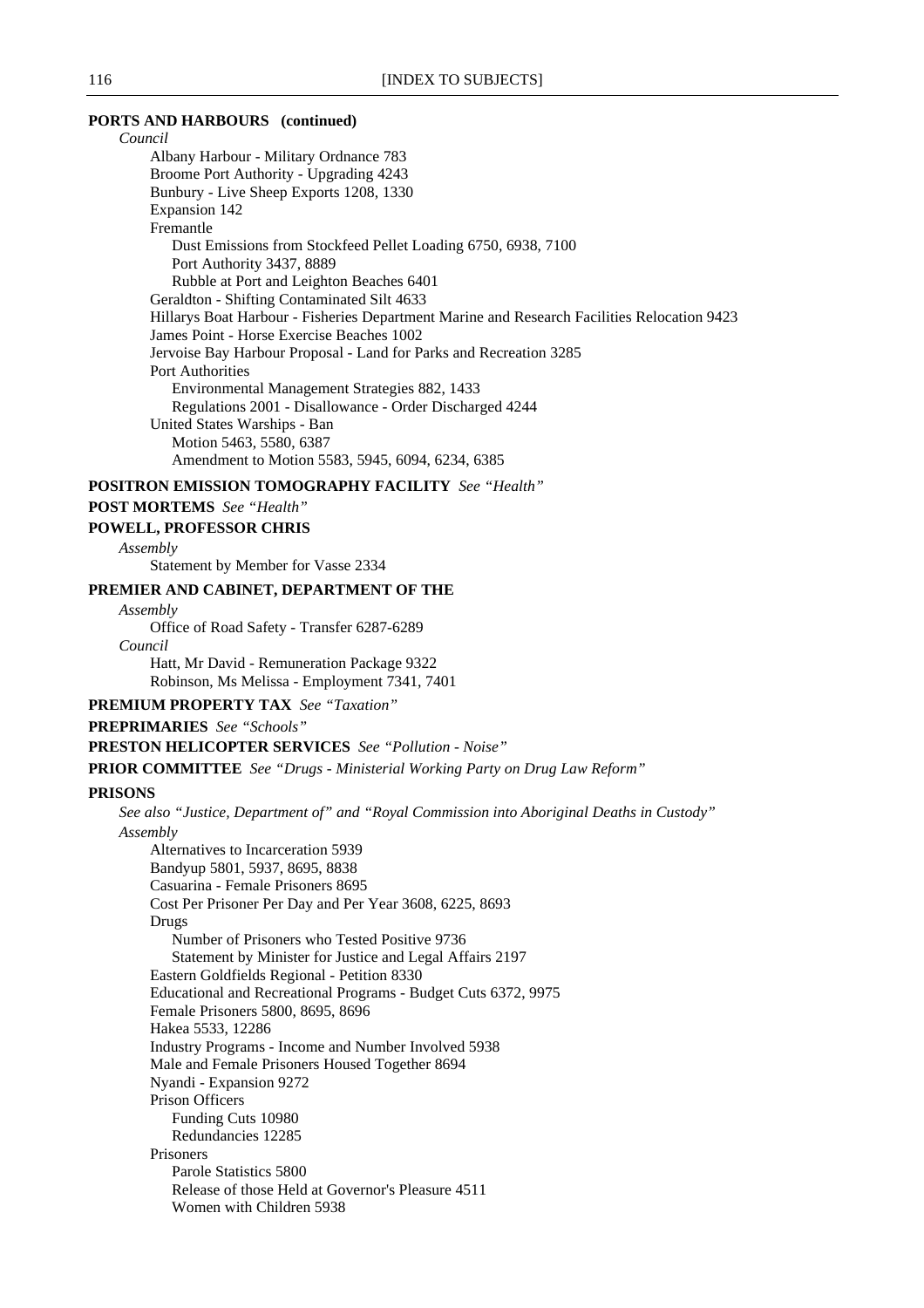# **PRISONS (continued)**

*Assembly (continued)* Riverbank - Statement by Attorney General 3094 Statistics - Statement by Attorney General 927 Women's Prisons New Minimum Security Facility 5938 Statements by Minister for Justice and Legal Affairs 2197, 3492, 3496 *Council* Acacia - Monitoring of Private Contractors 9176 Bandyup 1331, 5271, 5963 Bourne-McRae, Mr Kevin - Official Visitor Status 1236 Casuarina 2919, 3415, 9021 Crimp, Mr Simon James Santo 1251, 1553 Female Prisoners - Transfer to Regional Prisons 5477, 5480 Foreign Nationals - Early Release 7336 Greenough Regional - Transfer of Women Prisoners 5963 Hakea - Foreign Detainees - Telephone Calls 4985 Home Leave for Prisoner 4239; Adjournment Debate 4268 Kimberley - Chemicals Spraying - Prisoner Labour 10004, 10522 Larner, Mr Keith - Uniting Church Minister 7395 Penalties Increased for Offences Against Seniors - Extra Days in Custody 1818, 2167, 2291 Prisoners Assistance after Release 3043, 3250, 3418 Health Care Responsibility 881 Terms of Six Months or Less 5474 Urinalysis Procedures 924, 1673 Riverbank - Closure 3414, 4082 Serial Rapists' Release - Adjournment Debate 4268 Structural Racism 6137 Wimbridge, Mr Ronald Patrick 8590

# **PRISONS AMENDMENT BILL 2002**

*Assembly* Introduction and First Reading 8191 Second Reading 8191, 9224 Consideration in Detail 9241-9247, 9332, 9360-9362, 9460-9469, 9489-9498 Acting Speaker's Ruling 9334 Dissent from Acting Speaker's Ruling 9334; Question to be Put 9340 As to Suspension of Standing Orders 9341 Suspension of Standing Orders 9341, 9353 Third Reading 9499 *Council* Receipt and First Reading 9550 Second Reading 9550

# **PROCEDURE AND PRIVILEGES COMMITTEE**

*See also "Standing Committee on Procedure and Privileges" Assembly* Reports Minor Adjustments to the Standing Orders 10170 O'Connor, Mr T.E. 3450 Operations of Estimates Committees 9806 Standing Order No 90 - Anticipating Debate 2312

**PROJECT DEVELOPMENT APPROVALS SYSTEM** *See "Industrial Development"*

**PROOF-OF-AGE CARD** *See "Transport - Department"*

### **PROSTITUTION**

*Assembly* Petition 575 *Council* Act - Complaints 9425 Legislation 4637, 8561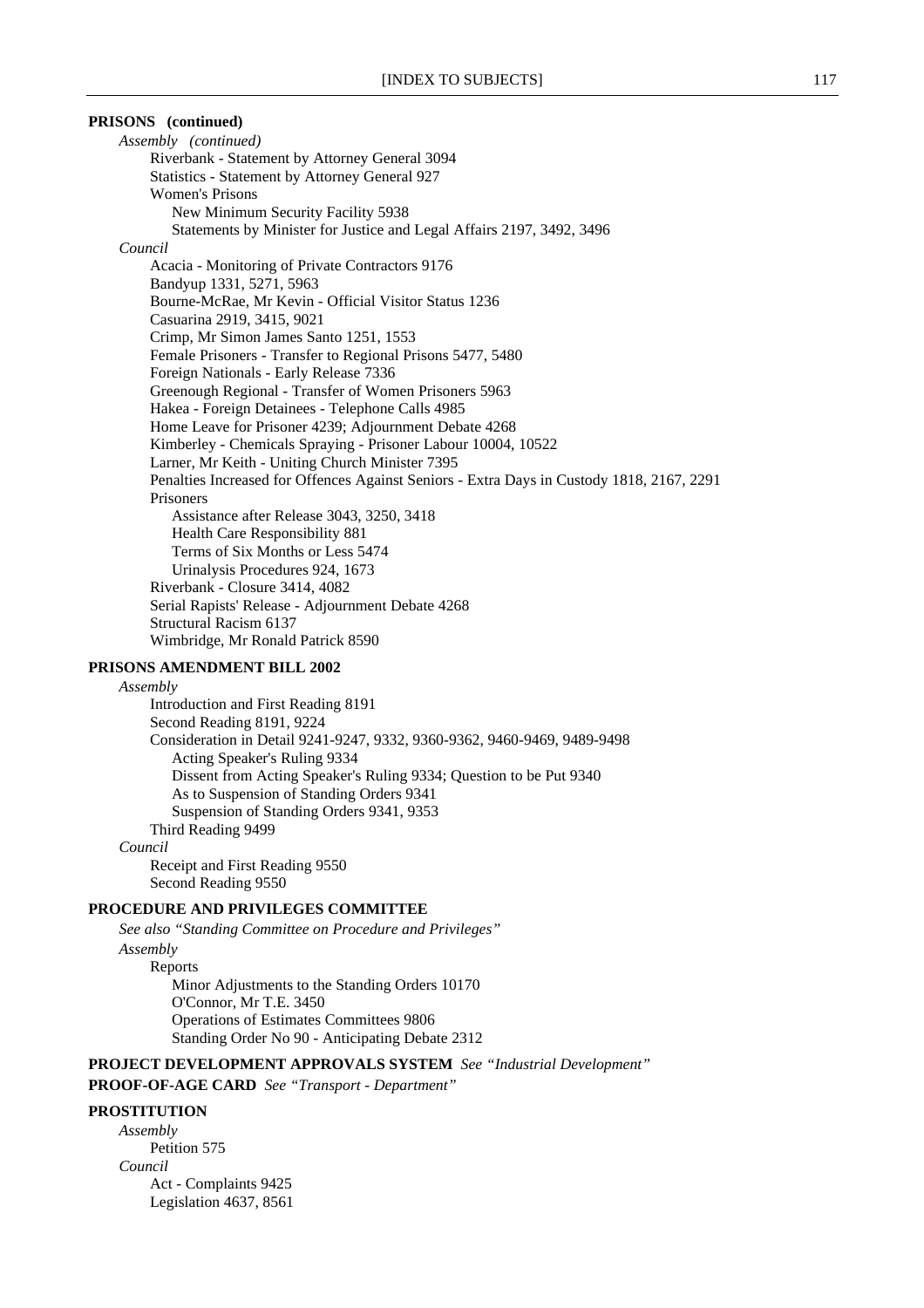### **PROSTITUTION AMENDMENT BILL 2002**

#### *Assembly*

Introduction and First Reading 9673 Second Reading 9673, 10200 Third Reading 10205 Returned 11798

# *Council*

Receipt and First Reading 10274 Second Reading 10274, 11622 Third Reading 11623

# **PROTECTIVE CUSTODY BILL 2000**

*Assembly*

Assent 15

# **PSITTACINE BEAK AND FEATHER DISEASE**

*Council*

Impact on Native and Exotic Avian Species 7466

# **PUBLIC ACCOUNTS COMMITTEE**

#### *Assembly*

Appointment of Members 680, 682, 683 Hospital Trust Accounts Inquiry - Terms of Reference - Statement by Speaker 5035 Inquiry into the Use of Medical Practitioners in WA Public Hospital System - Terms of Reference 4501 Report No 50 1965

# **PUBLIC ADMINISTRATION AND FINANCE COMMITTEE** *See "Standing Committee on Public*

 *Administration and Finance"*

# **PUBLIC COLLECTIONS BILL**

*Assembly*

Statement by Minister for Consumer and Employment Protection 11908

# **PUBLIC INTEREST DISCLOSURE BILL 2002**

*Formerly "Whistleblowers Protection Bill 2002" Assembly*

Third Reading 10067, 10070

#### *Council*

Receipt and First Reading 10271 Second Reading 10271

# **PUBLIC-PRIVATE PARTNERSHIPS** *See "State Finance"*

# **PUBLIC PROSECUTIONS, DIRECTOR OF**

*Assembly*

Photograph Astride a Harley-Davidson Motorcycle 9825 Report on Victims of Crime and Crown Witnesses - Statement by Member for Girrawheen 2955

**PUBLIC SECTOR REVIEW TASKFORCE** *See "Government Departments and Agencies"*

# **PUBLIC SECTOR STANDARDS, COMMISSIONER FOR**

#### *Assembly*

Appointment - Statement by Premier 10284

Report - Statement by Minister for Public Sector Management 3505

*Council*

Mr Miasi - Breach of Public Sector Code of Ethics 7473, 7702

**PUBLIC SERVICE** *See "Government Departments and Agencies"*

### **PUBLIC TRUSTEE, OFFICE OF**

*Assembly*

Services for the Disabled 11309

**PV** *BAUDIN**See "Fisheries"*

**QANTAS** *See "Transport - Air"* **QUAIRADING BUSINESS SEMINAR** *See "Agriculture"* **QUESTIONS ON NOTICE** *Assembly* Unanswered 1870, 5540

**Q**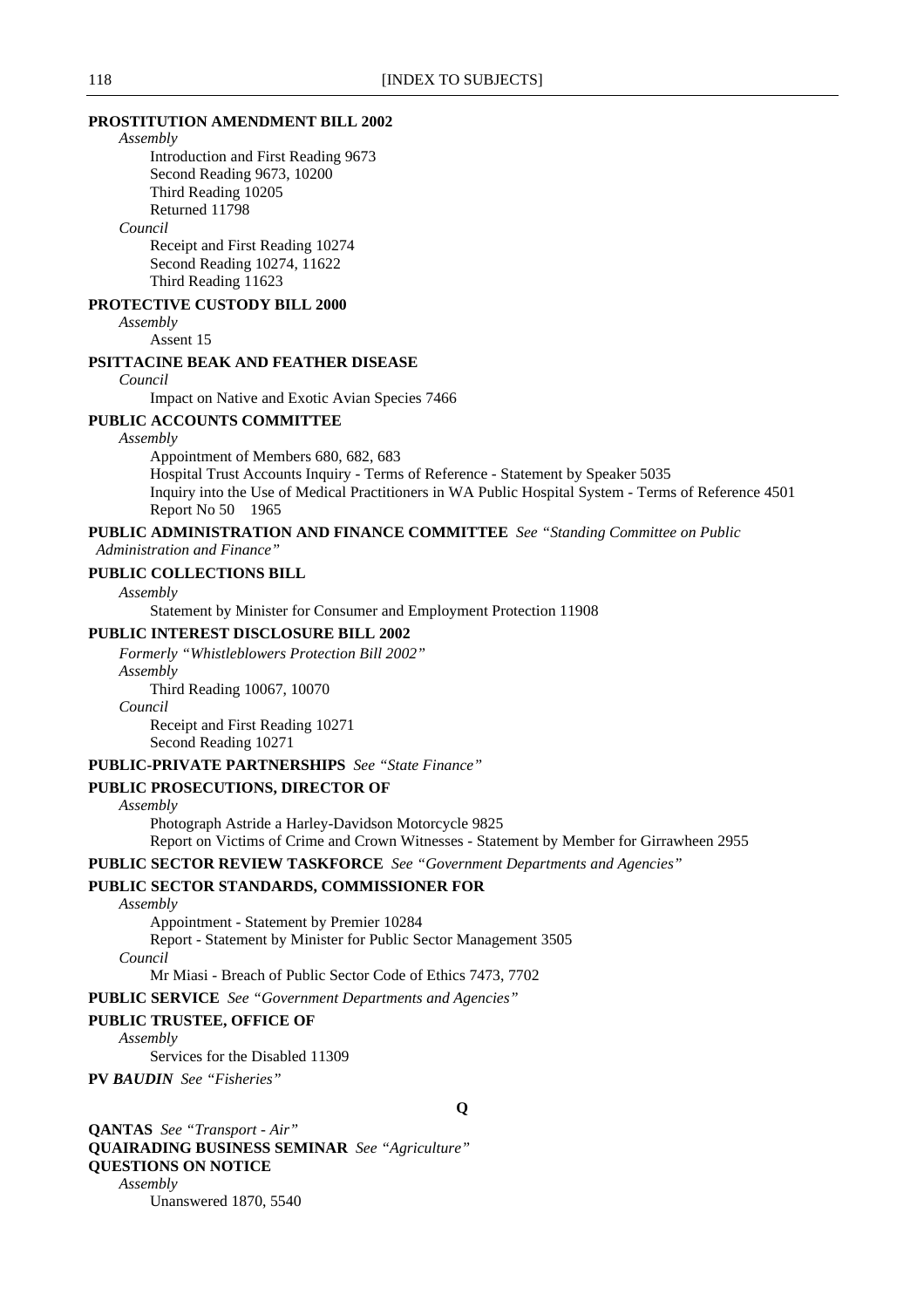# **QUESTIONS ON NOTICE (continued)**

*Council* Answers 2384, 3798, 5617, 5823, 6406, 10149, 10239, 10370, 12028 Business Program 1556 Changes to System 886 Corrected Answer 2914, 3048 Minister for Energy - Additional Information 7403 Ministerial Responsibility 1674 Tabling of Papers 3825 Unanswered 3254, 3255, 4308, 5481, 5617, 5822

# **QUESTIONS WITHOUT NOTICE**

# *Assembly*

Correction to Answer - Member for Alfred Cove 7522 Statement by Speaker 4802

*Council*

Adjournment Debate 3429 Answers Adjournment Debate 563 Failure to Action 3697 Length 8319 Corrections to Answers - Statements Minister for Agriculture, Forestry and Fisheries 7656 Minister for Racing and Gaming 7655 Presence of Ministers 138, 144, 3413

# **QUINNS ROCK BEACH**

*Assembly*

Sand Renourishment - Petition 1370

**R**

# **RABBIT CONTROL** *See "Agriculture"*

#### **RACING**

*See also "Totalisator Agency Board" Assembly* Allocation of Race Dates in Country Areas 3237 Geraldton Turf Club - Statement by Member for Greenough 9824 Gloucester Park - Future 3611 Mt Barker Turf Club - Government Support 1522, 2026, 3237 *Council* Belmont Park Racecourse 3417, 10758 Electronic Gaming Machines 11617 Geraldton Racetrack 3418 Greyhound Racing Authority - Budget Allocation 3931, 4081 Harness Racing Industry 7337 Horse Exercise Beaches 1002 Inquiry - Terms of Reference and Report 33 Internet Gambling 233, 448, 451, 1001 Monitoring of TAB Rebate 3803 Number of People Employed and Turnover and Revenue 3417 Racing and Wagering Western Australia - Funding 10909 Review of Industry - Time Frame 9179 Separation of Industry Functions 1111 Sexual Exploitation of Young People 1945 Thoroughbred Racing - Mining and Pastoral Region 2045 Turner Report 10758

# **RACING, GAMING AND LIQUOR, DEPARTMENT OF**

#### *Council*

Burkett, Mr Graham - Role 785 Licensed Premises - Hiring of Acts for Extended Trading Hours 8034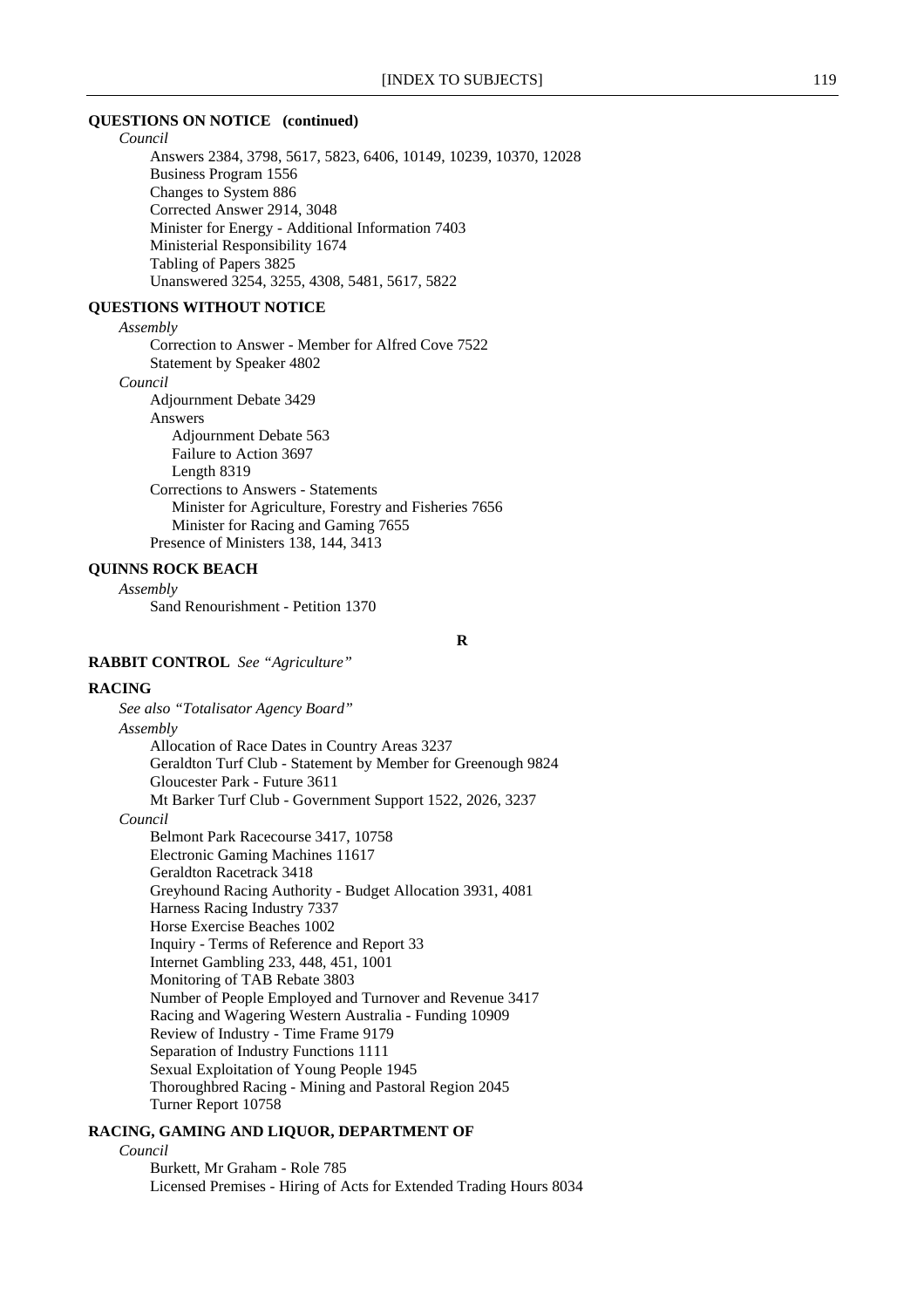# **RACISM**

*Assembly*

Government Action to Combat 6466

# **RADIO LOLLIPOP**

*Assembly*

Statement by Member for Hillarys 5668

# **RADIOLOGICAL COUNCIL OF WESTERN AUSTRALIA** *See "Health"*

# **RADON GAS** *See "Health"*

### **RAILWAY (NARNGULU TO GERALDTON) BILL 2001**

*Assembly*

Introduction and First Reading 1463 Second Reading 1463, 1996 Remaining Stages 2001 Returned 3004 Assent 3482

*Council*

Receipt and First Reading 1950 Second Reading 1950, 2399, 2709 Committee 2710-2713, 2897-2901; Chairman's Ruling 2900 Report 2902 Third Reading 2902 Assent 3384 Statement by President 2709

# **RAILWAYS**

*Assembly* Assaults 7232 *Australind* Cookernup Station - Petition 1695 Passenger Numbers and Upgrade Plans 12140 *Avon Link -* Passenger Numbers and Upgrade Plans 12140 Bunbury-Busselton Line - Cost to Rebuild 9994 Bunbury-Kemerton Rail Corridor - Width 4730, 8399 Claremont Station-Stock Road Rail Link 7545 Clarkson Extension - Completion 10893 Clarkson-Nowergup Rail Line - Earthworks Contract 8625, 8792 Clarkson Station - Tenders 4480 Crime - Reduction 7726 Currambine Station - Tenders 4480 Dandalup - Weed Control on Railway Reserve 12319 Decisions of Former Government 10197 Fare Evaders 7232 Glendalough Train Station Grievance 4101 Statement by Member for Innaloo 3474 Greenwood Station - Tenders 4480, 10893 Joondalup - Parking for Rail Users 3480, 5091 Level Crossing Accident - Statements by Minister for Planning and Infrastructure 5861, 9555 Locomotives - Warning Lights 10440, 10441; Statement by Minister for Planning and Infrastructure 9555 Marmion Street, Melville - Light Rail Line 11915, 11916; Personal Explanation by Member for Alfred Cove 12075 Meckering Station - Train Stop - Grievance 11374 Michael, Dr Ken - Acting Independent Rail Access Regulator - Statement by Treasurer 3093 Non-residential Buffer or Resident Exclusion Zones 4483 Northern Suburbs Rail Line 9924, 10062, 12320 Passenger Numbers 7232 Perth Urban Rail Development - Railcars Contract 10285 Pilbara Rail Infrastructure - Robe River-Hamersley Iron 3235 Public Demand for Access - Government Action 24 Quinns Road-Hester Avenue Crossing - Boom Gates - Petition 9024 Rail Crossings - Statement by Minister for Planning and Infrastructure 4329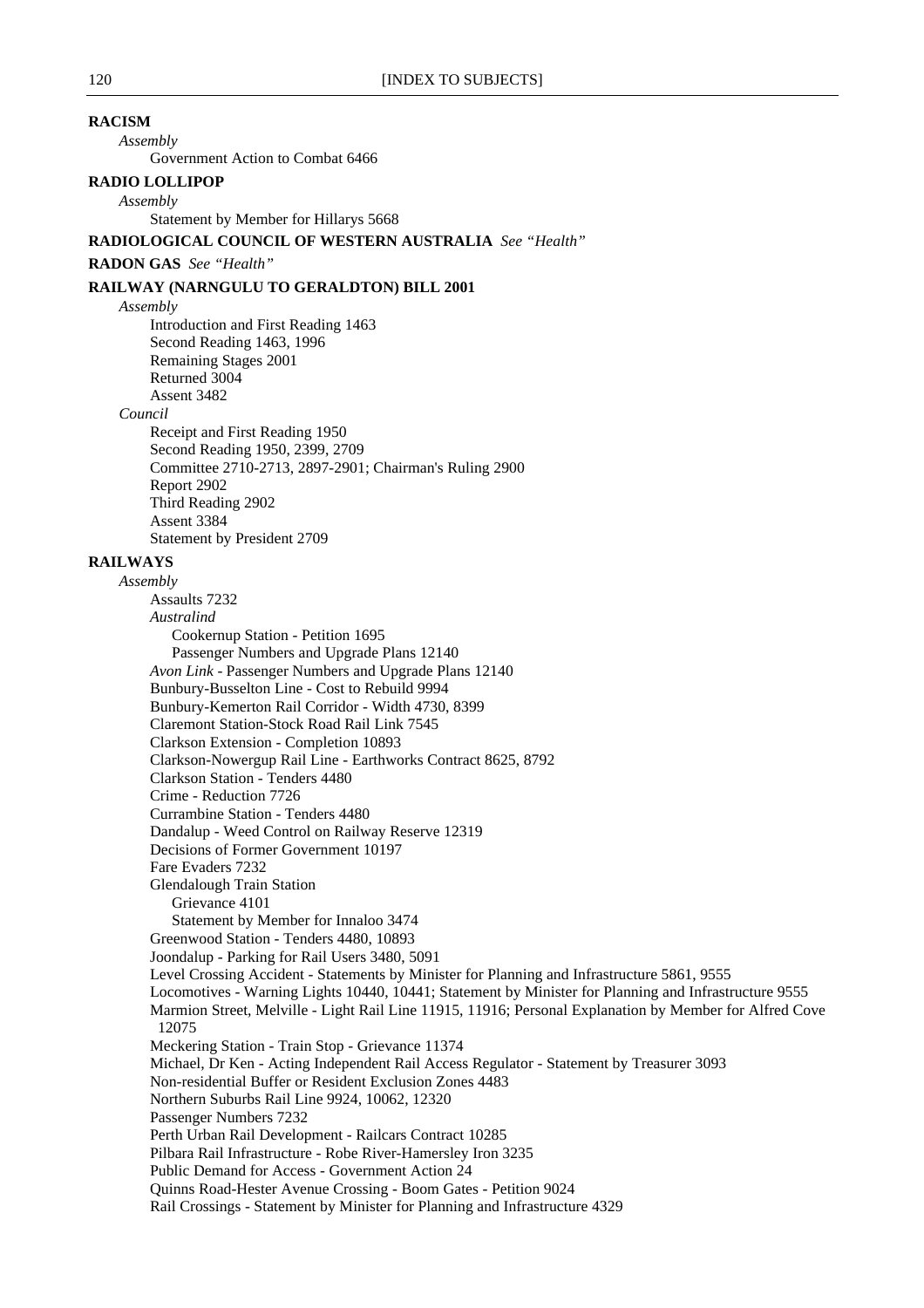# **RAILWAYS (continued)**

*Assembly (continued)* Railcars Contract - Capital and Maintenance Costs 10435 New - Number Required 4676, 4677 Public Tender 7724 Purchase - Statement by Minister for Planning and Infrastructure 6787 Safety of the Public Initiatives to Reduce Crime 7726 Statement by Minister for Police and Emergency Services 3616 South West Metropolitan Railway Master Plan 7054-7056 Southern Rail Link Armadale Line Upgrade 1995 Canning Bridge and Lyall-Richardson Streets 8401 City Entry - Motion 10081 City of Perth 1692 Comparison of Bus and Rail Transport Costs 5928 Consultation 2880 Cost 1688, 5928, 8079, 10809, 10810 Curtin University Students - Use 5340 Direct Alignment Option - Cost Estimates 6473 Funding 1164, 2339, 4596 Government's Plan 1867 Grievance 1960 Journey Times 5929 Kenwick Route 8461 Kilometres of New Line and Passenger Journey Numbers 7566 Kwinana Freeway 2213, 2216, 4676, 7651, 9475 Leader of the National Party's Comments 3746 Legislative Approval 8976 Matter of Public Interest 1695, 9930; Standing Orders Suspension 1695 Minister for Planning and Infrastructure's Comments 10809 Motion 5556 Mt Henry Bridge 1690, 1995, 4482, 6533, 8401 Narrows Bridge 4386, 8400 Newman, Professor Peter - Role 5106 Nicholson and Spencer Roads Stations 12094 Overpasses at Como 4463 Perth Central Railway Station Link 7056 Perth City Railways Advisory Committee 5031, 8079, 8364 Petitions 1848, 1956, 2305, 3717 Planning 1689 Population and Employment Statistics 8402 Preliminary Studies 10061 Premier's Guarantee on Cost 8364 Reduction of Traffic through South Perth 5231 Referral to Public Accounts Committee 11821 Residential Areas - Impact 9977 Rockingham Loop 571 Rolling Stock, New 12317 Route 1864 Sinking of Rail Track 10613, 10980 South Perth Residents' Attitude 6028 South Perth-Como - Petition 1694 South Perth-Como and Mt Henry - Timing of Decision 5230 South Perth-Como and Salter Point Additional Cost 5103 Benefits to South Perth-Como 5230 Consultation 4465, 5102 Cost-benefit Analysis 5927 Environmental Impact Study 4482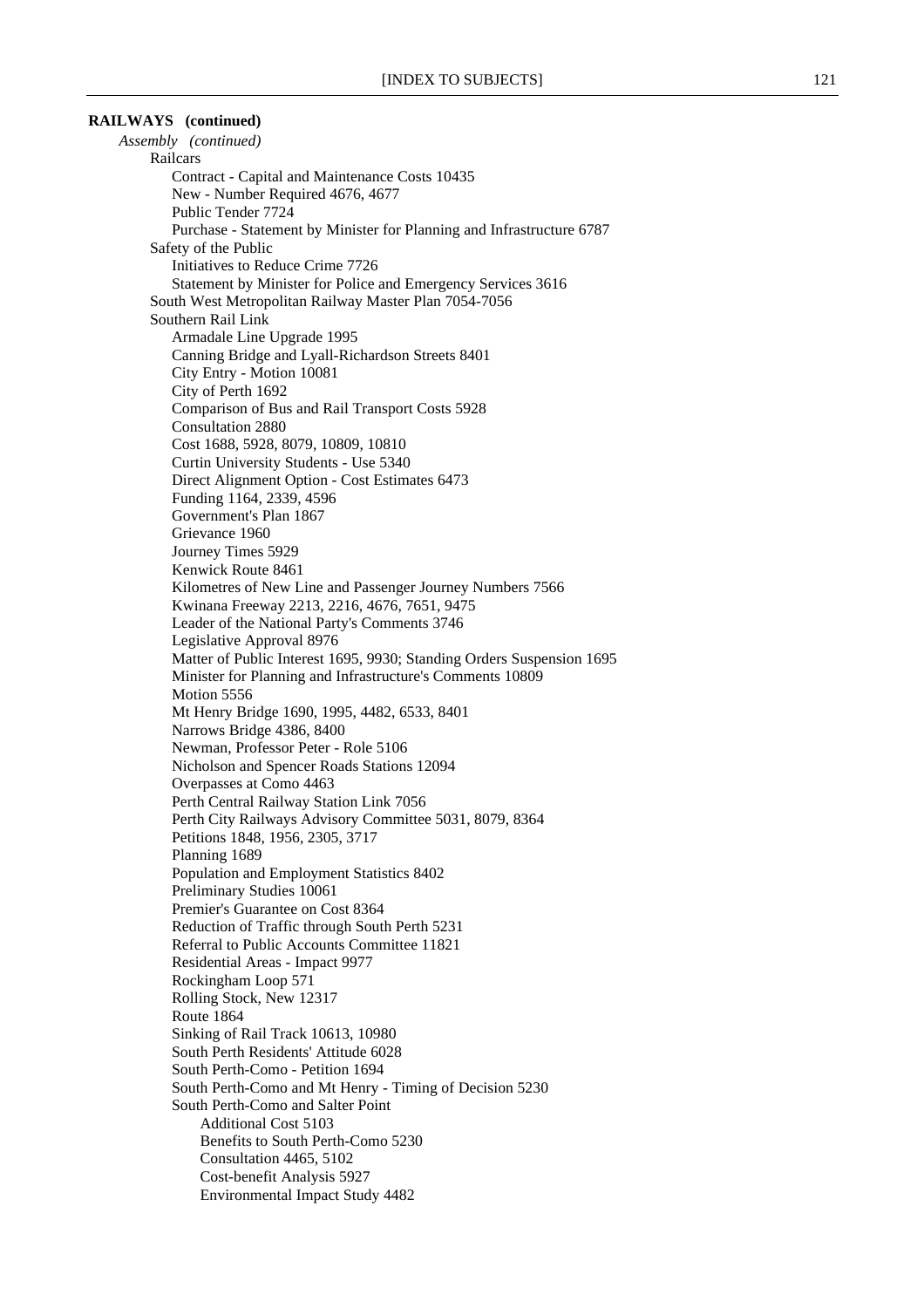| RAILWAYS (continued)                                                                    |
|-----------------------------------------------------------------------------------------|
| Assembly (continued)                                                                    |
| Southern Rail Link (continued)                                                          |
| South Perth-Como and Salter Point (continued)                                           |
| Footbridges over Kwinana Freeway 4465                                                   |
| Ground Level Track 8975                                                                 |
| Parliamentary Approval 4465                                                             |
| Premier's Intervention 5230                                                             |
| Protection of Marine Life in River 5927<br>Railway Reserve 5103                         |
| Reduction in Travelling Time 4466                                                       |
| Single Master Plan 4553                                                                 |
| SouthCare 5231                                                                          |
| Studies 4466                                                                            |
| Victoria Park Community Association 4856                                                |
| <b>Statements</b>                                                                       |
| Member for Carine 12281                                                                 |
| Member for Dawesville 2333                                                              |
| Member for Mandurah 838, 1988                                                           |
| Member for Roleystone 8783                                                              |
| Swan River Foreshore 10575                                                              |
| Tabling of Costings 1869                                                                |
| Travel Times 11820                                                                      |
| Tunnel 1869, 6792, 11177, 11219                                                         |
| Transit Guards 7553, 11273, 12407<br>Waroona Station - Upgrading 8974                   |
| Westrail 7550, 8623                                                                     |
| Council                                                                                 |
| Bicycles on Trains during Peak Periods 785, 1113                                        |
| Clarkson-Nowergup Rail Line - Earthworks Contract 8415, 8558, 8739, 8985                |
| Currambine Station - Bonneville Way Access 1430                                         |
| Dalwallinu Shire - Level Crossing at McLevie Receival Point 1304                        |
| Expenditure 1275                                                                        |
| Freight Network Review - Working Groups 8452                                            |
| Freight System - Investment and Trucking of Dangerous Goods 6003                        |
| Funding of New Initiatives 8451                                                         |
| Kalgoorlie-Boulder - Re-routing of East-west Railway Line 4201                          |
| Manjimup-Bunbury Rail Line - Closure 1209<br>Meckering Station - Reopening 6133         |
| Perth Urban Rail Development 7095, 9516, 11091                                          |
| Perth-Fremantle Line - Shenton Park New Vehicle Bridge 9210                             |
| Road-Rail Budgets - Formulae for Funding 1672                                           |
| Sleepers - Disposal of Old Jarrah and Wandoo Sleepers 9206                              |
| Southern Rail Link                                                                      |
| <b>Animation Cost 4891</b>                                                              |
| City Rail Route - Options 11092                                                         |
| Contracts 232                                                                           |
| <b>Cost 1943</b>                                                                        |
| Data Comparing Different Routes 6935                                                    |
| Effect on Budget 1821                                                                   |
| Information upon which Decision Based 7096<br>Kenwick and Glen Iris Tunnels - Cost 2169 |
| Kwinana Freeway 2290, 3934                                                              |
| Local Government Consultation 1640                                                      |
| Perth City Railways Advisory Committee 8161                                             |
| Rockingham City Centre 142, 231                                                         |
| Route 3253, 4895                                                                        |
| Tabling of Documents 4084, 7098                                                         |
| Urgency Motions 216, 1625                                                               |
| Ruling by President 1632                                                                |
| Standing Orders Suspension 1632                                                         |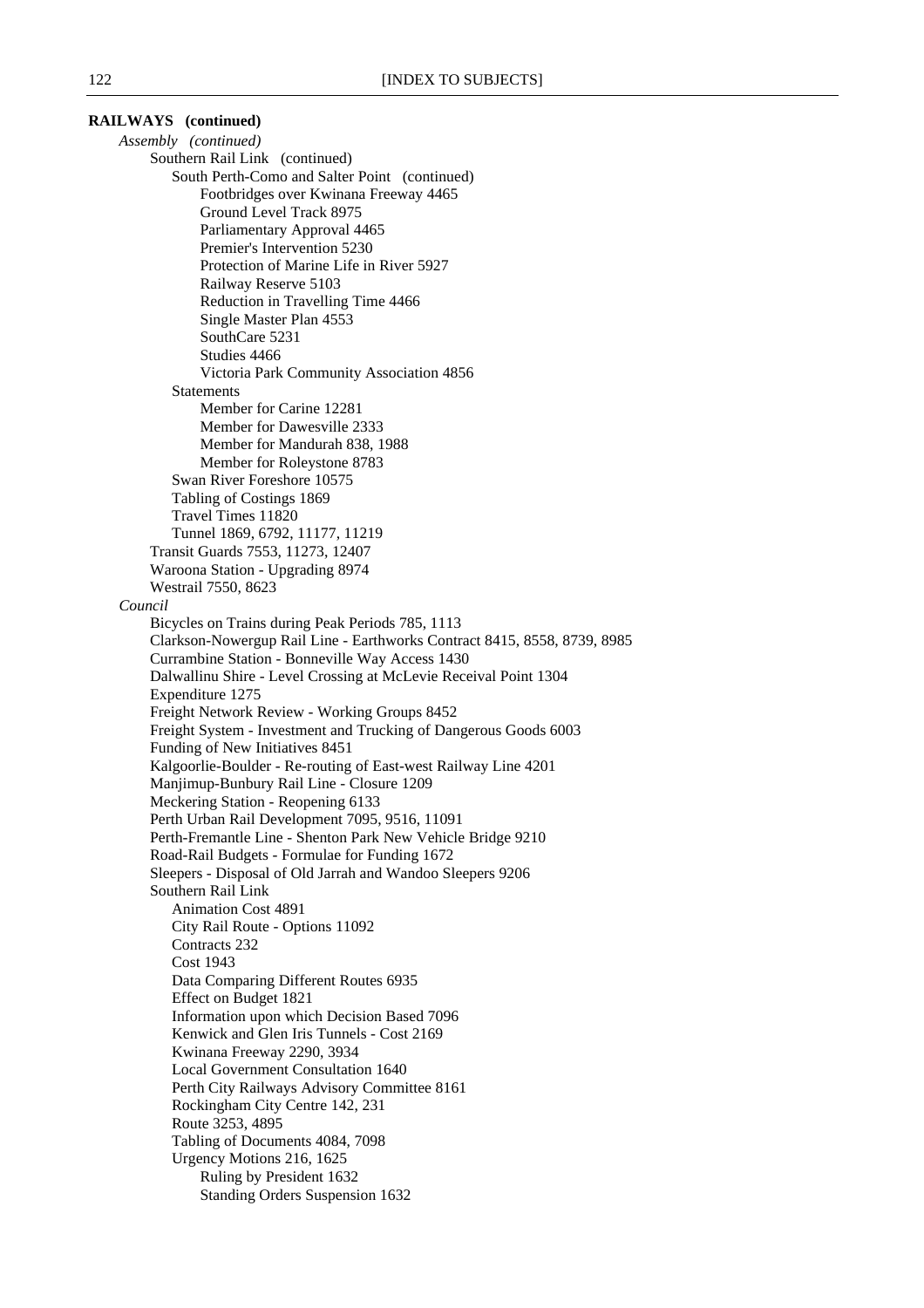# **RAILWAYS (continued)**

*Council (continued)* Southern Transport Corridor Impact on Geraldton - Urgency Motion 1315 Tenders 532 Transit Guards 5479, 5480, 7801 Westrail - Network Lease Terms 9916

# **RAILWAYS (ACCESS) AMENDMENT BILL 2000**

*Assembly*

Assent 15

# **RALLY AUSTRALIA**

*Assembly*

Benefits to State 9222

**READ, MR CHRIS** *See "Parliamentary Commissioner for Administrative Investigations - OSCAR Computer System"*

### **REAL ESTATE AND BUSINESS AGENTS**

#### *Council*

Fidelity Guarantee Fund, Education and General Purpose Fund and Board Interest Account 2406, 3439

# **REAL ESTATE AND BUSINESS AGENTS SUPERVISORY BOARD**

*Assembly*

HIH Insurance - Statement by Minister for Consumer Affairs 460 Hoad, Mr Michael - 9348 Review 6027 *Council*

High Glee Property at Dunsborough - Sale Inquiry 8037

**RECONCILIATION WA** *See "Aborigines"*

**RED CROSS, AUSTRALIAN** *See "Health - Australian Red Cross"*

# **REFUGEES** *See "Immigration"*

**REGIONAL AIR SERVICES** *See "Transport - Air"*

### **REGIONAL DEVELOPMENT**

*See also "Commerce and Trade" Assembly* Assistance Package for Rural and Regional WA Matter of Public Interest 1606 Amendment to Motion 1612 Amendment on the Amendment 1613 Motion, as Amended 1615 Australian Plantation Export Company - Woodchip Mill 7846 Buy Local Policy - Policies or Directives 7569, 7570 Cabinet Regional Subcommittee 21, 3632 Commissions Act - Review 1624 Attitudes to Electoral Amendment Bill 2001 7545-7548 Attitudes to Electoral Distribution Repeal Bill 2001 7546-7548 Capital Works Budget 12362 Electricity Prices - Small Businesses and Farms 1044, 1045 Fund - Establishment of Authority 7163 Government Departments and Agencies Closures 418, 988 Regional Buying Preferences 7233 Government Policy 3098 Kimberley - Government Decisions 8898 Labor Government's Commitment to Rural and Regional Western Australia Matter of Public Interest 5678 Amendment to Motion 5687 Deputy Speaker's Ruling 5688 Dissent from Deputy Speaker's Ruling 5688; Question to be put 5689 Motion, as Amended 5692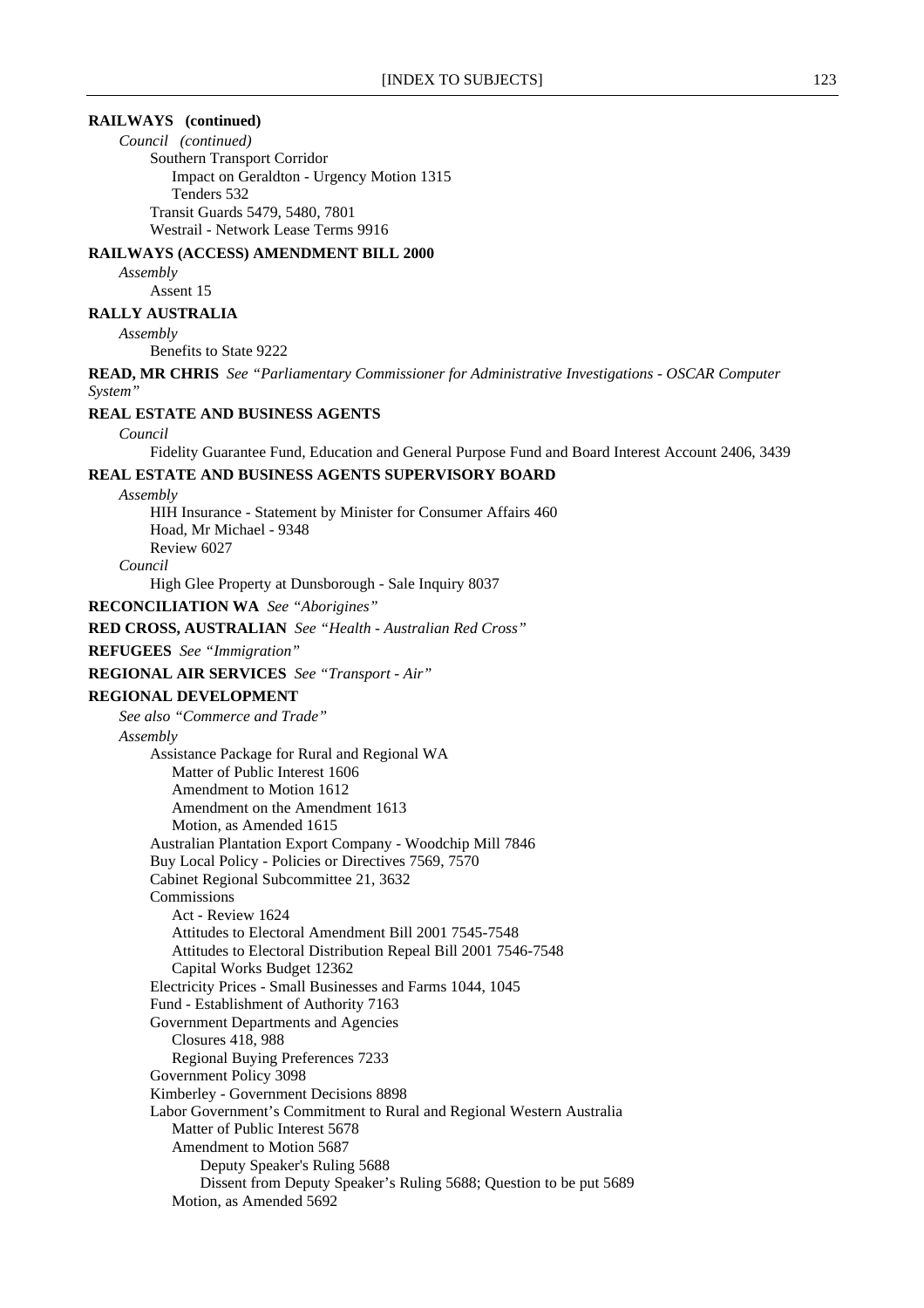#### **REGIONAL DEVELOPMENT (continued)** *Assembly (continued)*

| Assembly (continued)                                                                      |
|-------------------------------------------------------------------------------------------|
| Peel                                                                                      |
| Development Commission - Closure 10978                                                    |
| Funding for Support Programs 8693                                                         |
| Public Liability Insurance - Regional Communities 10575                                   |
| Regional Investment 1421, 7550, 8146, 8895                                                |
| Removal of Services 5185                                                                  |
| Rural Western Australia 1868, 2959                                                        |
| South West Online Project - Funding, Charges and Access 6924                              |
| South West Region - Tourism and Job Opportunities 11175                                   |
| State Budget - Impact on Rural Western Australia 10807                                    |
| Telecommunications - Impact on Vote Weighting 8370                                        |
| Council                                                                                   |
| Budget - Transfer of Funds to Tourism Commission 4201                                     |
| <b>Buy Local Policy</b>                                                                   |
| Aboriginal Economic Development Preference Policy 331                                     |
| Adjournment Debate 6587                                                                   |
| Minister's Travel to Promote 5477, 5967                                                   |
| Statement by Minister for Housing and Works 5579                                          |
| Commissions - Statement by Minister for Local Government and Regional Development 9395    |
| <b>Consultative Meetings 1679</b>                                                         |
| Fund - Revenue Sources 9297                                                               |
| Gascoyne Development Commission - Chief Executive Officer 9866, 9871, 10000, 10001, 10006 |
| Government Funding Restrictions 7665                                                      |
| Government's Priorities - Urgency Motion 7879                                             |
| Government's Treatment of Rural and Regional WA - Urgency Motion 5804                     |
| Kalgoorlie-Boulder Development Fund - Establishment 3417                                  |
| Main Street Program - Funding 4241, 11447                                                 |
| Ministerial Office - Establishment 7800                                                   |
| Mobile Telephone Services - Funding 10368                                                 |
| Procurement Processes - Reforms - Statement by Minister for Housing and Works 1823        |
| Regional Governments - Minister's Support 2164                                            |
| Regional Infrastructure Fund 1111, 1114, 1118                                             |
| Regional Investment Fund 3797, 7436, 7661, 7662                                           |
| Royalties 1111, 1118, 1303                                                                |
| <b>REGIONAL DEVELOPMENT COMMISSIONS AMENDMENT BILL 2001</b>                               |
| Assembly                                                                                  |
| Introduction and First Reading 1461                                                       |
| $1.1 D + 1.1 + 1.471$ $1707$ $1070$ $1070$ $1072$                                         |

Second Reading 1461, 1706, 1862, 1870, 1973 Consideration in Detail 2001 Third Reading 2004 Returned 3526 Assent 3965

# *Council*

Receipt and First Reading 1951 Second Reading 1951, 3052, 3060, 3395 Committee 3405-3413, 3419 Report 3420 Recommittal - Ruling by the Chairman 3420 Further Report 3422 Third Reading 3422 Assent 3921 Minister's Absence - Adjournment Debate 3284

# **REGIONAL INVESTMENT FUND BILL 2001**

*Assembly*

Introduction and First Reading 4495 Second Reading 4495, 5403, 5410 Appropriations 5027 Consideration in Detail 5429-5434 Third Reading 5435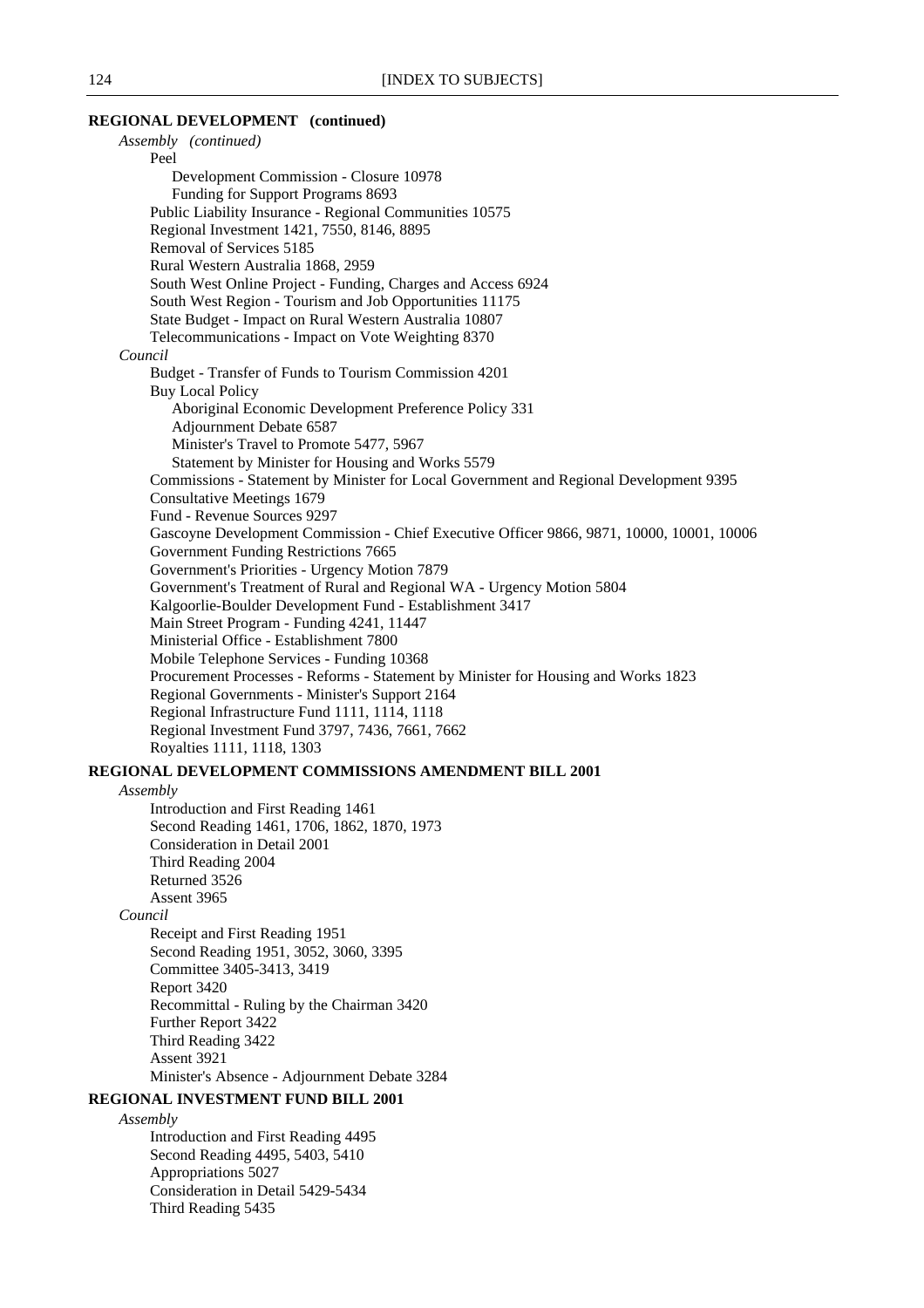# **REGIONAL INVESTMENT FUND BILL 2001 (continued)**

*Council* Receipt and First Reading 5508 Second Reading 5508, 5828 Committee 5847-5851, 7949-7958, 8325-8327, 8737-8739, 8747 **REGULATIONS - DISALLOWANCE** *Assembly* Supreme Court (Fees) Regulations 2002 11174 *Council* Agriculture and Related Resources Protection (Declared Animals) Amendment Regulations 2001 10008, 10032 Armadale, City of - Environment, Animals and Nuisance Local Laws 2002 - Discharged from Notice Paper 11710 Belmont, City of - Health Local Law 2002 - Discharged from Notice Paper 11999 Bridgetown-Greenbushes, Shire of - Orders Discharged 4244, 5141 Building Amendment Regulations 2001 8027, 8038, 8054, 9864, 9873; Postponement of Order of the Day 9863 Bunbury, City of - Health Local Laws - Order Discharged 4244 Business Names Amendment Regulations (No 2) 2001 As to Discharge of Order of the Day 8412 Motion 8568 Busselton, Shire of - Busselton Cemeteries Local Law - Order Discharged 7888 Cambridge, Town of - Local Laws - Order of the Day Discharged 11991 Capel, Shire of - Local Laws Relating to Fencing - Disallowance - Order Discharged 4628 Claremont, Town of - Fencing Local Laws 2000 - Order Discharged 3936 Conservation and Land Management Regulations 2002 - Discharged from Notice Paper 11999 Coolgardie, Shire of - Health Amendment Local Laws 2000 - Order Discharged 3671 Dangerous Goods (Transport) (Dangerous Goods in Ports) Regulations - Order Discharged 10904 Derby-West Kimberley, Shire of - Extractive Industries Local Law - Order Discharged 5141 Electricity Distribution Amendment Regulations (No 2) 2001 - Order Discharged 10783; Adjournment Debate 10795, 10797 Electricity Supply (Standards and System Safety) Regulations 2001 - Order Discharged 9300 Electricity Transmission Amendment Regulations (No 2) 2001 - Order Discharged 10783; Adjournment Debate 10795, 10797 Esperance, Shire of - Local Government Property Local Law - Withdrawn 7434 Fisheries Abrolhos Islands and Mid West Trawl Management Plan Amendment 2001 1824 Cockburn Sound Crab Fishery Management Plan Amendment 2001 1824 Fish Resources Management Amendment Regulations 2001 - Order Discharged 5353, 7984 Kimberley Prawn Management Plan Amendment 2001 1824 Prohibition on Fishing (Lancelin Island Lagoon) Order 2001 1824 Fremantle, City of - Local Laws Relating to Regulating and Controlling Stormwater Drainage Affecting the City's Street Systems - Order Discharged 3392 Gas Standards (Gasfitting and Consumer Gas Installations) Amendment Regulations (No 2) 2000 3271 Health (Poultry Manure) Amendment Regulations 2001 Motion 9621 Results of Division - Adjournment Debate 9661 Health (Public Buildings) Amendment Regulations 2001 5371 Health (Section 335(5)(d) Abortion Notice) Amendment Regulations 2001 - Order Discharged 8412 Kwinana, Town of - Extractive Industries Local Law - Order Discharged 5141 Local Government - Local Laws - Orders Discharged 2154, 2699 Mines Safety and Inspection Amendment Regulations 2001 - Order Discharged 4244 Nedlands, City of - Clause 4(A) of Local Law Relating to Reserves Foreshores and Beaches - Order Discharged 3392 Perenjori, Shire of - Fencing Local Laws - Order Discharged 3936 Perth, City of Code of Conduct Local Law 12355 Parking Local Law 1999 Amendment - Order Discharged 7984 Parking Management Amendment Regulations - Order Discharged 3936 Plantagenet, Shire of - Activities in Thoroughfares and Public Places and Trading Local Law - Discharged from Notice Paper 8163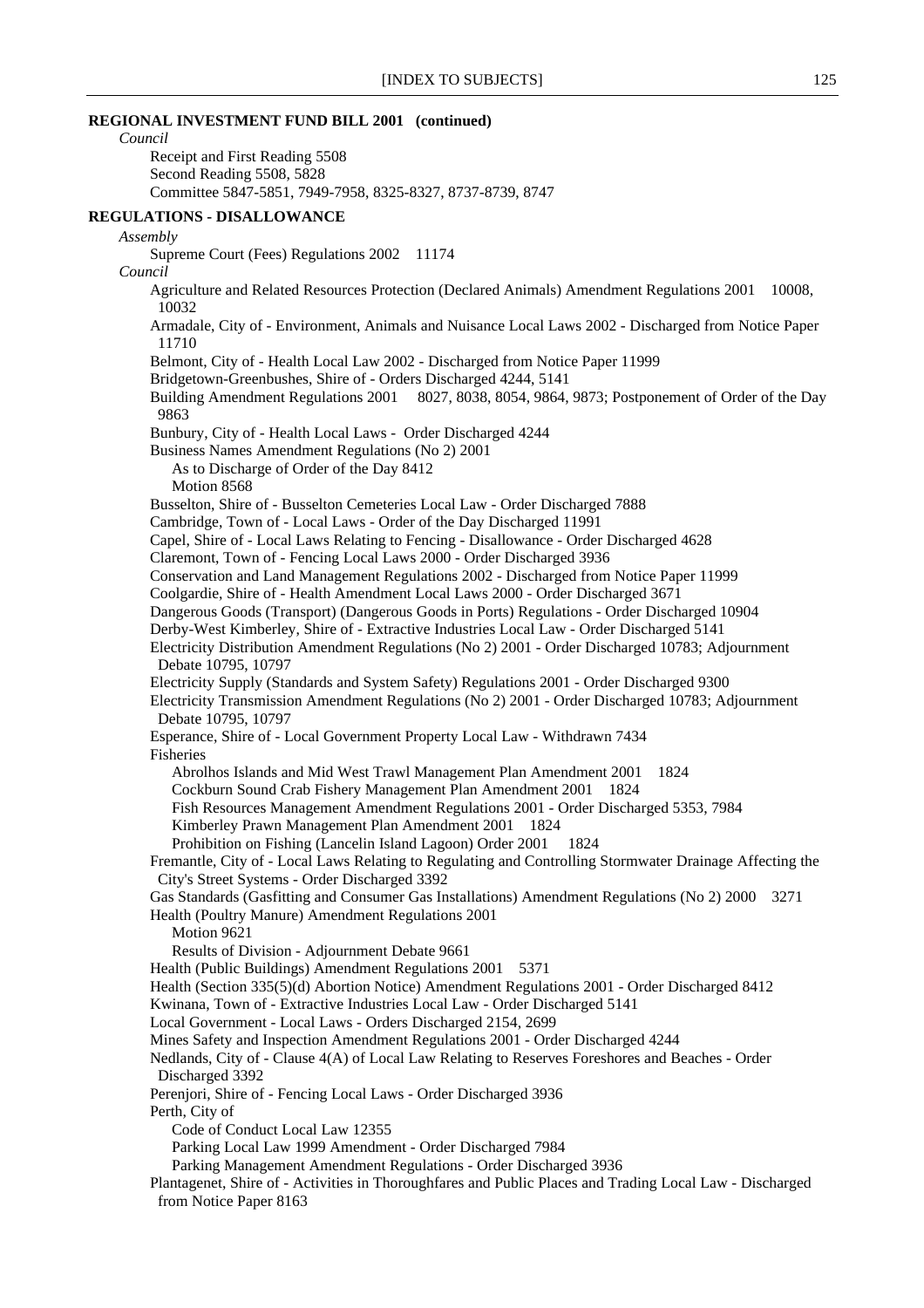# **REGULATIONS - DISALLOWANCE (continued)**

*Council (continued)* Port Authorities Regulations 2001 - Order Discharged 4244 Quairading, Shire of - Local Law - Withdrawn 2154 Rockingham, City of Bush Fire Control and Bush Fire Brigades Local Law - Withdrawn 7434 Local Government Property Local Law 2001 - Order Discharged 4628 Standing Order No 160 - Withdrawal of Motion - President's Ruling 4055 Stirling, City of - General Local Laws Part V - Order Discharged 9300 Supreme Court (Fees) Regulations 2002 Motion 10904, 10915 Tabling of Document 10921 Swan, City of - Local Law Relating to Parking Facilities - Modified Penalty Increases - Order Discharged 7408 Wyndham-East Kimberley - Consolidated Local Government Laws - Order Discharged 5141

**RENEWABLE ENERGY ACCESS REGIME** *See "Western Power"*

### **RENSHAW, MRS WINIFRED**

#### *Assembly*

Statement by Member for Nedlands 7844

### **RESEARCH FACILITIES PROGRAM**

*Assembly* Grants 2747

# **RESERVES (NEERABUP NATIONAL PARK) BILL 2000**

*Assembly* Returned 16

Assent 16

# **RESIDENTIAL TENANCIES ACT 1987**

*Assembly*

Eviction Provisions 8284 Impact on Park Home Owners 3503 *Council*

Petition 3385

#### **RETIREMENT VILLAGES ACT 1992**

*Assembly*

Statement by Minister for Consumer and Employment Protection 10416

### **RETURNED SERVICES LEAGUE**

### *Assembly*

Bicton-Palmyra Branch - Statement by Member for Alfred Cove 10191 Nedlands Sub-branch - Statement by Member for Nedlands 9824

### **REVENUE LAWS AMENDMENT (ASSESSMENT) BILL 2001**

*Assembly*

Introduction and First Reading 359 Second Reading 359, 935; Cognate Debate 934 Appropriations 933 Declaration as Urgent 934 Consideration in Detail 944-953 Third Reading 954 Returned 1372 Assent 1565 *Council* Receipt and First Reading 902, 5851

Second Reading 902, 1222, 1295, 5851; Cognate Debate 1221 Committee 1299 Report 1300 Third Reading 1300 Assent 1423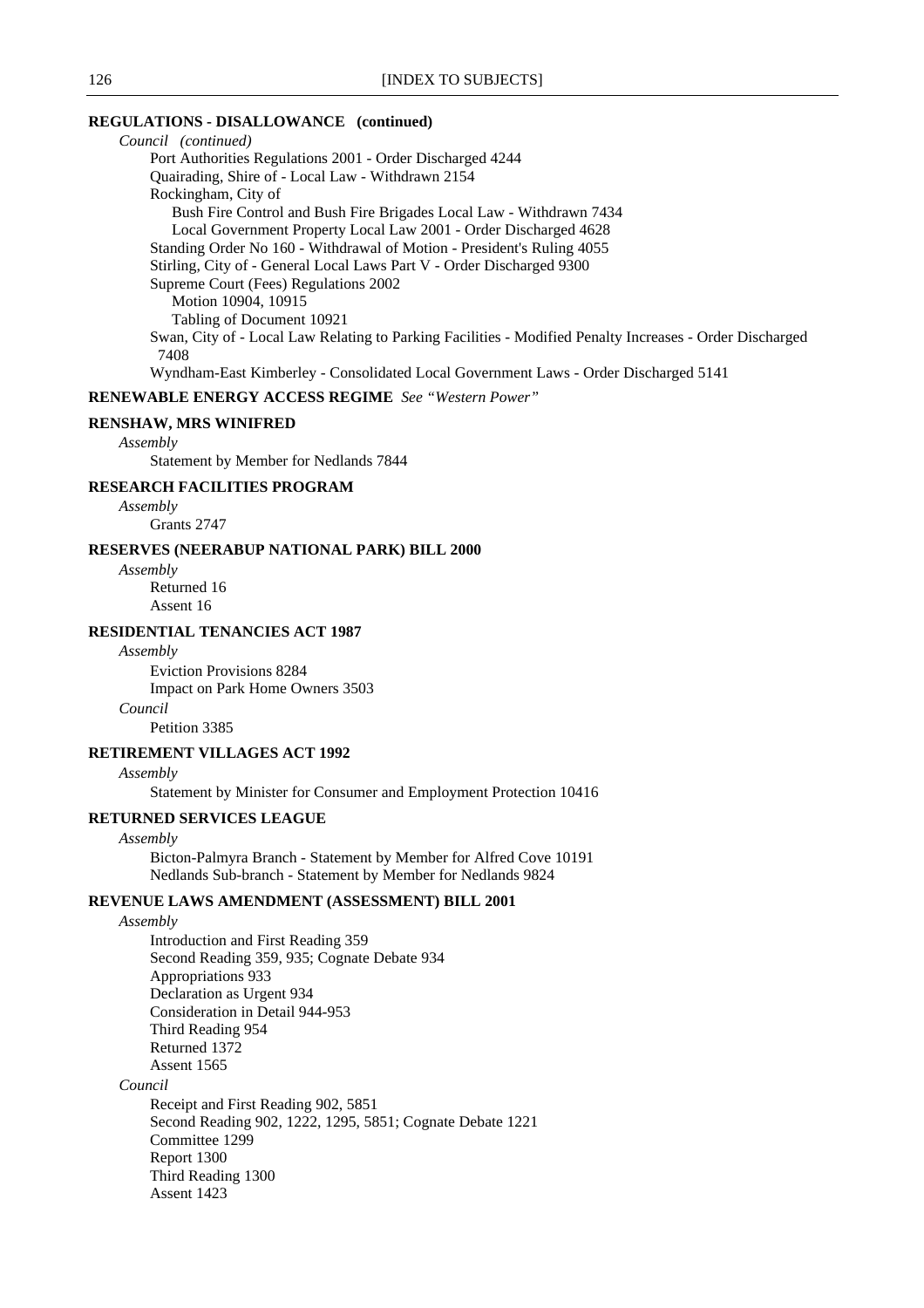# **REVENUE LAWS AMENDMENT (ASSESSMENT) BILL (No. 2) 2001**

# *Assembly*

Introduction and First Reading 4915 Second Reading 4915, 5649; Cognate Debate 5648; Cognate Debate to be Resumed 5694 Consideration in Detail 5700-5782 Acting Speaker's Ruling 5728 Adjournment of Debate 5703, 5718, 5731, 5761, 5765, 5775 Question to be put 5726, 5729, 5730, 5742, 5744, 5745, 5767, 5773 Third Reading 5903 Returned 7707 Assent 7707 *Council* Receipt and First Reading 5851 Second Reading 7303; Cognate Debate 7303 Committee 7319 Report 7323

Third Reading 7323

Assent 7425

# **REVENUE LAWS AMENDMENT (TAXATION) BILL 2001**

#### *Assembly*

Introduction and First Reading 360 Second Reading 360, 954; Cognate Debate 934 Declaration as Urgent 934 Remaining Stages 956 Returned 1372 Assent 1565

#### *Council*

Receipt and First Reading 904 Second Reading 904, 1222; Cognate Debate 1221 Committee 1300 Third Reading 1300 Assent 1423

# **REVENUE LAWS AMENDMENT (TAXATION) BILL (No. 2) 2001**

#### *Assembly*

Introduction and First Reading 4918 Second Reading 4918, 5649; Cognate Debate 5648; Cognate Debate to be Resumed 5694 Consideration in Detail 5784-5791 Third Reading 5910 Returned 7707 Assent 7707 *Council* Receipt and First Reading 5854 Second Reading 5854, 7303; Cognate Debate 7303

Committee 7322 Report 7323 Third Reading 7323 Assent 7425

# **REVIEWS, COMMITTEES, INQUIRIES, SUMMITS AND TASK FORCES**

#### *Assembly*

Establishment 11289-11302, 11577, 11578 Expenditure 11817, 12095 Health Department - Failure to Provide Information 11822 Number and Cost 11551 Reports - Tabling 11914, 11915

**REWARD INSURANCE LTD** *See "Insurance"*

**RICHARDSON, MR GRAHAM** *See "Gambling"*

### **RIGHTS IN WATER AND IRRIGATION AMENDMENT BILL 1999**

*Assembly* Assent 15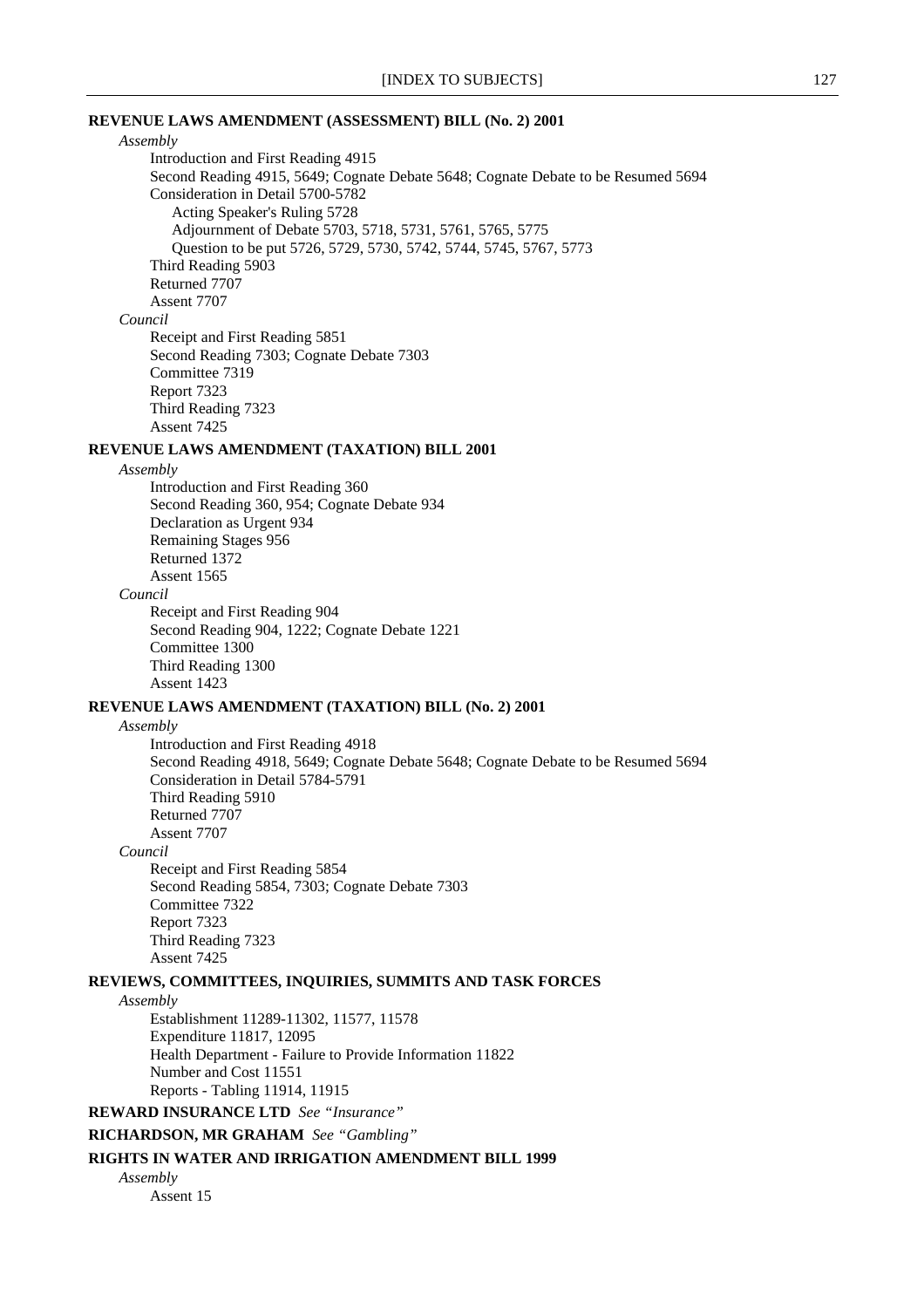**RIO TINTO LTD** *See "Industrial Development"* **RM AUSTRALASIA PTY LTD** *See "Education"* **ROAD SAFETY** *See "Roads"* **ROAD SAFETY COUNCIL BILL 2001** *Assembly* Introduction and First Reading 6208 Appropriations 6205 Second Reading 6209, 7013, 7028 Declaration as Urgent 7013 Consideration in Detail 7036-7042 Third Reading 7043 Returned 11193 Assent 11221 *Council* Receipt and First Reading 7115 Second Reading 7115, 9412, 9427, 10937 As to Committee Stage 10938 Committee 10938-10941 Report 10942 Third Reading 10942 Assent 11425 **ROAD TRAFFIC AMENDMENT BILL 2001** *Assembly* Introduction and First Reading 1584 Second Reading 1584, 1859 Consideration in Detail 1861 Third Reading 1973 Returned 6089 Council's Amendments 7043 Assent 7707 Minister Assisting the Minister for Planning and Infrastructure - Personal Explanation 1706 *Council* Receipt and First Reading 1949 Second Reading 1949, 5156, 5254, 5360; Cognate Debate 5156 As to Committee Stage 5360 Committee 5813-5815, 5823-5825 Report 5828 Third Reading 5828 Assembly's Message 6971 Assent 7425 **ROAD TRAFFIC AMENDMENT (VEHICLE LICENSING) BILL 2001** *Assembly* Introduction and First Reading 1584 Second Reading 1584, 1861; Cognate Debate 1861 Remaining Stages 1862 Returned 6089 Council's Amendments 7045 Assent 7707 *Council* Receipt and First Reading 1948 Second Reading 1948, 5156, 5254, 5360; Cognate Debate 5156 As to Committee Stage 5360 Committee 5825 Assembly's Message 6971

Assent 7425

# **ROAD TRAFFIC AMENDMENT (VEHICLE LICENSING) (TAXING) BILL 2001**

*Assembly*

Introduction and First Reading 1585 Second Reading 1585, 1862; Cognate Debate 1861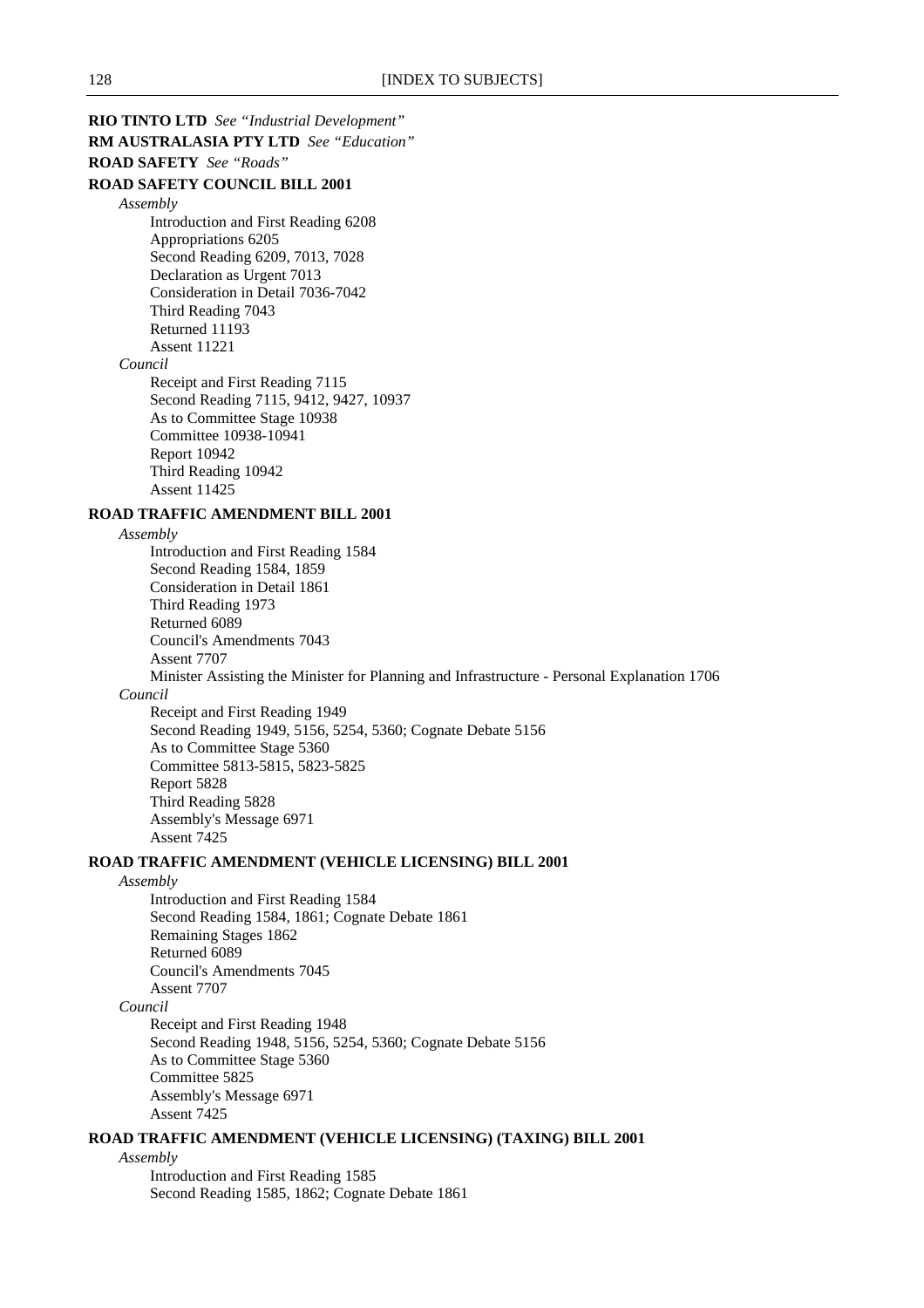### **ROAD TRAFFIC AMENDMENT (VEHICLE LICENSING) (TAXING) BILL 2001 (continued)**

*Assembly (continued)* Remaining Stages 1862 Returned 6089 Assent 7707 *Council* Receipt and First Reading 1949 Second Reading 1949, 5156, 5254, 5360; Cognate Debate 5156 As to Committee Stage 5360 Committee 5827 Third Reading 5827 Assent 7425 **ROAD TRAIN SUMMIT** *See "Transport"* **ROADS** *Assembly* Albany Highway 7578, 12322 Bunbury Bypass - Grievance 9442 Bussell Highway 7651, 7652, 12322 Cervantes-Pinnacles - Petition 1028 Collie River Bridge Grievance 11140 Impact of Roadworks on Kleenheat Gas South West Open Championship 11330 Crosswalks - Review 1787 Everingham Street, Closure - Survey of West Carine Residents 4387 Flynn and Selby Streets, Churchlands - Number of Accidents 11305 Funding 10-year Program 6224 Federal Budget Implications 10441 Goods and Services Tax - Impact 3098 Goodwood Road - Maintenance 5114 Graham Farmer Freeway Tunnel - Permanent Speed Camera 12092 Great Central Road 7581, 7582, 7628, 7634 Great Southern - Upgrading 7578 Indian Ocean Drive Deferral of Construction 3513, 3750 Lancelin-Cervantes 2960, 3098, 4490 Regional Impact Statement 3513 Status 845 Jarrahdale Road - Deaths and Accidents 1781 Kwinana Freeway Bus Lanes - Use by Taxis 11274 Bus Lanes and Barriers - Completion 2213, 2216 Canning Bridge Construction Work 7584 Congestion - Statement by Minister for Planning and Infrastructure 8188 Overpasses at Como 4463 Southerly-direction Off-ramp from Manning Road 5927 Thelma Street Overpass 1518, 1775 Widening for Railway Line 7651 Wire Rope Barriers 9988 Local Roads Project Grant Program - Statement by Minister for Planning and Infrastructure 9672 Mandurah Bypass Road - Noise - Petition 7811 Mitchell Freeway Congestion - Statement by Minister for Planning and Infrastructure 8188 Extension - Election Promise 4802; Supplementary Information 4944 Flyover - 50 Kilometre Speed Limit - Statement by Member for Hillarys 7155 Mt Barker Northern Bypass 6224, 6225 Muirs Highway - Upgrading 6224 National Highway - Flooding - Grievance 4563 Northam Bypass - Statement by Member for Avon 8783 Northam-Toodyay Bypass - Funding 9988 Ord River Bridge - Funding 9560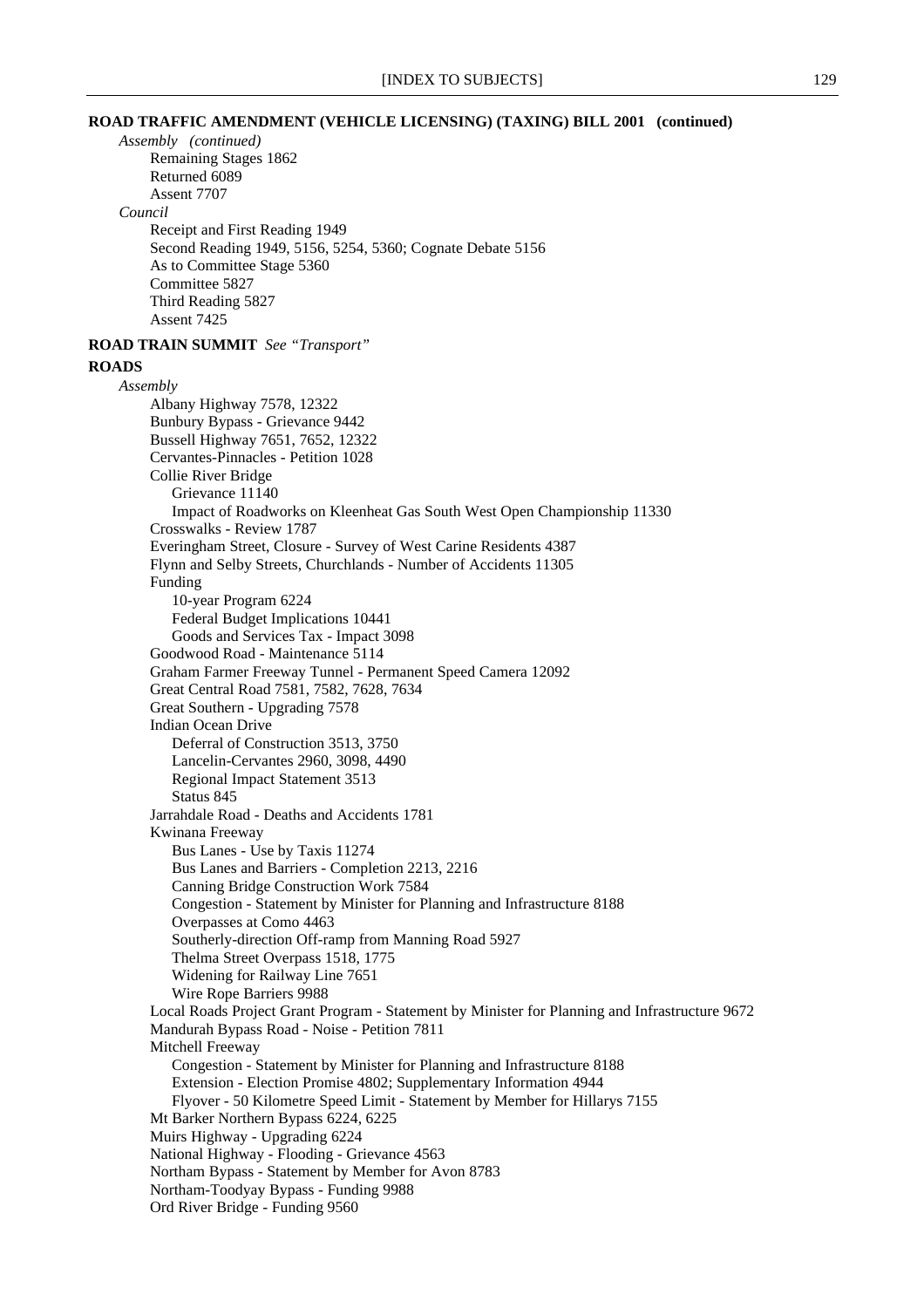# **ROADS (continued)** *Assembly (continued)* Painted White Lines - Alternative 3602 Peel Deviation 1602, 9475; Statement by Member for Dawesville 1160 Petrol Tax Revenue - Use for Road Construction and Maintenance 4426 Pilbara Regional Road Group - Charter 1788 Pinjarra - Upgrading of Main Road 8403 Port Hedland-Marble Bar - Funding 1475, 1476 Quinns Road-Hester Avenue - Boom Gates - Petition 9024 Reid Highway Extension Citizens Jury 1992 Grievance 814 Petition 2197 Road Safety 50 Kilometre per Hour Speed Limit 5538 Accidents on Albany and Bussell Highways 12322 B-double Trucks 4427 Blood Alcohol Testing of Drivers involved in Accidents 5797 Changes to Policies 3309 Criteria for Projects 10808 Demerit Points 2961 Double Demerit Point System - Statement by Minister Assisting the Minister for Planning and Infrastructure 8457 Drink Driving Campaign 930 Flynn and Selby Streets, Churchlands - Accidents 11305 Joondalup and Wanneroo 3780 Office of Road Safety - Transfer 3480, 6287-6289, 6794, 6999 Red Light and Speed Camera Fines - Revenue 1772, 4515, 9560, 10573, 10807, 12092 Roadwise Safe Routes to Schools Program - Funding 6535 Speed Limit Reductions 3780 Speeding - Statement by Minister for Police and Emergency Services 3289 Road Toll - Reduction 7001 Roe Highway Environmental Impact of Extension 1790, 1802, 2149 Stages 4 and 5 - Grievance 11376 Statement by Member for Roleystone 8783 South Western Highway - Upgrading 8974 Southern Transport Corridor - Geraldton - Conveyor Belt System 5540 Spencer Road, Narrikup 6225 Tom Price-Karratha - Cost of Sealing 5228 Tonkin Highway - Public Environmental Review - Grievance 3721 Traffic Lights - Light-emitting Diodes Replacement Program 1791 Vasse Electorate - Cost Estimates and Projected Completion Dates 12319 William Street Action Group - Statement by Member for Roleystone 3475 *Council* Australian Prospectors and Miners Hall of Fame-Goldfields Highway 7473, 7701, 9912, 10404, 12236 Ballinyoo Bridge - Replacement 3249 Black Point Road, D'Entrecasteaux National Park - Flooding 9176 Cattle Underpasses - Funding 7257 Cervantes-Lancelin 332, 11097 Construction Contracts - Award Processes 4231 Curtin Avenue Extension - Freight Route Review 1277 Dalwallinu Shire - Level Crossing at McLevie Receival Point 1304 Donnybrook-Kojonup - B-double Road Trains 5138 Douglas Street, Carnarvon - Vehicle Survey 11480 Everingham Street Footbridge - Disability Access Standards 12025 Expenditure 1275 Farrington Road - Upgrading 2697 Fremantle Eastern Bypass Government's Policy 3436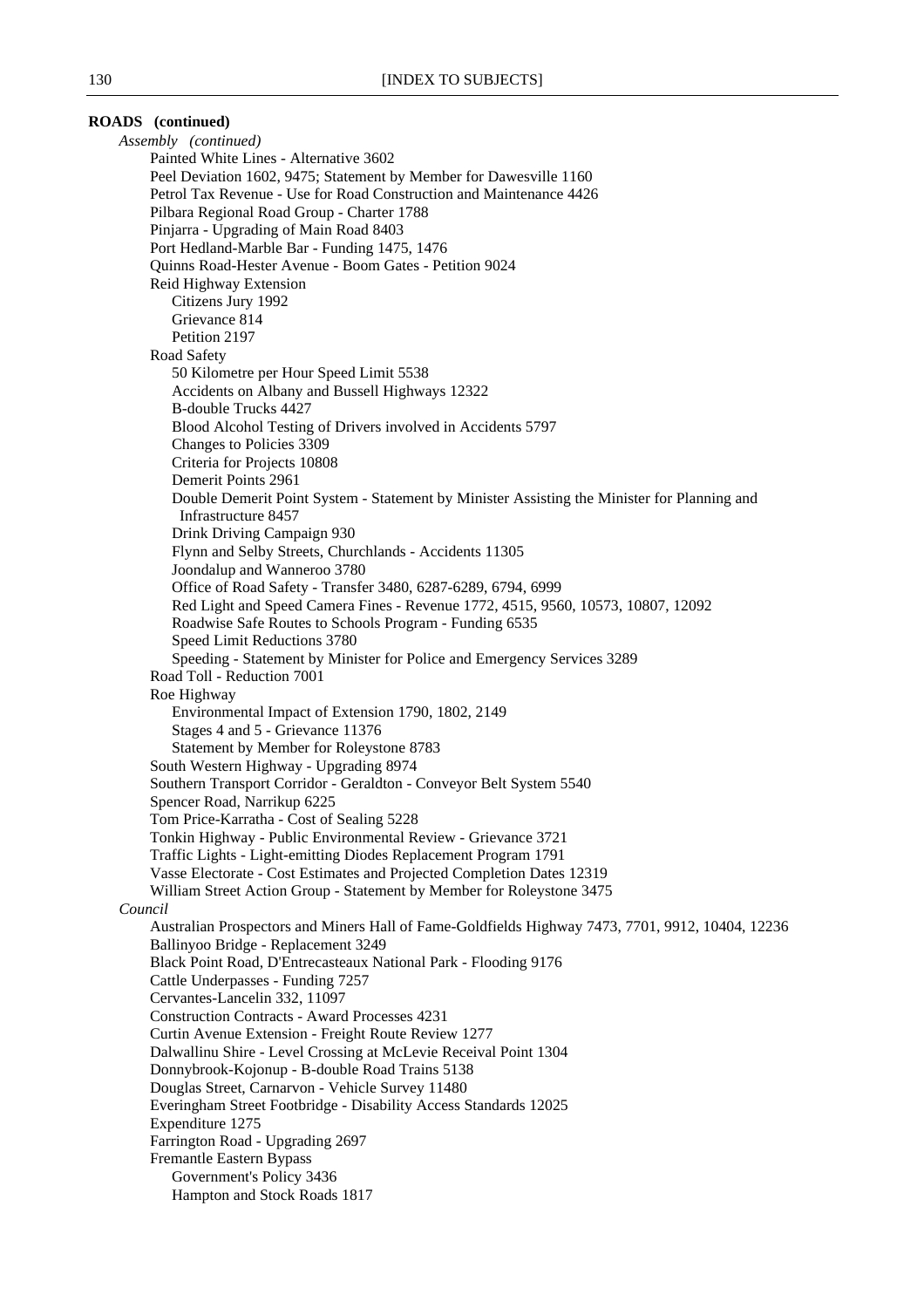# **ROADS (continued)**

*Council (continued)* Fremantle Eastern Bypass (continued) Metropolitan Region Scheme Amendment 9213 Property Acquisition 2405, 9175 Rental from Resumed Properties 4230 Value of Land in Reserves 9206 Fremantle-Rockingham Highway - Realignment of Reservation 1276 Funding 4202, 4304, 5476 Geraldton Southern Transport Corridor - Funding 9295 Geraldton-Mullewa - Upgrading 6934 Goldfields Eastern Bypass Road - Realignment 6000 Graham Farmer Freeway Tunnel - Air Quality Tests 5857, 6002 High-wide Load Corridor Network - Establishment and Expenditure 3802 Indian Ocean Drive 2377, 2696, 2698, 2699, 7340 Joondalup-Mandurah Freeway - Adjournment Debate 2065 Kalgoorlie-Boulder - Eastern Bypass Road 3709, 3711 Kwinana Freeway - BSD Consultants Study 2290 Leach Highway 1356, 670, 3835 Lime Sand Routes 35, 446, 786, 1669, 9204 Logging Roads - Construction and Maintenance 12230, 12231 Marble Bar-Port Hedland - Sealing 1819 Mt Barker Northern Bypass - Removal from Four-year Program 8418 Mt Magnet-Sandstone-Agnew - Sealing 1356 Nilgen Reserve - Road Alignment 1671, 3833 Perth-Bunbury Highway - Funding 4635 Perth-Darwin Highway - Planning and Route 1002 Reid Highway Extension - Carine Footbridge 9869 Reserve 17705 - Road Works 10369 Road Enhancement Program - Allocation and Estimated Expenditure 11868 Road Safety Ministerial Road Safety Council - Membership 5135 Planting Trees Down the Centre of Undivided Suburban Roads 7665 Revenue from Speeding Fines 1550 Traffic Accidents Caused by Cannabis Use 6138, 6139 Road-Rail Budgets - Formulae for Funding 1672 Roadblocks - South West - School Leavers 5964, 6138 South West - Works Program 1431 South Western Highway - Upgrading 1308, 7440 Southern Transport Corridor Impact on Geraldton - Urgency Motion 1315 Tenders 532 Speed Limits 1640, 9866; Adjournment Debate 7960, 7961 Stock Road - Improvements 1680 Stock-Sainsbury Roads - Traffic Survey of Intersection 8987, 8993, 9781 Sues Road - Cost of Upgrading 8890 Tambellup West Road - Realignment 10911 Tom Price-Karratha Budget Figures 3694 Commitment to Seal 11746 Cost of Sealing 781, 2404, 4631 Funding 3713 Warnbro Sound Avenue - Speed Limit 886 Wiluna-Meekatharra - Sealing 1356 **ROADWISE SAFE ROUTES TO SCHOOLS PROGRAM** *See "Roads - Road Safety"*

**ROBINSON, MS MELISSA** *See "Premier and Cabinet, Department of the"* **ROBSON REPORT** *See "Schools"* **ROTARY PRINCIPAL OF THE YEAR AWARD** *See "Schools"*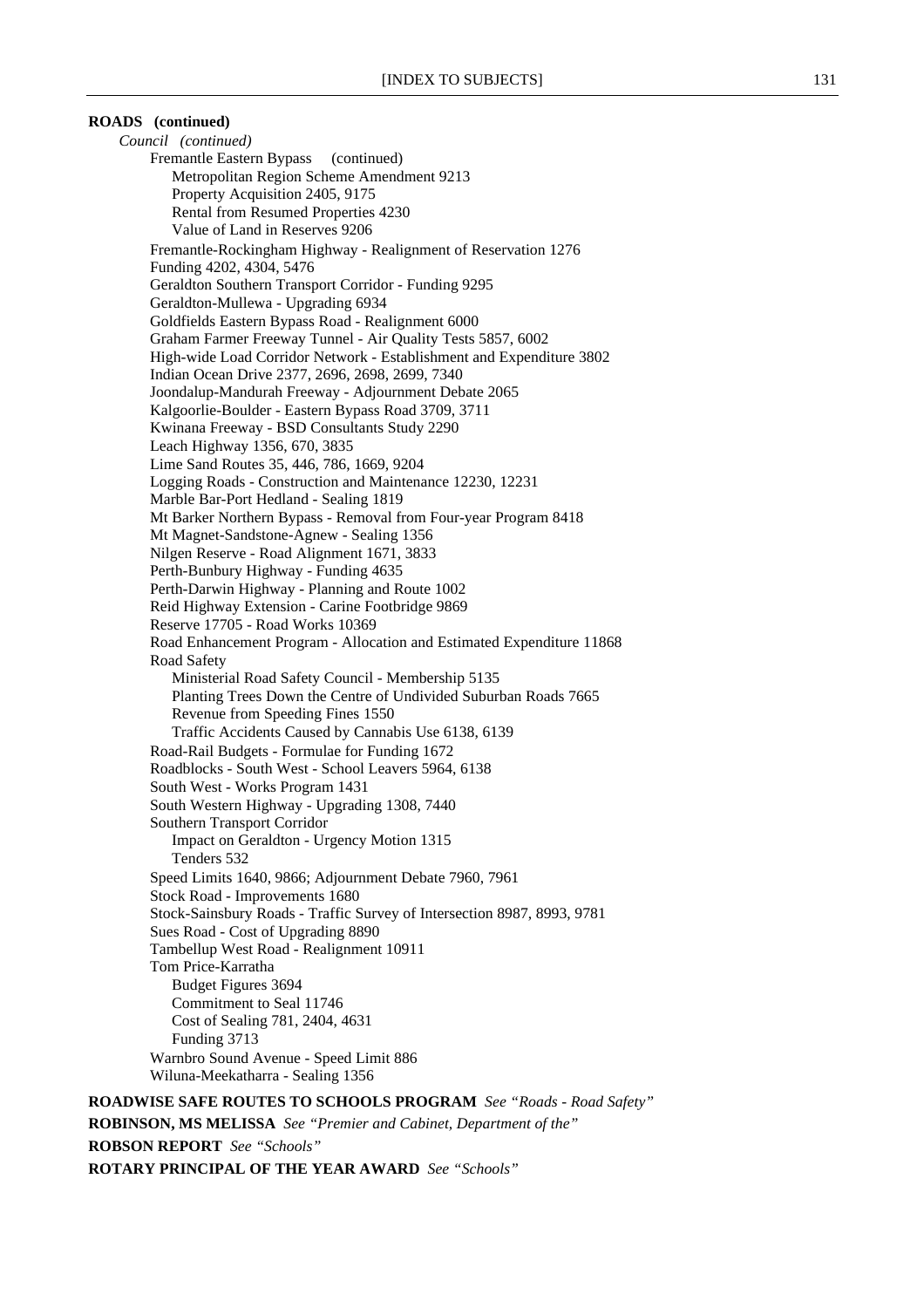### **ROTTNEST ISLAND**

*Assembly*

Accommodation - Increased Charges 12282 Authority Board Appointees - Statement by Minister for Tourism 6788 Full-time Equivalents 12324 Hotel - Redevelopment 11219 Recreational Fishing 12287 Student Influx - Special Arrangements for Safety 5674, 6662 *Council* Authority - Appointments 8740 Hotel 7336, 7395 Ministerial Visits 9914 Ministers and Members of Parliament - Accommodation 8881

**ROUT, MR JOHN CAMERON** *See "Mining"*

### **ROYAL COMMISSION (POLICE) BILL 2002**

#### *Assembly*

Introduction and First Reading 10044 Second Reading 10044, 10291 Appropriations 10055 Declaration as Urgent 10291 Consideration in Detail 10311-10344 Third Reading 10420 Returned 11706 Council's Amendments 11802

### *Council*

Receipt and First Reading 10394 Second Reading 10395, 11442, 11454, 11590 Committee 11590-11594; Ruling by the Chairman 11591 Report 11595 Third Reading 11595 Assembly's Message 11778

# **ROYAL COMMISSION INTO ABORIGINAL DEATHS IN CUSTODY**

# *Assembly*

Report - Statement by Minister for Indigenous Affairs 3507

# **ROYAL COMMISSION INTO FINANCE BROKING INDUSTRY**

*Assembly*

Report

Standing Orders Suspension 7822

Tabling - Statement by Minister for Consumer and Employment Protection 7489

# **ROYAL COMMISSION INTO WHETHER THERE HAS BEEN ANY CORRUPT OR CRIMINAL**

 **CONDUCT BY WESTERN AUSTRALIAN POLICE OFFICERS**

*See also "Mickelberg Case" and "Police - Royal Commission"*

*Assembly*

Employing Authority 11579 Funding 11579 Justification for Establishment 6994 Police Officers - Legal Representation 9347 Statement by Premier 6786

*Council*

Government-funded Legal Assistance - Former Police Officers, Former Public Servants and Members of the Public 11490

Historical Terms of Reference Date 11610

# **RULE OF LAW**

*Council*

Adjournment Debate 9011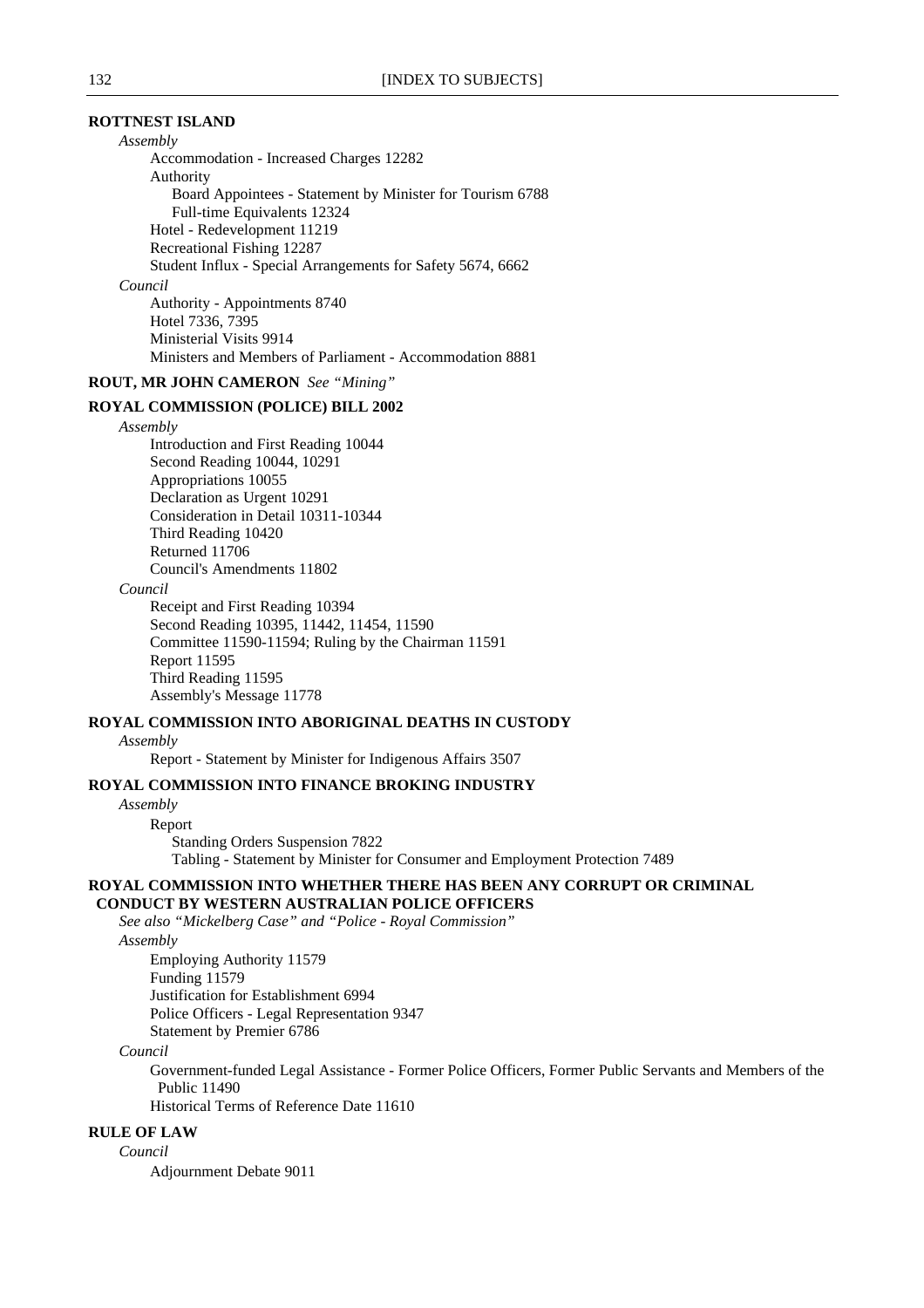# **RULINGS**

# *Assembly* Acting Speaker (Mr Andrews) - Prisons Amendment Bill 2002 - Consideration in Detail 9334 Acting Speaker (Mr Dean) Crime - Community Safety - Government Election Promise - Motion 5218 Planning Appeals Amendment Bill 2001 - Second Reading - Amendment to Motion 2103 Acting Speaker (Mr McRae) Revenue Laws Amendment (Assessment) Bill (No. 2) 2001 5728 Tamala Park Land Transfer Bill 2001 - Declaration as Urgent 1399 Volunteers (Protection from Liability) Bill 2002 - Consideration in Detail 12393 Acting Speaker (Mrs Hodson-Thomas) - Electoral Amendment Bill 2001 - Consideration in Detail 3141 Deputy Speaker Disability Services - Accommodation Support - Funding - Amendment to Motion 8906 Electoral Amendment Bill 2001 - Petition 6655 Iron Ore Processing (Mineralogy Pty. Ltd.) Agreement Bill 2002 - Consideration in Detail 11253 Labor Government - Commitment to Rural and Regional WA - Amendment to Motion 5688 Speaker Electoral Amendment Bill 2001 - Council's Amendments 7182 Unparliamentary Language 8330 *Council* Chairman Railway (Narngulu to Geraldton) Bill 2001 - Committee 2900 Regional Development Commissions Amendment Bill 2001 3420, 3422 Royal Commission (Police) Bill 2002 11591 Deputy Chairman (Hon Adele Farina) - Electoral Amendment Bill 2001 Committee 6611, 6621 Assembly's Amendments 7385, 7406 Deputy Chairman (Hon Jon Ford) - Labour Relations Reform Bill 2002 - Committee 10765 Deputy Chairman (Hon Simon O'Brien) - Electoral Distribution Repeal Bill 2001 - Committee 7280 Deputy President (Hon Simon O'Brien) - Labour Relations Reform Bill 2002 10247 President Electoral Amendment Bill 2001 Second Reading 6256 Committee 6613 Instruction to the Committee of the Whole 7387 Assembly's Amendments 7386 Electoral Distribution Repeal Bill 2001 Second Reading 7264 Third Reading 7303 Electoral Reform Referendum - Urgency Motion 2035 Labour Relations Reform Bill 2002 - Referral to Standing Committee on Legislation - Adjournment of Debate 10361 Legislation Committee - Appointment of Members - Motion 791; Amendment to Motion 779 Order of Business - Thursday, 6 December 2001 6588 Prison Penalties - Question out of Order 2167 Southern Rail Link - Urgency Motion 1632 Speaking Times 425 Standing Order No 160 - Withdrawal of Disallowance Motion 4055 Standing Order No 63 4236 Supreme Court Case - Standing Orders Suspension 9512 **RURAL BUSINESS DEVELOPMENT CORPORATION**

#### *Council*

Role within Agriculture Western Australia 1433

# **RURAL BUSINESS DEVELOPMENT CORPORATION BILL 2000**

*Assembly* Assent 16 Returned 16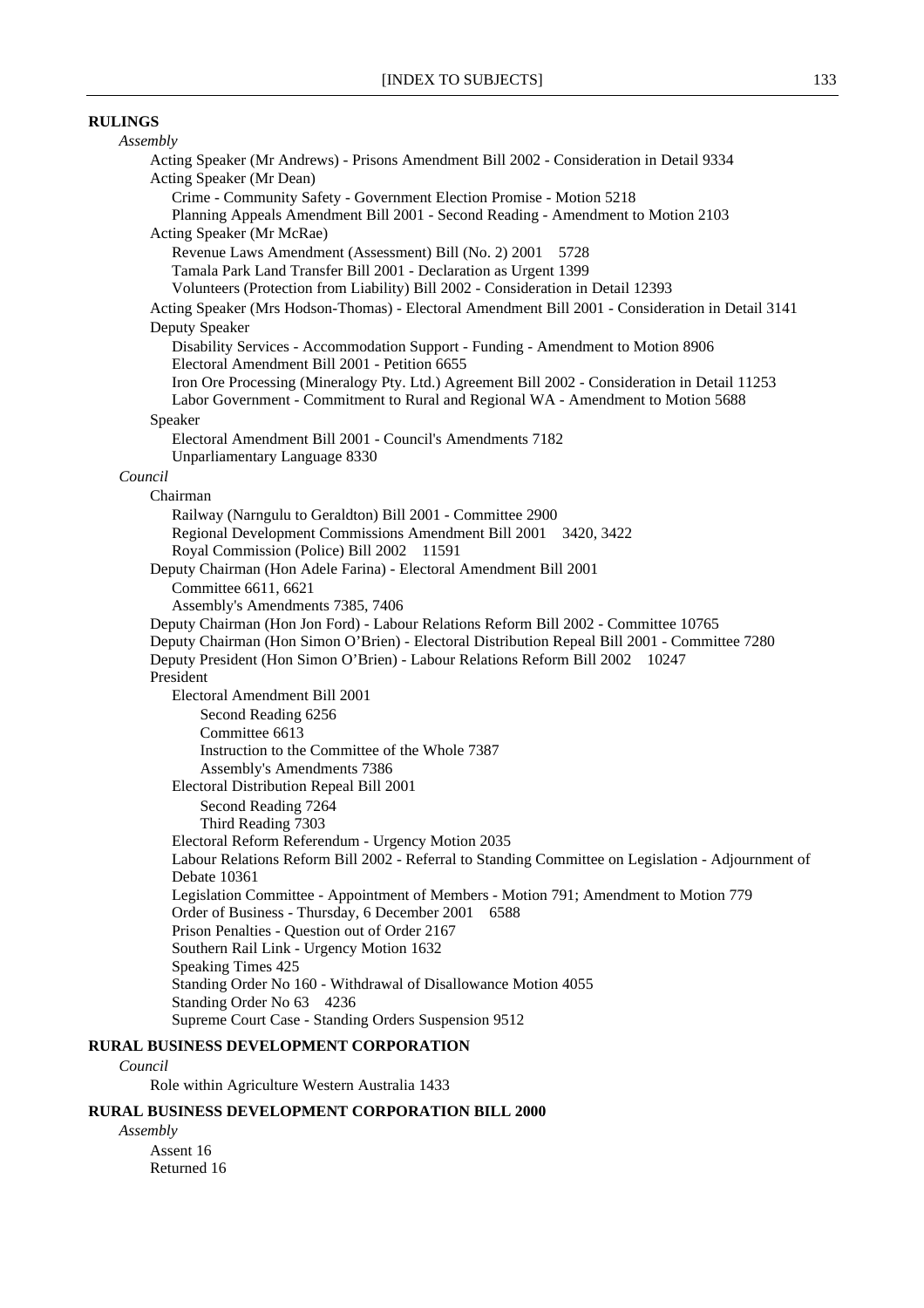# **ST JOHN AMBULANCE**

*Assembly*

# Contracts 640

# **ST VINCENT DE PAUL SOCIETY**

### *Council*

Report on Inequality and Poverty 653

# **SALARIES AND ALLOWANCES AMENDMENT BILL 2001**

### *Assembly*

Introduction and First Reading 1460 Second Reading 1460, 2206 Appropriations 1694 Remaining Stages 2210 Returned 5693 Assent 5871

# *Council*

Receipt and First Reading 2192 Second Reading 2192, 5499 Committee 5506 Report 5507 Third Reading 5507 Assent 5803

# **SALINITY**

# *Assembly* Clear Felling of Forests - Impact 5105 Commonwealth National Action Plan 2335, 2414 Demonstration Sub-catchments 5932 Funding 2336, 6534, 7722, 9274 Government's Lack of Commitment - Motion 7746 National Action Plan on Salinity and Water Quality Funding 7486, 7487, 8077 Matter of Public Interest 8081 Amendment to Motion 8088 Motion, as Amended 8091 Signing of Agreement 9830, 10063, 10195, 10196 State Salinity Strategy Conservation and Land Management Budget 5940 Natural Diversity Recovery Catchments 7583 Task Force Establishment - Membership 5940; Statement by Minister for Water Resources 810 Report - Statement by Minister for the Environment and Heritage 3506 Statement by Minister for the Environment and Heritage 8068 Wheatbelt - Engineering Pilot Projects 5578 *Council* \$4 Million Allocation for Demonstrated Engineering Practices for Salinity Management 10910 Commonwealth National Action Plan 2379 Independent Assessment of Scientific and Economic Community Values and Impact of Logging on Salinity 3046 Management 5135, 8853 National Action Plan on Salinity and Water Quality Funding 7438, 8002; Correction to Answer - Statement by Minister for Agriculture, Forestry and Fisheries 7656 Signing of Agreement 10001, 10145 Saline Water - Notice of Intention to Drain 10002 Salinity Council - Replacement 11448

State Salinity Strategy Task Force - Report - Government's Response 8158

**SALT LAKES** *See "Fisheries"*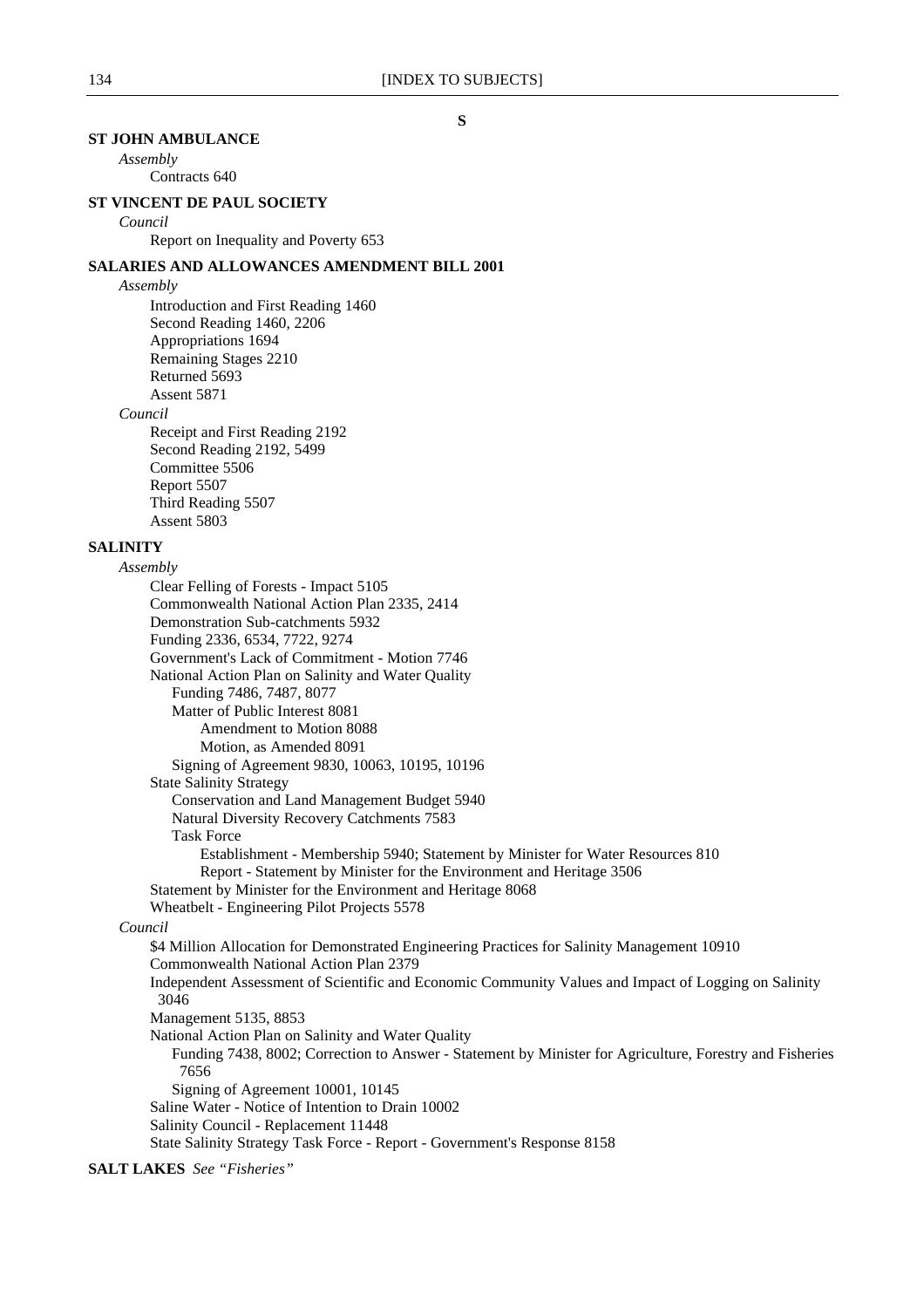# **SAMARITANS, THE**

*Assembly*

Subiaco - Statement by Member for Nedlands 7154

**SAULSMAN, MR THURSTON** *See "Finance Brokers"*

#### **SBF SHIPBUILDERS**

*Assembly*

Personal Explanation by Minister for Planning and Infrastructure 3449

**SCARBOROUGH BEACH** *See "Planning"*

**SCHOOL OF MINES, WA** *See "Universities"*

#### **SCHOOLS**

*See also "Education" Assembly* Aboriginal Children - Enrolments 9991 Aboriginal Staff - Number 6373 Accidents and Injury Reports 3233 After School Care Centres - Number 7583 Airconditioning Ducting - Conformity with Standards 1807 Alfred Cove - Grievance 9798 Attadale Primary 1810, 5030, 7633 Atwell - New School 10065 Beachlands Primary - Water Conservation Award - Statement by Member for Geraldton 1160 Binningup Primary - Establishment 8403 Bramfield Park Primary - Grievance 9800 Brunswick Primary 3605, 9995, 11582 Buses Age Limits for Buses 7602 Contracts 8186, 8207, 8839, 9216, 9349 Dunsborough and Eagle Bay 3600 Fees - Grievance 8332; Petitions 7503, 9224 Free Service for Rural Students 7643 Length of Spur 7632 Motion 4822 New Pay Scale for Operators 4514 Paula Colby, Julie Bohan and Kathy Eastman - Statement by Member for Roleystone 7844 Remote Communities - Petition 7503 Seatbelts Trial 12363 Shelters 1802, 4386 Spur Rules - Grievance 1566 Statement by Minister for Planning and Infrastructure 7705 Busselton Senior High School 7635; Grievance 11788 Canning Vale High School 4515 Canning Vale Primary - Statement by Member for Southern River 9470 Capel Primary 3230 Carey Baptist College - Statement by Member for Southern River 6655 Chaplains - Statement by Member for Carine 838 Class Sizes 1369, 9926 Cleaners - Redeployment 9993 Como Primary - Maintenance and Upgrading of Facilities 1419 Computers - Laptops for Teachers 1604, 6996 Corporate Funding 11403 Covered Assembly Areas 5030 Covered Walkways - Risk of Spread of Fire 9995 Crosswalks - Review 1787 Dental Clinics - Falcon and Ocean Reef - Petition 2417 District High Schools - Increase in Staff Levels 10287 Dunsborough Primary - Grievance 11788 Duty of Care 3234 East Beechboro Primary - Asbestos Contamination 11498 East Hamersley Primary - Signage - Grievance 12255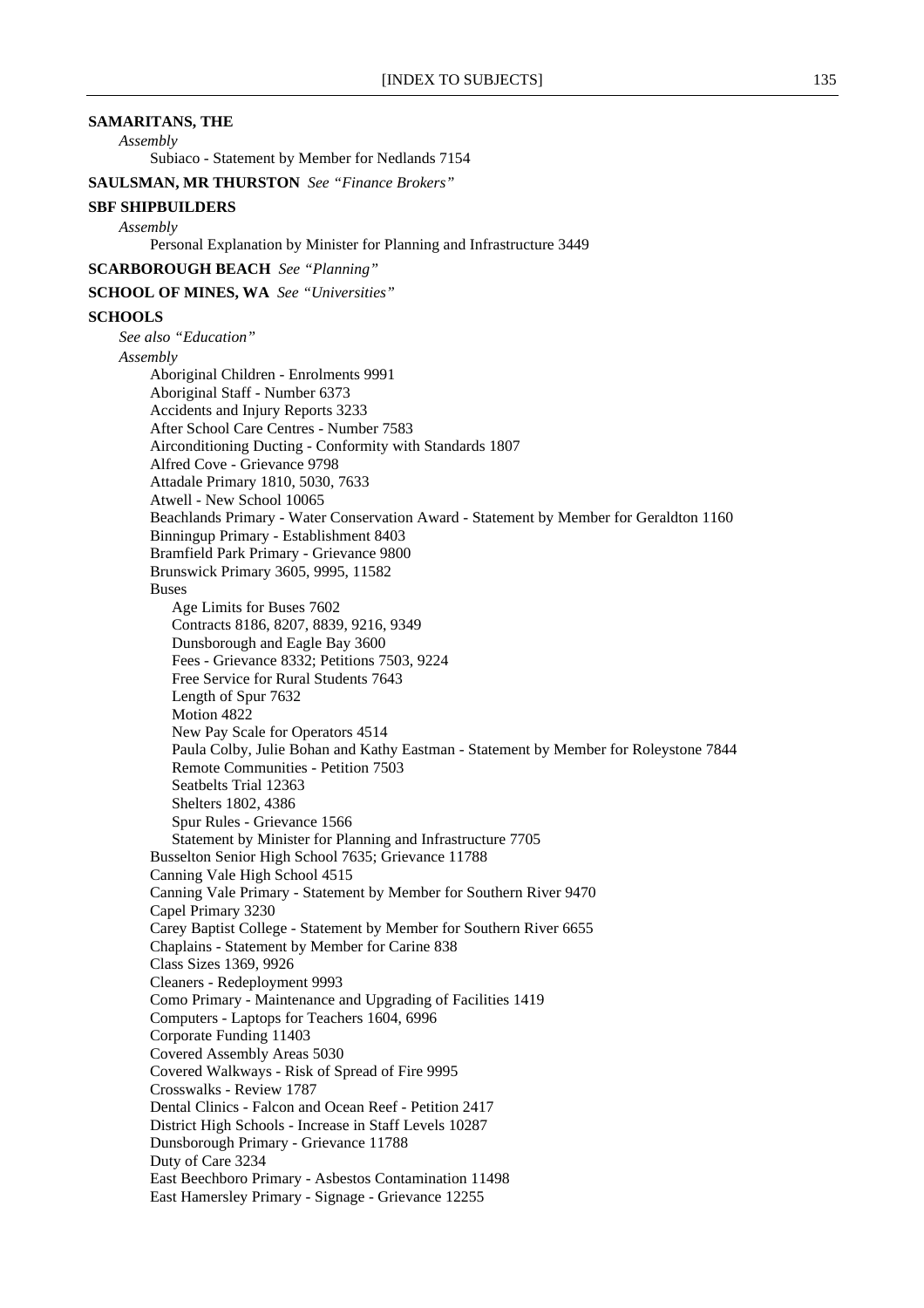# **SCHOOLS (continued)**

*Assembly (continued)* East Marangaroo Primary - Consultative Community Group 5321 Education Support Schools for Disabled Children - Medical Clinical Services 11500, 11501, 12352 Excursions - Police Clearances 3235 Fees Collation of Data 11818 Comments by Deputy Leader of the Opposition 7158, 8076 Government Policy 7484 Opposition's Policy 8464 Payment Statistics 11308 Reduction - Statement at Labor Party State Conference 11911 Report of Review 11819 Shortfall 7727, 11912 Gardener-Handyman Positions - Advertising 1418, 1420 Graduation Ceremonies - Statement by Member for Albany 6656 Information Technology Auditor General's Report 381 Funding 5181 Rural Areas 3232 Telecommunications Service Project - Statement by Minister for Education 7481 Insurance Cover for Students 3234 International Student Enrolments 6375, 6376, 8396 Justice Package 7644 Katanning Primary - Breakfast Club Program - Statement by Member for Wagin 11815 Kendenup Primary - Classroom Space 1418 Kensington Primary 1521, 1522, 3659 Kindergartens - Staff and Student Numbers 8393 Kinross Middle School - Progress 262 Kwinana - Planning Process 12362 Lake Gwelup Primary - Statement by Member for Innaloo 10571 Maintenance and Renovations 5120 Margaret River Senior High - School Farm - Petition 1370 Mt Barker Primary 7060; Petition 5871 Mt Magnet District High - Withdrawal of Secondary Deputy Principal Position 6661 Nedlands Primary - Artwork - Statement by Member for Nedlands 4935 Newton Moore Senior High - Statement by Member for Bunbury 6186 Norseman District High - Statement by Minister for Education 6285 Ocean Road Primary - School Bus - Grievance 8332 Preprimaries - Staff and Student Numbers 8393 Primary Computers 1165 Male Teachers 4855, 4856 Teachers 3602 Public Address Systems - Compact Disc Players 3230 Residential Dwellings on Site for Caretakers 4485 Roadwise Safe Routes to Schools Program - Funding 6535 Robson Report - Police Inquiry 7848, 7849 Rossmoyne Senior High Congratulations on Award 6292 Grievance 5642 **Statements** Member for Riverton 6186 Minister for Education 6283 Rotary Principal of the Year Award 8788; Statement by Minister for Education 8753 Rural and Remote - Graduates Program 6374 Scarborough Senior High School Site 191; Petition 1848 School Environments - Initiative to Improve 6378 Smarter Schools Strategy 11172 South Stirling Primary - Undercover Area 1418, 6378 Spearwood Primary - Statement by Member for Cockburn 5314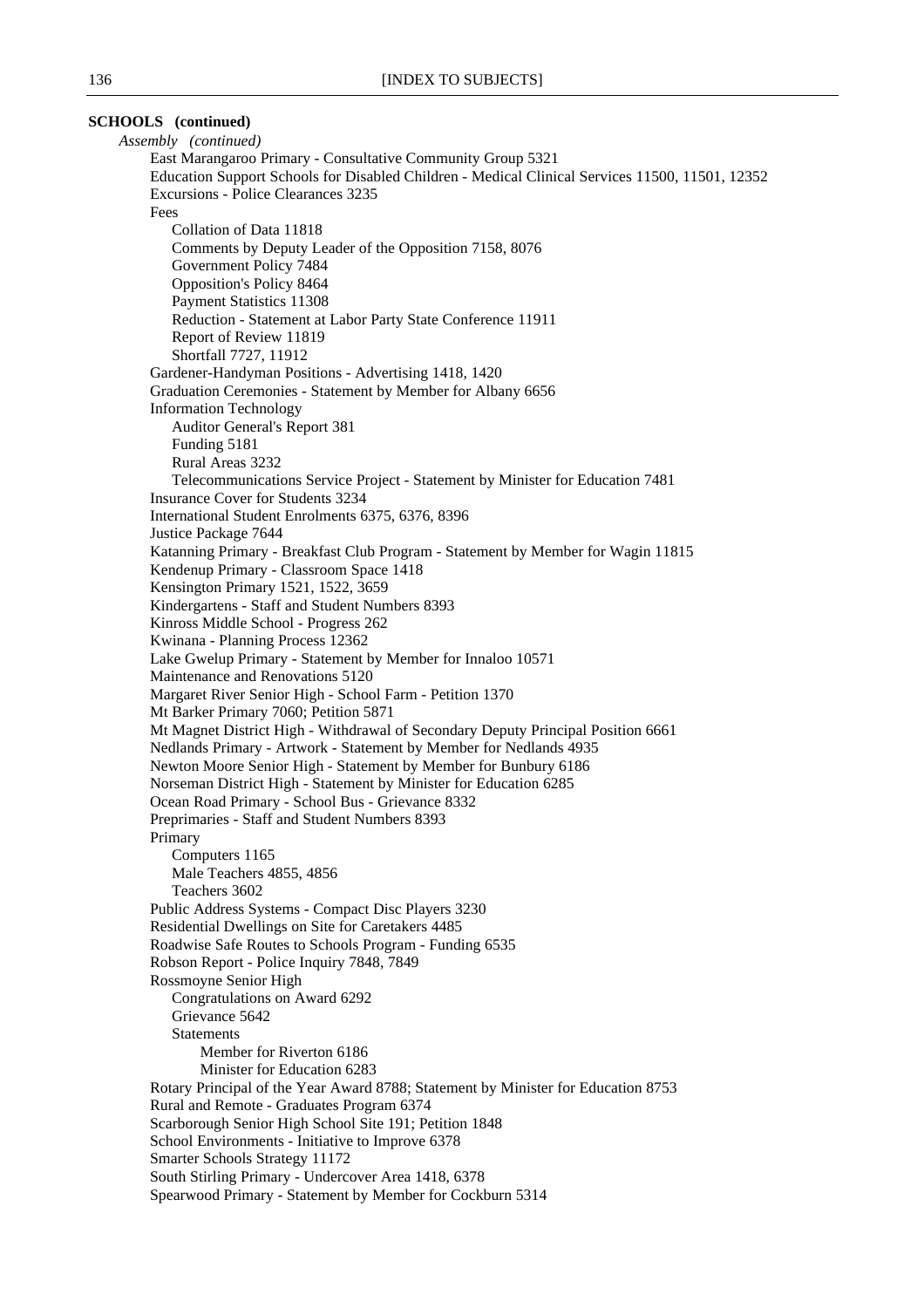# **SCHOOLS (continued)**

*Assembly (continued)* Sponsorship Agreements 9990 Students in Drought-affected Areas - Government Support 2075 Used Tyres as Play Equipment - Departmental Policy 8397 Volunteer Program - Statement by Member for Mandurah 3474 Weapons - Confiscation 10611 *Council* Airconditioning - Joondalup Educational District 11451 Asbestos Roofs - Removal 12239 Behavioural Management and Discipline Initiative 4241, 4637, 6405 Breakfast and Lunch Programs - Funding 7799 Buses Contractors' Investments in Buses 7936 Contracts 8565, 9426, 9436, Urgency Motion 8405 New Pay Scale for Operators 4892 Rate Review and Contracts 7997, 8066 Seatbelts Trial 534, 8034 Bypass Schools - Tabling of List 7795 Chaplains - Funding 3801, 4633, 5266 Children going to School Hungry 2165, 2697, 3416, 4746 Class Sizes - Government's Commitment to Reduce 3697 Cleaning Contracts 6569, 7103 Closure and Sale 3081 Compulsory Enrolment Fee Deposit - Elective Subjects 5268 Computers Cost of Replacing those Stolen 6785, 6974 Funding 6751 Laptops for Teachers 3249, 4078, 6935, 7100 Theft 4636, 5818, 6785, 6974, 7100 Country High School Hostels Authority - Retention 9868 Djidi Djidi Aboriginal School 1432, 7099, 10233 East Canning Vale Primary - Realignment of Transmission Lines 5354, 6975 Enrolments 5611, 11134, 11135 Fees Effect of Non-payment on Options 1819, 2046, 5356, 5611 Elimination for Years 8 to 10 7896 Guidelines for Distribution of Top-up Funds 8031 Non-payment 8561, 9910 Per Capita Grant 3417 Percentage of Parents Who Paid and Estimated Revenue 8031, 9553 Shortfall 7436 Voluntary 37, 918 Geographe Primary - Covered Walkways 8329 Government - Expenditure 12242 High Schools Behaviour Management Program 6405 Capital Works Funding 4079 Indian Ocean Territories Schools - Analysis of Cost of Living and Allowances 7799, 8886 Information Technology 1247, 3839, 6751, 8746 Bandwidth Expansion Program 8746 Expenditure 1247 Funding 6751 Integration 3839 Kindergartens - Public Liability Insurance for Volunteer Helpers 9776 Kinross Middle School 4242, 4635 Margaret River Senior High - Access to Recreation Centre 1676 Marketing of Courses Overseas 6937 Mathematical Association of WA - Membership 5269 Meekatharra District High - Student Numbers 10234 Middle Schooling - Mathematics Specialist Teachers 4242, 4635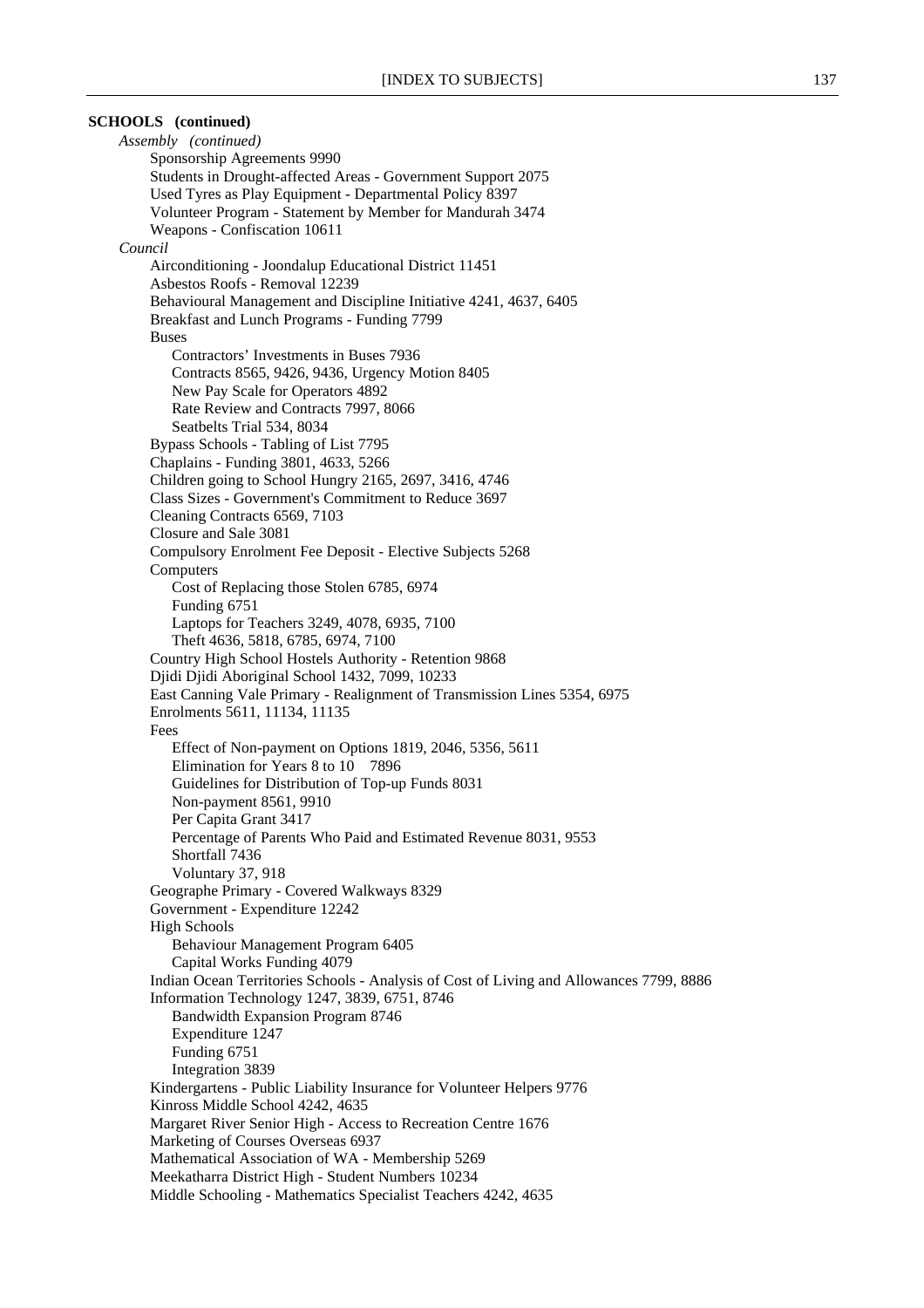# **SCHOOLS (continued)**

*Council (continued)* Mt Barker Primary - Education Support Units 5966 Non-government - Expenditure 12242 Out-of-school Care Programs - Regulations 9179 Per Capita Grant - Increase to Cover Loss from School Fees 3417 Per-pupil Costs 4986, 5355 Pesticides and Herbicides - Use around Premises 9917 Preprimaries - Public Liability Insurance for Volunteer Helpers 9776 Primary Conversion of Full-time Equivalent Teachers to Cash 6247, 6975 Multi-age Grouping 8317 Physical Education Activities 11094 Staffing 6750 Respect and Discipline Strategy - Objectives 883 Scarborough Senior High School Site - Community Survey 5612 Security - Computer Theft 4636, 5818, 6785, 6974, 7100 Senior High Schools - Salaries 4203 South Busselton Primary 1327, 1941, 2040; Adjournment Debate 2065 Staffing Formula - Exemption 6135 Student Suspensions - Drug Use 1114 Waikiki Gardens Primary - Commencement of Construction 2914 Winthrop Primary - Class Sizes 3697

### **SCIENCE AND TECHNOLOGY**

#### *Assembly*

Cooperative Research Centres Program 10193 Marine Research Joint Venture 3304 Rio Tinto Australian Science Olympiads - Statement by Minister for Education 8605 Science Council 5922, 8143 Science Portfolio - Structure and Operation 5922 *Council*

University Enrolments in Science 6244

# **SELECT COMMITTEE INTO ABORIGINAL HEALTH SERVICES IN WESTERN AUSTRALIA**

*Council*

Appointment Leave to Amend Motion 8150 Motion 8150, 8162, 8288, 8977, 8994, 9283, 9299, 9395, 10106 President's Ruling 10150

# **SELECT COMMITTEE ON THE COMPLETION OF PARLIAMENT HOUSE** *See "Parliament House"* **SENIORS**

#### *Assembly*

City of Joondalup Elder Protection Web Site - Statement by Minister for Community Development, Women's Interests, Seniors and Youth 4905 Fare Concessions - Reciprocal Arrangement with other States 12336 Free Rides on Public Transport 7637 Local Government Rates - Rebates 1606 Mandurah City Senior Citizens Centre - Information Technology Training - Statement by Member for Mandurah 9823 Media Awards - Positive Images of Seniors - Statement by Minister for Seniors 4494 Peel Region Seniors Expo 2001 - The Big Show - Statement by Member for Mandurah 5313 Pensioner Concession Cards - Disparity between States 10610 Safety Advice for Seniors Pamphlet - Statement by Member for Perth 4589 Safety and Security Initiatives 3847 Seniors Card Holders Concessions - Disparity between States 10610 Discount Directory 1476 Seniors Week - Statement by Minister for Community Development, Women's Interests, Seniors and Youth 4907

United Nations Second World Assembly on Ageing - Statement by Minister for Seniors 9796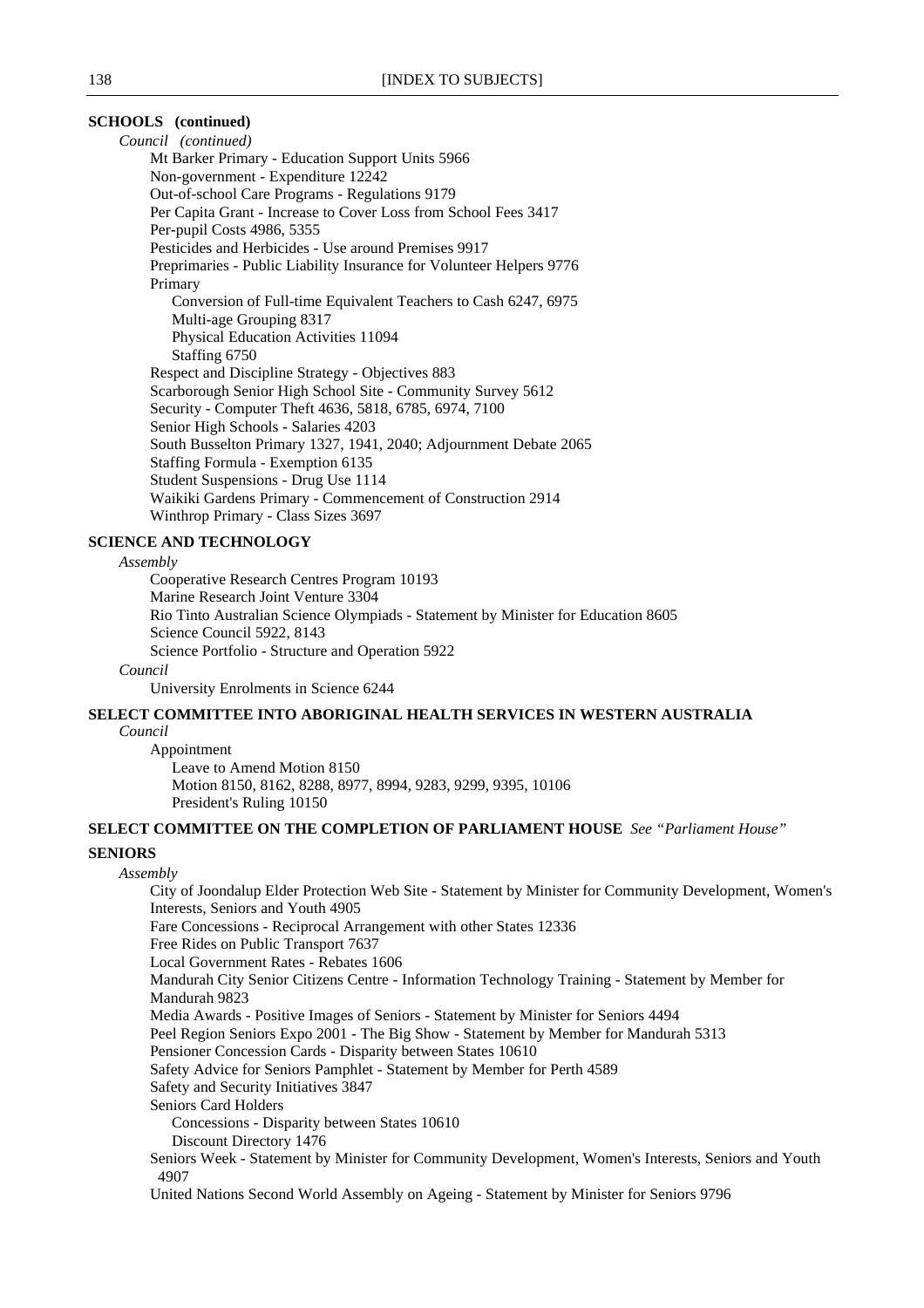# **SENIORS (continued)**

*Council*

Active Ageing Task Force - Establishment 917 Airconditioning Subsidy Geraldton District - Urgency Motion 9161 North West 4232 Car Registrations - Concessions 332 Crimes against Seniors - Penalties 1818, 2167, 2291 Elder Protection Service - Establishment 916 Mature Age Employment Strategy - Completion 916 Motor Vehicle Insurance Premiums - Discount - Adjournment Debate 11637 Regional Forums 917 Seniors Card Holders - Concessions 916 **SENTENCING AMENDMENT (ADJUSTMENT OF SENTENCES) BILL 2000**

# *Assembly*

Assent 16

### **SENTENCING AMENDMENT BILL 2000**

*Assembly*

Assent 16

# **SENTENCING LEGISLATION**

#### *Assembly*

Mandatory Sentencing 5034, 10059; Statement by Attorney General 5637 Review 4335 Serious Offenders - Avoidance of Prison 5675 Young Offenders - Grievance 10164

#### *Council*

Foreign Nationals - Early Release for Deportation 7336 Review - Adjournment Debate 5628

# **SENTENCING REMARKS OF JUDGES** *See "Courts"*

#### **SESSIONAL ORDER** *Assembly*

Allocation of Time - Motion 9030, 9038; Amendment to Motion 9033

#### **SEWERAGE**

*See also "Waste Disposal - Brookdale Liquid Waste Treatment Plant" Assembly* Beenyup Waste Water Treatment Plant - Petition 6293 Charges - Commercial Properties in Country Areas 4490 Infill Sewerage Program Busselton and Capel - Statement by Member for Vasse 8784 Capel 2153 Completion 1805 Port Hedland 8286 Statement by Member for Dawesville 3475 Yarloop 5119 Plantagenet Location 5633 - Waste Disposal Facility 11307 Underwood Avenue Bushland - Residential Development 8899 *Council* Beenyup Waste Water Treatment Plant 9176, 9178 Bruce Rock - Sewage Ponds 10235 Coral Bay Waste Water Treatment Plant - Location 12027 Country Towns - Service Fees 4776 Darkan Street, Mundaring - Waste Water Treatment Plant - Efficiency 1303 Gnarabup Waste Water Treatment Plant 11092; Petition 3384 Heseltine Park - Sewerage Pumping Station 6566; Adjournment Debate 7292 Infill Sewerage Program 4897, 5474, 6932, 8314; Government Commitment - Urgency Motion 7245 Kukerin Scheme - Installation 7471 Oestrogen Levels 12184 Seabird, Ledge Point and Lancelin - Contamination of Drinking Water Supply 4746 Waste Water Treatment Plants - Water Use 10756 Woodman Point - Sewage Spill 9204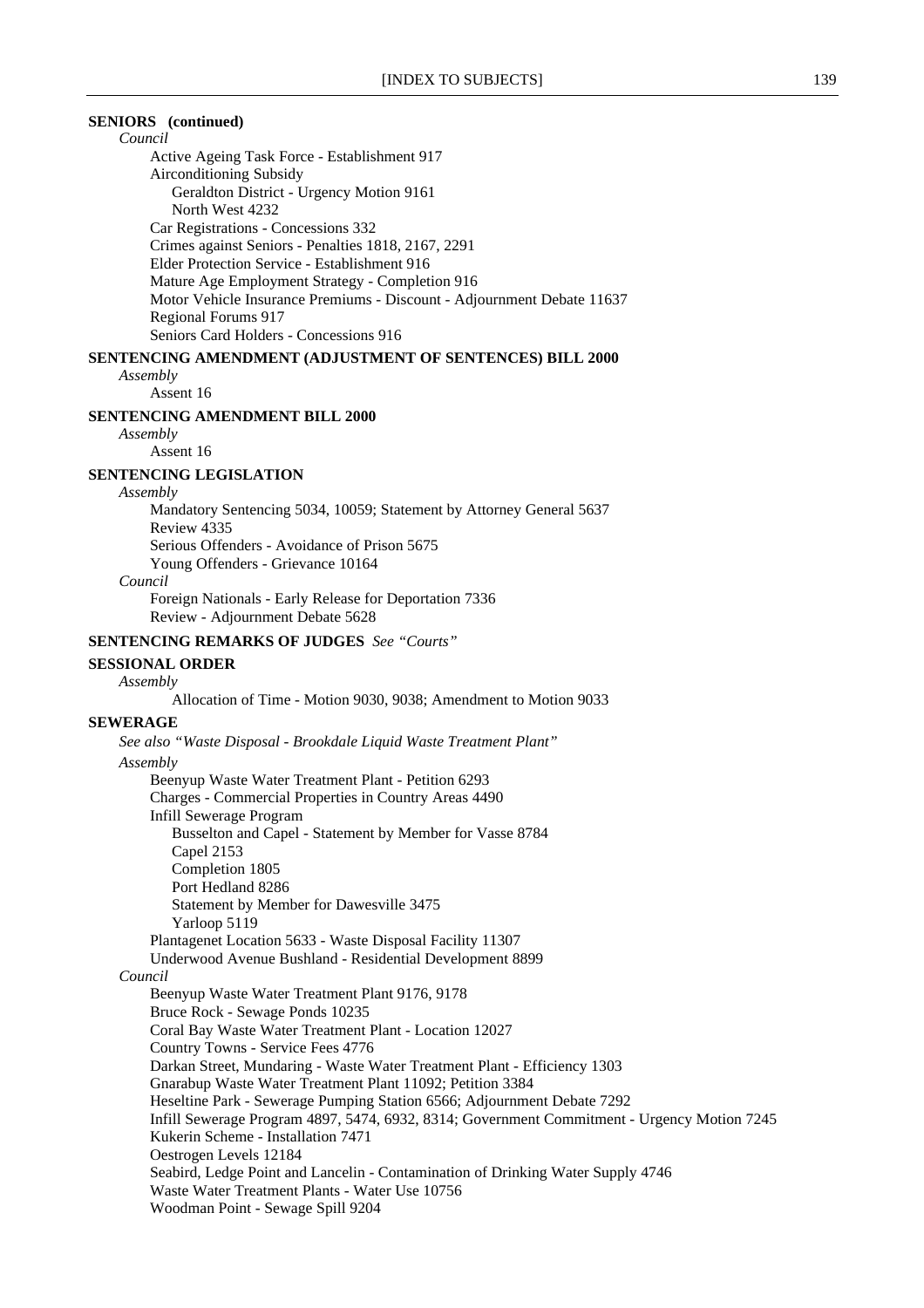| <b>SHARL BAU</b> See "Environment"                                                                                                         |
|--------------------------------------------------------------------------------------------------------------------------------------------|
| <b>SHIPBUILDING</b>                                                                                                                        |
| Assembly                                                                                                                                   |
| Royal Australian Navy - Patrol Boat Tender 9831                                                                                            |
| Council                                                                                                                                    |
| <b>Industry - Impact of Industrial Relations Amendments 8419</b><br>Organo-tin Compounds - Disposal 1026                                   |
| Western Boat Builders - Contract 532, 651, 655                                                                                             |
| <b>SHOPPING CENTRES</b>                                                                                                                    |
| Assembly                                                                                                                                   |
| HYPE Program - Statement by Member for Wanneroo 1598                                                                                       |
| Ocean Keys Shopping Centre, Clarkson - Statement by Member for Wanneroo 1598                                                               |
| <b>SITTINGS OF THE HOUSE</b>                                                                                                               |
| Assembly                                                                                                                                   |
| Adjournment Debates 1190, 6916                                                                                                             |
| Sitting Dates for 2002 - Statement by Leader of the House 4493                                                                             |
| <b>Statements</b>                                                                                                                          |
| Acting Speaker 627<br>Speaker 8191, 9025, 10960                                                                                            |
| <b>Times 11846</b>                                                                                                                         |
| Council                                                                                                                                    |
| Absence of Ministers 8852; Adjournment Debate 8876                                                                                         |
| Adjournment Debates 808, 5012, 8749, 9790, 11131                                                                                           |
| Afternoon Tea Break 11425                                                                                                                  |
| Extended after 10.00 pm 553                                                                                                                |
| Extended after 11.00 pm 10783, 10937, 12214<br>Extended after 5.00 pm 787, 3385, 4272, 4310, 8288, 8320; As to Adjournment 787, 4289, 4309 |
| Extended after 6.00 pm 11105                                                                                                               |
| Extended until 11.00 pm 8437, 8579                                                                                                         |
| <b>Extension of Hours</b>                                                                                                                  |
| Motions 5236, 6926, 9514                                                                                                                   |
| Notice of Motion 5123                                                                                                                      |
| Impact of Extended Sittings on Staff 6936<br>Provisional Sitting Week - 26 to 28 March 8319                                                |
| <b>Times 11784</b>                                                                                                                         |
| <b>SKY JETTY PROJECT</b> See "Forests and Forestry"                                                                                        |
| <b>SKYWEST AIRLINES PTY LTD</b> See "Transport - Air"                                                                                      |
|                                                                                                                                            |
| <b>SMALL BUSINESS</b><br>Assembly                                                                                                          |
| Bankruptcies - Goods and Services Tax 1991                                                                                                 |
| Development Corporation - Savings Measures 6028, 6029                                                                                      |
| Electricity Prices - Regional Areas 1044, 1045                                                                                             |
| Goods and Services Tax 25, 1473                                                                                                            |
| HIH Insurance Collapse - Tax 494                                                                                                           |
| Industrial Relations Reforms 7488, 12359<br>Small Business Enterprise Centre Network - Duplication 4799                                    |
| Unfair Dismissal Laws 12327                                                                                                                |
| Council                                                                                                                                    |
| Drought-affected Areas - Government's Action Plan 1942                                                                                     |
| Goods and Services Tax - Stamp Duty 7796                                                                                                   |
| Kwinana Small Business Incubator - Funding 5270                                                                                            |
| Manjimup - Business Assistance 11901                                                                                                       |
| Registrations - New and Renewal Fees 8989<br>State Hire Tax - Impact 7939                                                                  |
| Wattleup and Hope Valley - Compensation 1821                                                                                               |
| <b>SMITH FAMILY, LEARNING FOR LIFE PROGRAM</b> See "Education"                                                                             |
| SMITH, MR GREGORY DAVID                                                                                                                    |
|                                                                                                                                            |

*Council*

Petition - Motion 7433, 7656, 7669, 7768, 7926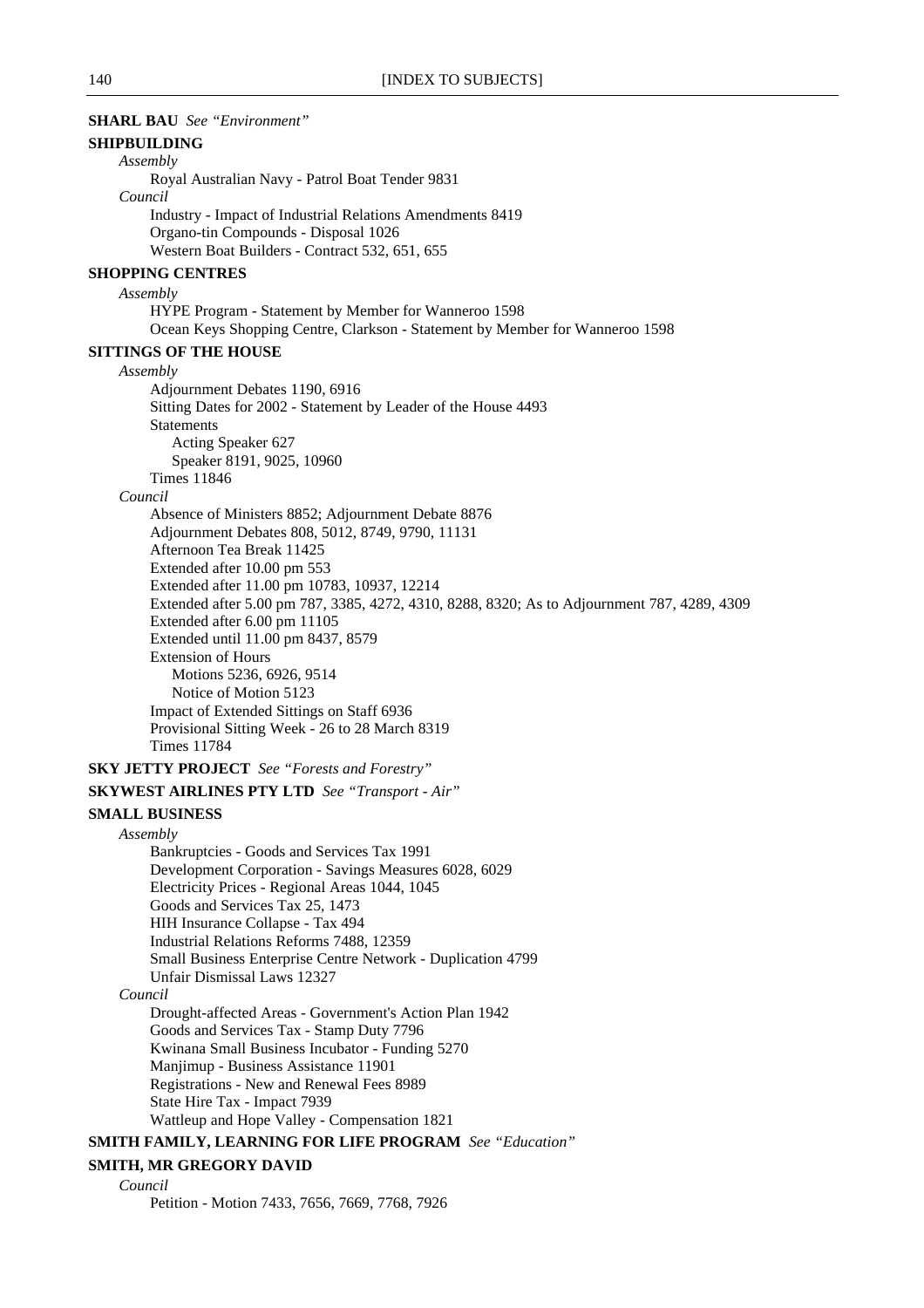**SMITH, MR LES** *See "Consultants"*

### **SMITH, MR MARK**

*Council*

Adjournment Debate 5159

**SMITH, MS HILLARY** *See "Railways - Rail Crossings"*

#### **SMITH, MS PAT**

*Assembly*

Statement by Member for Mandurah 9469

**SMITHS BEACH DEVELOPMENT** *See "Planning"*

**SMOKING** *See "Health"*

**SOCCER AND RUGBY STADIUM** *See "Sport and Recreation"*

#### **SOIL AND LAND CONSERVATION ACT**

*Council*

Outstanding Appeals 4893

**SOLAR HOT WATER SYSTEMS** *See "Fuel and Energy"*

**SOLID WASTE TO ENERGY RECYCLING FACILITY** *See "Waste Disposal"*

**SOLIDARITY PARK** *See "Industrial Relations"*

**SONS OF GWALIA INTERSCHOOL NUMERO CHALLENGE** *See "Education"*

**SOTICO PTY LTD** *See "Forests and Forestry"*

**SOUTH FREMANTLE TIP SITE** *See "Waste Disposal"*

**SOUTH OF PERTH YACHT CLUB** *See "Sport and Recreation"*

**SOUTH WEST ONLINE PROJECT** *See "Information Technology"*

**SOUTHERN RAIL LINK** *See "Railways"*

#### **SPEAKER'S GALLERY**

*Assembly*

Media Film Footage Requests - Statement by Speaker 933 Statement by Speaker 462 Taking of Notes - Statement by Speaker 933

**SPEED CAMERA FINES** *See "Roads - Road Safety - Red Light and Speed Camera Fines"*

**SPEED LIMITS** *See "Roads"*

### **SPORT AND RECREATION**

*See also "Commonwealth Games"*

#### *Assembly*

Ansett Annual School Sports Awards - Statement by Minister for Sport and Recreation 6010 Australian Broadcasting Commission - Sports Telecasts 2073, 4489; Petitions 3614, 3717, 4554, 6978 Australian Cricket Tour of Zimbabwe - Statement by Member for Vasse 9140 City Beach Bowling Club - Metropolitan Region Scheme Amendment 8788 Club Development Scheme - Statement by Minister for Sport and Recreation 11312 Collie Eagles Football Club - Statement by Member for Collie 9825 Community Sporting and Recreation Facilities Fund - Closing Date for Applications 5233; Statement by Minister for Sport and Recreation 8072 Diving and Snorkelling Industry - Recreational - Statement by Minister for Sport and Recreation 6787 East Perth Football Club - Statement by Member for Perth 3745 Football Clubs - Government Assistance 5400 Fremantle Football Club 981, 1417, 1521, 2681, 3847, 5232; Petition 3101 Government Sponsorship of Events 9988 Hills Football Association - Statement by Member for Swan Hills 11169 Hopman Cup 9982; Grievance 9802 International Sporting Events - Promotion 6191 Kwinana Motorsports Complex 986, 1046 Liability Insurance - Cost 9982 Lockett, Mr Tony - Statement by Member for Vasse 7843 Lower South West Football Grand Final - Statement by Member for Warren-Blackwood 4126 Lower South West Soccer Association - Statement by Member for Warren-Blackwood 2955 Mandurah Over 55 Cycling Club - Statement by Member for Mandurah 8783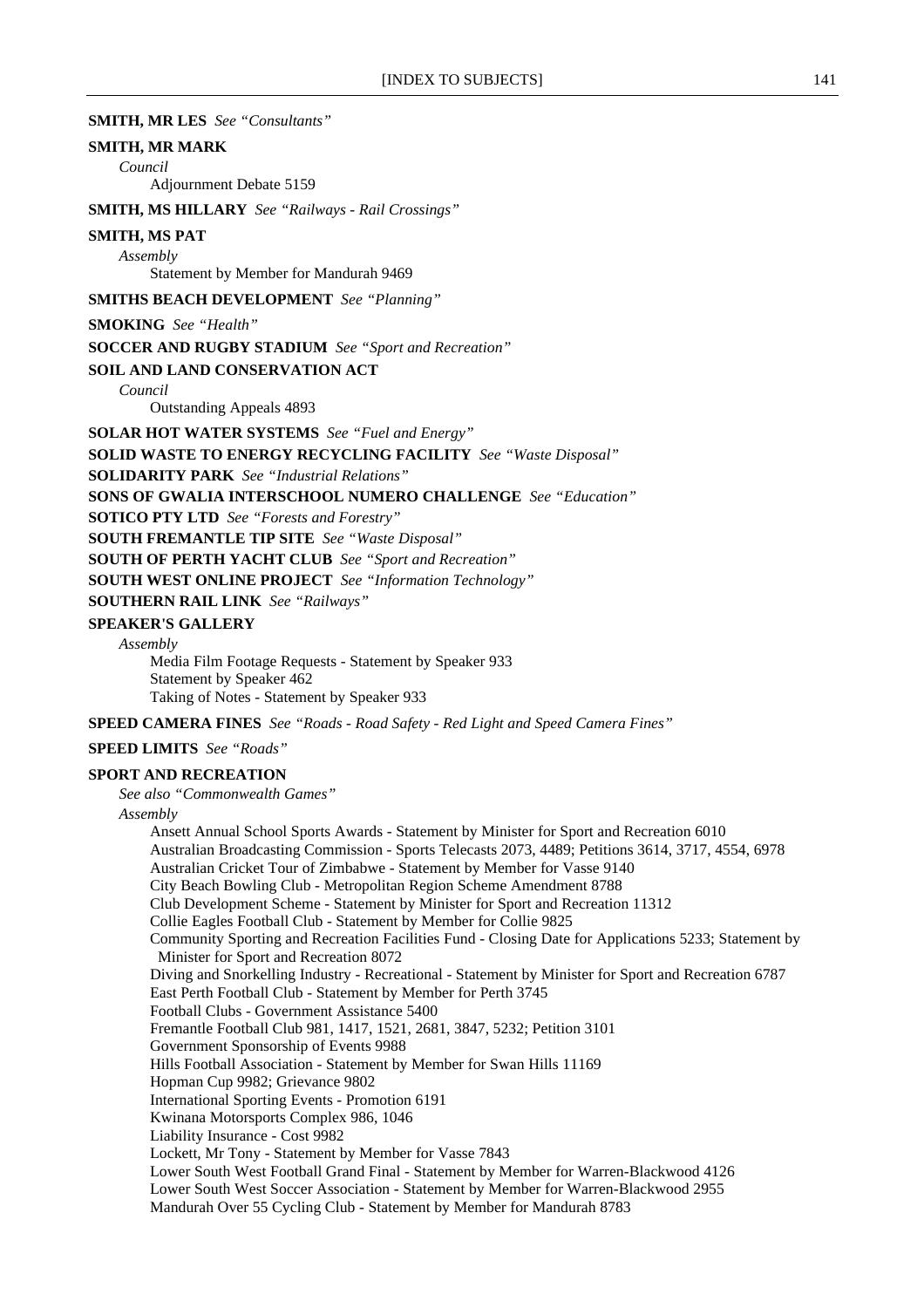# **SPORT AND RECREATION (continued)** *Assembly (continued)*

Peel Thunder Football Club Future 4489, 10198 Grievance 1957 Petition 4133 Statements by Member for Dawesville 838, 12280 Perry Lakes Stadium Grievance 4913 Housing Precinct Redevelopment 5186 Metropolitan Region Scheme Amendment 8788 New Athletics Stadium 5321 Replacement 5868 Perth Dinghy Sailing Club (Inc) - Renewal of Lease 978 Perth Glory 7724; Statement by Minister for Sport and Recreation 10161 Perth Hockey Stadium - Surety - Statement by Treasurer 7704 Perth Orioles - National Netball Competition 12282 Perth Oval - Management 9982 Physical Activity Task Force - Recommendations 9982 Pony Club Association of WA - Public Liability Insurance Premiums - Grievance 11371 Soccer and Rugby Stadium Construction 260, 261 Government Action 1603 Review of Facilities 2415 Second Soccer Side from WA in National Competition 1603 Statement by Member for Dawesville 10570 Soccer Stadium at Perth Oval - Motion 9720 South of Perth Yacht Club - Reclamation Project 9275 Sports Challenge WA - Funding 2415 Sports Projects - Priority Ranking for Funding 4488 Sportswoman of the Year - Statement by Minister for Sport and Recreation 5863 State Sporting Facilities Plan 5400; Statement by Minister for Sport and Recreation 4669 Subiaco Football Club - Relocation 5400 Surf Lifesaving - Funding 5940 Todd, Mr John - Standing Orders Suspension 1966; Motion 1967 Turnbull, Mr Ryan - Sandover Medal Winner - Statement by Member for Murray-Wellington 3745 WA Netball Awards - Statement by Minister for Sport and Recreation 4671 Water Skiing Gazettal of Designated Areas 4467 Yenyening Lakes 4467 West Australian Football League Broadcast of Matches by the ABC - Statements Member for Collie 2333 Member for Wagin 3474 Grand Final - Statement by Member for Peel 4127 Statement by Member for Albany 10190 Western Australian Institute of Sport - Statement by Minister for Sport and Recreation 3617, 5285 Young Sportsmen and Sportswomen - Support - Statement by Member for Warren-Blackwood 1599 *Council* Athletics Stadium - Provision of Facilities 1636 Community Sporting and Recreation Facilities Fund 4077, 11480 Facilities Development - Tourism Budget 4891 Indoor Multipurpose Stadium, Leederville Oval - Funding 7401 Kwinana Motorsports Complex - Funding 6005 Leederville Oval - Funding for Redevelopment 4229, 7401 Liability Insurance - Increased Premiums - Effect on Sporting Clubs 10362 Noalimba Recreation Camp - Sale 7662, 7794, 7892 Perry Lakes Stadium - Replacement 1636 Perth Glory - Leederville Oval Lease 998 Perth Oval - Redevelopment 7441 Pony Club Association of WA - Public Liability Insurance Premiums 10362, 10762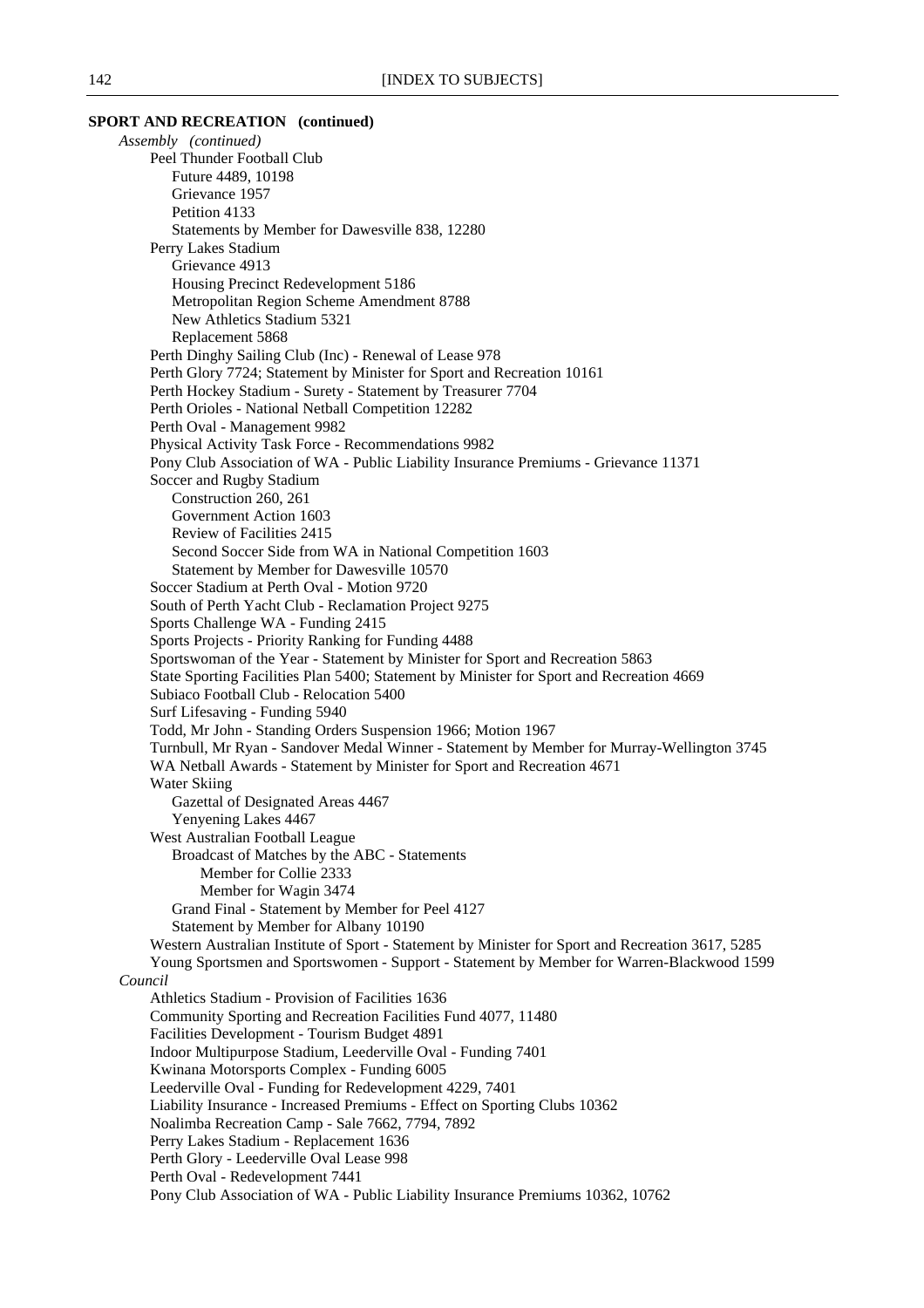# **SPORT AND RECREATION (continued)**

*Council (continued)* Pregnant Women in Sport - Government's Policy 1306 Rectangular Stadium, Perth Oval - Funding 7401 Rural and Regional Football Teams - Adjournment Debate 10276 Soccer and Rugby Stadium 1552, 1636, 5132 Sports Projects - Government Contribution 4238 Sportsmen's Association of Australia - Funding 2909 State Baseball Centre - Funding 7401 State Sporting Facilities Plan 3247, 4744, 7341 Tom Bateman Reserve, Canning Vale 4750 Water Polo - State Under 20s Team 3092, 5614 West Australian Football League - Grand Final - Adjournment Debate 4090 Westrend Corporation Pty Ltd 6243, 6248

### **SPORTS DRUG TESTING BILL 2001**

#### *Assembly*

Introduction and First Reading 152 Second Reading 152, 1053 Remaining Stages 1058 Returned 2140 Assent 2417

# *Council*

Receipt and First Reading 1023 Second Reading 1023, 1556, 1834, 1930 Committee 1937, 1938, 1939, 1946 Report 1947 Third Reading 1947, 2049 Assent 2365

# **STAMP AMENDMENT BILL (No 3) 2000**

*Assembly*

Assent 16

# **STAMP AMENDMENT BILL 2001**

*Assembly*

Introduction and First Reading 6454 Second Reading 6454, 9674 Appropriations 6916 Consideration in Detail 9677, 9821-9823, 9834-9837 Consideration in Detail Pro Forma 9677

# **STAMP AMENDMENT (BUDGET) BILL 2002**

*Assembly*

Introduction and First Reading 10811 Second Reading 10811, 11221 Consideration in Detail 11249-11252 Third Reading 11252 Returned 12280

*Council*

Receipt and First Reading 11472 Second Reading 11472, 12037 Remaining Stages 12045

# **STANDING COMMITTEE ON ENVIRONMENT AND PUBLIC AFFAIRS**

### *Council*

Appointment of Members 1539 Overview of Petitions and Inquiries - August 2001-December 2001 - First Report 8288, 9403, 9748, 10115, 10494

# **STANDING COMMITTEE ON LEGISLATION**

*See also "Legislation Committee" Assembly* Council Personnel 9563 Membership - Council's Message 933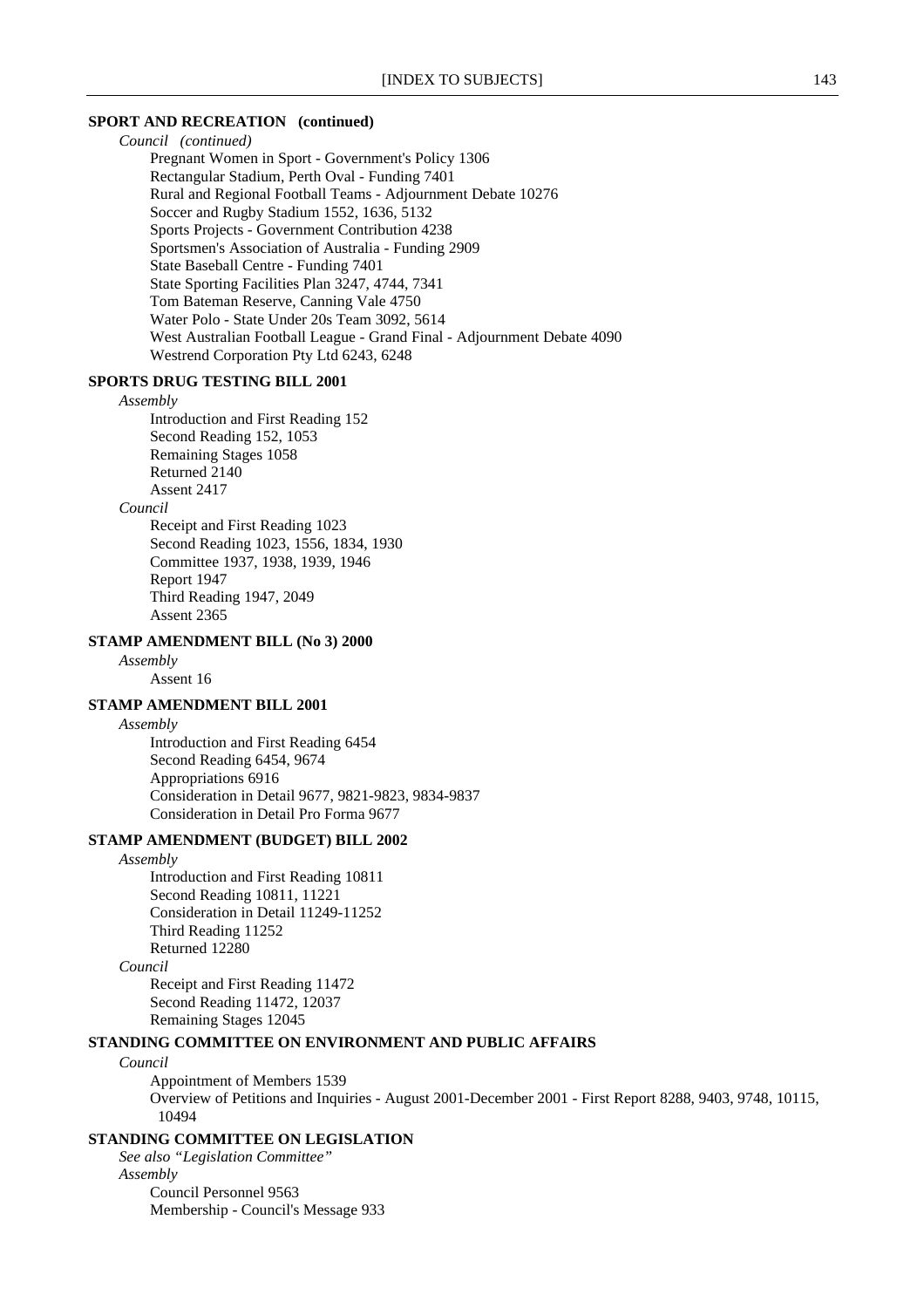# **STANDING COMMITTEE ON LEGISLATION (continued)**

*Council* Acts Amendment (Federal Courts and Tribunals) Bill 2001 - Fourth Report 4619 Appointment of Members 9411 Motion 765, 791 As to Adjournment 778 President's Ruling 791; Resumption of Debate 791 Amendment to Motion 779 President's Ruling 779 Ballot 792 Child Support (Adoption of Laws) Amendment Bill 2001 - Extension of Time 5804; Ninth Report 7879 Child Welfare Amendment Bill 2001; Extension of Time 5123; Tenth Report 8019 Co-operative Schemes and Agricultural and Veterinary Chemicals Bills - Report 1523 Consumer Credit (Western Australia) Amendment Bill 2001 - Fifth Report 4619 Corporations (Commonwealth Powers) Bill 2001 - Report 1195 Corporations (Consequential Amendments) Bill (No. 2) 2001 - Extension of Time 5804 Thirteenth Report 8405 Twelfth Report 8296 Corporations (Consequential Amendments) Bill (No. 3) 2001 - Extension of Time 7245 Criminal Investigation (Exceptional Powers) and Fortification Removal Bill 2001 - Extension of Time 8708, 9283; Report 10106 Electoral Bills - Proposal to Travel - Motion 4738; Sixth Report 4619 Electronic Transactions Bill 2001 - Extension of Time 4738; Seventh Report 5123 Intergovermental Agreements Uniform Schemes and Uniform Laws Amendments to Standing Order No 230(c) and (d) - Report 4974, 5245 Offshore Minerals Bills - Extension of Time 2881, 4738, 4864, 7063, 8708; Fourteenth Report 8708 Road Traffic Amendment Bills - Third Report 3661 Statutes (Repeals and Minor Amendments) Bill 2001 - Extension of Time 4048, 5123; Eleventh Report 8019 Taxation Bills - Extension of Time 11426 Transmission of Business 9411 **STANDING COMMITTEE ON PROCEDURE AND PRIVILEGES** *See also "Procedure and Privileges Committee" Council* Motion 551, 672; Amendments to Motion 675 Reports Order of Reference Made by the House - First Report 1279 Standing Committee on Legislation and Repeal of Standing Order No 72 8708, 9408 Standing Orders Nos 164, 195, 125 and 72 and Statements by Ministers and Parliamentary Secretaries 2709, 2888, 3392 **STANDING COMMITTEE ON PUBLIC ADMINISTRATION AND FINANCE** *Council* Agriculture Protection Board - Chemical Spraying in Kimberley - Statement by President 4048 Appointment of Members 1539, 1542 Order to Release Committee Documents Motion 4739, 4881 Amendment to Motion 4881 Motion, as Amended 4883 Planning Appeals Amendment Bill 2001 - Extension of Time 6385, 7297, 8149, 8547; First Report 9003 **STANDING COMMITTEE ON UNIFORM LEGISLATION AND GENERAL PURPOSES** *Assembly* Council Personnel 9563 *Council* Appointment of Members 9411 Offshore Minerals Bills - Extension of Time 10149; First Report 11991 Transmission of Business 9411

#### **STANDING COMMITTEES**

*Assembly*

Appointment 495 Portfolio Responsibilities - Statement by Speaker 689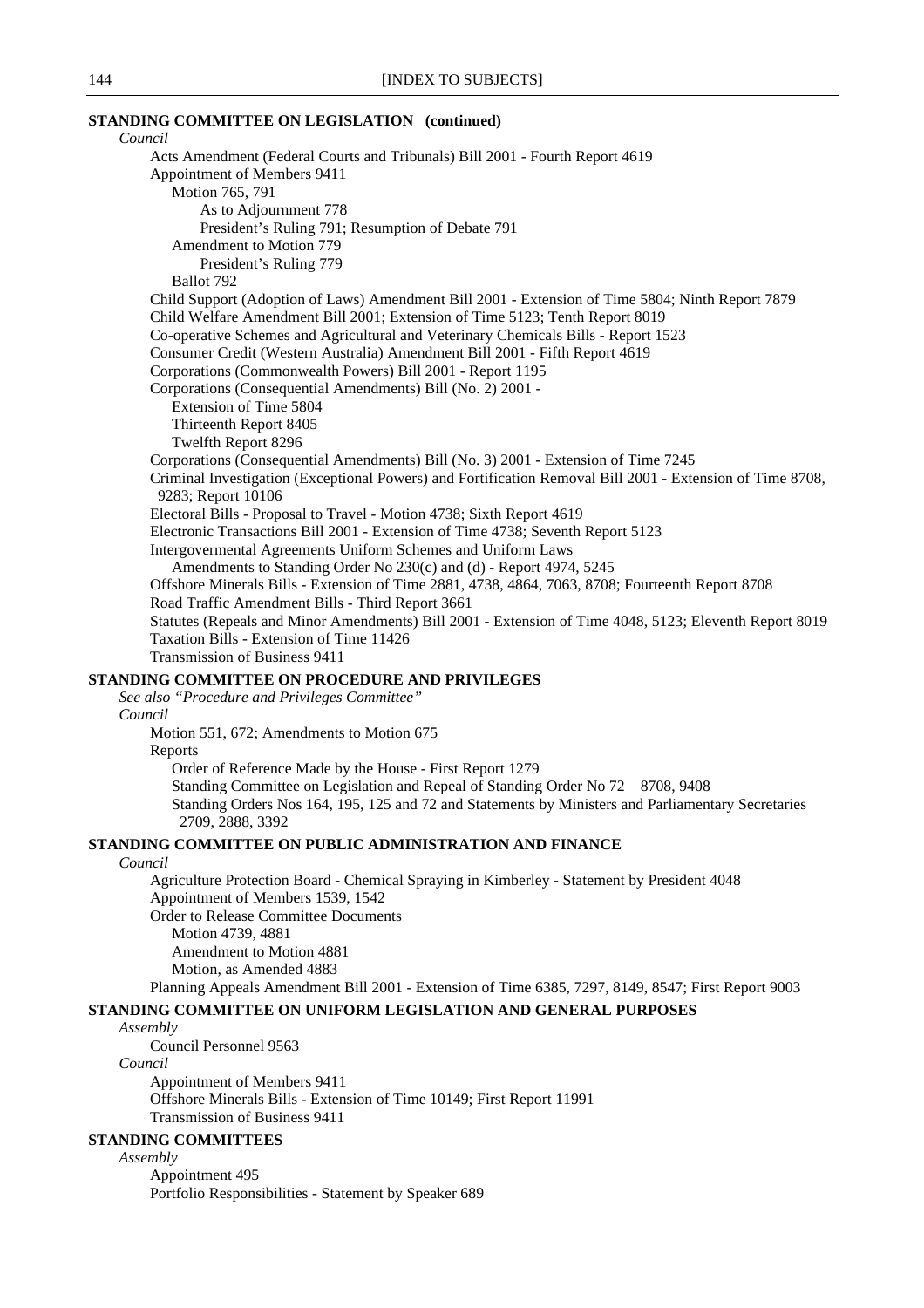### **STANDING COMMITTEES (continued)**

*Council*

Schedule 1 to Standing Orders Notice of Motion 5; Order of the Day 7 Motion 355, 440; Order of the Day to be now Taken 440

# **STANDING ORDERS**

*Assembly*

No 157 - Cabinet Documents - Tabling - Statement by Speaker 9672 *Council* Amendments - Consultation 885 No 63 - President's Ruling 4236 No 160 - Withdrawal of Disallowance Motion - President's Ruling 4055 No 230 Adjournment Debate 1124, 1126 Amendment 31, 676, 880, 996, 5247; Order of the Day 54 Amendment and New Standing Order No 230A 5383 Answers by Leader of the House to Questions 1003 Cabinet Decision 881, 998, 1001 No 230(c) - Adjournment Debate 563 Nos 29 and 30 - Repeal and Substitution - Order Discharged 3671 Nos 164 and 195 - Repeal and Substitution - Motion 3393 Nos 303 and 310-314 - Repeal and Substitution 4236, 4322 Nos 53-55, 159, 165, 285 and 138 - Amendment and Repeal 30; Motion 349 Suspension - Leader of the House to Make Statement - Motion 7964

# **STATE BUDGET**

*Assembly*

Agriculture - Funding Cuts 10806 Barnett Black Hole - Meaning and Impact 7584 Barnett Budget Blow-out - Additional Information 4944 Capital Works Programs 12346 Date of Presentation 9346 Delivery - Statement by Speaker 10416 Election Promises - Funding 2338 Forecasts - Previous Government 5866 Goods and Services Tax 9217 Government Departments and Agencies - Savings 12343 Growth Forecast - Optimistic 4937 Health - Increase in Funding 10808 Independent Analysis 11664 Informing the Community 10285 Operating Surplus 21 Opposition Calls 10810 Overspending 10194 Post-budget Breakfast - Attendance by Premier and Treasurer 9562 Presentation 3629 Statement by Deputy Speaker 3303 Statement by Leader of the House 9441 Priority Dividend Measures 4509 Privatisation Surplus 3477 Program - Statement by Leader of the House 3094 Ratio of Net Debt to Revenue 12343 Revenue Laws Administration 12341 Rural Western Australia - Impact 10807 Savings Measures - Additional Information 4944 Spending Cuts 3841, 3842 Statistics 1081 Structural Weakness - Causes 2211 Subsidies, Grants and Transfer Payments 12340 Surplus 3306, 3307, 3476, 3477 Winners - Education, Police, Health and the Environment 2076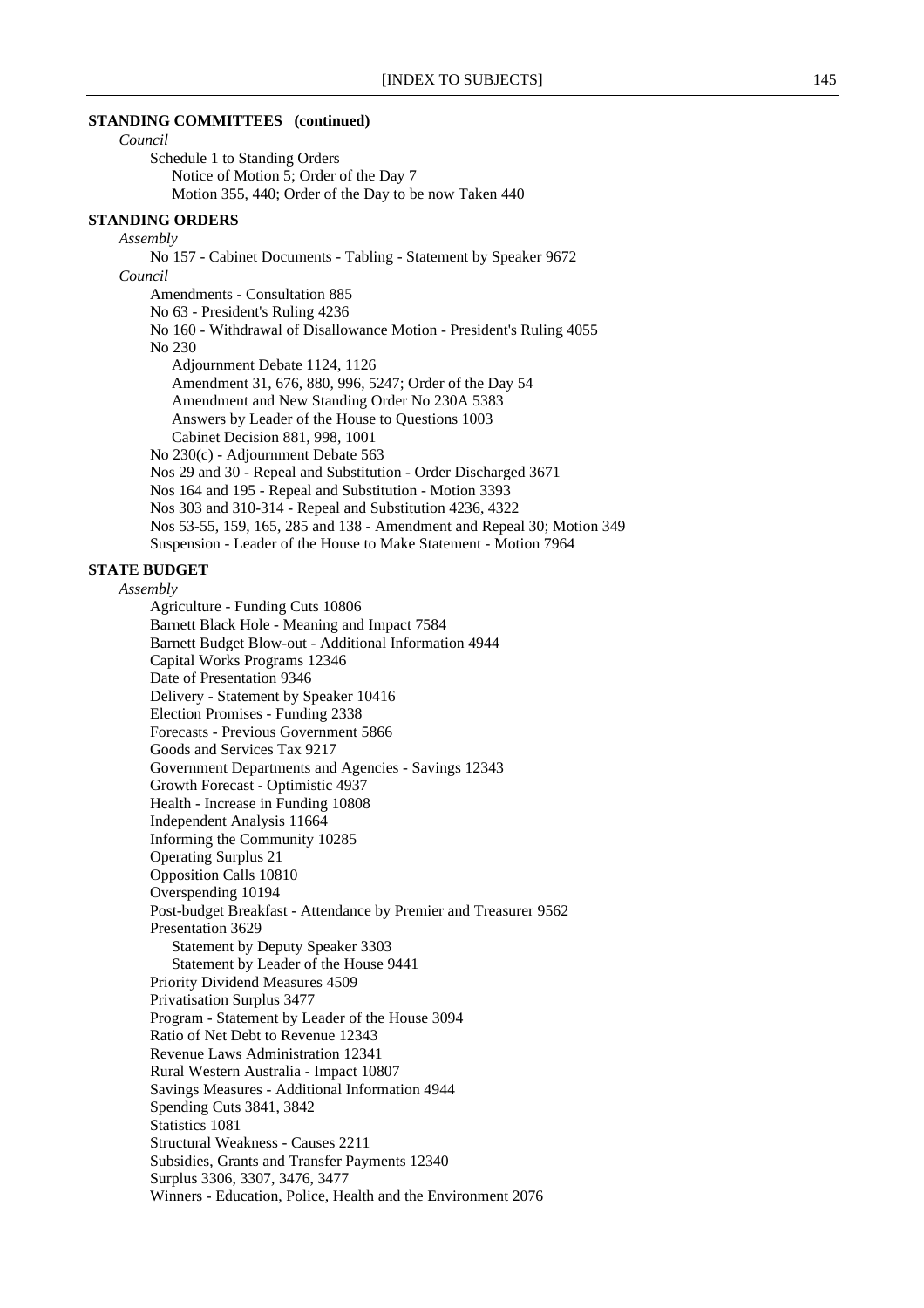### **STATE BUDGET (continued)**

*Council*

Agriculture 3696, 10520 Blow-out - Statistics 1433, 2165 Estimated Operating Cash Surplus and Estimated Cash Deficit 3800 Funding Cuts 1206 Funding for Future Employee Costs for 2004-05 6972 Global Unallocated Capital Works Item 6972 Priorities and Spending Cuts 1330 Shortfall - Funding 4743 Southern Rail Link - Effect 1821 Timetable Process 35

# **STATE DEVELOPMENT**

*Assembly*

Forum - Environmental Protection Representatives 4487

#### **STATE FINANCE**

*Assembly* AAA Credit Rating 75, 7481, 9472, 10433 Accountability - Government Policy on Output-based Budgeting 257 Budget Blow-out - Court Government's Financial Legacy 931 Business Tax Reform - Statement by Treasurer 11369 Coalition Government - Deficits 10977 Commonwealth Controls over Delivery of Services by States 11910 Commonwealth Grants - Western Australia's Share 6188 Commonwealth-State Financial Relations Intergenerational Report 10804 Intergovernmental Agreement 8893 Interim Review Report - Statement by Treasurer 9330 Reform 6287, 6471, 8462 Credit Rating 5536 Fees and Charges - Essential Services - Statement by Treasurer 1459 Leader of the Opposition's Allegations 191 Loan Statistics 12350 Moody's Investors Service 9472 Net Debt and Net Worth 9279 Petrol Tax Revenue - Use for Road Construction and Maintenance 4426 Privately Owned and Publicly Listed Companies - Loans 11306 Public-private Partnerships - Statement by Treasurer 4779 Special Purpose Payments - Notice of Motion Postponed 12364 Stamp Duty 7157, 7158, 9044 State Debt AAA Credit Rating 7481, 10433 Blow-out - Matter of Public Interest 10442 Increase 12342 Statement by Leader of the Opposition 10805 Statement by Treasurer 857, 861, 864 Taxes and Charges Government's Commitment Motion 3639 Amendment to Motion 3649 Motion, as Amended 3656 Increase 1472-1475, 1600, 1601, 3305, 3631, 10803, 12342 Premier's Promise 3305 *Council* Council of Australian Governments - Water Reform Policy 7100, 7337 Funding Cuts 10, 334 General Government Operating Revenue Items - Unpublished Estimates 2004-05 10147 Impact of Goods and Services Tax - Motion 3241, 3387, 3661, 3921, 4048, 4740, 4864, 5123, 5140, 5238, 5459, 5462 Local Government Funding - Centralist Proposal by Federal Minister - Urgency Motion 9855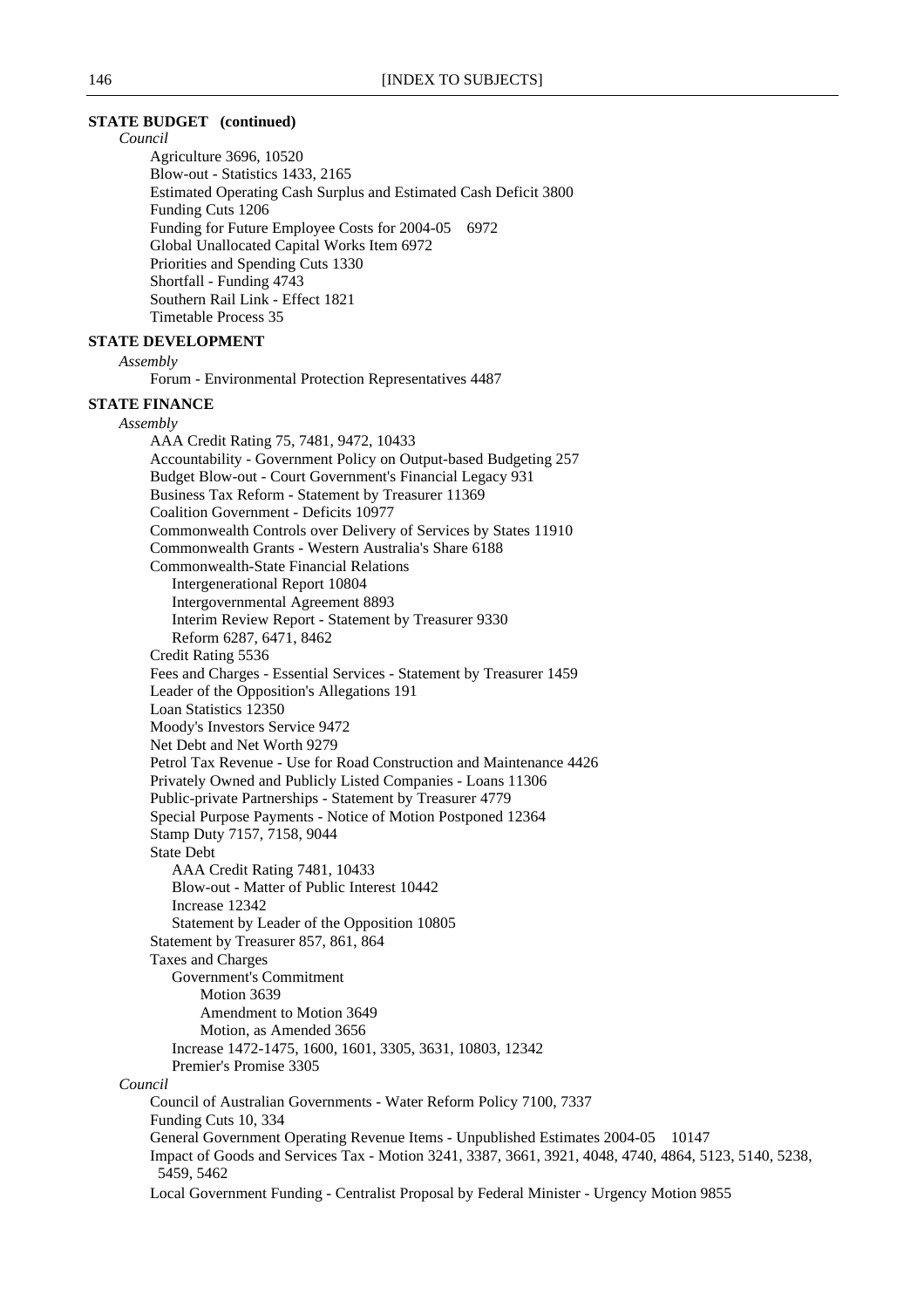### **STATE FINANCE (continued)**

*Council (continued)*

Operating Balance and Net Cash Flow - 1248, 2404 Operating Revenue Estimates - Post-election Increase 7341 Public-private Partnerships 5133, 5265, 10365, 11449 Revenue Estimates for 2004-05 11487 Taxes and Charges - Increase 4092

### **STATE FLAG**

*Assembly*

Protocol for Flying 9738

**STATE FORESTS** *See "Forests and Forestry"*

### **STATE GOVERNMENT INSURANCE OFFICE**

*Assembly*

HIH Insurance - Workers Compensation Portfolio 1520

### **STATE RECORDS ACT**

*Assembly* Implementation 1867 Operation 976 Repeal of Schedule 3 10349 *Council*

Proclamation 5961

### **STATE RECORDS BILL 1999**

*Assembly*

Assent 15

### **STATE RECORDS COMMISSION**

### *Assembly*

Principles and Standards - Statement by Minister for Culture and the Arts 8187

### **STATE RECORDS (CONSEQUENTIAL PROVISIONS) BILL 1999**

*Assembly*

# Assent 15

# **STATE SUPPLY COMMISSION**

*Council*

Contract Guidelines 8991 Government Purchasing Policy 8739, 8989 Procurement Processes - Reforms - Statement by Minister for Housing and Works 1823

### **STATUTES (REPEALS AND MINOR AMENDMENTS) BILL 2001**

*Council*

Introduction and First Reading 1537 Second Reading 1537 Referral to Standing Committee on Legislation - Motion 1811

### **STOLEN GENERATIONS** *See "Aborigines"*

# **SUBIACO REDEVELOPMENT AUTHORITY** *See "Planning"*

### **SUCKLING, MR KARL**

*Assembly*

Regional Ambassador Award - Statement by Member for Greenough 4588

### *SUMBAR LESTARI*

*Council*

Fire Deaths 5476

# **SUPERANNUATION**

*Assembly*

Government Employees - Payments to Widowers 3383

**SUPER-COMPUTING FACILITY** *See "Information Technology"*

### **SUPPLY BILL 2001**

*Assembly*

Introduction and First Reading 151 Second Reading 151, 957, 1147, 1177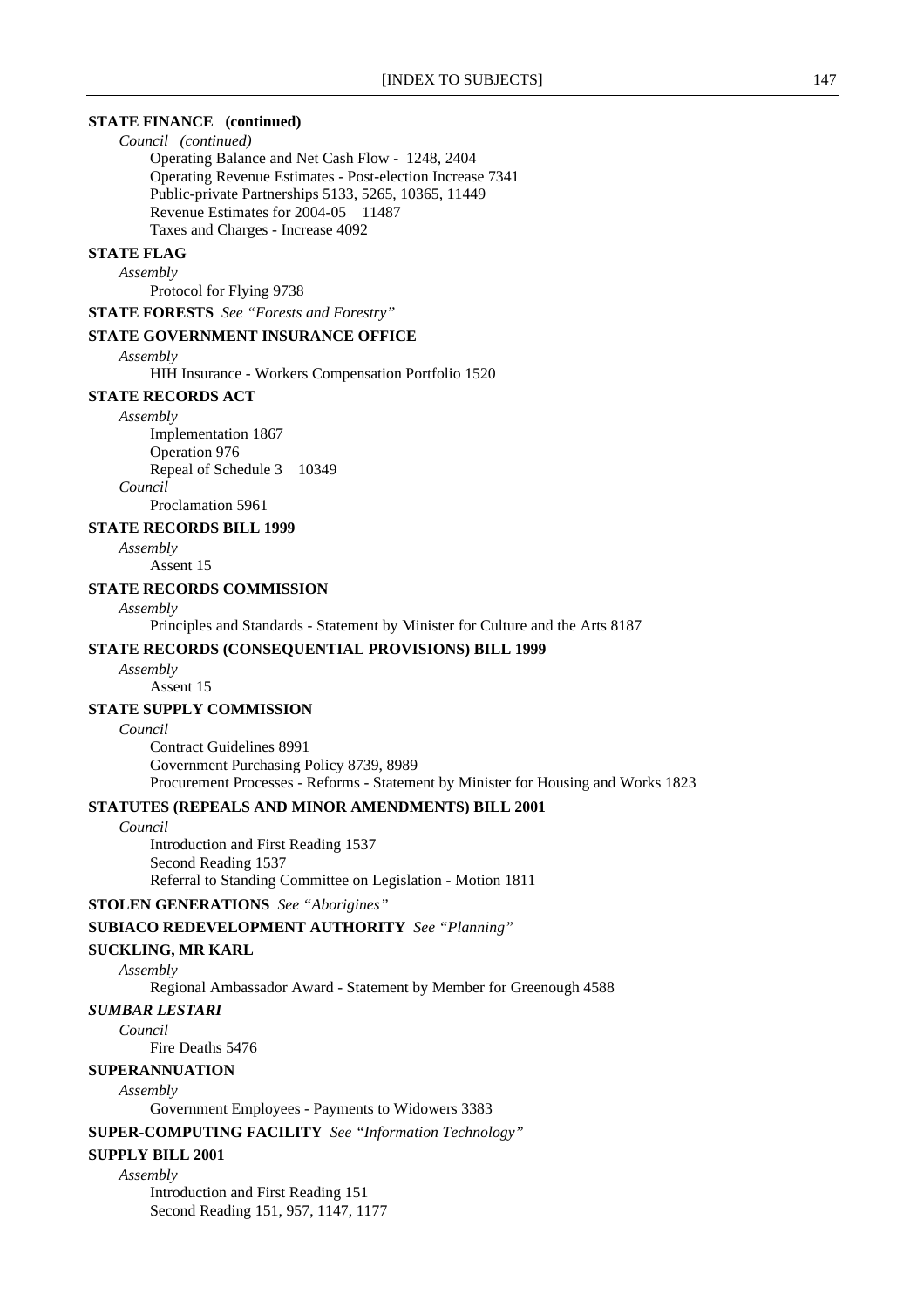### **SUPPLY BILL 2001 (continued)**

*Assembly (continued)* Appropriations 205 Remaining Stages 1189 Returned 1565 Assent 1694

#### *Council*

Receipt and First Reading 1225 Second Reading 1225, 1322, 1348 Third Reading 1354 Assent 1625

# **SURF LIFESAVING** *See "Sport and Recreation"*

**SUSPENSION OF MEMBER**

*Assembly*

Member for Warren-Blackwood 7845

# **SUTCH, MR DAVID**

*Council*

Adjournment Debate 6152

# **SWAN BELLS**

*Assembly*

Income 1166 *Council*

Operation 1209 Responsibility 1303 Staffing 1331

# **SWAN BREWERY SITE**

*Council*

Lease Arrangements 1945, 2169

### **SWAN-CANNING INDUSTRIAL SURVEY** *See "Pollution"*

### **SWAN RIVER**

*Assembly*

South of Perth Yacht Club - Reclamation Project 9275 Southern Rail Link - Impact on Foreshore 10575 Swans - Grievance 812 *Council*

Algal Blooms 1678 Belmont, City of - Forums on Developments 5021 Industrial Outlets 3838 Mends Street Jetty, South Perth 10801 Private Jetty, Northbank, North Fremantle 9177, 10801

**SWERF** *See "Waste Disposal - Solid Waste to Energy Recycling Facility"*

### **SWIMMING POOLS**

*Assembly*

Isolation Fencing - Statement by Minister for Health 8069, 8390 *Council* Adjournment Debate 8057 Dampier 1277, 1822, 2377 Isolation Fencing 785, 3839, 6404 Regulations - Inquiry by Committee 10006 Toddler Drownings - Study Results 4991, 5822, 7798 Water Features - Regulation 5614

# **TABLED PAPERS**

*Assembly* No 288 - Correction 1621

**TAFE SYSTEM** *See "Colleges of TAFE"*

**T**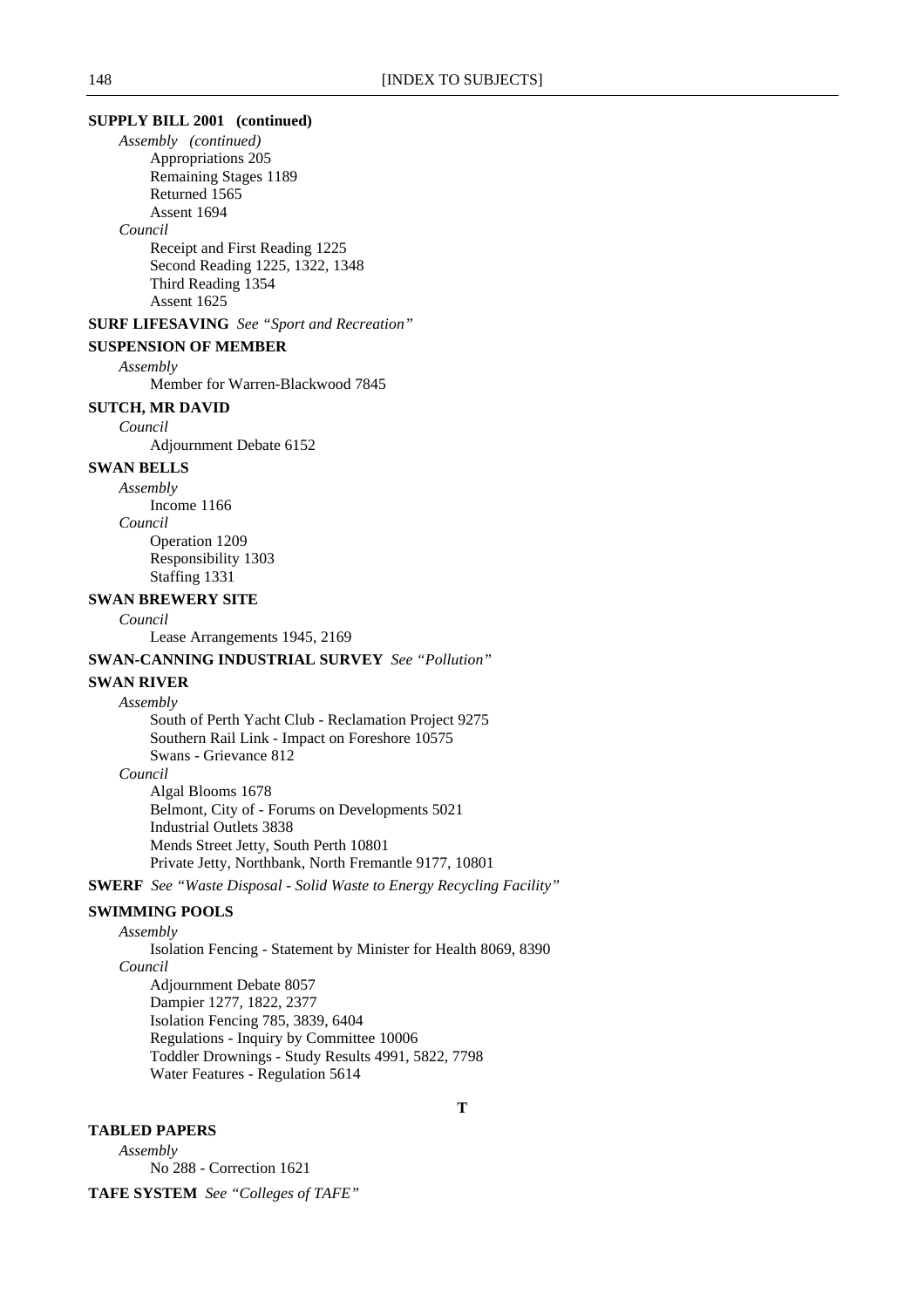### **TAMALA PARK LAND TRANSFER BILL 2001**

*Assembly* Introduction and First Reading 1030 Second Reading 1030, 1386, 1588, 1616 Declaration as Urgent 1398 Ruling by Acting Speaker 1399 Consideration in Detail 1617-1619 Third Reading 1620 Returned 2470 Assent 3287 *Council* Receipt and First Reading 1665 Second Reading 1665, 2187, 2276, 2295, 2388 Referral to Standing Committee on Public Administration and Finance 2388 Third Reading 2392 Assent 3239 Consultation 2728

# *TAMPA See "Immigration - Amendments to Federal Legislation"*

# **TASK FORCES AND REVIEW COMMITTEES**

### *Assembly*

Chaired by Members of Parliament - Terms of Reference, Budgets, Membership and Reports 10712-10723 Establishment 11577, 11578 Expenditure 12095 Health Department - Failure to Provide Information 11822 Number and Cost 11551 Reports - Tabling 11914, 11915 Terms of Reference, Budgets, Membership and Reports 11059 *Council* Agriculture, Forestry and Fisheries - Adjournment Debate 11784

Establishment 2195

### **TASKFORCE ON STRUCTURES, SERVICES AND RESOURCES SUPPORTING GOVERNMENT SCHOOLS** *See "Education"*

## **TAXATION**

*Assembly* Australian Taxation Office Tax-effective Schemes - Statement by Member for Kalgoorlie 1599 Victims of Finance Brokers 2337 Avoidance - Building Industry 4796 Banking Taxes - Abolition 1417 Business Tax Reform Reception by Business Community and General Public 11496 Statement by Treasurer 11369 Family Homes - Tradition Not to Tax 3511 Federal ALP - Tax Promises 5028 Goods and Services Tax Bankruptcies 1991 Benefits of Revenue to Western Australia 10435 Budget Problems 9217 Business Activity Statement 25 Comments by Leader of the Opposition 9042 Education 4332 Food 5316, 5318 Reduction in State Tax 845 Revenue to WA 3096 Road Funding 3098 Small Business 1473 Stamp Duty 1518 Statement by Minister for Consumer Affairs 679 Land Tax Bushland and Wetland Properties 10346, 10480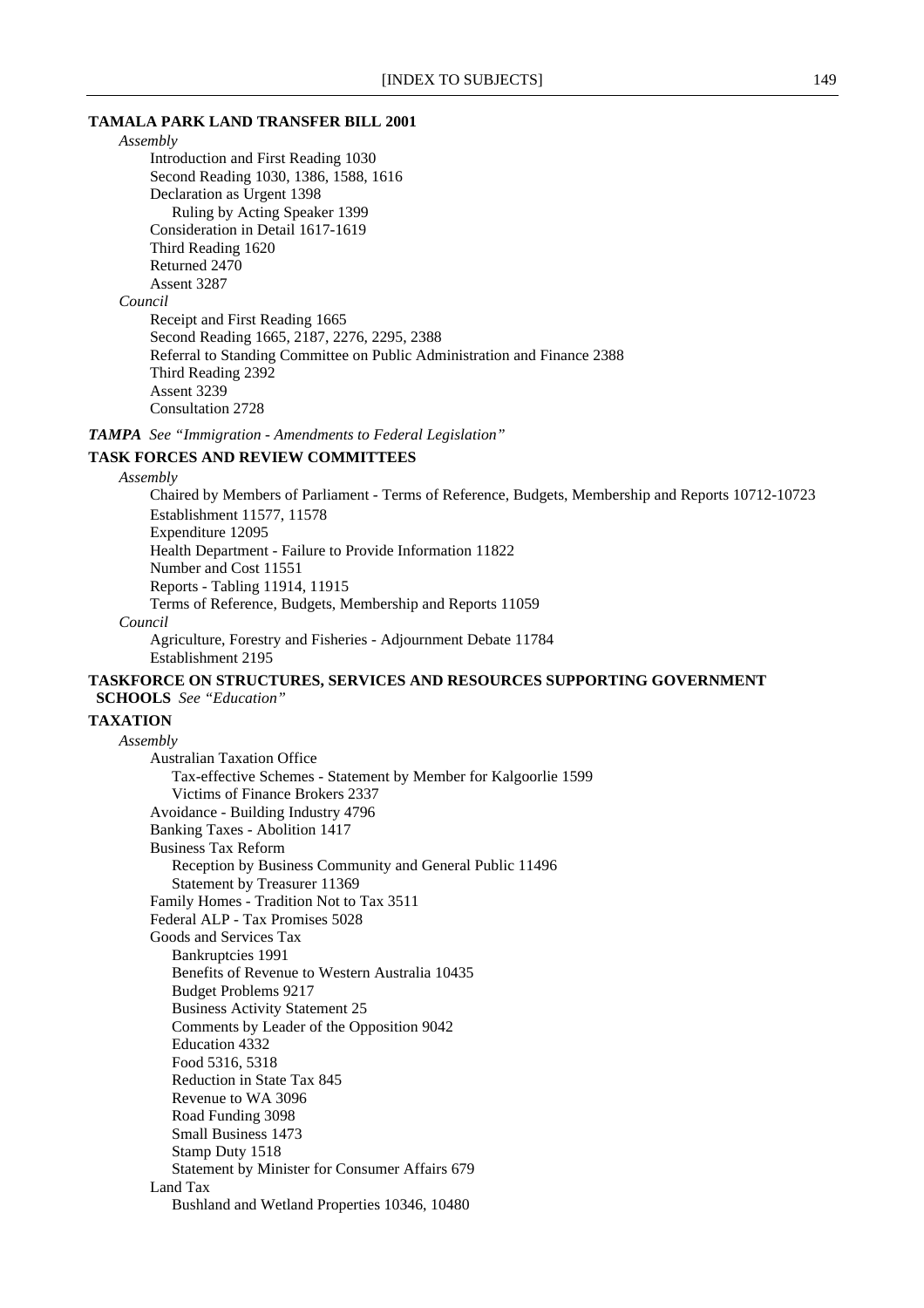| <b>TAXATION</b> (continued)                                                                                                                           |
|-------------------------------------------------------------------------------------------------------------------------------------------------------|
| Assembly (continued)                                                                                                                                  |
| Land Tax (continued)                                                                                                                                  |
| Busselton-Margaret River Area 4333, 4334                                                                                                              |
| Extension to Principal Places of Residence Held by Companies and Trusts 4510                                                                          |
| Increase                                                                                                                                              |
| <b>Busselton and Kalgoorlie</b>                                                                                                                       |
| Motion 4811                                                                                                                                           |
| Amendment to Motion 4817                                                                                                                              |
| Motion, as Amended 4822                                                                                                                               |
| Busselton Shire - Tourism Accommodation 7636                                                                                                          |
| Removal of Exemption for Family Homes 9921                                                                                                            |
| Tax-free Threshold 3514                                                                                                                               |
| Payroll Tax                                                                                                                                           |
| Consultation on Extension 4940                                                                                                                        |
| Employment Rate 3746                                                                                                                                  |
| Extension to Contractors 7604, 10572                                                                                                                  |
| Increase 3514                                                                                                                                         |
| Residential Housing Sector 4671, 4672, 4795                                                                                                           |
| Retrospective Assessments 10480<br>Petrol Tax - Use for Road Construction and Maintenance 4426                                                        |
|                                                                                                                                                       |
| Premium Property Tax<br>Abolition 4330                                                                                                                |
| Death Duty 3985                                                                                                                                       |
| Elderly People 3747                                                                                                                                   |
| <b>Exemption for Retired People 3844</b>                                                                                                              |
| Family Home 4330                                                                                                                                      |
| Impact 3508, 3509                                                                                                                                     |
| Land Values 6223                                                                                                                                      |
| Matter of Public Interest 4340                                                                                                                        |
| Mr Beazley 4331                                                                                                                                       |
| People on Fixed Incomes 3747                                                                                                                          |
| Property Values 4128                                                                                                                                  |
| Revenue 4128, 4129                                                                                                                                    |
| Threshold 4127                                                                                                                                        |
| Tradition 3511                                                                                                                                        |
| WA Labor Federal Members of Parliament Canvassed 4331                                                                                                 |
| <b>Stamp Duty</b>                                                                                                                                     |
| Goods and Services Tax 1518                                                                                                                           |
| Increase 3509                                                                                                                                         |
| Readjustment of Rates 3514, 3515                                                                                                                      |
| Trucks - Grievance 11138                                                                                                                              |
| State Business Taxes - Review - Statement by Treasurer 6979                                                                                           |
| Taxation Competitiveness - Reduction 12346                                                                                                            |
| Council                                                                                                                                               |
| Administration Act - Consultation 36                                                                                                                  |
| Australian Taxation Office - Tax-effective Schemes - Adjournment Debate 1561                                                                          |
| Burswood Resort Casino - Tax Concessions 10001                                                                                                        |
| Four-wheel-drive Vehicles - Luxury Tax Exemption 1941                                                                                                 |
| Goods and Services Tax                                                                                                                                |
| Housing 4633<br>Impact on State Finances and Economy - Motion 3241, 3387, 3661, 3921, 3935, 4048, 4740, 4750, 4864,                                   |
| 5123, 5140, 5238, 5459                                                                                                                                |
| <b>Small Business 7796</b>                                                                                                                            |
| Tourism 4306                                                                                                                                          |
| Land Tax                                                                                                                                              |
| Extension to Principal Places of Residence Held by Companies and Trusts - Adjournment Debate 10794<br>Metropolitan Region Improvement Tax - Rate 1672 |
| Mix of State Taxes 2694                                                                                                                               |
| Payroll Tax                                                                                                                                           |
| Engineering Construction Contractors 11093, 11491, 11906                                                                                              |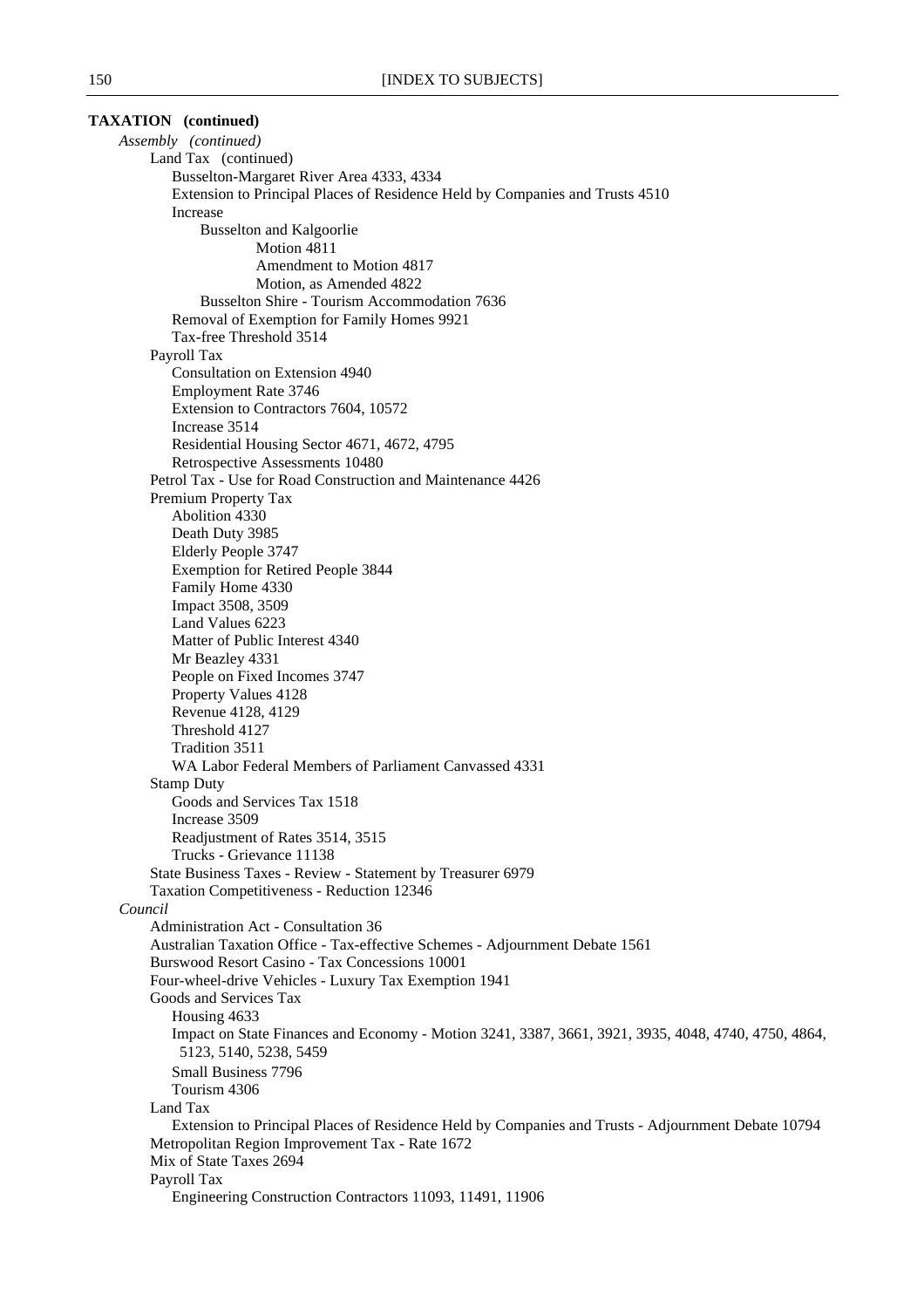# **TAXATION (continued)**

*Council (continued)* Payroll Tax (continued) Residential Housing Sector 4302 Retrospective Assessments - Adjournment Debate 10399 School Cleaning Contractors 7103 Premium Property Tax Bushland with a Covenant for Conservation Purposes 4240 Financial Hardship and Extension 4204 Heritage-listed Properties 3929, 4079, 4240 Revenue 4204 Strata Title Properties 3798 Stamp Duty Increase 2384 Motor Vehicles - Petition 11425 Nedlands Property 4229 Removal 2698 Share Prices 2694 Worsley Alumina Refinery Sale 10235 State Hire Tax - Small Businesses 7939

### **TAXATION ADMINISTRATION BILL 2001**

*Assembly*

Introduction and First Reading 6452 Second Reading 6452, 7527; Cognate Debate 7527 Appropriations 6916 Consideration in Detail 7713-7719, 7728-7736, 7826-7842, 8938-8948, 9247-9269 Motion 8926 Third Reading 9450 *Council* Receipt and First Reading 9431 Second Reading 9431 Discharge from Notice Paper and Referral of Clauses to Standing Committee on Legislation Motion 9514, 9631 Amendment to Motion 9632 Motion, as Amended 9633

Statement by Leader of the House 9431

### **TAXATION ADMINISTRATION (CONSEQUENTIAL PROVISIONS) BILL 2001**

#### *Assembly*

Introduction and First Reading 6456 Second Reading 6456, 7534; Cognate Debate 7527 Consideration in Detail 9270 Third Reading 9358 *Council* Receipt and First Reading 9432

**TAXATION ADMINISTRATION (CONSEQUENTIAL PROVISIONS) (TAXING) BILL 2001**

*Assembly*

Introduction and First Reading 6457 Second Reading 6457, 7534; Cognate Debate 7527 Consideration in Detail 9271 Third Reading 9356 *Council*

Receipt and First Reading 9432 Second Reading 9432

### **TAXES AND CHARGES** *See "State Finance"*

Second Reading 9432

#### **TAXIS**

*Assembly*

Country Taxi Owners - Legislation 2340 Kwinana Freeway - Use of Bus Lanes 11274 Taxi Users Subsidy Scheme - Cost 9735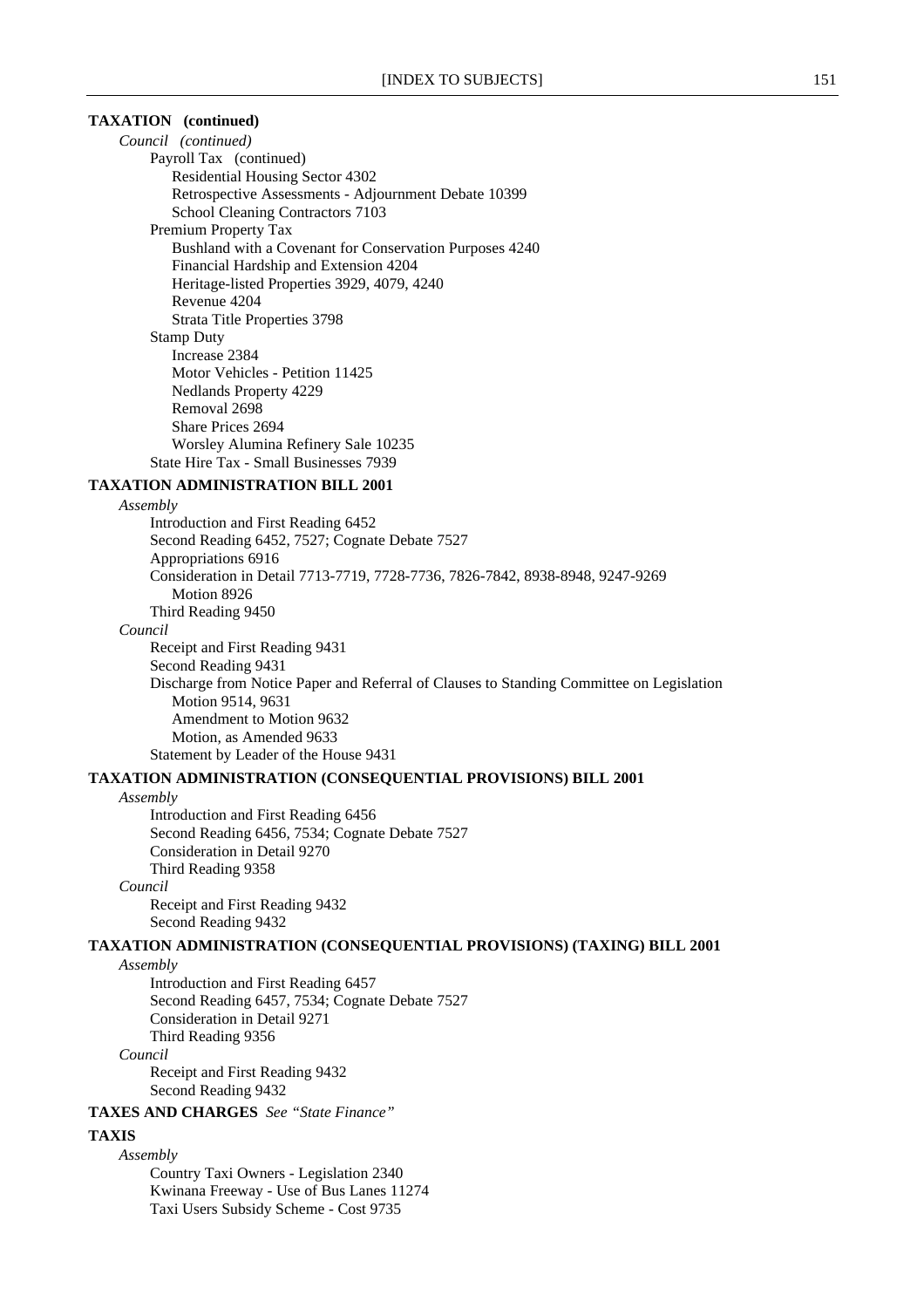# **TAXIS (continued)**

*Council* Plate Buyback Scheme 2195 Taxi Act 1994 - Amendment 1002

**TAYLOR, MS SUSAN** *See "Aborigines"*

# **TEACHERS** *See "Education"*

#### **TECHNICAL SERVICES LTD** *See "Pollution - Thornlie Factory"*

### **TELECOMMUNICATIONS**

*Assembly*

Internet - Government Site 841 Rural and Regional Areas - Vote Weighting 8370 South West Online Project - Funding, Charges and Access 6924 *Council* Internet

Gambling 233, 448, 451, 1001, 1246, 1250 Government Site 1251 Rural and Regional Areas - Mobile Telephone Services 10368

# **TEMPLATE LEGISLATION**

*Assembly*

Use - Statement by Minister for Consumer Affairs 1457

# **TERRORISM AND TRANSNATIONAL CRIME SUMMIT**

*Assembly*

Statement by Premier 9329

**TERRORIST ATTACK** *See "United States of America"*

### **THOMPSON, MS LINDA**

*Council*

Prayer for Relief 3031

**THORLEY, MS PAM** *See "Indigenous Affairs, Department of"*

**THORN, MR MICHAEL** *See "Ministers of the Crown - Minister for State Development"*

### **THREE BEARS SURFING BREAK** *See "Environment"*

**TIDAL POWER** *See "Fuel and Energy - Derby-West Kimberley Tidal Power Project"*

### **TIMOR GAP TREATY**

*Council*

Adjournment Debates 3281, 3282, 10039

**TINGAY, DR ALAN** *See "Planning"*

**TIWEST** *See "Pollution"*

**TOBACCO ACTION PLAN** *See "Health"*

**TODD, MR JOHN** *See "Sport and Recreation"*

**TODDLER DROWNINGS** *See "Swimming Pools"*

**TOMKINSON v WEIR AND COLLINS** *See "Police"*

### **TOTALISATOR AGENCY BOARD**

*See also "Racing" Council* Racing and Gaming Portfolio 1430 Racing Industry Rebate 3803 TABform 12024 Turnover Tax - Reduction 228, 335

#### **TOTALISATOR AGENCY BOARD BETTING (MODIFICATION OF OPERATION) AMENDMENT BILL 2002**

*Assembly*

Introduction and First Reading 10048 Second Reading 10048, 11243 Third Reading 11249 Returned 12280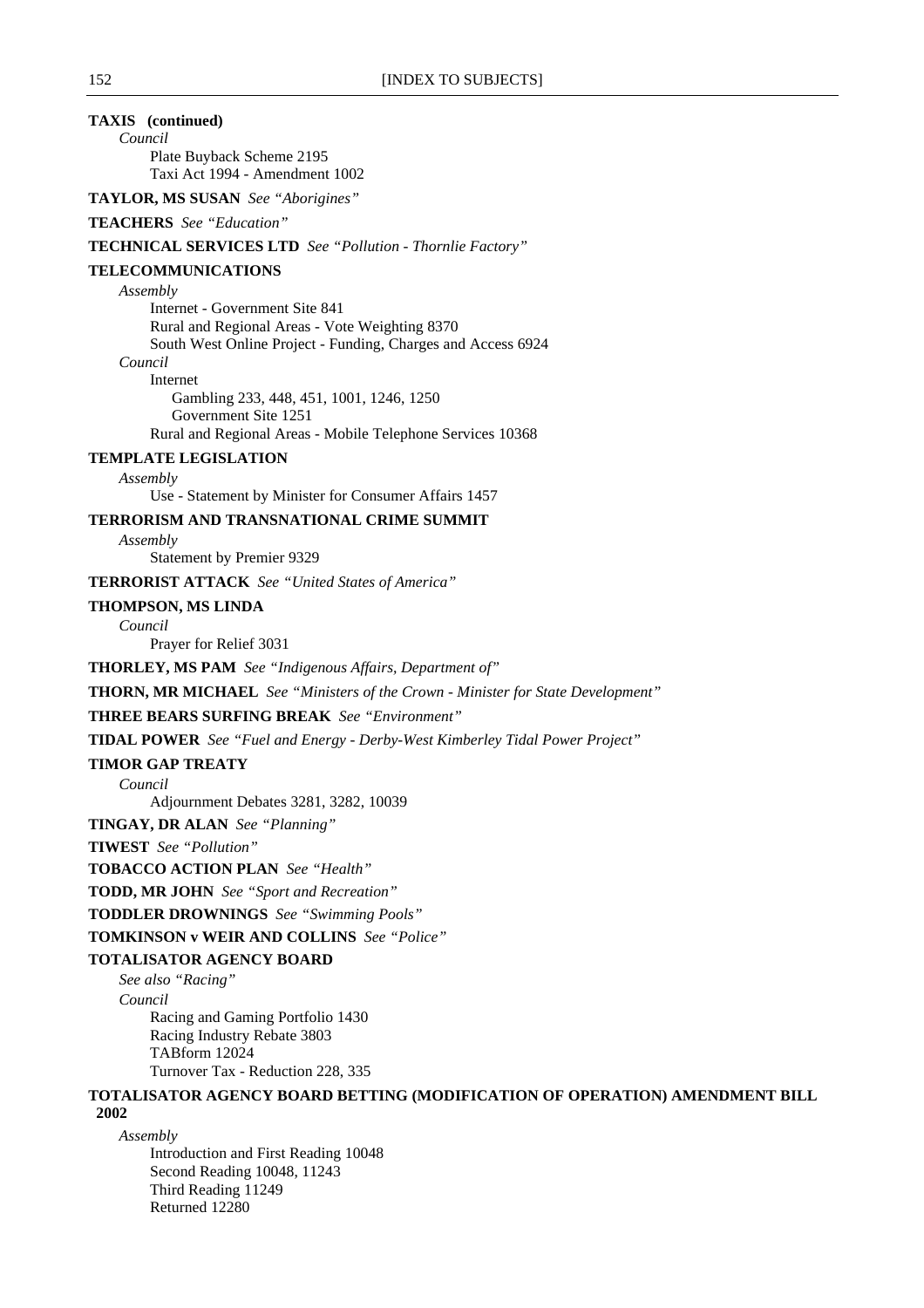# **TOTALISATOR AGENCY BOARD BETTING (MODIFICATION OF OPERATION) AMENDMENT BILL 2002 (continued)** *Council* Receipt and First Reading 11774 Second Reading 11774, 12045 Remaining Stages 12047 **TOTALISATOR AGENCY BOARD BETTING (MODIFICATION OF OPERATION) BILL 2000** *Assembly* Assent 16 **TOURISM** *See also "Coral Bay" and "Monkey Mia Dolphins" Assembly* Additional Funds 3980, 7552 Air Services - Qantas 3306 Australian Tourism Exchange - Attendance by Minister 843; Personal Explanation by Minister for Tourism 846 Bonus Scheme - Representations and Funding 7764 Busselton and Kalgoorlie - Impact of Land Tax Increases Motion 4811 Amendment to Motion 4817 Motion, as Amended 4822 Campaign to Boost Tourism in Western Australia - Statement by Minister for Tourism 11493 Carnac Island - Tour Licences 7568 Commission Budget Cut 1163 Chairman - Appointment - Statement by Minister for Tourism 6788 Closure of Office 3631 Savings Measures 6028, 6029 Country Tourist Bureaus - Funding 9561 Crisis Fund - Distribution 6292 Decline in International Tourists 5864 Diamond Tree - Lift Construction - Petition 8080 Donnybrook - Woodchip Mill - Grievance 4560 Downturn in Japanese, New Zealand and Singapore Markets 9277 Ecotourism - South West 700 Farewell Function for Former Chief Executive Officer of Tourism Commission - Statement by Minister for Public Sector Management 3505 Federal Government Budget - Assistance 1166 Film-makers Western Australian - Promotion of Outback Australia 8208 Funding Cut 3979 Infrastructure 3099 International Sporting Events - Promotion 6191 Intrastate, Interstate and International Travel Statistics 11304, 12348 Kodja Place Tourist and Interpretive Centre - Statement by Member for Wagin 6186 Manjimup-Nannup Region 3566 Minister's Meeting with Industry Representatives 4128 Mt Romance Sandalwood Facility, Albany - Statement by Member for Eyre 9141 Pemberton - Environmentally Sensitive Camping and Chalet Sites 3566 Rescue Package 3978 Scarborough Beach - Tourist Precinct - Grievance 7816 Sky Jetty, Donnelly Valley 3566, 9478; Petitions 9224, 9328, 9564, 9930, 10290, 11220 South West Region - Opportunities 11175 Strata Titled Tourism Accommodation Facilities - Number 7636 Virgin Blue Airlines - Western Australian Flights 4942 Wagin - Statement by Member for Wagin 1988 Western Tourist Radio - Statement by Member for Vasse 11816 *Council* Abrolhos Islands - Infrastructure Funding 4242 America's Cup Regatta Cowes 3040 Argyle Kimberley Resort Pty Ltd - Liquor Licence Application 3042; Adjournment Debate 7293 Budget 4077, 4891; Adjournment Debate 4087, 4089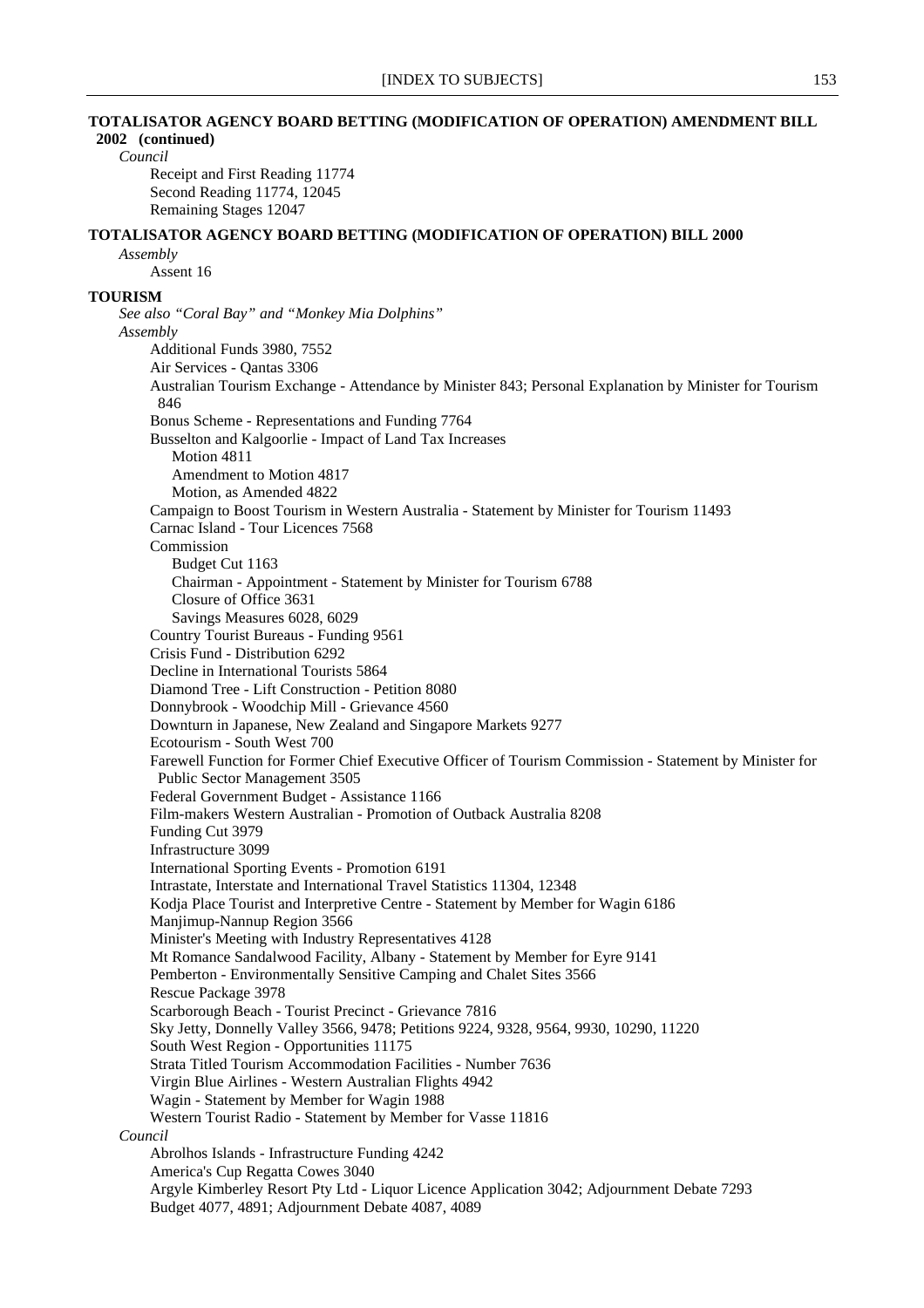**TOURISM (continued)** *Council (continued)* Carnac Island - Tour Licences 1670, 1940, 3091 Commission Chief Executive Officer 6571, 6748, 6939 Extra Funding 4983 Funding 4201 EventsCorp - Regional Events Unit in Bunbury 9778 Goods and Services Tax - Impact 4306 Kimberley Charter Boat Owners - Adjournment Debate 8011, 8014 Lake Argyle Tourist Village - Land for Freezer Facilities 12072 Mauds Landing Resort Development - New Study 8317 Murchison House Station - Dispute with Tour Operators 9519 Pemberton - Tourist Centre - Specific Grants 7260 Pipeline through Lefroy Brook 1437, 1628, 2069 Renewable Energy-powered Ecotourist Discovery Centre - Petition 3385 Survey Charter Vessels - Licences 9422, 9625 World Rally - Western Australia 4631 **TOX FREE SOLUTIONS LTD** *See "Waste Disposal"* **TRADE FACILITATION TRUST FUND** *See "Planning"* **TRAFFIC LIGHTS** *See "Roads"* **TRAFFIC WARDENS** *See "Roads - Crosswalks"* **TRAINING** *See "Employment and Training"* **TRANSFER OF LAND AMENDMENT BILL 2001** *Assembly* Introduction and First Reading 4564 Second Reading 4564, 6183, 6205 Appropriations 5027 Consideration in Detail 6207, 6208 Third Reading 6208 *Council* Receipt and First Reading 6276 Second Reading 6276 **TRANSPORT** *See also "Railways", "Roads" and "Taxis" Assembly* Air Air Mauritius - Benefits of Use to Western Australia 5931 Airstrip at Tjukaryirla Roadhouse 7634 Ansett Australia Ltd 10-point Plan 5931 Alternative Flights 4130 Future 3633 Government Expenditure on Airline Tickets 5234 Loan for Joondalup Call Centre Service 9272 North West Health and Judicial Systems 3634 Regional Air Services 3842 Regional Development Cabinet Subcommittee Meetings 7762 School Holiday Plans 4129 Statements Minister for Planning and Infrastructure 3617 Premier 4093 Trainees 3982 Busselton and Margaret River 3600 Emirates Airline - Perth-Dubai 7720 Funding to Passenger Services in WA 2811 Intrastate Airline Operations - Licensing 8791 Intrastate Services - Statement by Member for Ningaloo 10190

Perth-Tokyo Direct Flights 1994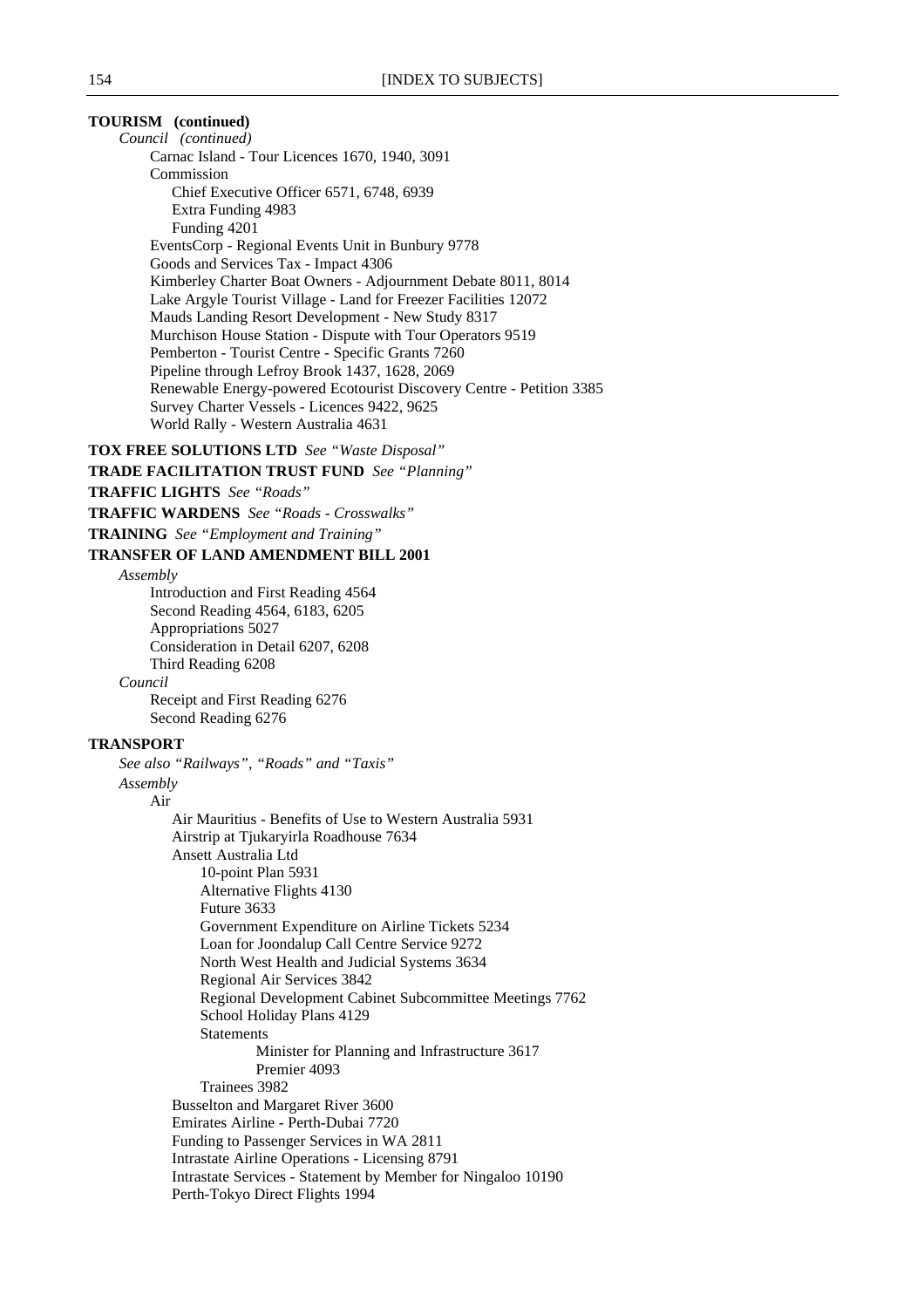| <b>TRANSPORT</b> (continued)                                                             |  |
|------------------------------------------------------------------------------------------|--|
| Assembly (continued)                                                                     |  |
| Air (continued)                                                                          |  |
| Pilbara and the Kimberley 5869                                                           |  |
| Qantas 1994, 3306, 6008                                                                  |  |
| Regional Air Services                                                                    |  |
| Ansett Australia 3842                                                                    |  |
| Ansett Australia and Qantas Airways Ltd - Motion 6484                                    |  |
| Motion 3996; Amendment to Motion 4008                                                    |  |
| Premier's Action 3845                                                                    |  |
| Skywest Airlines Pty Ltd 3843                                                            |  |
| Sustainable 6372, 7552<br>Skippers Aviation Pty Ltd 4129                                 |  |
| <b>Skywest Airlines Pty Ltd</b>                                                          |  |
| Future 3633                                                                              |  |
| Government Expenditure on Airline Tickets 5234                                           |  |
| Government Funding 4130                                                                  |  |
| North West Health and Judicial Systems 3634                                              |  |
| Regional Air Services 3843                                                               |  |
| Tabling of Correspondence 4143                                                           |  |
| Underwriting 3983                                                                        |  |
| Virgin Blue Airlines - Western Australian Flights 4942, 10574                            |  |
| B-double Trucks 74, 1781, 4427                                                           |  |
| <b>Buses</b>                                                                             |  |
| Bayonet Head and Lower Kings Areas, Albany 2811                                          |  |
| CAT Bus Service - Extension - Grievance 3724                                             |  |
| Hydrogen Fuel-cell Bus Trial 11177                                                       |  |
| Mandurah 5936                                                                            |  |
| <b>Omnibus Operator Scheme 843</b>                                                       |  |
| Overseas Trips by the Minister and Staff 7567                                            |  |
| Pinjarra, South and North Yunderup and Ravenswood 5936<br>Schools                        |  |
| Age Limits for Buses 7602                                                                |  |
| Contracts                                                                                |  |
| New System 8207, 9349                                                                    |  |
| Purchasing Guidelines 8207                                                               |  |
| Security of Tenure 8839                                                                  |  |
| Statements by Minister Assisting the Minister for Planning and Infrastructure 8186, 9216 |  |
| Dunsborough and Eagle Bay 3600                                                           |  |
| Fees South of Dawesville Channel - Grievance 8332                                        |  |
| Free Service for Rural Students 7643                                                     |  |
| Motion 4822                                                                              |  |
| New Pay Scale for Operators 4514                                                         |  |
| Seatbelt Trial 12363                                                                     |  |
| Shelters 1802, 4386                                                                      |  |
| Spur Length 7632                                                                         |  |
| Spur Rules - Grievance 1566                                                              |  |
| <b>Statements</b><br>Member for Roleystone 7844                                          |  |
| Minister Assisting the Minister for Planning and Infrastructure 7705                     |  |
| Security Patrols - Matter of Public Interest 6664                                        |  |
| Shuttle Service - South Perth and Como 2656                                              |  |
| South West Metropolitan Railway Master Plan 7054-7056                                    |  |
| Television Set Installation 3567                                                         |  |
| Transfer Time Changes 2656                                                               |  |
| <b>Charter Vehicles</b>                                                                  |  |
| Licence Fee Increase 6659                                                                |  |
| Motion 9362; Amendment to Motion 9366; Motion, as Amended 9375                           |  |
| Small Charter Vehicle Licences 5110, 6186, 7652                                          |  |
| Concessional Fares 3479, 12336                                                           |  |
| Cycleways - Perth Bicycle Network - Funding 6227                                         |  |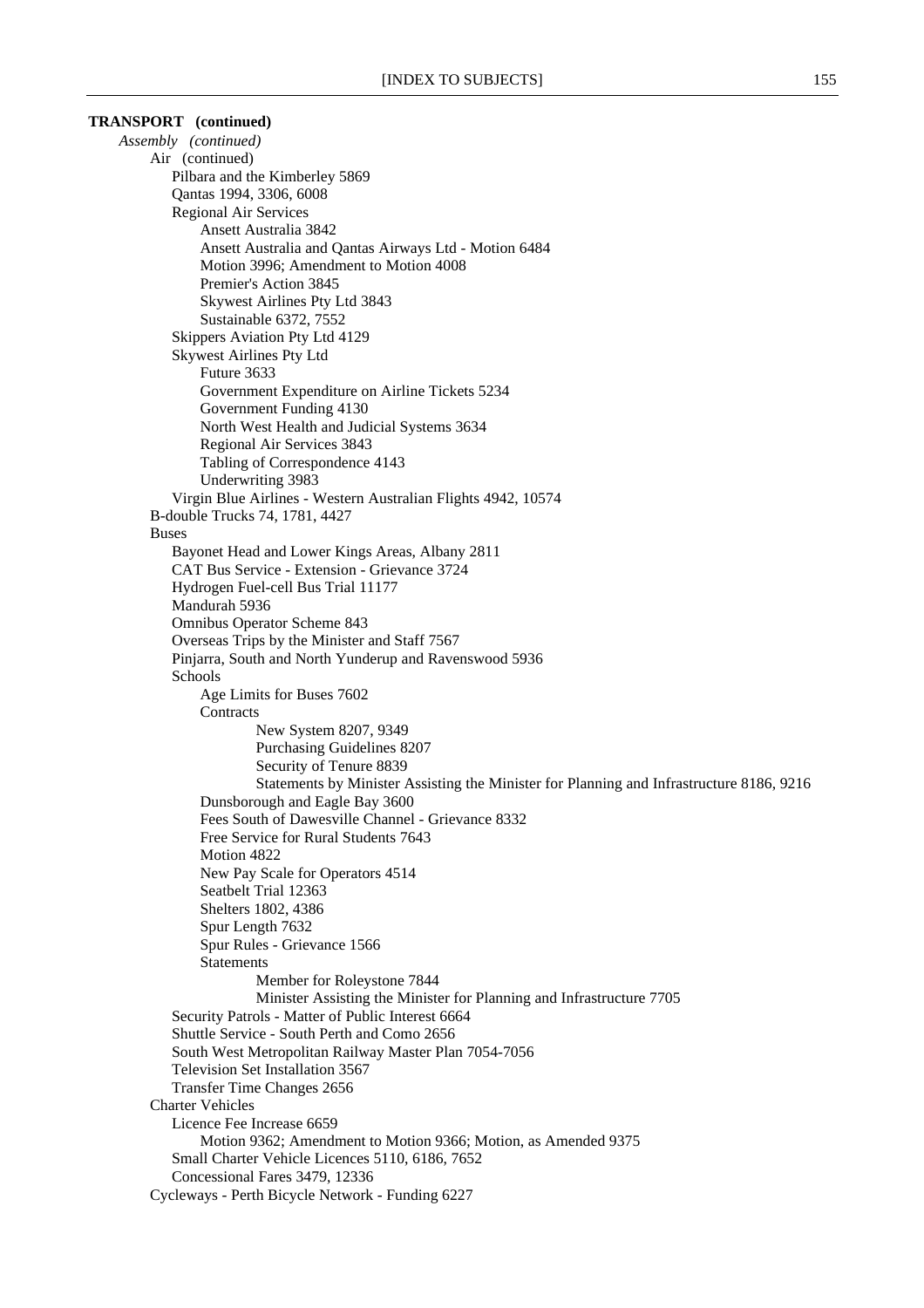### **TRANSPORT (continued)**

*Assembly (continued)* Department Payments to Shire of Esperance for Sand Erosion 7550 Proof-of-age Card - Statement by Member for Nedlands 5669 Driver Fatigue Management Program 631 Freight Network Review 1802, 11370, 11501; Grievance 11790 Heavy Rigid Truck Licence - Load Used in Driving Test 5930 Infrastructure - Funding Changes 10980 Licensing Centres - Waiting Times 5934 Mandatory Accreditation - Cost 12317 Mandurah Estuary Bridge - Temporary Lane 9350 Murray and Serpentine Rivers and South Yunderup Canals - Breaches of Regulations 11274 Peel Area 8392 Perth Continuous Household Travel Survey 6226 Research and Development - Sustainable and Environmentally Friendly Public Transport System 11177 Road Freight Heavy Haulage Industry - Accreditation - Statement by Minister for Planning and Infrastructure 12247 Road Trains 261, 6470 Seniors - Free Rides 7637 Southern Transport Corridor - Funding 1164 Student Subsidised Travel Scheme - Esperance 573; Personal Explanation by Minister for Planning and Infrastructure 846 TransPerth Ferry Service Grievance 1962 Personal Explanation by Minister Assisting the Minister for Planning and Infrastructure 2071 Tender 844, 1793 Travelsmart - Promotional Hats and Coffee Mugs 9831, 9832 Trucks and Heavy Trailers - Stamp Duty 7157, 7158 *Council* A, B and C-class Licence Holders - Driving an Articulated Tractor Towing a Farm Implement 9423 Air Ansett Australia Ltd Adjournment Debates 3828, 3829, 4090 Meeting Between Premier and Mr Toomey 4305 Ministerial Advice 4301 Urgency Motion 3785 Intrastate Services - Review 10142 Kalbarri Airport - Licence for Scheduled Flights 8740 Kununurra - Air Service Crisis 9626 Polar Aviation 7402 Albany Inland Freight Depot - Study 531 B-double Trucks Donnybrook-Kojonup Road 5138 Permits to use Jarrahdale Road 9, 34 Buses Expenditure 1275 Leach Highway Bus Stops 3835 **Schools** Contractors' Investments in Buses 7936 Contracts - Tenders and Terms 8565, 9426, 9436; Urgency Motion 8405 New Pay Scale for Operators 4892 Rate Review and Contracts 7997, 8066 Seatbelt Trial 534, 8034 Shuttle Service - Whitfords Railway Station-Hillarys Boat Harbour 4083 Concessional Fares - Increases 143, 233 Customised Licence Plates - Advertisements 10147 Cycleways - Expenditure 1275 Dangerous Goods - Trucking from Kwinana to Fremantle Port 6003 Department 1995 Enterprise Bargaining Agreement 12024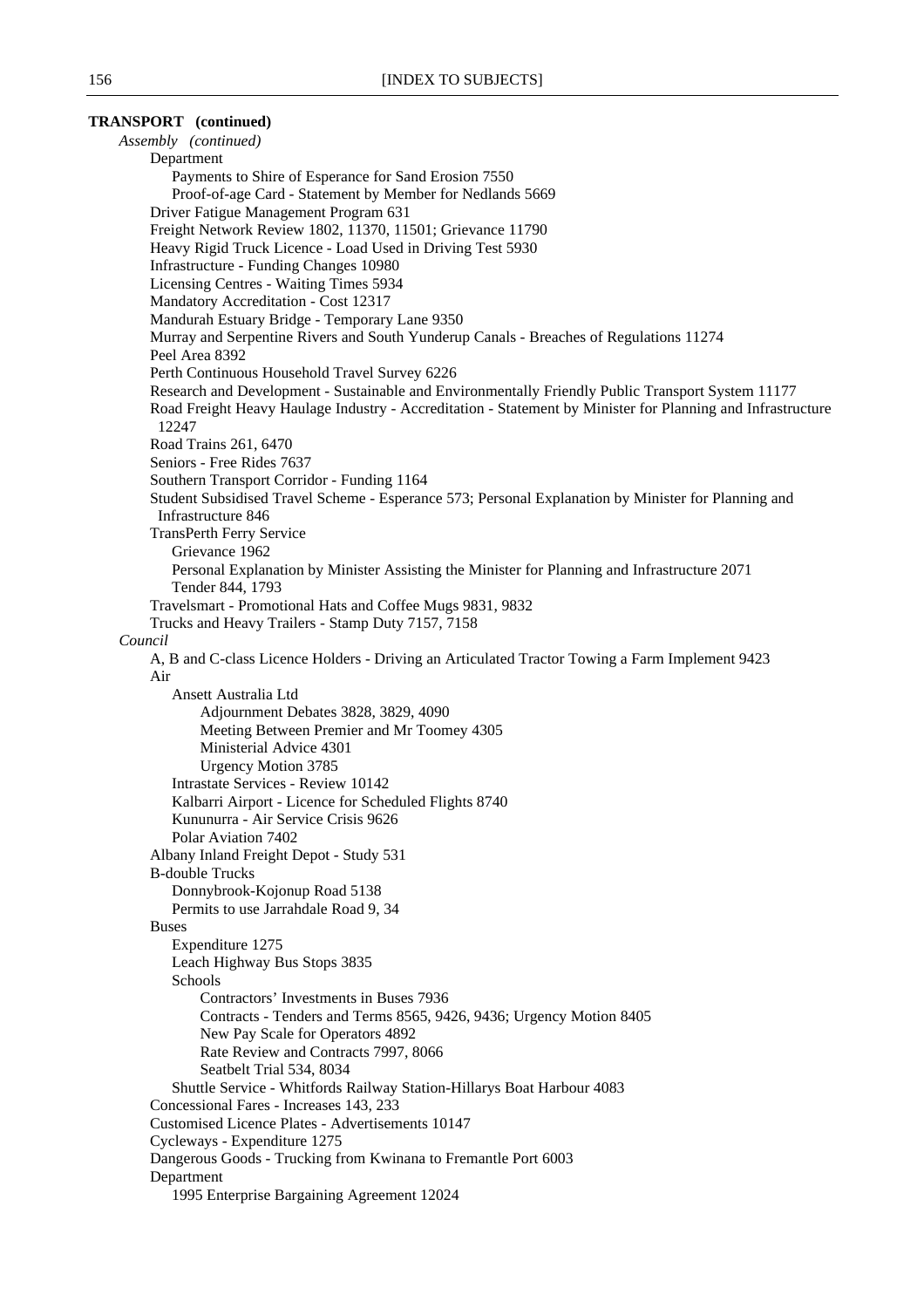### **TRANSPORT (continued)**

*Council (continued)* Department (continued) Winzer, Mr Neil 7398, 9914, 9915 Fremantle Port - Dust Emissions from Stockfeed Pellet Loading 6750, 6938 Fremantle-Cottesloe Transport Plan Steering Committee - Curtin Avenue Extension Freight Route Review 1277 Geraldton Southern Transport Corridor - Funding 9295 South West Transport Infrastructure - Urgency Motion 1195 Southern Transport Corridor - Impact on Geraldton - Urgency Motion 1315 Survey Charter Vessels - Licences 9422, 9625 Travelsmart - Bicycles 785

### **TREASURER'S ADVANCE AUTHORISATION**

#### *Assembly*

Leader of the Opposition's Claim 379

### **TREASURER'S ADVANCE AUTHORISATION BILL 2001**

#### *Assembly*

Introduction and First Reading 59 Second Reading 59, 273, 280 Consideration Prior to Address-in-Reply - Standing Orders Suspension 192 Appropriations 204 Standing Orders Suspension Motion 270 Amendments to Motion 271 Motion, as Amended 273 Remaining Stages 289 Returned 513 Assent 933

#### *Council*

Receipt and First Reading 253 Second Reading 253, 429 Committee 438-440 Report 440 Third Reading 440 Assent 869

### **TREASURER'S ADVANCE AUTHORISATION BILL 2002**

#### *Assembly*

Introduction and First Reading 10960 Second Reading 10960, 11320 Appropriations 11221 Remaining Stages 11323 Returned 12280

# *Council*

Receipt and First Reading 11474 Second Reading 11474, 12050

### **TREASURER'S MEMORANDUM**

*Assembly*

Paper Tabled 3482

### **TREASURY CORPORATION, WESTERN AUSTRALIAN**

*Assembly*

Statement of Corporate Intent - Tabling 12279

*Council*

Servicing of Lotteries Commission 1548

### **TREE PLANTATION AGREEMENTS BILL 2002**

*Assembly*

Introduction and First Reading 10963 Second Reading 10963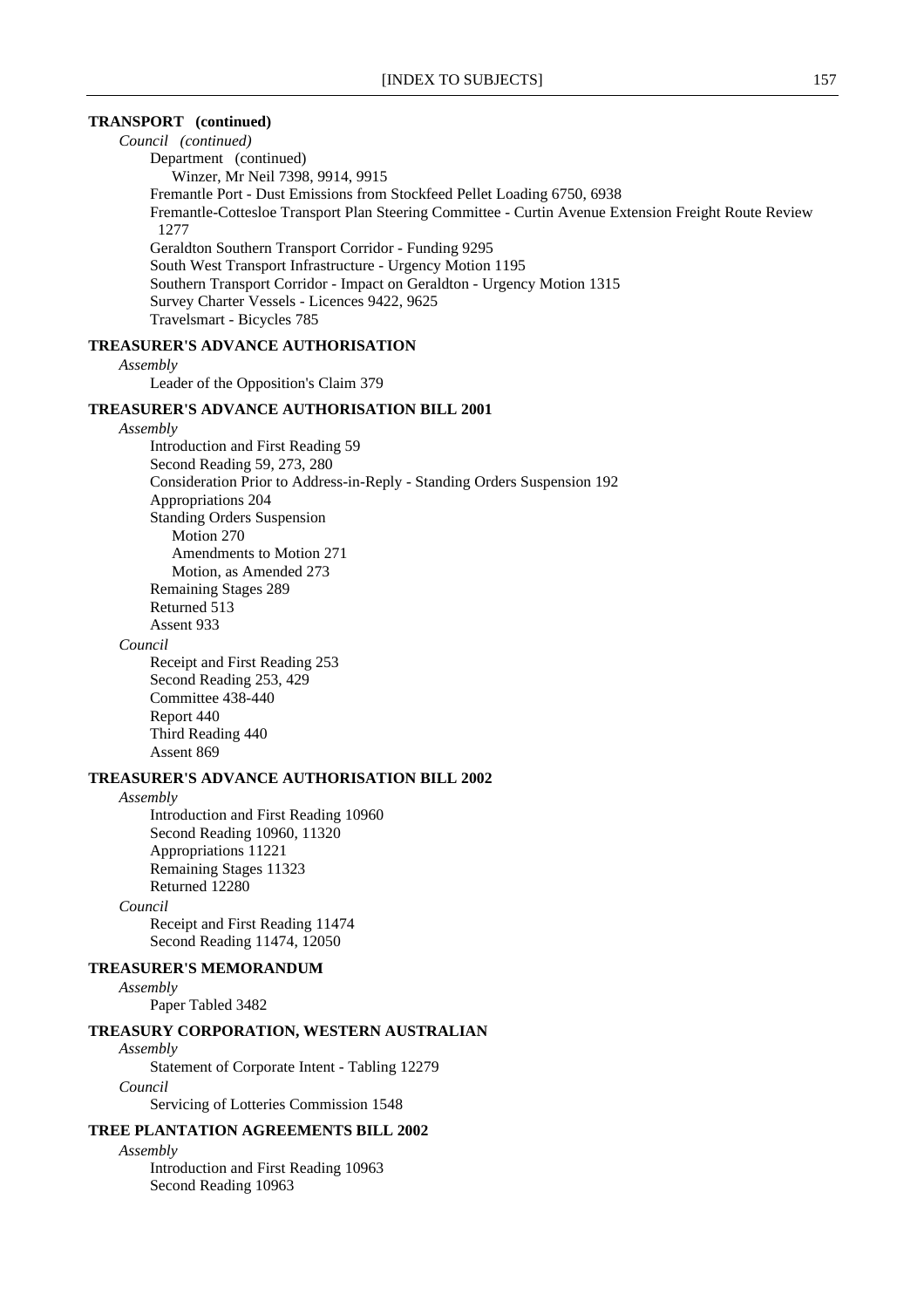# **TREE TOP WALK**

*Assembly*

Manjimup 4441

**TRICOAST** *See "Government Contracts"*

**TRIGG PUBLIC OPEN SPACE** *See "Land"*

### **TRUSTEE LEGISLATION (GST CONSEQUENTIAL AMENDMENTS) BILL 2000**

*Assembly*

Assent 16

### **TRUSTEES OF WESTERN AUSTRALIA LIMITED (TRANSFER OF BUSINESS) BILL 2002**

*Assembly*

Introduction and First Reading 7712 Second Reading 7712, 9941 Remaining Stages 9943

*Council*

Receipt and First Reading 10038 Second Reading 10038

**TUDOR LODGE** *See "Community Development"*

**TURNBULL, MR RYAN** *See "Sport and Recreation"*

**TURNER REPORT** *See "Racing"*

**U**

### **UNDERGROUND POWER PROGRAM** *See "Western Power"*

**UNDERWOOD AVENUE BUSHLAND** *See "Planning"*

#### **UNEMPLOYMENT** *See "Employment and Training"*

**UNIFORM LEGISLATION AND GENERAL PURPOSES COMMITTEE** *See "Standing Committee on Uniform Legislation and General Purposes*

**UNIONS** *See "Industrial Relations"*

#### **UNITED ARAB EMIRATES**

*Assembly*

Economic Relationship with Western Australia - Statement by Premier 3615 Educational Opportunities Delegation - Statement by Minister for Education 9797

### **UNITED KINGDOM**

*Assembly*

Economic Relationship with Western Australia - Statement by Premier 3615

# **UNITED NATIONS SECOND WORLD ASSEMBLY ON AGEING** *See "Seniors"*

# **UNITED STATES OF AMERICA**

*Assembly*

Consulate General - Statement by Speaker 4127 World Trade Centre 3565 Standing Orders Suspension 3613; Motion 3613 Statements Premier 3615 Speaker 4127

### *Council*

Australian Military Operation - Adjournment Debates 4663, 4772, 4774 Military Invasion of Iraq - Adjournment Debate 5855 United States-Australian Joint Military Bases - Ban Motion 5463, 5580, 6387 Amendment to Motion 5583, 5945, 6094, 6099, 6234, 6385 World Trade Centre Adjournment Debate 3829 Statement by President 3660

# **UNIVERSAL CHILDREN'S DAY**

*Council*

Adjournment Debate 4770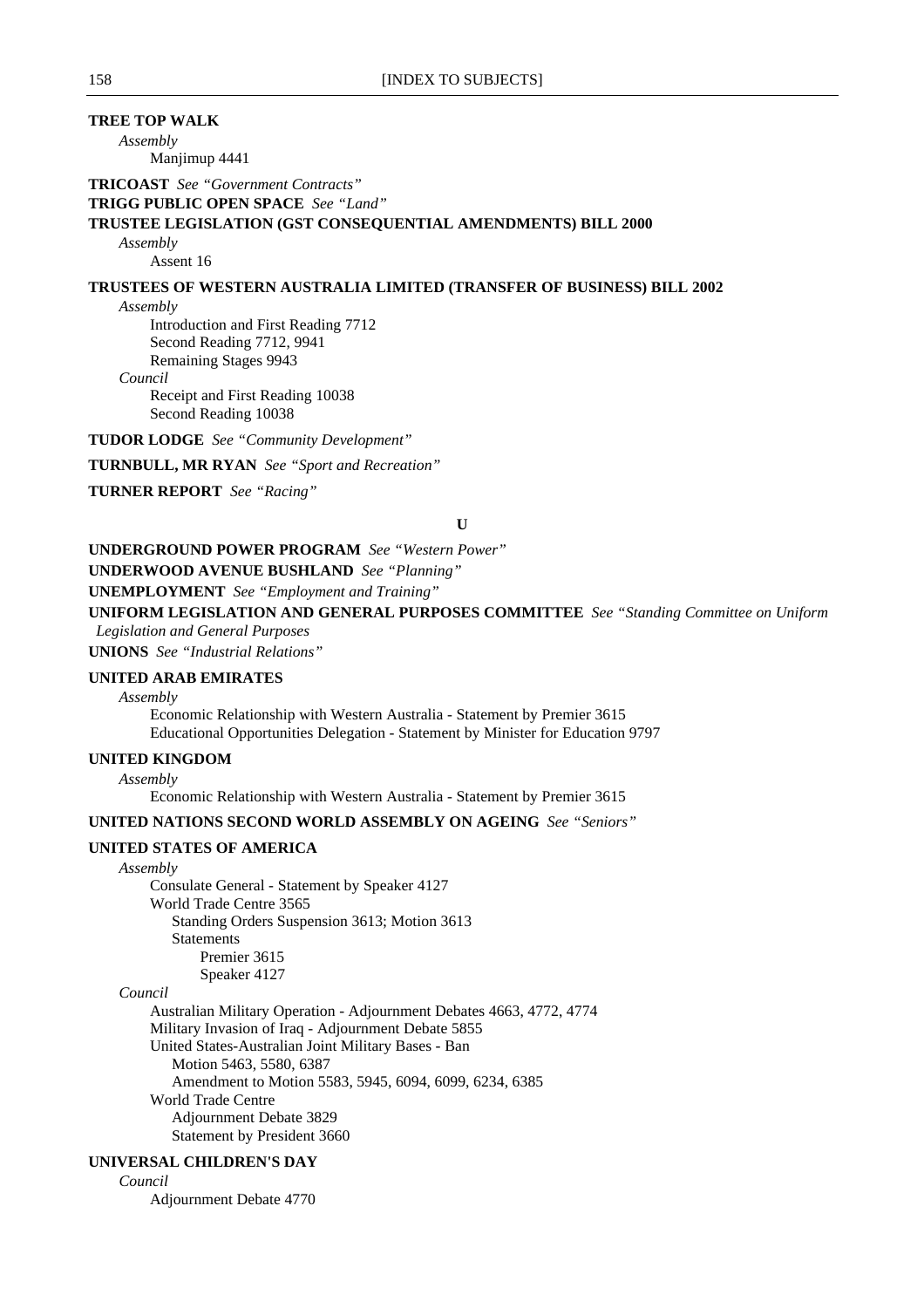## **UNIVERSITIES**

*Assembly* Compulsory Amenities Fee - Grievance 4095 Curtin - Vocational Training and Education Centre - Grievance 7814 Edith Cowan 24, 5676, 9985 Funded Student Places - Statement by Minister for Education 7706 Lack of Places in Tertiary Institutions - Statement by Minister for Education 1459 School of Mines WA - Statement by Member for Kalgoorlie 2954 Student Union and Guild Fees Grievance 2921 Petitions 2920, 6796 University of Western Australia - Underwood Avenue Bushland Motion 9057 Amendment to Motion 9073 Amendment on the Amendment 9077 Petition 8900 Residential Development 8899

#### *Council*

Edith Cowan

Watt, Father David - Dismissal - Urgency Motion 6735 Churchlands Campus 883 Marketing of Courses Overseas 6937 Science, Agriculture and Environmental Science - Enrolments 6244 Student Guilds - Compulsory Membership Legislation 335 University of Western Australia - Bushland Clearing 1435

### **UNIVERSITIES LEGISLATION AMENDMENT BILL 2000**

*Assembly* Returned 16

Assent 16

# **URS AUSTRALIA PTY LTD**

*Council*

BGC (Australia) Pty Ltd Consultancy 8418

**V**

### **VACSWIM** *See "Education"*

### **VALUER GENERAL, OFFICE OF**

*Assembly*

Local Government Valuers 4385 Professional Standards of Officers - Statement by Minister for Planning and Infrastructure 3095

# **VEXATIOUS PROCEEDINGS RESTRICTION BILL 2002**

*Assembly*

Introduction and First Reading 7710 Second Reading 7710, 9814 Consideration in Detail 9818-9821 Third Reading 9821

*Council*

Receipt and First Reading 9901 Second Reading 9901

# **VIETNAM VETERANS**

### *Council*

Apology Motion 6390, 6536, 6543, 6926 Amendments to Motion 6927, 7063, 7297 Motion, as Amended 7300 Amendment to Motion, as Amended 7300 Motion, as Further Amended 7300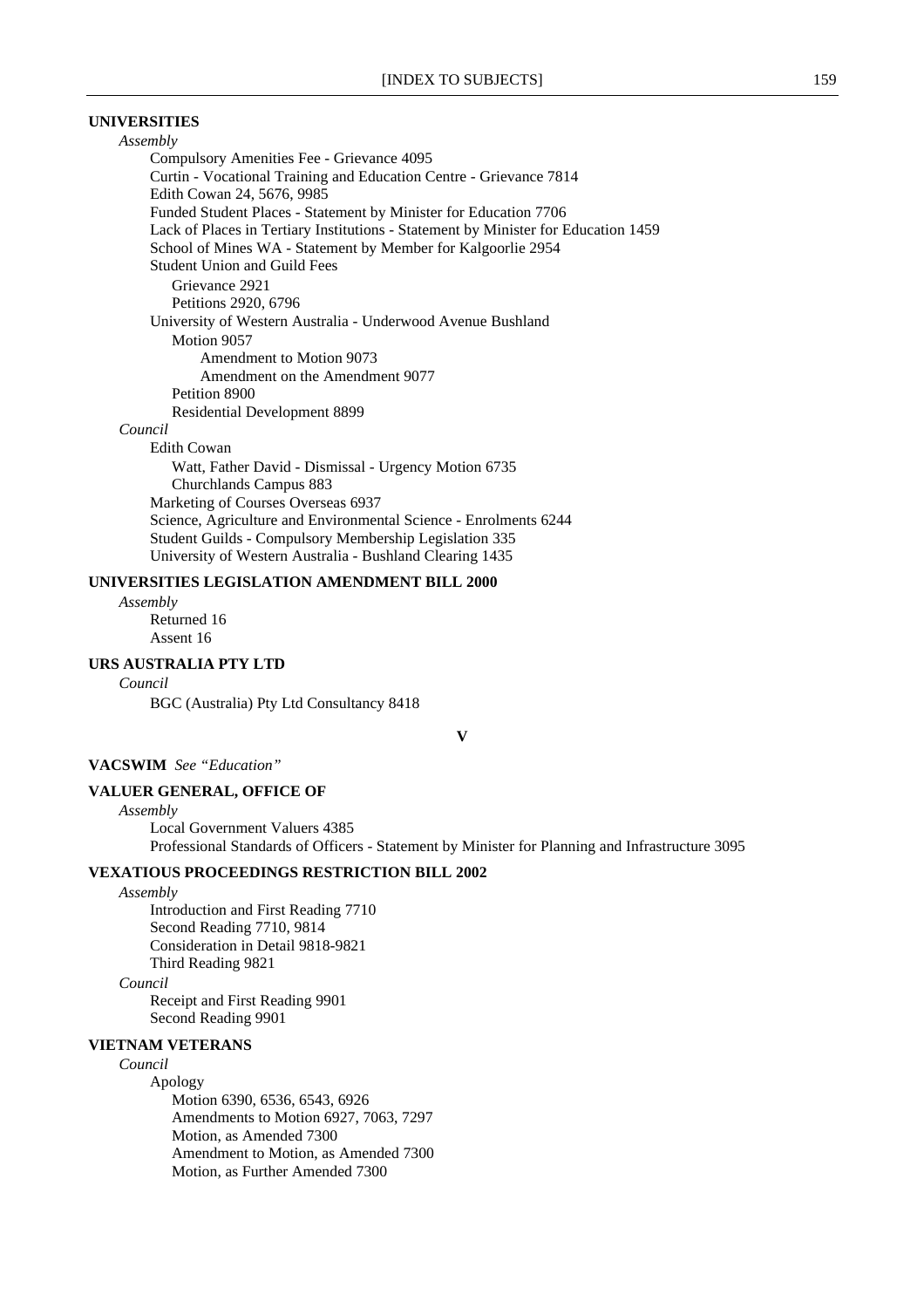### **VIETNAMESE PROFESSIONALS SOCIETY**

*Assembly*

Statement by Member for Girrawheen 10189

**VIRGIN BLUE AIRLINES** *See "Transport - Air"*

#### **VIVIAN, DR JUSTIN** *See "Hospitals"*

### **VOLUNTEER PROTECTION BILL 2002**

#### *Assembly*

Introduction and First Reading 11313 Second Reading 11340 Declaration as Urgent 11796

### **VOLUNTEERS**

#### *Assembly*

990 6RPH Information Radio - Statement by Member for Kingsley 2332 Electorate of Perth Volunteer of the Year Awards - Statement by Member for Perth 7155 Government Commitments 2213 Hollywood Senior Citizens Village - Statement by Member for Nedlands 6655 International Volunteer Day - Statement by Premier 6450 International Year of Volunteers - Statements Premier 2197 Speaker 6465 Public Liability Insurance 11406; Matter of Public Interest 11178 School Volunteer Program - Statement by Member for Mandurah 3474 *Council*

Western Australian Herbarium 7102

### **VOLUNTEERS (PROTECTION FROM LIABILITY) BILL 2002**

#### *Assembly*

Introduction and First Reading 11675 Second Reading 11675, 12080, 12096, 12308 Appropriations 11918 Declaration as Urgent 12078, 12079 Consideration in Detail 12385-12398; Acting Speaker's Ruling 12393 Third Reading 12398

### **W**

**WAGERUP ALUMINA REFINERY** *See "Alcoa World Alumina Australia"* **WALKAWAY HORTICULTURAL PRECINCT** *See "Water Resources"* **WALLER, MR BARRY GRANVILLE**

#### *Council*

Allegations Petition 11847; Statement by President 11991

**WALSHAM, MR PHILLIP** *See "Police"*

**WAND REVIEW** *See "Native Title"*

**WA SCAMNET** *See "Consumer Protection"*

**WASTE CONTROL PTY LTD** *See "Waste Disposal - Hazardous Waste Solutions"*

## **WASTE DISPOSAL**

### *Assembly*

Atlas Waste - Petition 1132 Brookdale Liquid Waste Treatment Plant Closure - Statement by Member for Southern River 7155 Government's Position 5034 Monitoring 11913 Noxious/Toxic Waste Handling 12139 Petitions 5165, 10957 Hazardous Waste Solutions Site, Bellevue Report of Inquiry 7125, 7162, 12272 Statements Minister for the Environment and Heritage 59 Speaker 1371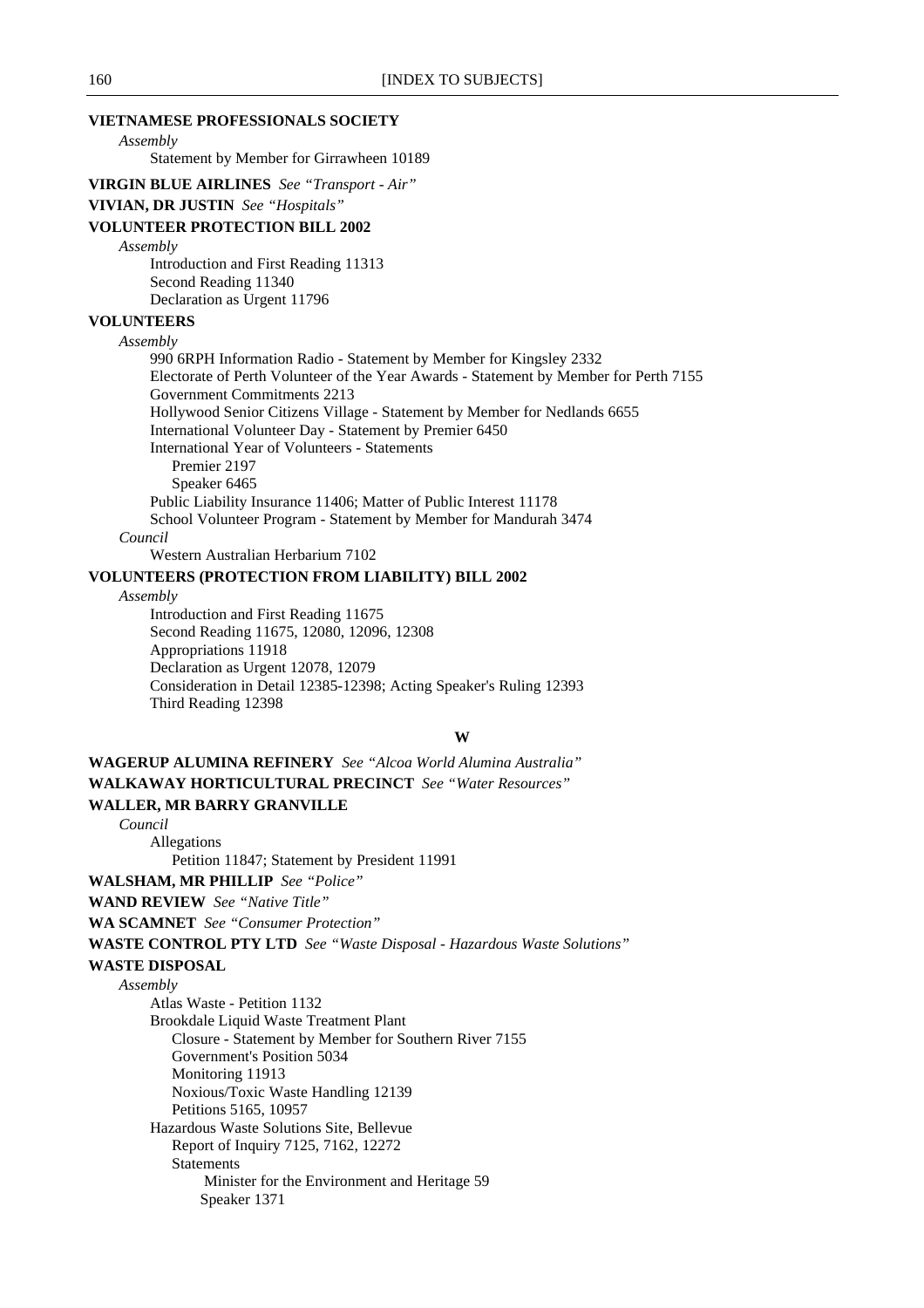**WASTE DISPOSAL (continued)** *Assembly (continued)* Noranda Landfill Site, Alexander Drive 9273 Pyronex Technology - Disposal of Hazardous Waste 3918 Solid Waste to Energy Recycling Facility City of Gosnells Petitions 2077, 4554 Statement by Member for Roleystone 7154 Grievances 9448, 10548 Tamala Park - Landfill Cell 515 Waroona Regional Refuse Site - Location and Limits on Refuse 12326 *Council* Atlas Waste - Open Tip at Calingiri Farm 9424, 10949 Atlas-City of Stirling Waste Recycling Facility - Weighing and Recording of Waste 10520 Balingup Waste Transfer Station - Grant 11869 BHP Ltd - Rock Quarry - Licence 5357 Biowise Composting Facility, Kwinana - Environmental and Health Risks 1677 Brookdale Liquid Waste Treatment Plant Approval 5024 Assessment for Handling Toxic and Volatile Waste 3929, 4081 Evaluation and Consultation 3799 Licences to Treat Waste 4234, 4303 Noxious/Toxic Waste Handling 7259, 8590 Polychlorinated Biphenyls 6934 Solvent Waste Treatment 5517 Waste Control Fire Site Material 3414, 4234, 7465 Dalyellup Residue Disposal Facility 11483, 11484 Hazardous Waste Solutions Site, Bellevue Adjournment Debates 911, 915, 6241, 9661 Air Monitoring 2910 Brookdale Liquid Waste Treatment Plant 3414, 4234 Chemical Exposure Symptoms 782 Contaminated Drums - Disposal 11613 Contamination from Fire 1822 Dioxin Contamination 7935 Disclosure of Details under Schedule B of the NEPM 6750 Fire Site Assessment and Testing 532 Ground Water Contamination 1330, 2068 Investigation 5135 Medical Wastes 10758, 11901 Movement of Controlled Waste to Victoria 11743 Shredded Drums Removal 9204 Soil Testing 650, 1117, 1250 Statement by Minister for Housing and Works 1633 Waste Drums Treatment Facility 536 Waste Removal 4303 Landfill Sites - Busselton and Bunbury - Landfarming of Oil Wastes 1678 Management - Motion 1428, 1523, 1811, 1912, 2154, 2258, 2687, 2882; Adjournment Debate 3430, 3434 Mt Walton and Forrestdale Hazardous Waste Facilities - Conflict of Interest 3831 Mt Walton Intractable Waste Disposal Facility - Role of Department of Environmental Protection 10763 National Environment Protection Measure for the Movement of Controlled Waste 6750 Oil Farming for Oily Wastes Guideline 567 Organo-tin Compounds - Monitoring 1026 Solid Waste to Energy Recycling Facility - City of Gosnells - Petitions 2027, 2365, 3031, 5803, 7376 South Fremantle Tip Site - Hydrogeological Reports 3836 Stirling, City of - Single Bin Recycling System 8037, 9206, 9207 Tox Free Solutions Ltd 9519, 10041, 10541, 10949 Vela-luka Park 8562, 9520, 9668, 9781 Waste Diversion Bounties - Percentage of Waste Diverted from Landfill into Recycling Schemes 9868 Waste Management Authority - Establishment 6281 Waste Stream Management Site, Kwinana - Class-5 Waste 8562 Waste Tyres - Management 5025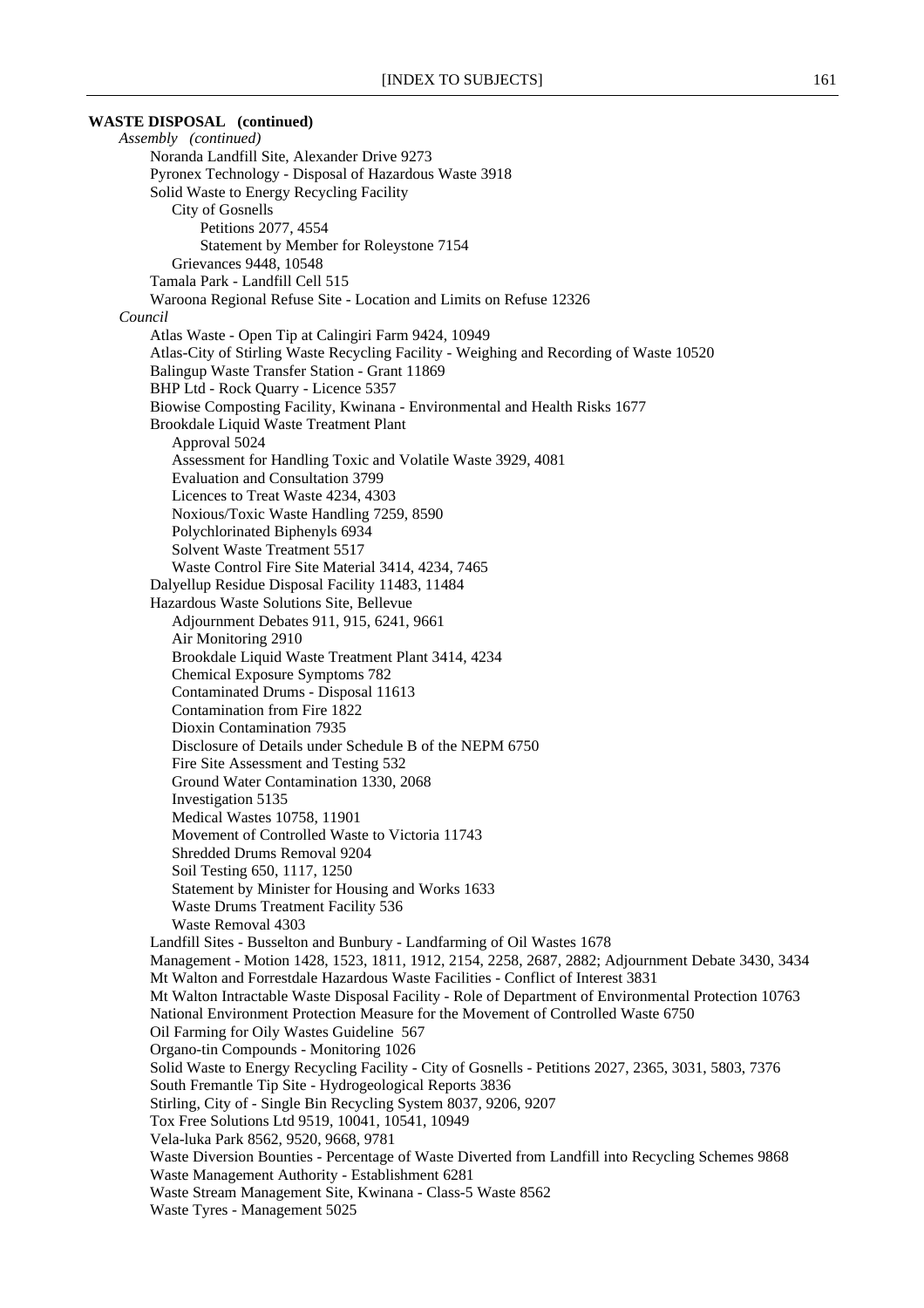### **WATER AGENCIES (POWERS) ACT 1984**

*Assembly*

# Review 11988

### **WATER CORPORATION**

#### *Assembly*

Bulk and Waste Water Section - Staff Reduction 9853 Culeenup Island, Yunderup and Ravenswood Land - Sale 11308 Underwood Avenue Bushland Motion 9057 Amendment to Motion 9073 Amendment on the Amendment 9077 Petition 8900 Residential Development 8899

#### *Council*

Asset Depreciation 5475 Carbon Tax - Impact on Profitability 10801 Depreciation of Assets 6447 Electricity Tender Process - Renewable Energy 11612 Glen Park Engineering Pty Ltd - Subcontractors' Remuneration 1307 Resource Planning - Statement by Minister for Government Enterprises 5617 Revenue Loss through Water Restrictions 4240 Sprinkler Ban Advertisement 5613; Adjournment Debate 5628 Underground Water Allocation Applications to Increase 6246, 6398, 6566, 6747, 6753, 6933, 6934 Environmental Impact of Additional Extraction 7096

### **WATER RESOURCES**

*See also "Salinity" Assembly* Arterial Drainage 5933 Binningup and Myalup 516, 5119; Petitions 1456, 3526 Unsatisfactory Standard 516, 5119 Blackwood River Catchment - Compensation to Landowners 7641, 7642 Bores - Contamination - Stirling-Balcatta - Statement by Member for Innaloo 8784 Brunswick Irrigation Channel - Grievance 3446 Busselton Water Board Discounts to Pensioners 3382 Draft Bunbury-Busselton Water Source Protection Plan 7630 Fluoridation of Water Supplies 7765, 9391 Capel River - Stirling Estate 12143 Charges - Caravan Parks 8286 Desalination Plants - Rottnest Island, Denham and Ravensthorpe 633 Fluoridation - Osteosarcoma Levels 7765, 9391 Goldfields - New Water Source 4132, 5119 Ground Water Amount Extracted 9219 Contamination - Stirling and Balcatta - Statement by Member for Innaloo 8784 Licence to Use Extra 80 Gigalitres 9220 Harvey Completion of Dam - Statement by Member for Murray-Wellington 11168 Water Pollution 2685 Harvey-Peel Estuary Catchment Area - Catchment Plan 3610 Local Water Resource Management Committees 5932 Logging in Catchment Areas 5114 Murray River 974, 10577 Murray River-Wilgie Creek - Statement by Member for Murray-Wellington 5314 Murray-Serpentine Rivers - Breaches of Regulations 9981, 11274 National Action Plan on Salinity and Water Quality - Signing of Intergovernmental Agreement 11170, 11175, 11176 Ord Irrigation Area Stage 1 - Water Supplies 7161 Peppermint Grove Beach Water Supply - Upgrading 6734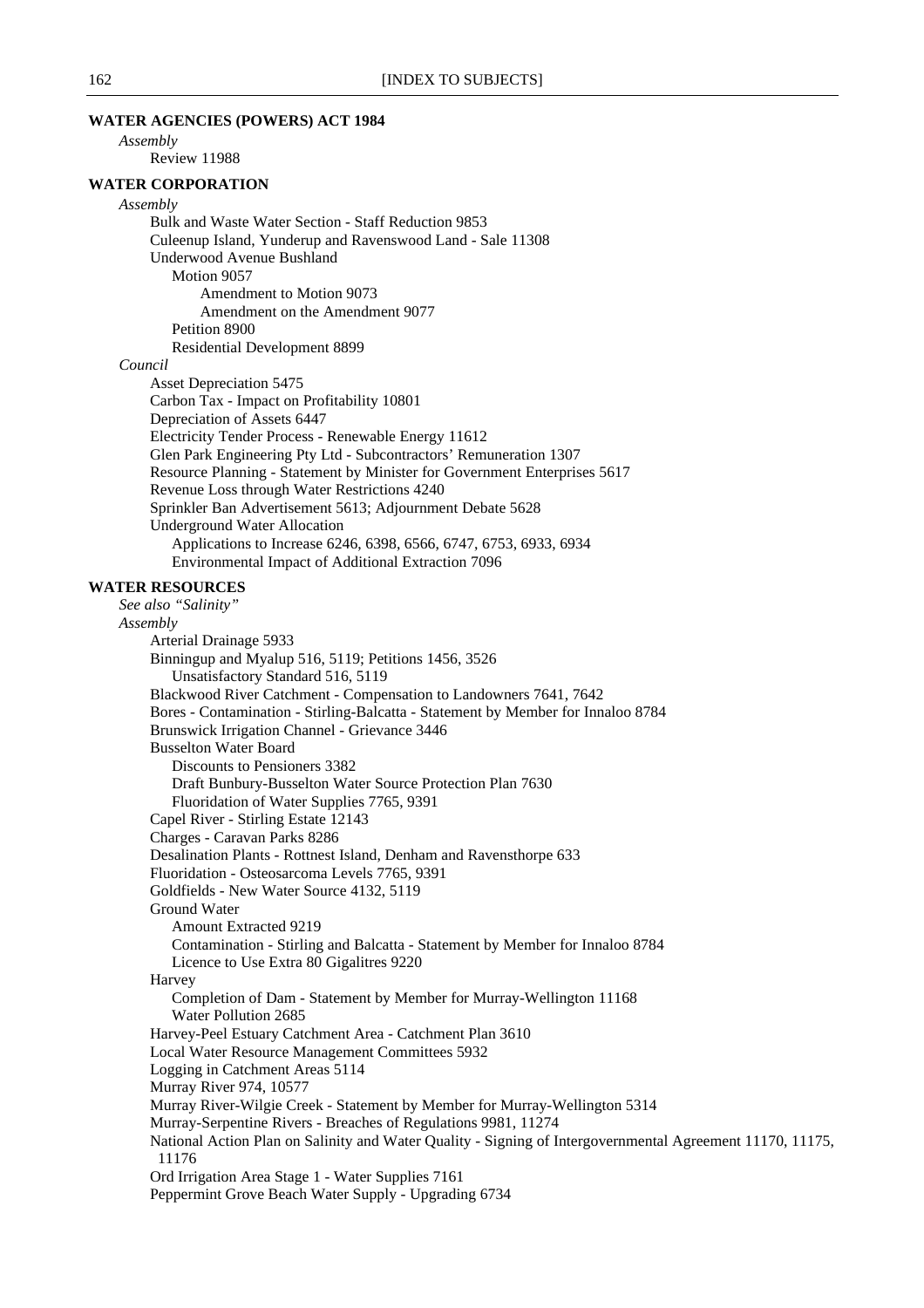### **WATER RESOURCES (continued)**

*Assembly (continued)* Preston Beach - Unsatisfactory Standard 516, 5119 Recycled Water - Use on Ovals and Playing Fields 5944 Regional Head Works Scheme - Review 11668, 11669, 11821 South West - Report 9276 South Yunderup Canals- Breaches of Regulations 9981, 11274 State Reference Network Gauging Stations - Closure 12316 Stirling - Soil and Ground Water Acidity - Statement by Minister for the Environment and Heritage 9330 Uduc Road, Harvey - Pollution 4463, 4464 Vasse River - Phoslock Trials - 4556 Waroona Dam 1790, 5120 Water Conservation - Statements Member for Murray-Wellington 3475 Member for Alfred Cove 1989 Water Quality - Commonwealth National Action Plan 2414 Water Restrictions 2339, 2748 Water Shortage Government Initiatives 9217 Long-term Strategy 9558 Water Summit - Establishment 9218; Matter of Public Interest 9564 Watershed, Torbay - Catchment Restoration Initiative - Statement by Minister for the Environment and Heritage 9555 Wellington Dam - Recreational Activities - Petition 6159 Yarragadee Aquifer - Approval for Additional Extraction of Ground Water 9218, 9351, 9352 *Council* Aqwest-Bunbury Water Board Review 7436; Correction to Answer - Statement by Minister for Racing and Gaming 7655 Vacant Positions 7663 Blackwood River - Blackwood Basin Group - Adjournment Debate 3959 Bores Contamination 8450 Balcatta 8593, 9918 Monitoring and Consumption Controls 9780 Number Turned Off 8603 Regulation of Use 4244 Bunbury Water Board - Appointment of Members 6241 Busselton Water Board Appointment of Members 6241 Review 7436; Correction to Answer - Statement by Minister for Racing and Gaming 7655 Vacant Positions 7663 Catchment Areas - Improving Run-off 9518 Charges - Increase 4092 Contaminated Water - Clean-up - Funding 11450 Council of Australian Governments - Water Reform Policy 7100, 7337 Desalination Plants - Use of Renewable Energy 9294 Domestic Water End Use Study - Tabling 9327 Draft Environmental Protection Policy (State Ground Water) 9669 Farmers - Government Assistance 8002 Gnangara Mound 8000, 9775 Grey Water - Use on Gardens 7663 Ground Water Application for Extra 25 Gigalitres 7255, 7335, 7933, 9019, 9173, 9179, 9421 Contamination - Stirling and Balcatta 7893, 7996, 8564, 8987 Environmental Impact of Additional Extraction 7096 Environmental Levy 4240, 5394 Excess Capacity 9625 Increased Extraction 9022, 9773 Licences and Conditions 1207, 1304, 1309; Adjournment Debate 1274 Licensed Limit for Extraction 5859 Maximum Capacity 8313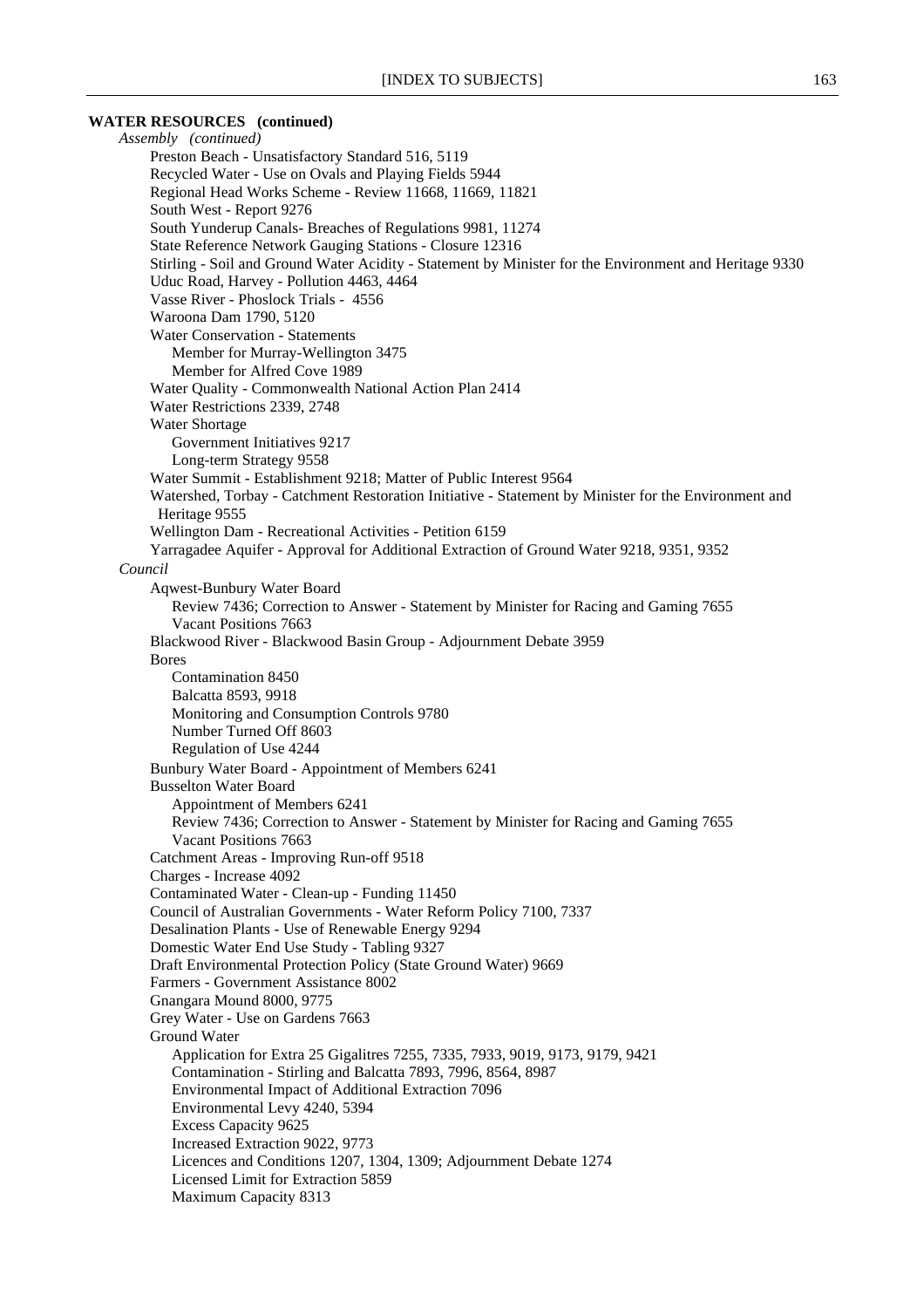### **WATER RESOURCES**

*Council (continued)* Ground Water (continued) Reserves and Sustainable Annual Supply 5961 Utilisation 7793 Harvey - Diversion Waterway 2406 Hough Brook - Surface Water Extraction 10910 Leederville Aquifer 7995, 7996, 10541 Lefroy Brook - Pipeline 1437 Mid West Region Horticulture Precinct - Water Allocation 6246 Ningaloo 4747, 4896, 4898, 4983, 5264 Nitrate Levels 6006 Norseman - Supplies 8560 Oestrogen Levels 12184 Ord Irrigation Area Collapse of Development 7937 Cost of Water 6567 Water Supplies 4894 Potable - Agreements with Private Land-holders 10523 Premier's Statements 11489 Public Drinking Water Source Areas 9174 Saline Water - Notice of Intention to Drain 10002 Seabird, Ledge Point and Lancelin - Drinking Water Supply 4746 Statement by Minister for Government Enterprises 1642 Statistics for Water Supplies 9018 Statistics for Water Use 7121 Stirling - Soil and Ground Water Acidity - Adjournment Debate 9433 Sussex Location 2123 at Ambergate near Busselton 10144, 10238 Walkaway Horticultural Precinct - Water Charges 783 Waroona Dam 4634, 5134, 5358 Waste Water Treatment Plants - Water Use 10756 Water Conservation 7663, 11489 Water Consumption 6747 Water Quality Commonwealth National Action Plan 2379 Health Risk 4898 South West Irrigation Area 2405 Water Reserve 1393 near Deepdene - Valuation 4745 Water Restrictions Announcement 4243 Fines and Warnings for Breaches and Advertising Costs 8602 Lawnmowing Contractors 4243 Review 6933, 6934 Sprinkler Ban 2912, 5357, 6753, 7255, 7932 Wellington Dam - Allocation of Resources 6242 Wesfarmers CSBP 1232, 3084 Widgiemooltha Area - Testing of Supply 9175 Wooroloo Brook - BGC (Australia) Pty Ltd - Open-cut Mining at The Lakes 9626 Yarragadee Aquifer Approval for Additional Extraction of Ground Water 9172, 9173, 9180, 9292 Effect on Environment of Increased Water Extraction 7996 Gwelup Bores 9173 Testing of Water 10541 Underground Water 7995 Water Quality Research Funding 9296 **WATT, FATHER DAVID** *See "Universities - Edith Cowan"* **WEDGE AND GREY COASTAL SITES** *See "Environment"* **WELL WOMEN'S CLINICS** *See "Health"*

**WESCOBEE LTD** *See "Agriculture"*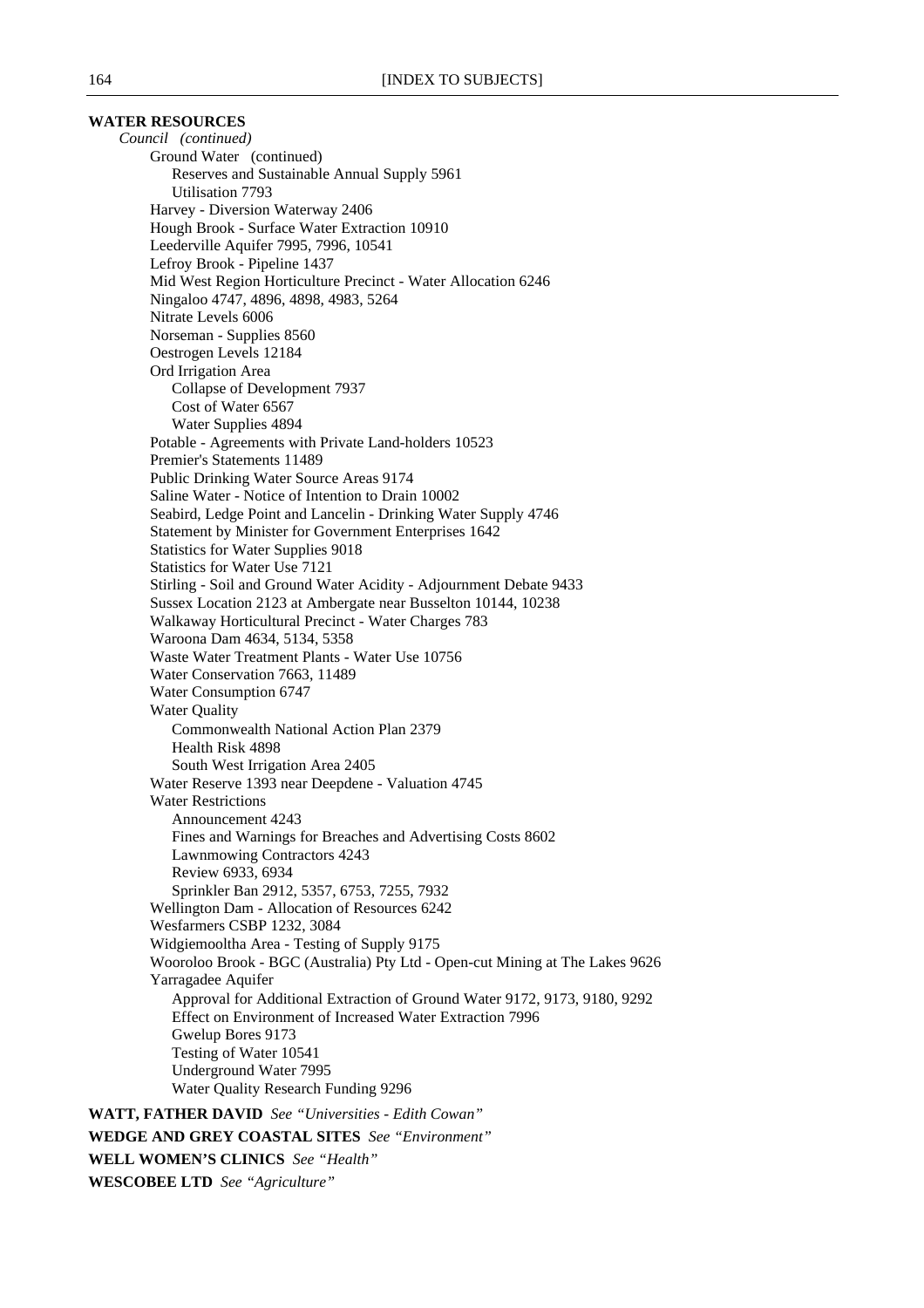**WESFARMERS LTD** *Council* Adjournment Debate 5278, 5279 **WEST AUSTRALIAN SYMPHONY ORCHESTRA** *See "Arts and Culture"* **WESTDALE** *See "Planning"* **WESTERN BOAT BUILDERS** *See "Fisheries"* **WESTERN POWER** *See also "Fuel and Energy" Assembly* Adeline, Kalgoorlie-Boulder - Vandalism - Grievance 12253 Avon Industrial Park - Grievance 10162 Busselton Area - Electricity Supplies 8402 Capital Works Budget Cut 2073 Chemicals - Use on Private Agricultural Properties 4483, 4484 Conduit Installation - South Perth 1775 Electricity Charges - Increase 3631 "Electricity Outlook" - Updated Edition 7241 Harman, Dr Frank - Statement by Member for Collie 3745 Home Heating Figures in Advertisement 2146 Ministerial Direction 5320, 5398, 5399 Ownership and Break Up 9695 Photovoltaic Generation Systems - Approval for Installation 1793 Potential Buyers - Feedback 8398 Power Poles - Carbunup 2146 Separate Generation and Transmission Retailing Organisations - Timing of Split 2076 Statement of Corporate Intent - Tabling 12279 Underground Power Program Motion 7736 Amendment to Motion 7744 Motion, as Amended 7745 Wind-driven Generation Systems - Approval for Installation 1793 *Council* Advertising Expenditure 7396, 7794, 9016 Airconditioning Subsidy for Seniors in Geraldton District 4232; Urgency Motion 9161 Capital Expenditure Program 9321 Coal Stocks 12241 Disaggregation - Status 6155 Electricity Generation - Coal and Gas - Cheaper Medium 6155 Electricity Supplies to Regional Areas - Government's Election Commitment 6154 Energy Equity Corporation - Power Procurement Agreement 5857 Intellectual Property - Documentation Regime 12241 Kyoto Protocol - Impact 6154 Lot 180 Abercrombie Road, Kwinana - Sale 2044 Meter Readings - Losses from Inaccurate Readings 6155 Natural Power Scheme - Customers Subscribing 7420 Normandy Mining - Application to the National Competition Council 5857 Overhead Power Lines on Private Property 3090 PCB Waste 1681 Power Lines - Safety Review of Inspections 6155 Power Procurement Process - Renewable Energy 11864 Power Theft - Annual Loss 6154 Priority Dividend 6156 Regional and Rural Areas - Financial Losses 6154 Renewable Energy Access Regime 7439, 8854, 10278 Competitive Tendering 11899 Federal Government's Requirement 7419 Limit on Independent Renewable Capacity 11486 "Reverse Your Thinking" Campaign - Cost 2045

Sale - Adjournment Debate 1951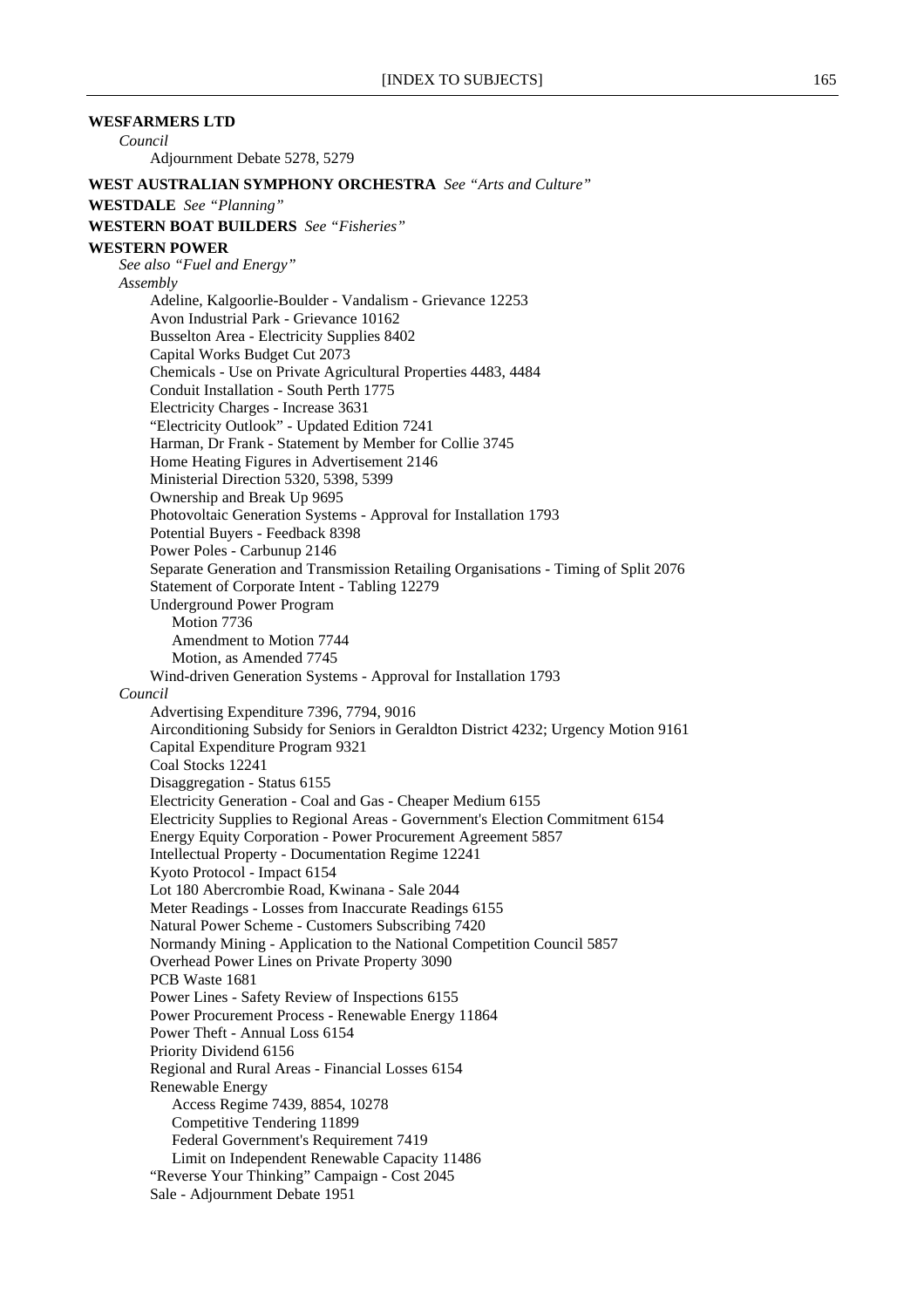### **WESTERN POWER (continued)**

*Council (continued)* Sponsorships - Expenditure 7794, 9016 Transmission Lines Realignment - East Canning Vale Primary School 5354, 6975 Underground Power Program 8603, Petition 7243 Wages Policy 6156 Waterloo-Busselton Transmission Line - Proposed Alignment - Petition 11710 Woodside Energy Ltd - Power Procurement Agreement 5857 **WESTERN PROPERTY CONSULTANTS PTY LTD** *See "Housing"* **WESTREND CORPORATION PTY LTD** *See "Sport and Recreation"* **WHALEBACK GOLF COURSE AND DRIVING RANGE** *See "Pollution"* **WHISTLEBLOWERS PROTECTION BILL 2002** *Title Changed to "Public Interest Disclosure Bill 2002" Assembly* Introduction and First Reading 8606 Second Reading 8606, 9574, 9943 Consideration in Detail 9950-9967 Third Reading 10067 **WHITBY FALLS HOSTEL** *See "Health"* **WHITE, MR GREG** *See "Members of Parliament"* **WHITELAND MILLING** *See "Forests and Forestry"* **WILLIAM STREET ACTION GROUP** *See "Roads"* **WILSON PARKING** *See "Local Government"* **WIMBRIDGE, MR RONALD PATRICK** *See "Prisons"* **WIND FARMS** *See "Fuel and Energy"* **WINZER, MR NEIL** *See "Transport - Department"* **WIRELESS HILL PARK PLANTING DAY** *See "Environment"* **WITTENOOM** *See also "Asbestos" Assembly* Development Activity 3236 Electricity Account Numbers and Power Station 4462 Government's Policy 5228 Health Inspection of Food Outlets 3235 *Council* Asbestos Mines - PCB Contamination 1356 Asbestos-related Diseases - Adjournment Debate 6782 Mine Site Clean-up 11900 Phasing Out of Township 1327 Polychlorinated Biphenyls Clean-up 2912, 4269 Relocation of Residents 2695 **WOMEN'S INTERESTS** *See also "Domestic Violence" Assembly* "Female, Young and Active" Booklet 2962 Women's Convention - Statement by Minister for Community Development, Women's Interests, Seniors and Youth 8072 Women's Policy Office - Consultation with Aboriginal Women - Statement by Minister for Community Development, Women's Interests, Seniors and Youth 11494 *Council* Incorporation within Department for Community Development 4269 **WOOD, MS DEBBIE** *See "Government Vehicles"* **WOOD, MS ELIZA** *See "Aborigines"* **WOOD PROCESSING (WESFI) AGREEMENT BILL 2000** *Assembly*

Assent 16

### *Council*

Management of Softwood Plantations on Terms Acceptable to the Company and the State 2043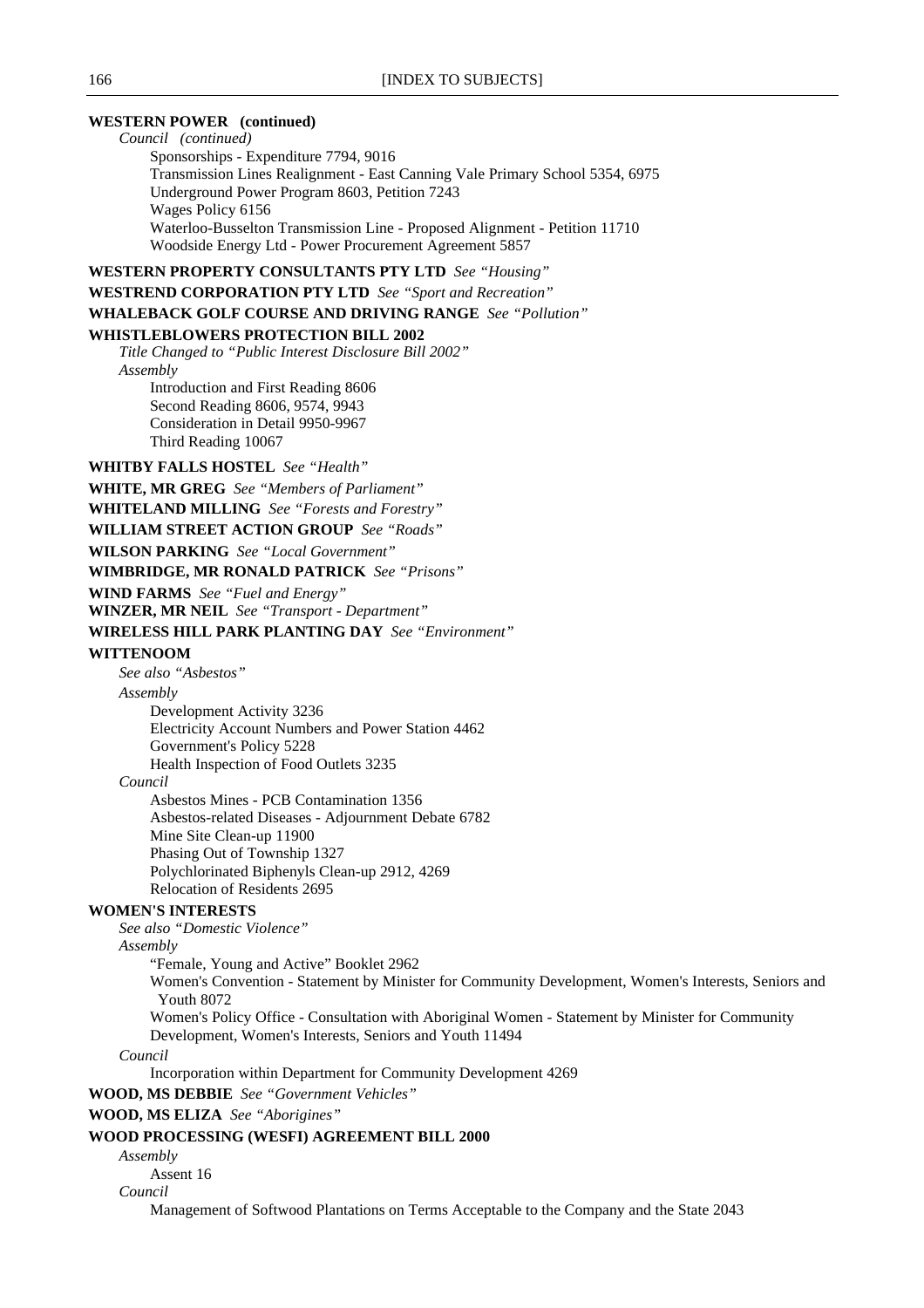# **WOODSIDE ENERGY LTD** *See "Western Power"* **WORKCOVER WA** *See "Workers Compensation"* **WORKERS COMPENSATION** *See also "Industrial Relations" and "WorkSafe Western Australia" Assembly* Average Premium Rates - Increase 258, 259 Grievance 4909 Guthrie Report 6997, 6998, 11367; Statement by Minister for Consumer and Employment Protection 3840 HIH Insurance 1520; Statement by Minister for Consumer and Employment Protection 9112 Premiums Changes 975 Increase 4594 Statement by Minister for Consumer and Employment Protection 9112 Review - Implementation of Recommendations 628 Total Body Assessments 6226 WorkCover WA - Incorporation into Department of Consumer and Employment Protection 844, 1519 *Council* Guthrie Report - Tabling 4203 Liquor Wholesaling Industry - Premium Rates Increase 11865 Premiums - Excess 4893 **WORKERS' COMPENSATION AND REHABILITATION (ACTS OF TERRORISM) BILL 2001** *Assembly*

Introduction and First Reading 6731 Second Reading 6731, 7174 Appropriations 6916 Consideration in Detail 7178-7181 Third Reading 7182 Returned 8280 Assent 7707

#### *Council*

Receipt and First Reading 7291 Second Reading 7291, 7408 Remaining Stages 7411 Assent 7425

### **WORKERS COMPENSATION AND REHABILITATION COMMISSION**

#### *Assembly*

Guthrie, Mr Rob - Employment as a Consultant 1519

# **WORKERS' RIGHTS REINSTATEMENT AND PROTECTION BILL 2001**

### *Council*

Introduction and First Reading 7069 Second Reading 7069

# **WORKING PARTIES**

#### *Assembly*

Chaired by Members of Parliament - Terms of Reference, Budgets, Membership and Reports 10724-10736 Terms of Reference, Budgets, Membership and Reports 11060

### **WORKPLACE AGREEMENTS** *See "Industrial Relations"*

**WORKSAFE-THINKSAFE ADVERTISING CAMPAIGN** *See "Occupational Safety and Health"*

#### **WORKSAFE WESTERN AUSTRALIA**

*See also "Industrial Relations" and "Workers Compensation"*

*Assembly*

Advice on Future Operation 982

Inspectorate Role 631

Passive Smoking Hazard - Exemptions from Regulations 9044, 9045

# *Council*

Fruit Growing Industry - Adjournment Debate 9902, 9905 Horticultural Industry - Impact of Ruling on Elevating Work Platforms 11865, 12185 Mines Occupational Safety and Health Advisory Board - Amalgamation 445 Mining Industry 997

```
WORLD RALLY See "Tourism"
```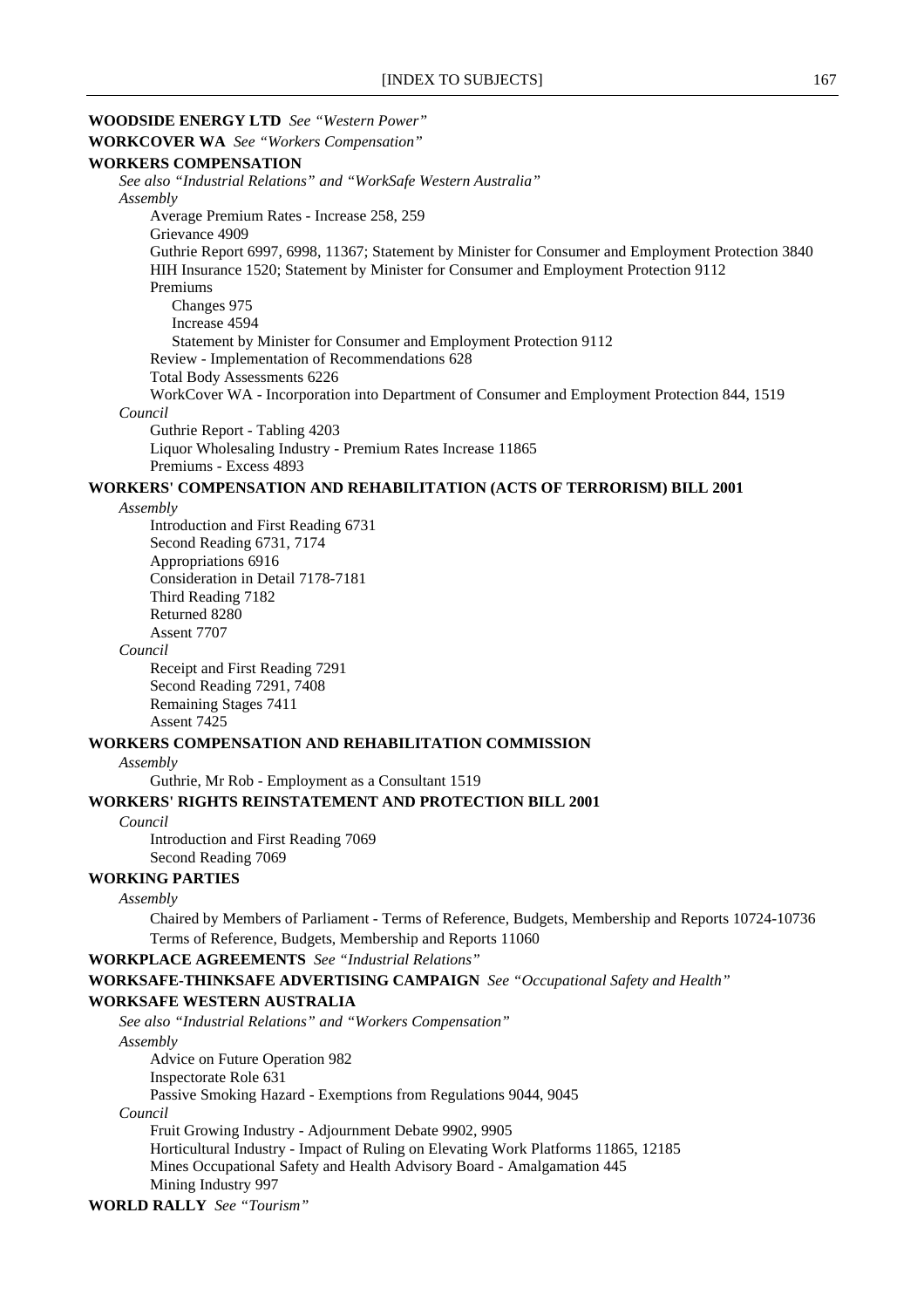# **WORLD TRADE CENTRE** *See "United States of America"* **WORSLEY BAUXITE MINE SITE** *See "Mining"*

**Y**

### **YALLINGUP FORESHORE LAND BILL 2002**

#### *Assembly*

Introduction and First Reading 8760 Second Reading 8760, 11932 Appropriations 8899 Third Reading 11949

# **YEELIRRIE URANIUM** *See "Mining - Uranium"*

### **YOUNG, HON RAY**

*Assembly* Condolence Motion 56, 57, 58

### **YOUNG OFFENDERS (MANDATORY SENTENCING) AMENDMENT BILL 2002**

#### *Council*

Introduction and First Reading 10492 Second Reading 10493

# **YOUTH**

*Assembly*

Accommodation and Support Services - Statement by Minister for Community Development 3964 Advice on Personal Legal Rights when Turning 16 1796 Centenary of Federation National Conference of Young People - Statement by Member for Swan Hills 2333 Facilities for Young People - Grievance 10552 Hillarys Youth Project Enquiries - Statement by Member for Joondalup 1987 Joondalup Youth Support Services - Statement by Member for Joondalup 4588 Lesbian and Gay Law Reform - Impact on Youth Suicide 6468 National Youth Commitment Strategy, Mandurah - Statement by Member for Mandurah 4126 Peel Area 8838 Positive Image Award 6792 State Facilities Grant 3232 Unemployment 8621 Youth Declaration - Statement by Minister for Youth 4329 Youth Parliament - Statement by Member for Kalgoorlie 4589 Youth Participation and Services Fund 3232 *Council*

Expenditure on Youth Policy 12243 Office of Children and Young People's Policy - Staff 12244 Universal Children's Day - Adjournment Debate 4770

# **YOUTH AFFAIRS, OFFICE OF**

*Assembly*

Amalgamation with Family and Children's Services Policy Office 10975 Program Cuts 10975

**YOUTH HOSTEL SYSTEM** *See "Community Development"*

**Z**

# **ZIMBABWE**

### *Assembly*

Australian Cricket Tour Cancellation - Statement by Member for Vasse 9140 Farmers and Farm Workers - Statement by Member for Hillarys 2954 *Council*

Adjournment Debate 8586, 8589

### **ZOOLOGICAL PARKS AUTHORITY BILL 2001**

*Assembly*

Introduction and First Reading 690 Second Reading 690, 1400 Appropriations 933